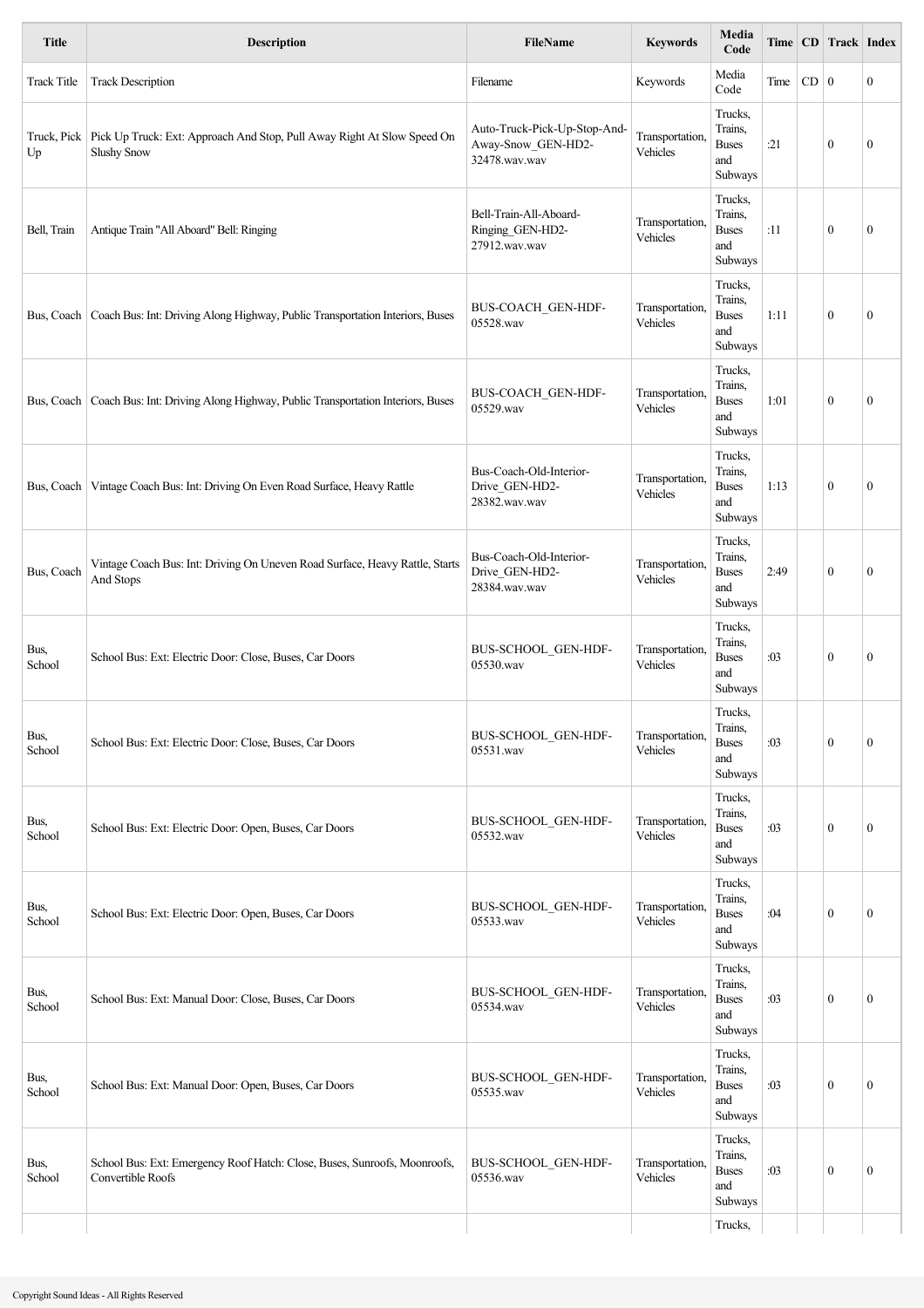| Bus,<br>School | School Bus: Ext: Emergency Roof Hatch: Close, Buses, Sunroofs, Moonroofs,<br>Convertible Roofs | BUS-SCHOOL_GEN-HDF-<br>05537.wav | Transportation,<br>Vehicles | Trains,<br><b>Buses</b><br>and<br>Subways            | :02 | $\mathbf{0}$     | $\mathbf{0}$     |
|----------------|------------------------------------------------------------------------------------------------|----------------------------------|-----------------------------|------------------------------------------------------|-----|------------------|------------------|
| Bus,<br>School | School Bus: Ext: Emergency Roof Hatch: Open, Buses, Sunroofs, Moonroofs,<br>Convertible Roofs  | BUS-SCHOOL_GEN-HDF-<br>05538.wav | Transportation<br>Vehicles  | Trucks,<br>Trains,<br><b>Buses</b><br>and<br>Subways | :02 | $\boldsymbol{0}$ | $\mathbf{0}$     |
| Bus,<br>School | School Bus: Ext: Emergency Roof Hatch: Open, Buses, Sunroofs, Moonroofs,<br>Convertible Roofs  | BUS-SCHOOL_GEN-HDF-<br>05539.wav | Transportation<br>Vehicles  | Trucks,<br>Trains,<br><b>Buses</b><br>and<br>Subways | :04 | $\boldsymbol{0}$ | $\boldsymbol{0}$ |
| Bus,<br>School | School Bus: Ext: Start, Idle, Pull Away From Rear At Medium Speed, Buses,<br>Car Drive Aways   | BUS-SCHOOL_GEN-HDF-<br>05540.wav | Transportation.<br>Vehicles | Trucks,<br>Trains,<br><b>Buses</b><br>and<br>Subways | :20 | $\mathbf{0}$     | $\boldsymbol{0}$ |
| Bus,<br>School | School Bus: Ext: Idle, Pull Away From Rear At Medium Speed, Buses, Car<br>Drive Aways          | BUS-SCHOOL_GEN-HDF-<br>05541.wav | Transportation.<br>Vehicles | Trucks,<br>Trains,<br><b>Buses</b><br>and<br>Subways | :27 | $\mathbf{0}$     | $\mathbf{0}$     |
| Bus,<br>School | School Bus: Ext: Start, Idle, Pull Away Right At Medium Speed, Buses, Car<br>Drive Aways       | BUS-SCHOOL_GEN-HDF-<br>05542.wav | Transportation.<br>Vehicles | Trucks,<br>Trains,<br><b>Buses</b><br>and<br>Subways | :31 | $\boldsymbol{0}$ | $\mathbf{0}$     |
| Bus,<br>School | School Bus: Ext: Idle, Pull Away From Side At Slow Speed, Buses, Car Drive<br>Aways            | BUS-SCHOOL_GEN-HDF-<br>05543.wav | Transportation.<br>Vehicles | Trucks,<br>Trains,<br><b>Buses</b><br>and<br>Subways | :30 | $\mathbf{0}$     | $\mathbf{0}$     |
| Bus,<br>School | School Bus: Ext: Pass By At Fast Speed, Buses, Car Passes                                      | BUS-SCHOOL_GEN-HDF-<br>05544.wav | Transportation<br>Vehicles  | Trucks,<br>Trains,<br><b>Buses</b><br>and<br>Subways | :17 | $\boldsymbol{0}$ | $\mathbf{0}$     |
| Bus,<br>School | School Bus: Ext: Pass By At Medium Speed, Buses, Car Passes                                    | BUS-SCHOOL_GEN-HDF-<br>05545.wav | Transportation,<br>Vehicles | Trucks,<br>Trains,<br><b>Buses</b><br>and<br>Subways | :28 | $\boldsymbol{0}$ | $\mathbf{0}$     |
| Bus,<br>School | School Bus: Ext: Pass By At Medium Speed, Buses, Car Passes                                    | BUS-SCHOOL_GEN-HDF-<br>05546.wav | Transportation,<br>Vehicles | Trucks,<br>Trains,<br><b>Buses</b><br>and<br>Subways | :13 | $\boldsymbol{0}$ | $\boldsymbol{0}$ |
| Bus,<br>School | School Bus: Ext: Pass By At Medium Speed, Buses, Car Passes                                    | BUS-SCHOOL_GEN-HDF-<br>05547.wav | Transportation,<br>Vehicles | Trucks,<br>Trains,<br><b>Buses</b><br>and<br>Subways | :16 | $\boldsymbol{0}$ | $\mathbf{0}$     |
| Bus,<br>School | School Bus: Ext: Pass By At Slow Speed, Buses, Car Passes                                      | BUS-SCHOOL_GEN-HDF-<br>05548.wav | Transportation,<br>Vehicles | Trucks,<br>Trains,<br><b>Buses</b><br>and<br>Subways | :28 | $\boldsymbol{0}$ | $\mathbf{0}$     |
| Bus,<br>School | School Bus: Ext: Pass By At Slow Speed, Buses, Car Passes                                      | BUS-SCHOOL_GEN-HDF-<br>05549.wav | Transportation<br>Vehicles  | Trucks,<br>Trains,<br><b>Buses</b><br>and<br>Subways | :21 | $\boldsymbol{0}$ | $\boldsymbol{0}$ |
| Bus,<br>School | School Bus: Ext: Hydraulic Platform Lift: Fold, Buses, Hydraulics, Servos &<br>Robotics        | BUS-SCHOOL_GEN-HDF-<br>05550.wav | Transportation<br>Vehicles  | Trucks,<br>Trains,<br><b>Buses</b><br>and<br>Subways | :04 | $\boldsymbol{0}$ | $\mathbf{0}$     |
| Bus,<br>School | School Bus: Ext: Hydraulic Platform Lift: Up Or Down, Buses, Hydraulics,<br>Servos & Robotics  | BUS-SCHOOL_GEN-HDF-<br>05551.wav | Transportation<br>Vehicles  | Trucks,<br>Trains,<br><b>Buses</b><br>and<br>Subways | :13 | $\boldsymbol{0}$ | $\boldsymbol{0}$ |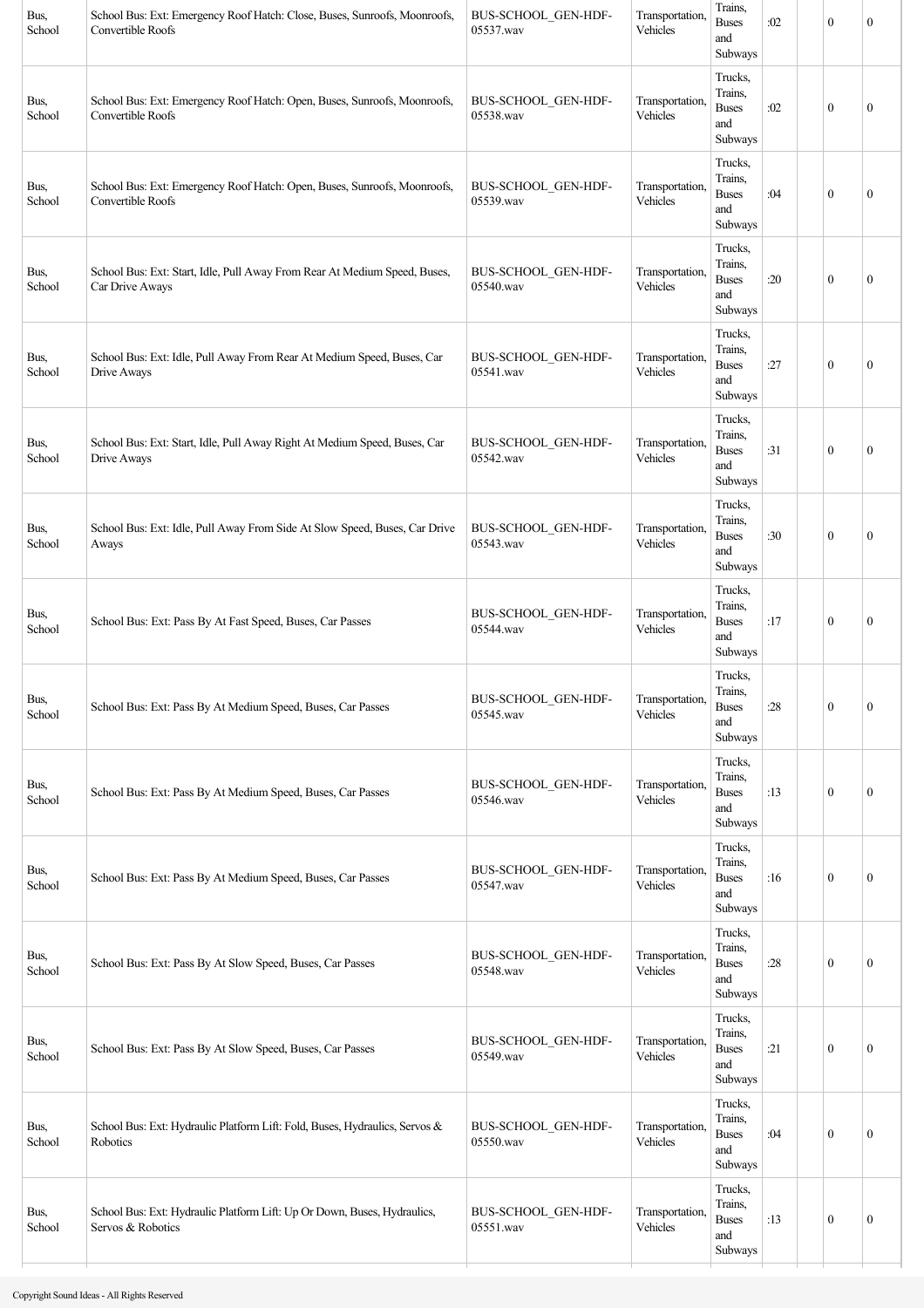| Bus,<br>School | School Bus: Ext: Hydraulic Platform Lift: Up Or Down, Buses, Hydraulics,<br>Servos & Robotics                             | BUS-SCHOOL_GEN-HDF-<br>05552.wav | Transportation,<br>Vehicles | Trucks,<br>Trains,<br><b>Buses</b><br>and<br>Subways | :06 | $\mathbf{0}$     | $\mathbf{0}$     |
|----------------|---------------------------------------------------------------------------------------------------------------------------|----------------------------------|-----------------------------|------------------------------------------------------|-----|------------------|------------------|
| Bus,<br>School | School Bus: Ext: Hydraulic Platform Lift: Up Or Down, Buses, Hydraulics,<br>Servos & Robotics                             | BUS-SCHOOL_GEN-HDF-<br>05553.wav | Transportation,<br>Vehicles | Trucks.<br>Trains,<br><b>Buses</b><br>and<br>Subways | :05 | $\mathbf{0}$     | $\boldsymbol{0}$ |
| Bus,<br>School | School Bus: Ext: Hydraulic Platform Lift: Up Or Down, Buses, Hydraulics,<br>Servos & Robotics                             | BUS-SCHOOL_GEN-HDF-<br>05554.wav | Transportation,<br>Vehicles | Trucks,<br>Trains,<br><b>Buses</b><br>and<br>Subways | :13 | $\mathbf{0}$     | $\mathbf{0}$     |
| Bus,<br>School | School Bus: Ext: Hydraulic Platform Lift: Up Or Down, Buses, Hydraulics,<br>Servos & Robotics                             | BUS-SCHOOL_GEN-HDF-<br>05555.wav | Transportation,<br>Vehicles | Trucks,<br>Trains,<br><b>Buses</b><br>and<br>Subways | :06 | $\mathbf{0}$     | $\boldsymbol{0}$ |
| Bus,<br>School | School Bus: Ext: Approach Left At Medium Speed, Pull Up, Idle, Pull Away<br>Right At Slow Speed, Buses, Car Drive Towards | BUS-SCHOOL_GEN-HDF-<br>05556.wav | Transportation,<br>Vehicles | Trucks,<br>Trains,<br><b>Buses</b><br>and<br>Subways | :40 | $\mathbf{0}$     | $\mathbf{0}$     |
| Bus,<br>School | School Bus: Ext: Approach Left At Medium Speed, Pull Up, Shut Off, Buses,<br>Car Drive Towards                            | BUS-SCHOOL_GEN-HDF-<br>05557.wav | Transportation,<br>Vehicles | Trucks,<br>Trains,<br><b>Buses</b><br>and<br>Subways | :30 | $\mathbf{0}$     | $\mathbf{0}$     |
| Bus,<br>School | School Bus: Ext: Approach Left At Medium Speed, Pull Up, Shut Off, Buses,<br>Car Drive Towards                            | BUS-SCHOOL GEN-HDF-<br>05558.wav | Transportation,<br>Vehicles | Trucks,<br>Trains,<br><b>Buses</b><br>and<br>Subways | :40 | $\mathbf{0}$     | $\mathbf{0}$     |
| Bus,<br>School | School Bus: Ext: Approach Left At Slow Speed, Pull Up, Idle, Buses, Car<br>Drive Towards                                  | BUS-SCHOOL_GEN-HDF-<br>05559.wav | Transportation,<br>Vehicles | Trucks,<br>Trains.<br><b>Buses</b><br>and<br>Subways | :27 | $\mathbf{0}$     | $\mathbf{0}$     |
| Bus,<br>School | School Bus: Ext: Approach Left At Slow Speed, Pull Up, Shut Off, Buses, Car<br>Drive Towards                              | BUS-SCHOOL_GEN-HDF-<br>05560.wav | Transportation,<br>Vehicles | Trucks,<br>Trains,<br><b>Buses</b><br>and<br>Subways | :28 | $\mathbf{0}$     | $\mathbf{0}$     |
| Bus,<br>School | School Bus: Int: Electric Door: Close, Buses, Car Doors                                                                   | BUS-SCHOOL_GEN-HDF-<br>05561.wav | Transportation,<br>Vehicles | Trucks,<br>Trains,<br><b>Buses</b><br>and<br>Subways | :03 | $\mathbf{0}$     | $\mathbf{0}$     |
| Bus,<br>School | School Bus: Int: Electric Door: Close, Buses, Car Doors                                                                   | BUS-SCHOOL_GEN-HDF-<br>05562.wav | Transportation,<br>Vehicles | Trucks,<br>Trains,<br><b>Buses</b><br>and<br>Subways | :03 | $\mathbf{0}$     | $\boldsymbol{0}$ |
| Bus,<br>School | School Bus: Int: Electric Door: Close, Buses, Car Doors                                                                   | BUS-SCHOOL_GEN-HDF-<br>05563.wav | Transportation,<br>Vehicles | Trucks,<br>Trains,<br><b>Buses</b><br>and<br>Subways | :04 | $\mathbf{0}$     | $\boldsymbol{0}$ |
| Bus,<br>School | School Bus: Int: Electric Door: Open, Buses, Car Doors                                                                    | BUS-SCHOOL_GEN-HDF-<br>05564.wav | Transportation,<br>Vehicles | Trucks,<br>Trains,<br><b>Buses</b><br>and<br>Subways | :03 | $\mathbf{0}$     | $\boldsymbol{0}$ |
| Bus,<br>School | School Bus: Int: Electric Door: Open, Buses, Car Doors                                                                    | BUS-SCHOOL_GEN-HDF-<br>05565.wav | Transportation,<br>Vehicles | Trucks,<br>Trains,<br><b>Buses</b><br>and<br>Subways | :02 | $\mathbf{0}$     | $\boldsymbol{0}$ |
| Bus,<br>School | School Bus: Int: Electric Door: Open, Buses, Car Doors                                                                    | BUS-SCHOOL_GEN-HDF-<br>05566.wav | Transportation,<br>Vehicles | Trucks,<br>Trains,<br><b>Buses</b><br>and<br>Subways | :03 | $\boldsymbol{0}$ | $\boldsymbol{0}$ |

- 11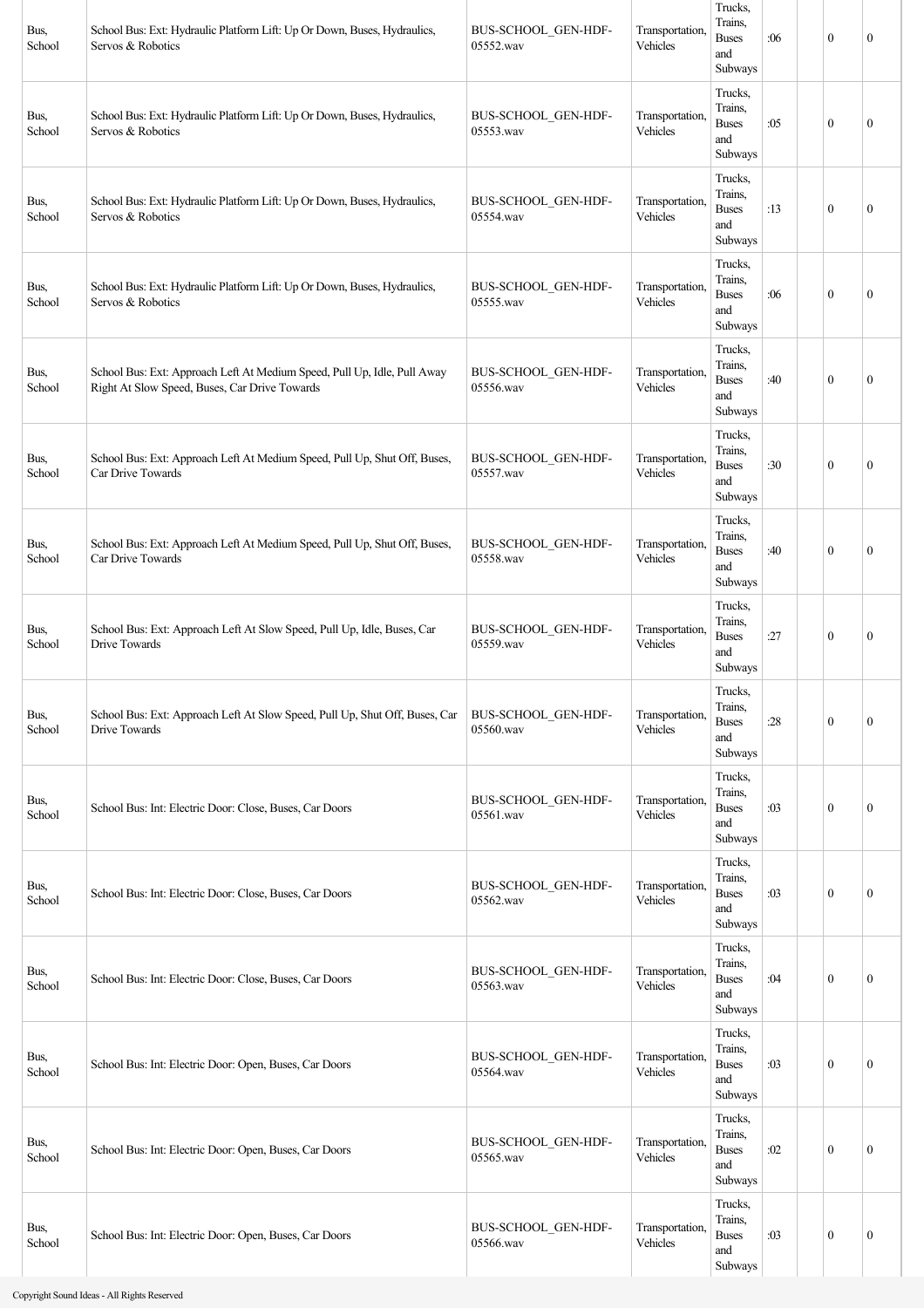| Bus,<br>School | School Bus: Int: Manual Door: Close, Buses, Car Doors                                                                                      | BUS-SCHOOL_GEN-HDF-<br>05567.wav | Transportation,<br>Vehicles | Trucks,<br>Trains,<br><b>Buses</b><br>and<br>Subways | :04  | $\mathbf{0}$ | $\mathbf{0}$     |
|----------------|--------------------------------------------------------------------------------------------------------------------------------------------|----------------------------------|-----------------------------|------------------------------------------------------|------|--------------|------------------|
| Bus,<br>School | School Bus: Int: Manual Door: Close, Buses, Car Doors                                                                                      | BUS-SCHOOL_GEN-HDF-<br>05568.wav | Transportation,<br>Vehicles | Trucks,<br>Trains,<br><b>Buses</b><br>and<br>Subways | :04  | $\mathbf{0}$ | $\theta$         |
| Bus,<br>School | School Bus: Int: Manual Door: Open Or Close, Buses, Car Doors                                                                              | BUS-SCHOOL GEN-HDF-<br>05569.wav | Transportation.<br>Vehicles | Trucks,<br>Trains,<br><b>Buses</b><br>and<br>Subways | :04  | $\mathbf{0}$ | $\mathbf{0}$     |
| Bus,<br>School | School Bus: Int: Manual Door: Open, Buses, Car Doors                                                                                       | BUS-SCHOOL_GEN-HDF-<br>05570.wav | Transportation,<br>Vehicles | Trucks,<br>Trains,<br><b>Buses</b><br>and<br>Subways | :04  | $\mathbf{0}$ | $\mathbf{0}$     |
| Bus,<br>School | School Bus: Int: Manual Door: Open, Buses, Car Doors                                                                                       | BUS-SCHOOL GEN-HDF-<br>05571.wav | Transportation,<br>Vehicles | Trucks,<br>Trains,<br><b>Buses</b><br>and<br>Subways | :04  | $\mathbf{0}$ | $\mathbf{0}$     |
| Bus,<br>School | School Bus: Int: Manual Door: Open, Buses, Car Doors                                                                                       | BUS-SCHOOL GEN-HDF-<br>05572.wav | Transportation,<br>Vehicles | Trucks,<br>Trains,<br><b>Buses</b><br>and<br>Subways | :04  | $\mathbf{0}$ | $\boldsymbol{0}$ |
| Bus,<br>School | School Bus: Int: Driving With Elementary Children, General Ambience, Heavy<br>Voices, Buses                                                | BUS-SCHOOL GEN-HDF-<br>05573.wav | Transportation,<br>Vehicles | Trucks,<br>Trains,<br><b>Buses</b><br>and<br>Subways | 3:30 | $\mathbf{0}$ | $\mathbf{0}$     |
| Bus,<br>School | School Bus: Int: Driving With Elementary Children, General Ambience, Heavy<br>Voices, Buses                                                | BUS-SCHOOL_GEN-HDF-<br>05574.wav | Transportation,<br>Vehicles | Trucks,<br>Trains,<br><b>Buses</b><br>and<br>Subways | 2:44 | $\mathbf{0}$ | $\theta$         |
| Bus,<br>School | School Bus: Int: Start, Idle, Drive On Light Bumpy Road, Slow Down With<br>Hazards, Driver Movement, Buses, Car Mufflers & Exhaust Systems | BUS-SCHOOL_GEN-HDF-<br>05575.wav | Transportation.<br>Vehicles | Trucks,<br>Trains,<br><b>Buses</b><br>and<br>Subways | 2:04 | $\mathbf{0}$ | $\boldsymbol{0}$ |
| Bus,<br>School | School Bus: Int: Drive On Light Bumpy Road, Buses, Car Mufflers & Exhaust<br>Systems                                                       | BUS-SCHOOL_GEN-HDF-<br>05576.wav | Transportation,<br>Vehicles | Trucks,<br>Trains,<br><b>Buses</b><br>and<br>Subways | 1:22 | $\mathbf{0}$ | $\boldsymbol{0}$ |
| Bus,<br>School | School Bus: Int: Drive On Light Bumpy Road, Slow To Stop, Idle, Movement,<br>Buses, Car Mufflers & Exhaust Systems                         | BUS-SCHOOL_GEN-HDF-<br>05577.wav | Transportation,<br>Vehicles | Trucks,<br>Trains,<br><b>Buses</b><br>and<br>Subways | 1:03 | $\mathbf{0}$ | $\boldsymbol{0}$ |
| Bus,<br>School | School Bus: Int: Idle, Drive On Light Bumpy Road, Slow To Stop, Idle, Shut<br>Off, Buses, Car Mufflers & Exhaust Systems                   | BUS-SCHOOL GEN-HDF-<br>05578.wav | Transportation,<br>Vehicles | Trucks,<br>Trains,<br><b>Buses</b><br>and<br>Subways | 3:44 | $\mathbf{0}$ | $\boldsymbol{0}$ |
| Bus,<br>School | School Bus: Int: Ignition Signals, Buzzes And Beeps, Buses, Beeps, Buzzers                                                                 | BUS-SCHOOL GEN-HDF-<br>05579.wav | Transportation,<br>Vehicles | Trucks,<br>Trains,<br><b>Buses</b><br>and<br>Subways | :04  | $\mathbf{0}$ | $\boldsymbol{0}$ |
| Bus,<br>School | School Bus: Int: Ignition Signals, Buzzes And Beeps, Buses, Beeps, Buzzers                                                                 | BUS-SCHOOL_GEN-HDF-<br>05580.wav | Transportation,<br>Vehicles | Trucks,<br>Trains,<br><b>Buses</b><br>and<br>Subways | :03  | $\mathbf{0}$ | $\mathbf{0}$     |
| Bus,<br>School | School Bus: Int: Start, Idle, Shut Off, Warning Buzzers, Buses, Car Mufflers &<br>Exhaust Systems, Buzzers                                 | BUS-SCHOOL_GEN-HDF-<br>05581.wav | Transportation,<br>Vehicles | Trucks,<br>Trains,<br><b>Buses</b><br>and            | :21  | $\bf{0}$     | $\boldsymbol{0}$ |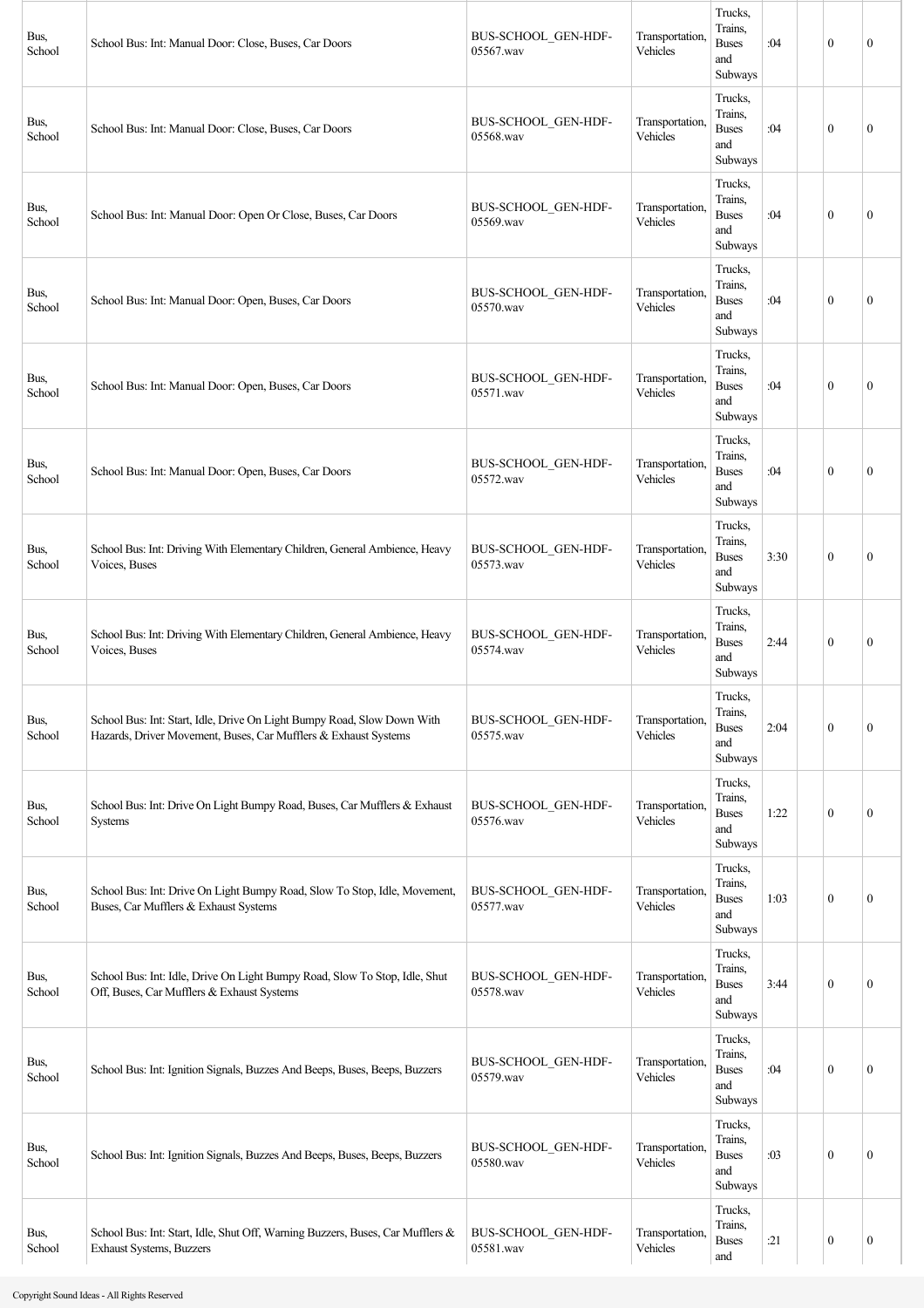|                                        |                                                                                                                                          |                                                             |                             | Subways                                                         |      |                  |                  |
|----------------------------------------|------------------------------------------------------------------------------------------------------------------------------------------|-------------------------------------------------------------|-----------------------------|-----------------------------------------------------------------|------|------------------|------------------|
| Bus,<br>School                         | School Bus: Int: Start, Idle, Shut Off, Buses, Car Mufflers & Exhaust Systems                                                            | BUS-SCHOOL_GEN-HDF-<br>05582.wav                            | Transportation,<br>Vehicles | Trucks,<br>Trains,<br><b>Buses</b><br>and<br>Subways<br>Trucks, | 1:04 | $\mathbf{0}$     | $\mathbf{0}$     |
| Bus,<br>School                         | School Bus: Int: Start, Idle With Revs, Shut Off, Buses, Car Mufflers & Exhaust<br>Systems                                               | BUS-SCHOOL_GEN-HDF-<br>05583.wav                            | Transportation,<br>Vehicles | Trains,<br><b>Buses</b><br>and<br>Subways                       | :24  | $\mathbf{0}$     | $\boldsymbol{0}$ |
| Bus,<br>School                         | School Bus: Ext: Pass By At Fast Speed, Buses                                                                                            | BUS-SCHOOL GEN-HDF-<br>05584.wav                            | Transportation,<br>Vehicles | Trucks,<br>Trains,<br><b>Buses</b><br>and<br>Subways            | :14  | $\mathbf{0}$     | $\mathbf{0}$     |
| Bus,<br>School                         | School Bus: Ext: Pass By At Medium Speed, Buses                                                                                          | BUS-SCHOOL GEN-HDF-<br>05585.wav                            | Transportation,<br>Vehicles | Trucks,<br>Trains,<br><b>Buses</b><br>and<br>Subways            | :26  | $\mathbf{0}$     | $\mathbf{0}$     |
| Bus,<br>School                         | School Bus: Ext: Pass By At Medium Speed, Buses                                                                                          | BUS-SCHOOL GEN-HDF-<br>05586.wav                            | Transportation,<br>Vehicles | Trucks,<br>Trains,<br><b>Buses</b><br>and<br>Subways            | :17  | $\mathbf{0}$     | $\mathbf{0}$     |
| Bus,<br>School                         | School Bus: Ext: Pass By At Slow Speed, Buses                                                                                            | BUS-SCHOOL GEN-HDF-<br>05587.wav                            | Transportation,<br>Vehicles | Trucks,<br>Trains,<br><b>Buses</b><br>and<br>Subways            | :19  | $\mathbf{0}$     | $\boldsymbol{0}$ |
| Bus,<br>School                         | School Bus: Ext: Pass By At Slow Speed, Buses                                                                                            | BUS-SCHOOL GEN-HDF-<br>05588.wav                            | Transportation,<br>Vehicles | Trucks,<br>Trains,<br><b>Buses</b><br>and<br>Subways            | :23  | $\theta$         | $\mathbf{0}$     |
| Bus,<br>School                         | School Bus: Ext: Approach At Slow Speed, Pull Up Left, Idle, Pull Away Right,<br><b>Buses</b>                                            | BUS-SCHOOL GEN-HDF-<br>05589.wav                            | Transportation,<br>Vehicles | Trucks,<br>Trains,<br><b>Buses</b><br>and<br>Subways            | :44  | $\mathbf{0}$     | $\boldsymbol{0}$ |
| <b>Bus</b><br>Station,<br>Ambience     | Bus Station: Ext: Bus Idling, Doors Close, Bus Leaves Station, Bus Stations,<br>Power, Electric & Pneumatic Doors, Buses                 | <b>BUS-STATION-</b><br>AMBIENCE_GEN-HDF-<br>05523.wav       | Transportation,<br>Vehicles | Trucks,<br>Trains,<br><b>Buses</b><br>and<br>Subways            | 1:37 | $\boldsymbol{0}$ | $\boldsymbol{0}$ |
| <b>Bus</b><br>Station,<br>Ambience     | Bus Station: Ext: Buses Idling, Doors Close, Bus Leaves Station, Light Voices,<br>Bus Stations, Power, Electric & Pneumatic Doors, Buses | <b>BUS-STATION-</b><br>AMBIENCE_GEN-HDF-<br>05524.wav       | Transportation,<br>Vehicles | Trucks,<br>Trains,<br><b>Buses</b><br>and<br>Subways            | 2:09 | $\mathbf{0}$     | $\boldsymbol{0}$ |
| $\mathbf{Bus}$<br>Station,<br>Ambience | Bus Station: Ext: Buses Enter And Exit Station, Light Voices, Bus Stations,<br><b>Buses</b>                                              | <b>BUS-STATION-</b><br>AMBIENCE_GEN-HDF-<br>05525.wav       | Transportation,<br>Vehicles | Trucks,<br>Trains,<br><b>Buses</b><br>and<br>Subways            | 2:10 | $\mathbf{0}$     | $\mathbf{0}$     |
| <b>Bus</b><br>Station,<br>Ambience     | Bus Station: Int: Heavy Crowd Ambience, Voices, Footsteps, Bus Stations                                                                  | <b>BUS-STATION-</b><br>AMBIENCE_GEN-HDF-<br>05526.wav       | Transportation,<br>Vehicles | Trucks,<br>Trains,<br><b>Buses</b><br>and<br>Subways            | 2:03 | $\mathbf{0}$     | $\boldsymbol{0}$ |
| <b>Bus</b><br>Station,<br>Ambience     | Bus Station: Int: Heavy Crowd Ambience, Voices, Footsteps, Bus Stations                                                                  | <b>BUS-STATION-</b><br>AMBIENCE_GEN-HDF-<br>05527.wav       | Transportation,<br>Vehicles | Trucks,<br>Trains,<br><b>Buses</b><br>and<br>Subways            | 3:00 | $\mathbf{0}$     | $\boldsymbol{0}$ |
| Bus<br>Station,<br>Ambience            | Bus Station: Ext: Heavy Crowd And Activity Ambience, Bus Engines Idling,<br>Heavy Trolley Rattle                                         | Bus-Station-Exterior-<br>Ambience GEN-HD2-<br>28381.wav.wav | Transportation,<br>Vehicles | Trucks,<br>Trains,<br><b>Buses</b><br>and<br>Subways            | 2:00 | $\mathbf{0}$     | $\boldsymbol{0}$ |
|                                        |                                                                                                                                          |                                                             |                             | Trucks,                                                         |      |                  |                  |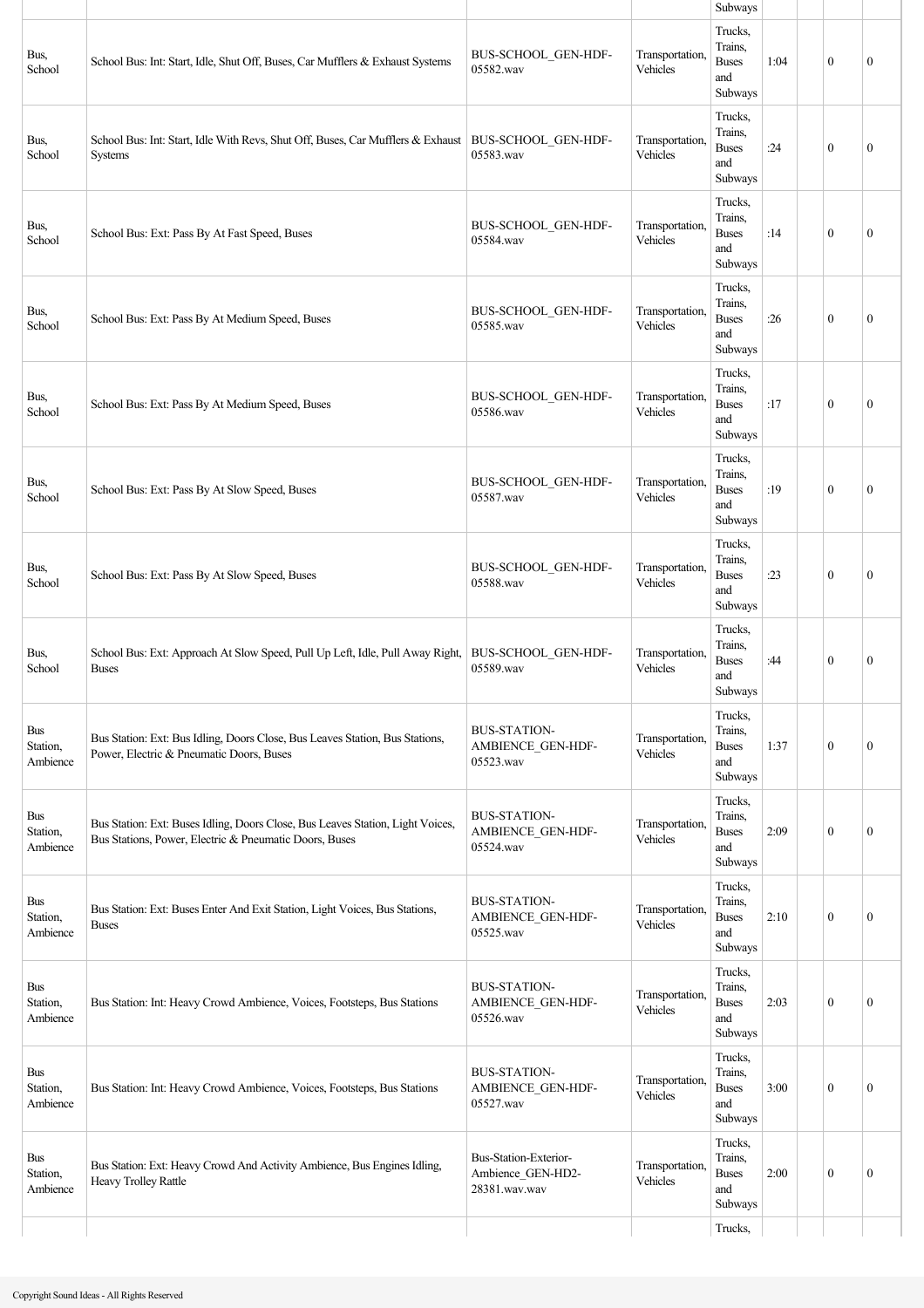| Bus, Transit | 40 Foot Diesel Hybrid Transit Bus: Ext: Approach Left, Pull Up, Stop, Open<br>And Close Doors, Pull Away, Power, Electric & Pneumatic Doors, Buses | BUS-TRANSIT GEN-HDF-<br>05590.wav | Transportation,<br>Vehicles | Trains,<br><b>Buses</b><br>and<br>Subways            | :25  | $\mathbf{0}$     | $\theta$         |
|--------------|----------------------------------------------------------------------------------------------------------------------------------------------------|-----------------------------------|-----------------------------|------------------------------------------------------|------|------------------|------------------|
| Bus, Transit | 40 Foot Diesel Hybrid Transit Bus: Ext: Approach Left, Pull Up, Stop, Open<br>And Close Doors, Pull Away, Power, Electric & Pneumatic Doors, Buses | BUS-TRANSIT GEN-HDF-<br>05591.wav | Transportation<br>Vehicles  | Trucks,<br>Trains,<br><b>Buses</b><br>and<br>Subways | :34  | $\mathbf{0}$     | $\theta$         |
|              | Bus, Transit   40 Foot Diesel Hybrid Transit Bus: Ext: Idle, Buses                                                                                 | BUS-TRANSIT_GEN-HDF-<br>05592.wav | Transportation,<br>Vehicles | Trucks,<br>Trains,<br><b>Buses</b><br>and<br>Subways | 2:01 | $\mathbf{0}$     | $\boldsymbol{0}$ |
| Bus, Transit | 40 Foot Diesel Hybrid Transit Bus: Ext/Int: Pull Up, Board, Bus Pulls Away, On<br>Board Driving, Churches, Buses                                   | BUS-TRANSIT GEN-HDF-<br>05593.wav | Transportation,<br>Vehicles | Trucks,<br>Trains,<br><b>Buses</b><br>and<br>Subways | 2:01 | $\mathbf{0}$     | $\mathbf{0}$     |
| Bus, Transit | 40 Foot Diesel Hybrid Transit Bus: Ext/Int: Pull Up, Board, Bus Pulls Away, On<br>Board Driving, Churches, Buses                                   | BUS-TRANSIT GEN-HDF-<br>05594.wav | Transportation,<br>Vehicles | Trucks,<br>Trains,<br><b>Buses</b><br>and<br>Subways | 2:15 | $\mathbf{0}$     | $\theta$         |
| Bus, Transit | 40 Foot Diesel Hybrid Transit Bus: Ext: Wheelchair Ramp, Lower Or Raise,<br>Warning Beeps, Buses                                                   | BUS-TRANSIT_GEN-HDF-<br>05595.wav | Transportation,<br>Vehicles | Trucks,<br>Trains,<br><b>Buses</b><br>and<br>Subways | :13  | $\mathbf{0}$     | $\mathbf{0}$     |
| Bus, Transit | 40 Foot Diesel Hybrid Transit Bus: Ext: Pass By At Medium Speed, Heavy City<br>In Background, Buses                                                | BUS-TRANSIT GEN-HDF-<br>05596.wav | Transportation<br>Vehicles  | Trucks,<br>Trains,<br><b>Buses</b><br>and<br>Subways | :11  | $\theta$         | $\theta$         |
| Bus, Transit | 40 Foot Diesel Hybrid Transit Bus: Ext: Pass By At Medium Speed, Heavy City<br>In Background, Buses                                                | BUS-TRANSIT_GEN-HDF-<br>05597.wav | Transportation,<br>Vehicles | Trucks,<br>Trains,<br><b>Buses</b><br>and<br>Subways | :12  | $\mathbf{0}$     | $\boldsymbol{0}$ |
| Bus, Transit | 40 Foot Diesel Hybrid Transit Bus: Ext: Wheelchair Ramp: Bus Lowers To<br>Ground, Ramp Lowers, Then Raises, Bus Rises, Warning Beeps, Buses        | BUS-TRANSIT_GEN-HDF-<br>05598.wav | Transportation,<br>Vehicles | Trucks,<br>Trains,<br><b>Buses</b><br>and<br>Subways | :53  | $\boldsymbol{0}$ | $\boldsymbol{0}$ |
| Bus, Transit | 40 Foot Diesel Hybrid Transit Bus: Ext: Reverse Away From Mic With<br>Warning Beeps, Buses                                                         | BUS-TRANSIT GEN-HDF-<br>05599.wav | Transportation,<br>Vehicles | Trucks,<br>Trains,<br><b>Buses</b><br>and<br>Subways | :32  | $\boldsymbol{0}$ | $\boldsymbol{0}$ |
| Bus, Transit | 40 Foot Diesel Hybrid Transit Bus: Ext: Reverse Past Mic With Warning Beeps,<br><b>Buses</b>                                                       | BUS-TRANSIT GEN-HDF-<br>05600.wav | Transportation<br>Vehicles  | Trucks,<br>Trains,<br><b>Buses</b><br>and<br>Subways | :21  | $\mathbf{0}$     | $\boldsymbol{0}$ |
| Bus, Transit | 40 Foot Diesel Hybrid Transit Bus: Int: Hydraulic Passenger Door: Close,<br>Engine Running, Coin Foley, Buses                                      | BUS-TRANSIT_GEN-HDF-<br>05601.wav | Transportation<br>Vehicles  | Trucks,<br>Trains,<br><b>Buses</b><br>and<br>Subways | :05  | $\mathbf{0}$     | $\mathbf{0}$     |
| Bus, Transit | 40 Foot Diesel Hybrid Transit Bus: Int: Hydraulic Passenger Door: Open Or<br>Close, Coin Foley, Buses                                              | BUS-TRANSIT GEN-HDF-<br>05602.wav | Transportation<br>Vehicles  | Trucks,<br>Trains,<br><b>Buses</b><br>and<br>Subways | :03  | $\mathbf{0}$     | $\boldsymbol{0}$ |
| Bus, Transit | 40 Foot Diesel Hybrid Transit Bus: Int: Hydraulic Passenger Door: Open Or<br>Close, Coin Foley, Buses                                              | BUS-TRANSIT_GEN-HDF-<br>05603.wav | Transportation<br>Vehicles  | Trucks,<br>Trains,<br><b>Buses</b><br>and<br>Subways | :03  | $\mathbf{0}$     | $\boldsymbol{0}$ |
| Bus, Transit | 40 Foot Diesel Hybrid Transit Bus: Int: Short Drive, Stop, Open Doors, Close<br>Doors, Drive Away, Coin Foley, Buses                               | BUS-TRANSIT GEN-HDF-<br>05604.wav | Transportation,<br>Vehicles | Trucks,<br>Trains,<br><b>Buses</b><br>and<br>Subways | :45  | $\mathbf{0}$     | $\boldsymbol{0}$ |
|              |                                                                                                                                                    |                                   |                             |                                                      |      |                  |                  |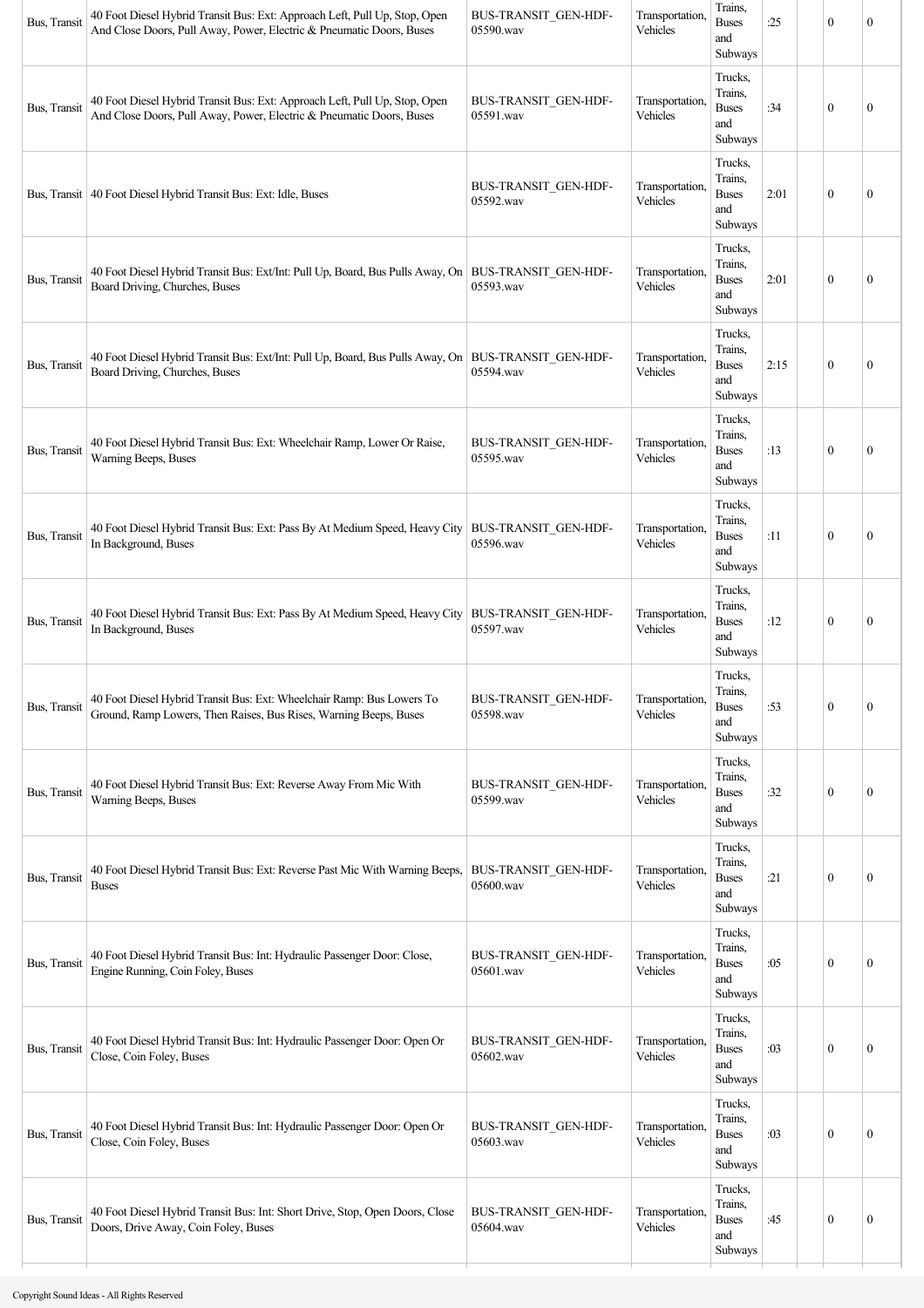| Bus, Transit | 40 Foot Diesel Hybrid Transit Bus: Int: Short Drive, Stop, Open Doors, Close<br>Doors, Drive Away, Coin Foley, Buses                                                                                          | BUS-TRANSIT GEN-HDF-<br>05605.wav        | Transportation,<br>Vehicles | Trucks,<br>Trains.<br><b>Buses</b><br>and<br>Subways | 1:32 | $\mathbf{0}$     | $\mathbf{0}$     |
|--------------|---------------------------------------------------------------------------------------------------------------------------------------------------------------------------------------------------------------|------------------------------------------|-----------------------------|------------------------------------------------------|------|------------------|------------------|
| Bus, Transit | 40 Foot Diesel Hybrid Transit Bus: Int: Drive At Medium Speed, Heavy Rattle,<br><b>Buses</b>                                                                                                                  | BUS-TRANSIT GEN-HDF-<br>05606.wav        | Transportation.<br>Vehicles | Trucks,<br>Trains.<br><b>Buses</b><br>and<br>Subways | 1:42 | $\mathbf{0}$     | $\mathbf{0}$     |
|              | 40 Foot Diesel Hybrid Transit Bus: Int: Fare Box: Bill Feeder, Engine In<br>Bus, Transit   Background, Beeps, Wood, Paper & Cardboard Foley, Drag, Scrape & Slide<br>Foley, Engines, Motors & Machines, Buses | BUS-TRANSIT GEN-HDF-<br>05607.wav        | Transportation,<br>Vehicles | Trucks,<br>Trains,<br><b>Buses</b><br>and<br>Subways | :03  | $\theta$         | $\mathbf{0}$     |
|              | 40 Foot Diesel Hybrid Transit Bus: Int: Fare Box: Bill Feeder With Beeps,<br>Bus, Transit   Beeps, Wood, Paper & Cardboard Foley, Drag, Scrape & Slide Foley,<br>Engines, Motors & Machines, Buses            | BUS-TRANSIT_GEN-HDF-<br>05608.wav        | Transportation,<br>Vehicles | Trucks,<br>Trains,<br><b>Buses</b><br>and<br>Subways | :06  | $\mathbf{0}$     | $\mathbf{0}$     |
| Bus, Transit | 40 Foot Diesel Hybrid Transit Bus: Int: Fare Box: Insert Coin, Coin Foley,<br><b>Buses</b>                                                                                                                    | BUS-TRANSIT GEN-HDF-<br>05609.wav        | Transportation,<br>Vehicles | Trucks,<br>Trains,<br><b>Buses</b><br>and<br>Subways | :02  | $\mathbf{0}$     | $\mathbf{0}$     |
| Bus, Transit | 40 Foot Diesel Hybrid Transit Bus: Int: Fare Box: Insert Coin, Coin Foley,<br><b>Buses</b>                                                                                                                    | BUS-TRANSIT GEN-HDF-<br>05610.wav        | Transportation,<br>Vehicles | Trucks,<br>Trains,<br><b>Buses</b><br>and<br>Subways | :02  | $\theta$         | $\mathbf{0}$     |
| Bus, Transit | 40 Foot Diesel Hybrid Transit Bus: Int: Fare Box: Insert Coin, Coin Foley,<br><b>Buses</b>                                                                                                                    | BUS-TRANSIT GEN-HDF-<br>05611.wav        | Transportation,<br>Vehicles | Trucks,<br>Trains,<br><b>Buses</b><br>and<br>Subways | :02  | $\mathbf{0}$     | $\mathbf{0}$     |
| Bus, Transit | 40 Foot Diesel Hybrid Transit Bus: Int: Fare Box: Insert Coins, Coin Foley,<br><b>Buses</b>                                                                                                                   | BUS-TRANSIT GEN-HDF-<br>05612.wav        | Transportation,<br>Vehicles | Trucks,<br>Trains.<br><b>Buses</b><br>and<br>Subways | :09  | $\mathbf{0}$     | $\mathbf{0}$     |
| Bus, Transit | 40 Foot Diesel Hybrid Transit Bus: Int: Fare Box: Insert Coins, Coin Foley,<br><b>Buses</b>                                                                                                                   | BUS-TRANSIT GEN-HDF-<br>05613.wav        | Transportation,<br>Vehicles | Trucks,<br>Trains,<br><b>Buses</b><br>and<br>Subways | :09  | $\mathbf{0}$     | $\mathbf{0}$     |
|              | Bus, Transit   40 Foot Diesel Hybrid Transit Bus: Int: Transfer Feed, Coin Foley, Buses                                                                                                                       | BUS-TRANSIT_GEN-HDF-<br>05614.wav        | Transportation,<br>Vehicles | Trucks,<br>Trains,<br><b>Buses</b><br>and<br>Subways | :08  | $\mathbf{0}$     | $\boldsymbol{0}$ |
| Bus, Transit | 40 Foot Diesel Hybrid Transit Bus: Int: Idle, Heavy Fan Noise, Engines, Motors<br>& Machines, Power, Electric & Pneumatic Doors                                                                               | <b>BUS-TRANSIT_GEN-HDF-</b><br>05615.wav | Transportation,<br>Vehicles | Trucks,<br>Trains,<br><b>Buses</b><br>and<br>Subways | 1:01 | $\mathbf{0}$     | $\boldsymbol{0}$ |
| Bus, Transit | Transit Bus: Int: Ride Between Various Stops During Rush Hour, Passenger<br>Movement, Public Transportation Interiors, Buses                                                                                  | BUS-TRANSIT_GEN-HDF-<br>05616.wav        | Transportation,<br>Vehicles | Trucks,<br>Trains,<br><b>Buses</b><br>and<br>Subways | 3:05 | $\mathbf{0}$     | $\boldsymbol{0}$ |
| Bus, Transit | Transit Bus: Int: Ride Between Various Stops During Rush Hour, Passenger<br>Movement, Public Transportation Interiors, Buses                                                                                  | BUS-TRANSIT_GEN-HDF-<br>05617.wav        | Transportation,<br>Vehicles | Trucks,<br>Trains,<br><b>Buses</b><br>and<br>Subways | 3:56 | $\mathbf{0}$     | $\boldsymbol{0}$ |
| Bus, Transit | Transit Bus: Int: Ride Between Various Stops During Rush Hour, Passenger<br>Movement, Public Transportation Interiors, Buses                                                                                  | BUS-TRANSIT_GEN-HDF-<br>05618.wav        | Transportation,<br>Vehicles | Trucks,<br>Trains,<br><b>Buses</b><br>and<br>Subways | 3:01 | $\mathbf{0}$     | $\mathbf{0}$     |
| Bus, Transit | Transit Bus: Int: Extended Frame: Ride Between Various Stops, Light Passenger<br>Voices, Public Transportation Interiors, Buses                                                                               | BUS-TRANSIT_GEN-HDF-<br>05619.wav        | Transportation,<br>Vehicles | Trucks,<br>Trains,<br><b>Buses</b><br>and<br>Subways | 2:56 | $\boldsymbol{0}$ | $\boldsymbol{0}$ |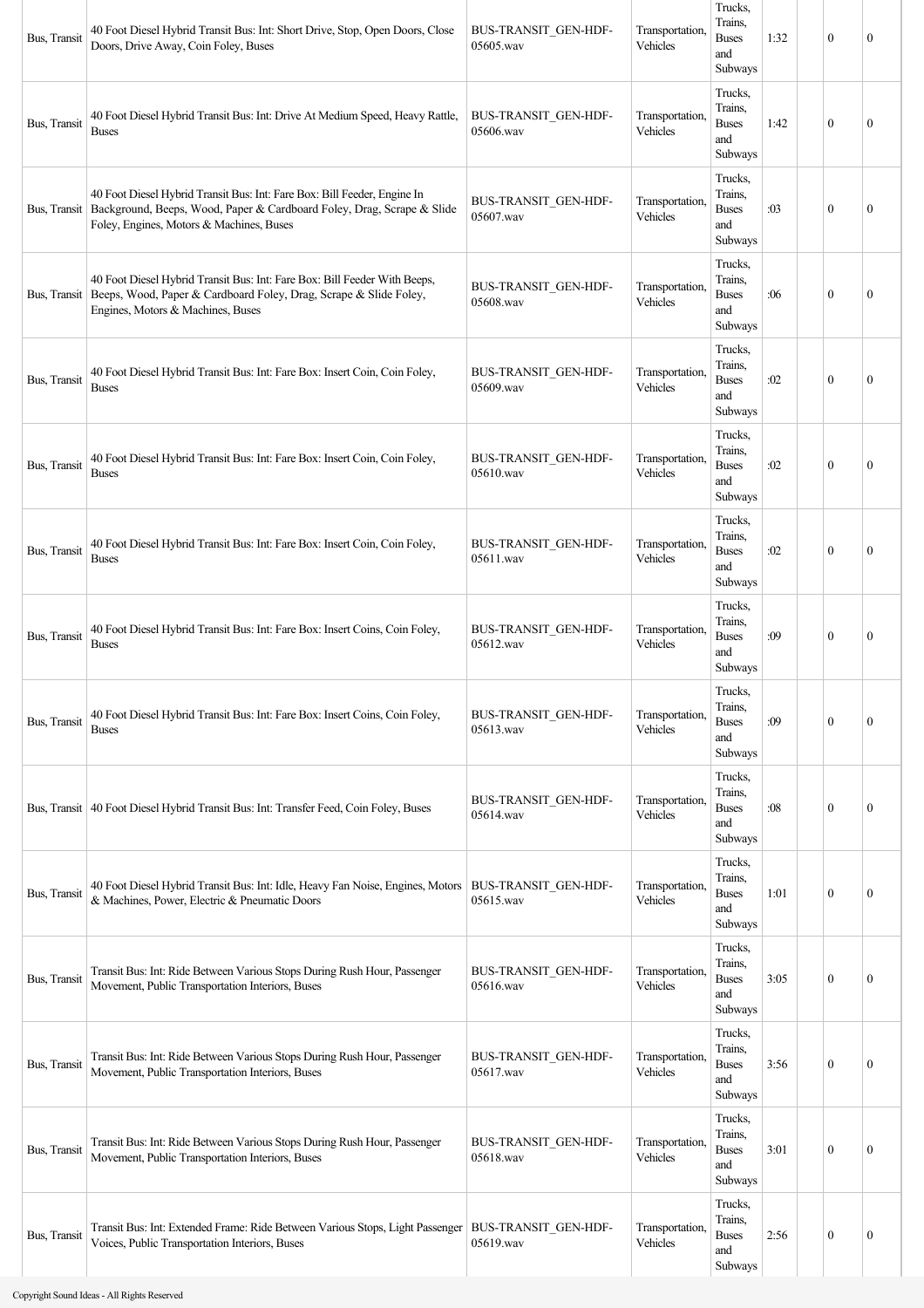| Bus, Transit | Transit Bus: Int: Extended Frame: Ride Between Various Stops, Light Passenger   BUS-TRANSIT GEN-HDF-<br>Voices, Public Transportation Interiors, Buses | 05620.wav                                                                  | Transportation<br>Vehicles  | Trucks,<br>Trains,<br><b>Buses</b><br>and<br>Subways | 3:25 | $\mathbf{0}$     | $\mathbf{0}$     |
|--------------|--------------------------------------------------------------------------------------------------------------------------------------------------------|----------------------------------------------------------------------------|-----------------------------|------------------------------------------------------|------|------------------|------------------|
|              | Bus, Transit   Double Decker Transit Bus: Ext: Pass By With Busy Traffic                                                                               | Bus-Transit-Double-Deck-<br>Exterior-Pass GEN-HD2-<br>28390.wav.wav        | Transportation.<br>Vehicles | Trucks.<br>Trains,<br><b>Buses</b><br>and<br>Subways | :24  | $\mathbf{0}$     | $\theta$         |
|              | Bus, Transit   Double Decker Transit Bus: Ext: Short Pass By                                                                                           | Bus-Transit-Double-Deck-<br>Exterior-Pass GEN-HD2-<br>28391.wav.wav        | Transportation<br>Vehicles  | Trucks,<br>Trains,<br><b>Buses</b><br>and<br>Subways | :07  | $\mathbf{0}$     | $\mathbf{0}$     |
|              | Bus, Transit   Double Decker Transit Bus: Ext: Idle, Pull Away                                                                                         | Bus-Transit-Double-Deck-<br>Exterior-Pull-Away_GEN-HD2-<br>28389.wav.wav   | Transportation<br>Vehicles  | Trucks,<br>Trains,<br><b>Buses</b><br>and<br>Subways | :18  | $\mathbf{0}$     | $\boldsymbol{0}$ |
| Bus, Transit | Double Decker Transit Bus: Ext: Approach, Stop, Passenger Activity, Pull<br>Away                                                                       | Bus-Transit-Double-Deck-<br>Exterior-Stop-And-Go GEN-<br>HD2-28388.wav.wav | Transportation,<br>Vehicles | Trucks,<br>Trains,<br><b>Buses</b><br>and<br>Subways | :32  | $\mathbf{0}$     | $\mathbf{0}$     |
|              | Bus, Transit   Double Decker Transit Bus: Int: Ride Along, Various Stops, Heavy Rattle                                                                 | Bus-Transit-Double-Deck-<br>Interior-Ride_GEN-HD2-<br>28392.wav.wav        | Transportation.<br>Vehicles | Trucks,<br>Trains,<br><b>Buses</b><br>and<br>Subways | 2:15 | $\mathbf{0}$     | $\theta$         |
| Bus, Transit | City Transit Bus: Int: Drive Between Stops, Constant Medium Speed, Light<br>Voices                                                                     | Bus-Transit-Large-Interior-<br>Drive_GEN-HD2-<br>28385.wav.wav             | Transportation,<br>Vehicles | Trucks,<br>Trains,<br><b>Buses</b><br>and<br>Subways | 1:32 | $\mathbf{0}$     | $\mathbf{0}$     |
| Bus, Transit | City Transit Bus: Int: Drive Between Stops, Constant Medium Speed, Light<br>Voices                                                                     | Bus-Transit-Large-Interior-<br>Drive GEN-HD2-<br>28386.wav.wav             | Transportation.<br>Vehicles | Trucks,<br>Trains,<br><b>Buses</b><br>and<br>Subways | 1:42 | $\theta$         | $\mathbf{0}$     |
|              | Bus, Transit   City Transit Bus: Int: Drive Between Stops, Constant Slow Speed, Light Voices                                                           | Bus-Transit-Large-Interior-<br>Drive_GEN-HD2-<br>28387.wav.wav             | Transportation,<br>Vehicles | Trucks,<br>Trains,<br><b>Buses</b><br>and<br>Subways | 1:20 | $\mathbf{0}$     | $\boldsymbol{0}$ |
| Bus, Coach   | Vintage Coach Bus: Int: Driving On Heavy Rocky Road Surface, Heavy Rattle                                                                              | Bus-Vintage-Interior-Rattle-<br>Rough-Terrain_GEN-HD2-<br>28383.wav.wav    | Transportation<br>Vehicles  | Trucks,<br>Trains,<br><b>Buses</b><br>and<br>Subways | 1:17 | $\mathbf{0}$     | $\boldsymbol{0}$ |
| Cable Car    | Cable Car: Ext: Pass By With Bell And Pea Whistle Blowing, Bells, Whistles,<br>Trams & Streetcars                                                      | CABLE-CAR GEN-HDF-<br>05723.wav                                            | Transportation,<br>Vehicles | Trucks,<br>Trains,<br><b>Buses</b><br>and<br>Subways | :18  | $\boldsymbol{0}$ | $\boldsymbol{0}$ |
| Cable Car    | Cable Car: Ext: Pass By, Trams & Streetcars                                                                                                            | CABLE-CAR_GEN-HDF-<br>05724.wav                                            | Transportation.<br>Vehicles | Trucks,<br>Trains,<br><b>Buses</b><br>and<br>Subways | :25  | $\boldsymbol{0}$ | $\boldsymbol{0}$ |
| Cable Car    | Cable Car: Ext: Pass By With Bell, Bells, Trams & Streetcars                                                                                           | CABLE-CAR_GEN-HDF-<br>05725.wav                                            | Transportation<br>Vehicles  | Trucks,<br>Trains,<br><b>Buses</b><br>and<br>Subways | :19  | $\mathbf{0}$     | $\boldsymbol{0}$ |
| Cable Car    | Cable Car: Ext: Pass By, Trams & Streetcars                                                                                                            | CABLE-CAR_GEN-HDF-<br>05726.wav                                            | Transportation<br>Vehicles  | Trucks,<br>Trains,<br><b>Buses</b><br>and<br>Subways | :16  | $\boldsymbol{0}$ | $\boldsymbol{0}$ |
| Cable Car    | Cable Car: Ext: Pass By, Trams & Streetcars                                                                                                            | CABLE-CAR_GEN-HDF-<br>05727.wav                                            | Transportation<br>Vehicles  | Trucks,<br>Trains,<br><b>Buses</b><br>and            | :18  | $\boldsymbol{0}$ | $\boldsymbol{0}$ |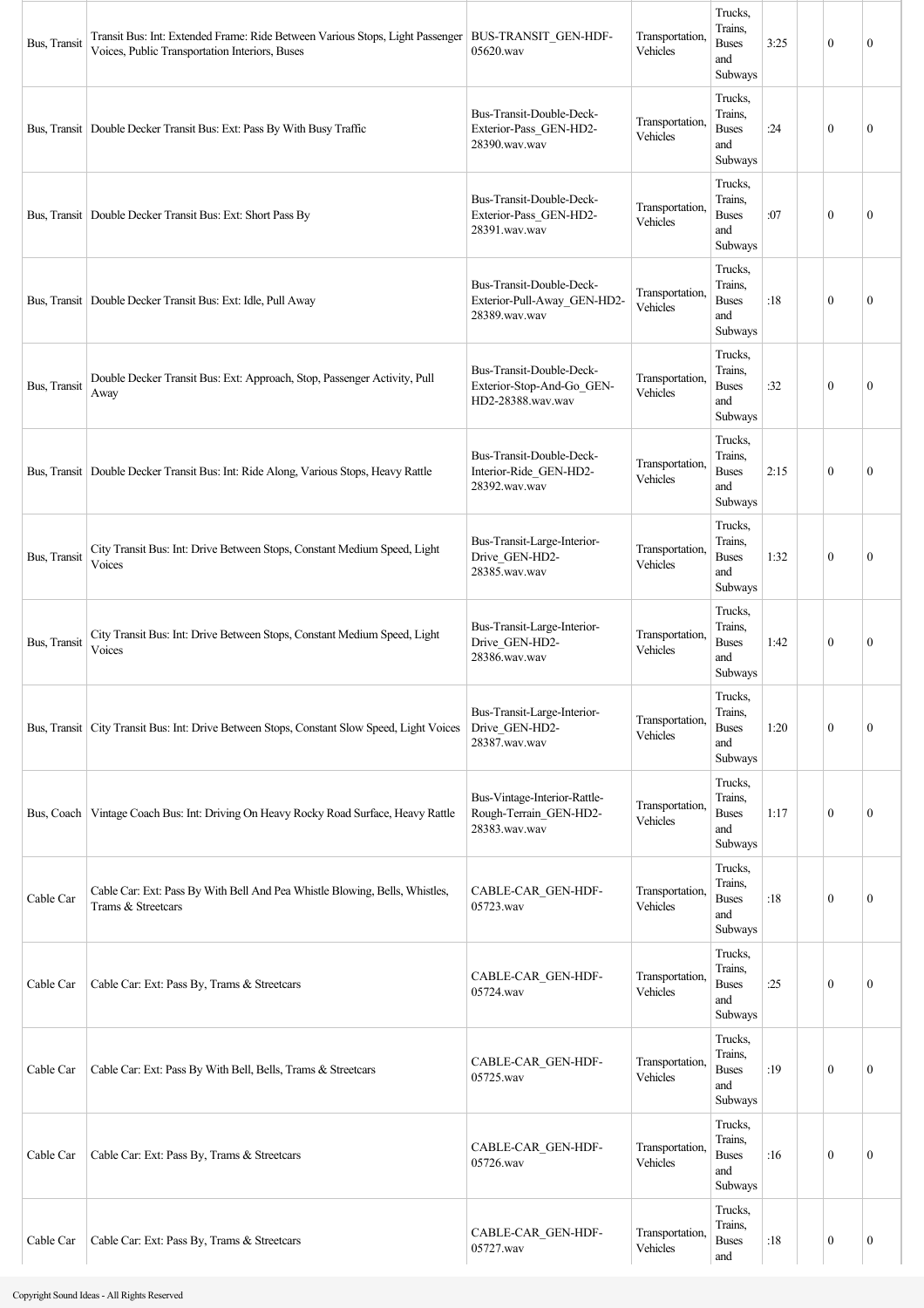|                       |                                                                                                                          |                                         |                             | Subways                                                     |      |              |                  |
|-----------------------|--------------------------------------------------------------------------------------------------------------------------|-----------------------------------------|-----------------------------|-------------------------------------------------------------|------|--------------|------------------|
| Cable Car             | Cable Car: Ext: Pass By, Trams & Streetcars                                                                              | CABLE-CAR_GEN-HDF-<br>05728.wav         | Transportation,<br>Vehicles | Trucks,<br>Trains,<br><b>Buses</b><br>and<br>Subways        | :24  | $\mathbf{0}$ | $\mathbf{0}$     |
| Cable Car             | Cable Car: Ext: Pass By With Bell, Bells, Trams & Streetcars                                                             | CABLE-CAR_GEN-HDF-<br>05729.wav         | Transportation,<br>Vehicles | Trucks,<br>Trains,<br><b>Buses</b><br>and<br>Subways        | :25  | $\mathbf{0}$ | $\mathbf{0}$     |
| Cable Car             | Cable Car: Ext: Pass By With Bell, Bells, Trams & Streetcars                                                             | CABLE-CAR_GEN-HDF-<br>05730.wav         | Transportation,<br>Vehicles | Trucks,<br>Trains,<br><b>Buses</b><br>and<br>Subways        | :19  | $\theta$     | $\mathbf{0}$     |
| Cable Car             | Cable Car: Ext: Power Cables: Constant Movement In Road, Trams &<br>Streetcars                                           | CABLE-CAR_GEN-HDF-<br>05731.wav         | Transportation,<br>Vehicles | Trucks,<br>Trains,<br><b>Buses</b><br>and<br>Subways        | 1:00 | $\mathbf{0}$ | $\mathbf{0}$     |
| Cable Car             | Cable Car: Ext: Power Cables: Constant Movement In Road, Trams &<br>Streetcars                                           | CABLE-CAR GEN-HDF-<br>05732.wav         | Transportation.<br>Vehicles | Trucks,<br>Trains.<br><b>Buses</b><br>and<br>Subways        | 1:00 | $\mathbf{0}$ | $\mathbf{0}$     |
| Cable Car             | Cable Car: Int: On Board: Ride, Heavy Control Levers By Operator, Public<br>Transportation Interiors, Trams & Streetcars | CABLE-CAR_GEN-HDF-<br>05733.wav         | Transportation,<br>Vehicles | Trucks,<br>Trains,<br><b>Buses</b><br>and<br>Subways        | 3:18 | $\mathbf{0}$ | $\theta$         |
| Cable Car             | Cable Car: Int: On Board: Ride, Heavy Control Levers By Operator, Public<br>Transportation Interiors, Trams & Streetcars | CABLE-CAR_GEN-HDF-<br>05734.wav         | Transportation,<br>Vehicles | Trucks,<br>Trains,<br><b>Buses</b><br>and<br>Subways        | 1:57 | $\theta$     | $\mathbf{0}$     |
| Cable Car             | Cable Car: Int: On Board: Ride, From Front, Public Transportation Interiors,<br>Trams & Streetcars                       | CABLE-CAR GEN-HDF-<br>05735.wav         | Transportation,<br>Vehicles | Trucks,<br>Trains,<br><b>Buses</b><br>and<br><b>Subways</b> | 3:20 | $\mathbf{0}$ | $\mathbf{0}$     |
| Cable Car             | Cable Car: Int: On Board: Ride, From Front, Public Transportation Interiors,<br>Trams & Streetcars                       | CABLE-CAR GEN-HDF-<br>05736.wav         | Transportation,<br>Vehicles | Trucks,<br>Trains.<br><b>Buses</b><br>and<br>Subways        | 2:21 | $\mathbf{0}$ | $\boldsymbol{0}$ |
| Cable Car             | Cable Car: Int: On Board: Ride, From Front, Public Transportation Interiors,<br>Trams & Streetcars                       | CABLE-CAR_GEN-HDF-<br>05737.wav         | Transportation,<br>Vehicles | Trucks,<br>Trains,<br><b>Buses</b><br>and<br>Subways        | 3:10 | $\mathbf{0}$ | $\mathbf{0}$     |
| Cable Car             | Cable Car: Int: On Board: Ride, From Rear, Public Transportation Interiors,<br>Trams & Streetcars                        | CABLE-CAR_GEN-HDF-<br>05738.wav         | Transportation,<br>Vehicles | Trucks,<br>Trains,<br><b>Buses</b><br>and<br>Subways        | 1:33 | $\mathbf{0}$ | $\mathbf{0}$     |
| Cable Car             | Cable Car Power House: Constant Motor Hum, Trams & Streetcars                                                            | CABLE-CAR_GEN-HDF-<br>05739.wav         | Transportation,<br>Vehicles | Trucks,<br>Trains,<br><b>Buses</b><br>and<br>Subways        | 1:07 | $\mathbf{0}$ | $\theta$         |
| Cable Car             | Cable Car Power House: Constant Motor Hum, Trams & Streetcars                                                            | CABLE-CAR_GEN-HDF-<br>05740.wav         | Transportation,<br>Vehicles | Trucks,<br>Trains,<br><b>Buses</b><br>and<br>Subways        | 1:01 | $\mathbf{0}$ | $\boldsymbol{0}$ |
| Cable Car,<br>Incline | Incline Cable Car System: Int: Idle, Run, Stop, Trams & Streetcars                                                       | CABLE-CAR-INCLINE GEN-<br>HDF-05741.wav | Transportation,<br>Vehicles | Trucks,<br>Trains,<br><b>Buses</b><br>and<br>Subways        | 1:23 | $\mathbf{0}$ | $\boldsymbol{0}$ |
|                       |                                                                                                                          |                                         |                             | Trucks,                                                     |      |              |                  |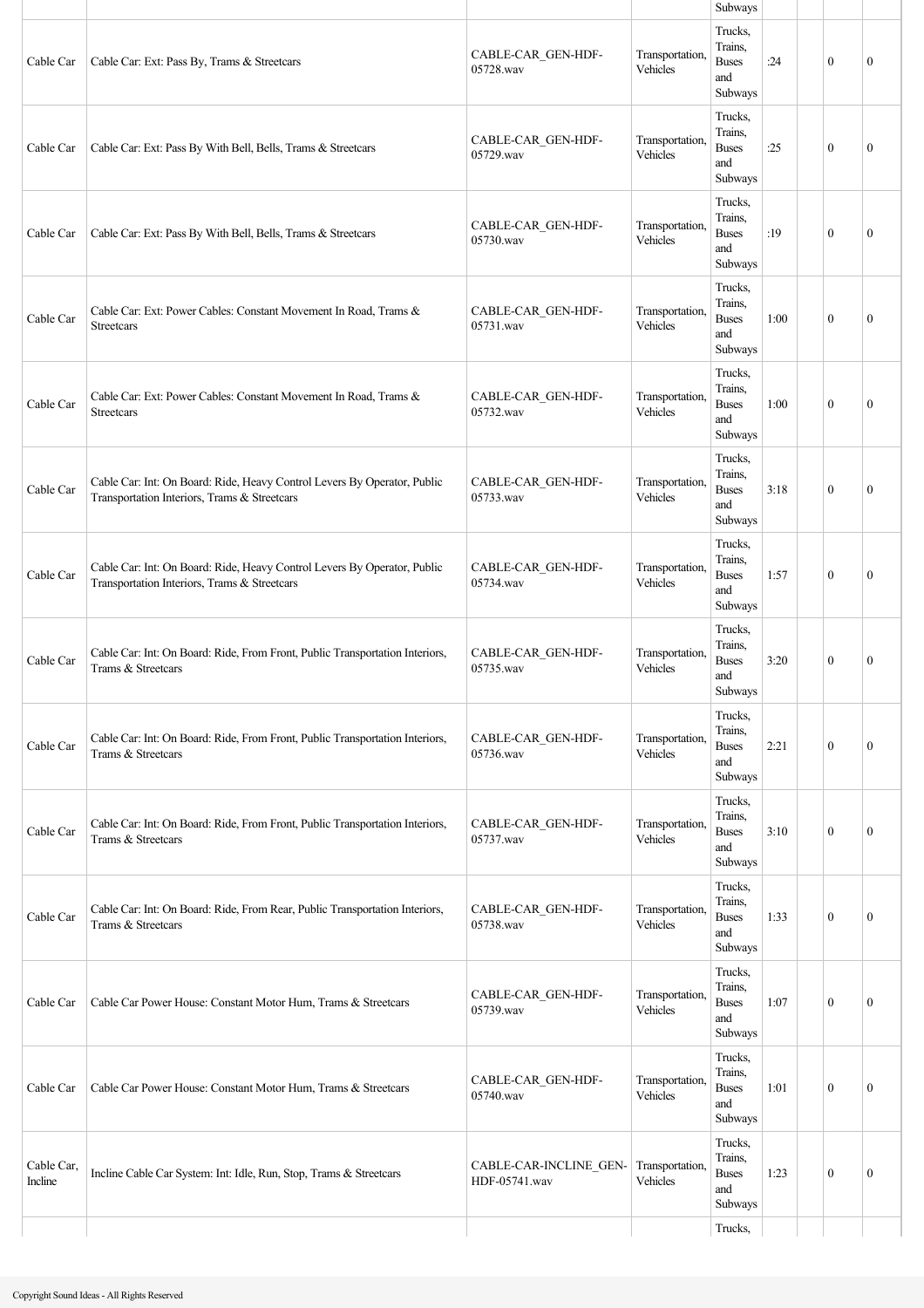| Funicular,<br>Incline | Funicular: Incline Railway: Int: Ride Down Mountain, Light Voices, Public<br>Transportation Interiors, Trains                            | <b>FUNICULAR-</b><br>INCLINE_GEN-HDF-<br>12591.wav                | Transportation,<br>Vehicles | Trains,<br><b>Buses</b><br>and<br>Subways            | 2:25 | $\mathbf{0}$     | $\boldsymbol{0}$ |
|-----------------------|------------------------------------------------------------------------------------------------------------------------------------------|-------------------------------------------------------------------|-----------------------------|------------------------------------------------------|------|------------------|------------------|
| Funicular,<br>Incline | Funicular: Incline Railway: Int: Ride Up Mountain, Light Voices, Public<br>Transportation Interiors, Trains                              | <b>FUNICULAR-</b><br>INCLINE_GEN-HDF-<br>12592.wav                | Transportation,<br>Vehicles | Trucks,<br>Trains,<br><b>Buses</b><br>and<br>Subways | 2:15 | $\mathbf{0}$     | $\mathbf{0}$     |
| Funicular,<br>Incline | Funicular Incline Railway: Int: On Board: Idle, Ride, Stop, Public Transportation<br>Interiors, Trains                                   | <b>FUNICULAR-</b><br>INCLINE_GEN-HDF-<br>12593.wav                | Transportation.<br>Vehicles | Trucks,<br>Trains,<br><b>Buses</b><br>and<br>Subways | 1:54 | $\mathbf{0}$     | $\boldsymbol{0}$ |
| Truck,<br>Recycle     | Recycle Truck: Chute Full Of Light Tin And Glass: Empty Onto Ground                                                                      | Garbage-Recycle-Truck-Dump-<br>Contents_GEN-HD2-<br>32480.wav.wav | Transportation,<br>Vehicles | Trucks,<br>Trains,<br><b>Buses</b><br>and<br>Subways | :06  | $\boldsymbol{0}$ | $\boldsymbol{0}$ |
| Gondola               | Gondola: Ext: Leaving Motor House, Voices, Engines, Motors & Machines,<br>Winches & Pulleys                                              | GONDOLA_GEN-HDF-<br>13114.wav                                     | Transportation,<br>Vehicles | Trucks,<br>Trains,<br><b>Buses</b><br>and<br>Subways | 1:10 | $\mathbf{0}$     | $\mathbf{0}$     |
| Snowplow              | Large Dump Truck Snow Plow: Pass By, Snowplows                                                                                           | SNOWPLOW_GEN-HDF-<br>21620.wav                                    | Transportation,<br>Vehicles | Trucks,<br>Trains,<br><b>Buses</b><br>and<br>Subways | :22  | $\mathbf{0}$     | 0                |
| Snowplow              | Large Dump Truck Snow Plow: Pass By, Snowplows                                                                                           | SNOWPLOW_GEN-HDF-<br>21621.wav                                    | Transportation,<br>Vehicles | Trucks,<br>Trains,<br><b>Buses</b><br>and<br>Subways | :22  | $\mathbf{0}$     | 0                |
| Snowplow              | Pick Up Truck With Snow Plow: Ext: General Ambience, Plowing Large<br>Driveway, Snowplows                                                | SNOWPLOW_GEN-HDF-<br>21622.wav                                    | Transportation,<br>Vehicles | Trucks,<br>Trains,<br><b>Buses</b><br>and<br>Subways | 1:32 | $\mathbf{0}$     | $\mathbf{0}$     |
| Snowplow              | Pick Up Truck With Snow Plow: Ext: General Ambience, Plowing Large<br>Driveway, Snowplows                                                | SNOWPLOW_GEN-HDF-<br>21623.wav                                    | Transportation,<br>Vehicles | Trucks,<br>Trains,<br><b>Buses</b><br>and<br>Subways | :55  | $\boldsymbol{0}$ | $\boldsymbol{0}$ |
| Snowplow              | Pick Up Truck With Snow Plow: Ext: General Ambience, Plowing Large<br>Driveway, Snowplows                                                | SNOWPLOW_GEN-HDF-<br>21624.wav                                    | Transportation,<br>Vehicles | Trucks,<br>Trains,<br><b>Buses</b><br>and<br>Subways | 1:36 | $\mathbf{0}$     | $\boldsymbol{0}$ |
| Street Car            | Streetcar: Ext: Approach, Stop, Pull Away Right With Signal Bell, Trams &<br>Streetcars                                                  | STREET-CAR_GEN-HDF-<br>21924.wav                                  | Transportation,<br>Vehicles | Trucks,<br>Trains,<br><b>Buses</b><br>and<br>Subways | :21  | $\boldsymbol{0}$ | $\boldsymbol{0}$ |
| Street Car            | Streetcar: Ext: Approach, Stop, Idle, Pull Away Right, Trams & Streetcars                                                                | STREET-CAR_GEN-HDF-<br>21925.wav                                  | Transportation,<br>Vehicles | Trucks,<br>Trains,<br><b>Buses</b><br>and<br>Subways | :43  | $\boldsymbol{0}$ | $\boldsymbol{0}$ |
| Street Car            | Streetcar: Ext: Approach And Stop, Trams & Streetcars                                                                                    | STREET-CAR_GEN-HDF-<br>21926.wav                                  | Transportation,<br>Vehicles | Trucks,<br>Trains,<br><b>Buses</b><br>and<br>Subways | :25  | $\mathbf{0}$     | $\boldsymbol{0}$ |
| Street Car            | Streetcar: Int: Ride Between Various Stops, Passenger Movement, Voices,<br>Fare Box, Public Transportation Interiors, Trams & Streetcars | STREET-CAR GEN-HDF-<br>21927.wav                                  | Transportation,<br>Vehicles | Trucks,<br>Trains,<br><b>Buses</b><br>and<br>Subways | 3:16 | $\boldsymbol{0}$ | $\boldsymbol{0}$ |
| Street Car            | Streetcars: Ext: Various Approaches, Idles, Pull Away, Light Voices, Trams &<br>Streetcars                                               | STREET-CAR_GEN-HDF-<br>21928.wav                                  | Transportation,<br>Vehicles | Trucks,<br>Trains,<br><b>Buses</b><br>and<br>Subways | 2:33 | $\boldsymbol{0}$ | $\boldsymbol{0}$ |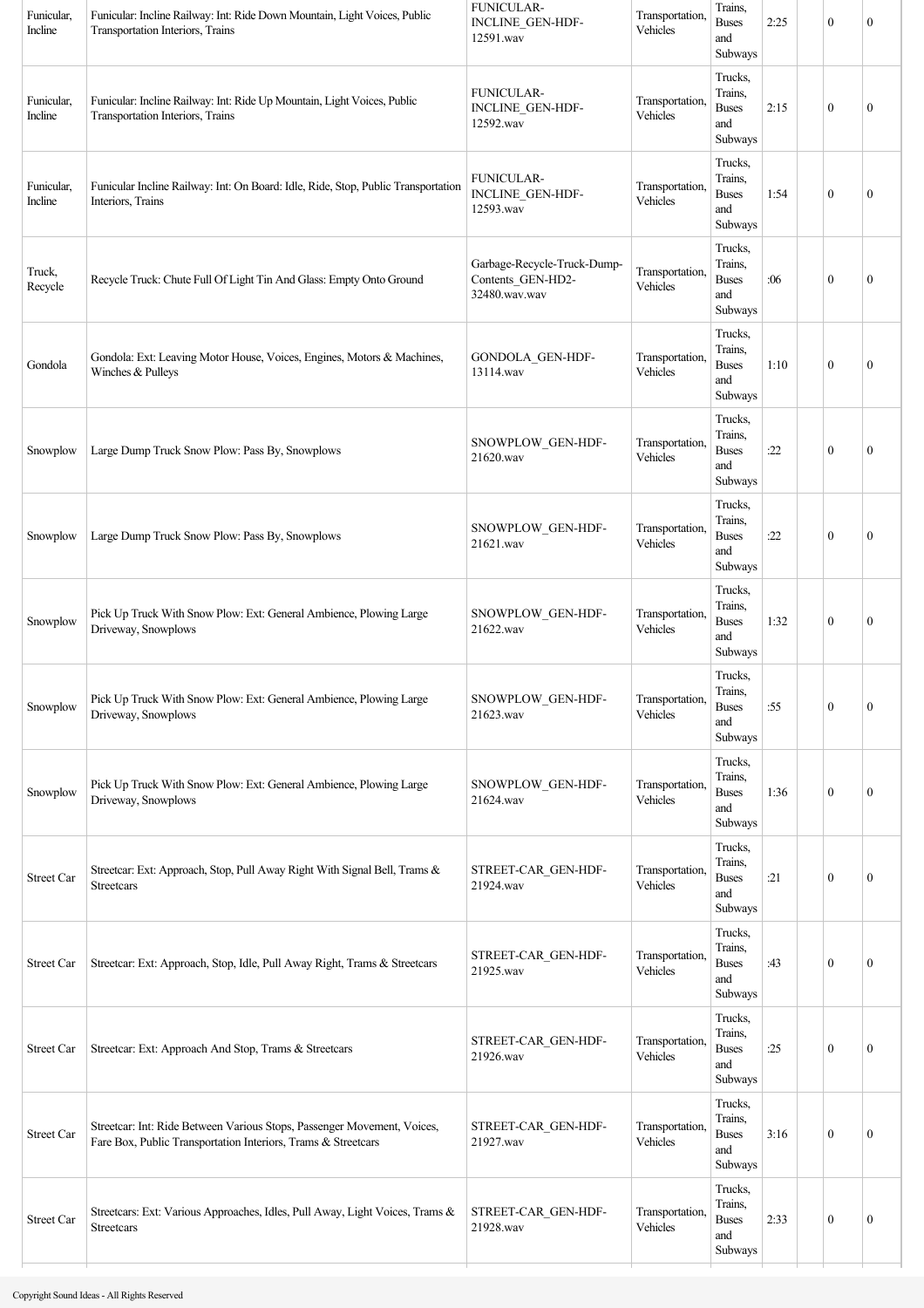| Street Car | Vintage 1893 Electric Streetcar: Ext: Signal Bell: Single Ring, Bells, Trams &<br><b>Streetcars</b>                                                           | STREET-CAR GEN-HDF-<br>21929.wav | Transportation,<br>Vehicles | Trucks,<br>Trains.<br><b>Buses</b><br>and<br>Subways | :04  | $\mathbf{0}$     | $\mathbf{0}$     |
|------------|---------------------------------------------------------------------------------------------------------------------------------------------------------------|----------------------------------|-----------------------------|------------------------------------------------------|------|------------------|------------------|
| Street Car | Vintage 1893 Electric Streetcar: Ext: Signal Bell: Single Ring, Bells, Trams &<br><b>Streetcars</b>                                                           | STREET-CAR_GEN-HDF-<br>21930.wav | Transportation,<br>Vehicles | Trucks,<br>Trains.<br><b>Buses</b><br>and<br>Subways | :02  | $\mathbf{0}$     | $\mathbf{0}$     |
| Street Car | Vintage 1893 Electric Streetcar: Ext: Signal Bell: Two Rings, Bells, Trams &<br>Streetcars                                                                    | STREET-CAR GEN-HDF-<br>21931.wav | Transportation,<br>Vehicles | Trucks,<br>Trains.<br><b>Buses</b><br>and<br>Subways | :04  | $\mathbf{0}$     | $\mathbf{0}$     |
| Street Car | Vintage 1893 Electric Streetcar: Ext: Pull Away Right, Trams & Streetcars                                                                                     | STREET-CAR GEN-HDF-<br>21932.wav | Transportation,<br>Vehicles | Trucks,<br>Trains,<br><b>Buses</b><br>and<br>Subways | :17  | $\mathbf{0}$     | $\boldsymbol{0}$ |
| Street Car | Vintage 1893 Electric Streetcar: Ext: Pull Away Right, Bells Ring To Signal<br>Start, Bells, Trams & Streetcars                                               | STREET-CAR GEN-HDF-<br>21933.wav | Transportation,<br>Vehicles | Trucks,<br>Trains,<br><b>Buses</b><br>and<br>Subways | :25  | $\mathbf{0}$     | $\mathbf{0}$     |
| Street Car | Vintage 1893 Electric Streetcar: Ext: Pull Away Right, Trams & Streetcars                                                                                     | STREET-CAR GEN-HDF-<br>21934.wav | Transportation,<br>Vehicles | Trucks,<br>Trains,<br><b>Buses</b><br>and<br>Subways | :26  | $\mathbf{0}$     | $\mathbf{0}$     |
| Street Car | Vintage 1893 Electric Streetcar: Ext: Pass By, Trams & Streetcars                                                                                             | STREET-CAR GEN-HDF-<br>21935.wav | Transportation,<br>Vehicles | Trucks,<br>Trains,<br><b>Buses</b><br>and<br>Subways | :21  | $\mathbf{0}$     | $\mathbf{0}$     |
| Street Car | Vintage 1893 Electric Streetcar: Ext: Pass By, Trams & Streetcars                                                                                             | STREET-CAR GEN-HDF-<br>21936.wav | Transportation,<br>Vehicles | Trucks,<br>Trains.<br><b>Buses</b><br>and<br>Subways | :38  | $\mathbf{0}$     | $\mathbf{0}$     |
| Street Car | Vintage 1893 Electric Streetcar: Ext: Approach Left, Slow To Stop, Trams &<br><b>Streetcars</b>                                                               | STREET-CAR GEN-HDF-<br>21937.wav | Transportation,<br>Vehicles | Trucks,<br>Trains,<br><b>Buses</b><br>and<br>Subways | :18  | $\boldsymbol{0}$ | $\mathbf{0}$     |
| Street Car | Vintage 1893 Electric Streetcar: Ext: Approach Left, Slow To Stop, Trams &<br>Streetcars                                                                      | STREET-CAR_GEN-HDF-<br>21938.wav | Transportation,<br>Vehicles | Trucks,<br>Trains,<br><b>Buses</b><br>and<br>Subways | :24  | $\mathbf{0}$     | $\mathbf{0}$     |
| Street Car | Vintage 1893 Electric Streetcar: Ext: Approach Head On, Slow To Stop,<br>Trams & Streetcars                                                                   | STREET-CAR_GEN-HDF-<br>21939.wav | Transportation,<br>Vehicles | Trucks,<br>Trains,<br><b>Buses</b><br>and<br>Subways | :29  | $\mathbf{0}$     | $\mathbf{0}$     |
| Street Car | Vintage 1893 Electric Streetcar: On Board: Drive, Light Wheel Clatter, Public<br>Transportation Interiors, Trams & Streetcars                                 | STREET-CAR_GEN-HDF-<br>21940.wav | Transportation,<br>Vehicles | Trucks,<br>Trains,<br><b>Buses</b><br>and<br>Subways | 2:14 | $\mathbf{0}$     | $\boldsymbol{0}$ |
| Street Car | Vintage 1893 Electric Streetcar: On Board: Drive At Various Speeds, Slow To<br>Stop, Heavy Wheel Clatter, Public Transportation Interiors, Trams & Streetcars | STREET-CAR GEN-HDF-<br>21941.wav | Transportation,<br>Vehicles | Trucks,<br>Trains,<br><b>Buses</b><br>and<br>Subways | 5:16 | $\mathbf{0}$     | $\mathbf{0}$     |
| Street Car | Vintage 1893 Electric Streetcar: On Board: Start, Drive, Bell, Driver Controls,<br>Bells, Public Transportation Interiors, Trams & Streetcars                 | STREET-CAR_GEN-HDF-<br>21942.wav | Transportation,<br>Vehicles | Trucks,<br>Trains.<br><b>Buses</b><br>and<br>Subways | 1:55 | $\mathbf{0}$     | $\mathbf{0}$     |
| Street Car | Vintage 1893 Electric Streetcar: On Board: Start, Drive, Bells, Slow To Stop,<br>Bells, Public Transportation Interiors, Trams & Streetcars                   | STREET-CAR GEN-HDF-<br>21943.wav | Transportation,<br>Vehicles | Trucks,<br>Trains,<br><b>Buses</b><br>and<br>Subways | 1:28 | $\boldsymbol{0}$ | $\boldsymbol{0}$ |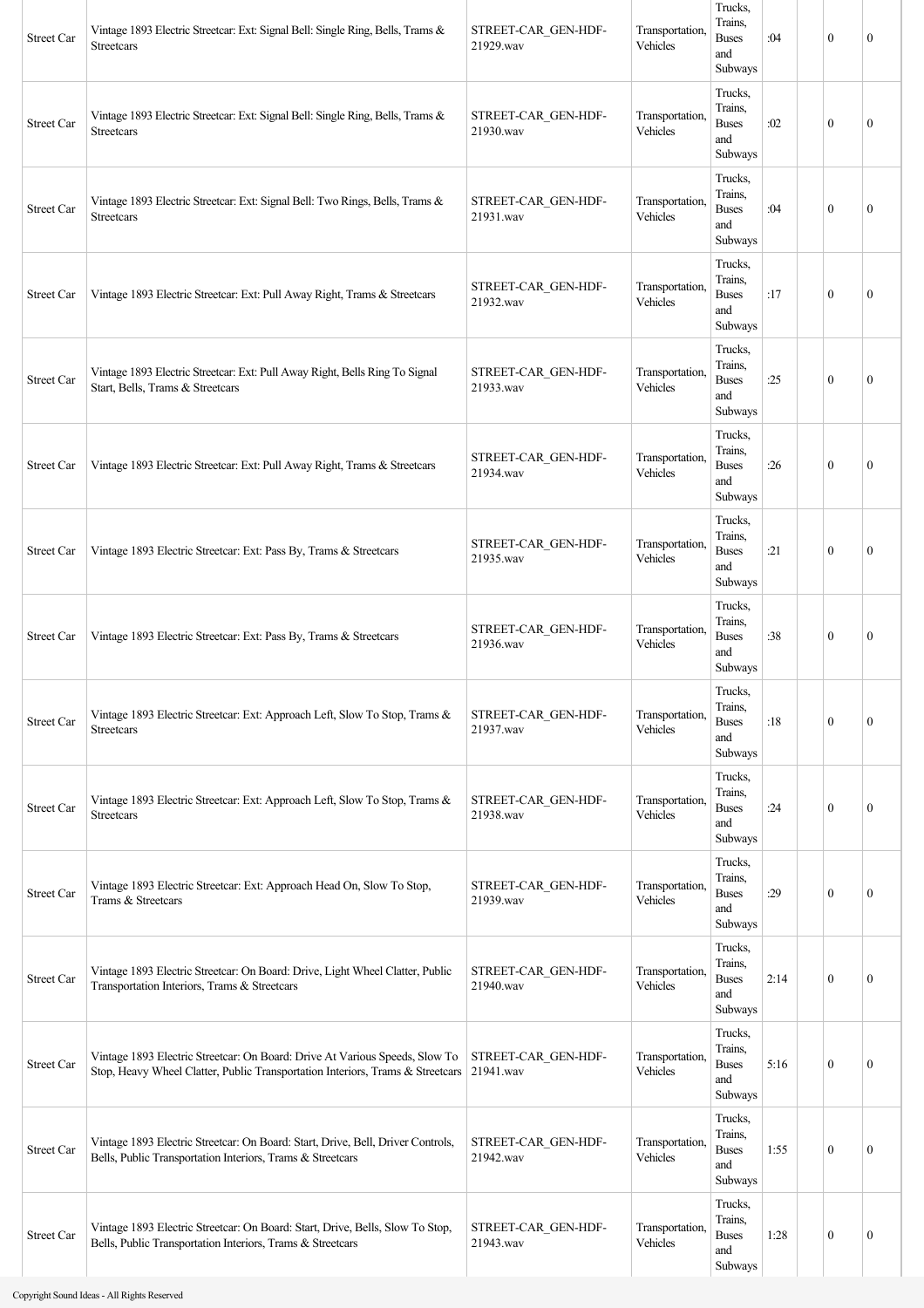| <b>Street Car</b> | Vintage 1893 Electric Streetcar: On Board: Start, Drive, Bells, Bells, Public<br>Transportation Interiors, Trams & Streetcars        | STREET-CAR GEN-HDF-<br>21944.wav | Transportation.<br>Vehicles | Trucks,<br>Trains.<br><b>Buses</b><br>and<br>Subways | 2:14 | $\mathbf{0}$     | $\mathbf{0}$     |
|-------------------|--------------------------------------------------------------------------------------------------------------------------------------|----------------------------------|-----------------------------|------------------------------------------------------|------|------------------|------------------|
| Street Car        | Vintage 1893 Electric Streetcar: On Board: Start, Drive, Heavy Wheel Clatter,<br>Public Transportation Interiors, Trams & Streetcars | STREET-CAR GEN-HDF-<br>21945.wav | Transportation.<br>Vehicles | Trucks,<br>Trains.<br><b>Buses</b><br>and<br>Subways | 3:12 | $\mathbf{0}$     | $\mathbf{0}$     |
| Street Car        | Vintage 1915 Electric Streetcar: Ext: Air Brake Release, Long Blast, Trams &<br>Streetcars                                           | STREET-CAR_GEN-HDF-<br>21946.wav | Transportation.<br>Vehicles | Trucks,<br>Trains,<br><b>Buses</b><br>and<br>Subways | :08  | $\mathbf{0}$     | $\mathbf{0}$     |
| Street Car        | Vintage 1915 Electric Streetcar: Ext: Air Brake Release, Long Blast, Trams &<br><b>Streetcars</b>                                    | STREET-CAR GEN-HDF-<br>21947.wav | Transportation.<br>Vehicles | Trucks,<br>Trains,<br><b>Buses</b><br>and<br>Subways | :10  | $\theta$         | $\mathbf{0}$     |
| <b>Street Car</b> | Vintage 1915 Electric Streetcar: Ext: Spring Loaded Brass Bell: Ringing, Bells,<br>Trams & Streetcars                                | STREET-CAR GEN-HDF-<br>21948.wav | Transportation,<br>Vehicles | Trucks,<br>Trains,<br><b>Buses</b><br>and<br>Subways | :13  | $\mathbf{0}$     | $\mathbf{0}$     |
| Street Car        | Vintage 1915 Electric Streetcar: Ext: Spring Loaded Brass Bell: Distant Ringing,<br>Bells, Trams & Streetcars                        | STREET-CAR GEN-HDF-<br>21949.wav | Transportation,<br>Vehicles | Trucks,<br>Trains.<br><b>Buses</b><br>and<br>Subways | :13  | $\mathbf{0}$     | $\boldsymbol{0}$ |
| Street Car        | Vintage 1915 Electric Streetcar: Ext: Spring Loaded Brass Bell: Distant Ringing,<br>Bells, Trams & Streetcars                        | STREET-CAR GEN-HDF-<br>21950.wav | Transportation,<br>Vehicles | Trucks,<br>Trains,<br><b>Buses</b><br>and<br>Subways | :10  | $\theta$         | $\mathbf{0}$     |
| Street Car        | Vintage 1915 Electric Streetcar: Ext: Pull Away Right, Heavy Air Release,<br>Trams & Streetcars                                      | STREET-CAR GEN-HDF-<br>21951.wav | Transportation.<br>Vehicles | Trucks,<br>Trains,<br><b>Buses</b><br>and<br>Subways | :56  | $\mathbf{0}$     | $\mathbf{0}$     |
| <b>Street Car</b> | Vintage 1915 Electric Streetcar: Ext: Pull Away Right, Heavy Air Release, Bell,<br>Bells, Trams & Streetcars                         | STREET-CAR GEN-HDF-<br>21952.wav | Transportation,<br>Vehicles | Trucks,<br>Trains,<br><b>Buses</b><br>and<br>Subways | :50  | $\mathbf{0}$     | $\boldsymbol{0}$ |
| Street Car        | Vintage 1915 Electric Streetcar: Ext: Pull Away From Rear, Heavy Air Release,<br>Bell, Bells, Trams & Streetcars                     | STREET-CAR GEN-HDF-<br>21953.wav | Transportation,<br>Vehicles | Trucks,<br>Trains,<br><b>Buses</b><br>and<br>Subways | :46  | $\mathbf{0}$     | $\boldsymbol{0}$ |
| <b>Street Car</b> | Vintage 1915 Electric Streetcar: Ext: Pull Away From Rear, Horn Blast, Horns,<br>Trams & Streetcars                                  | STREET-CAR GEN-HDF-<br>21954.wav | Transportation,<br>Vehicles | Trucks,<br>Trains,<br><b>Buses</b><br>and<br>Subways | :39  | $\mathbf{0}$     | $\boldsymbol{0}$ |
| Street Car        | Vintage 1915 Electric Streetcar: Ext: Pass By, Heavy Wheel Squeaks, Trams & STREET-CAR GEN-HDF-<br>Streetcars                        | 21955.wav                        | Transportation.<br>Vehicles | Trucks,<br>Trains,<br><b>Buses</b><br>and<br>Subways | :46  | $\mathbf{0}$     | $\boldsymbol{0}$ |
| Street Car        | Vintage 1915 Electric Streetcar: Ext: Pass By, Heavy Wheel Squeaks, Trams & STREET-CAR_GEN-HDF-<br>Streetcars                        | 21956.wav                        | Transportation.<br>Vehicles | Trucks,<br>Trains,<br><b>Buses</b><br>and<br>Subways | :57  | $\mathbf{0}$     | $\boldsymbol{0}$ |
| Street Car        | Vintage 1915 Electric Streetcar: Ext: Pass By, Trams & Streetcars                                                                    | STREET-CAR GEN-HDF-<br>21957.wav | Transportation.<br>Vehicles | Trucks,<br>Trains,<br><b>Buses</b><br>and<br>Subways | :57  | $\mathbf{0}$     | $\mathbf{0}$     |
| <b>Street Car</b> | Vintage 1915 Electric Streetcar: Ext: Approach Left, Pull Up, Stop, Trams &<br>Streetcars                                            | STREET-CAR GEN-HDF-<br>21958.wav | Transportation,<br>Vehicles | Trucks,<br>Trains,<br><b>Buses</b><br>and            | :19  | $\boldsymbol{0}$ | $\boldsymbol{0}$ |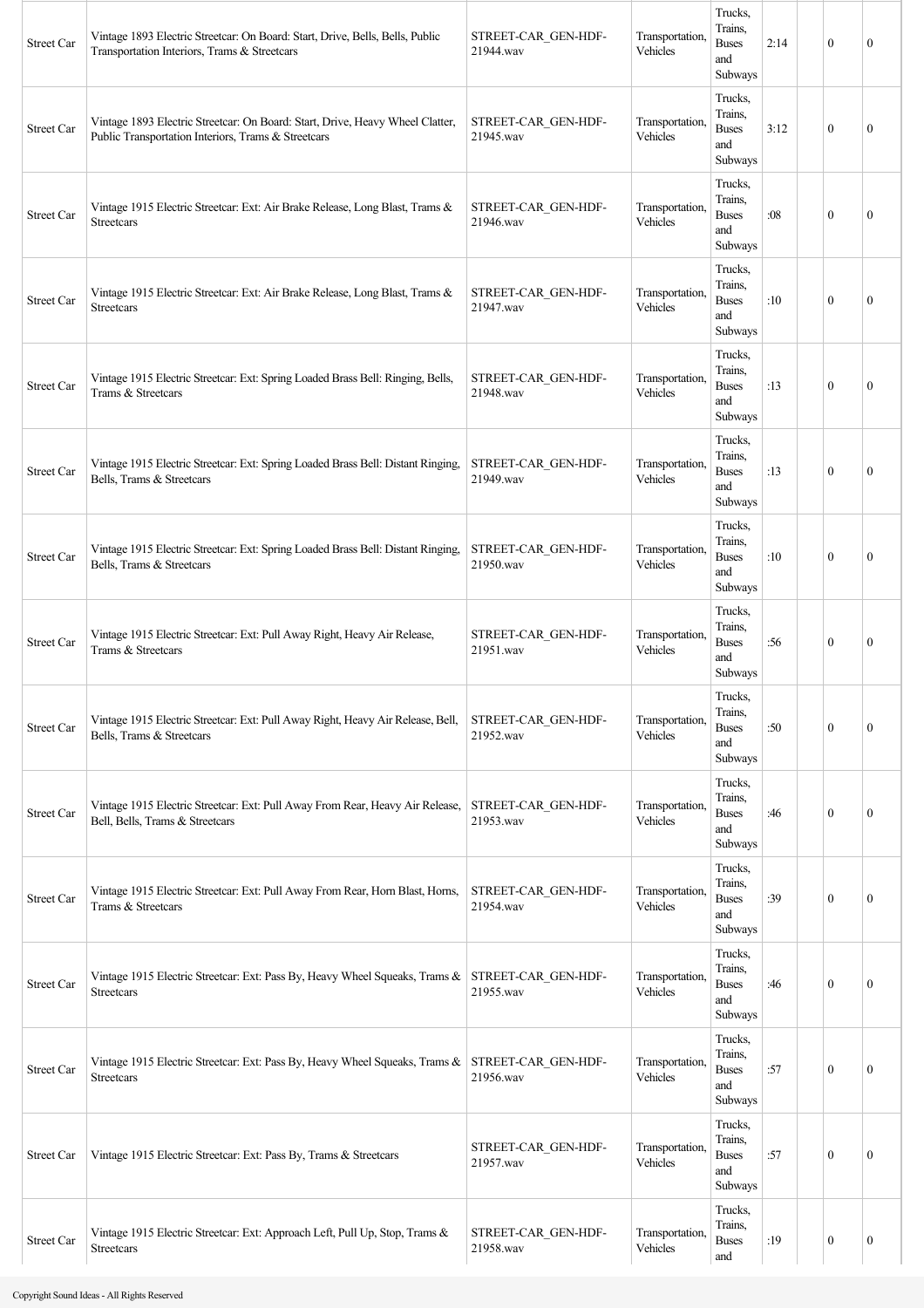|                   |                                                                                                                               |                                  |                             | Subways                                              |     |              |                  |
|-------------------|-------------------------------------------------------------------------------------------------------------------------------|----------------------------------|-----------------------------|------------------------------------------------------|-----|--------------|------------------|
| <b>Street Car</b> | Vintage 1915 Electric Streetcar: Ext: Approach Head On, Pull Up, Stop, Heavy<br>Wheel Squeals, Trams & Streetcars             | STREET-CAR GEN-HDF-<br>21959.wav | Transportation,<br>Vehicles | Trucks,<br>Trains,<br><b>Buses</b><br>and<br>Subways | :25 | $\mathbf{0}$ | $\mathbf{0}$     |
| <b>Street Car</b> | Vintage 1915 Electric Streetcar: Ext: Approach Left, Pull Up, Stop, Trams &<br><b>Streetcars</b>                              | STREET-CAR_GEN-HDF-<br>21960.wav | Transportation,<br>Vehicles | Trucks,<br>Trains,<br><b>Buses</b><br>and<br>Subways | :24 | $\mathbf{0}$ | $\mathbf{0}$     |
| Street Car        | Vintage 1915 Electric Streetcar: Ext: Drop Down Stair Platform: Down, Trams<br>& Streetcars                                   | STREET-CAR GEN-HDF-<br>21961.wav | Transportation,<br>Vehicles | Trucks,<br>Trains,<br><b>Buses</b><br>and<br>Subways | :01 | $\mathbf{0}$ | $\mathbf{0}$     |
| <b>Street Car</b> | Vintage 1915 Electric Streetcar: Ext: Drop Down Stair Platform: Down, Trams<br>& Streetcars                                   | STREET-CAR GEN-HDF-<br>21962.wav | Transportation,<br>Vehicles | Trucks,<br>Trains,<br><b>Buses</b><br>and<br>Subways | :01 | $\mathbf{0}$ | $\mathbf{0}$     |
| <b>Street Car</b> | Vintage 1915 Electric Streetcar: Ext: Drop Down Stair Platform: Down, Trams<br>& Streetcars                                   | STREET-CAR GEN-HDF-<br>21963.wav | Transportation.<br>Vehicles | Trucks,<br>Trains,<br><b>Buses</b><br>and<br>Subways | :02 | $\mathbf{0}$ | $\mathbf{0}$     |
| Street Car        | Vintage 1915 Electric Streetcar: Ext: Drop Down Stair Platform: Down, Trams<br>& Streetcars                                   | STREET-CAR GEN-HDF-<br>21964.wav | Transportation,<br>Vehicles | Trucks,<br>Trains,<br><b>Buses</b><br>and<br>Subways | :03 | $\mathbf{0}$ | $\mathbf{0}$     |
| <b>Street Car</b> | Vintage 1915 Electric Streetcar: Ext: Whistle: Four Blasts, Whistles, Trams &<br>Streetcars                                   | STREET-CAR_GEN-HDF-<br>21965.wav | Transportation,<br>Vehicles | Trucks,<br>Trains,<br><b>Buses</b><br>and<br>Subways | :06 | $\theta$     | $\boldsymbol{0}$ |
| <b>Street Car</b> | Vintage 1915 Electric Streetcar: Ext: Whistle: Five Blasts, Whistles, Trams &<br><b>Streetcars</b>                            | STREET-CAR GEN-HDF-<br>21966.way | Transportation,<br>Vehicles | Trucks,<br>Trains,<br><b>Buses</b><br>and<br>Subways | :12 | $\mathbf{0}$ | $\boldsymbol{0}$ |
| Street Car        | Vintage 1915 Electric Streetcar: Ext: Whistle: One Long Blast, Whistles, Trams<br>& Streetcars                                | STREET-CAR GEN-HDF-<br>21967.wav | Transportation,<br>Vehicles | Trucks,<br>Trains.<br><b>Buses</b><br>and<br>Subways | :03 | $\mathbf{0}$ | $\mathbf{0}$     |
| <b>Street Car</b> | Vintage 1915 Electric Streetcar: Ext: Whistle: Single Short Blast, Whistles,<br>Trams & Streetcars                            | STREET-CAR_GEN-HDF-<br>21968.wav | Transportation,<br>Vehicles | Trucks,<br>Trains,<br><b>Buses</b><br>and<br>Subways | :02 | $\mathbf{0}$ | $\mathbf{0}$     |
| <b>Street Car</b> | Vintage 1915 Electric Streetcar: Ext: Whistle: Single Short Blast, Whistles,<br>Trams & Streetcars                            | STREET-CAR GEN-HDF-<br>21969.wav | Transportation,<br>Vehicles | Trucks,<br>Trains,<br><b>Buses</b><br>and<br>Subways | :01 | $\mathbf{0}$ | $\mathbf{0}$     |
| <b>Street Car</b> | Vintage 1915 Electric Streetcar: Ext: Whistle: Two Short Blasts, Whistles,<br>Trams & Streetcars                              | STREET-CAR_GEN-HDF-<br>21970.wav | Transportation,<br>Vehicles | Trucks,<br>Trains,<br><b>Buses</b><br>and<br>Subways | :02 | $\mathbf{0}$ | $\mathbf{0}$     |
| Street Car        | Vintage 1915 Electric Streetcar: Ext: Whistle: Two Short Blasts, Whistles,<br>Trams & Streetcars                              | STREET-CAR GEN-HDF-<br>21971.wav | Transportation,<br>Vehicles | Trucks,<br>Trains,<br><b>Buses</b><br>and<br>Subways | :03 | $\mathbf{0}$ | $\boldsymbol{0}$ |
| <b>Street Car</b> | Vintage 1915 Electric Streetcar: Int: Wooden Cabin Door: Slide Closed, Public<br>Transportation Interiors, Trams & Streetcars | STREET-CAR GEN-HDF-<br>21972.wav | Transportation,<br>Vehicles | Trucks,<br>Trains,<br><b>Buses</b><br>and<br>Subways | :02 | $\mathbf{0}$ | $\mathbf{0}$     |
|                   |                                                                                                                               |                                  |                             | Trucks,                                              |     |              |                  |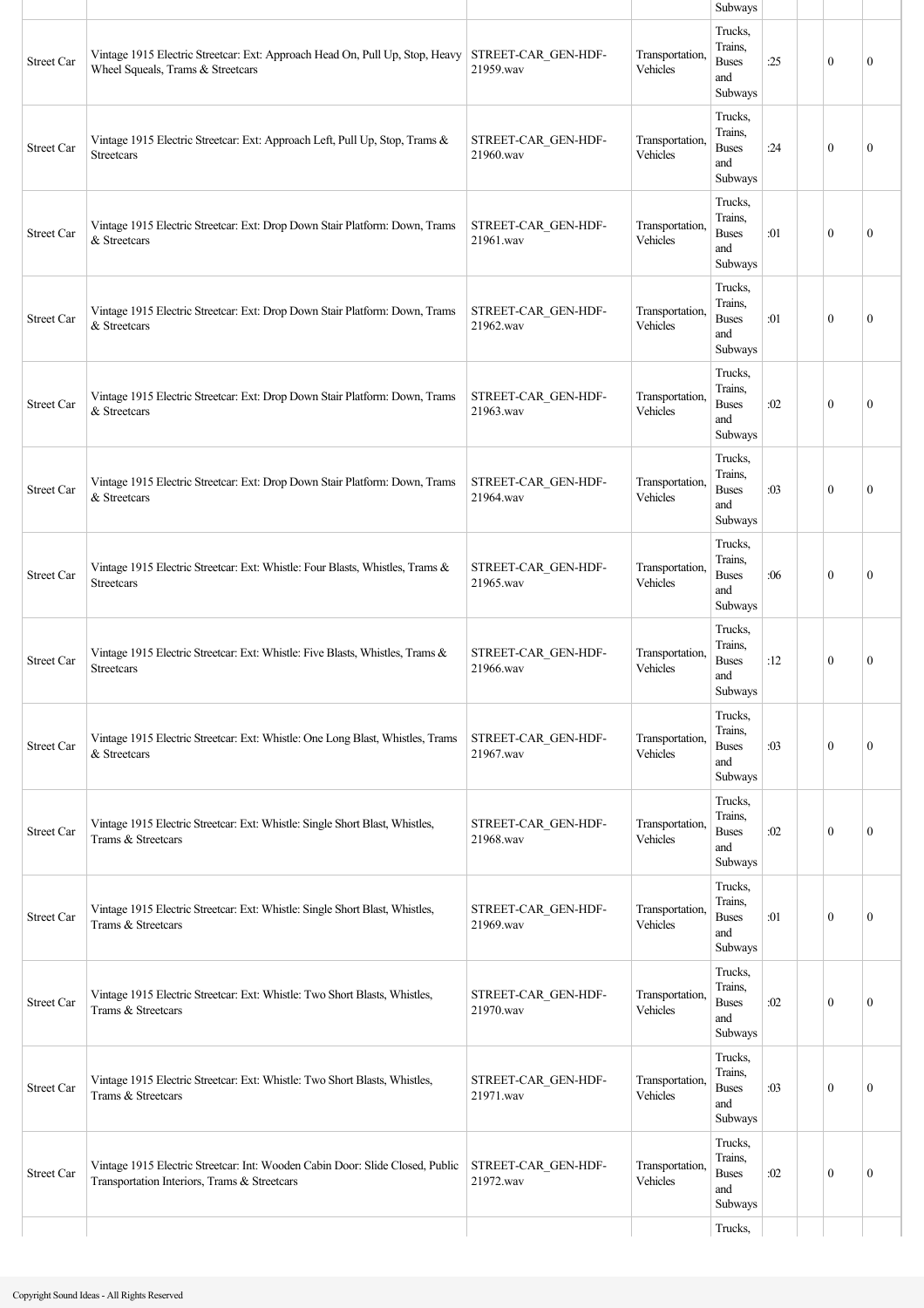| Trucks,<br>Trains,<br>Vintage 1915 Electric Streetcar: Int: Wooden Cabin Door: Slide Closed, Public<br>Transportation.<br>STREET-CAR GEN-HDF-<br><b>Buses</b><br>:04<br>$\mathbf{0}$<br><b>Street Car</b><br>$\mathbf{0}$<br>21974.wav<br>Vehicles<br>Transportation Interiors, Trams & Streetcars<br>and<br>Subways<br>Trucks,<br>Trains,<br>Transportation,<br>Vintage 1915 Electric Streetcar: Int: Wooden Cabin Door: Slide Closed, Public<br>STREET-CAR_GEN-HDF-<br><b>Buses</b><br>:03<br>$\mathbf{0}$<br>$\mathbf{0}$<br>Street Car<br>Vehicles<br>21975.wav<br>Transportation Interiors, Trams & Streetcars<br>and<br>Subways<br>Trucks,<br>Trains,<br>Vintage 1915 Electric Streetcar: Int: Wooden Cabin Door: Slide Closed, Public<br>STREET-CAR GEN-HDF-<br>Transportation,<br><b>Buses</b><br>:04<br>$\theta$<br>$\mathbf{0}$<br><b>Street Car</b><br>21976.wav<br>Vehicles<br>Transportation Interiors, Trams & Streetcars<br>and<br>Subways<br>Trucks,<br>Trains,<br>Transportation,<br>Vintage 1915 Electric Streetcar: Int: Metal Framed Seat: Slide, Public<br>STREET-CAR GEN-HDF-<br><b>Buses</b><br>:02<br>$\mathbf{0}$<br><b>Street Car</b><br>$\mathbf{0}$<br>Vehicles<br>21977.wav<br>Transportation Interiors, Trams & Streetcars<br>and<br>Subways<br>Trucks,<br>Trains.<br>Vintage 1915 Electric Streetcar: Int: Metal Framed Seat: Slide, Public<br>Transportation,<br>STREET-CAR_GEN-HDF-<br><b>Buses</b><br>:01<br>$\mathbf{0}$<br>$\mathbf{0}$<br>Street Car<br>Vehicles<br>Transportation Interiors, Trams & Streetcars<br>21978.wav<br>and<br>Subways<br>Trucks,<br>Trains,<br>Transportation,<br>Vintage 1915 Electric Streetcar: Int: Metal Framed Seat: Slide, Public<br>STREET-CAR GEN-HDF-<br>:02<br><b>Street Car</b><br><b>Buses</b><br>$\theta$<br>$\mathbf{0}$<br>Vehicles<br>Transportation Interiors, Trams & Streetcars<br>21979.wav<br>and<br>Subways<br>Trucks,<br>Trains,<br>Transportation,<br>Vintage 1915 Electric Streetcar: Int: Metal Framed Seat: Slide, Public<br>STREET-CAR_GEN-HDF-<br><b>Buses</b><br>:02<br>$\mathbf{0}$<br><b>Street Car</b><br>$\mathbf{0}$<br>21980.wav<br>Vehicles<br>Transportation Interiors, Trams & Streetcars<br>and<br>Subways<br>Trucks,<br>Trains,<br>Transportation,<br>STREET-CAR_GEN-HDF-<br>Vintage 1915 Electric Streetcar: Int: Metal Framed Seat: Slide, Public<br>$\boldsymbol{0}$<br><b>Buses</b><br>:01<br>$\boldsymbol{0}$<br>Street Car<br>Vehicles<br>Transportation Interiors, Trams & Streetcars<br>21981.wav<br>and<br>Subways<br>Trucks,<br>Trains,<br>Transportation,<br>Vintage 1915 Electric Streetcar: Int: Metal And Wood Framed Seat: Slide,<br>STREET-CAR GEN-HDF-<br>$\boldsymbol{0}$<br><b>Buses</b><br>:02<br>$\boldsymbol{0}$<br>Street Car<br>Public Transportation Interiors, Trams & Streetcars<br>Vehicles<br>21982.wav<br>and<br>Subways<br>Trucks,<br>Trains,<br>Transportation,<br>Vintage 1915 Electric Streetcar: Int: Metal And Wood Framed Seat: Slide,<br>STREET-CAR_GEN-HDF-<br><b>Buses</b><br>$\mathbf{0}$<br>$\mathbf{0}$<br>Street Car<br>:01<br>Vehicles<br>Public Transportation Interiors, Trams & Streetcars<br>21983.wav<br>and<br>Subways<br>Trucks,<br>Trains,<br>Vintage 1915 Electric Streetcar: Int: Window: Slide Down, Public<br>Transportation,<br>STREET-CAR_GEN-HDF-<br><b>Buses</b><br>$\mathbf{0}$<br>Street Car<br>:02<br>$\overline{0}$<br>Vehicles<br>Transportation Interiors, Trams & Streetcars<br>21984.wav<br>and<br>Subways<br>Trucks,<br>Trains,<br>Transportation,<br>Vintage 1915 Electric Streetcar: Int: Window: Slide Down, Public<br>STREET-CAR GEN-HDF-<br>Street Car<br><b>Buses</b><br>:01<br>$\mathbf{0}$<br>$\boldsymbol{0}$<br>Transportation Interiors, Trams & Streetcars<br>21985.wav<br>Vehicles<br>and<br>Subways<br>Trucks,<br>Trains,<br>Transportation,<br>Vintage 1915 Electric Streetcar: Int: Window: Slide Up, Public Transportation<br>STREET-CAR_GEN-HDF-<br><b>Buses</b><br>:01<br>$\mathbf{0}$<br>$\mathbf{0}$<br>Street Car<br>21986.wav<br>Vehicles<br>Interiors, Trams & Streetcars<br>and<br>Subways<br>Trucks,<br>Trains,<br>Vintage 1915 Electric Streetcar: Int: Window: Slide Up, Public Transportation<br>STREET-CAR GEN-HDF-<br>Transportation,<br>Street Car<br><b>Buses</b><br>$\boldsymbol{0}$<br>$\boldsymbol{0}$<br>:01<br>Interiors, Trams & Streetcars<br>21987.wav<br>Vehicles<br>and | <b>Street Car</b> | Vintage 1915 Electric Streetcar: Int: Wooden Cabin Door: Slide Closed, Public<br>Transportation Interiors, Trams & Streetcars | STREET-CAR_GEN-HDF-<br>21973.wav | Transportation.<br>Vehicles | Trains,<br><b>Buses</b><br>and<br>Subways | :03 | $\mathbf{0}$ | $\mathbf{0}$ |
|---------------------------------------------------------------------------------------------------------------------------------------------------------------------------------------------------------------------------------------------------------------------------------------------------------------------------------------------------------------------------------------------------------------------------------------------------------------------------------------------------------------------------------------------------------------------------------------------------------------------------------------------------------------------------------------------------------------------------------------------------------------------------------------------------------------------------------------------------------------------------------------------------------------------------------------------------------------------------------------------------------------------------------------------------------------------------------------------------------------------------------------------------------------------------------------------------------------------------------------------------------------------------------------------------------------------------------------------------------------------------------------------------------------------------------------------------------------------------------------------------------------------------------------------------------------------------------------------------------------------------------------------------------------------------------------------------------------------------------------------------------------------------------------------------------------------------------------------------------------------------------------------------------------------------------------------------------------------------------------------------------------------------------------------------------------------------------------------------------------------------------------------------------------------------------------------------------------------------------------------------------------------------------------------------------------------------------------------------------------------------------------------------------------------------------------------------------------------------------------------------------------------------------------------------------------------------------------------------------------------------------------------------------------------------------------------------------------------------------------------------------------------------------------------------------------------------------------------------------------------------------------------------------------------------------------------------------------------------------------------------------------------------------------------------------------------------------------------------------------------------------------------------------------------------------------------------------------------------------------------------------------------------------------------------------------------------------------------------------------------------------------------------------------------------------------------------------------------------------------------------------------------------------------------------------------------------------------------------------------------------------------------------------------------------------------------------------------------------------------------------------------------------------------------------------------------------------------------------------------------------------------------------------------------------------------------------------------------------------------------------------------------------------------------------------------------------------------------------------------------------------------------------------------------------------------------------------------------------------------------------------------------------------------------------------------------------------------------------------------------------------------------------|-------------------|-------------------------------------------------------------------------------------------------------------------------------|----------------------------------|-----------------------------|-------------------------------------------|-----|--------------|--------------|
|                                                                                                                                                                                                                                                                                                                                                                                                                                                                                                                                                                                                                                                                                                                                                                                                                                                                                                                                                                                                                                                                                                                                                                                                                                                                                                                                                                                                                                                                                                                                                                                                                                                                                                                                                                                                                                                                                                                                                                                                                                                                                                                                                                                                                                                                                                                                                                                                                                                                                                                                                                                                                                                                                                                                                                                                                                                                                                                                                                                                                                                                                                                                                                                                                                                                                                                                                                                                                                                                                                                                                                                                                                                                                                                                                                                                                                                                                                                                                                                                                                                                                                                                                                                                                                                                                                                                                                                                   |                   |                                                                                                                               |                                  |                             |                                           |     |              |              |
|                                                                                                                                                                                                                                                                                                                                                                                                                                                                                                                                                                                                                                                                                                                                                                                                                                                                                                                                                                                                                                                                                                                                                                                                                                                                                                                                                                                                                                                                                                                                                                                                                                                                                                                                                                                                                                                                                                                                                                                                                                                                                                                                                                                                                                                                                                                                                                                                                                                                                                                                                                                                                                                                                                                                                                                                                                                                                                                                                                                                                                                                                                                                                                                                                                                                                                                                                                                                                                                                                                                                                                                                                                                                                                                                                                                                                                                                                                                                                                                                                                                                                                                                                                                                                                                                                                                                                                                                   |                   |                                                                                                                               |                                  |                             |                                           |     |              |              |
|                                                                                                                                                                                                                                                                                                                                                                                                                                                                                                                                                                                                                                                                                                                                                                                                                                                                                                                                                                                                                                                                                                                                                                                                                                                                                                                                                                                                                                                                                                                                                                                                                                                                                                                                                                                                                                                                                                                                                                                                                                                                                                                                                                                                                                                                                                                                                                                                                                                                                                                                                                                                                                                                                                                                                                                                                                                                                                                                                                                                                                                                                                                                                                                                                                                                                                                                                                                                                                                                                                                                                                                                                                                                                                                                                                                                                                                                                                                                                                                                                                                                                                                                                                                                                                                                                                                                                                                                   |                   |                                                                                                                               |                                  |                             |                                           |     |              |              |
|                                                                                                                                                                                                                                                                                                                                                                                                                                                                                                                                                                                                                                                                                                                                                                                                                                                                                                                                                                                                                                                                                                                                                                                                                                                                                                                                                                                                                                                                                                                                                                                                                                                                                                                                                                                                                                                                                                                                                                                                                                                                                                                                                                                                                                                                                                                                                                                                                                                                                                                                                                                                                                                                                                                                                                                                                                                                                                                                                                                                                                                                                                                                                                                                                                                                                                                                                                                                                                                                                                                                                                                                                                                                                                                                                                                                                                                                                                                                                                                                                                                                                                                                                                                                                                                                                                                                                                                                   |                   |                                                                                                                               |                                  |                             |                                           |     |              |              |
|                                                                                                                                                                                                                                                                                                                                                                                                                                                                                                                                                                                                                                                                                                                                                                                                                                                                                                                                                                                                                                                                                                                                                                                                                                                                                                                                                                                                                                                                                                                                                                                                                                                                                                                                                                                                                                                                                                                                                                                                                                                                                                                                                                                                                                                                                                                                                                                                                                                                                                                                                                                                                                                                                                                                                                                                                                                                                                                                                                                                                                                                                                                                                                                                                                                                                                                                                                                                                                                                                                                                                                                                                                                                                                                                                                                                                                                                                                                                                                                                                                                                                                                                                                                                                                                                                                                                                                                                   |                   |                                                                                                                               |                                  |                             |                                           |     |              |              |
|                                                                                                                                                                                                                                                                                                                                                                                                                                                                                                                                                                                                                                                                                                                                                                                                                                                                                                                                                                                                                                                                                                                                                                                                                                                                                                                                                                                                                                                                                                                                                                                                                                                                                                                                                                                                                                                                                                                                                                                                                                                                                                                                                                                                                                                                                                                                                                                                                                                                                                                                                                                                                                                                                                                                                                                                                                                                                                                                                                                                                                                                                                                                                                                                                                                                                                                                                                                                                                                                                                                                                                                                                                                                                                                                                                                                                                                                                                                                                                                                                                                                                                                                                                                                                                                                                                                                                                                                   |                   |                                                                                                                               |                                  |                             |                                           |     |              |              |
|                                                                                                                                                                                                                                                                                                                                                                                                                                                                                                                                                                                                                                                                                                                                                                                                                                                                                                                                                                                                                                                                                                                                                                                                                                                                                                                                                                                                                                                                                                                                                                                                                                                                                                                                                                                                                                                                                                                                                                                                                                                                                                                                                                                                                                                                                                                                                                                                                                                                                                                                                                                                                                                                                                                                                                                                                                                                                                                                                                                                                                                                                                                                                                                                                                                                                                                                                                                                                                                                                                                                                                                                                                                                                                                                                                                                                                                                                                                                                                                                                                                                                                                                                                                                                                                                                                                                                                                                   |                   |                                                                                                                               |                                  |                             |                                           |     |              |              |
|                                                                                                                                                                                                                                                                                                                                                                                                                                                                                                                                                                                                                                                                                                                                                                                                                                                                                                                                                                                                                                                                                                                                                                                                                                                                                                                                                                                                                                                                                                                                                                                                                                                                                                                                                                                                                                                                                                                                                                                                                                                                                                                                                                                                                                                                                                                                                                                                                                                                                                                                                                                                                                                                                                                                                                                                                                                                                                                                                                                                                                                                                                                                                                                                                                                                                                                                                                                                                                                                                                                                                                                                                                                                                                                                                                                                                                                                                                                                                                                                                                                                                                                                                                                                                                                                                                                                                                                                   |                   |                                                                                                                               |                                  |                             |                                           |     |              |              |
|                                                                                                                                                                                                                                                                                                                                                                                                                                                                                                                                                                                                                                                                                                                                                                                                                                                                                                                                                                                                                                                                                                                                                                                                                                                                                                                                                                                                                                                                                                                                                                                                                                                                                                                                                                                                                                                                                                                                                                                                                                                                                                                                                                                                                                                                                                                                                                                                                                                                                                                                                                                                                                                                                                                                                                                                                                                                                                                                                                                                                                                                                                                                                                                                                                                                                                                                                                                                                                                                                                                                                                                                                                                                                                                                                                                                                                                                                                                                                                                                                                                                                                                                                                                                                                                                                                                                                                                                   |                   |                                                                                                                               |                                  |                             |                                           |     |              |              |
|                                                                                                                                                                                                                                                                                                                                                                                                                                                                                                                                                                                                                                                                                                                                                                                                                                                                                                                                                                                                                                                                                                                                                                                                                                                                                                                                                                                                                                                                                                                                                                                                                                                                                                                                                                                                                                                                                                                                                                                                                                                                                                                                                                                                                                                                                                                                                                                                                                                                                                                                                                                                                                                                                                                                                                                                                                                                                                                                                                                                                                                                                                                                                                                                                                                                                                                                                                                                                                                                                                                                                                                                                                                                                                                                                                                                                                                                                                                                                                                                                                                                                                                                                                                                                                                                                                                                                                                                   |                   |                                                                                                                               |                                  |                             |                                           |     |              |              |
|                                                                                                                                                                                                                                                                                                                                                                                                                                                                                                                                                                                                                                                                                                                                                                                                                                                                                                                                                                                                                                                                                                                                                                                                                                                                                                                                                                                                                                                                                                                                                                                                                                                                                                                                                                                                                                                                                                                                                                                                                                                                                                                                                                                                                                                                                                                                                                                                                                                                                                                                                                                                                                                                                                                                                                                                                                                                                                                                                                                                                                                                                                                                                                                                                                                                                                                                                                                                                                                                                                                                                                                                                                                                                                                                                                                                                                                                                                                                                                                                                                                                                                                                                                                                                                                                                                                                                                                                   |                   |                                                                                                                               |                                  |                             |                                           |     |              |              |
|                                                                                                                                                                                                                                                                                                                                                                                                                                                                                                                                                                                                                                                                                                                                                                                                                                                                                                                                                                                                                                                                                                                                                                                                                                                                                                                                                                                                                                                                                                                                                                                                                                                                                                                                                                                                                                                                                                                                                                                                                                                                                                                                                                                                                                                                                                                                                                                                                                                                                                                                                                                                                                                                                                                                                                                                                                                                                                                                                                                                                                                                                                                                                                                                                                                                                                                                                                                                                                                                                                                                                                                                                                                                                                                                                                                                                                                                                                                                                                                                                                                                                                                                                                                                                                                                                                                                                                                                   |                   |                                                                                                                               |                                  |                             |                                           |     |              |              |
|                                                                                                                                                                                                                                                                                                                                                                                                                                                                                                                                                                                                                                                                                                                                                                                                                                                                                                                                                                                                                                                                                                                                                                                                                                                                                                                                                                                                                                                                                                                                                                                                                                                                                                                                                                                                                                                                                                                                                                                                                                                                                                                                                                                                                                                                                                                                                                                                                                                                                                                                                                                                                                                                                                                                                                                                                                                                                                                                                                                                                                                                                                                                                                                                                                                                                                                                                                                                                                                                                                                                                                                                                                                                                                                                                                                                                                                                                                                                                                                                                                                                                                                                                                                                                                                                                                                                                                                                   |                   |                                                                                                                               |                                  |                             |                                           |     |              |              |
|                                                                                                                                                                                                                                                                                                                                                                                                                                                                                                                                                                                                                                                                                                                                                                                                                                                                                                                                                                                                                                                                                                                                                                                                                                                                                                                                                                                                                                                                                                                                                                                                                                                                                                                                                                                                                                                                                                                                                                                                                                                                                                                                                                                                                                                                                                                                                                                                                                                                                                                                                                                                                                                                                                                                                                                                                                                                                                                                                                                                                                                                                                                                                                                                                                                                                                                                                                                                                                                                                                                                                                                                                                                                                                                                                                                                                                                                                                                                                                                                                                                                                                                                                                                                                                                                                                                                                                                                   |                   |                                                                                                                               |                                  |                             | Subways                                   |     |              |              |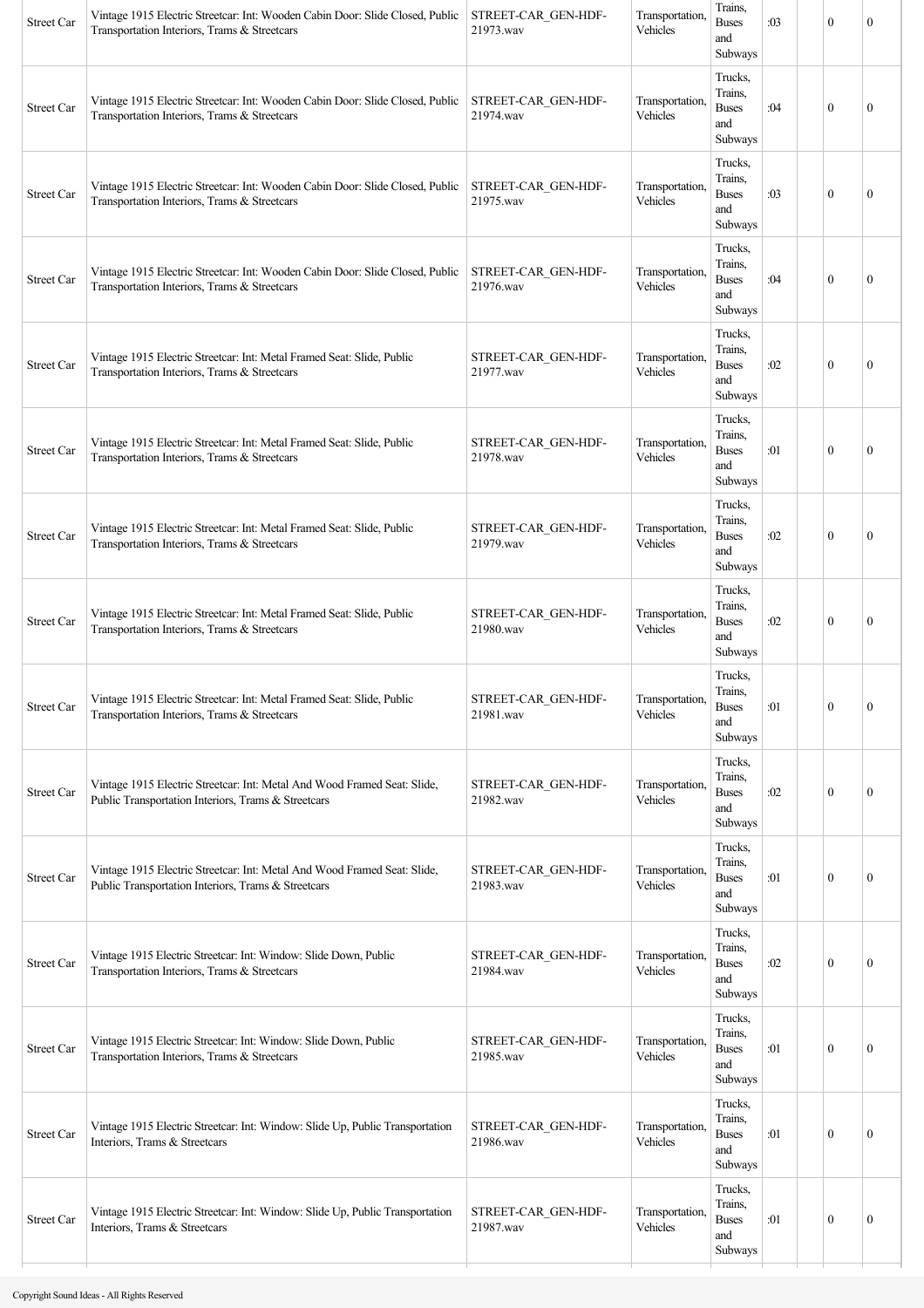| Street Car        | Vintage 1915 Electric Streetcar: On Board: Brass Bell: Two Short Rings, Heavy<br>Air Pump, Bells, Public Transportation Interiors, Trams & Streetcars                    | STREET-CAR_GEN-HDF-<br>21988.wav | Transportation,<br>Vehicles | Trucks,<br>Trains.<br><b>Buses</b><br>and<br>Subways | :04  | $\mathbf{0}$ | $\mathbf{0}$     |
|-------------------|--------------------------------------------------------------------------------------------------------------------------------------------------------------------------|----------------------------------|-----------------------------|------------------------------------------------------|------|--------------|------------------|
| Street Car        | Vintage 1915 Electric Streetcar: On Board: Driving, Slow To Stop, Whistle<br>Blasts, Heavy Track Clacking, Bells, Public Transportation Interiors, Trams &<br>Streetcars | STREET-CAR GEN-HDF-<br>21989.wav | Transportation,<br>Vehicles | Trucks,<br>Trains.<br><b>Buses</b><br>and<br>Subways | 3:12 | $\mathbf{0}$ | $\mathbf{0}$     |
| Street Car        | Vintage 1915 Electric Streetcar: On Board: Start, Drive, Air Release, Whistle<br>Blasts, Driver Controls, Bells, Public Transportation Interiors, Trams &<br>Streetcars  | STREET-CAR_GEN-HDF-<br>21990.wav | Transportation,<br>Vehicles | Trucks,<br>Trains.<br><b>Buses</b><br>and<br>Subways | 4:04 | $\theta$     | $\mathbf{0}$     |
| Street Car        | Vintage 1915 Electric Streetcar: On Board: Start, Drive, Air Releases, Whistle<br>Blast, Driver Controls, Bells, Public Transportation Interiors, Trams &<br>Streetcars  | STREET-CAR GEN-HDF-<br>21991.wav | Transportation,<br>Vehicles | Trucks,<br>Trains,<br><b>Buses</b><br>and<br>Subways | 1:31 | $\mathbf{0}$ | $\mathbf{0}$     |
| <b>Street Car</b> | Vintage 1915 Electric Streetcar: On Board: Start, Drive, Stop, Air Releases,<br>Bells, Public Transportation Interiors, Trams & Streetcars                               | STREET-CAR GEN-HDF-<br>21992.wav | Transportation,<br>Vehicles | Trucks,<br>Trains.<br><b>Buses</b><br>and<br>Subways | 1:27 | $\mathbf{0}$ | $\mathbf{0}$     |
| Street Car        | Vintage 1915 Electric Streetcar: Ext: On Board: Start, Drive, Stop, Whistle<br>Blasts, Bells, Public Transportation Interiors, Trams & Streetcars                        | STREET-CAR GEN-HDF-<br>21993.wav | Transportation,<br>Vehicles | Trucks,<br>Trains,<br><b>Buses</b><br>and<br>Subways | 3:16 | $\theta$     | $\mathbf{0}$     |
| Street Car        | Vintage 1915 Electric Streetcar: On Board: Start, Drive, Stop, Bell Ring, Air<br>Release, Driver Controls, Bells, Public Transportation Interiors, Trams &<br>Streetcars | STREET-CAR GEN-HDF-<br>21994.wav | Transportation,<br>Vehicles | Trucks,<br>Trains,<br><b>Buses</b><br>and<br>Subways | 1:38 | $\mathbf{0}$ | $\mathbf{0}$     |
| Street Car        | Vintage 1921 Electric Streetcar: Ext: Close Door, Pull Away Right, Trams &<br>Streetcars                                                                                 | STREET-CAR GEN-HDF-<br>21995.wav | Transportation,<br>Vehicles | Trucks,<br>Trains.<br><b>Buses</b><br>and<br>Subways | :32  | $\theta$     | $\mathbf{0}$     |
| Street Car        | Vintage 1921 Electric Streetcar: Ext: Bell, Pull Away Right, Bells, Trams &<br>Streetcars                                                                                | STREET-CAR GEN-HDF-<br>21996.wav | Transportation,<br>Vehicles | Trucks,<br>Trains,<br><b>Buses</b><br>and<br>Subways | :27  | $\mathbf{0}$ | $\mathbf{0}$     |
| <b>Street Car</b> | Vintage 1921 Electric Streetcar: Ext: Bell, Pull Away, Mic Follows, Bells,<br>Trams & Streetcars                                                                         | STREET-CAR GEN-HDF-<br>21997.wav | Transportation,<br>Vehicles | Trucks,<br>Trains,<br><b>Buses</b><br>and<br>Subways | :19  | $\mathbf{0}$ | $\mathbf{0}$     |
| Street Car        | Vintage 1921 Electric Streetcar: Ext: Pass By, Trams & Streetcars                                                                                                        | STREET-CAR_GEN-HDF-<br>21998.wav | Transportation,<br>Vehicles | Trucks,<br>Trains,<br><b>Buses</b><br>and<br>Subways | :41  | $\mathbf{0}$ | $\boldsymbol{0}$ |
| Street Car        | Vintage 1921 Electric Streetcar: Ext: Pass By, Trams & Streetcars                                                                                                        | STREET-CAR GEN-HDF-<br>21999.wav | Transportation,<br>Vehicles | Trucks,<br>Trains,<br><b>Buses</b><br>and<br>Subways | :33  | $\mathbf{0}$ | $\boldsymbol{0}$ |
| Street Car        | Vintage 1921 Electric Streetcar: Ext: Pass By, Trams & Streetcars                                                                                                        | STREET-CAR GEN-HDF-<br>22000.wav | Transportation,<br>Vehicles | Trucks,<br>Trains,<br><b>Buses</b><br>and<br>Subways | :41  | $\mathbf{0}$ | $\boldsymbol{0}$ |
| Street Car        | Vintage 1921 Electric Streetcar: Ext: Approach Left, Pull Up, Stop, Trams &<br>Streetcars                                                                                | STREET-CAR_GEN-HDF-<br>22001.wav | Transportation,<br>Vehicles | Trucks,<br>Trains,<br><b>Buses</b><br>and<br>Subways | :26  | $\mathbf{0}$ | $\mathbf{0}$     |
| Street Car        | Vintage 1921 Electric Streetcar: Ext: Approach Left, Pull Up, Stop, Trams &<br>Streetcars                                                                                | STREET-CAR GEN-HDF-<br>22002.wav | Transportation,<br>Vehicles | Trucks,<br>Trains,<br><b>Buses</b><br>and<br>Subways | :21  | $\mathbf{0}$ | $\boldsymbol{0}$ |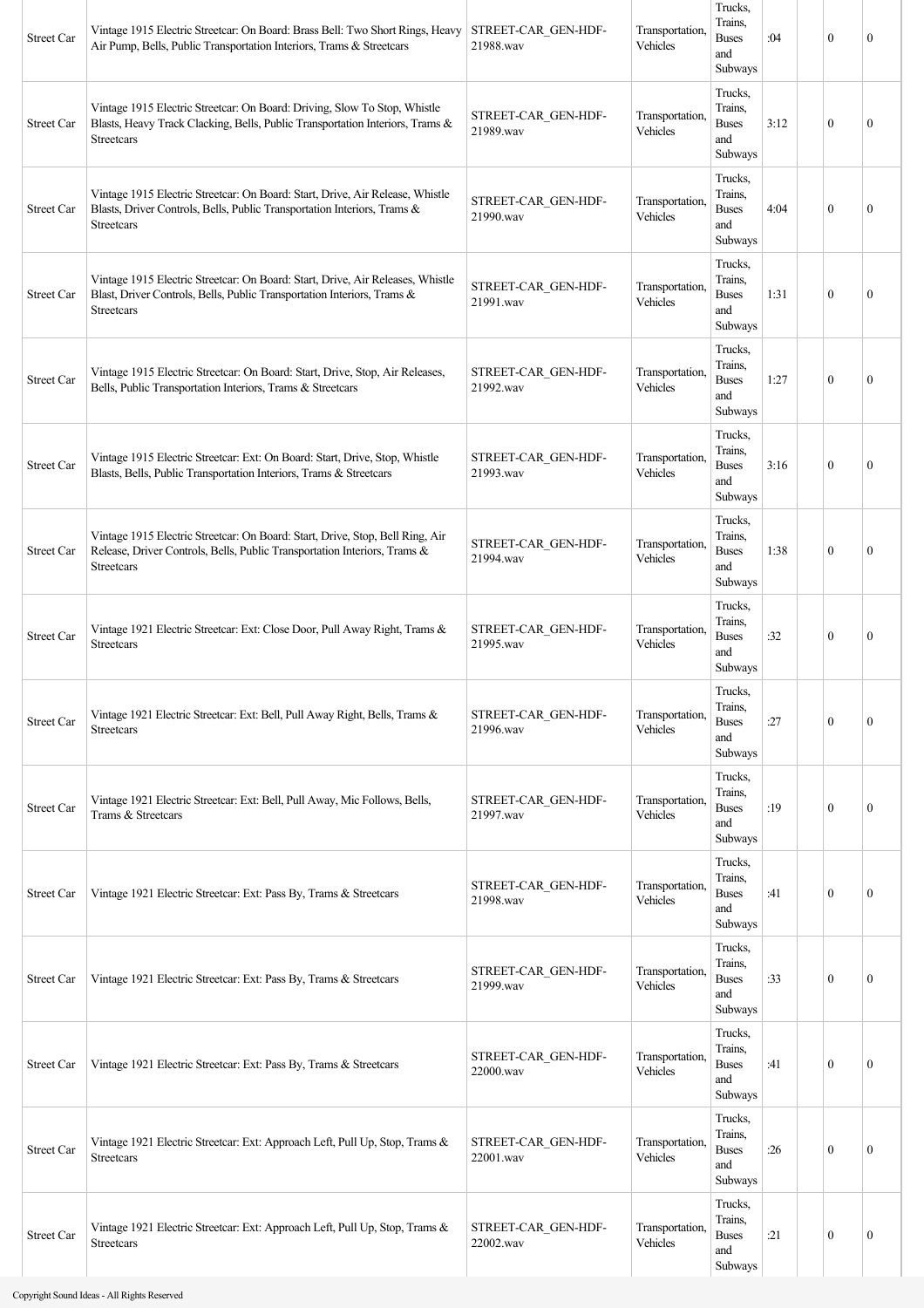| <b>Street Car</b> | Vintage 1921 Electric Streetcar: Ext: Approach Head On, Pull Up, Stop, Trams STREET-CAR GEN-HDF-<br>& Streetcars                      | 22003.wav                        | Transportation.<br>Vehicles | Trucks,<br>Trains,<br><b>Buses</b><br>and<br>Subways | :32 | $\mathbf{0}$     | $\mathbf{0}$     |
|-------------------|---------------------------------------------------------------------------------------------------------------------------------------|----------------------------------|-----------------------------|------------------------------------------------------|-----|------------------|------------------|
| Street Car        | Vintage 1921 Electric Streetcar: Int: Conductor Buzzer: Single Burst, Buzzers,<br>Public Transportation Interiors, Trams & Streetcars | STREET-CAR GEN-HDF-<br>22004.wav | Transportation.<br>Vehicles | Trucks,<br>Trains,<br><b>Buses</b><br>and<br>Subways | :01 | $\mathbf{0}$     | $\mathbf{0}$     |
| <b>Street Car</b> | Vintage 1921 Electric Streetcar: Int: Conductor Buzzer: Two Bursts, Buzzers,<br>Public Transportation Interiors, Trams & Streetcars   | STREET-CAR_GEN-HDF-<br>22005.wav | Transportation,<br>Vehicles | Trucks,<br>Trains,<br><b>Buses</b><br>and<br>Subways | :01 | $\theta$         | $\mathbf{0}$     |
| <b>Street Car</b> | Vintage 1921 Electric Streetcar: Int: Conductor Buzzer: Three Bursts, Buzzers,<br>Public Transportation Interiors, Trams & Streetcars | STREET-CAR GEN-HDF-<br>22006.wav | Transportation.<br>Vehicles | Trucks,<br>Trains,<br><b>Buses</b><br>and<br>Subways | :03 | $\mathbf{0}$     | $\mathbf{0}$     |
| Street Car        | Vintage 1921 Electric Streetcar: Int: Front Doors: Close, Trams & Streetcars                                                          | STREET-CAR GEN-HDF-<br>22007.wav | Transportation,<br>Vehicles | Trucks,<br>Trains,<br><b>Buses</b><br>and<br>Subways | :04 | $\mathbf{0}$     | $\mathbf{0}$     |
| <b>Street Car</b> | Vintage 1921 Electric Streetcar: Int: Front Doors: Close, Trams & Streetcars                                                          | STREET-CAR GEN-HDF-<br>22008.wav | Transportation,<br>Vehicles | Trucks,<br>Trains,<br><b>Buses</b><br>and<br>Subways | :04 | $\theta$         | $\mathbf{0}$     |
| <b>Street Car</b> | Vintage 1921 Electric Streetcar: Int: Front Doors: Open, Trams & Streetcars                                                           | STREET-CAR GEN-HDF-<br>22009.wav | Transportation.<br>Vehicles | Trucks,<br>Trains,<br><b>Buses</b><br>and<br>Subways | :03 | $\mathbf{0}$     | $\mathbf{0}$     |
| Street Car        | Vintage 1921 Electric Streetcar: Int: Front Doors: Open, Trams & Streetcars                                                           | STREET-CAR_GEN-HDF-<br>22010.wav | Transportation.<br>Vehicles | Trucks.<br>Trains,<br><b>Buses</b><br>and<br>Subways | :03 | $\theta$         | $\mathbf{0}$     |
| Street Car        | Vintage 1921 Electric Streetcar: Int: Rear Doors: Close, Trams & Streetcars                                                           | STREET-CAR GEN-HDF-<br>22011.wav | Transportation,<br>Vehicles | Trucks,<br>Trains,<br><b>Buses</b><br>and<br>Subways | :04 | $\mathbf{0}$     | $\boldsymbol{0}$ |
| Street Car        | Vintage 1921 Electric Streetcar: Int: Rear Doors: Close, Trams & Streetcars                                                           | STREET-CAR_GEN-HDF-<br>22012.wav | Transportation.<br>Vehicles | Trucks,<br>Trains,<br><b>Buses</b><br>and<br>Subways | :04 | $\mathbf{0}$     | $\boldsymbol{0}$ |
| Street Car        | Vintage 1921 Electric Streetcar: Int: Rear Doors: Close, Trams & Streetcars                                                           | STREET-CAR_GEN-HDF-<br>22013.wav | Transportation,<br>Vehicles | Trucks,<br>Trains,<br><b>Buses</b><br>and<br>Subways | :04 | $\mathbf{0}$     | $\boldsymbol{0}$ |
| Street Car        | Vintage 1921 Electric Streetcar: Int: Rear Doors: Open, Trams & Streetcars                                                            | STREET-CAR GEN-HDF-<br>22014.wav | Transportation,<br>Vehicles | Trucks,<br>Trains,<br><b>Buses</b><br>and<br>Subways | :05 | $\mathbf{0}$     | $\boldsymbol{0}$ |
| Street Car        | Vintage 1921 Electric Streetcar: Int: Rear Doors: Open, Trams & Streetcars                                                            | STREET-CAR_GEN-HDF-<br>22015.wav | Transportation,<br>Vehicles | Trucks,<br>Trains,<br><b>Buses</b><br>and<br>Subways | :05 | $\mathbf{0}$     | $\boldsymbol{0}$ |
| Street Car        | Vintage 1921 Electric Streetcar: Int: Rear Doors: Open, Trams & Streetcars                                                            | STREET-CAR_GEN-HDF-<br>22016.wav | Transportation,<br>Vehicles | Trucks,<br>Trains,<br><b>Buses</b><br>and<br>Subways | :05 | $\mathbf{0}$     | $\boldsymbol{0}$ |
| Street Car        | Vintage 1921 Electric Streetcar: Int: Rear Doors: Open, Trams & Streetcars                                                            | STREET-CAR GEN-HDF-<br>22017.wav | Transportation,<br>Vehicles | Trucks,<br>Trains,<br><b>Buses</b><br>and            | :06 | $\boldsymbol{0}$ | $\boldsymbol{0}$ |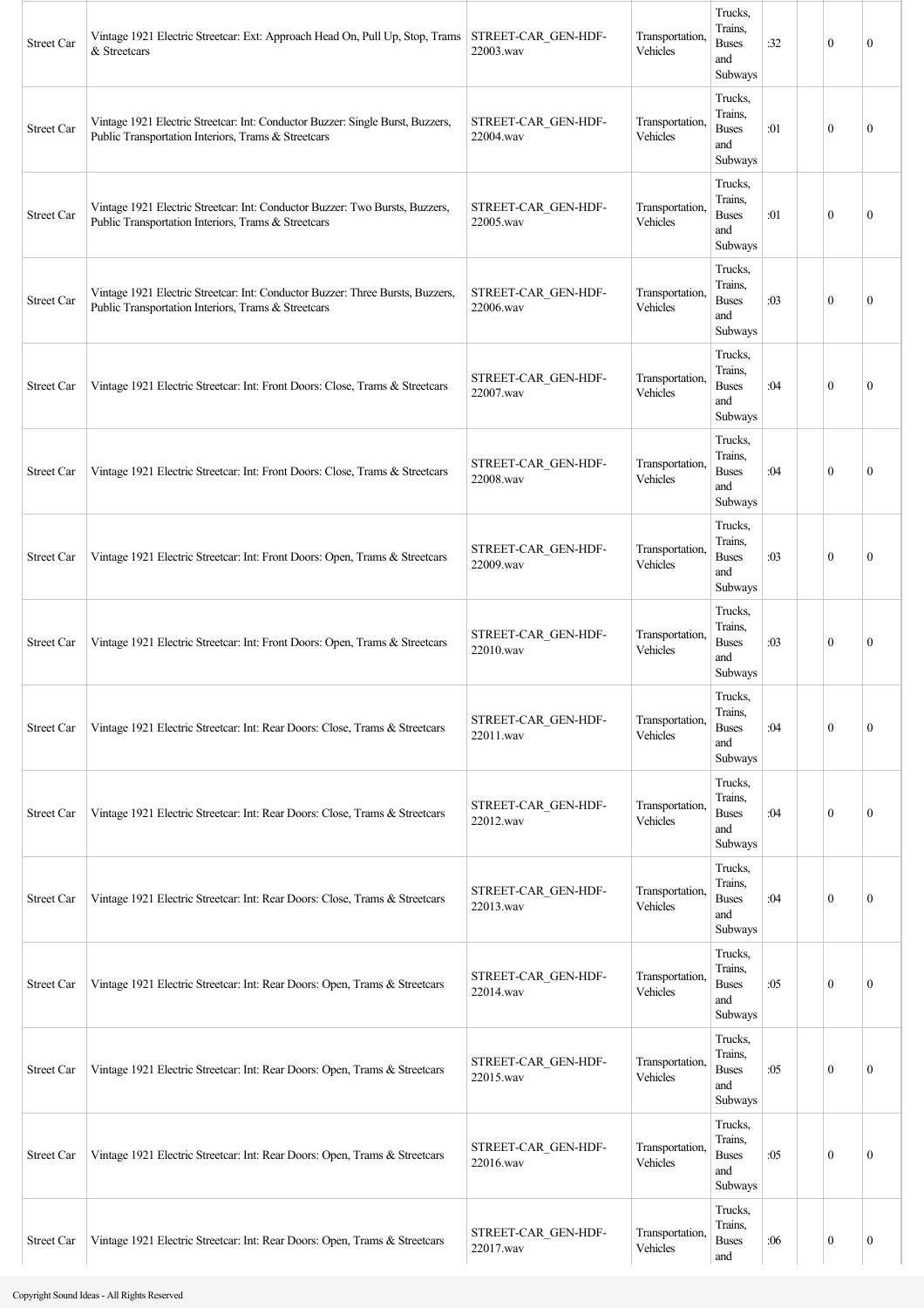|                   |                                                                                                                                                                               |                                  |                             | Subways                                              |      |              |              |
|-------------------|-------------------------------------------------------------------------------------------------------------------------------------------------------------------------------|----------------------------------|-----------------------------|------------------------------------------------------|------|--------------|--------------|
| <b>Street Car</b> | Vintage 1921 Electric Streetcar: Int: Fair Box, Open, No Change, Metal<br>Containers, Lids & Grates, Trams & Streetcars                                                       | STREET-CAR GEN-HDF-<br>22018.wav | Transportation,<br>Vehicles | Trucks,<br>Trains,<br><b>Buses</b><br>and<br>Subways | :01  | $\theta$     | $\mathbf{0}$ |
| <b>Street Car</b> | Vintage 1921 Electric Streetcar: Int: Fair Box, Open, No Change, Metal<br>Containers, Lids & Grates, Trams & Streetcars                                                       | STREET-CAR GEN-HDF-<br>22019.wav | Transportation,<br>Vehicles | Trucks,<br>Trains,<br><b>Buses</b><br>and<br>Subways | :01  | $\mathbf{0}$ | $\mathbf{0}$ |
| <b>Street Car</b> | Vintage 1921 Electric Streetcar: Int: Fair Box, Insert Coins, Open, Coin Foley,<br>Trams & Streetcars                                                                         | STREET-CAR GEN-HDF-<br>22020.wav | Transportation,<br>Vehicles | Trucks,<br>Trains,<br><b>Buses</b><br>and<br>Subways | :03  | $\theta$     | $\mathbf{0}$ |
| <b>Street Car</b> | Vintage 1921 Electric Streetcar: Int: Fair Box, Insert Coins, Open, Coin Foley,<br>Trams & Streetcars                                                                         | STREET-CAR GEN-HDF-<br>22021.wav | Transportation,<br>Vehicles | Trucks,<br>Trains.<br><b>Buses</b><br>and<br>Subways | :02  | $\mathbf{0}$ | $\mathbf{0}$ |
| <b>Street Car</b> | Vintage 1921 Electric Streetcar: Int: Letter Board: Roll, Trams & Streetcars                                                                                                  | STREET-CAR GEN-HDF-<br>22022.wav | Transportation.<br>Vehicles | Trucks,<br>Trains.<br><b>Buses</b><br>and<br>Subways | :02  | $\mathbf{0}$ | $\mathbf{0}$ |
| Street Car        | Vintage 1921 Electric Streetcar: Int: Letter Board: Roll, Trams & Streetcars                                                                                                  | STREET-CAR_GEN-HDF-<br>22023.wav | Transportation,<br>Vehicles | Trucks,<br>Trains.<br><b>Buses</b><br>and<br>Subways | :03  | $\theta$     | $\mathbf{0}$ |
| <b>Street Car</b> | Vintage 1921 Electric Streetcar: Int: Letter Board: Roll, Trams & Streetcars                                                                                                  | STREET-CAR GEN-HDF-<br>22024.wav | Transportation,<br>Vehicles | Trucks,<br>Trains,<br><b>Buses</b><br>and<br>Subways | :02  | $\theta$     | $\mathbf{0}$ |
| <b>Street Car</b> | Vintage 1921 Electric Streetcar: Int: Close Doors, Start, Drive, Bell, Voices,<br>Bells, Public Transportation Interiors, Trams & Streetcars                                  | STREET-CAR GEN-HDF-<br>22025.wav | Transportation,<br>Vehicles | Trucks,<br>Trains,<br><b>Buses</b><br>and<br>Subways | 2:07 | $\mathbf{0}$ | $\mathbf{0}$ |
| Street Car        | Vintage 1921 Electric Streetcar: Int: Start, Drive At Various Speeds, Stop, Bell,<br>Conductor Buzzer, Bells, Buzzers, Public Transportation Interiors, Trams &<br>Streetcars | STREET-CAR GEN-HDF-<br>22026.wav | Transportation,<br>Vehicles | Trucks,<br>Trains.<br><b>Buses</b><br>and<br>Subways | 4:52 | $\mathbf{0}$ | $\mathbf{0}$ |
| Street Car        | Vintage 1921 Electric Streetcar: Int: Start, Drive, Stop, Doors Open, Public<br>Transportation Interiors, Trams & Streetcars                                                  | STREET-CAR GEN-HDF-<br>22027.wav | Transportation,<br>Vehicles | Trucks,<br>Trains.<br><b>Buses</b><br>and<br>Subways | :45  | $\mathbf{0}$ | $\mathbf{0}$ |
| Street Car        | Vintage 1921 Electric Streetcar: Int: Start, Short Drive With Stop, Bell, Air<br>Release, Doors Open And Close, Bells, Public Transportation Interiors, Trams<br>& Streetcars | STREET-CAR GEN-HDF-<br>22028.wav | Transportation,<br>Vehicles | Trucks,<br>Trains.<br><b>Buses</b><br>and<br>Subways | 2:26 | $\mathbf{0}$ | $\mathbf{0}$ |
| Street Car        | Vintage 1921 Electric Streetcar: Int: Start, Drive At Various Speeds, Slow To<br>Stop, Heavy Cabin Rumble, Buzzers, Public Transportation Interiors, Trams &<br>Streetcars    | STREET-CAR GEN-HDF-<br>22029.wav | Transportation,<br>Vehicles | Trucks,<br>Trains,<br><b>Buses</b><br>and<br>Subways | 4:23 | $\mathbf{0}$ | $\mathbf{0}$ |
| Street Car        | Vintage 1921 Electric Streetcar: Ext: On Board: Start, Drive, Slow To Stop,<br>Heavy Wheel Clatter, Public Transportation Interiors, Trams & Streetcars                       | STREET-CAR GEN-HDF-<br>22030.wav | Transportation,<br>Vehicles | Trucks,<br>Trains,<br><b>Buses</b><br>and<br>Subways | 3:39 | $\theta$     | $\mathbf{0}$ |
| Street Car        | Vintage 1921 Electric Streetcar: Int: Window: Close, Trams & Streetcars                                                                                                       | STREET-CAR GEN-HDF-<br>22031.wav | Transportation,<br>Vehicles | Trucks,<br>Trains,<br><b>Buses</b><br>and<br>Subways | :01  | $\mathbf{0}$ | $\mathbf{0}$ |
|                   |                                                                                                                                                                               |                                  |                             | Trucks,                                              |      |              |              |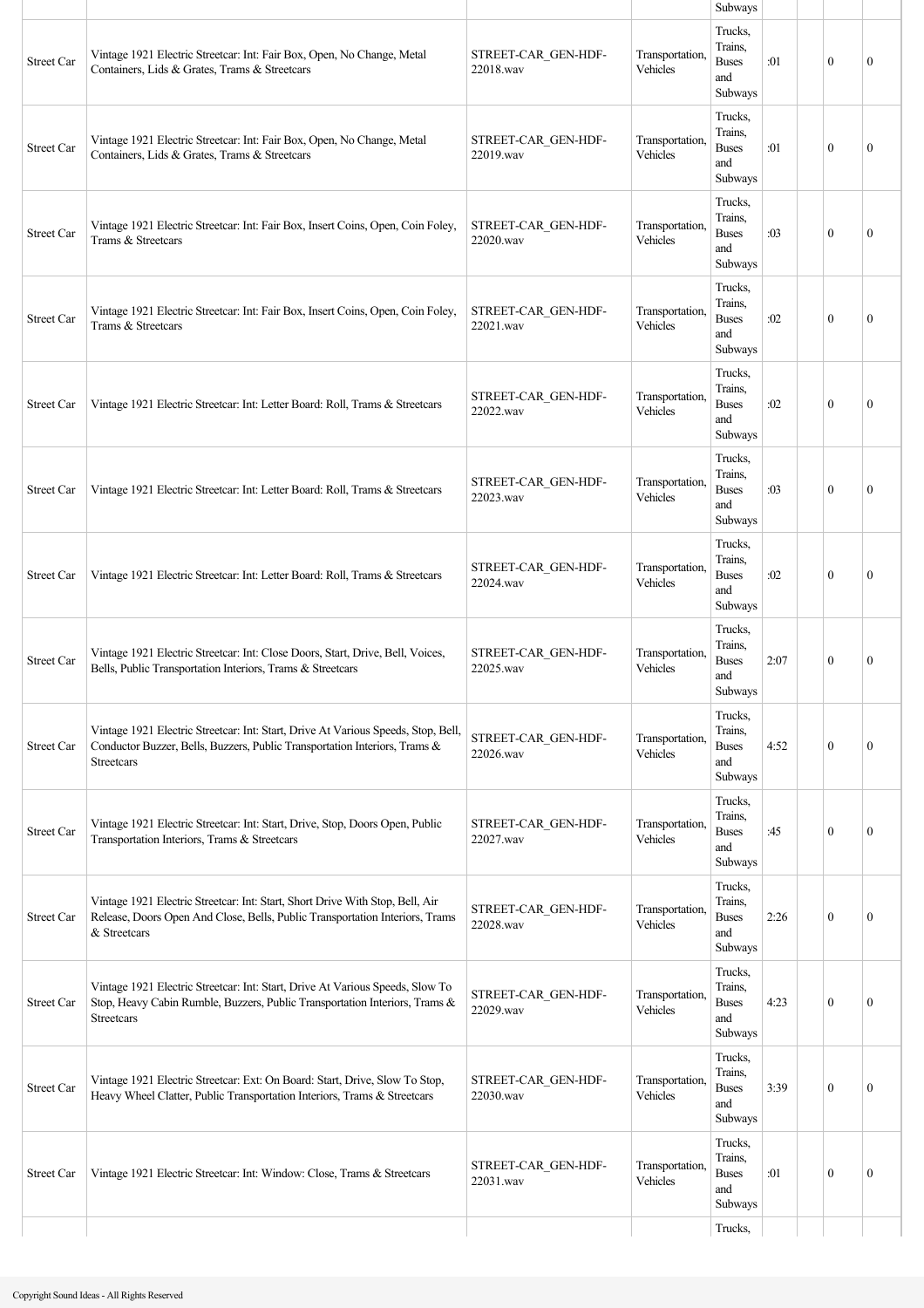| Street Car         | Vintage 1921 Electric Streetcar: Int: Window: Close, Trams & Streetcars               | STREET-CAR GEN-HDF-<br>22032.wav                                           | Transportation,<br>Vehicles | Trains,<br><b>Buses</b><br>and<br>Subways            | :01  | $\mathbf{0}$     | $\mathbf{0}$     |
|--------------------|---------------------------------------------------------------------------------------|----------------------------------------------------------------------------|-----------------------------|------------------------------------------------------|------|------------------|------------------|
| Street Car         | Vintage 1921 Electric Streetcar: Int: Window: Close, Trams & Streetcars               | STREET-CAR_GEN-HDF-<br>22033.wav                                           | Transportation,<br>Vehicles | Trucks,<br>Trains,<br><b>Buses</b><br>and<br>Subways | :01  | $\mathbf{0}$     | $\mathbf{0}$     |
| Street Car         | Vintage 1921 Electric Streetcar: Int: Window: Close, Trams & Streetcars               | STREET-CAR_GEN-HDF-<br>22034.wav                                           | Transportation,<br>Vehicles | Trucks,<br>Trains,<br><b>Buses</b><br>and<br>Subways | :02  | $\mathbf{0}$     | $\boldsymbol{0}$ |
| Street Car         | Vintage 1921 Electric Streetcar: Int: Window: Open, Trams & Streetcars                | STREET-CAR_GEN-HDF-<br>22035.wav                                           | Transportation,<br>Vehicles | Trucks,<br>Trains,<br><b>Buses</b><br>and<br>Subways | :02  | $\mathbf{0}$     | $\mathbf{0}$     |
| <b>Street Car</b>  | Vintage 1921 Electric Streetcar: Int: Window: Open, Trams & Streetcars                | STREET-CAR_GEN-HDF-<br>22036.wav                                           | Transportation,<br>Vehicles | Trucks,<br>Trains,<br><b>Buses</b><br>and<br>Subways | :01  | $\mathbf{0}$     | $\mathbf{0}$     |
| Street Car         | Vintage 1921 Electric Streetcar: Int: Window: Open, Trams & Streetcars                | STREET-CAR_GEN-HDF-<br>22037.wav                                           | Transportation,<br>Vehicles | Trucks,<br>Trains,<br><b>Buses</b><br>and<br>Subways | :01  | $\mathbf{0}$     | $\boldsymbol{0}$ |
| Street Car         | Vintage 1921 Electric Streetcar: Int: Window: Open, Trams & Streetcars                | STREET-CAR GEN-HDF-<br>22038.wav                                           | Transportation,<br>Vehicles | Trucks,<br>Trains,<br><b>Buses</b><br>and<br>Subways | :01  | $\mathbf{0}$     | $\mathbf{0}$     |
| Streetcar,<br>Tram | Tram With Two Attached Wagon Cars: Ext: Pass By                                       | Streetcar-Tram-2-Wagon-<br>Passby_GEN-HD2-<br>31974.wav.wav                | Transportation,<br>Vehicles | Trucks,<br>Trains,<br><b>Buses</b><br>and<br>Subways | :24  | $\mathbf{0}$     | $\boldsymbol{0}$ |
| Streetcar,<br>Tram | Tram: Ext: Pass By                                                                    | Streetcar-Tram-Exterior-<br>Passby_GEN-HD2-<br>31975.wav.wav               | Transportation,<br>Vehicles | Trucks.<br>Trains,<br><b>Buses</b><br>and<br>Subways | :21  | $\boldsymbol{0}$ | $\boldsymbol{0}$ |
| Streetcar,<br>Tram | Trams: Ext: One Pulls Away, Second Passes By, Bell Ring, Heavy Background<br>Traffic  | Streetcar-Tram-Exterior-Passby-<br>And-Pull-Away_GEN-HD2-<br>31976.wav.wav | Transportation,<br>Vehicles | Trucks,<br>Trains,<br><b>Buses</b><br>and<br>Subways | :34  | $\boldsymbol{0}$ | $\boldsymbol{0}$ |
| Street<br>Sweeper  | Street Sweeper: Pass By, Garbage Trucks & Street Sweepers                             | STREET-SWEEPER_GEN-<br>HDF-22039.wav                                       | Transportation<br>Vehicles  | Trucks,<br>Trains,<br><b>Buses</b><br>and<br>Subways | :48  | $\mathbf{0}$     | $\mathbf{0}$     |
| Street<br>Sweeper  | Street Sweeper: Ext: Pass By With Brushes At Medium Speed                             | Street-Sweeper-Passby GEN-<br>HD2-31970.wav.wav                            | Transportation,<br>Vehicles | Trucks,<br>Trains,<br><b>Buses</b><br>and<br>Subways | 1:26 | $\mathbf{0}$     | $\mathbf{0}$     |
| Street<br>Sweeper  | Street Sweeper: Ext: Pass By With Brushes At Medium Speed                             | Street-Sweeper-Passby GEN-<br>HD2-31971.wav.wav                            | Transportation<br>Vehicles  | Trucks,<br>Trains,<br><b>Buses</b><br>and<br>Subways | :41  | $\boldsymbol{0}$ | $\boldsymbol{0}$ |
| Street<br>Sweeper  | Street Sweeper: Ext: Pass By With Brushes At Slow Speed                               | Street-Sweeper-Passby_GEN-<br>HD2-31972.wav.wav                            | Transportation,<br>Vehicles | Trucks,<br>Trains,<br><b>Buses</b><br>and<br>Subways | 1:21 | $\mathbf{0}$     | $\boldsymbol{0}$ |
| Street<br>Sweeper  | Street Sweeper: Ext: Pass By With No Brushes At Fast Speed, Brushes Scrape<br>Asphalt | Street-Sweeper-Passby GEN-<br>HD2-31973.wav.wav                            | Transportation,<br>Vehicles | Trucks,<br>Trains,<br><b>Buses</b><br>and<br>Subways | :21  | $\boldsymbol{0}$ | $\boldsymbol{0}$ |
|                    |                                                                                       |                                                                            |                             |                                                      |      |                  |                  |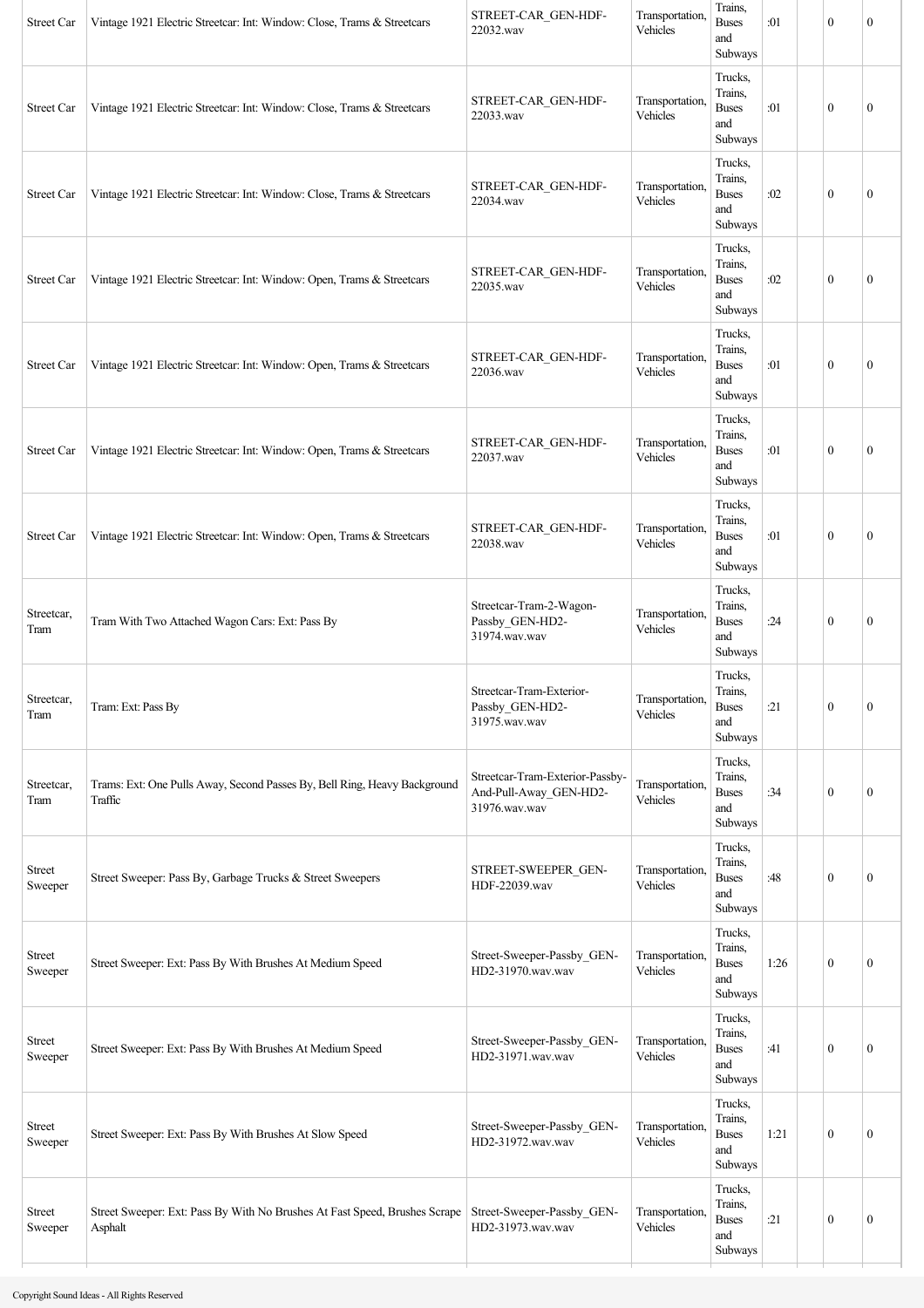| Subway,<br>Station        | Subway Station: Platform Ambience: Light Crowd, Trains Enter And Exit,<br>Heavy Track Squeals, Subway Stations, Subways                  | SUBWAY-STATION GEN-<br>HDF-22040.wav | Transportation,<br>Vehicles        | Trucks,<br>Trains.<br><b>Buses</b><br>and<br>Subways | 3:14 | $\mathbf{0}$     | $\boldsymbol{0}$ |
|---------------------------|------------------------------------------------------------------------------------------------------------------------------------------|--------------------------------------|------------------------------------|------------------------------------------------------|------|------------------|------------------|
| Subway,<br>Station        | Subway Station: Platform Ambience: Light Crowd, Voices, Trains Enter And<br>Exit, Subway Stations, Subways                               | SUBWAY-STATION GEN-<br>HDF-22041.wav | Transportation,<br>Vehicles        | Trucks,<br>Trains.<br><b>Buses</b><br>and<br>Subways | 3:35 | $\mathbf{0}$     | $\mathbf{0}$     |
| Subway,<br>Station        | Subway Station: Platform Ambience: Trains Enter And Exit, Light Crowd,<br>Subway Stations, Subways                                       | SUBWAY-STATION GEN-<br>HDF-22042.wav | Transportation,<br>Vehicles        | Trucks,<br>Trains,<br><b>Buses</b><br>and<br>Subways | 3:37 | $\boldsymbol{0}$ | $\mathbf{0}$     |
| Subway,<br><b>Station</b> | Subway Station: Platform Ambience: Trains Enter And Exit, Light Crowd,<br>Voices, Footsteps, Subway Stations, Subways                    | SUBWAY-STATION GEN-<br>HDF-22043.wav | Transportation,<br>Vehicles        | Trucks,<br>Trains,<br><b>Buses</b><br>and<br>Subways | 3:54 | $\boldsymbol{0}$ | $\mathbf{0}$     |
| Subway,<br><b>Station</b> | Subway Station: Int: Turnstiles, Automated Pass Machine, Voices, Distant Train<br>Rumble, Subway Stations, Turnstiles, Subways           | SUBWAY-STATION GEN-<br>HDF-22044.wav | Transportation,<br>Vehicles        | Trucks,<br>Trains,<br><b>Buses</b><br>and<br>Subways | 1:31 | $\mathbf{0}$     | $\mathbf{0}$     |
| Subway,<br><b>Station</b> | Subway Station: Int: Turnstiles, Voices, Distant Train Rumble, Subway Stations,<br>Turnstiles, Subways                                   | SUBWAY-STATION GEN-<br>HDF-22045.wav | Transportation,<br>Vehicles        | Trucks,<br>Trains,<br><b>Buses</b><br>and<br>Subways | 3:01 | $\theta$         | $\mathbf{0}$     |
| Subway,<br>Station        | Subway Station: Int: Passenger Walkway: Heavy Footsteps, Voices, Subway<br><b>Stations</b>                                               | SUBWAY-STATION GEN-<br>HDF-22046.wav | Transportation,<br>Vehicles        | Trucks,<br>Trains.<br><b>Buses</b><br>and<br>Subways | 2:00 | $\boldsymbol{0}$ | $\mathbf{0}$     |
| Subway,<br>Train          | Subway Train: Ext: Idle, Air Releases, Subways                                                                                           | SUBWAY-TRAIN GEN-HDF-<br>22047.wav   | Transportation,<br><b>Vehicles</b> | Trucks.<br>Trains.<br><b>Buses</b><br>and<br>Subways | 1:25 | $\mathbf{0}$     | $\mathbf{0}$     |
| Subway,<br>Train          | Subway Train: Ext: Idle, Subways                                                                                                         | SUBWAY-TRAIN GEN-HDF-<br>22048.wav   | Transportation,<br>Vehicles        | Trucks,<br>Trains,<br><b>Buses</b><br>and<br>Subways | 1:30 | $\mathbf{0}$     | $\mathbf{0}$     |
| Subway,<br>Train          | Subway Train: Ext: On Board: Ride, Slow To Stop, Heavy Wheel Clatter,<br>Public Transportation Interiors, Subways                        | SUBWAY-TRAIN_GEN-HDF-<br>22049.wav   | Transportation,<br>Vehicles        | Trucks,<br>Trains,<br><b>Buses</b><br>and<br>Subways | 1:00 | $\mathbf{0}$     | $\mathbf{0}$     |
| Subway,<br>Train          | Subway Train: Ext: On Board: Idle, Pull Away, Short Ride, Slow To Stop,<br>Heavy Wheel Clatter, Public Transportation Interiors, Subways | SUBWAY-TRAIN GEN-HDF-<br>22050.wav   | Transportation,<br>Vehicles        | Trucks,<br>Trains,<br><b>Buses</b><br>and<br>Subways | 1:10 | $\boldsymbol{0}$ | $\boldsymbol{0}$ |
| Subway,<br>Train          | Subway Train: Ext: Pass By On Overhead Bridge, Heavy Wheel Clatter,<br>Subways                                                           | SUBWAY-TRAIN GEN-HDF-<br>22051.wav   | Transportation,<br>Vehicles        | Trucks,<br>Trains,<br><b>Buses</b><br>and<br>Subways | :25  | $\mathbf{0}$     | $\boldsymbol{0}$ |
| Subway,<br>Train          | Subway Train: Ext: Pass By On Overhead Bridge, Heavy Wheel Clatter,<br>Subways                                                           | SUBWAY-TRAIN GEN-HDF-<br>22052.wav   | Transportation,<br>Vehicles        | Trucks,<br>Trains,<br><b>Buses</b><br>and<br>Subways | :37  | $\boldsymbol{0}$ | $\boldsymbol{0}$ |
| Subway,<br>Train          | Subway Train: Ext: Pass By On Overhead Bridge, Subways                                                                                   | SUBWAY-TRAIN GEN-HDF-<br>22053.wav   | Transportation,<br>Vehicles        | Trucks,<br>Trains.<br><b>Buses</b><br>and<br>Subways | :35  | $\boldsymbol{0}$ | $\mathbf{0}$     |
| Subway,<br>Train          | Subway Train: On Board: Ride To Next Station, Public Transportation Interiors,<br>Subways                                                | SUBWAY-TRAIN GEN-HDF-<br>22054.wav   | Transportation,<br>Vehicles        | Trucks,<br>Trains,<br><b>Buses</b><br>and<br>Subways | 2:44 | $\boldsymbol{0}$ | $\boldsymbol{0}$ |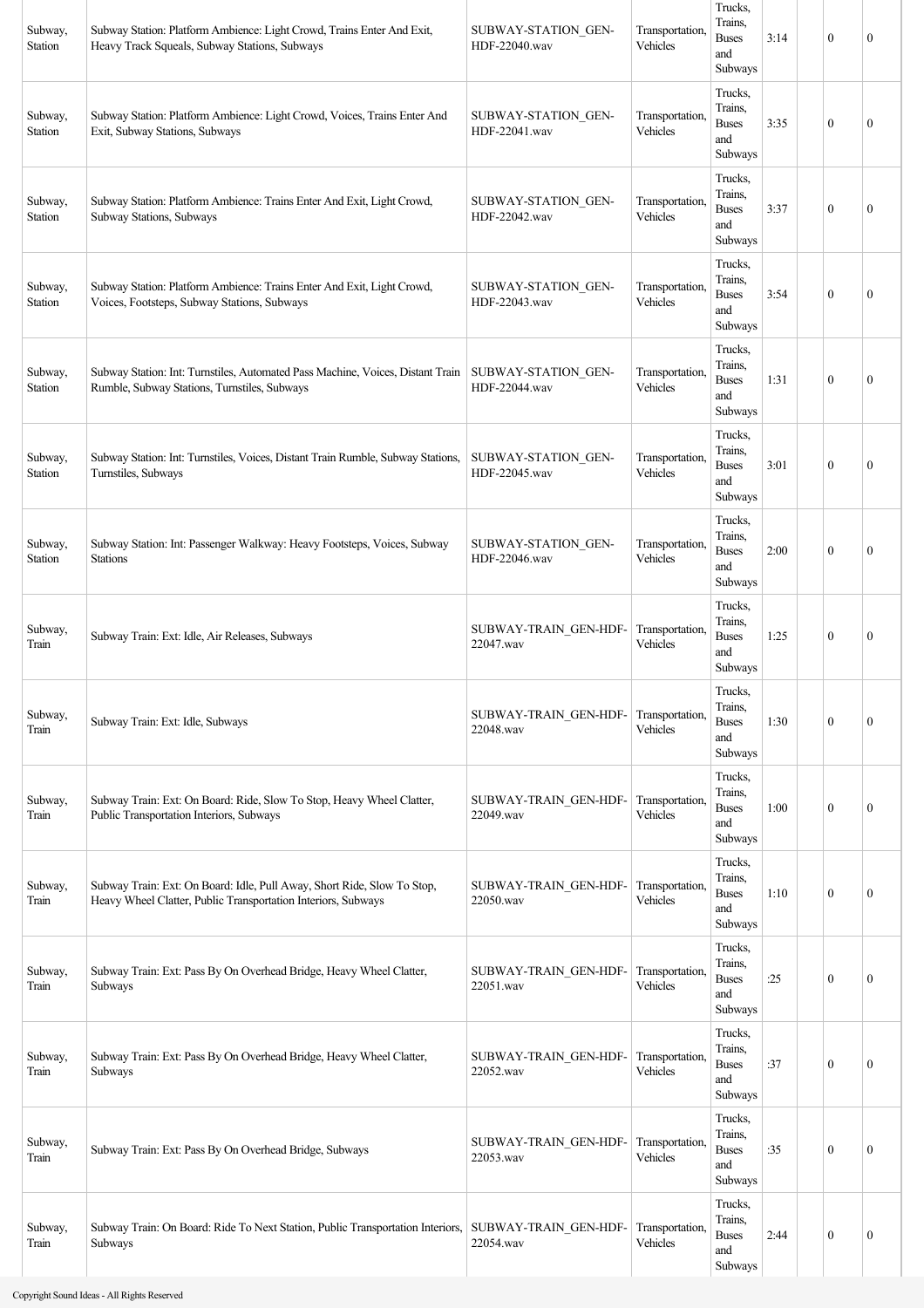| Tractor,<br>Combine | Large Combine Harvester: Ext: Approach And Unload Cargo Into Truck, Pull<br>Away, Farm Equipment                             | TRACTOR-COMBINE GEN-<br>HDF-23807.wav | Transportation,<br>Vehicles | Trucks,<br>Trains,<br><b>Buses</b><br>and<br>Subways | 3:10 | $\mathbf{0}$     | $\boldsymbol{0}$ |
|---------------------|------------------------------------------------------------------------------------------------------------------------------|---------------------------------------|-----------------------------|------------------------------------------------------|------|------------------|------------------|
| Tractor,<br>Combine | Large Combine Harvester: Ext: Idle, Pull Away From Rear, Farm Equipment                                                      | TRACTOR-COMBINE_GEN-<br>HDF-23808.wav | Transportation,<br>Vehicles | Trucks,<br>Trains,<br><b>Buses</b><br>and<br>Subways | 1:04 | $\mathbf{0}$     | 0                |
| Tractor,<br>Combine | Large Combine Harvester: Ext: Idle, Pull Away Right, Farm Equipment                                                          | TRACTOR-COMBINE GEN-<br>HDF-23809.wav | Transportation,<br>Vehicles | Trucks,<br>Trains,<br><b>Buses</b><br>and<br>Subways | 1:41 | $\theta$         | $\mathbf{0}$     |
| Tractor,<br>Combine | Large Combine Harvester: Ext: Approach, Lift And Turn Off Blades, Farm<br>Equipment                                          | TRACTOR-COMBINE GEN-<br>HDF-23810.wav | Transportation,<br>Vehicles | Trucks,<br>Trains,<br><b>Buses</b><br>and<br>Subways | :38  | $\mathbf{0}$     | $\boldsymbol{0}$ |
| Tractor,<br>Combine | Large Combine Harvester: Ext: On Board: Drive, Lift Blades, Farm Equipment                                                   | TRACTOR-COMBINE GEN-<br>HDF-23811.wav | Transportation.<br>Vehicles | Trucks,<br>Trains,<br><b>Buses</b><br>and<br>Subways | :54  | $\mathbf{0}$     | 0                |
| Tractor,<br>Combine | Large Combine Harvester: Ext: On Board: Harvesting Field, Slow To Idle,<br>Facing Front, Farm Equipment                      | TRACTOR-COMBINE GEN-<br>HDF-23812.wav | Transportation,<br>Vehicles | Trucks,<br>Trains,<br><b>Buses</b><br>and<br>Subways | 3:33 | $\mathbf{0}$     | $\mathbf{0}$     |
| Tractor,<br>Combine | Large Combine Harvester: Ext: On Board: Idle, Harvesting Field, Slow To Idle,<br>Facing Rear Engine, Farm Equipment          | TRACTOR-COMBINE GEN-<br>HDF-23813.wav | Transportation,<br>Vehicles | Trucks,<br>Trains,<br><b>Buses</b><br>and<br>Subways | 3:06 | $\mathbf{0}$     | $\boldsymbol{0}$ |
| Tractor,<br>Combine | Large Combine Harvester: Ext: On Board: Unload Cargo Into Truck, Farm<br>Equipment                                           | TRACTOR-COMBINE GEN-<br>HDF-23814.wav | Transportation,<br>Vehicles | Trucks,<br>Trains,<br><b>Buses</b><br>and<br>Subways | 2:46 | $\mathbf{0}$     | $\boldsymbol{0}$ |
| Tractor,<br>Combine | Large Combine Harvester: Ext: On Board: Unload Cargo Into Truck, Farm<br>Equipment                                           | TRACTOR-COMBINE GEN-<br>HDF-23815.wav | Transportation.<br>Vehicles | Trucks,<br>Trains,<br><b>Buses</b><br>and<br>Subways | 1:03 | $\mathbf{0}$     | $\boldsymbol{0}$ |
| Tractor,<br>Combine | Large Combine Harvester: Ext: Pass By While Cutting, Mic Follows, Farm<br>Equipment                                          | TRACTOR-COMBINE GEN-<br>HDF-23816.wav | Transportation,<br>Vehicles | Trucks,<br>Trains,<br><b>Buses</b><br>and<br>Subways | 1:00 | $\mathbf{0}$     | $\boldsymbol{0}$ |
| Tractor,<br>Combine | Large Combine Harvester: Ext: Pass By While Cutting, Farm Equipment                                                          | TRACTOR-COMBINE GEN-<br>HDF-23817.wav | Transportation,<br>Vehicles | Trucks,<br>Trains,<br><b>Buses</b><br>and<br>Subways | 1:20 | $\mathbf{0}$     | $\boldsymbol{0}$ |
| Tractor,<br>Combine | Large Combine Harvester: Ext: Pass By While Cutting, Farm Equipment                                                          | TRACTOR-COMBINE GEN-<br>HDF-23818.wav | Transportation,<br>Vehicles | Trucks,<br>Trains,<br><b>Buses</b><br>and<br>Subways | 1:04 | $\mathbf{0}$     | $\boldsymbol{0}$ |
| Tractor,<br>Combine | Large Combine Harvester: Ext: Approach Head On While Cutting, Turn 180<br>Degrees At Mic, Pull Away Straight, Farm Equipment | TRACTOR-COMBINE GEN-<br>HDF-23819.wav | Transportation,<br>Vehicles | Trucks,<br>Trains,<br><b>Buses</b><br>and<br>Subways | 1:16 | $\mathbf{0}$     | $\boldsymbol{0}$ |
| Tractor,<br>Combine | Large Combine Harvester: Ext: Approach Left While Cutting, Pass By And<br>Stop, Reverse, Pull Away Left, Farm Equipment      | TRACTOR-COMBINE GEN-<br>HDF-23820.wav | Transportation,<br>Vehicles | Trucks,<br>Trains,<br><b>Buses</b><br>and<br>Subways | 1:30 | $\mathbf{0}$     | $\mathbf{0}$     |
| Tractor,<br>Combine | Large Combine Harvester: Ext: Start, Idle, Shut Off, From Rear, Farm<br>Equipment                                            | TRACTOR-COMBINE GEN-<br>HDF-23821.wav | Transportation,<br>Vehicles | Trucks,<br>Trains,<br><b>Buses</b><br>and            | 1:07 | $\boldsymbol{0}$ | $\boldsymbol{0}$ |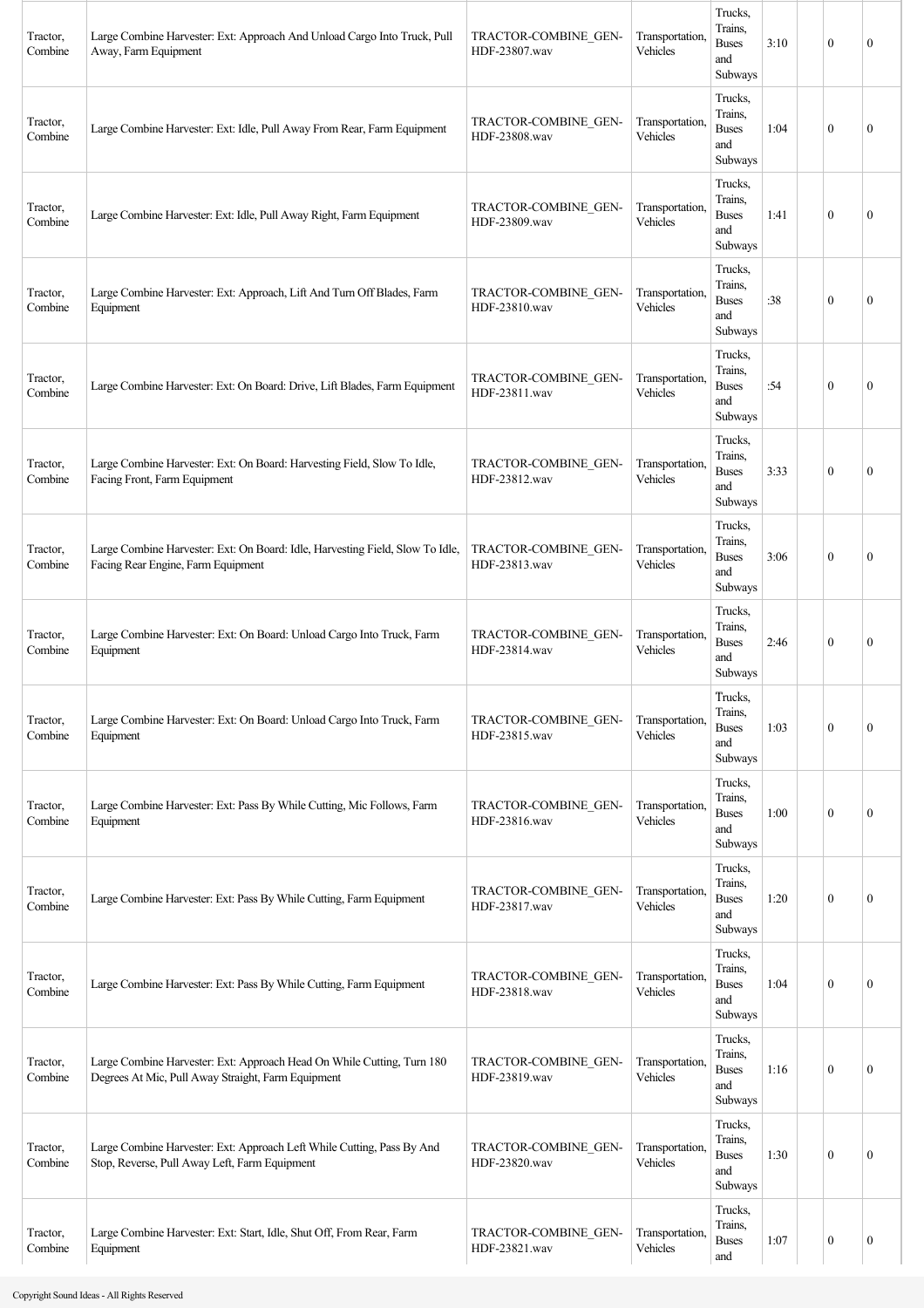|                     |                                                                                                                |                                                                    |                             | Subways                                              |      |              |                  |
|---------------------|----------------------------------------------------------------------------------------------------------------|--------------------------------------------------------------------|-----------------------------|------------------------------------------------------|------|--------------|------------------|
| Tractor,<br>Combine | Large Combine Harvester: Ext: Start, Idle, Shut Off, From Side, Farm<br>Equipment                              | TRACTOR-COMBINE GEN-<br>HDF-23822.wav                              | Transportation,<br>Vehicles | Trucks,<br>Trains,<br><b>Buses</b><br>and<br>Subways | 1:05 | $\mathbf{0}$ | $\mathbf{0}$     |
| Tractor,<br>Combine | Large Combine Harvester: Int: Idle, Engage Blades, Harvest, Farm Equipment                                     | TRACTOR-COMBINE GEN-<br>HDF-23823.wav                              | Transportation,<br>Vehicles | Trucks,<br>Trains,<br><b>Buses</b><br>and<br>Subways | 4:21 | $\mathbf{0}$ | $\mathbf{0}$     |
| Tractor,<br>Combine | Large Combine Harvester: Int: Harvest, Disengage Blades, Warning Beeps,<br>Farm Equipment                      | TRACTOR-COMBINE GEN-<br>HDF-23824.wav                              | Transportation,<br>Vehicles | Trucks,<br>Trains,<br><b>Buses</b><br>and<br>Subways | 4:01 | $\mathbf{0}$ | $\mathbf{0}$     |
| Tractor,<br>Combine | Large Combine Harvester: Int: Start, Idle, Shut Off, Some Body Movement,<br>Farm Equipment                     | TRACTOR-COMBINE GEN-<br>HDF-23825.wav                              | Transportation,<br>Vehicles | Trucks,<br>Trains,<br><b>Buses</b><br>and<br>Subways | 1:10 | $\mathbf{0}$ | $\mathbf{0}$     |
| Tractor,<br>Combine | Large Combine Harvester Tractor: Ext: Long Pass By At Slow Speed                                               | Tractor-Combine-Exterior-<br>Passby-Slow_GEN-HD2-<br>32242.wav.wav | Transportation,<br>Vehicles | Trucks,<br>Trains,<br><b>Buses</b><br>and<br>Subways | 1:46 | $\mathbf{0}$ | $\mathbf{0}$     |
| Tractor,<br>Farm    | 1950's Farm Tractor: Gas Engine: Running, Stationary, Farm Equipment                                           | TRACTOR-FARM GEN-<br>HDF-23826.wav                                 | Transportation,<br>Vehicles | Trucks,<br>Trains.<br><b>Buses</b><br>and<br>Subways | 1:03 | $\mathbf{0}$ | $\boldsymbol{0}$ |
| Tractor,<br>Farm    | Large Farm Tractor: JD8100: Ext: Distant: Idle, Driving, Farm Equipment                                        | TRACTOR-FARM GEN-<br>HDF-23827.wav                                 | Transportation,<br>Vehicles | Trucks,<br>Trains,<br><b>Buses</b><br>and<br>Subways | 1:40 | $\theta$     | $\mathbf{0}$     |
| Tractor,<br>Farm    | Large Farm Tractor: JD8100: Ext: Door: Close, Farm Equipment                                                   | TRACTOR-FARM GEN-<br>HDF-23828.wav                                 | Transportation,<br>Vehicles | Trucks,<br>Trains,<br><b>Buses</b><br>and<br>Subways | :01  | $\mathbf{0}$ | $\mathbf{0}$     |
| Tractor,<br>Farm    | Large Farm Tractor: JD8100: Ext: Door: Open, Farm Equipment                                                    | TRACTOR-FARM GEN-<br>HDF-23829.wav                                 | Transportation,<br>Vehicles | Trucks,<br>Trains,<br><b>Buses</b><br>and<br>Subways | :02  | $\mathbf{0}$ | $\boldsymbol{0}$ |
| Tractor,<br>Farm    | Large Farm Tractor: JD8100: Ext: On Board: Start, Idle, Drive At Fast Speed,<br>Stop, Shut Off, Farm Equipment | TRACTOR-FARM GEN-<br>HDF-23830.wav                                 | Transportation,<br>Vehicles | Trucks,<br>Trains,<br><b>Buses</b><br>and<br>Subways | 1:56 | $\mathbf{0}$ | $\mathbf{0}$     |
| Tractor,<br>Farm    | Large Farm Tractor: JD8100: Ext: On Board: Start, Idle, Drive At Slow Speed,<br>Stop, Idle, Farm Equipment     | TRACTOR-FARM GEN-<br>HDF-23831.wav                                 | Transportation,<br>Vehicles | Trucks,<br>Trains,<br><b>Buses</b><br>and<br>Subways | 1:41 | $\mathbf{0}$ | $\mathbf{0}$     |
| Tractor,<br>Farm    | Large Farm Tractor: JD8100: Ext: Idle, Pull Away Straight At Fast Speed,<br>Farm Equipment                     | TRACTOR-FARM GEN-<br>HDF-23832.wav                                 | Transportation,<br>Vehicles | Trucks,<br>Trains.<br><b>Buses</b><br>and<br>Subways | :56  | $\mathbf{0}$ | $\mathbf{0}$     |
| Tractor,<br>Farm    | Large Farm Tractor: JD8100: Ext: Idle, Pull Away Right At Fast Speed, Farm<br>Equipment                        | TRACTOR-FARM GEN-<br>HDF-23833.wav                                 | Transportation,<br>Vehicles | Trucks,<br>Trains,<br><b>Buses</b><br>and<br>Subways | :29  | $\theta$     | $\mathbf{0}$     |
| Tractor,<br>Farm    | Large Farm Tractor: JD8100: Ext: Idle, Pull Away From Rear At Medium<br>Speed, Farm Equipment                  | TRACTOR-FARM GEN-<br>HDF-23834.wav                                 | Transportation,<br>Vehicles | Trucks,<br>Trains,<br><b>Buses</b><br>and<br>Subways | 1:07 | $\mathbf{0}$ | $\mathbf{0}$     |
|                     |                                                                                                                |                                                                    |                             | Trucks,                                              |      |              |                  |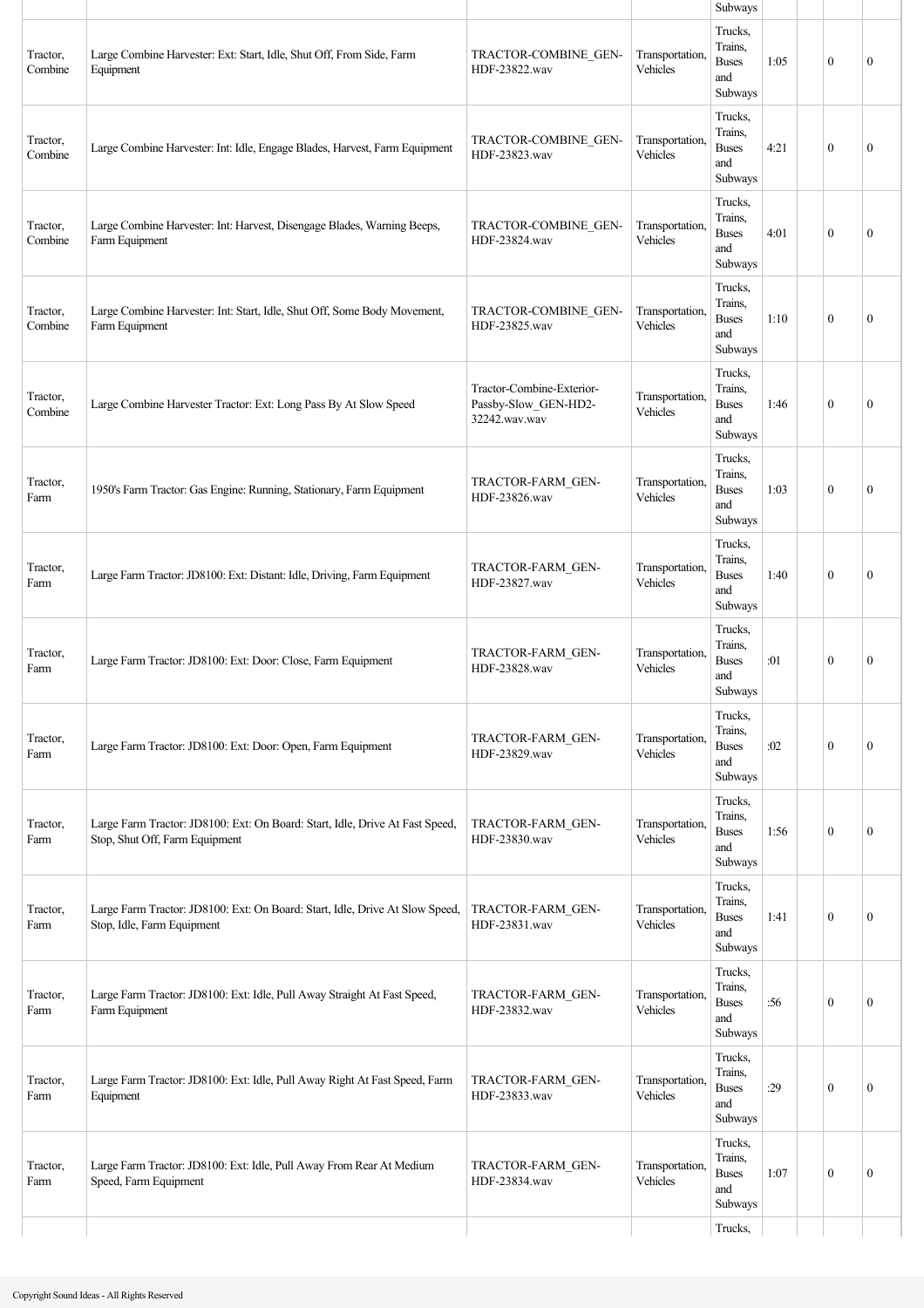| Tractor,<br>Farm                  | Large Farm Tractor: JD8100: Ext: Idle, Pull Away Right At Medium Speed,<br>Farm Equipment                 | TRACTOR-FARM GEN-<br>HDF-23835.wav | Transportation,<br>Vehicles | Trains,<br><b>Buses</b><br>and<br>Subways            | 1:07 | $\mathbf{0}$     | $\mathbf{0}$     |
|-----------------------------------|-----------------------------------------------------------------------------------------------------------|------------------------------------|-----------------------------|------------------------------------------------------|------|------------------|------------------|
| Tractor,<br>Farm                  | Large Farm Tractor: JD8100: Ext: Start, Idle, Pull Away From Rear At Slow<br>Speed, Farm Equipment        | TRACTOR-FARM GEN-<br>HDF-23836.wav | Transportation.<br>Vehicles | Trucks,<br>Trains,<br><b>Buses</b><br>and<br>Subways | 1:15 | $\mathbf{0}$     | $\mathbf{0}$     |
| Tractor,<br>Farm                  | Large Farm Tractor: JD8100: Ext: Idle, Pull Away Right At Slow Speed, Farm<br>Equipment                   | TRACTOR-FARM GEN-<br>HDF-23837.wav | Transportation,<br>Vehicles | Trucks,<br>Trains,<br><b>Buses</b><br>and<br>Subways | :55  | $\mathbf{0}$     | $\boldsymbol{0}$ |
| Tractor,<br>Farm                  | Large Farm Tractor: JD8100: Ext: Pass By At Fast Speed, Mic Follows, Farm<br>Equipment                    | TRACTOR-FARM GEN-<br>HDF-23838.wav | Transportation,<br>Vehicles | Trucks,<br>Trains,<br><b>Buses</b><br>and<br>Subways | :59  | $\mathbf{0}$     | $\mathbf{0}$     |
| Tractor,<br>Farm                  | Large Farm Tractor: JD8100: Ext: Pass By Left To Right At Fast Speed, Farm<br>Equipment                   | TRACTOR-FARM GEN-<br>HDF-23839.wav | Transportation,<br>Vehicles | Trucks,<br>Trains,<br><b>Buses</b><br>and<br>Subways | :49  | $\mathbf{0}$     | $\mathbf{0}$     |
| Tractor,<br>Farm                  | Large Farm Tractor: JD8100: Ext: Pass By Left To Right At Fast Speed, Farm<br>Equipment                   | TRACTOR-FARM GEN-<br>HDF-23840.wav | Transportation,<br>Vehicles | Trucks,<br>Trains.<br><b>Buses</b><br>and<br>Subways | :57  | $\mathbf{0}$     | $\mathbf{0}$     |
| Tractor,<br>Farm                  | Large Farm Tractor: JD8100: Ext: Pass By Left To Right At Slow Speed, Farm<br>Equipment                   | TRACTOR-FARM GEN-<br>HDF-23841.wav | Transportation.<br>Vehicles | Trucks,<br>Trains,<br><b>Buses</b><br>and<br>Subways | 1:38 | $\mathbf{0}$     | $\mathbf{0}$     |
| Tractor,<br>Farm                  | Large Farm Tractor: JD8100: Ext: Pass By At Slow Speed, Mic Follows, Farm<br>Equipment                    | TRACTOR-FARM GEN-<br>HDF-23842.wav | Transportation,<br>Vehicles | Trucks,<br>Trains,<br><b>Buses</b><br>and<br>Subways | 1:28 | $\mathbf{0}$     | $\mathbf{0}$     |
| $\operatorname{Tractor},$<br>Farm | Large Farm Tractor: JD8100: Ext: Approach Head On At Fast Speed, Pull Up,<br>Stop, Idle, Farm Equipment   | TRACTOR-FARM GEN-<br>HDF-23843.wav | Transportation,<br>Vehicles | Trucks,<br>Trains,<br><b>Buses</b><br>and<br>Subways | 1:03 | $\boldsymbol{0}$ | $\boldsymbol{0}$ |
| Tractor,<br>Farm                  | Large Farm Tractor: JD8100: Ext: Approach Left At Fast Speed, Pull Up,<br>Stop, Idle, Farm Equipment      | TRACTOR-FARM GEN-<br>HDF-23844.wav | Transportation,<br>Vehicles | Trucks,<br>Trains,<br><b>Buses</b><br>and<br>Subways | :31  | $\boldsymbol{0}$ | $\boldsymbol{0}$ |
| Tractor,<br>Farm                  | Large Farm Tractor: JD8100: Ext: Approach Head On At Medium Speed, Pull<br>Up, Stop, Idle, Farm Equipment | TRACTOR-FARM GEN-<br>HDF-23845.wav | Transportation,<br>Vehicles | Trucks,<br>Trains,<br><b>Buses</b><br>and<br>Subways | 1:01 | $\boldsymbol{0}$ | $\boldsymbol{0}$ |
| Tractor,<br>Farm                  | Large Farm Tractor: JD8100: Ext: Approach Left At Medium Speed, Pull Up,<br>Stop, Idle, Farm Equipment    | TRACTOR-FARM GEN-<br>HDF-23846.wav | Transportation,<br>Vehicles | Trucks,<br>Trains,<br><b>Buses</b><br>and<br>Subways | :51  | $\boldsymbol{0}$ | $\boldsymbol{0}$ |
| Tractor,<br>Farm                  | Large Farm Tractor: JD8100: Ext: Approach Head On At Slow Speed, Pull<br>Up, Stop, Idle, Farm Equipment   | TRACTOR-FARM GEN-<br>HDF-23847.wav | Transportation,<br>Vehicles | Trucks,<br>Trains,<br><b>Buses</b><br>and<br>Subways | 1:31 | $\mathbf{0}$     | $\boldsymbol{0}$ |
| Tractor,<br>Farm                  | Large Farm Tractor: JD8100: Ext: Approach Left At Slow Speed, Pull Up,<br>Stop, Idle, Farm Equipment      | TRACTOR-FARM GEN-<br>HDF-23848.wav | Transportation,<br>Vehicles | Trucks,<br>Trains,<br><b>Buses</b><br>and<br>Subways | 1:27 | $\mathbf{0}$     | $\boldsymbol{0}$ |
| Tractor,<br>Farm                  | Large Farm Tractor: JD8100: Ext: Start, Idle, Throttle Down, Shut Off, From<br>Front, Farm Equipment      | TRACTOR-FARM GEN-<br>HDF-23849.wav | Transportation,<br>Vehicles | Trucks,<br>Trains,<br><b>Buses</b><br>and<br>Subways | 1:25 | $\boldsymbol{0}$ | $\boldsymbol{0}$ |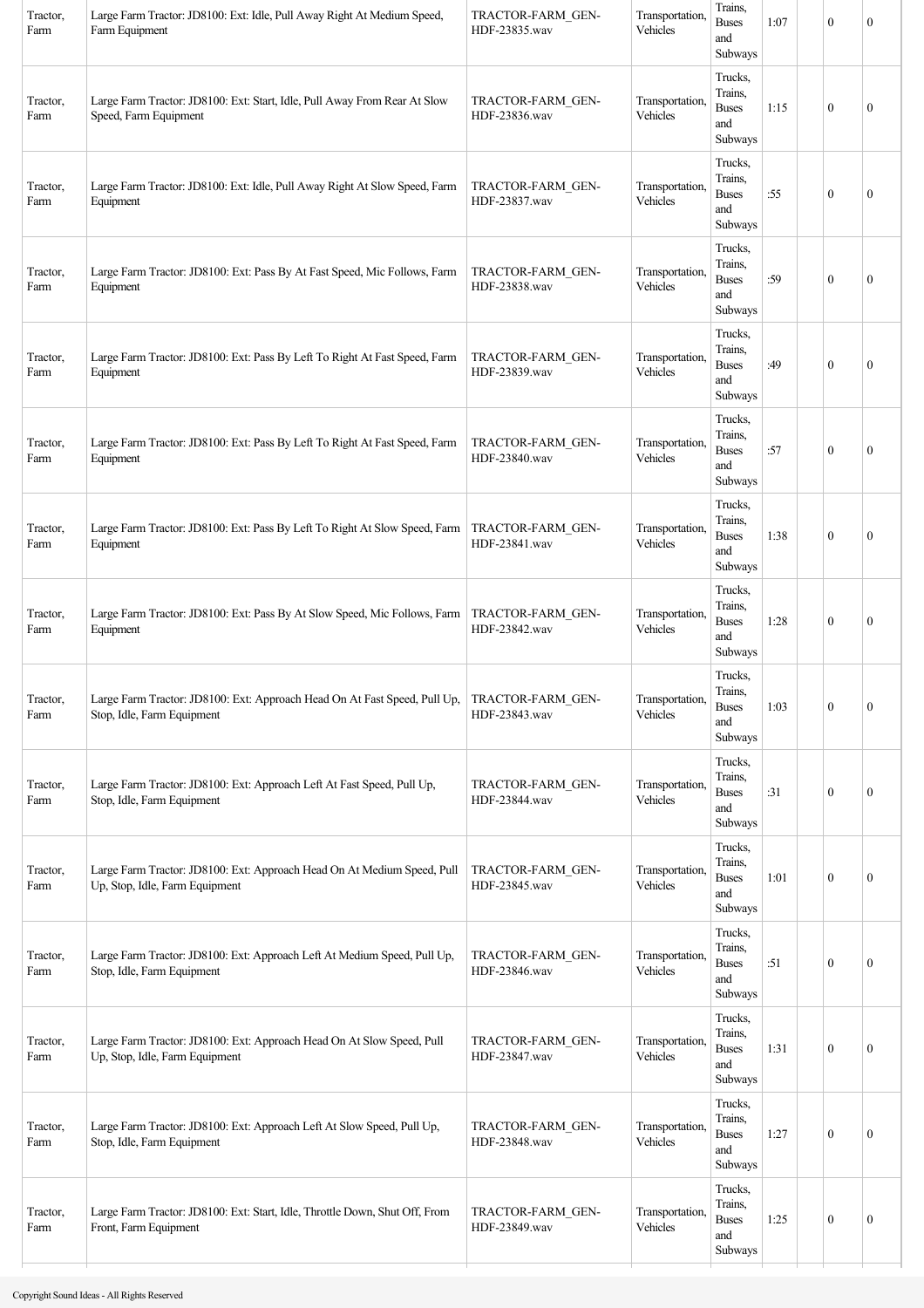| Tractor,<br>Farm | Large Farm Tractor: JD8100: Ext: Start, Idle, Throttle Down, Shut Off, From<br>Side, Farm Equipment            | TRACTOR-FARM GEN-<br>HDF-23850.wav | Transportation,<br>Vehicles | Trucks,<br>Trains.<br><b>Buses</b><br>and<br>Subways | 2:32 | $\mathbf{0}$     | $\mathbf{0}$     |
|------------------|----------------------------------------------------------------------------------------------------------------|------------------------------------|-----------------------------|------------------------------------------------------|------|------------------|------------------|
| Tractor,<br>Farm | Large Farm Tractor: JD8100: Ext: Start, Idle, Shut Off, From Side, Farm<br>Equipment                           | TRACTOR-FARM GEN-<br>HDF-23851.wav | Transportation,<br>Vehicles | Trucks,<br>Trains.<br><b>Buses</b><br>and<br>Subways | 1:15 | $\boldsymbol{0}$ | $\mathbf{0}$     |
| Tractor,<br>Farm | Large Farm Tractor: JD8100: Ext: Start, Idle With Revs, Throttle Down, Shut<br>Off, From Front, Farm Equipment | TRACTOR-FARM_GEN-<br>HDF-23852.wav | Transportation,<br>Vehicles | Trucks,<br>Trains.<br><b>Buses</b><br>and<br>Subways | :52  | $\boldsymbol{0}$ | $\mathbf{0}$     |
| Tractor,<br>Farm | Large Farm Tractor: JD8100: Ext: Start, Idle With Revs, Shut Off, From Side,<br>Farm Equipment                 | TRACTOR-FARM GEN-<br>HDF-23853.wav | Transportation,<br>Vehicles | Trucks,<br>Trains,<br><b>Buses</b><br>and<br>Subways | :52  | $\boldsymbol{0}$ | $\mathbf{0}$     |
| Tractor,<br>Farm | Large Farm Tractor: JD8100: Int: Door: Close, Farm Equipment                                                   | TRACTOR-FARM GEN-<br>HDF-23854.wav | Transportation,<br>Vehicles | Trucks,<br>Trains,<br><b>Buses</b><br>and<br>Subways | :02  | $\boldsymbol{0}$ | $\mathbf{0}$     |
| Tractor,<br>Farm | Large Farm Tractor: JD8100: Int: Door: Close, Farm Equipment                                                   | TRACTOR-FARM GEN-<br>HDF-23855.wav | Transportation,<br>Vehicles | Trucks,<br>Trains,<br><b>Buses</b><br>and<br>Subways | :01  | $\theta$         | $\mathbf{0}$     |
| Tractor,<br>Farm | Large Farm Tractor: JD8100: Int: Door: Open, Farm Equipment                                                    | TRACTOR-FARM GEN-<br>HDF-23856.wav | Transportation,<br>Vehicles | Trucks,<br>Trains.<br><b>Buses</b><br>and<br>Subways | :02  | $\boldsymbol{0}$ | $\mathbf{0}$     |
| Tractor,<br>Farm | Large Farm Tractor: JD8100: Int: Door: Open, Farm Equipment                                                    | TRACTOR-FARM GEN-<br>HDF-23857.wav | Transportation,<br>Vehicles | Trucks,<br>Trains.<br><b>Buses</b><br>and<br>Subways | :02  | $\boldsymbol{0}$ | $\mathbf{0}$     |
| Tractor,<br>Farm | Large Farm Tractor: JD8100: Int: Start, Idle, Drive At Fast Speed, Stop, Idle,<br>Farm Equipment               | TRACTOR-FARM GEN-<br>HDF-23858.wav | Transportation,<br>Vehicles | Trucks,<br>Trains,<br><b>Buses</b><br>and<br>Subways | 1:44 | $\mathbf{0}$     | $\mathbf{0}$     |
| Tractor,<br>Farm | Large Farm Tractor: JD8100: Int: Start, Idle, Drive At Slow Speed, Stop, Idle,<br>Farm Equipment               | TRACTOR-FARM GEN-<br>HDF-23859.wav | Transportation,<br>Vehicles | Trucks,<br>Trains,<br><b>Buses</b><br>and<br>Subways | 1:54 | $\mathbf{0}$     | $\boldsymbol{0}$ |
| Tractor,<br>Farm | Large Farm Tractor With Trailer: Ext: Approach Left, Pull Up, Shut Off, Farm<br>Equipment                      | TRACTOR-FARM GEN-<br>HDF-23860.wav | Transportation,<br>Vehicles | Trucks,<br>Trains,<br><b>Buses</b><br>and<br>Subways | :30  | $\mathbf{0}$     | $\boldsymbol{0}$ |
| Tractor,<br>Farm | Large Farm Tractor With Trailer: Ext: Pass By At Fast Speed, Farm Equipment                                    | TRACTOR-FARM GEN-<br>HDF-23861.wav | Transportation,<br>Vehicles | Trucks,<br>Trains,<br><b>Buses</b><br>and<br>Subways | :33  | $\mathbf{0}$     | $\boldsymbol{0}$ |
| Tractor,<br>Farm | 1952 Small Farm Tractor: Short Approach, Pull Up, Shut Off, Farm Equipment                                     | TRACTOR-FARM GEN-<br>HDF-23862.wav | Transportation,<br>Vehicles | Trucks,<br>Trains,<br><b>Buses</b><br>and<br>Subways | :25  | $\boldsymbol{0}$ | $\boldsymbol{0}$ |
| Tractor,<br>Farm | 1952 Small Farm Tractor: Onboard: Start, Idle, Drive And Maneuver, Shut Off<br>, Farm Equipment                | TRACTOR-FARM GEN-<br>HDF-23863.wav | Transportation,<br>Vehicles | Trucks,<br>Trains.<br><b>Buses</b><br>and<br>Subways | 2:52 | $\mathbf{0}$     | $\mathbf{0}$     |
| Tractor,<br>Farm | 1952 Small Farm Tractor: Pass By, Farm Equipment                                                               | TRACTOR-FARM GEN-<br>HDF-23864.wav | Transportation,<br>Vehicles | Trucks,<br>Trains,<br><b>Buses</b><br>and<br>Subways | :35  | $\boldsymbol{0}$ | $\boldsymbol{0}$ |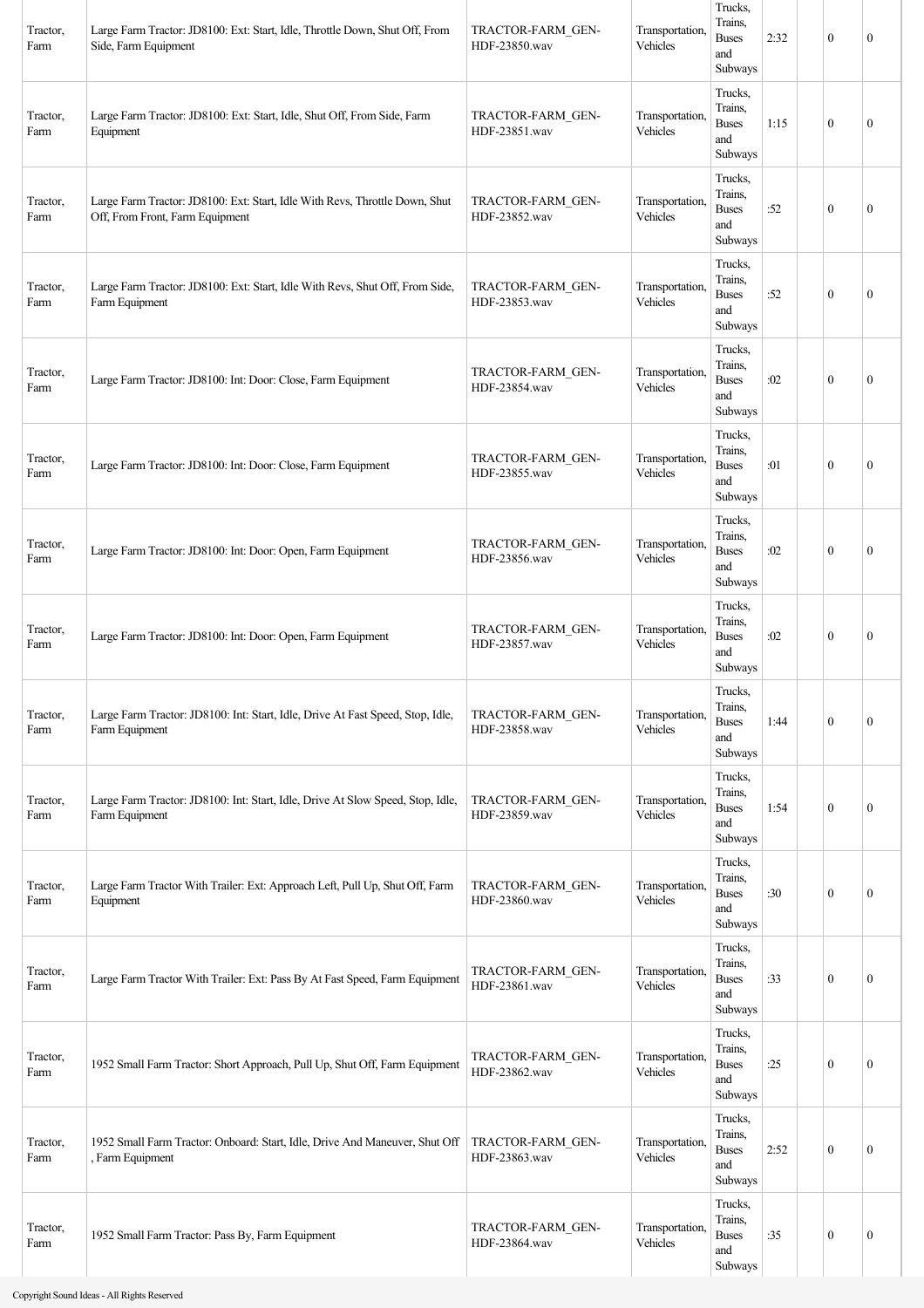| Tractor,<br>Farm                | 1952 Small Farm Tractor: Pass By, Stop And Idle On Right, Farm Equipment                                                             | TRACTOR-FARM GEN-<br>HDF-23865.wav                         | Transportation.<br>Vehicles | Trucks,<br>Trains,<br><b>Buses</b><br>and<br>Subways | : 23 | $\mathbf{0}$     | $\mathbf{0}$     |
|---------------------------------|--------------------------------------------------------------------------------------------------------------------------------------|------------------------------------------------------------|-----------------------------|------------------------------------------------------|------|------------------|------------------|
| Tractor,<br>Farm                | 1952 Small Farm Tractor: Start, Idle, Slight Increase Of Throttle, Farm<br>Equipment                                                 | TRACTOR-FARM GEN-<br>HDF-23866.wav                         | Transportation,<br>Vehicles | Trucks,<br>Trains,<br><b>Buses</b><br>and<br>Subways | :51  | $\mathbf{0}$     | $\mathbf{0}$     |
| Tractor.<br>Farm                | 1952 Small Farm Tractor: Start, Idle, Pull Away From Rear, Farm Equipment                                                            | TRACTOR-FARM GEN-<br>HDF-23867.wav                         | Transportation,<br>Vehicles | Trucks,<br>Trains,<br><b>Buses</b><br>and<br>Subways | :29  | $\theta$         | $\mathbf{0}$     |
| Tractor,<br>Farm                | 1952 Small Farm Tractor: Start, Idle, Pull Away From Rear, Farm Equipment                                                            | TRACTOR-FARM GEN-<br>HDF-23868.wav                         | Transportation.<br>Vehicles | Trucks,<br>Trains,<br><b>Buses</b><br>and<br>Subways | :41  | $\mathbf{0}$     | $\mathbf{0}$     |
| Tractor,<br>Farm                | 1952 Small Farm Tractor: Start, Idle, Shut Off, Farm Equipment                                                                       | TRACTOR-FARM GEN-<br>HDF-23869.wav                         | Transportation,<br>Vehicles | Trucks,<br>Trains,<br><b>Buses</b><br>and<br>Subways | :56  | $\mathbf{0}$     | $\mathbf{0}$     |
| Tractor,<br>Farm                | 1952 Small Farm Tractor: Start, Idle With Revs, Shut Off, Farm Equipment                                                             | TRACTOR-FARM GEN-<br>HDF-23870.wav                         | Transportation,<br>Vehicles | Trucks,<br>Trains,<br><b>Buses</b><br>and<br>Subways | :58  | $\theta$         | $\mathbf{0}$     |
| Tractor,<br>Farm                | Large Farm Tractor: Pass By At Fast Speed On Asphalt Road                                                                            | Tractor-Farm-Exterior-<br>Passby_GEN-HD2-<br>32243.wav.wav | Transportation,<br>Vehicles | Trucks,<br>Trains,<br><b>Buses</b><br>and<br>Subways | :16  | $\mathbf{0}$     | $\mathbf{0}$     |
| Tractor,<br>Front End<br>Loader | Small Front End Loader: Moving Rocks, Heavy & Construction Equipment                                                                 | TRACTOR-FRONT-END-<br>LOADER GEN-HDF-<br>23871.wav         | Transportation,<br>Vehicles | Trucks,<br>Trains,<br><b>Buses</b><br>and<br>Subways | 1:02 | $\theta$         | $\mathbf{0}$     |
| Tractor,<br>Front End<br>Loader | Small Front End Loader: Moving Rocks, Heavy & Construction Equipment                                                                 | TRACTOR-FRONT-END-<br><b>LOADER GEN-HDF-</b><br>23872.wav  | Transportation.<br>Vehicles | Trucks,<br>Trains,<br><b>Buses</b><br>and<br>Subways | 1:25 | $\mathbf{0}$     | $\boldsymbol{0}$ |
| Tractor,<br>Front End<br>Loader | Medium Front End Loader Tractor: Ext: Pass By At Fast Speed, Heavy &<br><b>Construction Equipment</b>                                | TRACTOR-FRONT-END-<br>LOADER GEN-HDF-<br>23873.wav         | Transportation,<br>Vehicles | Trucks,<br>Trains,<br><b>Buses</b><br>and<br>Subways | :25  | $\mathbf{0}$     | $\boldsymbol{0}$ |
| Tractor,<br>Front End<br>Loader | Medium Front End Loader Tractor: Ext: Start, Work Site, Shut Off, Heavy &<br><b>Construction Equipment</b>                           | TRACTOR-FRONT-END-<br><b>LOADER GEN-HDF-</b><br>23874.wav  | Transportation,<br>Vehicles | Trucks,<br>Trains,<br><b>Buses</b><br>and<br>Subways | 1:43 | $\mathbf{0}$     | $\boldsymbol{0}$ |
| Tractor,<br>Front End<br>Loader | Medium Front End Loader Tractor: Ext: Working Dump Site, Glass And Metal<br>Debris Clean Up, Heavy & Construction Equipment          | TRACTOR-FRONT-END-<br>LOADER_GEN-HDF-<br>23875.wav         | Transportation,<br>Vehicles | Trucks,<br>Trains,<br><b>Buses</b><br>and<br>Subways | 1:15 | $\mathbf{0}$     | 0                |
| Tractor,<br>Front End<br>Loader | Medium Front End Loader Tractor: Ext: Working Dump Site, Distant, Glass<br>And Metal Debris Clean Up, Heavy & Construction Equipment | TRACTOR-FRONT-END-<br>LOADER_GEN-HDF-<br>23876.wav         | Transportation,<br>Vehicles | Trucks,<br>Trains,<br><b>Buses</b><br>and<br>Subways | 2:08 | $\mathbf{0}$     | $\mathbf{0}$     |
| Tractor,<br>Front End<br>Loader | Medium Front End Loader Tractor: Ext: Working Dump Site, Dumping Debris<br>Into Metal Container, Heavy & Construction Equipment      | TRACTOR-FRONT-END-<br>LOADER_GEN-HDF-<br>23877.wav         | Transportation,<br>Vehicles | Trucks,<br>Trains,<br><b>Buses</b><br>and<br>Subways | 2:02 | $\mathbf{0}$     | $\mathbf{0}$     |
| Tractor,<br>Front End<br>Loader | Medium Front End Loader Tractor: Ext: Working Dump Site, Dumping Debris<br>Into Metal Container, Heavy & Construction Equipment      | TRACTOR-FRONT-END-<br>LOADER_GEN-HDF-<br>23878.wav         | Transportation,<br>Vehicles | Trucks,<br>Trains,<br><b>Buses</b><br>and            | 2:11 | $\boldsymbol{0}$ | $\boldsymbol{0}$ |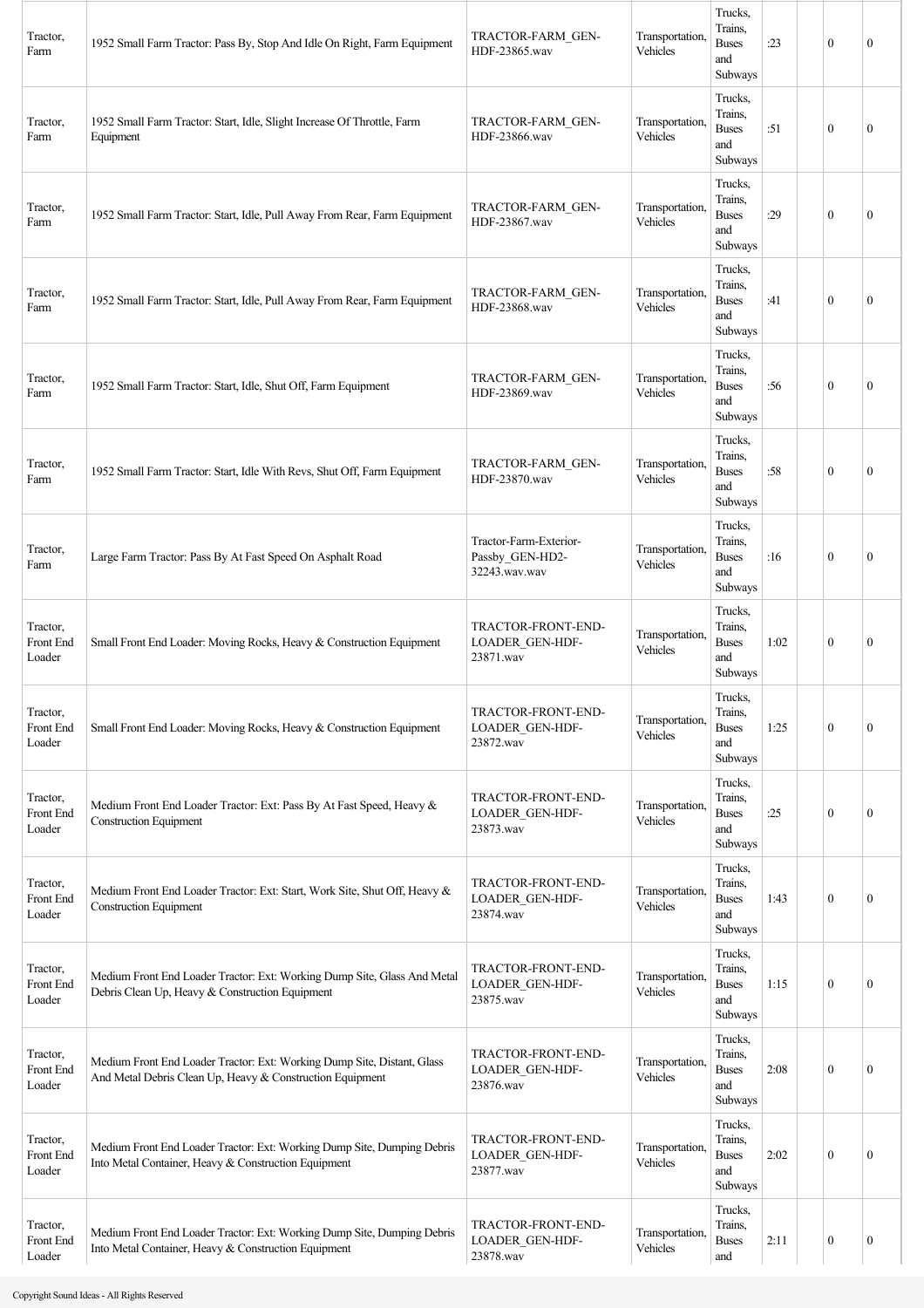|                                 |                                                                                                                               |                                                           |                             | Subways                                              |      |              |              |
|---------------------------------|-------------------------------------------------------------------------------------------------------------------------------|-----------------------------------------------------------|-----------------------------|------------------------------------------------------|------|--------------|--------------|
| Tractor,<br>Front End<br>Loader | Medium Front End Loader Tractor: Ext: Working Dump Site, Glass And Metal<br>Debris Clean Up, Heavy & Construction Equipment   | TRACTOR-FRONT-END-<br>LOADER_GEN-HDF-<br>23879.wav        | Transportation.<br>Vehicles | Trucks,<br>Trains,<br><b>Buses</b><br>and<br>Subways | 1:24 | $\theta$     | $\mathbf{0}$ |
| Tractor,<br>Front End<br>Loader | Large Front End Loader Tractor: 644-H: Ext: Working, Bucket Hits Ground,<br>Heavy & Construction Equipment                    | TRACTOR-FRONT-END-<br>LOADER GEN-HDF-<br>23880.wav        | Transportation,<br>Vehicles | Trucks,<br>Trains,<br><b>Buses</b><br>and<br>Subways | :14  | $\mathbf{0}$ | $\mathbf{0}$ |
| Tractor,<br>Front End<br>Loader | Large Front End Loader Tractor: 644-H: Ext: Engine Running, Heavy Bucket<br>Impacts On Ground, Heavy & Construction Equipment | TRACTOR-FRONT-END-<br>LOADER_GEN-HDF-<br>23881.wav        | Transportation.<br>Vehicles | Trucks,<br>Trains,<br><b>Buses</b><br>and<br>Subways | :28  | $\theta$     | $\theta$     |
| Tractor,<br>Front End<br>Loader | Large Front End Loader Tractor: 644-H: Ext: Engine Running, Lower Bucket,<br>Heavy & Construction Equipment                   | TRACTOR-FRONT-END-<br>LOADER_GEN-HDF-<br>23882.wav        | Transportation.<br>Vehicles | Trucks,<br>Trains.<br><b>Buses</b><br>and<br>Subways | :09  | $\theta$     | $\mathbf{0}$ |
| Tractor,<br>Front End<br>Loader | Large Front End Loader Tractor: 644-H: Ext: Engine Running, Raise Bucket,<br>Heavy & Construction Equipment                   | TRACTOR-FRONT-END-<br><b>LOADER GEN-HDF-</b><br>23883.wav | Transportation.<br>Vehicles | Trucks,<br>Trains,<br><b>Buses</b><br>and<br>Subways | :10  | $\mathbf{0}$ | $\mathbf{0}$ |
| Tractor,<br>Front End<br>Loader | Large Front End Loader Tractor: 644-H: Ext: Working, Bucket Scrape Bys,<br>Heavy & Construction Equipment                     | TRACTOR-FRONT-END-<br><b>LOADER GEN-HDF-</b><br>23884.wav | Transportation.<br>Vehicles | Trucks,<br>Trains,<br><b>Buses</b><br>and<br>Subways | :32  | $\theta$     | $\theta$     |
| Tractor,<br>Front End<br>Loader | Large Front End Loader Tractor: 644-H: Ext: Working, Bucket Scrape Bys,<br>Heavy & Construction Equipment                     | TRACTOR-FRONT-END-<br>LOADER_GEN-HDF-<br>23885.wav        | Transportation.<br>Vehicles | Trucks,<br>Trains,<br><b>Buses</b><br>and<br>Subways | :50  | $\theta$     | $\mathbf{0}$ |
| Tractor,<br>Front End<br>Loader | Large Front End Loader Tractor: 644-H: Ext: On Board: Working, Moving<br>Debris, Shut Off, Heavy & Construction Equipment     | TRACTOR-FRONT-END-<br>LOADER GEN-HDF-<br>23886.wav        | Transportation,<br>Vehicles | Trucks,<br>Trains,<br><b>Buses</b><br>and<br>Subways | 1:25 | $\mathbf{0}$ | $\mathbf{0}$ |
| Tractor,<br>Front End<br>Loader | Large Front End Loader Tractor: 644-H: Ext: Start, Pull Away From Rear At<br>Fast Speed, Heavy & Construction Equipment       | TRACTOR-FRONT-END-<br>LOADER_GEN-HDF-<br>23887.wav        | Transportation.<br>Vehicles | Trucks,<br>Trains.<br><b>Buses</b><br>and<br>Subways | :23  | $\mathbf{0}$ | $\mathbf{0}$ |
| Tractor,<br>Front End<br>Loader | Large Front End Loader Tractor: 644-H: Ext: Start, Pull Away Right At Fast<br>Speed, Heavy & Construction Equipment           | TRACTOR-FRONT-END-<br>LOADER GEN-HDF-<br>23888.wav        | Transportation.<br>Vehicles | Trucks,<br>Trains.<br><b>Buses</b><br>and<br>Subways | :22  | $\theta$     | $\mathbf{0}$ |
| Tractor,<br>Front End<br>Loader | Large Front End Loader Tractor: 644-H: Ext: Start, Pull Away From Rear At<br>Medium Speed, Heavy & Construction Equipment     | TRACTOR-FRONT-END-<br>LOADER_GEN-HDF-<br>23889.wav        | Transportation.<br>Vehicles | Trucks,<br>Trains,<br><b>Buses</b><br>and<br>Subways | :39  | $\mathbf{0}$ | $\mathbf{0}$ |
| Tractor,<br>Front End<br>Loader | Large Front End Loader Tractor: 644-H: Ext: Start, Pull Away Right At<br>Medium Speed, Heavy & Construction Equipment         | TRACTOR-FRONT-END-<br>LOADER GEN-HDF-<br>23890.wav        | Transportation.<br>Vehicles | Trucks,<br>Trains,<br><b>Buses</b><br>and<br>Subways | :36  | $\mathbf{0}$ | $\mathbf{0}$ |
| Tractor,<br>Front End<br>Loader | Large Front End Loader Tractor: 644-H: Ext: Start, Pull Away From Rear At<br>Slow Speed, Heavy & Construction Equipment       | TRACTOR-FRONT-END-<br>LOADER_GEN-HDF-<br>23891.wav        | Transportation,<br>Vehicles | Trucks,<br>Trains,<br><b>Buses</b><br>and<br>Subways | :53  | $\theta$     | $\mathbf{0}$ |
| Tractor,<br>Front End<br>Loader | Large Front End Loader Tractor: 644-H: Ext: Start, Pull Away Right At Slow<br>Speed, Heavy & Construction Equipment           | TRACTOR-FRONT-END-<br>LOADER_GEN-HDF-<br>23892.wav        | Transportation,<br>Vehicles | Trucks,<br>Trains,<br><b>Buses</b><br>and<br>Subways | 1:01 | $\mathbf{0}$ | $\mathbf{0}$ |
|                                 |                                                                                                                               |                                                           |                             | Trucks,                                              |      |              |              |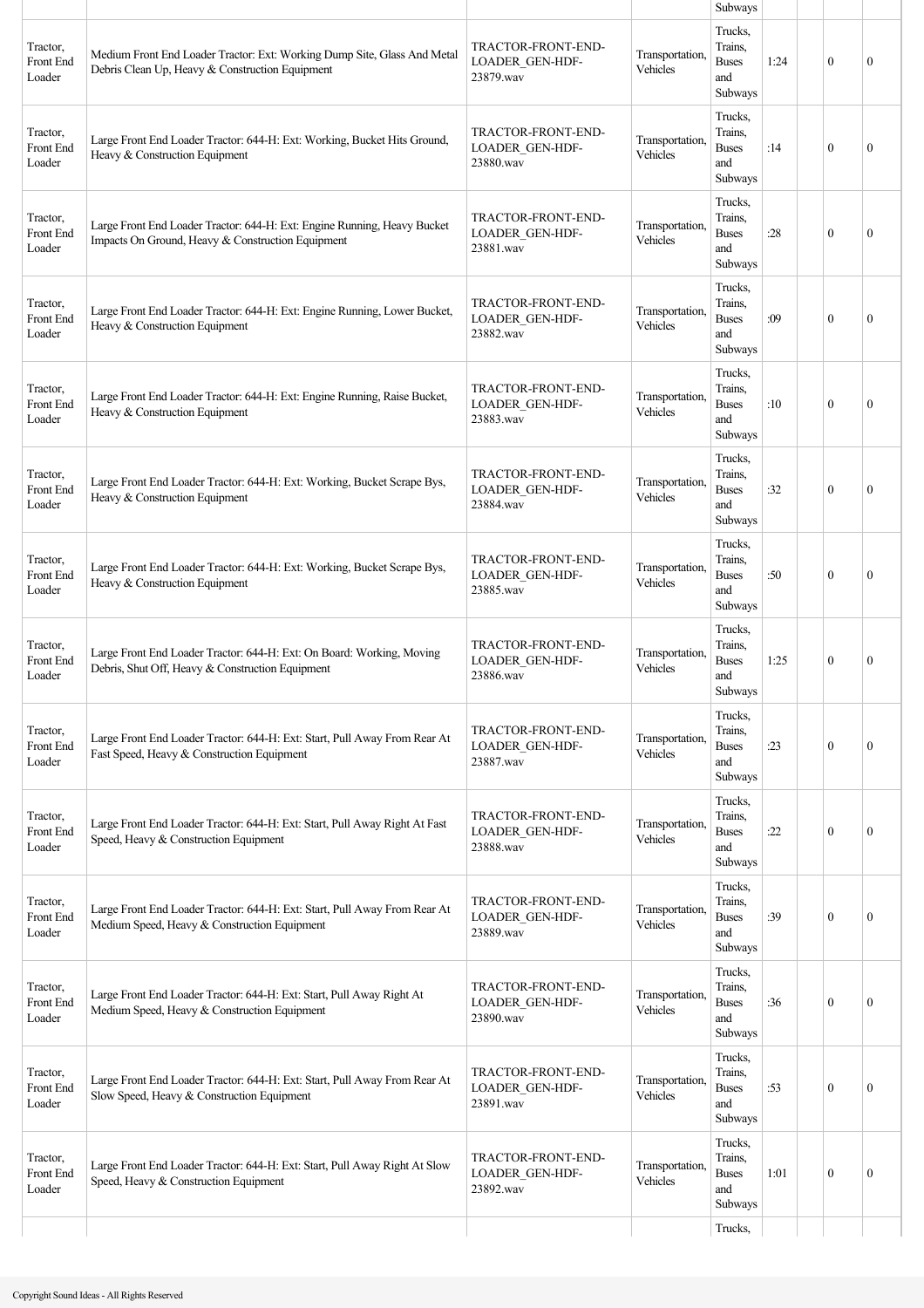| Tractor,<br>Front End<br>Loader | Large Front End Loader Tractor: 644-H: Ext: Approach At Fast Speed, Slow<br>Past Mic, Heavy & Construction Equipment                 | TRACTOR-FRONT-END-<br>LOADER_GEN-HDF-<br>23893.wav        | Transportation,<br>Vehicles | Trains,<br><b>Buses</b><br>and<br>Subways                             | :25  | $\mathbf{0}$     | $\Omega$     |
|---------------------------------|--------------------------------------------------------------------------------------------------------------------------------------|-----------------------------------------------------------|-----------------------------|-----------------------------------------------------------------------|------|------------------|--------------|
| Tractor,<br>Front End<br>Loader | Large Front End Loader Tractor: 644-H: Ext: Pass By At Fast Speed, Heavy &<br><b>Construction Equipment</b>                          | TRACTOR-FRONT-END-<br>LOADER_GEN-HDF-<br>23894.wav        | Transportation,<br>Vehicles | Trucks,<br>Trains,<br>$\ensuremath{\mathsf{Buses}}$<br>and<br>Subways | :19  | $\mathbf{0}$     | $\mathbf{0}$ |
| Tractor,<br>Front End<br>Loader | Large Front End Loader Tractor: 644-H: Ext: Pass By At Fast Speed, Heavy &<br><b>Construction Equipment</b>                          | TRACTOR-FRONT-END-<br>LOADER_GEN-HDF-<br>23895.wav        | Transportation,<br>Vehicles | Trucks,<br>Trains.<br><b>Buses</b><br>and<br>Subways                  | :28  | $\mathbf{0}$     | $\mathbf{0}$ |
| Tractor,<br>Front End<br>Loader | Large Front End Loader Tractor: 644-H: Ext: Pass By At Medium Speed,<br>Heavy & Construction Equipment                               | TRACTOR-FRONT-END-<br>LOADER GEN-HDF-<br>23896.wav        | Transportation,<br>Vehicles | Trucks,<br>Trains,<br><b>Buses</b><br>and<br>Subways                  | :35  | $\boldsymbol{0}$ | $\mathbf{0}$ |
| Tractor,<br>Front End<br>Loader | Large Front End Loader Tractor: 644-H: Ext: Pass By At Slow Speed, Heavy<br>& Construction Equipment                                 | TRACTOR-FRONT-END-<br>LOADER_GEN-HDF-<br>23897.wav        | Transportation,<br>Vehicles | Trucks,<br>Trains,<br><b>Buses</b><br>and<br>Subways                  | :48  | $\mathbf{0}$     | $\theta$     |
| Tractor,<br>Front End<br>Loader | Large Front End Loader Tractor: 644-H: Ext: Approach Head On At Fast<br>Speed, Pull Up, Shut Off, Heavy & Construction Equipment     | TRACTOR-FRONT-END-<br>LOADER GEN-HDF-<br>23898.wav        | Transportation,<br>Vehicles | Trucks,<br>Trains,<br><b>Buses</b><br>and<br>Subways                  | :31  | $\mathbf{0}$     | $\mathbf{0}$ |
| Tractor,<br>Front End<br>Loader | Large Front End Loader Tractor: 644-H: Ext: Approach From Left At Fast<br>Speed, Pull Up, Shut Off, Heavy & Construction Equipment   | TRACTOR-FRONT-END-<br>LOADER_GEN-HDF-<br>23899.wav        | Transportation,<br>Vehicles | Trucks,<br>Trains,<br><b>Buses</b><br>and<br>Subways                  | :32  | $\mathbf{0}$     | $\mathbf{0}$ |
| Tractor,<br>Front End<br>Loader | Large Front End Loader Tractor: 644-H: Ext: Approach Head On At Medium<br>Speed, Pull Up, Shut Off, Heavy & Construction Equipment   | TRACTOR-FRONT-END-<br>LOADER GEN-HDF-<br>23900.wav        | Transportation,<br>Vehicles | Trucks,<br>Trains.<br><b>Buses</b><br>and<br>Subways                  | :38  | $\mathbf{0}$     | $\theta$     |
| Tractor,<br>Front End<br>Loader | Large Front End Loader Tractor: 644-H: Ext: Approach From Left At Medium<br>Speed, Pull Up, Shut Off, Heavy & Construction Equipment | TRACTOR-FRONT-END-<br>LOADER_GEN-HDF-<br>23901.wav        | Transportation,<br>Vehicles | Trucks,<br>Trains,<br><b>Buses</b><br>and<br>Subways                  | :35  | $\mathbf{0}$     | $\mathbf{0}$ |
| Tractor,<br>Front End<br>Loader | Large Front End Loader Tractor: 644-H: Ext: Approach Head On At Slow<br>Speed, Pull Up, Idle, Heavy & Construction Equipment         | TRACTOR-FRONT-END-<br>LOADER_GEN-HDF-<br>23902.wav        | Transportation,<br>Vehicles | Trucks,<br>Trains,<br><b>Buses</b><br>and<br>Subways                  | :41  | $\bf{0}$         | $\mathbf{0}$ |
| Tractor,<br>Front End<br>Loader | Large Front End Loader Tractor: 644-H: Ext: Approach From Left At Slow<br>Speed, Pull Up, Shut Off, Heavy & Construction Equipment   | TRACTOR-FRONT-END-<br><b>LOADER GEN-HDF-</b><br>23903.wav | Transportation,<br>Vehicles | Trucks,<br>Trains,<br><b>Buses</b><br>and<br>Subways                  | :38  | $\boldsymbol{0}$ | $\mathbf{0}$ |
| Tractor,<br>Front End<br>Loader | Large Front End Loader Tractor: 644-H: Ext: Start, Idle With Revs, Shut Off,<br>From Rear, Heavy & Construction Equipment            | TRACTOR-FRONT-END-<br>LOADER_GEN-HDF-<br>23904.wav        | Transportation,<br>Vehicles | Trucks,<br>Trains,<br><b>Buses</b><br>and<br>Subways                  | :54  | $\boldsymbol{0}$ | $\mathbf{0}$ |
| Tractor,<br>Front End<br>Loader | Large Front End Loader Tractor: 644-H: Ext: Start, Idle With Revs, Shut Off,<br>From Side, Heavy & Construction Equipment            | TRACTOR-FRONT-END-<br>LOADER GEN-HDF-<br>23905.wav        | Transportation,<br>Vehicles | Trucks,<br>Trains,<br><b>Buses</b><br>and<br>Subways                  | :53  | $\mathbf{0}$     | $\mathbf{0}$ |
| Tractor,<br>Front End<br>Loader | Large Front End Loader Tractor: 644-H: Ext: Working, From Rear, Mostly<br>Engine, Heavy & Construction Equipment                     | TRACTOR-FRONT-END-<br>LOADER GEN-HDF-<br>23906.wav        | Transportation,<br>Vehicles | Trucks,<br>Trains,<br><b>Buses</b><br>and<br>Subways                  | 2:00 | $\bf{0}$         | $\mathbf{0}$ |
| Tractor,<br>Front End<br>Loader | Large Front End Loader Tractor: 644-H: Ext: Working, Moving Debris, Shut<br>Off, Heavy & Construction Equipment                      | TRACTOR-FRONT-END-<br>LOADER_GEN-HDF-<br>23907.wav        | Transportation,<br>Vehicles | Trucks,<br>Trains,<br><b>Buses</b><br>and<br>Subways                  | :53  | $\bf{0}$         | $\mathbf{0}$ |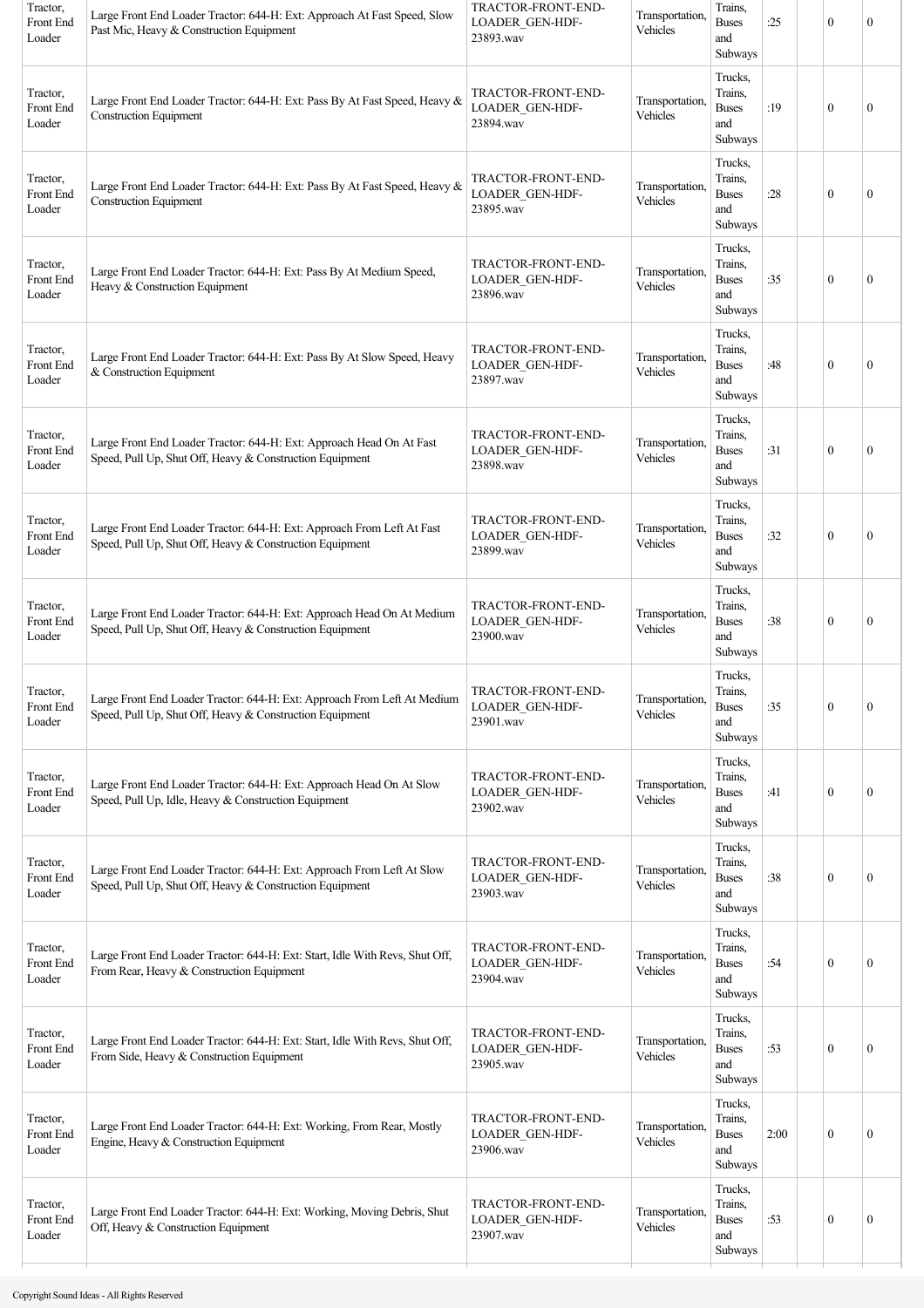| Tractor,<br>Front End<br>Loader | Large Front End Loader Tractor: 644-H: Ext: Working, Passing By Moving<br>Debris, Heavy & Construction Equipment                | TRACTOR-FRONT-END-<br><b>LOADER GEN-HDF-</b><br>23908.wav | Transportation,<br>Vehicles | Trucks,<br>Trains.<br><b>Buses</b><br>and<br>Subways | :58  | $\boldsymbol{0}$ | $\mathbf{0}$     |
|---------------------------------|---------------------------------------------------------------------------------------------------------------------------------|-----------------------------------------------------------|-----------------------------|------------------------------------------------------|------|------------------|------------------|
| Tractor,<br>Front End<br>Loader | Large Front End Loader Tractor: 644-H: Ext: Working, Moving Debris, Heavy<br>& Construction Equipment                           | TRACTOR-FRONT-END-<br><b>LOADER GEN-HDF-</b><br>23909.wav | Transportation,<br>Vehicles | Trucks,<br>Trains.<br><b>Buses</b><br>and<br>Subways | 2:01 | $\mathbf{0}$     | $\mathbf{0}$     |
| Tractor,<br>Front End<br>Loader | Large Front End Loader Tractor: 644-H: Ext: Working, Moving Debris, Heavy<br>& Construction Equipment                           | TRACTOR-FRONT-END-<br>LOADER_GEN-HDF-<br>23910.wav        | Transportation,<br>Vehicles | Trucks,<br>Trains.<br><b>Buses</b><br>and<br>Subways | 2:23 | $\boldsymbol{0}$ | $\mathbf{0}$     |
| Tractor,<br>Front End<br>Loader | Large Front End Loader Tractor: 644-H: Ext: Working, Moving Debris, Shut<br>Off, Heavy & Construction Equipment                 | TRACTOR-FRONT-END-<br><b>LOADER GEN-HDF-</b><br>23911.wav | Transportation,<br>Vehicles | Trucks,<br>Trains.<br><b>Buses</b><br>and<br>Subways | 1:23 | $\boldsymbol{0}$ | $\mathbf{0}$     |
| Tractor,<br>Front End<br>Loader | Large Front End Loader Tractor: 644-H: Int: Start, Idle, Drive With Bucket<br>Scraping, Heavy & Construction Equipment          | TRACTOR-FRONT-END-<br><b>LOADER GEN-HDF-</b><br>23912.wav | Transportation,<br>Vehicles | Trucks,<br>Trains.<br><b>Buses</b><br>and<br>Subways | :57  | $\mathbf{0}$     | $\mathbf{0}$     |
| Tractor,<br>Front End<br>Loader | Large Front End Loader Tractor: 644-H: Int: Start, Idle, Drive At Fast Speed,<br>Stop, Shut Off, Heavy & Construction Equipment | TRACTOR-FRONT-END-<br>LOADER_GEN-HDF-<br>23913.wav        | Transportation,<br>Vehicles | Trucks.<br>Trains,<br><b>Buses</b><br>and<br>Subways | 2:06 | $\theta$         | $\mathbf{0}$     |
| Tractor,<br>Front End<br>Loader | Large Front End Loader Tractor: 644-H: Int: Start, Idle, Drive At Slow Speed,<br>Stop, Shut Off, Heavy & Construction Equipment | TRACTOR-FRONT-END-<br>LOADER_GEN-HDF-<br>23914.wav        | Transportation,<br>Vehicles | Trucks,<br>Trains.<br><b>Buses</b><br>and<br>Subways | 1:58 | $\boldsymbol{0}$ | $\mathbf{0}$     |
| Tractor,<br>Front End<br>Loader | Large Front End Loader Tractor: 644-H: Int: Working, Moving Debris, Heavy<br>& Construction Equipment                           | TRACTOR-FRONT-END-<br>LOADER_GEN-HDF-<br>23915.wav        | Transportation,<br>Vehicles | Trucks,<br>Trains.<br><b>Buses</b><br>and<br>Subways | 1:54 | $\mathbf{0}$     | $\mathbf{0}$     |
| Tractor,<br>Front End<br>Loader | Bobcat: Ext: Pass By, Dump Load Into Dump Truck, Shut Off, Heavy &<br><b>Construction Equipment</b>                             | TRACTOR-FRONT-END-<br><b>LOADER GEN-HDF-</b><br>23916.wav | Transportation,<br>Vehicles | Trucks,<br>Trains,<br><b>Buses</b><br>and<br>Subways | :43  | $\mathbf{0}$     | $\mathbf{0}$     |
| Tractor,<br>Front End<br>Loader | Bobcat: Ext: Approach, Dump Load Into Dump Truck, Turn And Pull Away,<br>Heavy & Construction Equipment                         | TRACTOR-FRONT-END-<br><b>LOADER GEN-HDF-</b><br>23917.wav | Transportation,<br>Vehicles | Trucks,<br>Trains,<br><b>Buses</b><br>and<br>Subways | :27  | $\boldsymbol{0}$ | $\mathbf{0}$     |
| Tractor,<br>Front End<br>Loader | Bobcat: Ext: Approach, Dump Load Into Dump Truck, Turn And Pull Away,<br>Heavy & Construction Equipment                         | TRACTOR-FRONT-END-<br><b>LOADER GEN-HDF-</b><br>23918.wav | Transportation,<br>Vehicles | Trucks,<br>Trains,<br><b>Buses</b><br>and<br>Subways | :21  | $\boldsymbol{0}$ | $\mathbf{0}$     |
| Tractor,<br>Front End<br>Loader | Bobcat: Ext: Approach, Dump Load Into Dump Truck, Turn And Pull Away,<br>Heavy & Construction Equipment                         | TRACTOR-FRONT-END-<br><b>LOADER GEN-HDF-</b><br>23919.wav | Transportation,<br>Vehicles | Trucks,<br>Trains,<br><b>Buses</b><br>and<br>Subways | :29  | $\mathbf{0}$     | $\boldsymbol{0}$ |
| Tractor,<br>Front End<br>Loader | Bobcat: Ext: Approach, Dump Load Into Dump Truck, Turn And Pull Away,<br>Heavy & Construction Equipment                         | TRACTOR-FRONT-END-<br>LOADER_GEN-HDF-<br>23920.wav        | Transportation,<br>Vehicles | Trucks,<br>Trains,<br><b>Buses</b><br>and<br>Subways | :19  | $\boldsymbol{0}$ | $\boldsymbol{0}$ |
| Tractor,<br>Front End<br>Loader | Bobcat: Ext: Approach, Dump Load Into Dump Truck, Turn And Pull Away,<br>Heavy & Construction Equipment                         | TRACTOR-FRONT-END-<br><b>LOADER GEN-HDF-</b><br>23921.wav | Transportation,<br>Vehicles | Trucks,<br>Trains.<br><b>Buses</b><br>and<br>Subways | :29  | $\boldsymbol{0}$ | $\mathbf{0}$     |
| Tractor,<br>Front End<br>Loader | Bobcat: Ext: Approach, Dump Load Into Dump Truck, Turn And Pull Away,<br>Heavy & Construction Equipment                         | TRACTOR-FRONT-END-<br><b>LOADER GEN-HDF-</b><br>23922.wav | Transportation,<br>Vehicles | Trucks,<br>Trains,<br><b>Buses</b><br>and<br>Subways | :40  | $\boldsymbol{0}$ | $\boldsymbol{0}$ |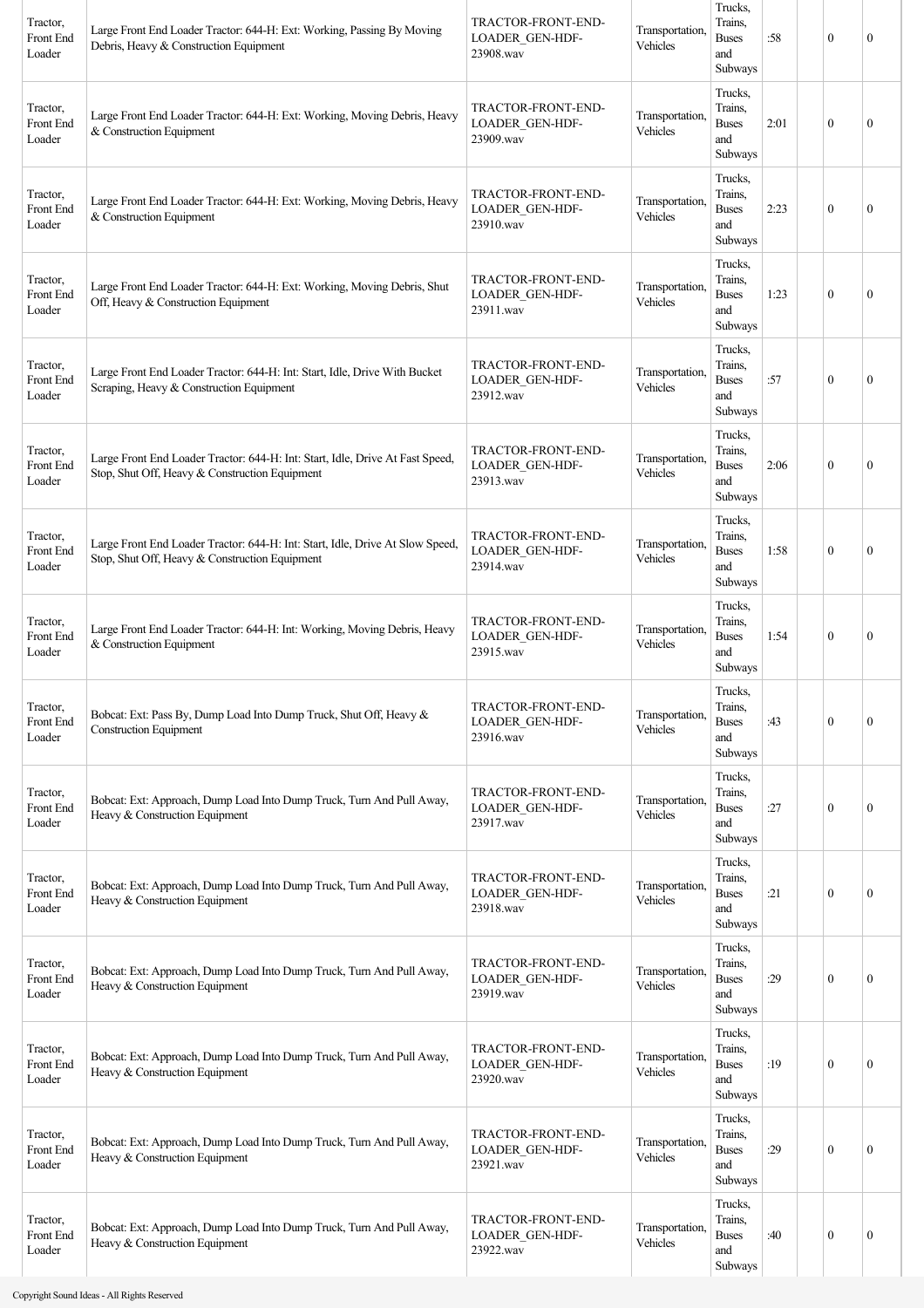| Tractor,<br>Front End<br>Loader | Bobcat: Ext: Pass By, Dump Load, Scoop Up Gravel, Pass By, Heavy &<br><b>Construction Equipment</b>             | TRACTOR-FRONT-END-<br><b>LOADER GEN-HDF-</b><br>23923.wav | Transportation,<br>Vehicles | Trucks,<br>Trains.<br><b>Buses</b><br>and<br>Subways | :54  | $\mathbf{0}$ | $\mathbf{0}$     |
|---------------------------------|-----------------------------------------------------------------------------------------------------------------|-----------------------------------------------------------|-----------------------------|------------------------------------------------------|------|--------------|------------------|
| Tractor.<br>Front End<br>Loader | Bobcat: Ext: Pass By, Dump Load, Scoop Up Gravel, Pass By, Heavy &<br><b>Construction Equipment</b>             | TRACTOR-FRONT-END-<br><b>LOADER GEN-HDF-</b><br>23924.wav | Transportation,<br>Vehicles | Trucks,<br>Trains,<br><b>Buses</b><br>and<br>Subways | :50  | $\mathbf{0}$ | $\mathbf{0}$     |
| Tractor,<br>Front End<br>Loader | Bobcat: Ext: Pass By, Dump Load, Scoop Up Gravel, Pass By, Heavy &<br><b>Construction Equipment</b>             | TRACTOR-FRONT-END-<br><b>LOADER GEN-HDF-</b><br>23925.wav | Transportation.<br>Vehicles | Trucks,<br>Trains,<br><b>Buses</b><br>and<br>Subways | :53  | $\mathbf{0}$ | $\mathbf{0}$     |
| Tractor,<br>Front End<br>Loader | Bobcat: Ext: Pass By, Heavy & Construction Equipment                                                            | TRACTOR-FRONT-END-<br><b>LOADER GEN-HDF-</b><br>23926.wav | Transportation,<br>Vehicles | Trucks,<br>Trains,<br><b>Buses</b><br>and<br>Subways | :12  | $\mathbf{0}$ | $\boldsymbol{0}$ |
| Tractor,<br>Front End<br>Loader | Bobcat: Ext: Pass By, Heavy & Construction Equipment                                                            | TRACTOR-FRONT-END-<br>LOADER_GEN-HDF-<br>23927.wav        | Transportation,<br>Vehicles | Trucks,<br>Trains,<br><b>Buses</b><br>and<br>Subways | :12  | $\mathbf{0}$ | $\theta$         |
| Tractor,<br>Front End<br>Loader | Bobcat: Ext: Approach, Pick Up Load, Turn, Pull Away, Heavy & Construction<br>Equipment                         | TRACTOR-FRONT-END-<br>LOADER_GEN-HDF-<br>23928.wav        | Transportation.<br>Vehicles | Trucks,<br>Trains,<br><b>Buses</b><br>and<br>Subways | :39  | $\mathbf{0}$ | $\mathbf{0}$     |
| Tractor,<br>Front End<br>Loader | Bobcat: Ext: Approach, Pick Up Load, Turn, Pull Away, Heavy & Construction<br>Equipment                         | TRACTOR-FRONT-END-<br>LOADER_GEN-HDF-<br>23929.wav        | Transportation,<br>Vehicles | Trucks,<br>Trains,<br><b>Buses</b><br>and<br>Subways | :36  | $\mathbf{0}$ | $\mathbf{0}$     |
| Tractor.<br>Front End<br>Loader | Bobcat: Ext: Working Site, Moving Earth From Pavement, Heavy Scraping,<br>Heavy & Construction Equipment        | TRACTOR-FRONT-END-<br>LOADER_GEN-HDF-<br>23930.wav        | Transportation,<br>Vehicles | Trucks,<br>Trains,<br><b>Buses</b><br>and<br>Subways | 2:52 | $\theta$     | $\mathbf{0}$     |
| Tractor,<br>Front End<br>Loader | Bobcat: Ext: Working Site, Moving Earth, No Scraping, Heavy & Construction<br>Equipment                         | TRACTOR-FRONT-END-<br><b>LOADER GEN-HDF-</b><br>23931.wav | Transportation.<br>Vehicles | Trucks,<br>Trains,<br><b>Buses</b><br>and<br>Subways | :55  | $\mathbf{0}$ | $\boldsymbol{0}$ |
| Tractor,<br>Front End<br>Loader | Front End Loader Tractor: Ext: Moving Onto Transport Trailer, Heavy &<br><b>Construction Equipment</b>          | TRACTOR-FRONT-END-<br><b>LOADER GEN-HDF-</b><br>23932.wav | Transportation,<br>Vehicles | Trucks,<br>Trains,<br><b>Buses</b><br>and<br>Subways | 1:37 | $\mathbf{0}$ | $\boldsymbol{0}$ |
| Tractor,<br>Front End<br>Loader | Small Front End Loader Tractor: Ext: Working Site, Heavy & Construction<br>Equipment                            | TRACTOR-FRONT-END-<br>LOADER_GEN-HDF-<br>23933.wav        | Transportation,<br>Vehicles | Trucks,<br>Trains,<br><b>Buses</b><br>and<br>Subways | :52  | $\mathbf{0}$ | $\mathbf{0}$     |
| Tractor,<br>Front End<br>Loader | Small Front End Loader Tractor: Ext: Working Site, Bobcat Also In<br>Background, Heavy & Construction Equipment | TRACTOR-FRONT-END-<br><b>LOADER GEN-HDF-</b><br>23934.wav | Transportation,<br>Vehicles | Trucks,<br>Trains,<br><b>Buses</b><br>and<br>Subways | 2:16 | $\mathbf{0}$ | $\boldsymbol{0}$ |
| Tractor,<br>Front End<br>Loader | Small Front End Loader Tractor: Ext: Start, Working Site, Shut Off, Heavy &<br><b>Construction Equipment</b>    | TRACTOR-FRONT-END-<br>LOADER_GEN-HDF-<br>23935.wav        | Transportation,<br>Vehicles | Trucks,<br>Trains,<br><b>Buses</b><br>and<br>Subways | 2:12 | $\mathbf{0}$ | $\mathbf{0}$     |
| Tractor,<br>Grader              | Medium Front End Loader Tractor: Ext: Pass By At Medium Speed, Heavy &<br><b>Construction Equipment</b>         | TRACTOR-GRADER GEN-<br>HDF-23936.wav                      | Transportation,<br>Vehicles | Trucks,<br>Trains,<br><b>Buses</b><br>and<br>Subways | :26  | $\mathbf{0}$ | $\boldsymbol{0}$ |
| Tractor,<br>Grader              | Large Industrial Grader: Pass By At Slow Speed, Heavy & Construction<br>Equipment                               | TRACTOR-GRADER GEN-<br>HDF-23937.wav                      | Transportation,<br>Vehicles | Trucks,<br>Trains,<br><b>Buses</b><br>and            | 1:15 | $\bf{0}$     | $\boldsymbol{0}$ |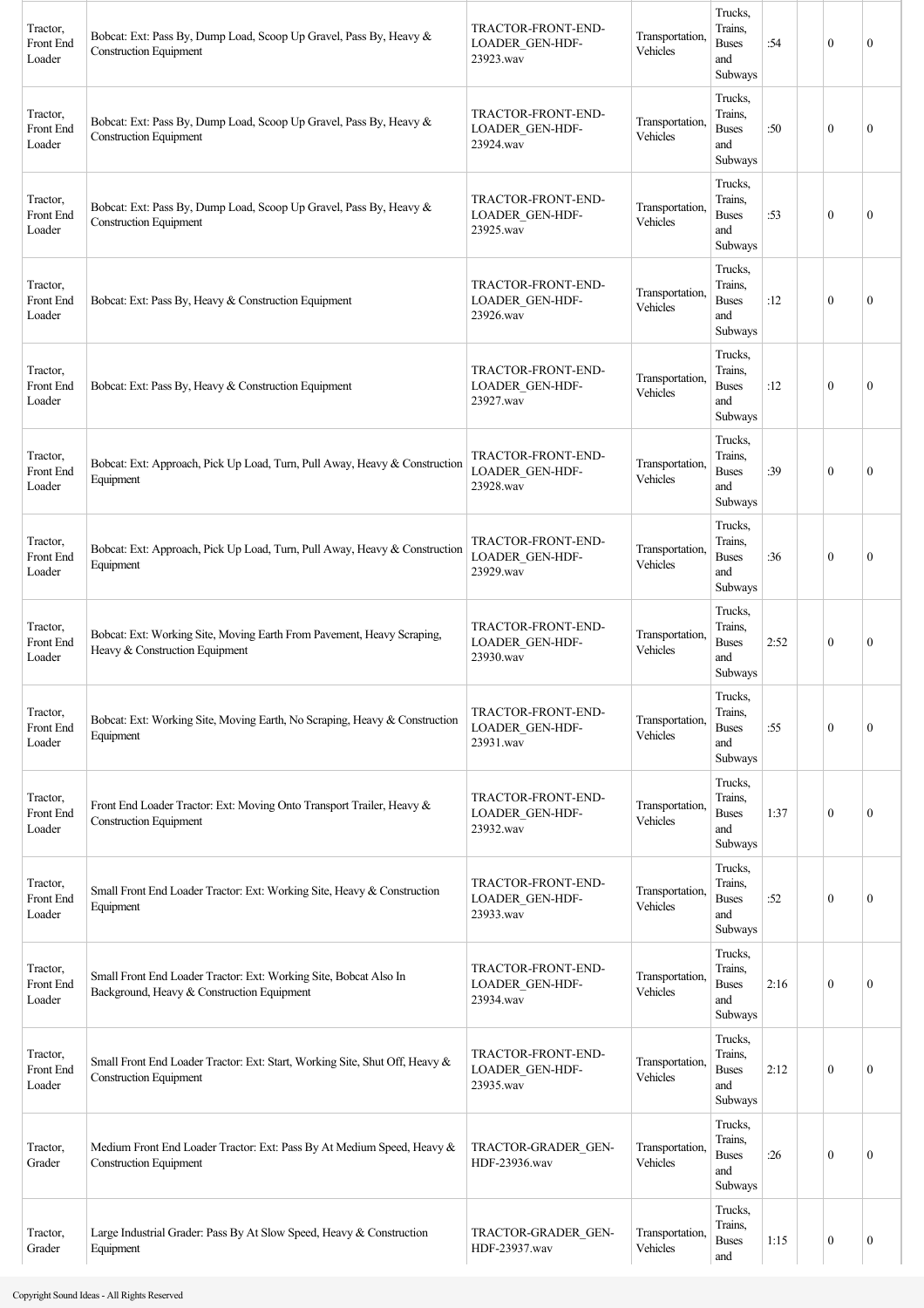|                       |                                                                                                                   |                                             |                             | Subways                                              |      |                  |                  |
|-----------------------|-------------------------------------------------------------------------------------------------------------------|---------------------------------------------|-----------------------------|------------------------------------------------------|------|------------------|------------------|
| Tractor,<br>Harvester | Potato Harvester: Ext: Conveyor Belt: Running, , Farm Equipment                                                   | TRACTOR-<br>HARVESTER_GEN-HDF-<br>23938.wav | Transportation,<br>Vehicles | Trucks,<br>Trains,<br><b>Buses</b><br>and<br>Subways | 1:01 | $\mathbf{0}$     | $\mathbf{0}$     |
| Tractor,<br>Harvester | Potato Harvester: Ext: Conveyor Belt: Manual Spin, No Motor, Farm<br>Equipment                                    | TRACTOR-<br>HARVESTER_GEN-HDF-<br>23939.wav | Transportation,<br>Vehicles | Trucks,<br>Trains,<br><b>Buses</b><br>and<br>Subways | :08  | $\mathbf{0}$     | $\boldsymbol{0}$ |
| Tractor,<br>Harvester | Potato Harvester: Ext: On Board: Drive, Engage, Stop, Farm Equipment                                              | TRACTOR-<br>HARVESTER_GEN-HDF-<br>23940.wav | Transportation,<br>Vehicles | Trucks,<br>Trains,<br><b>Buses</b><br>and<br>Subways | 3:00 | $\mathbf{0}$     | $\mathbf{0}$     |
| Tractor,<br>Harvester | Potato Harvester: Ext: On Board: Drive, Engage, Stop, Farm Equipment                                              | TRACTOR-<br>HARVESTER_GEN-HDF-<br>23941.wav | Transportation,<br>Vehicles | Trucks,<br>Trains,<br><b>Buses</b><br>and<br>Subways | 2:44 | $\mathbf{0}$     | $\mathbf{0}$     |
| Tractor,<br>Harvester | Potato Harvester: Int: Idle, Drive, Engage, Stop, Farm Equipment                                                  | TRACTOR-<br>HARVESTER_GEN-HDF-<br>23942.wav | Transportation.<br>Vehicles | Trucks,<br>Trains,<br><b>Buses</b><br>and<br>Subways | 2:10 | $\mathbf{0}$     | $\mathbf{0}$     |
| Tractor,<br>Pull      | Monster Tractor Pull Event: Single Pass By, Racing Trucks                                                         | TRACTOR-PULL GEN-HDF-<br>23943.wav          | Transportation,<br>Vehicles | Trucks,<br>Trains,<br><b>Buses</b><br>and<br>Subways | :17  | $\mathbf{0}$     | $\boldsymbol{0}$ |
| Tractor,<br>Pull      | Monster Tractor Pull Event: Single Pass By, Racing Trucks                                                         | TRACTOR-PULL_GEN-HDF-<br>23944.wav          | Transportation,<br>Vehicles | Trucks,<br>Trains,<br><b>Buses</b><br>and<br>Subways | :16  | $\mathbf{0}$     | $\mathbf{0}$     |
| Tractor,<br>Pull      | Monster Tractor Pull Event: Single Pass By, Racing Trucks                                                         | TRACTOR-PULL_GEN-HDF-<br>23945.wav          | Transportation.<br>Vehicles | Trucks,<br>Trains,<br><b>Buses</b><br>and<br>Subways | :21  | $\boldsymbol{0}$ | $\boldsymbol{0}$ |
| Tractor,<br>Pull      | Monster Tractor Pull Event: Single Pass By, Racing Trucks                                                         | TRACTOR-PULL_GEN-HDF-<br>23946.wav          | Transportation,<br>Vehicles | Trucks,<br>Trains,<br><b>Buses</b><br>and<br>Subways | :18  | $\boldsymbol{0}$ | $\boldsymbol{0}$ |
| Tractor,<br>Pull      | Monster Tractor Pull Event: Single Pass By, Racing Trucks                                                         | TRACTOR-PULL GEN-HDF-<br>23947.wav          | Transportation,<br>Vehicles | Trucks,<br>Trains,<br><b>Buses</b><br>and<br>Subways | :25  | $\mathbf{0}$     | $\boldsymbol{0}$ |
| Tractor,<br>Pull      | Monster Tractor Pull Event: Two Tractors Pass By, Racing Trucks                                                   | TRACTOR-PULL_GEN-HDF-<br>23948.wav          | Transportation,<br>Vehicles | Trucks,<br>Trains,<br><b>Buses</b><br>and<br>Subways | :17  | $\mathbf{0}$     | $\boldsymbol{0}$ |
| Tractor,<br>Pull      | Monster Tractor Pull Event: Two Tractors Pass By, Racing Trucks                                                   | TRACTOR-PULL GEN-HDF-<br>23949.wav          | Transportation,<br>Vehicles | Trucks,<br>Trains,<br><b>Buses</b><br>and<br>Subways | :21  | $\mathbf{0}$     | $\boldsymbol{0}$ |
| Tractor,<br>Pull      | Monster Tractor Pull Event: Two Tractors Pass By, Racing Trucks                                                   | TRACTOR-PULL_GEN-HDF-<br>23950.wav          | Transportation,<br>Vehicles | Trucks,<br>Trains,<br><b>Buses</b><br>and<br>Subways | :25  | $\mathbf{0}$     | $\mathbf{0}$     |
| Tractor,<br>Skitrack  | Large Ski Track Tractor: Ski Hill Groomer: Ext: Pass By, Factory & Industrial<br>Equipment, Skiing & Snowboarding | TRACTOR-SKITRACK GEN-<br>HDF-23951.wav      | Transportation.<br>Vehicles | Trucks,<br>Trains,<br><b>Buses</b><br>and<br>Subways | :26  | $\mathbf{0}$     | $\boldsymbol{0}$ |
|                       |                                                                                                                   |                                             |                             | Trucks,                                              |      |                  |                  |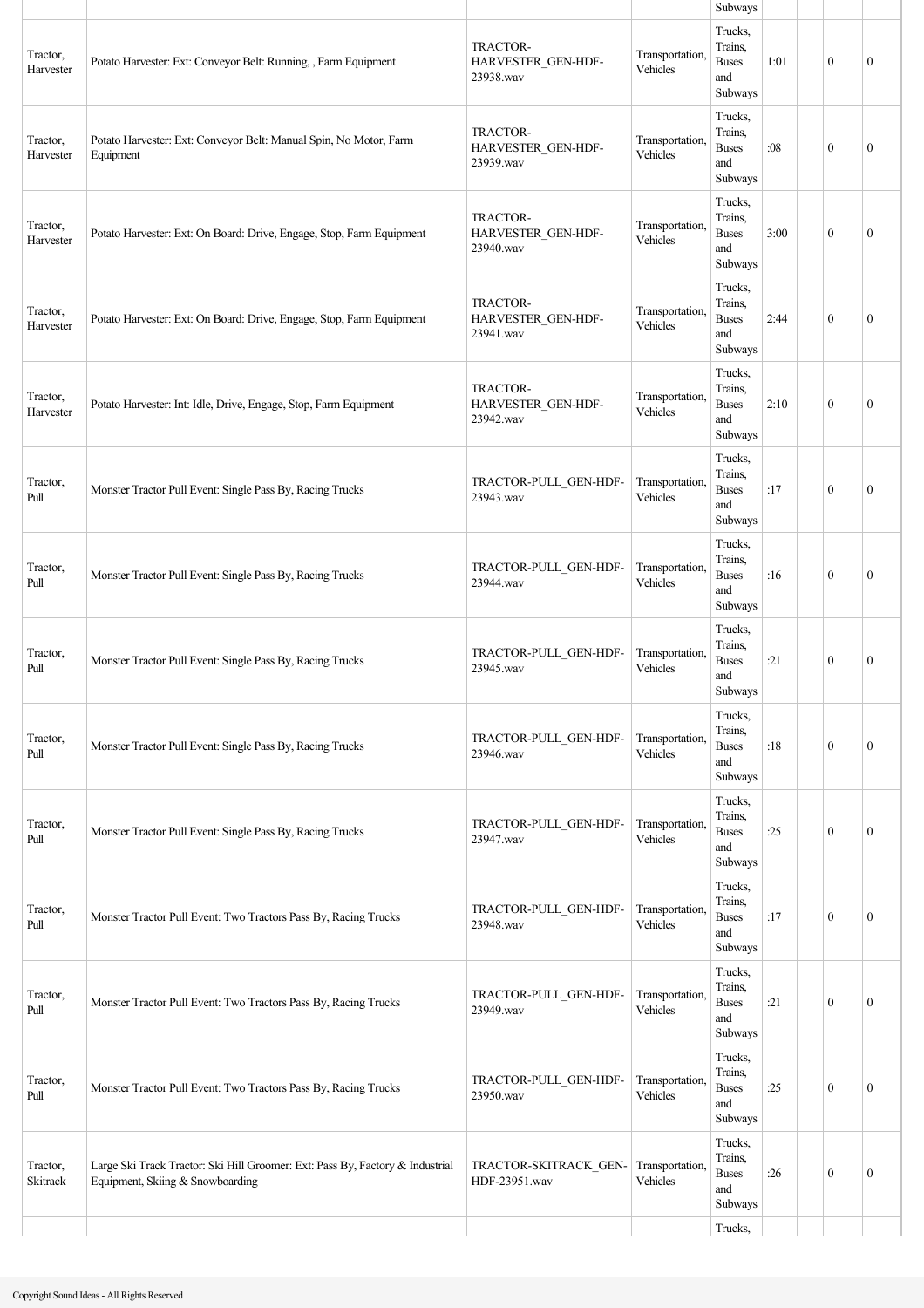| Tractor,<br>Skitrack | Large Ski Track Tractor: Ski Hill Groomer: Ext: Pass By, Factory & Industrial<br>Equipment, Skiing & Snowboarding                                      | TRACTOR-SKITRACK GEN-<br>HDF-23952.wav            | Transportation,<br>Vehicles | Trains,<br><b>Buses</b><br>and<br>Subways            | :24  | $\mathbf{0}$     | $\boldsymbol{0}$ |
|----------------------|--------------------------------------------------------------------------------------------------------------------------------------------------------|---------------------------------------------------|-----------------------------|------------------------------------------------------|------|------------------|------------------|
| Tractor,<br>Skitrack | Large Ski Track Tractor: Ski Hill Groomer: Ext: Pass By, Factory & Industrial<br>Equipment, Skiing & Snowboarding                                      | TRACTOR-SKITRACK GEN-<br>HDF-23953.wav            | Transportation.<br>Vehicles | Trucks,<br>Trains,<br><b>Buses</b><br>and<br>Subways | :23  | $\mathbf{0}$     | $\boldsymbol{0}$ |
| Tractor,<br>Skitrack | Large Ski Track Tractor: Ski Hill Groomer: Ext: Approach Head On, Turn At<br>Mic, Exit Straight, Factory & Industrial Equipment, Skiing & Snowboarding | TRACTOR-SKITRACK GEN-<br>HDF-23954.wav            | Transportation.<br>Vehicles | Trucks,<br>Trains,<br><b>Buses</b><br>and<br>Subways | :45  | $\mathbf{0}$     | $\boldsymbol{0}$ |
| Tractor,<br>Skitrack | Large Ski Track Tractor: Ski Hill Groomer: Ext: Approach Head On, Turn At<br>Mic, Exit Straight, Factory & Industrial Equipment, Skiing & Snowboarding | TRACTOR-SKITRACK_GEN-<br>HDF-23955.wav            | Transportation.<br>Vehicles | Trucks,<br>Trains,<br><b>Buses</b><br>and<br>Subways | :45  | $\mathbf{0}$     | $\boldsymbol{0}$ |
| Tractor,<br>Skitrack | Large Ski Track Tractor: Ski Hill Groomer: Int: Driving, Factory & Industrial<br>Equipment, Skiing & Snowboarding                                      | TRACTOR-SKITRACK GEN-<br>HDF-23956.wav            | Transportation.<br>Vehicles | Trucks,<br>Trains,<br><b>Buses</b><br>and<br>Subways | 1:50 | $\mathbf{0}$     | $\mathbf{0}$     |
| Tractor,<br>Skitrack | Large Ski Track Tractor: Ski Hill Groomer: Int: Driving, Factory & Industrial<br>Equipment, Skiing & Snowboarding                                      | TRACTOR-SKITRACK GEN-<br>HDF-23957.wav            | Transportation,<br>Vehicles | Trucks,<br>Trains,<br><b>Buses</b><br>and<br>Subways | 1:55 | $\mathbf{0}$     | $\boldsymbol{0}$ |
| Tractor,<br>Snowplow | Large Ford Tractor With Snow Plow Attachment: Ext: Approach, Lower<br>Attachment, Pull Away, Outdoor Household & Gardening, Snowplows                  | TRACTOR-<br>SNOWPLOW_GEN-HDF-<br>23958.wav        | Transportation.<br>Vehicles | Trucks,<br>Trains,<br><b>Buses</b><br>and<br>Subways | :47  | $\mathbf{0}$     | $\mathbf{0}$     |
| Tractor,<br>Snowplow | Large Ford Tractor With Snow Plow Attachment: Ext: Pass By, Outdoor<br>Household & Gardening, Snowplows                                                | TRACTOR-<br>SNOWPLOW_GEN-HDF-<br>23959.wav        | Transportation.<br>Vehicles | Trucks,<br>Trains,<br><b>Buses</b><br>and<br>Subways | :30  | $\mathbf{0}$     | $\boldsymbol{0}$ |
| Tractor.<br>Snowplow | Large Ford Tractor With Snow Plow Attachment: Ext: Pull Away, Heavy<br>Scraping Of Ice And Gravel, Outdoor Household & Gardening, Snowplows            | <b>TRACTOR-</b><br>SNOWPLOW_GEN-HDF-<br>23960.wav | Transportation,<br>Vehicles | Trucks,<br>Trains,<br><b>Buses</b><br>and<br>Subways | :25  | $\boldsymbol{0}$ | $\boldsymbol{0}$ |
| Tractor,<br>Snowplow | Large Ford Tractor With Snow Plow Attachment: Ext: Heavy Scraping Of Ice<br>And Gravel, Outdoor Household & Gardening, Snowplows                       | TRACTOR-<br>SNOWPLOW_GEN-HDF-<br>23961.wav        | Transportation.<br>Vehicles | Trucks,<br>Trains,<br><b>Buses</b><br>and<br>Subways | :15  | $\boldsymbol{0}$ | 0                |
| Tractor,<br>Snowplow | Large Ford Tractor With Snow Plow Attachment: Ext: Clearing Snow, Outdoor<br>Household & Gardening, Snowplows                                          | TRACTOR-<br>SNOWPLOW_GEN-HDF-<br>23962.wav        | Transportation.<br>Vehicles | Trucks,<br>Trains,<br><b>Buses</b><br>and<br>Subways | 1:40 | $\boldsymbol{0}$ | $\boldsymbol{0}$ |
| Tractor,<br>Snowplow | Large Ford Tractor With Snow Plow Attachment: Ext: Clearing Snow, Outdoor<br>Household & Gardening, Snowplows                                          | TRACTOR-<br>SNOWPLOW_GEN-HDF-<br>23963.wav        | Transportation,<br>Vehicles | Trucks,<br>Trains,<br><b>Buses</b><br>and<br>Subways | 2:19 | $\boldsymbol{0}$ | 0                |
| Tractor,<br>Snowplow | Large Ford Tractor With Snow Plow Attachment: Ext: Clearing Snow, Heavy<br>Engine, Outdoor Household & Gardening, Snowplows                            | TRACTOR-<br>SNOWPLOW_GEN-HDF-<br>23964.wav        | Transportation.<br>Vehicles | Trucks,<br>Trains,<br><b>Buses</b><br>and<br>Subways | :24  | $\boldsymbol{0}$ | 0                |
| Tractor,<br>Snowplow | Small Tractor With Snow Plow Attachment: Ext: Pass By On Ice, Clearing<br>Snow, Snowplows                                                              | TRACTOR-<br>SNOWPLOW_GEN-HDF-<br>23965.wav        | Transportation.<br>Vehicles | Trucks,<br>Trains,<br><b>Buses</b><br>and<br>Subways | :22  | $\theta$         | $\boldsymbol{0}$ |
| Tractor,<br>Snowplow | Small Tractor With Snow Plow Attachment: Ext: Pass By On Ice, Clearing<br>Snow, Snowplows                                                              | TRACTOR-<br>SNOWPLOW_GEN-HDF-<br>23966.wav        | Transportation.<br>Vehicles | Trucks,<br>Trains,<br><b>Buses</b><br>and<br>Subways | :32  | $\boldsymbol{0}$ | $\boldsymbol{0}$ |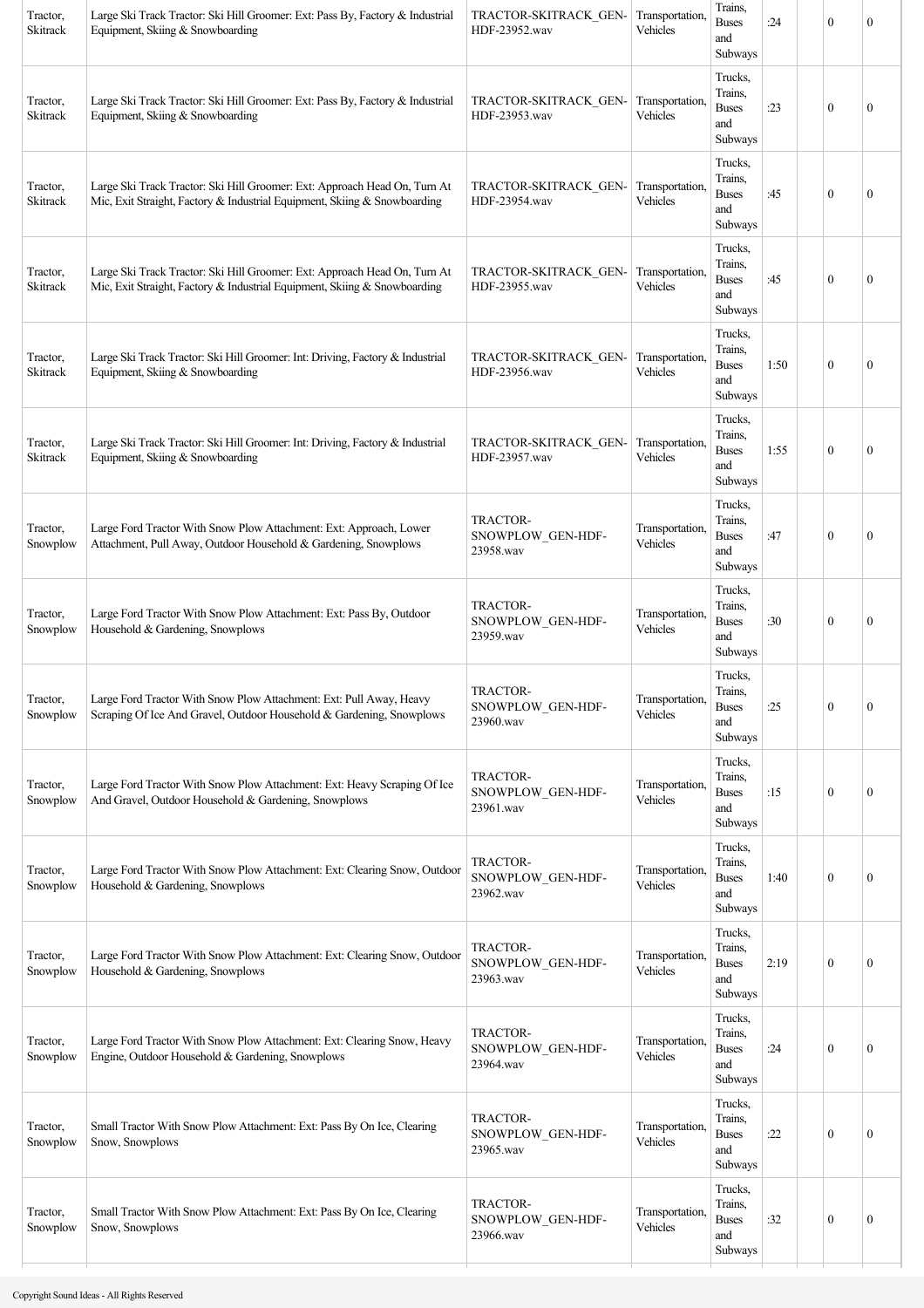| Tractor,<br>Snowplow | Small Tractor With Snow Plow Attachment: Ext: Pass By On Ice, Clearing<br>Snow, Snowplows                                                                                                                                                         | <b>TRACTOR-</b><br>SNOWPLOW_GEN-HDF-<br>23967.wav | Transportation.<br>Vehicles | Trucks,<br>Trains,<br><b>Buses</b><br>and<br>Subways | :14  | $\mathbf{0}$     | $\boldsymbol{0}$ |
|----------------------|---------------------------------------------------------------------------------------------------------------------------------------------------------------------------------------------------------------------------------------------------|---------------------------------------------------|-----------------------------|------------------------------------------------------|------|------------------|------------------|
| Trailer, Box         | Metal Box Trailer: Drag Trailer Up By Hand On Gravel Driveway, Box Trailers<br>& Uhauls                                                                                                                                                           | TRAILER-BOX GEN-HDF-<br>24030.wav                 | Transportation.<br>Vehicles | Trucks,<br>Trains,<br><b>Buses</b><br>and<br>Subways | :10  | $\mathbf{0}$     | $\boldsymbol{0}$ |
| Trailer, Box         | Metal Box Trailer: Drag Trailer Up By Hand On Gravel Driveway, Box Trailers<br>& Uhauls                                                                                                                                                           | TRAILER-BOX GEN-HDF-<br>24031.wav                 | Transportation,<br>Vehicles | Trucks,<br>Trains,<br><b>Buses</b><br>and<br>Subways | :11  | $\mathbf{0}$     | $\mathbf{0}$     |
|                      | Trailer, Box   Metal Box Trailer: Secure Hitch To Truck, Box Trailers & Uhauls                                                                                                                                                                    | TRAILER-BOX_GEN-HDF-<br>24032.wav                 | Transportation,<br>Vehicles | Trucks,<br>Trains,<br><b>Buses</b><br>and<br>Subways | :06  | $\mathbf{0}$     | $\boldsymbol{0}$ |
|                      | Trailer, Box   Metal Box Trailer: Hitch To Truck, Box Trailers & Uhauls                                                                                                                                                                           | TRAILER-BOX_GEN-HDF-<br>24033.wav                 | Transportation,<br>Vehicles | Trucks,<br>Trains,<br><b>Buses</b><br>and<br>Subways | :04  | $\mathbf{0}$     | $\boldsymbol{0}$ |
|                      | Trailer, Box   Metal Box Trailer: Hitch To Truck, Box Trailers & Uhauls                                                                                                                                                                           | TRAILER-BOX GEN-HDF-<br>24034.wav                 | Transportation,<br>Vehicles | Trucks,<br>Trains,<br><b>Buses</b><br>and<br>Subways | :05  | $\theta$         | $\mathbf{0}$     |
|                      | Metal Box Trailer Towed By Light Truck: On Board: Pull Off Gravel On To<br>Trailer, Box   Pavement, Drive Medium Speed, Pull Off On To Gravel, Stop, Shut Off, Other<br>Truck Manufacturer, Box Trailers & Uhauls, Car Mufflers & Exhaust Systems | TRAILER-BOX GEN-HDF-<br>24035.wav                 | Transportation,<br>Vehicles | Trucks,<br>Trains,<br><b>Buses</b><br>and<br>Subways | 2:53 | $\mathbf{0}$     | $\boldsymbol{0}$ |
| Trailer, Box         | Metal Box Trailer Towed By Light Truck: On Board: Start, Drive Medium<br>Speed On Pavement, Stop, Shut Off, Other Truck Manufacturer, Box Trailers<br>& Uhauls, Car Mufflers & Exhaust Systems                                                    | TRAILER-BOX_GEN-HDF-<br>24036.wav                 | Transportation,<br>Vehicles | Trucks,<br>Trains,<br><b>Buses</b><br>and<br>Subways | 2:45 | $\mathbf{0}$     | 0                |
| Trailer, Box         | Metal Box Trailer Towed By Light Truck: On Board: Start, Drive Medium<br>Speed On Rough Dirt Road, Stop, Shut Off, Other Truck Manufacturer, Box<br>Trailers & Uhauls, Car Mufflers & Exhaust Systems                                             | TRAILER-BOX GEN-HDF-<br>24037.wav                 | Transportation,<br>Vehicles | Trucks,<br>Trains,<br><b>Buses</b><br>and<br>Subways | 1:47 | $\mathbf{0}$     | $\mathbf{0}$     |
| Trailer, Box         | Metal Box Trailer Towed By Light Truck: On Board: Start, Drive Slow Speed<br>On Pavement, Stop, Shut Off, Other Truck Manufacturer, Box Trailers &<br>Uhauls, Car Mufflers & Exhaust Systems                                                      | TRAILER-BOX_GEN-HDF-<br>24038.wav                 | Transportation.<br>Vehicles | Trucks,<br>Trains,<br><b>Buses</b><br>and<br>Subways | 2:01 | $\mathbf{0}$     | 0                |
|                      | Metal Box Trailer Towed By Light Truck: On Board: Start, Drive Slow On<br>Trailer, Box   Rough Dirt Road, Stop, Shut Off, Other Truck Manufacturer, Box Trailers &<br>Uhauls, Car Mufflers & Exhaust Systems                                      | TRAILER-BOX_GEN-HDF-<br>24039.wav                 | Transportation,<br>Vehicles | Trucks,<br>Trains,<br><b>Buses</b><br>and<br>Subways | 1:37 | $\mathbf{0}$     | 0                |
| Trailer, Box         | Metal Box Trailer Towed By Light Truck: On Board: Start, Drive Very Slow<br>On Bumpy Dirt Road, Stop, Shut Off, Other Truck Manufacturer, Box Trailers<br>& Uhauls, Car Mufflers & Exhaust Systems                                                | TRAILER-BOX GEN-HDF-<br>24040.wav                 | Transportation,<br>Vehicles | Trucks,<br>Trains,<br><b>Buses</b><br>and<br>Subways | 1:22 | $\mathbf{0}$     | $\boldsymbol{0}$ |
|                      | Metal Box Trailer Towed By Light Truck: Pass By, Fast Speed On Pavement,<br>Trailer, Box   Left To Right, Other Truck Manufacturer, Box Trailers & Uhauls, Car Mufflers<br>& Exhaust Systems                                                      | TRAILER-BOX GEN-HDF-<br>24041.wav                 | Transportation.<br>Vehicles | Trucks,<br>Trains,<br><b>Buses</b><br>and<br>Subways | :15  | $\mathbf{0}$     | $\mathbf{0}$     |
|                      | Metal Box Trailer Towed By Light Truck: Pass By, Fast Speed On Pavement,<br>Trailer, Box   Left To Right, Other Truck Manufacturer, Box Trailers & Uhauls, Car Mufflers<br>& Exhaust Systems                                                      | TRAILER-BOX GEN-HDF-<br>24042.wav                 | Transportation,<br>Vehicles | Trucks,<br>Trains,<br><b>Buses</b><br>and<br>Subways | :18  | $\mathbf{0}$     | 0                |
|                      | Metal Box Trailer Towed By Light Truck: Pass By, Medium Speed On<br>Trailer, Box   Pavement, Left To Right, Other Truck Manufacturer, Box Trailers & Uhauls,<br>Car Mufflers & Exhaust Systems                                                    | TRAILER-BOX GEN-HDF-<br>24043.wav                 | Transportation,<br>Vehicles | Trucks,<br>Trains,<br><b>Buses</b><br>and<br>Subways | :17  | $\boldsymbol{0}$ | $\boldsymbol{0}$ |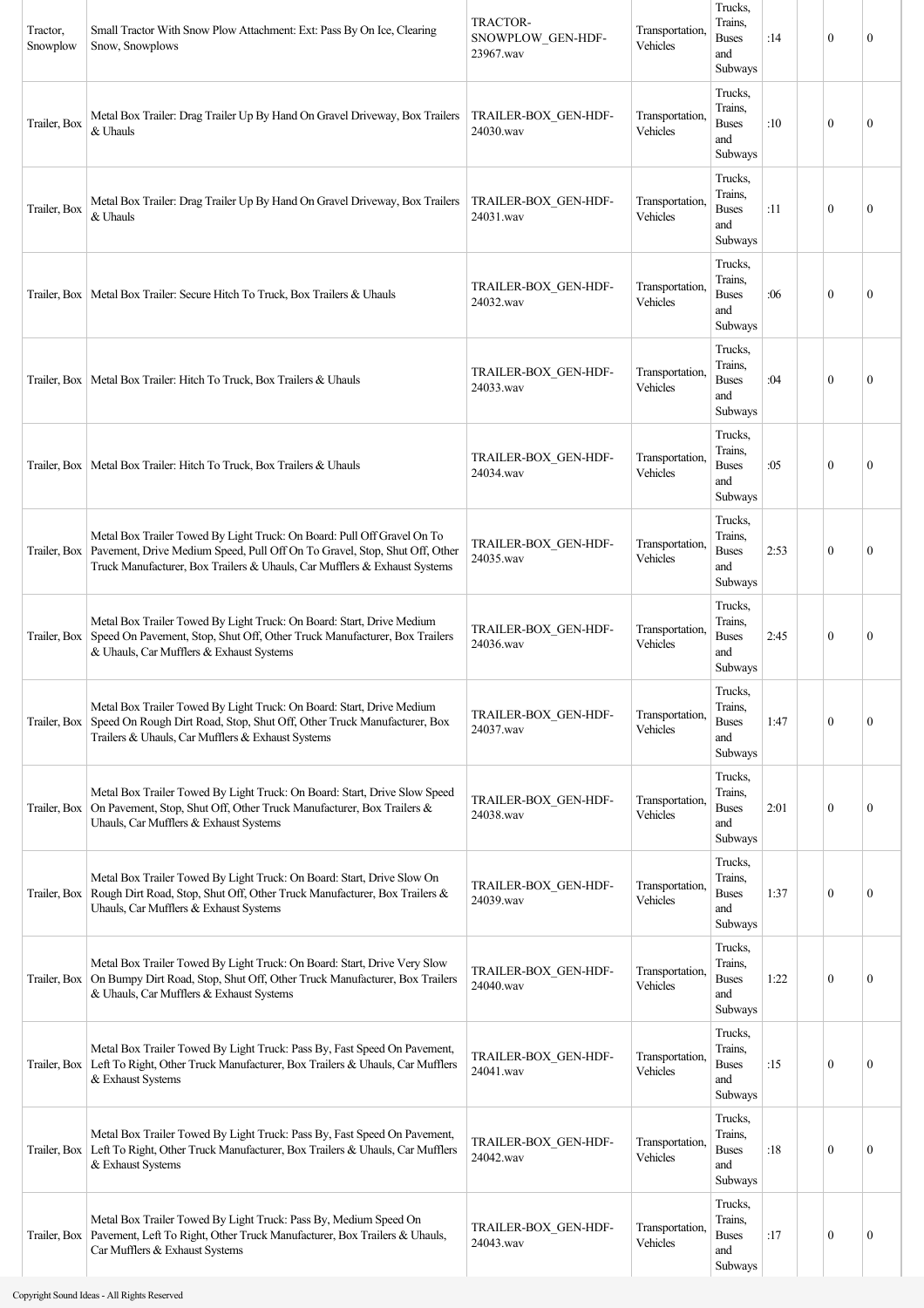|              | Metal Box Trailer Towed By Light Truck: Pass By, Medium Speed On<br>Trailer, Box   Pavement, Left To Right, Other Truck Manufacturer, Box Trailers & Uhauls,<br>Car Mufflers & Exhaust Systems | TRAILER-BOX GEN-HDF-<br>24044.wav | Transportation,<br>Vehicles | Trucks,<br>Trains,<br><b>Buses</b><br>and<br>Subways | :18 | $\theta$         | $\mathbf{0}$     |
|--------------|------------------------------------------------------------------------------------------------------------------------------------------------------------------------------------------------|-----------------------------------|-----------------------------|------------------------------------------------------|-----|------------------|------------------|
|              | Metal Box Trailer Towed By Light Truck: Pass By, Slow Speed On Pavement,<br>Trailer, Box   Left To Right, Other Truck Manufacturer, Box Trailers & Uhauls, Car Mufflers<br>& Exhaust Systems   | TRAILER-BOX GEN-HDF-<br>24045.wav | Transportation,<br>Vehicles | Trucks,<br>Trains,<br><b>Buses</b><br>and<br>Subways | :16 | $\theta$         | $\boldsymbol{0}$ |
|              | Metal Box Trailer Towed By Light Truck: Pass By, Slow Speed On Gravel,<br>Trailer, Box   Left To Right, Other Truck Manufacturer, Box Trailers & Uhauls, Car Mufflers<br>& Exhaust Systems     | TRAILER-BOX_GEN-HDF-<br>24046.wav | Transportation,<br>Vehicles | Trucks,<br>Trains,<br><b>Buses</b><br>and<br>Subways | :17 | $\mathbf{0}$     | $\mathbf{0}$     |
| Trailer, Box | Metal Box Trailer: Push Trailer Away By Hand On Gravel Driveway, Box<br>Trailers & Uhauls                                                                                                      | TRAILER-BOX_GEN-HDF-<br>24047.wav | Transportation,<br>Vehicles | Trucks,<br>Trains,<br><b>Buses</b><br>and<br>Subways | :14 | $\mathbf{0}$     | $\mathbf{0}$     |
| Trailer, Box | Metal Box Trailer: Push Trailer Away By Hand On Gravel Driveway, Box<br>Trailers & Uhauls                                                                                                      | TRAILER-BOX GEN-HDF-<br>24048.wav | Transportation,<br>Vehicles | Trucks,<br>Trains,<br><b>Buses</b><br>and<br>Subways | :29 | $\mathbf{0}$     | $\mathbf{0}$     |
| Trailer, Box | Metal Box Trailer Towed By Light Truck: Reverse Up Slow On Pavement,<br>Stop, Idle, From Rear, Other Truck Manufacturer, Box Trailers & Uhauls, Car<br>Drive Towards                           | TRAILER-BOX GEN-HDF-<br>24049.wav | Transportation,<br>Vehicles | Trucks,<br>Trains,<br><b>Buses</b><br>and<br>Subways | :19 | $\mathbf{0}$     | $\boldsymbol{0}$ |
| Trailer, Box | Metal Box Trailer Towed By Light Truck: Reverse Up Slow On Pavement,<br>Stop, Idle, Shut Off, From Rear, Other Truck Manufacturer, Box Trailers &<br>Uhauls, Car Drive Towards                 | TRAILER-BOX GEN-HDF-<br>24050.wav | Transportation,<br>Vehicles | Trucks,<br>Trains,<br><b>Buses</b><br>and<br>Subways | :12 | $\mathbf{0}$     | $\boldsymbol{0}$ |
| Trailer, Box | Metal Box Trailer Towed By Light Truck: Reverse Up Slow On Pavement,<br>Stop, Idle, Shut Off, From Rear, Other Truck Manufacturer, Box Trailers &<br>Uhauls, Car Drive Towards                 | TRAILER-BOX GEN-HDF-<br>24051.wav | Transportation,<br>Vehicles | Trucks,<br>Trains,<br><b>Buses</b><br>and<br>Subways | :17 | $\theta$         | $\mathbf{0}$     |
| Trailer, Box | Metal Box Trailer Towed By Light Truck: Reverse Up Slow On Pavement,<br>Stop, Idle, Shut Off, From Rear, Other Truck Manufacturer, Box Trailers &<br><b>Uhauls, Car Drive Towards</b>          | TRAILER-BOX_GEN-HDF-<br>24052.wav | Transportation.<br>Vehicles | Trucks,<br>Trains,<br><b>Buses</b><br>and<br>Subways | :26 | $\mathbf{0}$     | $\boldsymbol{0}$ |
| Trailer, Box | Metal Box Trailer Towed By Light Truck: Start, Pull Away, Medium Speed On<br>Pavement, Exit Right, Other Truck Manufacturer, Box Trailers & Uhauls, Car<br>Drive Aways                         | TRAILER-BOX_GEN-HDF-<br>24053.wav | Transportation,<br>Vehicles | Trucks,<br>Trains,<br><b>Buses</b><br>and<br>Subways | :22 | $\mathbf{0}$     | 0                |
|              | Metal Box Trailer Towed By Light Truck: Start, Pull Away, Medium Speed On<br>Trailer, Box   Pavement, Exit Right, Other Truck Manufacturer, Box Trailers & Uhauls, Car<br>Drive Aways          | TRAILER-BOX GEN-HDF-<br>24054.wav | Transportation,<br>Vehicles | Trucks,<br>Trains,<br><b>Buses</b><br>and<br>Subways | :21 | $\mathbf{0}$     | $\mathbf{0}$     |
| Trailer, Box | Metal Box Trailer Towed By Light Truck: Start, Pull Away, Medium Speed<br>From Gravel To Pavement, Exit Right, Other Truck Manufacturer, Box Trailers<br>& Uhauls, Car Drive Aways             | TRAILER-BOX_GEN-HDF-<br>24055.wav | Transportation.<br>Vehicles | Trucks,<br>Trains,<br><b>Buses</b><br>and<br>Subways | :24 | $\mathbf{0}$     | 0                |
| Trailer, Box | Metal Box Trailer Towed By Light Truck: Start, Pull Away, Slow Speed On<br>Pavement, Exit Right, Other Truck Manufacturer, Box Trailers & Uhauls, Car<br>Drive Aways                           | TRAILER-BOX GEN-HDF-<br>24056.wav | Transportation,<br>Vehicles | Trucks,<br>Trains,<br><b>Buses</b><br>and<br>Subways | :37 | $\mathbf{0}$     | 0                |
| Trailer, Box | Metal Box Trailer Towed By Light Truck: Start, Pull Away, Slow Speed From<br>Gravel To Pavement, Exit Right, Other Truck Manufacturer, Box Trailers &<br>Uhauls, Car Drive Aways               | TRAILER-BOX GEN-HDF-<br>24057.wav | Transportation.<br>Vehicles | Trucks,<br>Trains,<br><b>Buses</b><br>and<br>Subways | :27 | $\mathbf{0}$     | $\boldsymbol{0}$ |
|              | Metal Box Trailer Towed By Light Truck: Start, Pull Away, Slow Speed On<br>Trailer, Box   Pavement, Rear, Trailer Shaking, Other Truck Manufacturer, Box Trailers &<br>Uhauls, Car Drive Aways | TRAILER-BOX_GEN-HDF-<br>24058.wav | Transportation,<br>Vehicles | Trucks,<br>Trains,<br><b>Buses</b><br>and            | :38 | $\boldsymbol{0}$ | $\boldsymbol{0}$ |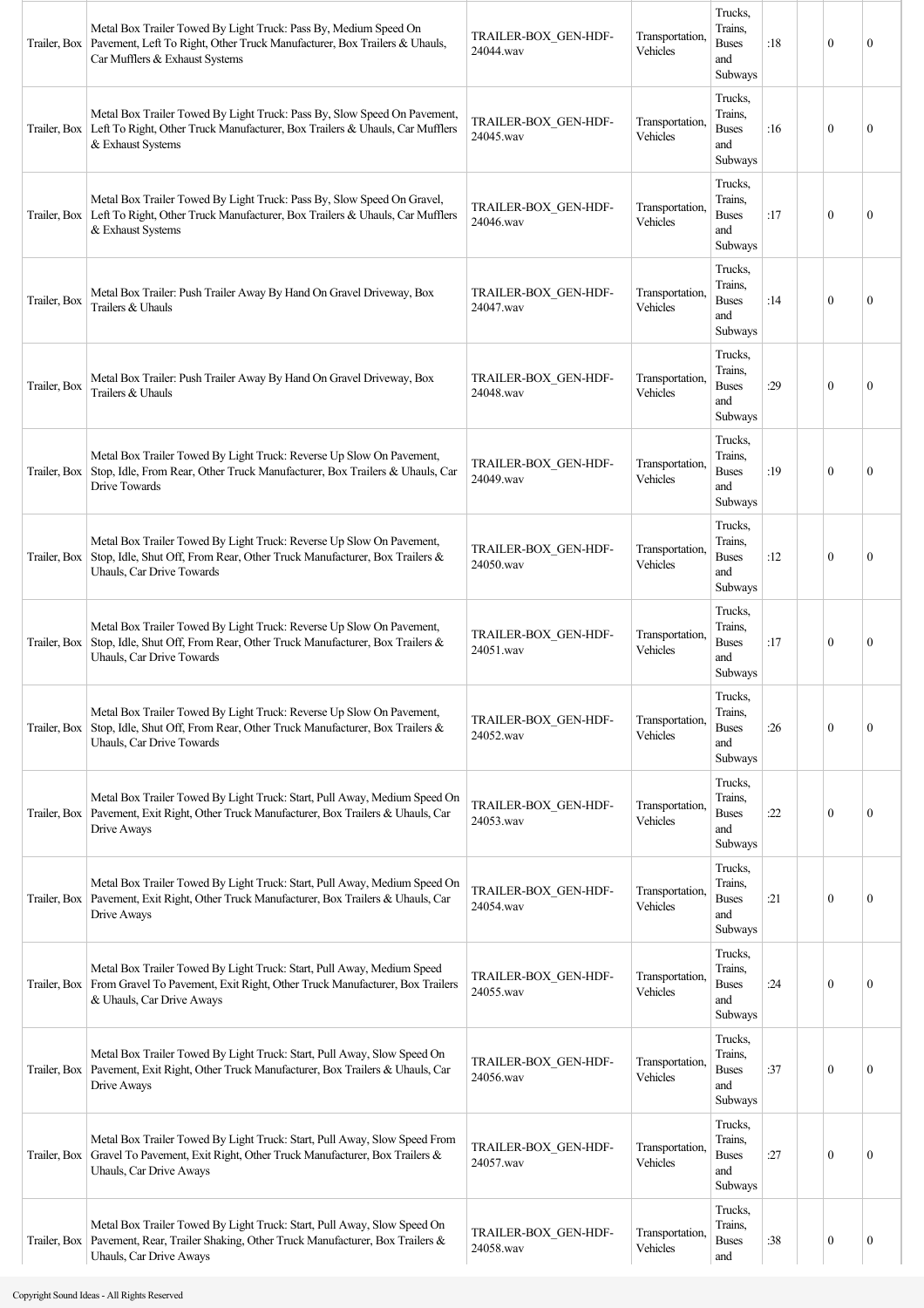|                   |                                                                                                                                                                                                          |                                                                 |                             | Subways                                              |     |                  |              |
|-------------------|----------------------------------------------------------------------------------------------------------------------------------------------------------------------------------------------------------|-----------------------------------------------------------------|-----------------------------|------------------------------------------------------|-----|------------------|--------------|
|                   | Trailer, Box   Metal Box Trailer: Unhitch Trailer, Box Trailers & Uhauls                                                                                                                                 | TRAILER-BOX GEN-HDF-<br>24059.wav                               | Transportation,<br>Vehicles | Trucks,<br>Trains,<br><b>Buses</b><br>and<br>Subways | :04 | $\boldsymbol{0}$ | $\mathbf{0}$ |
| Trailer, Box      | Metal Box Trailer Towed By Light Truck: Pull Up, Medium Fast Speed On<br>Pavement, Stop, Idle Shut Off, From Left, Other Truck Manufacturer, Box<br>Trailers & Uhauls, Car Drive Towards                 | TRAILER-BOX GEN-HDF-<br>24060.wav                               | Transportation,<br>Vehicles | Trucks,<br>Trains,<br><b>Buses</b><br>and<br>Subways | :15 | $\boldsymbol{0}$ | $\mathbf{0}$ |
|                   | Metal Box Trailer Towed By Light Truck: Pull Up, Medium Fast Speed On<br>Trailer, Box   Pavement, Stop, Idle Shut Off, From Left, Other Truck Manufacturer, Box<br>Trailers & Uhauls, Car Drive Towards  | TRAILER-BOX GEN-HDF-<br>24061.wav                               | Transportation,<br>Vehicles | Trucks,<br>Trains,<br><b>Buses</b><br>and<br>Subways | :15 | $\theta$         | $\mathbf{0}$ |
| Trailer, Box      | Metal Box Trailer Towed By Light Truck: Pull Up, Medium Speed On<br>Pavement, Stop, Idle Shut Off, From Left, Other Truck Manufacturer, Box<br>Trailers & Uhauls, Car Drive Towards                      | TRAILER-BOX GEN-HDF-<br>24062.wav                               | Transportation,<br>Vehicles | Trucks,<br>Trains.<br><b>Buses</b><br>and<br>Subways | :28 | $\boldsymbol{0}$ | $\mathbf{0}$ |
| Trailer, Box      | Metal Box Trailer Towed By Light Truck: Pull Up, Medium Speed On<br>Pavement, Stop, Idle Shut Off, From Left, Other Truck Manufacturer, Box<br>Trailers & Uhauls, Car Drive Towards                      | TRAILER-BOX GEN-HDF-<br>24063.way                               | Transportation,<br>Vehicles | Trucks,<br>Trains,<br><b>Buses</b><br>and<br>Subways | :19 | $\boldsymbol{0}$ | $\mathbf{0}$ |
| Trailer, Box      | Metal Box Trailer Towed By Light Truck: Pull Up, Medium Speed On<br>Pavement Pulling On To Gravel, Stop, Idle Shut Off, From Left, Other Truck<br>Manufacturer, Box Trailers & Uhauls, Car Drive Towards | TRAILER-BOX GEN-HDF-<br>24064.wav                               | Transportation,<br>Vehicles | Trucks,<br>Trains,<br><b>Buses</b><br>and<br>Subways | :24 | $\theta$         | $\mathbf{0}$ |
| Trailer, Box      | Metal Box Trailer Towed By Light Truck: Pull Up, Slow Speed On Pavement,<br>Stop, Idle Shut Off, From Left, Other Truck Manufacturer, Box Trailers &<br><b>Uhauls, Car Drive Towards</b>                 | TRAILER-BOX GEN-HDF-<br>24065.wav                               | Transportation,<br>Vehicles | Trucks,<br>Trains,<br><b>Buses</b><br>and<br>Subways | :22 | $\theta$         | $\mathbf{0}$ |
| Trailer, Box      | Metal Box Trailer Towed By Light Truck: Pull Up, Slow Speed Pulling On To<br>Gravel, Stop, Idle Shut Off, From Left, Other Truck Manufacturer, Box Trailers<br>& Uhauls, Car Drive Towards               | TRAILER-BOX_GEN-HDF-<br>24066.wav                               | Transportation,<br>Vehicles | Trucks,<br>Trains,<br><b>Buses</b><br>and<br>Subways | :30 | $\boldsymbol{0}$ | $\mathbf{0}$ |
| Trailer,<br>Truck | Small Truck And Trailer: Pass By On Gravel, Heavy Rattle, Other Truck<br>Manufacturer, Car Passes                                                                                                        | TRAILER-TRUCK GEN-<br>HDF-24089.wav                             | Transportation,<br>Vehicles | Trucks,<br>Trains.<br><b>Buses</b><br>and<br>Subways | :16 | $\mathbf{0}$     | $\mathbf{0}$ |
| Trailer,<br>Truck | Large Truck And Trailer: Pass By On Gravel, Heavy Rattle, Transport & Mack<br>Trucks, Car Passes                                                                                                         | TRAILER-TRUCK GEN-<br>HDF-24090.wav                             | Transportation,<br>Vehicles | Trucks,<br>Trains.<br><b>Buses</b><br>and<br>Subways | :30 | $\theta$         | $\mathbf{0}$ |
| Trailer,<br>Truck | Small Truck And Trailer: Start, Pull Away Right, Gravel Shoulder To Pavement,<br>Other Truck Manufacturer, Car Drive Aways                                                                               | <b>TRAILER-TRUCK GEN-</b><br>HDF-24091.wav                      | Transportation,<br>Vehicles | Trucks,<br>Trains.<br><b>Buses</b><br>and<br>Subways | :23 | $\boldsymbol{0}$ | $\mathbf{0}$ |
| Trailer,<br>Truck | Small Truck And Trailer: Pass By Over Railway Tracks, Heavy Clatter, Other<br>Truck Manufacturer, Car Passes                                                                                             | TRAILER-TRUCK GEN-<br>HDF-24092.wav                             | Transportation,<br>Vehicles | Trucks,<br>Trains.<br><b>Buses</b><br>and<br>Subways | :08 | $\boldsymbol{0}$ | $\mathbf{0}$ |
| Trailer,<br>Truck | Large SUV And Metal Landscape Trailer: Ext: Idle, Pull Away On Gravel                                                                                                                                    | Trailer-Truck-Pull-Away-On-<br>Gravel GEN-HD2-<br>32300.wav.wav | Transportation,<br>Vehicles | Trucks,<br>Trains,<br><b>Buses</b><br>and<br>Subways | :21 | $\mathbf{0}$     | $\mathbf{0}$ |
| Trailer,<br>Truck | Large SUV And Metal Landscape Trailer: Ext: Idle, Pull Away On Gravel                                                                                                                                    | Trailer-Truck-Pull-Away-On-<br>Gravel_GEN-HD2-<br>32301.wav.wav | Transportation,<br>Vehicles | Trucks,<br>Trains,<br><b>Buses</b><br>and<br>Subways | :35 | $\mathbf{0}$     | $\mathbf{0}$ |
|                   |                                                                                                                                                                                                          |                                                                 |                             | Trucks,                                              |     |                  |              |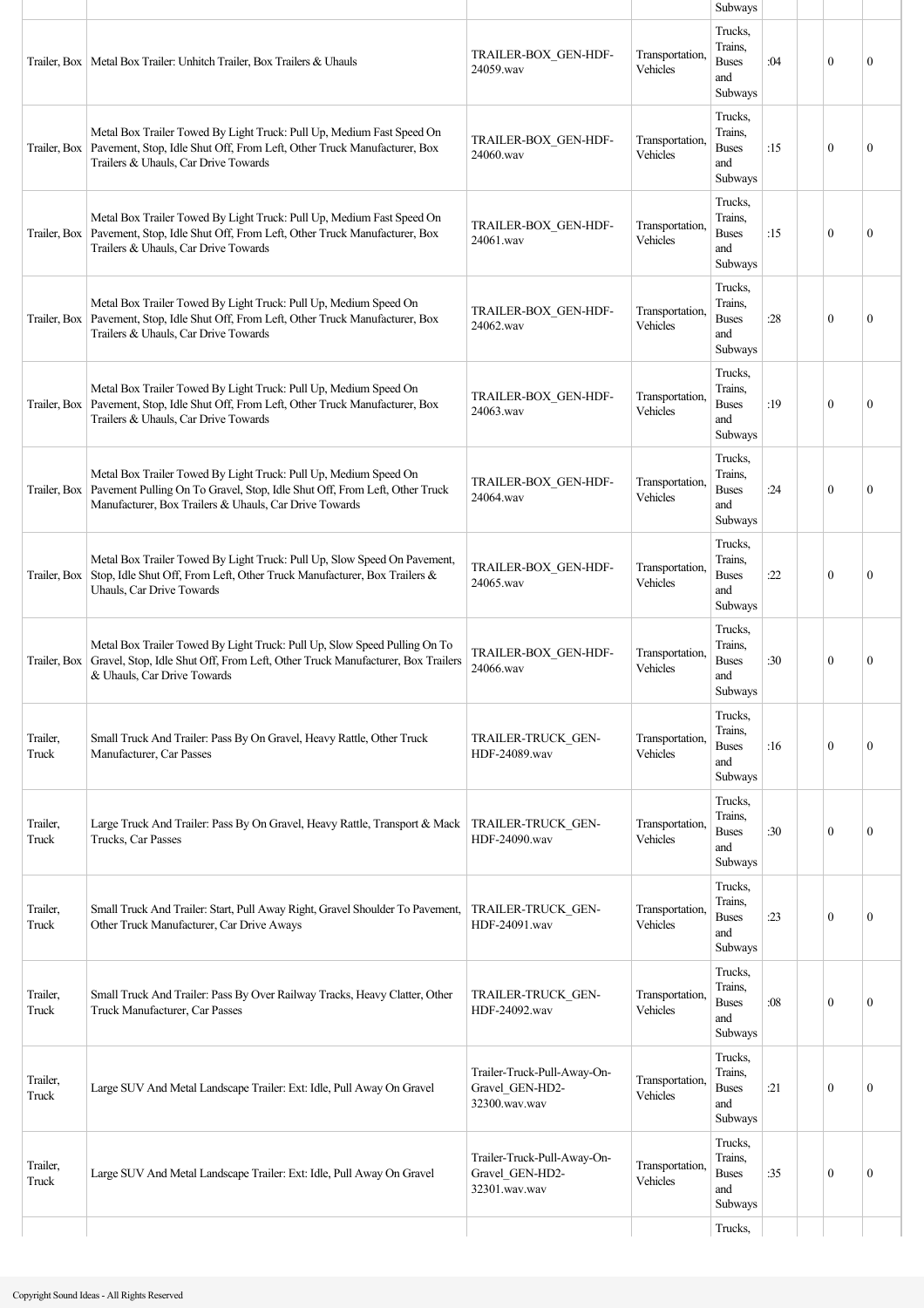| Trailer,<br>Truck          | Large SUV And Metal Landscape Trailer: Ext: Idle, Pull Away With Loose<br>Strap On Gravel                | Trailer-Truck-Pull-Away-On-<br>Gravel_GEN-HD2-<br>32302.wav.wav  | Transportation,<br>Vehicles | Trains,<br><b>Buses</b><br>and<br>Subways            | :26  | $\boldsymbol{0}$ | $\boldsymbol{0}$ |
|----------------------------|----------------------------------------------------------------------------------------------------------|------------------------------------------------------------------|-----------------------------|------------------------------------------------------|------|------------------|------------------|
| Trailer,<br>Truck          | Large SUV And Metal Landscape Trailer: Ext: Approach On Gravel, Pull Up,<br>Idle                         | Trailer-Truck-Pull-Up-On-<br>Gravel_GEN-HD2-<br>32297.wav.wav    | Transportation,<br>Vehicles | Trucks,<br>Trains,<br><b>Buses</b><br>and<br>Subways | :16  | $\mathbf{0}$     | $\boldsymbol{0}$ |
| Trailer,<br>Truck          | Large SUV And Metal Landscape Trailer: Ext: Approach On Gravel, Pull Up,<br>Idle                         | Trailer-Truck-Pull-Up-On-<br>Gravel_GEN-HD2-<br>32298.wav.wav    | Transportation<br>Vehicles  | Trucks,<br>Trains,<br><b>Buses</b><br>and<br>Subways | :18  | $\boldsymbol{0}$ | $\boldsymbol{0}$ |
| Trailer,<br>Truck          | Large SUV And Metal Landscape Trailer: Ext: Distant Approach On Road,<br>Turn Onto Gravel, Pull Up, Idle | Trailer-Truck-Pull-Up-On-<br>Gravel_GEN-HD2-<br>32299.wav.wav    | Transportation,<br>Vehicles | Trucks,<br>Trains,<br><b>Buses</b><br>and<br>Subways | :37  | $\mathbf{0}$     | $\boldsymbol{0}$ |
| Train, Bell                | Train Bell: Constant Ringing, Bells, Comic Noisemakers, Trains                                           | TRAIN-BELL_GEN-HDF-<br>24094.wav                                 | Transportation,<br>Vehicles | Trucks,<br>Trains,<br><b>Buses</b><br>and<br>Subways | :14  | $\boldsymbol{0}$ | $\boldsymbol{0}$ |
| Train, Bell                | Train Bell: Constant Ringing, Bells, Comic Noisemakers, Trains                                           | TRAIN-BELL_GEN-HDF-<br>24095.wav                                 | Transportation,<br>Vehicles | Trucks,<br>Trains,<br><b>Buses</b><br>and<br>Subways | :26  | $\boldsymbol{0}$ | $\boldsymbol{0}$ |
| Train, Bell                | Train Bell: Single Ring, Bells, Comic Noisemakers, Trains                                                | TRAIN-BELL_GEN-HDF-<br>24096.wav                                 | Transportation,<br>Vehicles | Trucks,<br>Trains,<br><b>Buses</b><br>and<br>Subways | :07  | $\mathbf{0}$     | $\boldsymbol{0}$ |
| Train,<br>Crossing<br>Bell | Railroad Crossing Bell: Fast Ring, Bells, Comic Noisemakers, Trains                                      | TRAIN-CROSSING-<br>BELL_GEN-HDF-24097.wav                        | Transportation,<br>Vehicles | Trucks,<br>Trains,<br><b>Buses</b><br>and<br>Subways | :19  | $\mathbf{0}$     | $\boldsymbol{0}$ |
| Train,<br>Crossing<br>Bell | Railroad Crossing Bell : Slow Ring, Bells, Comic Noisemakers, Trains                                     | TRAIN-CROSSING-<br>BELL GEN-HDF-24098.wav                        | Transportation,<br>Vehicles | Trucks,<br>Trains,<br><b>Buses</b><br>and<br>Subways | :23  | $\boldsymbol{0}$ | $\boldsymbol{0}$ |
| Train,<br>Crossing<br>Bell | Railroad Crossing Bell : Slow Ring, Bells, Comic Noisemakers, Trains                                     | TRAIN-CROSSING-<br>BELL_GEN-HDF-24099.wav                        | Transportation,<br>Vehicles | Trucks,<br>Trains,<br><b>Buses</b><br>and<br>Subways | :42  | $\boldsymbol{0}$ | $\boldsymbol{0}$ |
| Train,<br>Electric         | Electric Passenger Train: Overhead Pass By On Bridge, Recorded Under                                     | Train-Electric-Passby-Under-<br>Bridge_GEN-HD2-<br>32303.wav.wav | Transportation,<br>Vehicles | Trucks,<br>Trains,<br><b>Buses</b><br>and<br>Subways | :17  | $\boldsymbol{0}$ | $\boldsymbol{0}$ |
| Train,<br>Freight          | Freight Train: On Board: Ext: Constant Track And Wheel Clatter At Fast<br>Speed, Trains                  | TRAIN-FREIGHT_GEN-HDF-<br>24100.wav                              | Transportation,<br>Vehicles | Trucks,<br>Trains,<br><b>Buses</b><br>and<br>Subways | 1:31 | $\mathbf{0}$     | $\boldsymbol{0}$ |
| Train,<br>Freight          | Freight Train: On Board: Ext: Constant Track And Wheel Clatter At Slow<br>Speed, Trains                  | TRAIN-FREIGHT_GEN-HDF-<br>24101.wav                              | Transportation,<br>Vehicles | Trucks,<br>Trains,<br><b>Buses</b><br>and<br>Subways | 1:09 | $\mathbf{0}$     | $\boldsymbol{0}$ |
| Train,<br>Freight          | Freight Train: On Board: Ext: Constant Track And Wheel Clatter At Slow<br>Speed, Trains                  | TRAIN-FREIGHT_GEN-HDF-<br>24102.wav                              | Transportation<br>Vehicles  | Trucks,<br>Trains,<br><b>Buses</b><br>and<br>Subways | 1:41 | $\mathbf{0}$     | $\boldsymbol{0}$ |
| Train,<br>Freight          | Freight Train: Ext: Pass By At Fast Speed, Trains                                                        | TRAIN-FREIGHT GEN-HDF-<br>24103.wav                              | Transportation<br>Vehicles  | Trucks,<br>Trains,<br><b>Buses</b><br>and<br>Subways | 1:27 | $\boldsymbol{0}$ | $\boldsymbol{0}$ |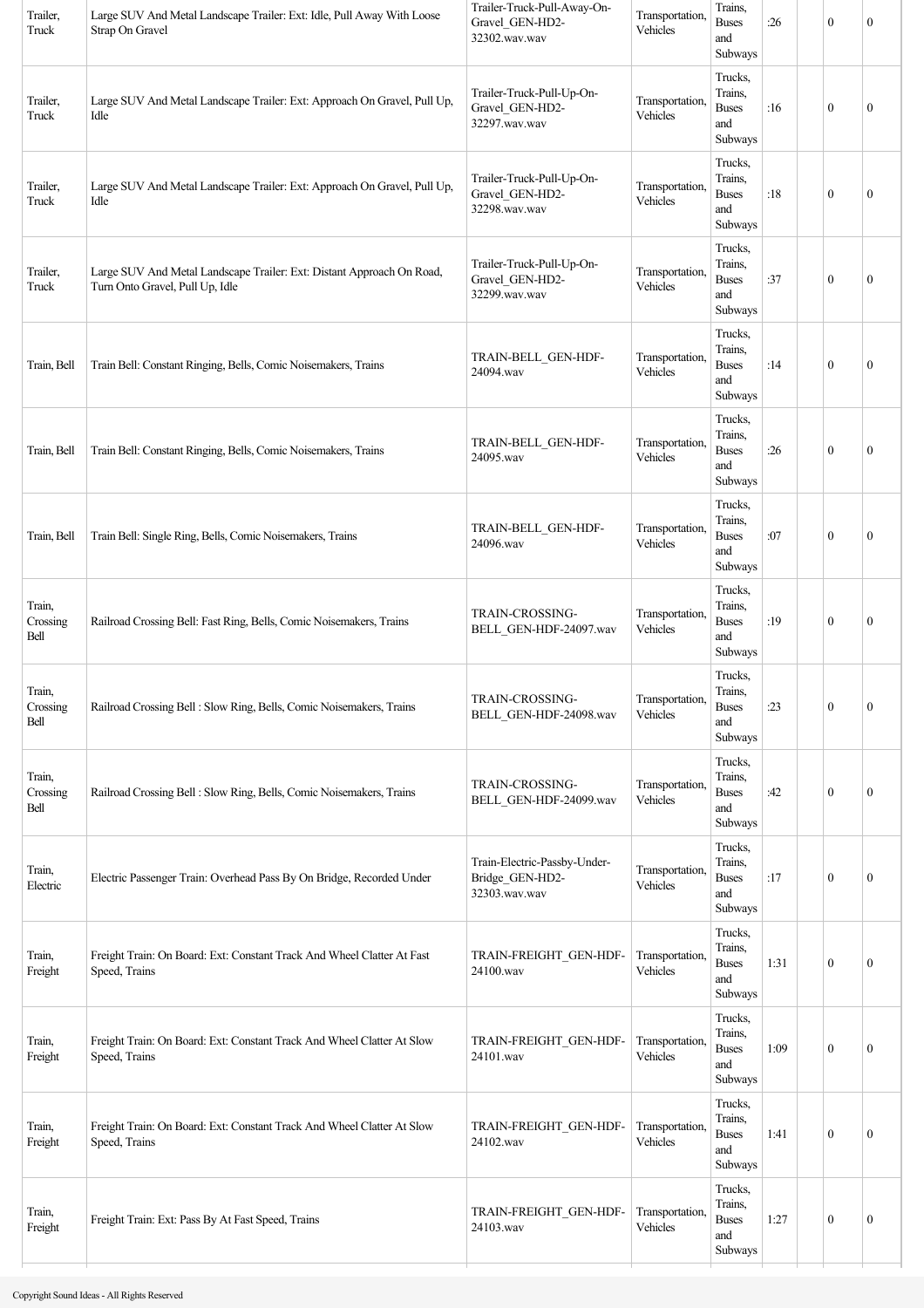| Train,<br>Freight | Freight Train: Ext: Crossing Bells, Train Passes By At Fast Speed, Heavy<br>Wheel Squealing, Trains                   | TRAIN-FREIGHT GEN-HDF-<br>24104.wav                               | Transportation,<br>Vehicles | Trucks,<br>Trains,<br><b>Buses</b><br>and<br>Subways | 1:30 | $\mathbf{0}$     | $\mathbf{0}$     |
|-------------------|-----------------------------------------------------------------------------------------------------------------------|-------------------------------------------------------------------|-----------------------------|------------------------------------------------------|------|------------------|------------------|
| Train,<br>Freight | Freight Train: Ext: Pass By At Fast Speed With Very Close Horn Blast, Light<br>Distortion, Horns, Trains              | TRAIN-FREIGHT GEN-HDF-<br>24105.wav                               | Transportation,<br>Vehicles | Trucks,<br>Trains,<br><b>Buses</b><br>and<br>Subways | 2:08 | $\mathbf{0}$     | $\mathbf{0}$     |
| Train,<br>Freight | Freight Train: Ext: Crossing Bells, Train Passes By At Fast Speed, Bells, Trains                                      | TRAIN-FREIGHT GEN-HDF-<br>24106.wav                               | Transportation.<br>Vehicles | Trucks,<br>Trains.<br><b>Buses</b><br>and<br>Subways | :51  | $\mathbf{0}$     | $\mathbf{0}$     |
| Train,<br>Freight | Freight Train: Ext: Crossing Bells, Train Passes By At Fast Speed With Very<br>Close Horn Blast, Bells, Horns, Trains | TRAIN-FREIGHT GEN-HDF-<br>24107.wav                               | Transportation.<br>Vehicles | Trucks,<br>Trains,<br><b>Buses</b><br>and<br>Subways | 2:18 | $\mathbf{0}$     | $\mathbf{0}$     |
| Train,<br>Freight | Freight Train: Ext: Crossing Bells, Train Passes By At Fast Speed With Very<br>Close Horn Blast, Bells, Horns, Trains | TRAIN-FREIGHT_GEN-HDF-<br>24108.wav                               | Transportation,<br>Vehicles | Trucks,<br>Trains,<br><b>Buses</b><br>and<br>Subways | :54  | $\mathbf{0}$     | $\mathbf{0}$     |
| Train,<br>Freight | Freight Train: Ext: Crossing Bells, Train Passes By At Fast Speed With Very<br>Close Horn Blast, Bells, Horns, Trains | TRAIN-FREIGHT GEN-HDF-<br>24109.wav                               | Transportation,<br>Vehicles | Trucks,<br>Trains,<br><b>Buses</b><br>and<br>Subways | 2:21 | $\theta$         | $\mathbf{0}$     |
| Train,<br>Freight | Diesel Freight Train: Int: Driving Between Cars: Heavy Squeaking, Constant<br><b>Hiss Release</b>                     | Train-Freight-Interior-Between-<br>Cars_GEN-HD2-<br>32304.wav.wav | Transportation,<br>Vehicles | Trucks,<br>Trains,<br><b>Buses</b><br>and<br>Subways | 1:00 | $\mathbf{0}$     | $\mathbf{0}$     |
| Train,<br>Freight | Diesel Freight Train: Int: Driving Between Cars: Through Tunnel                                                       | Train-Freight-Interior-Between-<br>Cars_GEN-HD2-<br>32305.wav.wav | Transportation,<br>Vehicles | Trucks,<br>Trains,<br><b>Buses</b><br>and<br>Subways | 1:00 | $\mathbf{0}$     | $\boldsymbol{0}$ |
| Train,<br>Freight | Diesel Freight Train: Int: Driving Between Cars: Through Tunnel                                                       | Train-Freight-Interior-Between-<br>Cars GEN-HD2-<br>32306.wav.wav | Transportation,<br>Vehicles | Trucks,<br>Trains,<br><b>Buses</b><br>and<br>Subways | 1:00 | $\mathbf{0}$     | $\mathbf{0}$     |
| Train,<br>Freight | Freight Train: Ext: Approach And Pass By, Heavy Constant Wheel Clatter                                                | Train-Freight-Passby-No-<br>Horn GEN-HD2-<br>32307.wav.wav        | Transportation,<br>Vehicles | Trucks,<br>Trains,<br><b>Buses</b><br>and<br>Subways | 2:14 | $\mathbf{0}$     | $\boldsymbol{0}$ |
| Train, Horn       | Train Air Horn: Classic: Four Blasts, Horns, Comic Noisemakers, Trains                                                | TRAIN-HORN_GEN-HDF-<br>24110.wav                                  | Transportation.<br>Vehicles | Trucks,<br>Trains,<br><b>Buses</b><br>and<br>Subways | :14  | $\boldsymbol{0}$ | $\mathbf{0}$     |
| Train, Horn       | Train Air Horn: Classic: Four Blasts, Horns, Comic Noisemakers, Trains                                                | TRAIN-HORN_GEN-HDF-<br>24111.wav                                  | Transportation,<br>Vehicles | Trucks,<br>Trains,<br><b>Buses</b><br>and<br>Subways | :07  | $\mathbf{0}$     | $\boldsymbol{0}$ |
| Train, Horn       | Train Air Horn: Classic: On Track Warning, Rapid Blasts, Horns, Comic<br>Noisemakers, Trains                          | TRAIN-HORN_GEN-HDF-<br>24112.wav                                  | Transportation,<br>Vehicles | Trucks,<br>Trains,<br><b>Buses</b><br>and<br>Subways | :07  | $\mathbf{0}$     | $\mathbf{0}$     |
| Train, Horn       | Train Air Horn: Classic: On Track Warning, Rapid Blasts, Horns, Comic<br>Noisemakers, Trains                          | TRAIN-HORN_GEN-HDF-<br>24113.wav                                  | Transportation,<br>Vehicles | Trucks,<br>Trains,<br><b>Buses</b><br>and<br>Subways | :06  | $\mathbf{0}$     | $\mathbf{0}$     |
| Train, Horn       | Train Air Horn: Classic: On Track Warning, Rapid Blasts, Horns, Comic<br>Noisemakers, Trains                          | TRAIN-HORN GEN-HDF-<br>24114.wav                                  | Transportation,<br>Vehicles | Trucks,<br>Trains,<br><b>Buses</b><br>and<br>Subways | :09  | $\boldsymbol{0}$ | $\boldsymbol{0}$ |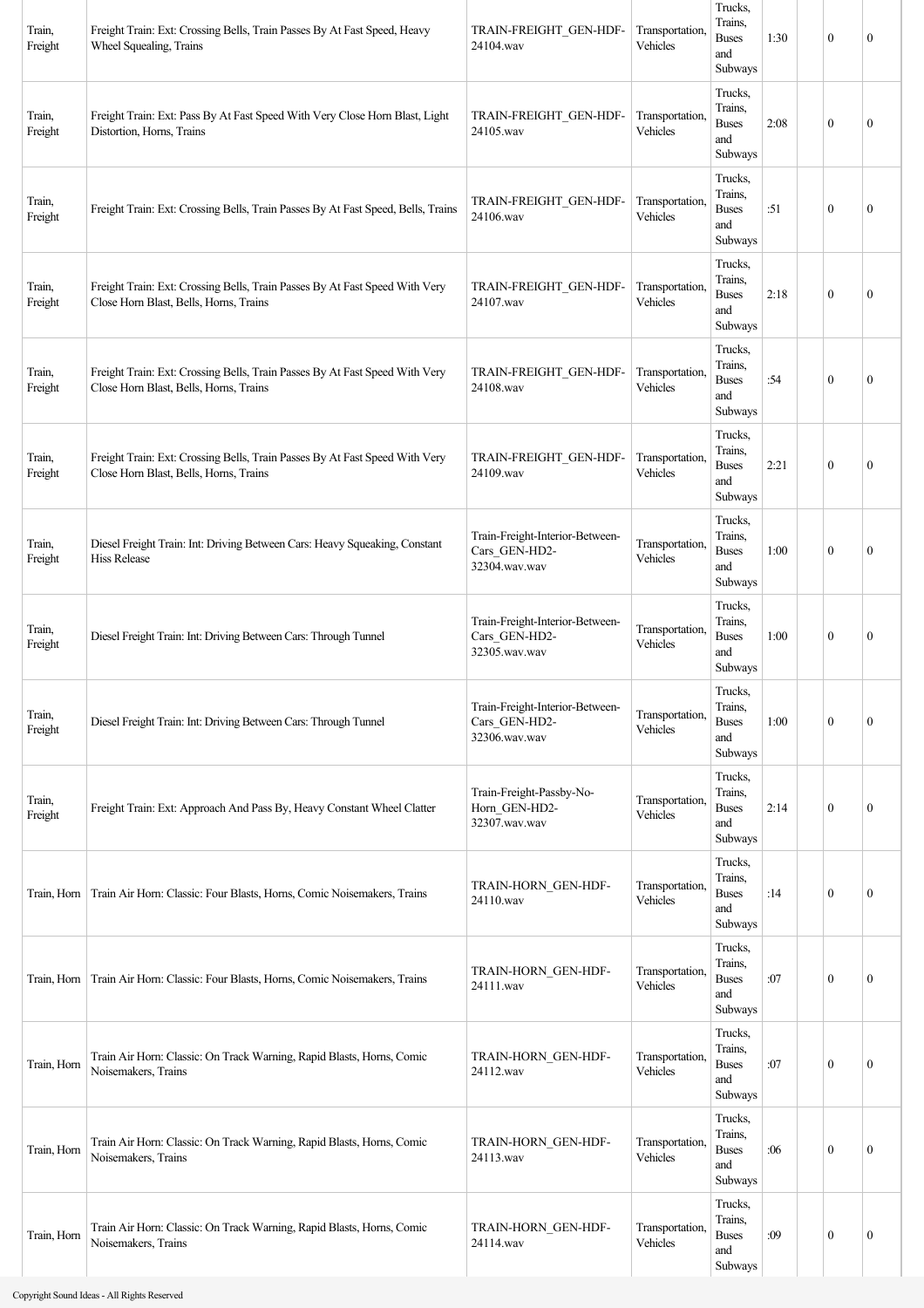| Train, Horn | Train Air Horn: Classic: Three Blasts, Horns, Comic Noisemakers, Trains                        | TRAIN-HORN_GEN-HDF-<br>24115.wav | Transportation.<br>Vehicles | Trucks,<br>Trains,<br><b>Buses</b><br>and<br>Subways | :09 | $\mathbf{0}$     | $\boldsymbol{0}$ |
|-------------|------------------------------------------------------------------------------------------------|----------------------------------|-----------------------------|------------------------------------------------------|-----|------------------|------------------|
| Train, Horn | Train Air Horn: Trombone: Rapid Blasts, Horns, Comic Noisemakers, Trains                       | TRAIN-HORN_GEN-HDF-<br>24116.wav | Transportation.<br>Vehicles | Trucks,<br>Trains,<br><b>Buses</b><br>and<br>Subways | :05 | $\mathbf{0}$     | $\mathbf{0}$     |
| Train, Horn | Train Air Horn: Trombone: Single Long Blast, Horns, Comic Noisemakers,<br>Trains               | TRAIN-HORN_GEN-HDF-<br>24117.wav | Transportation.<br>Vehicles | Trucks,<br>Trains,<br><b>Buses</b><br>and<br>Subways | :04 | $\mathbf{0}$     | $\boldsymbol{0}$ |
| Train, Horn | Train Air Horn: Trombone: Single Short Blast, Horns, Comic Noisemakers,<br>Trains              | TRAIN-HORN_GEN-HDF-<br>24118.wav | Transportation.<br>Vehicles | Trucks,<br>Trains,<br><b>Buses</b><br>and<br>Subways | :01 | $\mathbf{0}$     | $\mathbf{0}$     |
| Train, Horn | Train Air Horn: Trombone: Three Long Blasts, Horns, Comic Noisemakers,<br>Trains               | TRAIN-HORN_GEN-HDF-<br>24119.wav | Transportation,<br>Vehicles | Trucks,<br>Trains,<br><b>Buses</b><br>and<br>Subways | :11 | $\mathbf{0}$     | $\mathbf{0}$     |
| Train, Horn | Train Air Horn: Trombone: Three Short Blasts, Horns, Comic Noisemakers,<br>Trains              | TRAIN-HORN_GEN-HDF-<br>24120.wav | Transportation.<br>Vehicles | Trucks,<br>Trains,<br><b>Buses</b><br>and<br>Subways | :04 | $\mathbf{0}$     | $\boldsymbol{0}$ |
| Train, Horn | Train Air Horn: Accordion: Four Blasts, Horns, Comic Noisemakers, Trains                       | TRAIN-HORN_GEN-HDF-<br>24121.wav | Transportation,<br>Vehicles | Trucks,<br>Trains,<br><b>Buses</b><br>and<br>Subways | :13 | $\mathbf{0}$     | $\mathbf{0}$     |
| Train, Horn | Train Air Horn: Accordion: Single Long Blast, Horns, Comic Noisemakers,<br>Trains              | TRAIN-HORN_GEN-HDF-<br>24122.wav | Transportation.<br>Vehicles | Trucks,<br>Trains,<br><b>Buses</b><br>and<br>Subways | :04 | $\mathbf{0}$     | $\boldsymbol{0}$ |
| Train, Horn | Train Air Horn: Accordion: Three Long, Three Short Blasts, Horns, Comic<br>Noisemakers, Trains | TRAIN-HORN_GEN-HDF-<br>24123.wav | Transportation,<br>Vehicles | Trucks,<br>Trains,<br><b>Buses</b><br>and<br>Subways | :14 | $\mathbf{0}$     | $\boldsymbol{0}$ |
| Train, Horn | Train Air Horn: Accordion: Two Long Blast, Horns, Comic Noisemakers,<br>Trains                 | TRAIN-HORN_GEN-HDF-<br>24124.wav | Transportation,<br>Vehicles | Trucks,<br>Trains,<br><b>Buses</b><br>and<br>Subways | :08 | $\boldsymbol{0}$ | $\boldsymbol{0}$ |
| Train, Horn | Train Air Horn: Freight: Three Long, Two Short Blasts, Horns, Comic<br>Noisemakers, Trains     | TRAIN-HORN_GEN-HDF-<br>24125.wav | Transportation,<br>Vehicles | Trucks,<br>Trains,<br><b>Buses</b><br>and<br>Subways | :10 | $\boldsymbol{0}$ | $\boldsymbol{0}$ |
| Train, Horn | Train Air Horn: Freight: Four Blasts, Horns, Comic Noisemakers, Trains                         | TRAIN-HORN_GEN-HDF-<br>24126.wav | Transportation.<br>Vehicles | Trucks,<br>Trains,<br><b>Buses</b><br>and<br>Subways | :09 | $\mathbf{0}$     | $\boldsymbol{0}$ |
| Train, Horn | Train Air Horn: Freight: Three Blasts, Horns, Comic Noisemakers, Trains                        | TRAIN-HORN_GEN-HDF-<br>24127.wav | Transportation.<br>Vehicles | Trucks,<br>Trains,<br><b>Buses</b><br>and<br>Subways | :08 | $\boldsymbol{0}$ | $\boldsymbol{0}$ |
| Train, Horn | Train Air Horn: Freight: Single Blast, Horns, Comic Noisemakers, Trains                        | TRAIN-HORN_GEN-HDF-<br>24128.wav | Transportation,<br>Vehicles | Trucks,<br>Trains,<br><b>Buses</b><br>and<br>Subways | :03 | $\mathbf{0}$     | $\boldsymbol{0}$ |
| Train, Horn | Train Air Horn: Freight: Three Blasts, Horns, Comic Noisemakers, Trains                        | TRAIN-HORN_GEN-HDF-<br>24129.wav | Transportation.<br>Vehicles | Trucks,<br>Trains,<br><b>Buses</b><br>and            | :08 | $\boldsymbol{0}$ | $\boldsymbol{0}$ |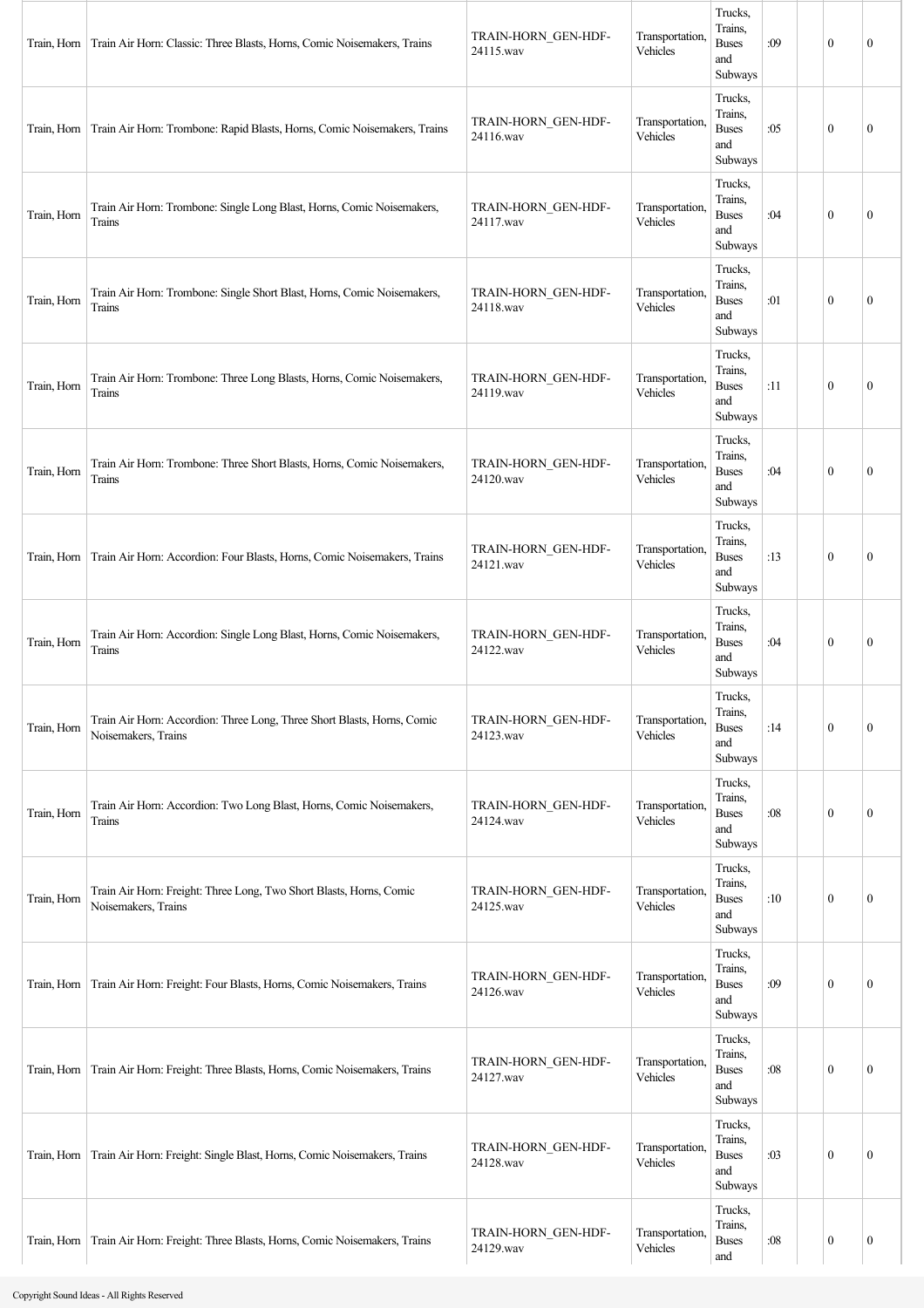|                      |                                                                                                                     |                                        |                             | Subways                                                         |     |                  |                  |
|----------------------|---------------------------------------------------------------------------------------------------------------------|----------------------------------------|-----------------------------|-----------------------------------------------------------------|-----|------------------|------------------|
| Train, Horn          | Train Air Horn: Freight: Two Blasts, Horns, Comic Noisemakers, Trains                                               | TRAIN-HORN GEN-HDF-<br>24130.wav       | Transportation,<br>Vehicles | Trucks,<br>Trains,<br><b>Buses</b><br>and<br>Subways<br>Trucks. | :06 | $\mathbf{0}$     | $\mathbf{0}$     |
| Train, Horn          | Distant Train Horn, Distant Traffic And Birds In Background, Horns, Traffic<br>Ambiences, Comic Noisemakers, Trains | TRAIN-HORN_GEN-HDF-<br>24131.wav       | Transportation,<br>Vehicles | Trains,<br><b>Buses</b><br>and<br>Subways                       | :23 | $\mathbf{0}$     | $\boldsymbol{0}$ |
| Train, Horn          | Distant Train Horn: Long Blast, Horns, Comic Noisemakers, Trains                                                    | TRAIN-HORN_GEN-HDF-<br>24132.wav       | Transportation,<br>Vehicles | Trucks,<br>Trains,<br><b>Buses</b><br>and<br>Subways            | :06 | $\mathbf{0}$     | $\boldsymbol{0}$ |
|                      | Train, Horn   Distant Train Horn: Long Blast, Horns, Comic Noisemakers, Trains                                      | TRAIN-HORN_GEN-HDF-<br>24133.wav       | Transportation,<br>Vehicles | Trucks,<br>Trains,<br><b>Buses</b><br>and<br>Subways            | :06 | $\mathbf{0}$     | $\boldsymbol{0}$ |
| Train, Horn          | Distant Train Horn: Short Blast, Horns, Comic Noisemakers, Trains                                                   | TRAIN-HORN_GEN-HDF-<br>24134.wav       | Transportation,<br>Vehicles | Trucks,<br>Trains,<br><b>Buses</b><br>and<br>Subways            | :02 | $\mathbf{0}$     | $\boldsymbol{0}$ |
| Train,<br>Locomotive | Large Diesel Locomotive: Ext: Air Brake Release, Trains                                                             | TRAIN-LOCOMOTIVE_GEN-<br>HDF-24135.wav | Transportation,<br>Vehicles | Trucks,<br>Trains,<br><b>Buses</b><br>and<br>Subways            | :13 | $\mathbf{0}$     | $\boldsymbol{0}$ |
| Train,<br>Locomotive | Large Diesel Locomotive: Ext: Bell Ringing, Bells, Trains                                                           | TRAIN-LOCOMOTIVE_GEN-<br>HDF-24136.wav | Transportation,<br>Vehicles | Trucks,<br>Trains,<br><b>Buses</b><br>and<br>Subways            | :29 | $\mathbf{0}$     | $\mathbf{0}$     |
| Train,<br>Locomotive | Large Diesel Locomotive: Ext: Idle, Increase Throttle, Back To Idle, Trains                                         | TRAIN-LOCOMOTIVE_GEN-<br>HDF-24137.wav | Transportation.<br>Vehicles | Trucks,<br>Trains,<br><b>Buses</b><br>and<br>Subways            | :59 | $\boldsymbol{0}$ | $\boldsymbol{0}$ |
| Train,<br>Locomotive | Large Diesel Locomotive: Ext: Idle, Two Short Horn Blasts, Bells Ringing,<br>Bells, Horns, Trains                   | TRAIN-LOCOMOTIVE_GEN-<br>HDF-24138.wav | Transportation,<br>Vehicles | Trucks,<br>Trains,<br><b>Buses</b><br>and<br>Subways            | :09 | $\boldsymbol{0}$ | $\boldsymbol{0}$ |
| Train,<br>Locomotive | Large Diesel Locomotive: Ext: Short Horn Blast, Horns, Trains                                                       | TRAIN-LOCOMOTIVE_GEN-<br>HDF-24139.wav | Transportation,<br>Vehicles | Trucks,<br>Trains,<br><b>Buses</b><br>and<br>Subways            | :03 | $\mathbf{0}$     | $\boldsymbol{0}$ |
| Train,<br>Locomotive | Large Diesel Locomotive: Ext: Short Horn Blast, Horns, Trains                                                       | TRAIN-LOCOMOTIVE GEN-<br>HDF-24140.wav | Transportation.<br>Vehicles | Trucks,<br>Trains,<br><b>Buses</b><br>and<br>Subways            | :05 | $\mathbf{0}$     | $\boldsymbol{0}$ |
| Train,<br>Locomotive | Large Diesel Locomotive: Ext: Short Horn Blast, Horns, Trains                                                       | TRAIN-LOCOMOTIVE GEN-<br>HDF-24141.wav | Transportation,<br>Vehicles | Trucks,<br>Trains,<br><b>Buses</b><br>and<br>Subways            | :03 | $\boldsymbol{0}$ | $\boldsymbol{0}$ |
| Train,<br>Locomotive | Large Diesel Locomotive: Ext: Bell Ringing, Engine Idling, Bells, Trains                                            | TRAIN-LOCOMOTIVE_GEN-<br>HDF-24142.wav | Transportation,<br>Vehicles | Trucks,<br>Trains,<br><b>Buses</b><br>and<br>Subways            | :16 | $\mathbf{0}$     | $\boldsymbol{0}$ |
| Train,<br>Locomotive | Large Diesel Locomotive: Ext: Idle, Two Short Horn Blasts, Bells Ringing,<br>Bells, Trains                          | TRAIN-LOCOMOTIVE GEN-<br>HDF-24143.wav | Transportation.<br>Vehicles | Trucks,<br>Trains,<br><b>Buses</b><br>and<br>Subways            | :18 | $\mathbf{0}$     | $\boldsymbol{0}$ |
|                      |                                                                                                                     |                                        |                             | Trucks,                                                         |     |                  |                  |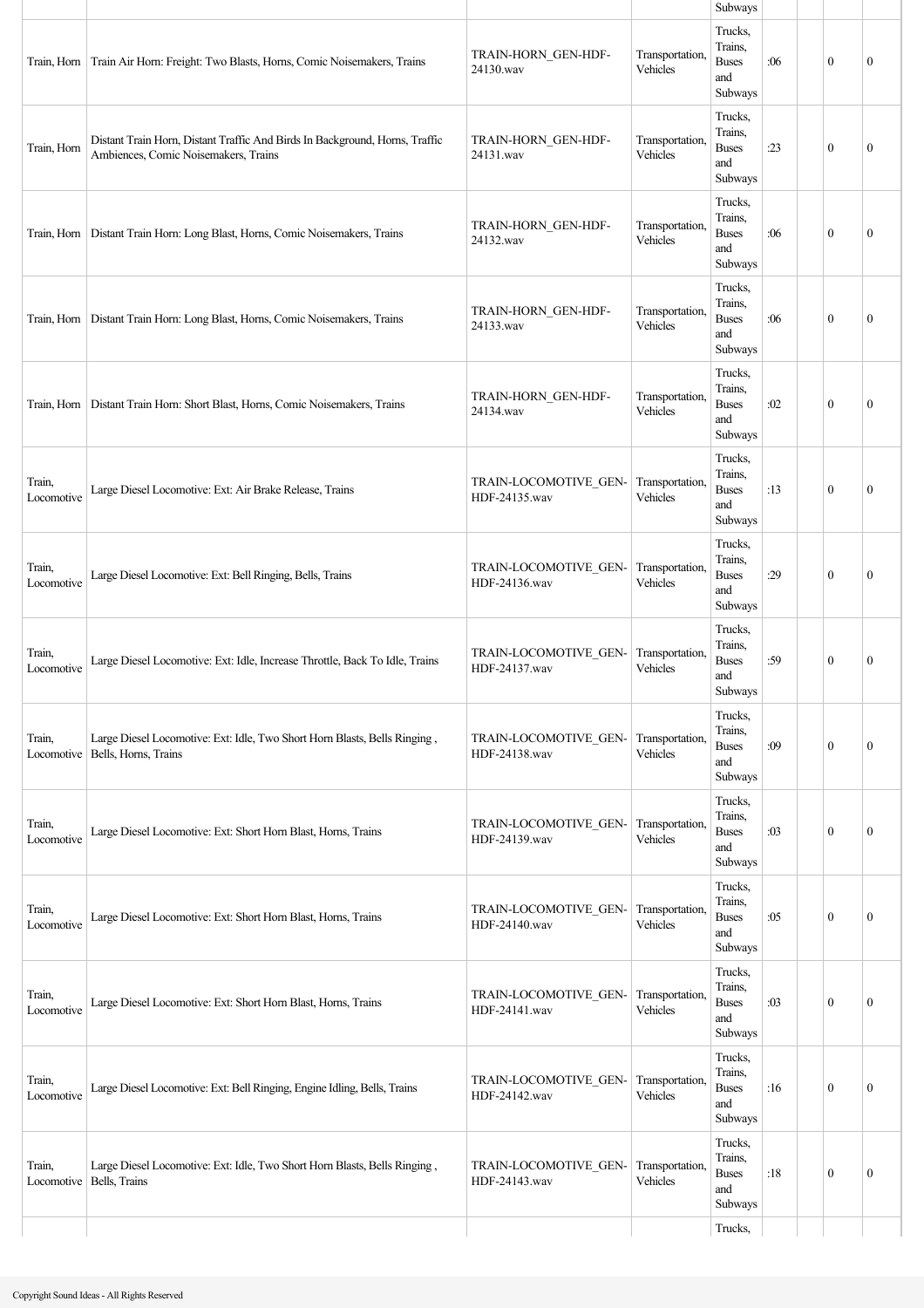| Train,<br>Locomotive | Large Diesel Locomotive: Int: Idle, Slow Acceleration, Horn, Bell, Air Release,<br>Trains                                                                                   | TRAIN-LOCOMOTIVE GEN-<br>HDF-24144.wav | Transportation,<br>Vehicles | Trains,<br><b>Buses</b><br>and<br>Subways            | 1:09 | $\boldsymbol{0}$ | $\mathbf{0}$     |
|----------------------|-----------------------------------------------------------------------------------------------------------------------------------------------------------------------------|----------------------------------------|-----------------------------|------------------------------------------------------|------|------------------|------------------|
| Train,<br>Locomotive | Large Diesel Locomotive: Int: On Board: Driving, Horn Blasts, Bell Ringing, Air<br>Release, Horns, Trains                                                                   | TRAIN-LOCOMOTIVE GEN-<br>HDF-24145.wav | Transportation,<br>Vehicles | Trucks,<br>Trains,<br><b>Buses</b><br>and<br>Subways | 1:53 | $\boldsymbol{0}$ | $\boldsymbol{0}$ |
| Train,<br>Locomotive | Large Diesel Locomotive: Int: On Board: Driving, Horn Blasts, Bell Ringing, Air<br>Release, Light Voices And Radio Later, Bells, Horns, Announcements &<br>Speeches, Trains | TRAIN-LOCOMOTIVE GEN-<br>HDF-24146.wav | Transportation,<br>Vehicles | Trucks,<br>Trains,<br><b>Buses</b><br>and<br>Subways | 2:32 | $\boldsymbol{0}$ | $\boldsymbol{0}$ |
| Train,<br>Locomotive | Large Diesel Locomotive: Int: On Board: Heavy Air Releases, Trains                                                                                                          | TRAIN-LOCOMOTIVE GEN-<br>HDF-24147.wav | Transportation,<br>Vehicles | Trucks,<br>Trains,<br><b>Buses</b><br>and<br>Subways | :43  | $\mathbf{0}$     | $\boldsymbol{0}$ |
| Train,<br>Locomotive | Small Diesel Locomotive: Ext: Engine Approaches, Couples With Car, Trains                                                                                                   | TRAIN-LOCOMOTIVE GEN-<br>HDF-24148.wav | Transportation,<br>Vehicles | Trucks,<br>Trains,<br><b>Buses</b><br>and<br>Subways | :25  | $\boldsymbol{0}$ | $\boldsymbol{0}$ |
| Train,<br>Locomotive | Small Diesel Locomotive: Ext: Idle, Trains                                                                                                                                  | TRAIN-LOCOMOTIVE GEN-<br>HDF-24149.wav | Transportation,<br>Vehicles | Trucks,<br>Trains.<br><b>Buses</b><br>and<br>Subways | 1:17 | $\mathbf{0}$     | $\boldsymbol{0}$ |
| Train,<br>Locomotive | Small Diesel Locomotive: Ext: Idle, Trains                                                                                                                                  | TRAIN-LOCOMOTIVE GEN-<br>HDF-24150.wav | Transportation,<br>Vehicles | Trucks,<br>Trains,<br><b>Buses</b><br>and<br>Subways | 1:20 | $\mathbf{0}$     | $\boldsymbol{0}$ |
| Train,               | Small Diesel Locomotive: Ext: Idle, Reverse Left Short Distance, Bell Ringing,<br>Locomotive   Bells, Trains                                                                | TRAIN-LOCOMOTIVE GEN-<br>HDF-24151.wav | Transportation,<br>Vehicles | Trucks,<br>Trains,<br><b>Buses</b><br>and<br>Subways | 1:00 | $\boldsymbol{0}$ | $\boldsymbol{0}$ |
| Train,<br>Locomotive | Small Diesel Locomotive: Ext: Start, Idle, Trains                                                                                                                           | TRAIN-LOCOMOTIVE_GEN-<br>HDF-24152.wav | Transportation,<br>Vehicles | Trucks,<br>Trains,<br><b>Buses</b><br>and<br>Subways | 1:44 | $\boldsymbol{0}$ | $\boldsymbol{0}$ |
| Train,<br>Locomotive | Small Diesel Locomotive: On Board: Ext: Slow Speed, Throttle Up, From<br>Exhaust, Trains                                                                                    | TRAIN-LOCOMOTIVE GEN-<br>HDF-24153.wav | Transportation,<br>Vehicles | Trucks,<br>Trains,<br><b>Buses</b><br>and<br>Subways | :38  | $\boldsymbol{0}$ | $\boldsymbol{0}$ |
| Train,<br>Locomotive | Small Diesel Locomotive: On Board: Ext: Steady Speed, From Exhaust, Trains                                                                                                  | TRAIN-LOCOMOTIVE_GEN-<br>HDF-24154.wav | Transportation,<br>Vehicles | Trucks,<br>Trains,<br><b>Buses</b><br>and<br>Subways | 1:25 | $\boldsymbol{0}$ | $\boldsymbol{0}$ |
| Train,<br>Locomotive | Small Diesel Locomotive: On Board: Ext: Steady Speed, From Exhaust, Trains                                                                                                  | TRAIN-LOCOMOTIVE GEN-<br>HDF-24155.wav | Transportation,<br>Vehicles | Trucks,<br>Trains,<br><b>Buses</b><br>and<br>Subways | 1:01 | $\boldsymbol{0}$ | $\boldsymbol{0}$ |
| Train,<br>Locomotive | Small Diesel Locomotive: On Board: Int: Steady Speed, Horn Blasts At Railway<br>Crossing, Horns, Trains                                                                     | TRAIN-LOCOMOTIVE GEN-<br>HDF-24156.wav | Transportation,<br>Vehicles | Trucks,<br>Trains,<br><b>Buses</b><br>and<br>Subways | :51  | $\boldsymbol{0}$ | $\boldsymbol{0}$ |
| Train,<br>Locomotive | Small Diesel Locomotive: On Board: Int: Steady Speed, Horn Blasts At Railway<br>Crossing, Horns, Trains                                                                     | TRAIN-LOCOMOTIVE GEN-<br>HDF-24157.wav | Transportation,<br>Vehicles | Trucks,<br>Trains,<br><b>Buses</b><br>and<br>Subways | :39  | $\boldsymbol{0}$ | $\boldsymbol{0}$ |
| Train,<br>Locomotive | Small Diesel Locomotive: On Board: Int: Steady Speed, Slow To Stop, Bell<br>Ringing, Radio Communication, Horn Blast, Air Brakes, Horns, Trains                             | TRAIN-LOCOMOTIVE GEN-<br>HDF-24158.wav | Transportation,<br>Vehicles | Trucks,<br>Trains,<br><b>Buses</b><br>and<br>Subways | 1:30 | $\boldsymbol{0}$ | $\boldsymbol{0}$ |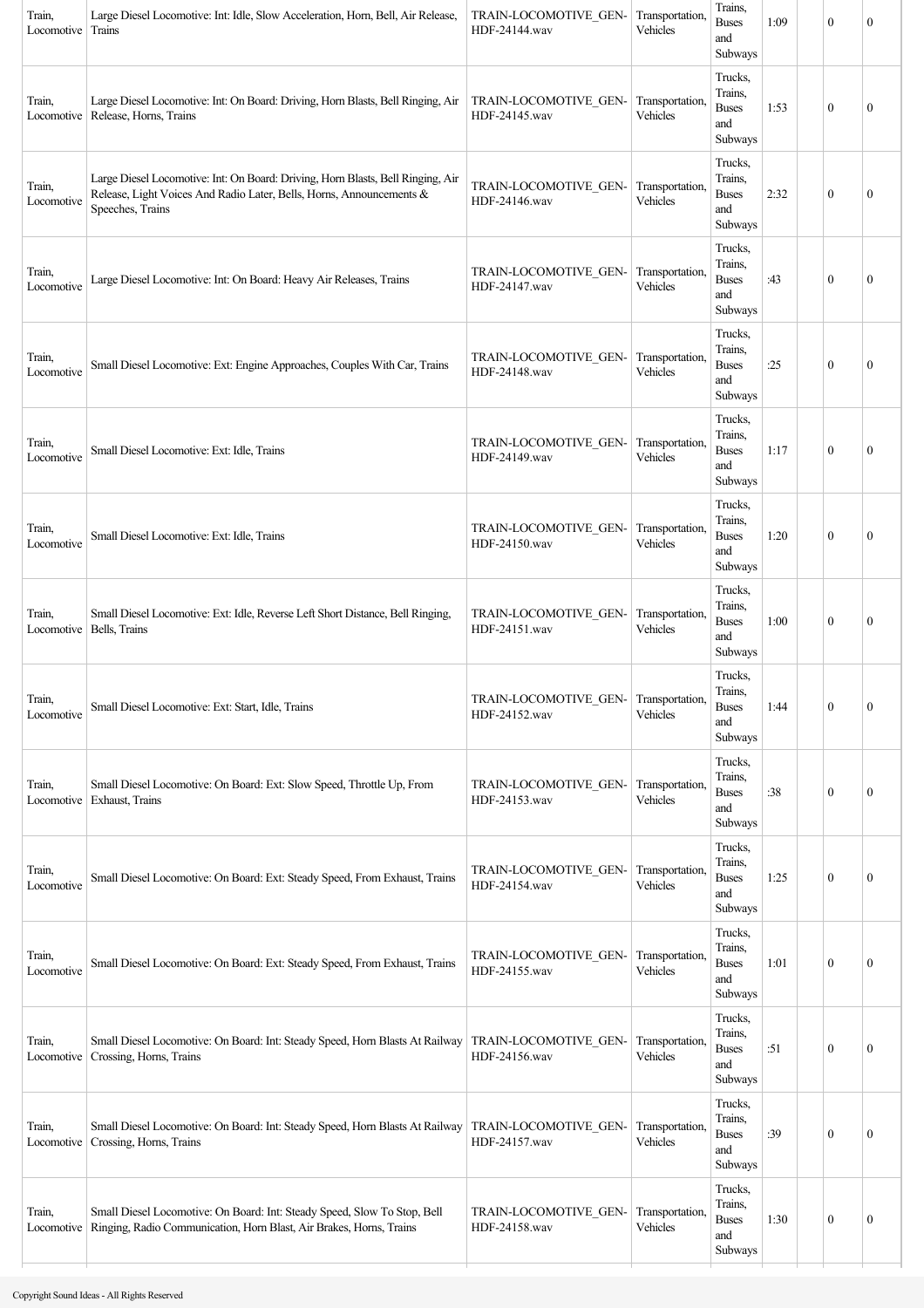| Train,<br>Locomotive | Small Diesel Locomotive: On Board: Int: Idle, Air Release, Radio<br>Communication, Announcements & Speeches, Trains                                                                                      | TRAIN-LOCOMOTIVE GEN-<br>HDF-24159.wav | Transportation,<br>Vehicles | Trucks,<br>Trains.<br><b>Buses</b><br>and<br>Subways | :42  | $\boldsymbol{0}$ | $\mathbf{0}$     |
|----------------------|----------------------------------------------------------------------------------------------------------------------------------------------------------------------------------------------------------|----------------------------------------|-----------------------------|------------------------------------------------------|------|------------------|------------------|
| Train,<br>Locomotive | Small Diesel Locomotive: On Board: Int: Idle, Idle, Pull Away, Bells, Radio<br>Communication With Engineer, Bells, Announcements & Speeches, Trains                                                      | TRAIN-LOCOMOTIVE GEN-<br>HDF-24160.wav | Transportation,<br>Vehicles | Trucks,<br>Trains.<br><b>Buses</b><br>and<br>Subways | 4:55 | $\boldsymbol{0}$ | $\mathbf{0}$     |
| Train,<br>Locomotive | Small Diesel Locomotive: On Board: Int: Idle, Air Release From Brake, Trains                                                                                                                             | TRAIN-LOCOMOTIVE GEN-<br>HDF-24161.wav | Transportation,<br>Vehicles | Trucks,<br>Trains,<br><b>Buses</b><br>and<br>Subways | :28  | $\boldsymbol{0}$ | $\mathbf{0}$     |
| Train,<br>Locomotive | Small Diesel Locomotive: On Board: Int: Steady Speed, Decrease Throttle, Air<br>Releases, Cabin Rattle, Bell Ringing, Bells, Trains                                                                      | TRAIN-LOCOMOTIVE GEN-<br>HDF-24162.wav | Transportation,<br>Vehicles | Trucks,<br>Trains,<br><b>Buses</b><br>and<br>Subways | 2:59 | $\boldsymbol{0}$ | $\theta$         |
| Train,<br>Locomotive | Small Diesel Locomotive: On Board: Ext: Steady Speed, From Tracks,<br>Crossing Bell, Metal Squealing, Trains                                                                                             | TRAIN-LOCOMOTIVE GEN-<br>HDF-24163.wav | Transportation,<br>Vehicles | Trucks,<br>Trains,<br><b>Buses</b><br>and<br>Subways | 2:16 | $\boldsymbol{0}$ | $\mathbf{0}$     |
| Train,               | Small Diesel Locomotive: On Board: Ext: Steady Speed, From Tracks, Heavy<br>Locomotive   Metal Squealing And Scrapes, Trains                                                                             | TRAIN-LOCOMOTIVE GEN-<br>HDF-24164.wav | Transportation,<br>Vehicles | Trucks,<br>Trains,<br><b>Buses</b><br>and<br>Subways | 2:19 | $\theta$         | $\mathbf{0}$     |
| Train,<br>Passenger  | Commuter Train: Ext: Engine Idling, Air Release Blasts, Trains                                                                                                                                           | TRAIN-PASSENGER GEN-<br>HDF-24185.wav  | Transportation,<br>Vehicles | Trucks,<br>Trains,<br><b>Buses</b><br>and<br>Subways | 1:48 | $\theta$         | $\mathbf{0}$     |
| Train,<br>Passenger  | Commuter Train: Ext: Engine Idling, Air Release Blasts, Trains                                                                                                                                           | TRAIN-PASSENGER GEN-<br>HDF-24186.wav  | Transportation,<br>Vehicles | Trucks.<br>Trains.<br><b>Buses</b><br>and<br>Subways | 2:01 | $\boldsymbol{0}$ | $\mathbf{0}$     |
| Train,<br>Passenger  | Commuter Train: Ext: Pass By, Engine On Front And Back, Trains                                                                                                                                           | TRAIN-PASSENGER GEN-<br>HDF-24187.wav  | Transportation,<br>Vehicles | Trucks,<br>Trains,<br><b>Buses</b><br>and<br>Subways | :46  | $\theta$         | $\mathbf{0}$     |
| Train,<br>Passenger  | Commuter Train: Station Ambience: Ext: Train Pulls In From Left, Idles, Pulls<br>Away, Bells Ringing, Voices, Bells, Train Station Ambiences, Trains                                                     | TRAIN-PASSENGER GEN-<br>HDF-24188.wav  | Transportation,<br>Vehicles | Trucks,<br>Trains,<br><b>Buses</b><br>and<br>Subways | 2:26 | $\boldsymbol{0}$ | $\mathbf{0}$     |
| Train,<br>Passenger  | Commuter Train: Station Ambience: Ext: Idling, Air Release Blasts, Pulls Away,<br>Bells Ringing, Bells, Train Station Ambiences, Trains                                                                  | TRAIN-PASSENGER GEN-<br>HDF-24189.wav  | Transportation,<br>Vehicles | Trucks,<br>Trains,<br><b>Buses</b><br>and<br>Subways | 1:46 | $\boldsymbol{0}$ | $\boldsymbol{0}$ |
| Train,<br>Passenger  | Commuter Train: Int: Riding At Normal Speed, From Between Cars, Public<br>Transportation Interiors, Trains                                                                                               | TRAIN-PASSENGER GEN-<br>HDF-24190.wav  | Transportation,<br>Vehicles | Trucks,<br>Trains,<br><b>Buses</b><br>and<br>Subways | 1:11 | $\boldsymbol{0}$ | $\boldsymbol{0}$ |
| Train,<br>Passenger  | Passenger Train: Dining Car: Int: General Ambience, Medium Crowd, Dishes,<br>Train In Motion, Wheel Clatter, Foreign Voices, Restaurants, Cafes &<br>Cafeterias, Public Transportation Interiors, Trains | TRAIN-PASSENGER GEN-<br>HDF-24191.wav  | Transportation,<br>Vehicles | Trucks,<br>Trains,<br><b>Buses</b><br>and<br>Subways | 2:01 | $\boldsymbol{0}$ | $\mathbf{0}$     |
| Train,<br>Passenger  | Passenger Train: Dining Car: Int: General Ambience, Heavy Crowd, Dishes,<br>Train In Motion, Wheel Clatter, Foreign Voices, Restaurants, Cafes &<br>Cafeterias, Public Transportation Interiors, Trains  | TRAIN-PASSENGER GEN-<br>HDF-24192.wav  | Transportation,<br>Vehicles | Trucks,<br>Trains,<br><b>Buses</b><br>and<br>Subways | 2:20 | $\boldsymbol{0}$ | $\mathbf{0}$     |
| Train,<br>Passenger  | High Speed Passenger Bullet Train: Int: Drive At Fast Speed, Slow To Medium<br>Speed, From Between Cars, Public Transportation Interiors, Trains                                                         | TRAIN-PASSENGER GEN-<br>HDF-24193.wav  | Transportation,<br>Vehicles | Trucks,<br>Trains,<br><b>Buses</b><br>and<br>Subways | 1:10 | $\boldsymbol{0}$ | $\boldsymbol{0}$ |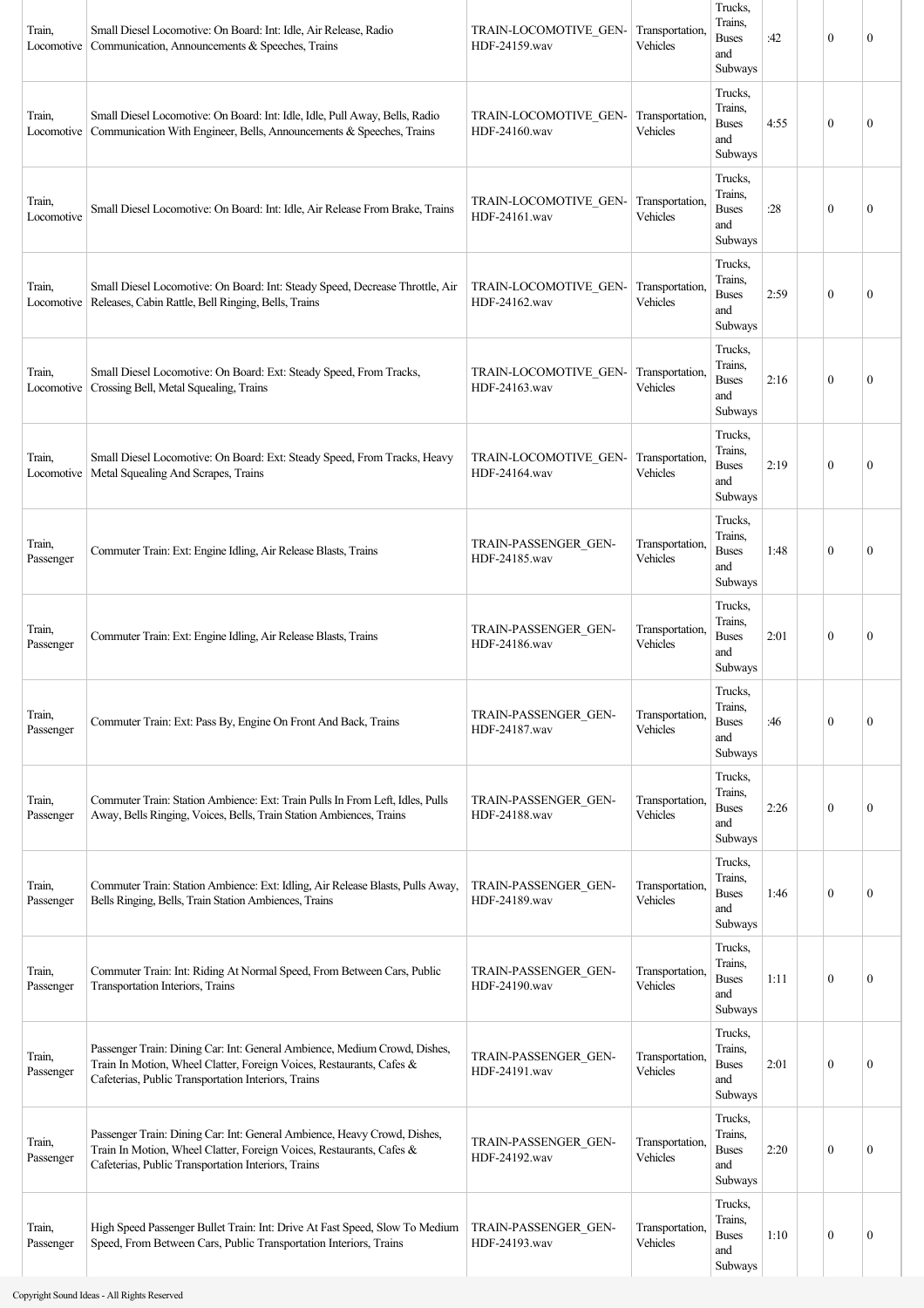| Train,<br>Passenger | High Speed Passenger Bullet Train: Int: Drive At Medium Speed, Slow To<br>Stop, From Between Cars, Public Transportation Interiors, Trains                               | TRAIN-PASSENGER GEN-<br>HDF-24194.wav | Transportation,<br>Vehicles | Trucks,<br>Trains,<br><b>Buses</b><br>and<br>Subways | 2:08 | $\mathbf{0}$     | $\mathbf{0}$     |
|---------------------|--------------------------------------------------------------------------------------------------------------------------------------------------------------------------|---------------------------------------|-----------------------------|------------------------------------------------------|------|------------------|------------------|
| Train,<br>Passenger | High Speed Passenger Bullet Train: Int: Drive At Fast Speed, From Between<br>Cars, Public Transportation Interiors, Trains                                               | TRAIN-PASSENGER GEN-<br>HDF-24195.wav | Transportation,<br>Vehicles | Trucks,<br>Trains,<br><b>Buses</b><br>and<br>Subways | :31  | $\mathbf{0}$     | $\boldsymbol{0}$ |
| Train,<br>Passenger | High Speed Passenger Bullet Train: Int: Drive At Fast Speed, From Luggage<br>Area, Heavy Creaking, Public Transportation Interiors, Trains                               | TRAIN-PASSENGER GEN-<br>HDF-24196.wav | Transportation.<br>Vehicles | Trucks,<br>Trains,<br><b>Buses</b><br>and<br>Subways | 1:01 | $\mathbf{0}$     | $\boldsymbol{0}$ |
| Train,<br>Passenger | High Speed Passenger Bullet Train: Int: Drive At Fast Speed, From Passenger<br>Car, Light Voices, Public Transportation Interiors, Trains                                | TRAIN-PASSENGER GEN-<br>HDF-24197.wav | Transportation,<br>Vehicles | Trucks,<br>Trains,<br><b>Buses</b><br>and<br>Subways | 1:27 | $\theta$         | $\mathbf{0}$     |
| Train,<br>Passenger | High Speed Passenger Bullet Train: Int: Drive At Fast Speed, From Passenger<br>Car, Light Voices, Public Transportation Interiors, Trains                                | TRAIN-PASSENGER GEN-<br>HDF-24198.wav | Transportation,<br>Vehicles | Trucks,<br>Trains,<br><b>Buses</b><br>and<br>Subways | 1:17 | $\mathbf{0}$     | $\mathbf{0}$     |
| Train,<br>Passenger | High Speed Passenger Bullet Train: Int: Drive At Fast Speed Through Tunnel,<br>From Passenger Car, Light Voices And Movement, Public Transportation<br>Interiors, Trains | TRAIN-PASSENGER GEN-<br>HDF-24199.wav | Transportation,<br>Vehicles | Trucks,<br>Trains,<br><b>Buses</b><br>and<br>Subways | 1:01 | $\mathbf{0}$     | $\mathbf{0}$     |
| Train,<br>Passenger | High Speed Passenger Bullet Train: Int: Idle, Increase Throttle, From Between<br>Cars, Public Transportation Interiors, Trains                                           | TRAIN-PASSENGER GEN-<br>HDF-24200.wav | Transportation.<br>Vehicles | Trucks,<br>Trains,<br><b>Buses</b><br>and<br>Subways | 1:44 | $\theta$         | $\mathbf{0}$     |
| Train,<br>Passenger | High Speed Passenger Bullet Train: Pass By At Fast Speed, Trains                                                                                                         | TRAIN-PASSENGER GEN-<br>HDF-24201.wav | Transportation,<br>Vehicles | Trucks,<br>Trains.<br><b>Buses</b><br>and<br>Subways | :19  | $\theta$         | $\boldsymbol{0}$ |
| Train,<br>Passenger | High Speed Passenger Bullet Train: Pass By At Fast Speed, Trains                                                                                                         | TRAIN-PASSENGER GEN-<br>HDF-24202.wav | Transportation.<br>Vehicles | Trucks,<br>Trains,<br><b>Buses</b><br>and<br>Subways | :18  | $\mathbf{0}$     | $\boldsymbol{0}$ |
| Train,<br>Passenger | High Speed Passenger Bullet Train: Pass By At Medium Speed, Trains                                                                                                       | TRAIN-PASSENGER GEN-<br>HDF-24203.wav | Transportation,<br>Vehicles | Trucks,<br>Trains,<br><b>Buses</b><br>and<br>Subways | :10  | $\mathbf{0}$     | $\boldsymbol{0}$ |
| Train,<br>Passenger | High Speed Passenger Bullet Train: Pass By At Medium Speed, Trains                                                                                                       | TRAIN-PASSENGER GEN-<br>HDF-24204.wav | Transportation,<br>Vehicles | Trucks,<br>Trains,<br><b>Buses</b><br>and<br>Subways | :12  | $\mathbf{0}$     | $\boldsymbol{0}$ |
| Train,<br>Passenger | High Speed Passenger Bullet Train: Pass By At Medium Speed, Trains                                                                                                       | TRAIN-PASSENGER_GEN-<br>HDF-24205.wav | Transportation,<br>Vehicles | Trucks,<br>Trains,<br><b>Buses</b><br>and<br>Subways | :08  | $\mathbf{0}$     | 0                |
| Train,<br>Passenger | High Speed Passenger Bullet Train: Ext: Enter Station, Trains                                                                                                            | TRAIN-PASSENGER GEN-<br>HDF-24206.wav | Transportation,<br>Vehicles | Trucks,<br>Trains,<br><b>Buses</b><br>and<br>Subways | :25  | $\mathbf{0}$     | 0                |
| Train,<br>Passenger | High Speed Passenger Bullet Train: Ext: Door Closes, Exit Station, Second<br>Train Passes By Quickly, Trains                                                             | TRAIN-PASSENGER GEN-<br>HDF-24207.wav | Transportation,<br>Vehicles | Trucks,<br>Trains,<br><b>Buses</b><br>and<br>Subways | :52  | $\mathbf{0}$     | $\mathbf{0}$     |
| Train,<br>Passenger | High Speed Passenger Bullet Train: Door: Hydraulic Door: Open Or Close,<br>Trains                                                                                        | TRAIN-PASSENGER GEN-<br>HDF-24208.wav | Transportation,<br>Vehicles | Trucks,<br>Trains,<br><b>Buses</b><br>and            | :05  | $\boldsymbol{0}$ | $\boldsymbol{0}$ |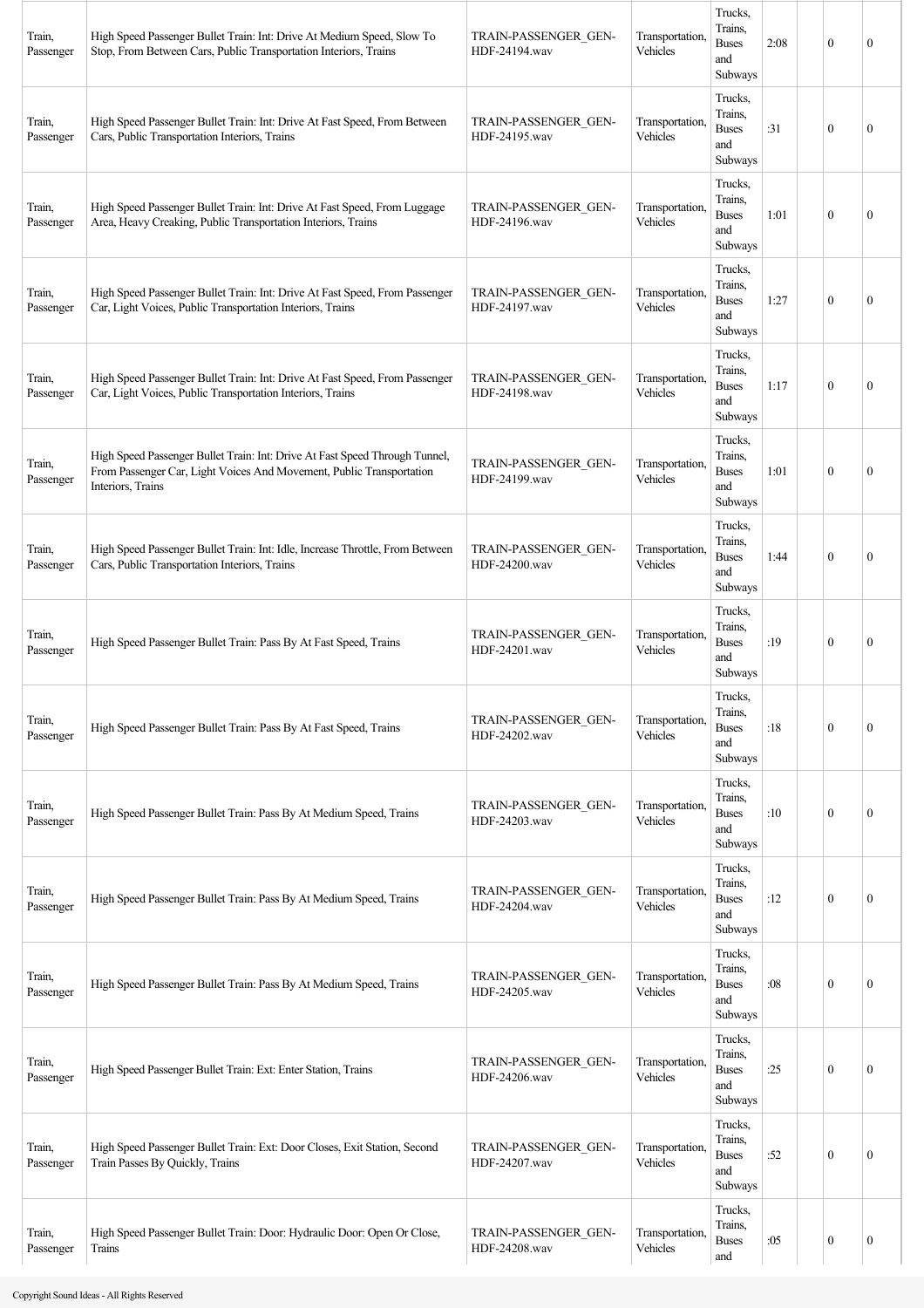|                     |                                                                                                                                  |                                       |                             | Subways                                              |      |                  |                  |
|---------------------|----------------------------------------------------------------------------------------------------------------------------------|---------------------------------------|-----------------------------|------------------------------------------------------|------|------------------|------------------|
| Train,<br>Passenger | High Speed Passenger Bullet Train: Door: Hydraulic Door: Open Or Close,<br>Trains                                                | TRAIN-PASSENGER GEN-<br>HDF-24209.wav | Transportation,<br>Vehicles | Trucks,<br>Trains.<br><b>Buses</b><br>and<br>Subways | :05  | $\mathbf{0}$     | $\mathbf{0}$     |
| Train,<br>Passenger | High Speed Passenger Bullet Train: Int: Door: Hydraulic Door: Open, Trains                                                       | TRAIN-PASSENGER GEN-<br>HDF-24210.wav | Transportation.<br>Vehicles | Trucks,<br>Trains,<br><b>Buses</b><br>and<br>Subways | :13  | $\mathbf{0}$     | $\mathbf{0}$     |
| Train,<br>Passenger | High Speed Passenger Bullet Train: Int: Drive At Fast Speed, From Passenger<br>Car, Public Transportation Interiors, Trains      | TRAIN-PASSENGER GEN-<br>HDF-24211.wav | Transportation,<br>Vehicles | Trucks,<br>Trains,<br><b>Buses</b><br>and<br>Subways | 1:53 | $\mathbf{0}$     | $\mathbf{0}$     |
| Train,<br>Passenger | High Speed Passenger Bullet Train: Int: Drive At Fast Speed, From Passenger<br>Car, Public Transportation Interiors, Trains      | TRAIN-PASSENGER GEN-<br>HDF-24212.wav | Transportation,<br>Vehicles | Trucks,<br>Trains,<br><b>Buses</b><br>and<br>Subways | 1:50 | $\mathbf{0}$     | $\mathbf{0}$     |
| Train,<br>Passenger | Small Diesel Passenger Train: Int: Passenger Car: Train In Motion, Open And<br>Close Door Between Cars Twice, Trains             | TRAIN-PASSENGER GEN-<br>HDF-24213.wav | Transportation.<br>Vehicles | Trucks,<br>Trains,<br><b>Buses</b><br>and<br>Subways | :26  | $\mathbf{0}$     | $\mathbf{0}$     |
| Train,<br>Passenger | Large Passenger Train: Ext: On Board: Passing Over Bridge At Fast Speed,<br>Trains                                               | TRAIN-PASSENGER GEN-<br>HDF-24214.wav | Transportation,<br>Vehicles | Trucks,<br>Trains.<br><b>Buses</b><br>and<br>Subways | :35  | $\mathbf{0}$     | $\boldsymbol{0}$ |
| Train,<br>Passenger | Large Passenger Train: Ext: On Board: Fast Speed, Constant Wheel Clattering,<br>Public Transportation Interiors, Trains          | TRAIN-PASSENGER GEN-<br>HDF-24215.wav | Transportation,<br>Vehicles | Trucks,<br>Trains,<br><b>Buses</b><br>and<br>Subways | 1:01 | $\theta$         | $\mathbf{0}$     |
| Train,<br>Passenger | Large Passenger Train: Ext: On Board: Fast Speed, Heavy Wheel Squealing,<br>Clattering, Public Transportation Interiors, Trains  | TRAIN-PASSENGER GEN-<br>HDF-24216.wav | Transportation.<br>Vehicles | Trucks,<br>Trains,<br><b>Buses</b><br>and<br>Subways | 2:01 | $\mathbf{0}$     | $\boldsymbol{0}$ |
| Train,<br>Passenger | Large Passenger Train: Ext: On Board: Fast Speed, Heavy Wheels Squealing,<br>Clattering, Public Transportation Interiors, Trains | TRAIN-PASSENGER GEN-<br>HDF-24217.wav | Transportation,<br>Vehicles | Trucks,<br>Trains,<br><b>Buses</b><br>and<br>Subways | :56  | $\boldsymbol{0}$ | $\boldsymbol{0}$ |
| Train,<br>Passenger | Large Passenger Train: Ext: On Board: Fast Speed, Heavy Wheels Squealing,<br>Clattering, Public Transportation Interiors, Trains | TRAIN-PASSENGER GEN-<br>HDF-24218.wav | Transportation,<br>Vehicles | Trucks,<br>Trains,<br><b>Buses</b><br>and<br>Subways | 2:01 | $\mathbf{0}$     | $\mathbf{0}$     |
| Train,<br>Passenger | Large Passenger Train: Ext: On Board: Fast Speed, Heavy Wheels Squealing,<br>Clattering, Public Transportation Interiors, Trains | TRAIN-PASSENGER GEN-<br>HDF-24219.wav | Transportation,<br>Vehicles | Trucks,<br>Trains,<br><b>Buses</b><br>and<br>Subways | 1:10 | $\mathbf{0}$     | $\boldsymbol{0}$ |
| Train,<br>Passenger | Large Passenger Train: Ext: On Board: Fast Speed, Horn Blasts, Horns, Trains                                                     | TRAIN-PASSENGER GEN-<br>HDF-24220.wav | Transportation.<br>Vehicles | Trucks,<br>Trains.<br><b>Buses</b><br>and<br>Subways | :19  | $\boldsymbol{0}$ | $\boldsymbol{0}$ |
| Train,<br>Passenger | Large Passenger Train: Ext: On Board: Fast Speed, Horn Blasts, Horns, Trains                                                     | TRAIN-PASSENGER GEN-<br>HDF-24221.wav | Transportation,<br>Vehicles | Trucks,<br>Trains,<br><b>Buses</b><br>and<br>Subways | :33  | $\mathbf{0}$     | $\mathbf{0}$     |
| Train,<br>Passenger | Large Diesel Passenger Train: Ext: Onboard: Fast Speed In And Out Of<br>Tunnels, Heavy Clacking, Trains                          | TRAIN-PASSENGER GEN-<br>HDF-24222.wav | Transportation,<br>Vehicles | Trucks,<br>Trains,<br><b>Buses</b><br>and<br>Subways | 2:01 | $\mathbf{0}$     | $\boldsymbol{0}$ |
|                     |                                                                                                                                  |                                       |                             | Trucks,                                              |      |                  |                  |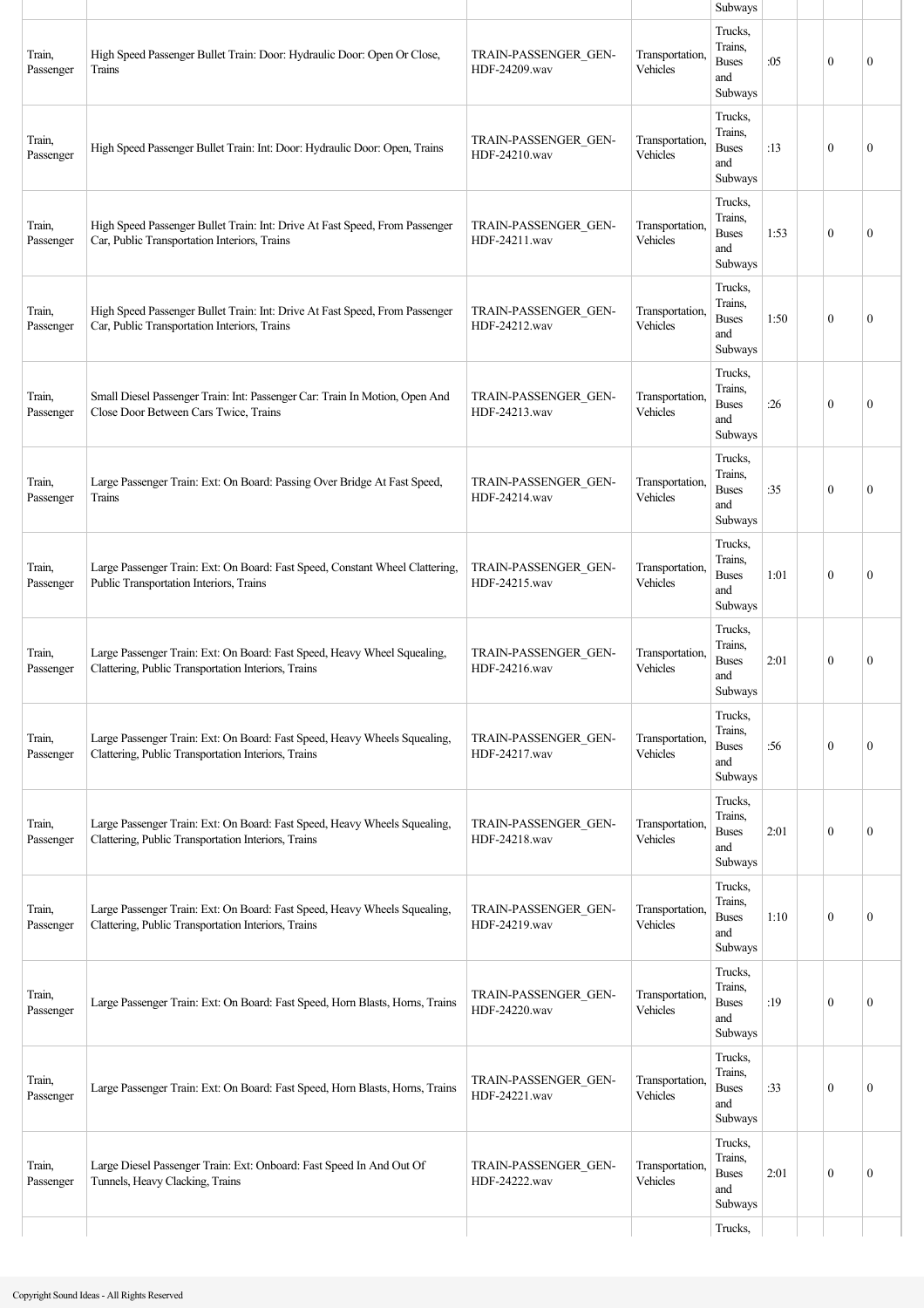| Train,<br>Passenger | Large Diesel Passenger Train: Ext: Two Trains Pass By, Distant Under Bridge,<br>Trains                            | TRAIN-PASSENGER GEN-<br>HDF-24223.wav | Transportation,<br>Vehicles | Trains,<br><b>Buses</b><br>and<br>Subways            | :46  | $\mathbf{0}$     | $\boldsymbol{0}$ |
|---------------------|-------------------------------------------------------------------------------------------------------------------|---------------------------------------|-----------------------------|------------------------------------------------------|------|------------------|------------------|
| Train,<br>Passenger | Large Diesel Passenger Train: Ext: Pass By At Fast Speed, Trains                                                  | TRAIN-PASSENGER GEN-<br>HDF-24224.wav | Transportation.<br>Vehicles | Trucks,<br>Trains,<br><b>Buses</b><br>and<br>Subways | :19  | $\boldsymbol{0}$ | $\mathbf{0}$     |
| Train,<br>Passenger | Large Diesel Passenger Train: Ext: Pass By At Fast Speed, Trains                                                  | TRAIN-PASSENGER GEN-<br>HDF-24225.wav | Transportation.<br>Vehicles | Trucks,<br>Trains,<br><b>Buses</b><br>and<br>Subways | :21  | $\boldsymbol{0}$ | $\mathbf{0}$     |
| Train,<br>Passenger | Large Diesel Passenger Train: Ext: Pass By At Fast Speed, Trains                                                  | TRAIN-PASSENGER GEN-<br>HDF-24226.wav | Transportation,<br>Vehicles | Trucks,<br>Trains,<br><b>Buses</b><br>and<br>Subways | :28  | $\mathbf{0}$     | $\boldsymbol{0}$ |
| Train,<br>Passenger | Large Diesel Passenger Train: Ext: Pass By At Fast Speed, Heavy Air Rushes,<br>Trains                             | TRAIN-PASSENGER GEN-<br>HDF-24227.wav | Transportation,<br>Vehicles | Trucks,<br>Trains,<br><b>Buses</b><br>and<br>Subways | :21  | $\mathbf{0}$     | $\boldsymbol{0}$ |
| Train,<br>Passenger | Large Diesel Passenger Train: Ext: Pass By At Fast Speed, Heavy Air Rushes,<br>Trains                             | TRAIN-PASSENGER GEN-<br>HDF-24228.wav | Transportation,<br>Vehicles | Trucks,<br>Trains,<br><b>Buses</b><br>and<br>Subways | :15  | $\boldsymbol{0}$ | $\mathbf{0}$     |
| Train,<br>Passenger | Large Diesel Passenger Train: Ext: Pass By Above Through Tunnel, Trains                                           | TRAIN-PASSENGER GEN-<br>HDF-24229.wav | Transportation,<br>Vehicles | Trucks,<br>Trains,<br><b>Buses</b><br>and<br>Subways | :17  | $\mathbf{0}$     | $\mathbf{0}$     |
| Train,<br>Passenger | Large Passenger Train: Int: Passing By Crossing: Quick Bell Doppler, Bells,<br>Trains                             | TRAIN-PASSENGER GEN-<br>HDF-24230.wav | Transportation.<br>Vehicles | Trucks,<br>Trains,<br><b>Buses</b><br>and<br>Subways | :11  | $\boldsymbol{0}$ | $\boldsymbol{0}$ |
| Train,<br>Passenger | Large Passenger Train: Int: Passenger Car, Cruising Speed, Public<br>Transportation Interiors, Trains             | TRAIN-PASSENGER_GEN-<br>HDF-24231.wav | Transportation,<br>Vehicles | Trucks,<br>Trains,<br><b>Buses</b><br>and<br>Subways | 2:01 | $\boldsymbol{0}$ | $\mathbf{0}$     |
| Train,<br>Passenger | Large Passenger Train: Int: Passenger Car, Cruising Speed, Public<br>Transportation Interiors, Trains             | TRAIN-PASSENGER GEN-<br>HDF-24232.wav | Transportation,<br>Vehicles | Trucks,<br>Trains,<br><b>Buses</b><br>and<br>Subways | 2:30 | $\boldsymbol{0}$ | $\boldsymbol{0}$ |
| Train,<br>Passenger | Large Passenger Train: Int: Passenger Car, Cruising Speed, Public<br>Transportation Interiors, Trains             | TRAIN-PASSENGER GEN-<br>HDF-24233.wav | Transportation,<br>Vehicles | Trucks,<br>Trains,<br><b>Buses</b><br>and<br>Subways | 2:01 | $\boldsymbol{0}$ | $\mathbf{0}$     |
| Train,<br>Passenger | Commuter Train: Int: Passenger Car, Cruising Speed, Rumble And Rattle,<br>Public Transportation Interiors, Trains | TRAIN-PASSENGER GEN-<br>HDF-24234.wav | Transportation,<br>Vehicles | Trucks,<br>Trains,<br><b>Buses</b><br>and<br>Subways | 1:01 | $\mathbf{0}$     | $\mathbf{0}$     |
| Train,<br>Passenger | Commuter Train: Int: Passenger Car, Cruising Speed, Rumble And Rattle,<br>Public Transportation Interiors, Trains | TRAIN-PASSENGER GEN-<br>HDF-24235.wav | Transportation,<br>Vehicles | Trucks,<br>Trains,<br><b>Buses</b><br>and<br>Subways | 1:01 | $\boldsymbol{0}$ | $\mathbf{0}$     |
| Train,<br>Passenger | Large Passenger Train: Int: Between Passenger Cars, Cruising Speed, Public<br>Transportation Interiors, Trains    | TRAIN-PASSENGER GEN-<br>HDF-24236.wav | Transportation,<br>Vehicles | Trucks,<br>Trains,<br><b>Buses</b><br>and<br>Subways | 2:01 | $\mathbf{0}$     | $\mathbf{0}$     |
| Train,<br>Passenger | Large Passenger Train: Int: Between Passenger Cars, Cruising Speed, Public<br>Transportation Interiors, Trains    | TRAIN-PASSENGER GEN-<br>HDF-24237.wav | Transportation,<br>Vehicles | Trucks,<br>Trains,<br><b>Buses</b><br>and<br>Subways | 2:01 | $\boldsymbol{0}$ | $\mathbf{0}$     |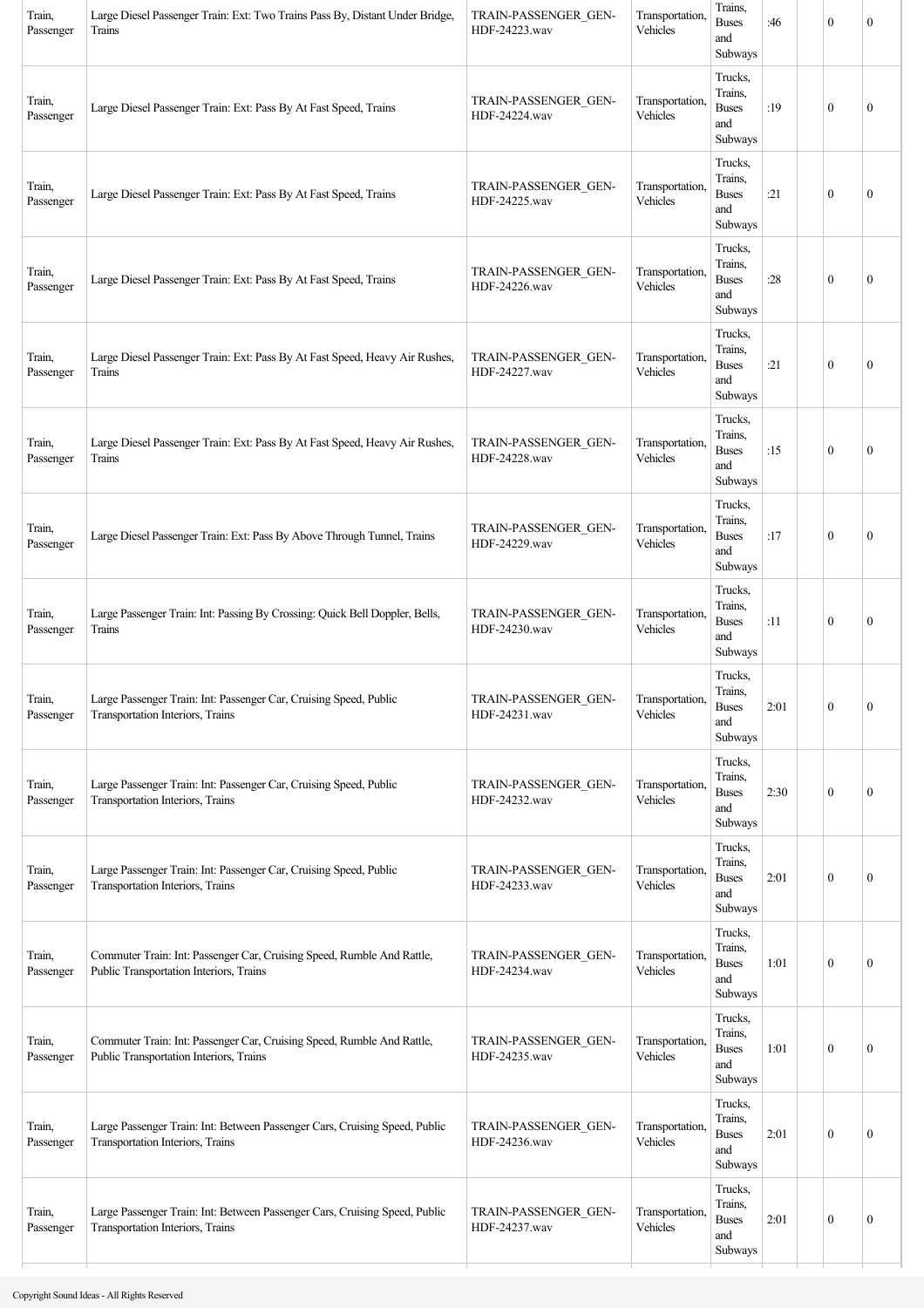| Train,<br>Passenger | Elevated Train: Ext: Platform Ambience: Pull In, Idle, Pull Out, Train Station<br>Ambiences, Trains                                                                  | TRAIN-PASSENGER GEN-<br>HDF-24238.wav | Transportation,<br>Vehicles | Trucks,<br>Trains.<br><b>Buses</b><br>and<br>Subways | 1:06 | $\boldsymbol{0}$ | $\mathbf{0}$     |
|---------------------|----------------------------------------------------------------------------------------------------------------------------------------------------------------------|---------------------------------------|-----------------------------|------------------------------------------------------|------|------------------|------------------|
| Train,<br>Passenger | Elevated Train: Int: Ride Between Stops, Public Transportation Interiors, Trains                                                                                     | TRAIN-PASSENGER GEN-<br>HDF-24239.wav | Transportation,<br>Vehicles | Trucks,<br>Trains.<br><b>Buses</b><br>and<br>Subways | 2:03 | $\boldsymbol{0}$ | $\mathbf{0}$     |
| Train,<br>Passenger | Small Diesel Passenger Train: Ext: On Board: Driving Between Passenger Cars,<br>Heavy Track And Wheel Squealing, Trains                                              | TRAIN-PASSENGER GEN-<br>HDF-24240.wav | Transportation,<br>Vehicles | Trucks,<br>Trains.<br><b>Buses</b><br>and<br>Subways | 2:01 | $\boldsymbol{0}$ | $\mathbf{0}$     |
| Train,<br>Passenger | Small Diesel Passenger Train: Ext: On Board: Driving Between Passenger Cars,<br>Heavy Track And Wheel Squealing, Crossing Bell, Bells, Trains                        | TRAIN-PASSENGER GEN-<br>HDF-24241.wav | Transportation,<br>Vehicles | Trucks,<br>Trains.<br><b>Buses</b><br>and<br>Subways | 2:00 | $\boldsymbol{0}$ | $\mathbf{0}$     |
| Train,<br>Passenger | Small Diesel Passenger Train: Ext: On Board: Driving Between Passenger Cars,<br>Heavy Track And Wheel Squealing, Horn Blasts, Horns, Trains                          | TRAIN-PASSENGER GEN-<br>HDF-24242.wav | Transportation,<br>Vehicles | Trucks,<br>Trains,<br><b>Buses</b><br>and<br>Subways | 3:01 | $\boldsymbol{0}$ | $\mathbf{0}$     |
| Train,<br>Passenger | Small Diesel Passenger Train: Ext: On Board: Driving Between Passenger Cars,<br>Heavy Track And Wheel Squealing, Horn Blasts, Crossing Bell, Bells, Horns,<br>Trains | TRAIN-PASSENGER GEN-<br>HDF-24243.wav | Transportation,<br>Vehicles | Trucks,<br>Trains,<br><b>Buses</b><br>and<br>Subways | 1:51 | $\theta$         | $\mathbf{0}$     |
| Train,<br>Passenger | Small Diesel Passenger Train: Ext: On Board: Driving Between Passenger Cars,<br>Slow To Stop, Quick Horn Blast To Signal, Horns, Trains                              | TRAIN-PASSENGER GEN-<br>HDF-24244.wav | Transportation,<br>Vehicles | Trucks,<br>Trains,<br><b>Buses</b><br>and<br>Subways | :56  | $\boldsymbol{0}$ | $\mathbf{0}$     |
| Train,<br>Passenger | Small Diesel Passenger Train: Ext: On Board: Passenger Car: Drive At Normal<br>Speed, Over Trestle, Heavy Wheel Clatter, Trains                                      | TRAIN-PASSENGER GEN-<br>HDF-24245.wav | Transportation,<br>Vehicles | Trucks.<br>Trains.<br><b>Buses</b><br>and<br>Subways | :54  | $\boldsymbol{0}$ | $\mathbf{0}$     |
| Train,<br>Passenger | Small Diesel Passenger Train: Ext: On Board: Train Pulls Away, Engine, Voices,<br>Horn, Crossing Bell, Wheel Clatter, Public Transportation Interiors, Trains        | TRAIN-PASSENGER GEN-<br>HDF-24246.wav | Transportation,<br>Vehicles | Trucks,<br>Trains,<br><b>Buses</b><br>and<br>Subways | 3:46 | $\mathbf{0}$     | $\mathbf{0}$     |
| Train,<br>Passenger | Small Diesel Passenger Train: Ext: On Board: Driving Normal Speed, Heavy<br>Wheel Clatter And Squealing, Horn, Public Transportation Interiors, Trains               | TRAIN-PASSENGER GEN-<br>HDF-24247.wav | Transportation,<br>Vehicles | Trucks,<br>Trains,<br><b>Buses</b><br>and<br>Subways | 2:31 | $\mathbf{0}$     | $\mathbf{0}$     |
| Train,<br>Passenger | Small Diesel Passenger Train: Ext: Pass By Over Trestle, Trains                                                                                                      | TRAIN-PASSENGER GEN-<br>HDF-24248.wav | Transportation,<br>Vehicles | Trucks,<br>Trains,<br><b>Buses</b><br>and<br>Subways | :59  | $\boldsymbol{0}$ | $\boldsymbol{0}$ |
| Train,<br>Passenger | Small Diesel Passenger Train: Ext: Pass By Over Trestle, Trains                                                                                                      | TRAIN-PASSENGER GEN-<br>HDF-24249.wav | Transportation,<br>Vehicles | Trucks,<br>Trains,<br><b>Buses</b><br>and<br>Subways | 1:03 | $\mathbf{0}$     | $\boldsymbol{0}$ |
| Train,<br>Passenger | Small Diesel Passenger Train: Ext: Pass By Over Track Switch, Heavy Wheel<br>And Track Clatter, Trains                                                               | TRAIN-PASSENGER GEN-<br>HDF-24250.wav | Transportation,<br>Vehicles | Trucks,<br>Trains,<br><b>Buses</b><br>and<br>Subways | 1:25 | $\boldsymbol{0}$ | $\boldsymbol{0}$ |
| Train,<br>Passenger | Small Diesel Passenger Train: Ext: Pass By Over Track Switch, Heavy Wheel<br>And Track Clatter, Engine At Rear, Trains                                               | TRAIN-PASSENGER GEN-<br>HDF-24251.wav | Transportation,<br>Vehicles | Trucks,<br>Trains.<br><b>Buses</b><br>and<br>Subways | :59  | $\boldsymbol{0}$ | $\mathbf{0}$     |
| Train,<br>Passenger | Small Diesel Passenger Train: Ext: Pass By At Slow Speed In Reverse, Very<br>Low Throttle, Trains                                                                    | TRAIN-PASSENGER GEN-<br>HDF-24252.wav | Transportation,<br>Vehicles | Trucks,<br>Trains,<br><b>Buses</b><br>and<br>Subways | :54  | $\boldsymbol{0}$ | $\boldsymbol{0}$ |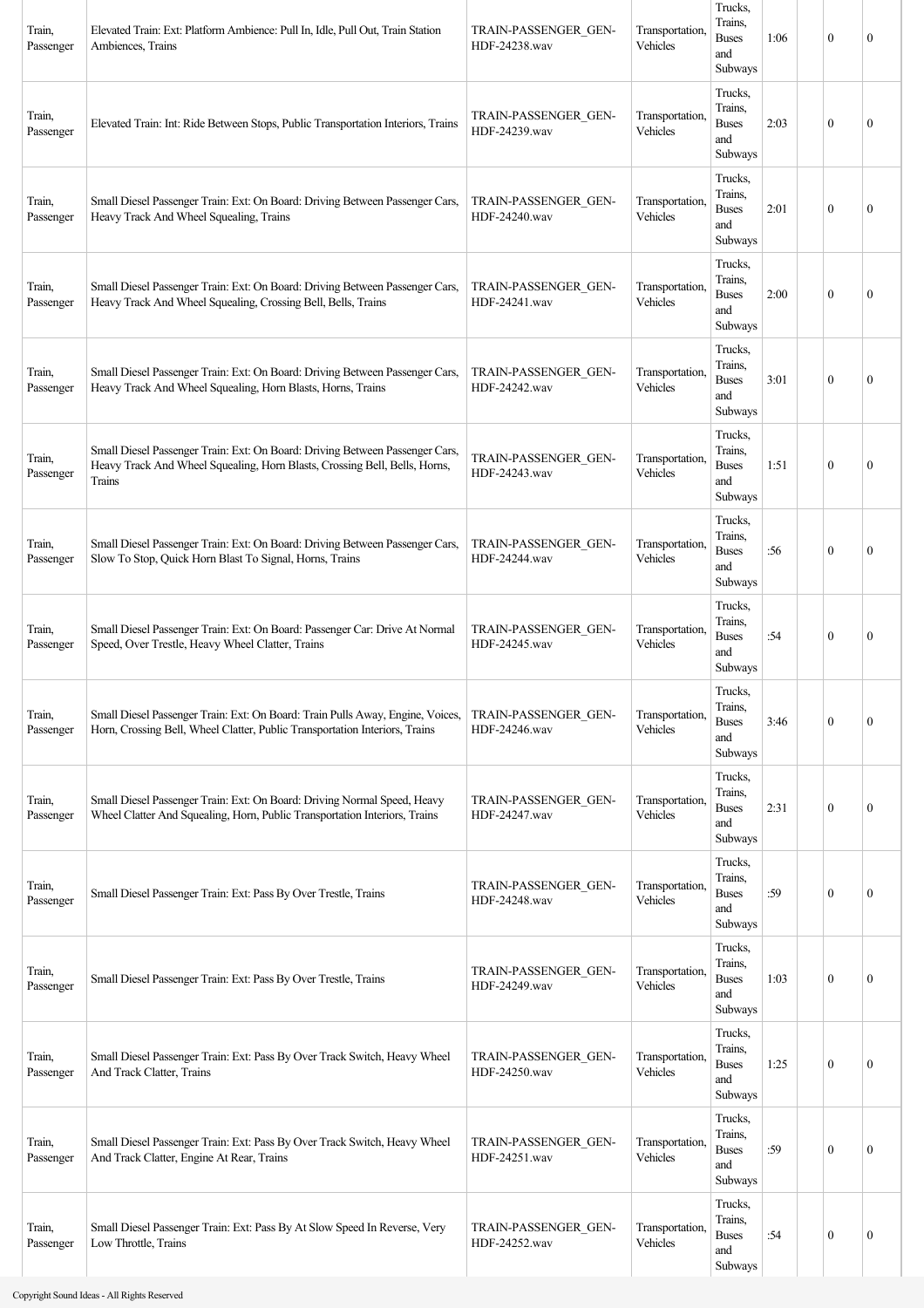| Train,<br>Passenger | Small Diesel Passenger Train: Ext: Pass By At Medium Speed, Trains                                                                  | TRAIN-PASSENGER GEN-<br>HDF-24253.wav | Transportation,<br>Vehicles | Trucks,<br>Trains,<br><b>Buses</b><br>and<br>Subways | :46  | $\mathbf{0}$     | $\mathbf{0}$     |
|---------------------|-------------------------------------------------------------------------------------------------------------------------------------|---------------------------------------|-----------------------------|------------------------------------------------------|------|------------------|------------------|
| Train,<br>Passenger | Small Diesel Passenger Train: Ext: Pass By Over Bridge, Trains                                                                      | TRAIN-PASSENGER GEN-<br>HDF-24254.wav | Transportation,<br>Vehicles | Trucks,<br>Trains,<br><b>Buses</b><br>and<br>Subways | :59  | $\mathbf{0}$     | 0                |
| Train,<br>Passenger | Small Diesel Passenger Train: Ext: Pass By At Railway Crossing, Bells Ringing,<br>Engine At Front, Heavy Horn Blasts, Bells, Trains | TRAIN-PASSENGER GEN-<br>HDF-24255.wav | Transportation,<br>Vehicles | Trucks,<br>Trains,<br><b>Buses</b><br>and<br>Subways | 1:08 | $\theta$         | $\mathbf{0}$     |
| Train,<br>Passenger | Small Diesel Passenger Train: Ext: Pass By At Railway Crossing, Bells Ringing,<br>Engine At Rear, Heavy Horn Blasts, Bells, Trains  | TRAIN-PASSENGER GEN-<br>HDF-24256.wav | Transportation,<br>Vehicles | Trucks,<br>Trains,<br><b>Buses</b><br>and<br>Subways | 1:27 | $\mathbf{0}$     | $\mathbf{0}$     |
| Train,<br>Passenger | Small Diesel Passenger Train: Ext: Pass By With Deep Heavy Horn Blasts And<br>Bell, Horns, Trains                                   | TRAIN-PASSENGER GEN-<br>HDF-24257.wav | Transportation,<br>Vehicles | Trucks,<br>Trains,<br><b>Buses</b><br>and<br>Subways | :34  | $\mathbf{0}$     | $\boldsymbol{0}$ |
| Train,<br>Passenger | Small Diesel Passenger Train: Ext: Pass By With Heavy Horn Blasts And Small<br>Whistle, Horns, Whistles, Trains                     | TRAIN-PASSENGER GEN-<br>HDF-24258.wav | Transportation,<br>Vehicles | Trucks,<br>Trains,<br><b>Buses</b><br>and<br>Subways | :41  | $\theta$         | $\mathbf{0}$     |
| Train,<br>Passenger | Small Diesel Passenger Train: Ext: Pass By With Heavy Horn Blasts, Horns,<br>Trains                                                 | TRAIN-PASSENGER GEN-<br>HDF-24259.wav | Transportation,<br>Vehicles | Trucks,<br>Trains,<br><b>Buses</b><br>and<br>Subways | :55  | $\mathbf{0}$     | $\boldsymbol{0}$ |
| Train,<br>Passenger | Small Diesel Passenger Train: Ext: Pull Away From Station, Bell Ringing, Bells,<br>Trains                                           | TRAIN-PASSENGER GEN-<br>HDF-24260.wav | Transportation,<br>Vehicles | Trucks,<br>Trains.<br><b>Buses</b><br>and<br>Subways | :57  | $\mathbf{0}$     | $\boldsymbol{0}$ |
| Train,<br>Passenger | Small Diesel Passenger Train: Ext: Pull Away From Station, Horn Blasts And<br>Bell, Horns, Trains                                   | TRAIN-PASSENGER GEN-<br>HDF-24261.wav | Transportation.<br>Vehicles | Trucks,<br>Trains,<br><b>Buses</b><br>and<br>Subways | 1:02 | $\mathbf{0}$     | $\boldsymbol{0}$ |
| Train,<br>Passenger | Small Diesel Passenger Train: Ext: Pull Away From Station, Heavy Horn Blasts,<br>Horns, Trains                                      | TRAIN-PASSENGER GEN-<br>HDF-24262.wav | Transportation,<br>Vehicles | Trucks,<br>Trains,<br><b>Buses</b><br>and<br>Subways | :57  | $\mathbf{0}$     | $\boldsymbol{0}$ |
| Train,<br>Passenger | Small Diesel Passenger Train: Ext: Approach With Bell Ringing, Pull Into<br>Station, Massive Brake Squeal, Bells, Trains            | TRAIN-PASSENGER GEN-<br>HDF-24263.wav | Transportation,<br>Vehicles | Trucks,<br>Trains,<br><b>Buses</b><br>and<br>Subways | 1:02 | $\mathbf{0}$     | 0                |
| Train,<br>Passenger | Small Diesel Passenger Train: Int: Passenger Car, Midway Hand Brake:<br>Cranking, Trains                                            | TRAIN-PASSENGER GEN-<br>HDF-24264.wav | Transportation,<br>Vehicles | Trucks,<br>Trains,<br><b>Buses</b><br>and<br>Subways | :12  | $\boldsymbol{0}$ | $\boldsymbol{0}$ |
| Train,<br>Passenger | Small Diesel Passenger Train: Int: Passenger Car, Midway Hand Brake:<br>Cranking, Trains                                            | TRAIN-PASSENGER GEN-<br>HDF-24265.wav | Transportation,<br>Vehicles | Trucks,<br>Trains,<br><b>Buses</b><br>and<br>Subways | :04  | $\mathbf{0}$     | $\boldsymbol{0}$ |
| Train,<br>Passenger | Small Diesel Passenger Train: Int: Passenger Car, Midway Hand Brake:<br>Release, Trains                                             | TRAIN-PASSENGER GEN-<br>HDF-24266.wav | Transportation,<br>Vehicles | Trucks,<br>Trains,<br><b>Buses</b><br>and<br>Subways | :02  | $\mathbf{0}$     | $\mathbf{0}$     |
| Train,<br>Passenger | Small Diesel Passenger Train: Int: Passenger Car, Midway Hand Brake:<br>Release, Trains                                             | TRAIN-PASSENGER GEN-<br>HDF-24267.wav | Transportation,<br>Vehicles | Trucks.<br>Trains,<br><b>Buses</b><br>and            | :02  | $\boldsymbol{0}$ | $\boldsymbol{0}$ |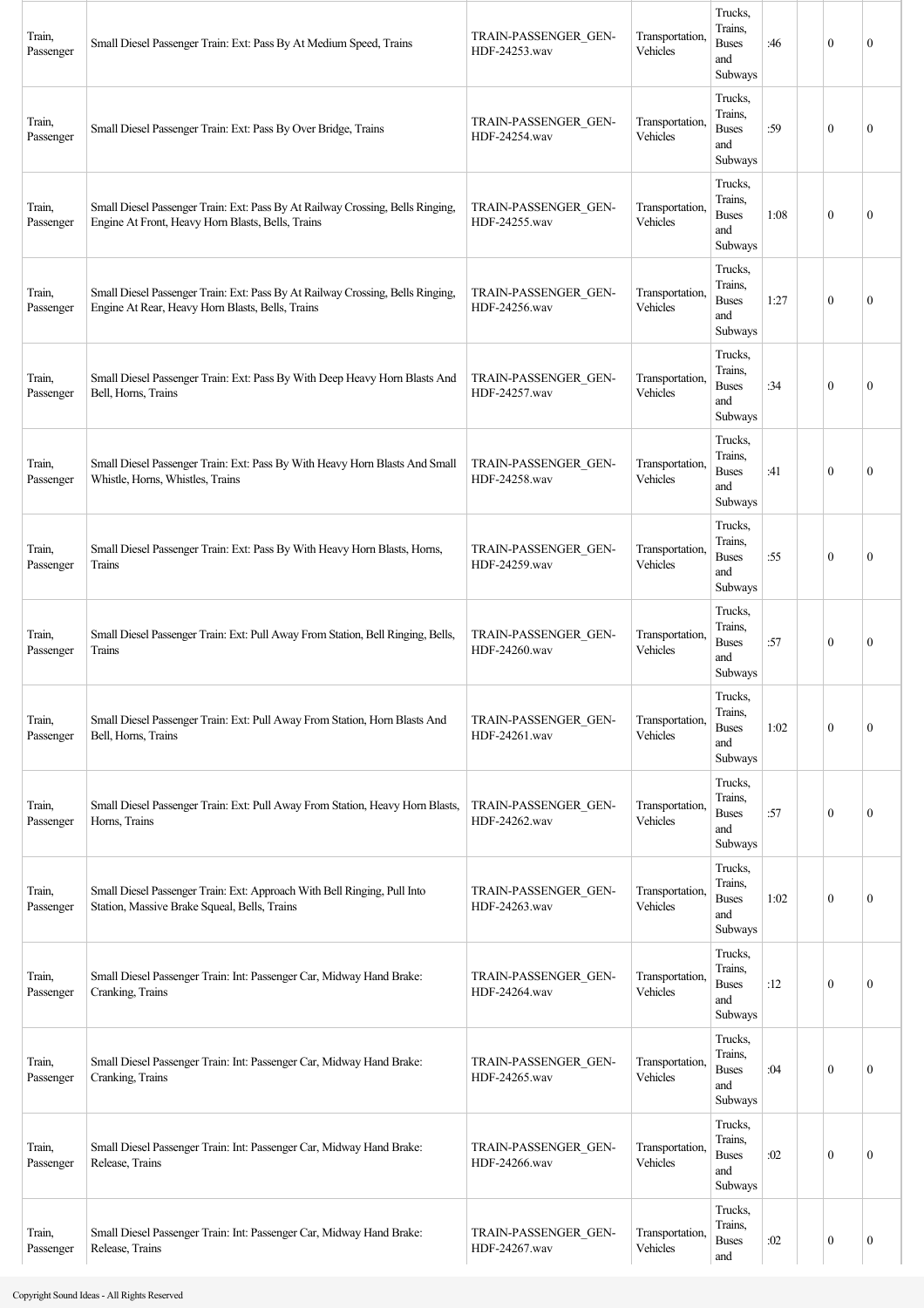|                     |                                                                                                                                                                                               |                                                                                  |                             | Subways                                              |      |              |              |  |
|---------------------|-----------------------------------------------------------------------------------------------------------------------------------------------------------------------------------------------|----------------------------------------------------------------------------------|-----------------------------|------------------------------------------------------|------|--------------|--------------|--|
| Train,<br>Passenger | Small Diesel Passenger Train: Int: Passenger Car, Hand Brake: Cranking, Trains                                                                                                                | TRAIN-PASSENGER GEN-<br>HDF-24268.wav                                            | Transportation.<br>Vehicles | Trucks,<br>Trains,<br><b>Buses</b><br>and<br>Subways | :07  | $\mathbf{0}$ | $\mathbf{0}$ |  |
| Train,<br>Passenger | Small Diesel Passenger Train: Int: Passenger Car, Hand Brake: Cranking, Trains                                                                                                                | TRAIN-PASSENGER GEN-<br>HDF-24269.wav                                            | Transportation,<br>Vehicles | Trucks,<br>Trains,<br><b>Buses</b><br>and<br>Subways | :06  | $\mathbf{0}$ | $\mathbf{0}$ |  |
| Train,<br>Passenger | Small Diesel Passenger Train: Int: Passenger Car, Hand Brake: Release, Trains                                                                                                                 | TRAIN-PASSENGER GEN-<br>HDF-24270.wav                                            | Transportation,<br>Vehicles | Trucks,<br>Trains,<br><b>Buses</b><br>and<br>Subways | :04  | $\theta$     | $\theta$     |  |
| Train,<br>Passenger | Small Diesel Passenger Train: Int: Passenger Car, Hand Brake: Release, Trains                                                                                                                 | TRAIN-PASSENGER GEN-<br>HDF-24271.wav                                            | Transportation,<br>Vehicles | Trucks,<br>Trains,<br><b>Buses</b><br>and<br>Subways | :03  | $\theta$     | $\mathbf{0}$ |  |
| Train,<br>Passenger | Small Diesel Passenger Train: Int: Passenger Car, Drive At Normal Speed,<br>From Caboose, Trains                                                                                              | TRAIN-PASSENGER_GEN-<br>HDF-24272.wav                                            | Transportation,<br>Vehicles | Trucks,<br>Trains,<br><b>Buses</b><br>and<br>Subways | 2:01 | $\mathbf{0}$ | $\mathbf{0}$ |  |
| Train,<br>Passenger | Large Diesel Passenger Train: Int: Passenger Car, Idle, Pull Away, Normal<br>Speed, Heavy Ventilation, Public Transportation Interiors, Trains                                                | TRAIN-PASSENGER GEN-<br>HDF-24273.wav                                            | Transportation,<br>Vehicles | Trucks,<br>Trains,<br><b>Buses</b><br>and<br>Subways | 3:01 | $\mathbf{0}$ | $\mathbf{0}$ |  |
| Train,<br>Passenger | Large Diesel Passenger Train: Int: Passenger Car, Idle, Pull Away, Normal<br>Speed, Slow To Stop, Public Transportation Interiors, Trains                                                     | TRAIN-PASSENGER GEN-<br>HDF-24274.wav                                            | Transportation.<br>Vehicles | Trucks,<br>Trains,<br><b>Buses</b><br>and<br>Subways | 4:20 | $\theta$     | $\mathbf{0}$ |  |
| Train,<br>Passenger | Small Diesel Passenger Train: Int: Passenger Car, Pull Away, Heavy Rattle And<br>Rumble, Horn Blasts, Voices, Horns, Trains                                                                   | TRAIN-PASSENGER GEN-<br>HDF-24275.wav                                            | Transportation,<br>Vehicles | Trucks,<br>Trains,<br><b>Buses</b><br>and<br>Subways | 3:11 | $\mathbf{0}$ | $\mathbf{0}$ |  |
| Train,<br>Passenger | Small Diesel Passenger Train: Int: Passenger Car, Drive At Slow Speed, Heavy<br>Rattle And Rumble, Trains                                                                                     | TRAIN-PASSENGER GEN-<br>HDF-24276.wav                                            | Transportation,<br>Vehicles | Trucks,<br>Trains,<br><b>Buses</b><br>and<br>Subways | 1:16 | $\mathbf{0}$ | $\mathbf{0}$ |  |
| Train,<br>Passenger | Small Diesel Passenger Train: Ext: Pass By At Fast Speed, Engine At Front,<br>Trains                                                                                                          | TRAIN-PASSENGER GEN-<br>HDF-24277.wav                                            | Transportation,<br>Vehicles | Trucks,<br>Trains,<br><b>Buses</b><br>and<br>Subways | :27  | $\theta$     | $\mathbf{0}$ |  |
| Train,<br>Passenger | Small Diesel Passenger Train: Ext: Pass By At Slow Speed, Engine At Rear,<br>Trains                                                                                                           | TRAIN-PASSENGER GEN-<br>HDF-24278.wav                                            | Transportation,<br>Vehicles | Trucks,<br>Trains,<br><b>Buses</b><br>and<br>Subways | 1:08 | $\theta$     | $\mathbf{0}$ |  |
| Train,<br>Passenger | Commuter Train With Front And Back Engine: Ext: Approach Left With<br>Crossing Bells Ringing And Horn Blast, Pass By Pulling Into Station, Idle, Semi<br>Distant                              | Train-Passenger-Commuter-<br>Exterior-Interior-Station GEN-<br>HD2-32308.wav.wav | Transportation,<br>Vehicles | Trucks,<br>Trains,<br><b>Buses</b><br>and<br>Subways | 1:35 | $\mathbf{0}$ | $\mathbf{0}$ |  |
| Train,<br>Passenger | Commuter Train With Front And Back Engine: Ext: Approach Left With<br>Crossing Bells Ringing And Horn Blasts, Pull Into Station And Stop At Mic,<br>Long Idle, Close, Footsteps, Light Voices | Train-Passenger-Commuter-<br>Exterior-Interior-Station_GEN-<br>HD2-32309.wav.wav | Transportation,<br>Vehicles | Trucks,<br>Trains,<br><b>Buses</b><br>and<br>Subways | 1:47 | $\theta$     | $\mathbf{0}$ |  |
| Train,<br>Passenger | Commuter Train With Front And Back Engine: Ext: Idle, Pull Away Right From<br>Station, Semi Distant                                                                                           | Train-Passenger-Commuter-<br>Exterior-Pull-Away_GEN-HD2-<br>32311.wav.wav        | Transportation,<br>Vehicles | Trucks,<br>Trains,<br><b>Buses</b><br>and<br>Subways | 1:14 | $\mathbf{0}$ | $\mathbf{0}$ |  |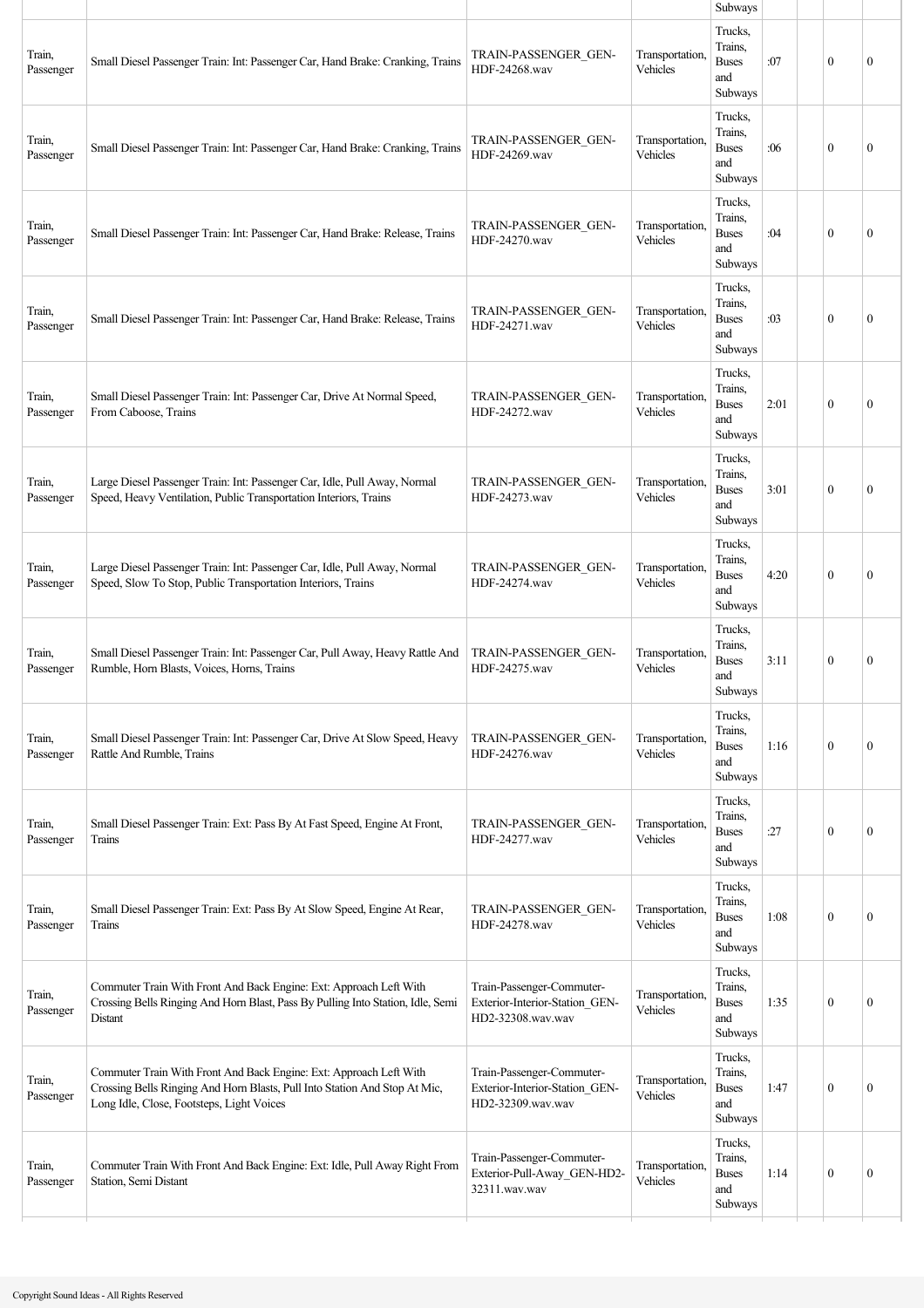| Train,<br>Passenger | Commuter Train With Front And Back Engine: Ext: Idle In Front Of Mic, Pull<br>Away Right From Station, Heavy Engine At End       | Train-Passenger-Commuter-<br>Exterior-Pull-Away-<br>Station_GEN-HD2-<br>32310.wav.wav | Transportation,<br>Vehicles | Trucks,<br>Trains,<br><b>Buses</b><br>and<br>Subways | 1:30 | $\mathbf{0}$     | $\mathbf{0}$     |
|---------------------|----------------------------------------------------------------------------------------------------------------------------------|---------------------------------------------------------------------------------------|-----------------------------|------------------------------------------------------|------|------------------|------------------|
| Train,<br>Passenger | High Speed Commuter Train: Int: Between Cars: Ride At Slow To Medium<br>Speed                                                    | Train-Passenger-Commuter-<br>High-Speed-Interior-Ride_GEN-<br>HD2-32317.wav.wav       | Transportation,<br>Vehicles | Trucks,<br>Trains,<br><b>Buses</b><br>and<br>Subways | 2:20 | $\mathbf{0}$     | $\mathbf{0}$     |
| Train,<br>Passenger | High Speed Commuter Train: Ext: Pass By At Fast Speed                                                                            | Train-Passenger-Commuter-<br>High-Speed-Pass_GEN-HD2-<br>32313.wav.wav                | Transportation.<br>Vehicles | Trucks,<br>Trains.<br><b>Buses</b><br>and<br>Subways | :21  | $\mathbf{0}$     | $\mathbf{0}$     |
| Train,<br>Passenger | High Speed Commuter Train: Ext: Pass By At Fast Speed                                                                            | Train-Passenger-Commuter-<br>High-Speed-Pass_GEN-HD2-<br>32314.wav.wav                | Transportation,<br>Vehicles | Trucks,<br>Trains,<br><b>Buses</b><br>and<br>Subways | :10  | $\mathbf{0}$     | $\mathbf{0}$     |
| Train,<br>Passenger | High Speed Commuter Train: Ext: Pass By At Fast Speed                                                                            | Train-Passenger-Commuter-<br>High-Speed-Pass_GEN-HD2-<br>32315.wav.wav                | Transportation,<br>Vehicles | Trucks,<br>Trains,<br><b>Buses</b><br>and<br>Subways | :12  | $\mathbf{0}$     | $\mathbf{0}$     |
| Train,<br>Passenger | High Speed Commuter Train: Ext: Pass By At Medium Speed                                                                          | Train-Passenger-Commuter-<br>High-Speed-Pass_GEN-HD2-<br>32316.wav.wav                | Transportation,<br>Vehicles | Trucks,<br>Trains,<br><b>Buses</b><br>and<br>Subways | :29  | $\theta$         | $\mathbf{0}$     |
| Train,<br>Passenger | Commuter Train: Int: Driving At Fast Speed, Medium Clacking Bursts                                                               | Train-Passenger-Commuter-<br>Interior-Fast_GEN-HD2-<br>32312.wav.wav                  | Transportation.<br>Vehicles | Trucks.<br>Trains,<br><b>Buses</b><br>and<br>Subways | 1:01 | $\mathbf{0}$     | $\mathbf{0}$     |
| Train,<br>Station   | Commuter Train Station: Ext: Platform Ambience: Train Approach And Enters<br>Station, Voices                                     | Train-Passenger-Exterior-<br>Enter GEN-HD2-<br>32318.wav.wav                          | Transportation.<br>Vehicles | Trucks,<br>Trains.<br><b>Buses</b><br>and<br>Subways | 1:26 | $\mathbf{0}$     | $\mathbf{0}$     |
| Train<br>Station    | Train Or Bus Station: Int: Medium Crowd Ambience, Footsteps, Voices,<br>Doors, Bus Stations                                      | TRAIN-STATION GEN-HDF-<br>24093.wav                                                   | Transportation.<br>Vehicles | Trucks,<br>Trains,<br><b>Buses</b><br>and<br>Subways | 1:39 | $\mathbf{0}$     | $\mathbf{0}$     |
| Train,<br>Station   | Large Train Station: Int: Heavy Crowd Ambience, Voices, Activity, Train<br><b>Station Ambiences</b>                              | TRAIN-STATION_GEN-HDF-<br>24279.wav                                                   | Transportation.<br>Vehicles | Trucks,<br>Trains,<br><b>Buses</b><br>and<br>Subways | 3:01 | $\mathbf{0}$     | $\boldsymbol{0}$ |
| Train,<br>Station   | Train Station: Ext: Passenger Train Pulls In With Bell Ringing, Idles, Slow Pull<br>Away, Bells, Train Station Ambiences, Trains | TRAIN-STATION_GEN-HDF-<br>24280.wav                                                   | Transportation.<br>Vehicles | Trucks,<br>Trains,<br><b>Buses</b><br>and<br>Subways | 1:36 | $\mathbf{0}$     | $\boldsymbol{0}$ |
| Train,<br>Station   | Large Train Station: Int: Heavy Crowd Ambience, Voices, Footsteps, Distant<br>Dishes, Train Station Ambiences                    | TRAIN-STATION_GEN-HDF-<br>24281.wav                                                   | Transportation,<br>Vehicles | Trucks,<br>Trains,<br><b>Buses</b><br>and<br>Subways | 3:01 | $\mathbf{0}$     | $\boldsymbol{0}$ |
| Train,<br>Station   | Large Train Station: Int: Heavy Crowd Ambience, Voices, Footsteps, Train<br><b>Station Ambiences</b>                             | TRAIN-STATION GEN-HDF-<br>24282.wav                                                   | Transportation,<br>Vehicles | Trucks,<br>Trains,<br><b>Buses</b><br>and<br>Subways | 2:01 | $\mathbf{0}$     | $\mathbf{0}$     |
| Train,<br>Station   | Large Train Station: Int: Large Hall, Light Crowd, Voices, Distant Train Idle,<br><b>Train Station Ambiences</b>                 | TRAIN-STATION GEN-HDF-<br>24283.wav                                                   | Transportation.<br>Vehicles | Trucks,<br>Trains,<br><b>Buses</b><br>and<br>Subways | 3:01 | $\mathbf{0}$     | $\mathbf{0}$     |
| Train,<br>Station   | Large Train Station: Int: Medium Crowd Ambience, Voices, Footsteps, Train<br><b>Station Ambiences</b>                            | TRAIN-STATION GEN-HDF-<br>24284.wav                                                   | Transportation.<br>Vehicles | Trucks,<br>Trains,<br><b>Buses</b><br>and<br>Subways | 3:01 | $\boldsymbol{0}$ | $\boldsymbol{0}$ |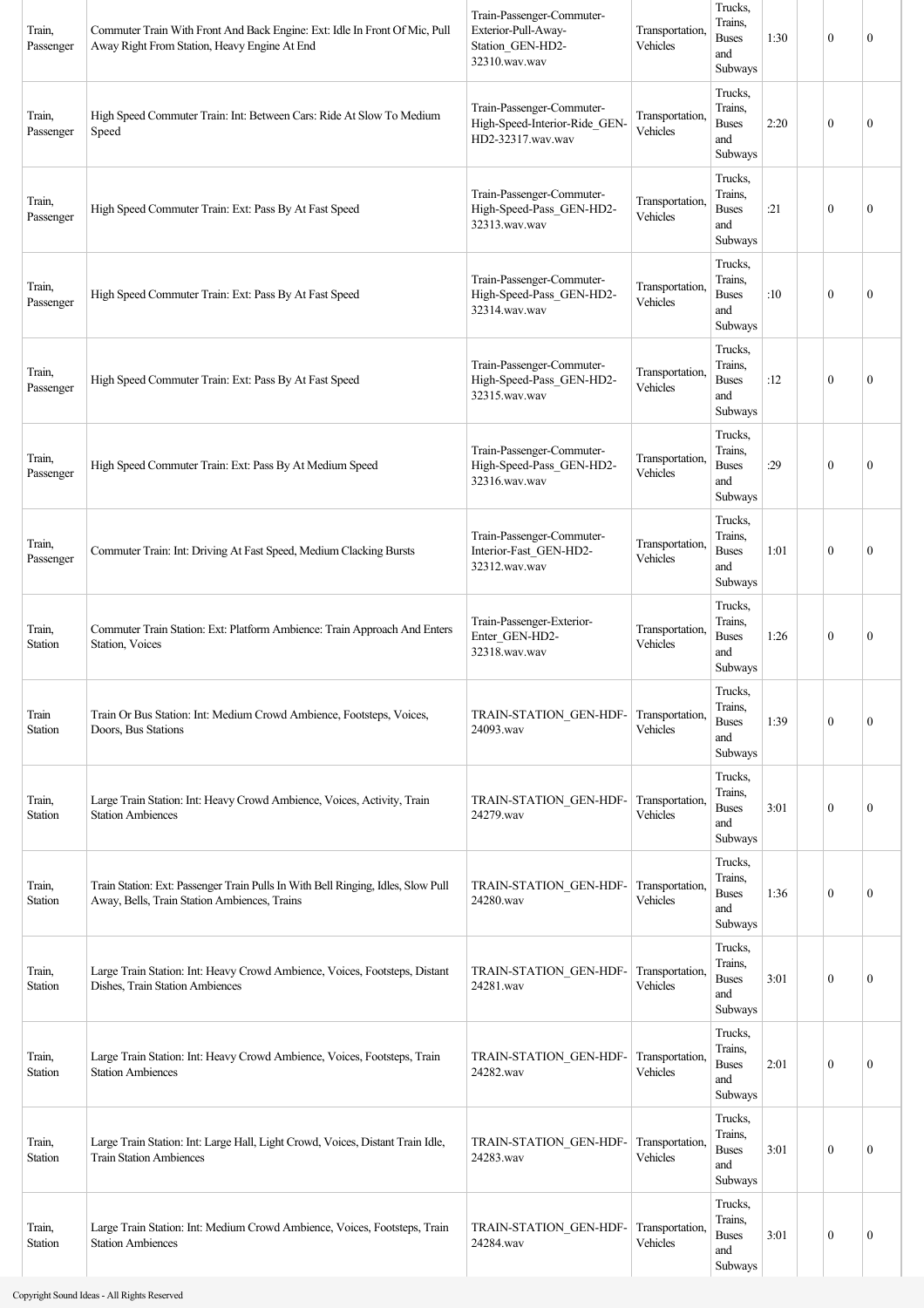| Train,<br>Station   | Large Train Station: Int: Heavy Crowd Ambience, Voices, Footsteps, Train<br><b>Station Ambiences</b>                                                 | <b>TRAIN-STATION GEN-HDF-</b><br>24285.wav                          | Transportation,<br>Vehicles | Trucks,<br>Trains,<br><b>Buses</b><br>and<br>Subways | 3:00 | $\mathbf{0}$     | $\boldsymbol{0}$ |
|---------------------|------------------------------------------------------------------------------------------------------------------------------------------------------|---------------------------------------------------------------------|-----------------------------|------------------------------------------------------|------|------------------|------------------|
| Train,<br>Station   | Large Train Station: Int: Platform Ambience, Engines Idle, Heavy Releases,<br>Light Voices, Train Station Ambiences, Trains                          | TRAIN-STATION GEN-HDF-<br>24286.wav                                 | Transportation.<br>Vehicles | Trucks,<br>Trains,<br><b>Buses</b><br>and<br>Subways | 1:30 | $\mathbf{0}$     | 0                |
| Train,<br>Station   | Large Train Station: Int: Platform Ambience, Engines Idle, No Crowd, Train<br><b>Station Ambiences, Trains</b>                                       | TRAIN-STATION GEN-HDF-<br>24287.wav                                 | Transportation,<br>Vehicles | Trucks,<br>Trains,<br><b>Buses</b><br>and<br>Subways | 1:01 | $\theta$         | $\mathbf{0}$     |
| Train,<br>Station   | Medium Train Station: Int: Light Crowd Ambience, Voices, Footsteps, Distant<br>Trains Idling, Train Station Ambiences, Trains                        | TRAIN-STATION GEN-HDF-<br>24288.wav                                 | Transportation,<br>Vehicles | Trucks,<br>Trains,<br><b>Buses</b><br>and<br>Subways | 3:00 | $\mathbf{0}$     | $\boldsymbol{0}$ |
| Train,<br>Station   | Medium Train Station: Int: Heavy Crowd Ambience, Voices, Footsteps, Distant<br>Trains Idling, Train Station Ambiences, Trains                        | TRAIN-STATION_GEN-HDF-<br>24289.wav                                 | Transportation.<br>Vehicles | Trucks,<br>Trains,<br><b>Buses</b><br>and<br>Subways | 2:01 | $\mathbf{0}$     | $\boldsymbol{0}$ |
| Train,<br>Station   | Medium Train Station: Int: Departure Area: Heavy Crowd Ambience,<br>Footsteps, Voices, Train Station Ambiences                                       | TRAIN-STATION_GEN-HDF-<br>24290.wav                                 | Transportation,<br>Vehicles | Trucks,<br>Trains,<br><b>Buses</b><br>and<br>Subways | :53  | $\mathbf{0}$     | $\mathbf{0}$     |
| Train,<br>Station   | Medium Train Station: Int: Light Crowd Ambience, Trains Enter Station, Heavy<br>Rumble, Voices, Train Station Ambiences, Trains                      | TRAIN-STATION GEN-HDF-<br>24291.wav                                 | Transportation,<br>Vehicles | Trucks,<br>Trains,<br><b>Buses</b><br>and<br>Subways | 3:00 | $\mathbf{0}$     | $\boldsymbol{0}$ |
| Train,<br>Station   | Commuter Train Station: Ext: Quiet Ambience: Footsteps On Gravel Mix, Light<br>Voices And Birds, Distant City Traffic                                | Train-Station-Exterior-<br>Ambience GEN-HD2-<br>32319.wav.wav       | Transportation,<br>Vehicles | Trucks,<br>Trains,<br><b>Buses</b><br>and<br>Subways | 2:42 | $\mathbf{0}$     | $\mathbf{0}$     |
| Train,<br>Station   | Commuter Train Station: Ext: Quiet Ambience: Footsteps On Gravel Mix, Light<br>Voices And Birds, Distant City Traffic, Distant Train Horn And Engine | Train-Station-Exterior-<br>Ambience_GEN-HD2-<br>32320.wav.wav       | Transportation,<br>Vehicles | Trucks,<br>Trains,<br><b>Buses</b><br>and<br>Subways | 1:45 | $\mathbf{0}$     | $\boldsymbol{0}$ |
| Train,<br>Station   | Large Train Station: Int: Heavy Ambience In Large Hall, Luggage, Voices,<br><b>Background Roar</b>                                                   | Train-Station-Interior-<br>Ambience_GEN-HD2-<br>32322.wav.wav       | Transportation,<br>Vehicles | Trucks,<br>Trains,<br><b>Buses</b><br>and<br>Subways | 2:00 | $\mathbf{0}$     | $\boldsymbol{0}$ |
| Train,<br>Station   | Large Train Station Int: Large Hall, General Ambience                                                                                                | Train-Station-Interior-Large-<br>Ambience_GEN-HD2-<br>32321.wav.wav | Transportation,<br>Vehicles | Trucks,<br>Trains,<br><b>Buses</b><br>and<br>Subways | 2:00 | $\mathbf{0}$     | $\boldsymbol{0}$ |
| Train,<br>Steam     | Steam Train: Whistle Blast At Station, Bell Ringing In Background, Bells,<br>Whistles, Trains                                                        | TRAIN-STEAM_GEN-HDF-<br>24292.wav                                   | Transportation,<br>Vehicles | Trucks,<br>Trains,<br><b>Buses</b><br>and<br>Subways | :05  | $\boldsymbol{0}$ | $\boldsymbol{0}$ |
| Train,<br>Steam     | Small Steam Train With "Toot" Horn: Ext: Pass By                                                                                                     | Train-Steam-Small-Pass GEN-<br>HD2-32323.wav.wav                    | Transportation,<br>Vehicles | Trucks,<br>Trains,<br><b>Buses</b><br>and<br>Subways | :23  | $\mathbf{0}$     | $\boldsymbol{0}$ |
| Truck,<br>Avalanche | Avalanche SUV: Int: Start, Drive At Medium Speed, Slow To Stop, Chevy<br>Trucks, Car Mufflers & Exhaust Systems                                      | TRUCK-AVALANCHE GEN-<br>HDF-24323.wav                               | Transportation,<br>Vehicles | Trucks,<br>Trains,<br><b>Buses</b><br>and<br>Subways | 1:28 | $\mathbf{0}$     | $\boldsymbol{0}$ |
| Truck, Bin          | Large Industrial Diesel Bin Truck: Ext: Engine Throttle High, Lift Bin, Air And<br><b>Brake Releases</b>                                             | Truck-Bin-Exterior-Lift-<br>Bin GEN-HD2-32342.wav.wav               | Transportation,<br>Vehicles | Trucks.<br>Trains,<br><b>Buses</b><br>and            | 1:54 | $\boldsymbol{0}$ | $\boldsymbol{0}$ |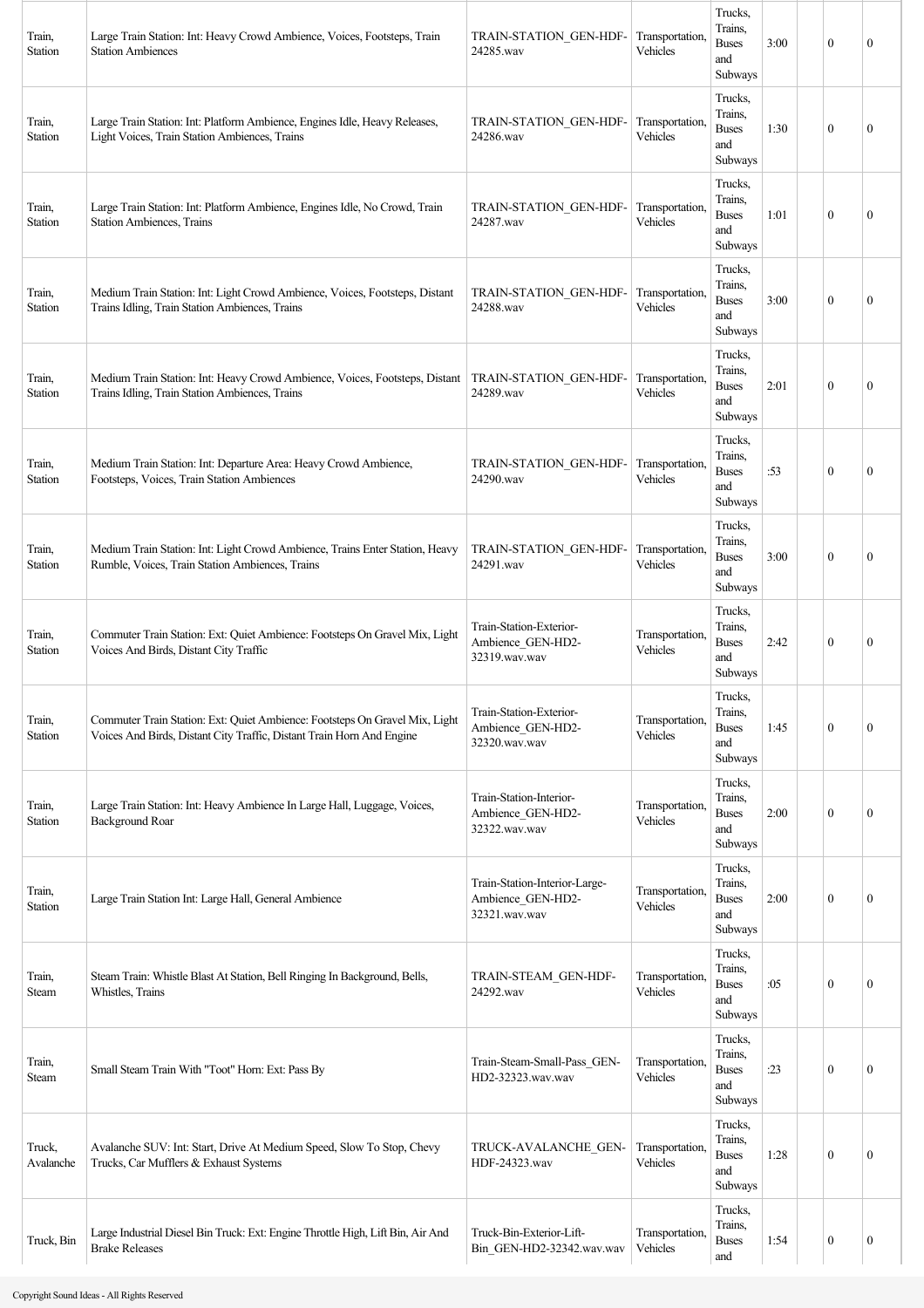|            |                                                                                                                                                                   |                                                                          |                             | Subways                                              |      |              |                  |
|------------|-------------------------------------------------------------------------------------------------------------------------------------------------------------------|--------------------------------------------------------------------------|-----------------------------|------------------------------------------------------|------|--------------|------------------|
| Truck, Bin | Large Industrial Diesel Bin Truck: Ext: Engine Throttle Increases, Lift Bin, Air<br><b>And Brake Releases</b>                                                     | Truck-Bin-Exterior-Lift-<br>Bin_GEN-HD2-32343.wav.wav                    | Transportation,<br>Vehicles | Trucks,<br>Trains.<br><b>Buses</b><br>and<br>Subways | 2:09 | $\mathbf{0}$ | $\mathbf{0}$     |
| Truck, Bin | Large Industrial Diesel Bin Truck: Ext: Long Idle With Air And Brake Releases,<br>Pull Away Straight At Very Slow Speed                                           | Truck-Bin-Exterior-Pull-<br>Away_GEN-HD2-<br>32348.wav.wav               | Transportation,<br>Vehicles | Trucks,<br>Trains,<br><b>Buses</b><br>and<br>Subways | 1:54 | $\mathbf{0}$ | $\mathbf{0}$     |
| Truck, Bin | Large Industrial Diesel Bin Truck: Ext: Idle, Pull Away Right At Very Slow<br>Speed, Heavy Brake Releases                                                         | Truck-Bin-Exterior-Pull-Away-<br>Slow_GEN-HD2-<br>32344.wav.wav          | Transportation,<br>Vehicles | Trucks,<br>Trains.<br><b>Buses</b><br>and<br>Subways | :53  | $\theta$     | $\mathbf{0}$     |
| Truck, Bin | Large Industrial Diesel Bin Truck: Ext: Slow Reverse Up From Left With<br>Warning Beeps, Brake Releases                                                           | Truck-Bin-Exterior-Reverse-<br>Up GEN-HD2-32349.wav.wav                  | Transportation,<br>Vehicles | Trucks,<br>Trains.<br><b>Buses</b><br>and<br>Subways | 1:33 | $\mathbf{0}$ | $\mathbf{0}$     |
| Truck, Bin | Large Industrial Diesel Bin Truck: Ext: Slow Reverse Up With Warning Beeps,<br><b>Brake Releases</b>                                                              | Truck-Bin-Exterior-Reverse-<br>Up GEN-HD2-32350.wav.wav                  | Transportation,<br>Vehicles | Trucks,<br>Trains.<br><b>Buses</b><br>and<br>Subways | :59  | $\mathbf{0}$ | $\mathbf{0}$     |
| Truck, Bin | Large Industrial Diesel Bin Truck: Ext: Increase Engine Throttle, Lowers To<br>Idle, Bin Impact On Ground, Increase Throttle, Truck Movements Slightly<br>Forward | Truck-Bin-Exterior-Throttle-<br>And-Bin-Impact_GEN-HD2-<br>32345.wav.wav | Transportation,<br>Vehicles | Trucks,<br>Trains.<br><b>Buses</b><br>and<br>Subways | 2:01 | $\theta$     | $\mathbf{0}$     |
| Truck, Bin | Large Industrial Diesel Bin Truck: Ext: Increase Engine Throttle, Lowers To<br>Idle, Bin Impact On Ground, Long Idle                                              | Truck-Bin-Exterior-Throttle-<br>And-Bin-Impact_GEN-HD2-<br>32346.wav.wav | Transportation,<br>Vehicles | Trucks,<br>Trains,<br><b>Buses</b><br>and<br>Subways | 1:30 | $\theta$     | $\mathbf{0}$     |
| Truck, Bin | Large Industrial Diesel Bin Truck: Ext: Increase Engine Throttle, Lowers To<br>Idle, Heavy Brake Releases, Engine Right Heavy                                     | Truck-Bin-Exterior-Throttle-<br>And-Releases GEN-HD2-<br>32347.wav.wav   | Transportation,<br>Vehicles | Trucks,<br>Trains,<br><b>Buses</b><br>and<br>Subways | 1:05 | $\mathbf{0}$ | $\mathbf{0}$     |
| Truck, Box | 16 Foot Diesel Box Truck: Ext: Driver Door: Close, Diesel Trucks, Car Doors                                                                                       | TRUCK-BOX_GEN-HDF-<br>24324.wav                                          | Transportation,<br>Vehicles | Trucks,<br>Trains,<br><b>Buses</b><br>and<br>Subways | :01  | $\mathbf{0}$ | $\boldsymbol{0}$ |
| Truck, Box | 16 Foot Diesel Box Truck: Ext: Driver Door: Close, Diesel Trucks, Car Doors                                                                                       | TRUCK-BOX_GEN-HDF-<br>24325.wav                                          | Transportation,<br>Vehicles | Trucks,<br>Trains.<br><b>Buses</b><br>and<br>Subways | :01  | $\mathbf{0}$ | $\boldsymbol{0}$ |
| Truck, Box | 16 Foot Diesel Box Truck: Ext: Driver Door: Close, Diesel Trucks, Car Doors                                                                                       | TRUCK-BOX_GEN-HDF-<br>24326.wav                                          | Transportation,<br>Vehicles | Trucks,<br>Trains,<br><b>Buses</b><br>and<br>Subways | :01  | $\mathbf{0}$ | $\mathbf{0}$     |
| Truck, Box | 16 Foot Diesel Box Truck: Ext: Driver Door: Open, Diesel Trucks, Car Doors                                                                                        | TRUCK-BOX_GEN-HDF-<br>24327.wav                                          | Transportation,<br>Vehicles | Trucks,<br>Trains,<br><b>Buses</b><br>and<br>Subways | :03  | $\mathbf{0}$ | $\boldsymbol{0}$ |
| Truck, Box | 16 Foot Diesel Box Truck: Ext: Driver Door: Open, Diesel Trucks, Car Doors                                                                                        | TRUCK-BOX_GEN-HDF-<br>24328.wav                                          | Transportation,<br>Vehicles | Trucks,<br>Trains,<br><b>Buses</b><br>and<br>Subways | :01  | $\mathbf{0}$ | $\boldsymbol{0}$ |
| Truck, Box | 16 Foot Diesel Box Truck: Ext: Driver Door: Open, Person Enters, Close Door, TRUCK-BOX_GEN-HDF-<br>Diesel Trucks, Car Doors, Car Seats & Seat Adjustments         | 24329.wav                                                                | Transportation,<br>Vehicles | Trucks,<br>Trains,<br><b>Buses</b><br>and<br>Subways | :08  | $\mathbf{0}$ | $\boldsymbol{0}$ |
|            |                                                                                                                                                                   |                                                                          |                             | Trucks,                                              |      |              |                  |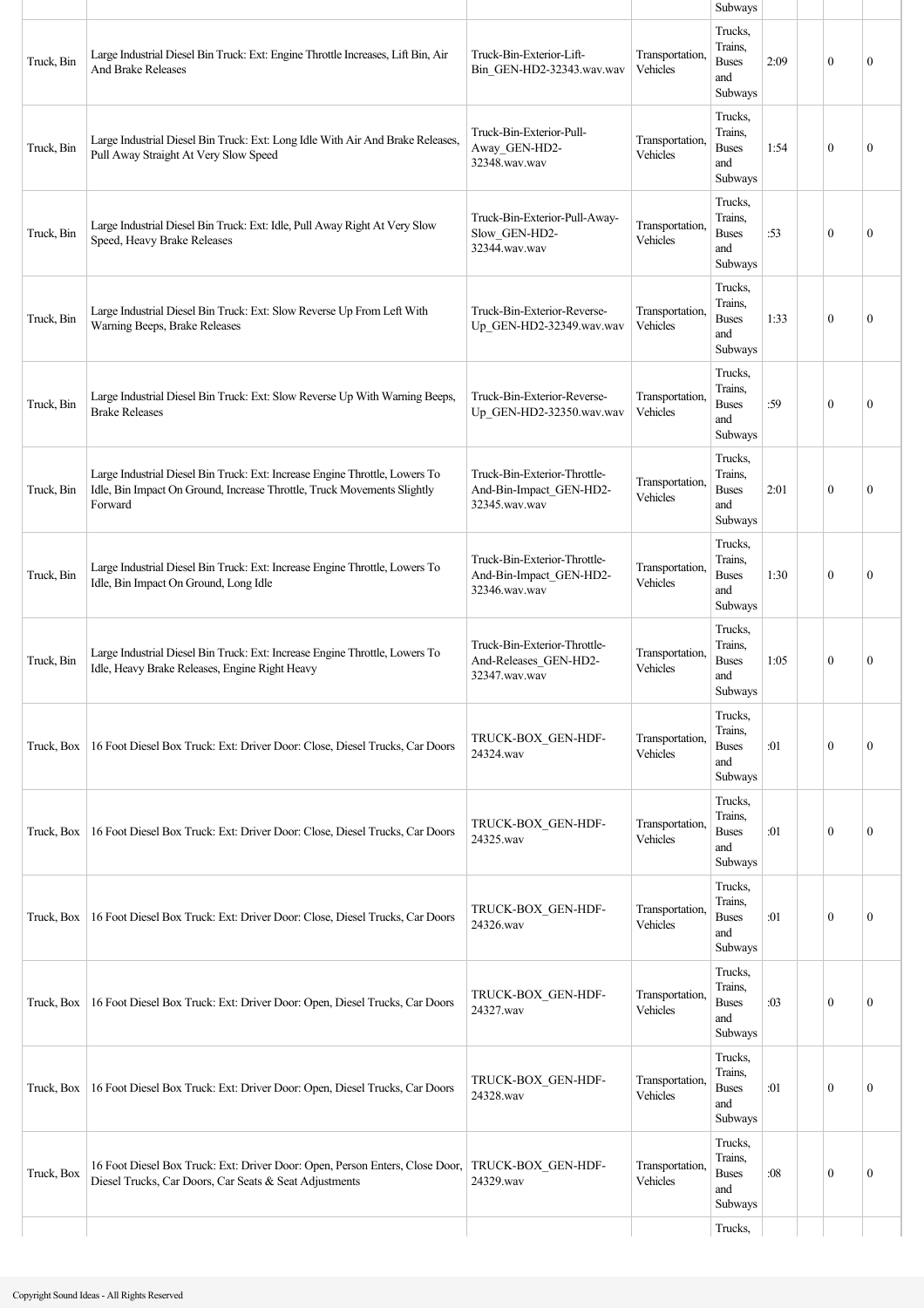| Trucks,<br>Trains,<br>16 Foot Diesel Box Truck: Ext: Rear Cargo Sliding Door: Close, Diesel Trucks,<br>TRUCK-BOX_GEN-HDF-<br>Transportation.<br><b>Buses</b><br>$\mathbf{0}$<br>Truck, Box<br>:05<br>$\mathbf{0}$<br>Vehicles<br>Car Doors<br>24331.wav<br>and<br>Subways<br>Trucks,<br>Trains,<br>16 Foot Diesel Box Truck: Ext: Rear Cargo Sliding Door: Close, Diesel Trucks,<br>TRUCK-BOX GEN-HDF-<br>Transportation.<br><b>Buses</b><br>:04<br>$\mathbf{0}$<br>$\boldsymbol{0}$<br>Truck, Box<br>24332.wav<br>Vehicles<br>Car Doors<br>and<br>Subways<br>Trucks,<br>Trains,<br>16 Foot Diesel Box Truck: Ext: Rear Cargo Sliding Door: Close, Diesel Trucks,<br>TRUCK-BOX GEN-HDF-<br>Transportation,<br>Truck, Box<br><b>Buses</b><br>$\mathbf{0}$<br>:05<br>$\theta$<br>24333.wav<br>Vehicles<br>Car Doors<br>and<br>Subways<br>Trucks,<br>Trains,<br>16 Foot Diesel Box Truck: Ext: Rear Cargo Sliding Door: Close, Diesel Trucks,<br>Transportation.<br>TRUCK-BOX GEN-HDF-<br>$\mathbf{0}$<br>Truck, Box<br><b>Buses</b><br>:03<br>$\boldsymbol{0}$<br>Vehicles<br>24334.wav<br>Car Doors<br>and<br>Subways<br>Trucks,<br>Trains,<br>16 Foot Diesel Box Truck: Ext: Rear Cargo Sliding Door: Close And Lock<br>Transportation.<br>TRUCK-BOX GEN-HDF-<br>$\mathbf{0}$<br>Truck, Box<br><b>Buses</b><br>:04<br>$\boldsymbol{0}$<br>Vehicles<br>Latch, Diesel Trucks, Car Doors, Car Locks<br>24335.wav<br>and<br>Subways<br>Trucks,<br>Trains,<br>16 Foot Diesel Box Truck: Ext: Rear Cargo Sliding Door: Close And Lock<br>TRUCK-BOX GEN-HDF-<br>Transportation.<br>Truck, Box<br><b>Buses</b><br>:05<br>$\mathbf{0}$<br>$\mathbf{0}$<br>Vehicles<br>Latch, Diesel Trucks, Car Doors, Car Locks<br>24336.wav<br>and<br>Subways<br>Trucks,<br>Trains,<br>16 Foot Diesel Box Truck: Ext: Rear Cargo Sliding Door: Latch Movement,<br>TRUCK-BOX_GEN-HDF-<br>Transportation.<br><b>Buses</b><br>:02<br>$\mathbf{0}$<br>Truck, Box<br>$\boldsymbol{0}$<br>Open Or Close, Diesel Trucks, Car Doors, Car Locks<br>24337.wav<br>Vehicles<br>and<br>Subways<br>Trucks,<br>Trains,<br>Transportation,<br>TRUCK-BOX_GEN-HDF-<br>16 Foot Diesel Box Truck: Ext: Rear Cargo Sliding Door: Latch Movement,<br>$\boldsymbol{0}$<br><b>Buses</b><br>:01<br>$\boldsymbol{0}$<br>Truck, Box<br>Vehicles<br>Open Or Close, Diesel Trucks, Car Doors, Car Locks<br>24338.wav<br>and<br>Subways<br>Trucks,<br>Trains,<br>16 Foot Diesel Box Truck: Ext: Rear Cargo Sliding Door: Latch Movement,<br>Transportation,<br>TRUCK-BOX_GEN-HDF-<br>$\boldsymbol{0}$<br>$\boldsymbol{0}$<br>Truck, Box<br>Buses<br>:02<br>Vehicles<br>Open Or Close, Diesel Trucks, Car Doors, Car Locks<br>24339.wav<br>and<br>Subways<br>Trucks,<br>Trains,<br>16 Foot Diesel Box Truck: Ext: Rear Cargo Sliding Door: Latch Movement,<br>Transportation.<br>TRUCK-BOX_GEN-HDF-<br>$\boldsymbol{0}$<br>$\boldsymbol{0}$<br>Truck, Box<br><b>Buses</b><br>:02<br>Open Or Close, Diesel Trucks, Car Doors, Car Locks<br>Vehicles<br>24340.wav<br>and<br>Subways<br>Trucks,<br>Trains,<br>16 Foot Diesel Box Truck: Ext: Rear Cargo Sliding Door: Latch Movement,<br>Transportation.<br>TRUCK-BOX_GEN-HDF-<br><b>Buses</b><br>$\boldsymbol{0}$<br>Truck, Box<br>:01<br>$\boldsymbol{0}$<br>Vehicles<br>Open Or Close, Diesel Trucks, Car Doors, Car Locks<br>24341.wav<br>and<br>Subways<br>Trucks,<br>Trains,<br>16 Foot Diesel Box Truck: Ext: Rear Cargo Sliding Door: Latch Movement,<br>Transportation,<br>TRUCK-BOX GEN-HDF-<br><b>Buses</b><br>:03<br>$\boldsymbol{0}$<br>Truck, Box<br>$\boldsymbol{0}$<br>Open Or Close, Diesel Trucks, Car Doors, Car Locks<br>24342.wav<br>Vehicles<br>and<br>Subways<br>Trucks,<br>Trains,<br>Transportation,<br>16 Foot Diesel Box Truck: Ext: Rear Cargo Sliding Door: Open, Diesel Trucks,<br>TRUCK-BOX GEN-HDF-<br><b>Buses</b><br>$\mathbf{0}$<br>$\boldsymbol{0}$<br>Truck, Box<br>:05<br>Vehicles<br>Car Doors<br>24343.wav<br>and<br>Subways<br>Trucks,<br>Trains,<br>16 Foot Diesel Box Truck: Ext: Rear Cargo Sliding Door: Open, Diesel Trucks,<br>TRUCK-BOX GEN-HDF-<br>Transportation.<br>Truck, Box<br><b>Buses</b><br>$\boldsymbol{0}$<br>:04<br>$\boldsymbol{0}$<br>24344.wav<br>Vehicles<br>Car Doors<br>and<br>Subways | Truck, Box | 16 Foot Diesel Box Truck: Ext: Driver Door: Open, Person Exits, Close Door,<br>Diesel Trucks, Car Doors, Car Seats & Seat Adjustments | TRUCK-BOX_GEN-HDF-<br>24330.wav | Transportation.<br>Vehicles | Trains,<br><b>Buses</b><br>and<br>Subways | :05 | $\mathbf{0}$ | $\mathbf{0}$ |
|-------------------------------------------------------------------------------------------------------------------------------------------------------------------------------------------------------------------------------------------------------------------------------------------------------------------------------------------------------------------------------------------------------------------------------------------------------------------------------------------------------------------------------------------------------------------------------------------------------------------------------------------------------------------------------------------------------------------------------------------------------------------------------------------------------------------------------------------------------------------------------------------------------------------------------------------------------------------------------------------------------------------------------------------------------------------------------------------------------------------------------------------------------------------------------------------------------------------------------------------------------------------------------------------------------------------------------------------------------------------------------------------------------------------------------------------------------------------------------------------------------------------------------------------------------------------------------------------------------------------------------------------------------------------------------------------------------------------------------------------------------------------------------------------------------------------------------------------------------------------------------------------------------------------------------------------------------------------------------------------------------------------------------------------------------------------------------------------------------------------------------------------------------------------------------------------------------------------------------------------------------------------------------------------------------------------------------------------------------------------------------------------------------------------------------------------------------------------------------------------------------------------------------------------------------------------------------------------------------------------------------------------------------------------------------------------------------------------------------------------------------------------------------------------------------------------------------------------------------------------------------------------------------------------------------------------------------------------------------------------------------------------------------------------------------------------------------------------------------------------------------------------------------------------------------------------------------------------------------------------------------------------------------------------------------------------------------------------------------------------------------------------------------------------------------------------------------------------------------------------------------------------------------------------------------------------------------------------------------------------------------------------------------------------------------------------------------------------------------------------------------------------------------------------------------------------------------------------------------------------------------------------------------------------------------------------------------------------------------------------------------------------------------------------------------------------------------------------------------------------------------------------------------------------------------------------------------------------------------------------------|------------|---------------------------------------------------------------------------------------------------------------------------------------|---------------------------------|-----------------------------|-------------------------------------------|-----|--------------|--------------|
|                                                                                                                                                                                                                                                                                                                                                                                                                                                                                                                                                                                                                                                                                                                                                                                                                                                                                                                                                                                                                                                                                                                                                                                                                                                                                                                                                                                                                                                                                                                                                                                                                                                                                                                                                                                                                                                                                                                                                                                                                                                                                                                                                                                                                                                                                                                                                                                                                                                                                                                                                                                                                                                                                                                                                                                                                                                                                                                                                                                                                                                                                                                                                                                                                                                                                                                                                                                                                                                                                                                                                                                                                                                                                                                                                                                                                                                                                                                                                                                                                                                                                                                                                                                                                                                 |            |                                                                                                                                       |                                 |                             |                                           |     |              |              |
|                                                                                                                                                                                                                                                                                                                                                                                                                                                                                                                                                                                                                                                                                                                                                                                                                                                                                                                                                                                                                                                                                                                                                                                                                                                                                                                                                                                                                                                                                                                                                                                                                                                                                                                                                                                                                                                                                                                                                                                                                                                                                                                                                                                                                                                                                                                                                                                                                                                                                                                                                                                                                                                                                                                                                                                                                                                                                                                                                                                                                                                                                                                                                                                                                                                                                                                                                                                                                                                                                                                                                                                                                                                                                                                                                                                                                                                                                                                                                                                                                                                                                                                                                                                                                                                 |            |                                                                                                                                       |                                 |                             |                                           |     |              |              |
|                                                                                                                                                                                                                                                                                                                                                                                                                                                                                                                                                                                                                                                                                                                                                                                                                                                                                                                                                                                                                                                                                                                                                                                                                                                                                                                                                                                                                                                                                                                                                                                                                                                                                                                                                                                                                                                                                                                                                                                                                                                                                                                                                                                                                                                                                                                                                                                                                                                                                                                                                                                                                                                                                                                                                                                                                                                                                                                                                                                                                                                                                                                                                                                                                                                                                                                                                                                                                                                                                                                                                                                                                                                                                                                                                                                                                                                                                                                                                                                                                                                                                                                                                                                                                                                 |            |                                                                                                                                       |                                 |                             |                                           |     |              |              |
|                                                                                                                                                                                                                                                                                                                                                                                                                                                                                                                                                                                                                                                                                                                                                                                                                                                                                                                                                                                                                                                                                                                                                                                                                                                                                                                                                                                                                                                                                                                                                                                                                                                                                                                                                                                                                                                                                                                                                                                                                                                                                                                                                                                                                                                                                                                                                                                                                                                                                                                                                                                                                                                                                                                                                                                                                                                                                                                                                                                                                                                                                                                                                                                                                                                                                                                                                                                                                                                                                                                                                                                                                                                                                                                                                                                                                                                                                                                                                                                                                                                                                                                                                                                                                                                 |            |                                                                                                                                       |                                 |                             |                                           |     |              |              |
|                                                                                                                                                                                                                                                                                                                                                                                                                                                                                                                                                                                                                                                                                                                                                                                                                                                                                                                                                                                                                                                                                                                                                                                                                                                                                                                                                                                                                                                                                                                                                                                                                                                                                                                                                                                                                                                                                                                                                                                                                                                                                                                                                                                                                                                                                                                                                                                                                                                                                                                                                                                                                                                                                                                                                                                                                                                                                                                                                                                                                                                                                                                                                                                                                                                                                                                                                                                                                                                                                                                                                                                                                                                                                                                                                                                                                                                                                                                                                                                                                                                                                                                                                                                                                                                 |            |                                                                                                                                       |                                 |                             |                                           |     |              |              |
|                                                                                                                                                                                                                                                                                                                                                                                                                                                                                                                                                                                                                                                                                                                                                                                                                                                                                                                                                                                                                                                                                                                                                                                                                                                                                                                                                                                                                                                                                                                                                                                                                                                                                                                                                                                                                                                                                                                                                                                                                                                                                                                                                                                                                                                                                                                                                                                                                                                                                                                                                                                                                                                                                                                                                                                                                                                                                                                                                                                                                                                                                                                                                                                                                                                                                                                                                                                                                                                                                                                                                                                                                                                                                                                                                                                                                                                                                                                                                                                                                                                                                                                                                                                                                                                 |            |                                                                                                                                       |                                 |                             |                                           |     |              |              |
|                                                                                                                                                                                                                                                                                                                                                                                                                                                                                                                                                                                                                                                                                                                                                                                                                                                                                                                                                                                                                                                                                                                                                                                                                                                                                                                                                                                                                                                                                                                                                                                                                                                                                                                                                                                                                                                                                                                                                                                                                                                                                                                                                                                                                                                                                                                                                                                                                                                                                                                                                                                                                                                                                                                                                                                                                                                                                                                                                                                                                                                                                                                                                                                                                                                                                                                                                                                                                                                                                                                                                                                                                                                                                                                                                                                                                                                                                                                                                                                                                                                                                                                                                                                                                                                 |            |                                                                                                                                       |                                 |                             |                                           |     |              |              |
|                                                                                                                                                                                                                                                                                                                                                                                                                                                                                                                                                                                                                                                                                                                                                                                                                                                                                                                                                                                                                                                                                                                                                                                                                                                                                                                                                                                                                                                                                                                                                                                                                                                                                                                                                                                                                                                                                                                                                                                                                                                                                                                                                                                                                                                                                                                                                                                                                                                                                                                                                                                                                                                                                                                                                                                                                                                                                                                                                                                                                                                                                                                                                                                                                                                                                                                                                                                                                                                                                                                                                                                                                                                                                                                                                                                                                                                                                                                                                                                                                                                                                                                                                                                                                                                 |            |                                                                                                                                       |                                 |                             |                                           |     |              |              |
|                                                                                                                                                                                                                                                                                                                                                                                                                                                                                                                                                                                                                                                                                                                                                                                                                                                                                                                                                                                                                                                                                                                                                                                                                                                                                                                                                                                                                                                                                                                                                                                                                                                                                                                                                                                                                                                                                                                                                                                                                                                                                                                                                                                                                                                                                                                                                                                                                                                                                                                                                                                                                                                                                                                                                                                                                                                                                                                                                                                                                                                                                                                                                                                                                                                                                                                                                                                                                                                                                                                                                                                                                                                                                                                                                                                                                                                                                                                                                                                                                                                                                                                                                                                                                                                 |            |                                                                                                                                       |                                 |                             |                                           |     |              |              |
|                                                                                                                                                                                                                                                                                                                                                                                                                                                                                                                                                                                                                                                                                                                                                                                                                                                                                                                                                                                                                                                                                                                                                                                                                                                                                                                                                                                                                                                                                                                                                                                                                                                                                                                                                                                                                                                                                                                                                                                                                                                                                                                                                                                                                                                                                                                                                                                                                                                                                                                                                                                                                                                                                                                                                                                                                                                                                                                                                                                                                                                                                                                                                                                                                                                                                                                                                                                                                                                                                                                                                                                                                                                                                                                                                                                                                                                                                                                                                                                                                                                                                                                                                                                                                                                 |            |                                                                                                                                       |                                 |                             |                                           |     |              |              |
|                                                                                                                                                                                                                                                                                                                                                                                                                                                                                                                                                                                                                                                                                                                                                                                                                                                                                                                                                                                                                                                                                                                                                                                                                                                                                                                                                                                                                                                                                                                                                                                                                                                                                                                                                                                                                                                                                                                                                                                                                                                                                                                                                                                                                                                                                                                                                                                                                                                                                                                                                                                                                                                                                                                                                                                                                                                                                                                                                                                                                                                                                                                                                                                                                                                                                                                                                                                                                                                                                                                                                                                                                                                                                                                                                                                                                                                                                                                                                                                                                                                                                                                                                                                                                                                 |            |                                                                                                                                       |                                 |                             |                                           |     |              |              |
|                                                                                                                                                                                                                                                                                                                                                                                                                                                                                                                                                                                                                                                                                                                                                                                                                                                                                                                                                                                                                                                                                                                                                                                                                                                                                                                                                                                                                                                                                                                                                                                                                                                                                                                                                                                                                                                                                                                                                                                                                                                                                                                                                                                                                                                                                                                                                                                                                                                                                                                                                                                                                                                                                                                                                                                                                                                                                                                                                                                                                                                                                                                                                                                                                                                                                                                                                                                                                                                                                                                                                                                                                                                                                                                                                                                                                                                                                                                                                                                                                                                                                                                                                                                                                                                 |            |                                                                                                                                       |                                 |                             |                                           |     |              |              |
|                                                                                                                                                                                                                                                                                                                                                                                                                                                                                                                                                                                                                                                                                                                                                                                                                                                                                                                                                                                                                                                                                                                                                                                                                                                                                                                                                                                                                                                                                                                                                                                                                                                                                                                                                                                                                                                                                                                                                                                                                                                                                                                                                                                                                                                                                                                                                                                                                                                                                                                                                                                                                                                                                                                                                                                                                                                                                                                                                                                                                                                                                                                                                                                                                                                                                                                                                                                                                                                                                                                                                                                                                                                                                                                                                                                                                                                                                                                                                                                                                                                                                                                                                                                                                                                 |            |                                                                                                                                       |                                 |                             |                                           |     |              |              |
|                                                                                                                                                                                                                                                                                                                                                                                                                                                                                                                                                                                                                                                                                                                                                                                                                                                                                                                                                                                                                                                                                                                                                                                                                                                                                                                                                                                                                                                                                                                                                                                                                                                                                                                                                                                                                                                                                                                                                                                                                                                                                                                                                                                                                                                                                                                                                                                                                                                                                                                                                                                                                                                                                                                                                                                                                                                                                                                                                                                                                                                                                                                                                                                                                                                                                                                                                                                                                                                                                                                                                                                                                                                                                                                                                                                                                                                                                                                                                                                                                                                                                                                                                                                                                                                 |            |                                                                                                                                       |                                 |                             |                                           |     |              |              |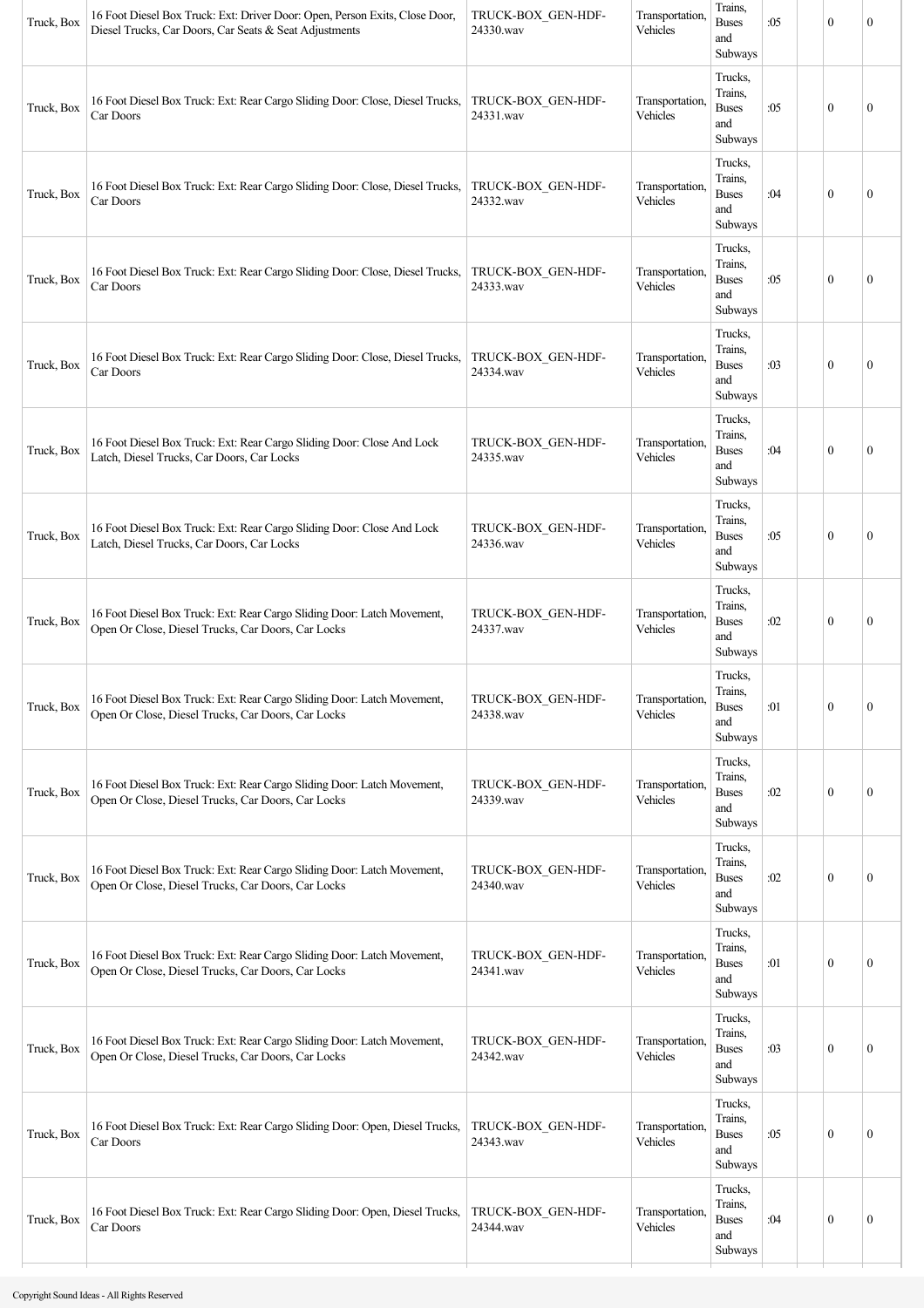| Truck, Box | 16 Foot Diesel Box Truck: Ext: Rear Cargo Sliding Door: Open, Diesel Trucks,<br>Car Doors                                                                 | TRUCK-BOX GEN-HDF-<br>24345.wav | Transportation,<br>Vehicles | Trucks,<br>Trains.<br><b>Buses</b><br>and<br>Subways | :04  | $\mathbf{0}$     | $\mathbf{0}$     |
|------------|-----------------------------------------------------------------------------------------------------------------------------------------------------------|---------------------------------|-----------------------------|------------------------------------------------------|------|------------------|------------------|
| Truck, Box | 16 Foot Diesel Box Truck: Ext: Rear Cargo Sliding Door: Open, Diesel Trucks,<br>Car Doors                                                                 | TRUCK-BOX_GEN-HDF-<br>24346.wav | Transportation,<br>Vehicles | Trucks,<br>Trains.<br><b>Buses</b><br>and<br>Subways | :05  | $\mathbf{0}$     | $\boldsymbol{0}$ |
| Truck, Box | 16 Foot Diesel Box Truck: Ext: Rear Cargo Sliding Door: Unlock Latch And<br>Open, Diesel Trucks, Car Doors, Car Locks                                     | TRUCK-BOX_GEN-HDF-<br>24347.wav | Transportation,<br>Vehicles | Trucks,<br>Trains,<br><b>Buses</b><br>and<br>Subways | :08  | $\boldsymbol{0}$ | $\mathbf{0}$     |
| Truck, Box | 16 Foot Diesel Box Truck: Ext: Rear Cargo Sliding Door: Unlock Latch And<br>Open, Diesel Trucks, Car Doors, Car Locks                                     | TRUCK-BOX_GEN-HDF-<br>24348.wav | Transportation,<br>Vehicles | Trucks,<br>Trains,<br><b>Buses</b><br>and<br>Subways | :07  | $\boldsymbol{0}$ | $\boldsymbol{0}$ |
| Truck, Box | 16 Foot Diesel Box Truck: Ext: Horn: Single Long Blast, Horns, Diesel Trucks,<br>Car Horns                                                                | TRUCK-BOX_GEN-HDF-<br>24349.wav | Transportation,<br>Vehicles | Trucks,<br>Trains,<br><b>Buses</b><br>and<br>Subways | :02  | $\mathbf{0}$     | $\mathbf{0}$     |
| Truck, Box | 16 Foot Diesel Box Truck: Ext: Horn: Single Short Blast, Horns, Diesel Trucks,<br>Car Horns                                                               | TRUCK-BOX_GEN-HDF-<br>24350.wav | Transportation,<br>Vehicles | Trucks,<br>Trains,<br><b>Buses</b><br>and<br>Subways | :01  | $\boldsymbol{0}$ | $\mathbf{0}$     |
| Truck, Box | 16 Foot Diesel Box Truck: Ext: Horn: Three Blasts, Horns, Diesel Trucks, Car<br>Horns                                                                     | TRUCK-BOX GEN-HDF-<br>24351.wav | Transportation,<br>Vehicles | Trucks,<br>Trains,<br><b>Buses</b><br>and<br>Subways | :05  | $\mathbf{0}$     | $\mathbf{0}$     |
| Truck, Box | 16 Foot Diesel Box Truck: Ext: Horn: Two Short Blasts, Horns, Diesel Trucks,<br>Car Horns                                                                 | TRUCK-BOX_GEN-HDF-<br>24352.wav | Transportation,<br>Vehicles | Trucks,<br>Trains.<br><b>Buses</b><br>and<br>Subways | :01  | $\mathbf{0}$     | $\boldsymbol{0}$ |
| Truck, Box | 16 Foot Diesel Box Truck: Ext: Horn: Short And Long Blast, Horns, Diesel<br>Trucks, Car Horns                                                             | TRUCK-BOX_GEN-HDF-<br>24353.wav | Transportation,<br>Vehicles | Trucks,<br>Trains,<br><b>Buses</b><br>and<br>Subways | :03  | $\boldsymbol{0}$ | $\mathbf{0}$     |
| Truck, Box | 16 Foot Diesel Box Truck: Ext: Idle In Distance, Pull Up Left At Fast Speed,<br>Shut Off, Diesel Trucks, Car Drive Towards                                | TRUCK-BOX_GEN-HDF-<br>24354.wav | Transportation,<br>Vehicles | Trucks,<br>Trains,<br><b>Buses</b><br>and<br>Subways | :31  | $\mathbf{0}$     | $\boldsymbol{0}$ |
| Truck, Box | 16 Foot Diesel Box Truck: Ext: Idle In Distance, Pull Up Left At Medium<br>Speed, Idle, Diesel Trucks, Car Drive Towards                                  | TRUCK-BOX_GEN-HDF-<br>24355.wav | Transportation,<br>Vehicles | Trucks,<br>Trains,<br><b>Buses</b><br>and<br>Subways | :23  | $\boldsymbol{0}$ | $\mathbf{0}$     |
| Truck, Box | 16 Foot Diesel Box Truck: Ext: On Board: Idle, Accelerate Fast, Stop, Idle,<br>From Exhaust, Diesel Trucks, Car Mufflers & Exhaust Systems                | TRUCK-BOX_GEN-HDF-<br>24356.wav | Transportation,<br>Vehicles | Trucks,<br>Trains,<br><b>Buses</b><br>and<br>Subways | :26  | $\boldsymbol{0}$ | $\boldsymbol{0}$ |
| Truck, Box | 16 Foot Diesel Box Truck: Ext: On Board: Start, Idle, Drive At Fast Speed,<br>Stop, Shut Off, From Exhaust, Diesel Trucks, Car Mufflers & Exhaust Systems | TRUCK-BOX_GEN-HDF-<br>24357.wav | Transportation,<br>Vehicles | Trucks,<br>Trains,<br><b>Buses</b><br>and<br>Subways | 1:54 | $\mathbf{0}$     | $\mathbf{0}$     |
| Truck, Box | 16 Foot Diesel Box Truck: Ext: On Board: Idle, Drive In Low Gear, High Rev,<br>Stop, Idle, From Exhaust, Diesel Trucks, Car Mufflers & Exhaust Systems    | TRUCK-BOX_GEN-HDF-<br>24358.wav | Transportation,<br>Vehicles | Trucks,<br>Trains.<br><b>Buses</b><br>and<br>Subways | :23  | $\boldsymbol{0}$ | $\boldsymbol{0}$ |
| Truck, Box | 16 Foot Diesel Box Truck: Ext: On Board: Idle, Drive In Low Gear, High Rev,<br>Stop, Idle, From Exhaust, Diesel Trucks, Car Mufflers & Exhaust Systems    | TRUCK-BOX_GEN-HDF-<br>24359.wav | Transportation,<br>Vehicles | Trucks,<br>Trains,<br><b>Buses</b><br>and<br>Subways | :22  | $\boldsymbol{0}$ | $\boldsymbol{0}$ |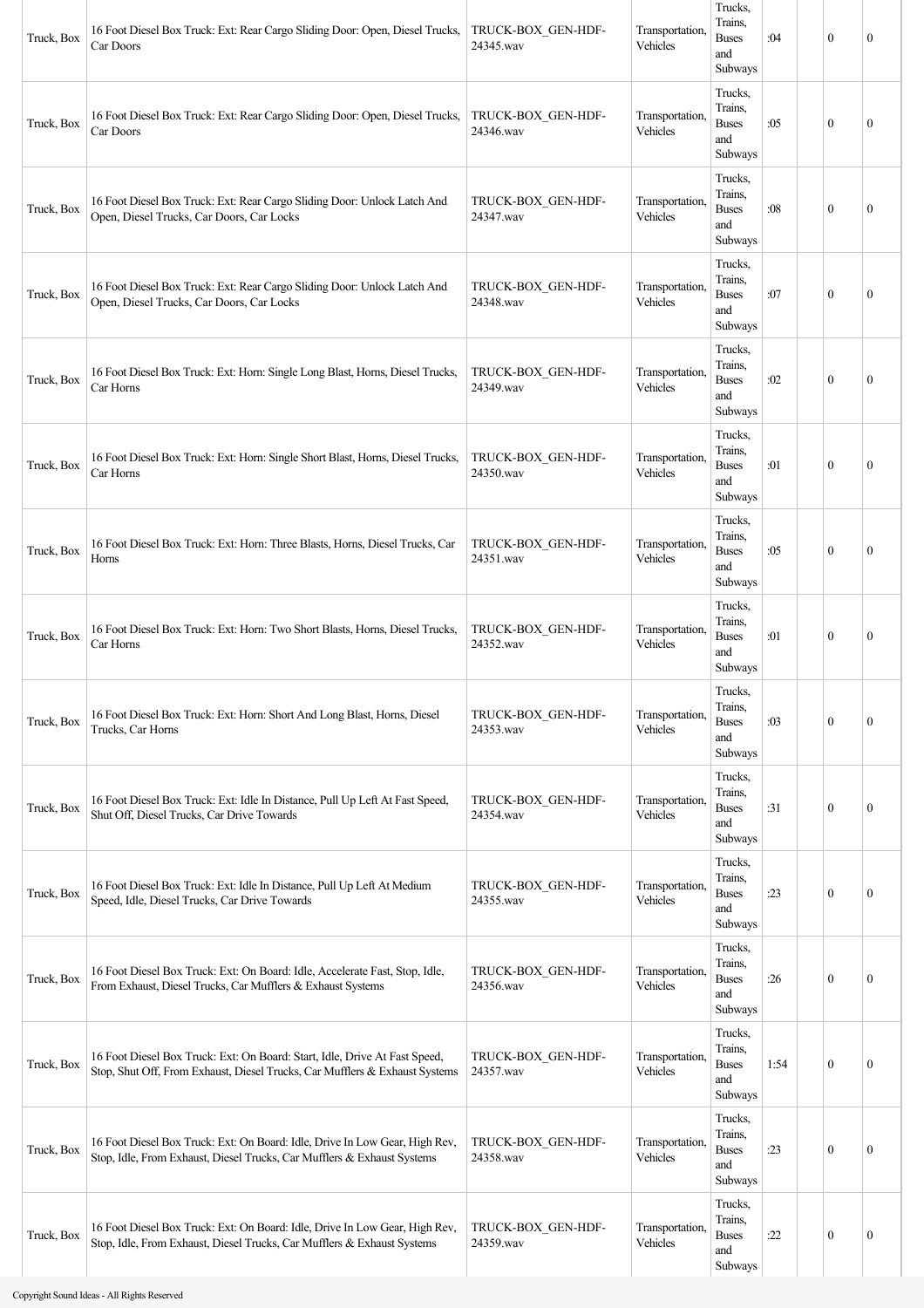| Truck, Box | 16 Foot Diesel Box Truck: Ext: On Board: Start, Idle, Drive At Medium Fast<br>Speed, Stop, Shut Off, From Exhaust, Diesel Trucks, Car Mufflers & Exhaust<br><b>Systems</b>       | TRUCK-BOX GEN-HDF-<br>24360.wav | Transportation,<br>Vehicles | Trucks,<br>Trains.<br><b>Buses</b><br>and<br>Subways | 2:00 | $\theta$         | $\mathbf{0}$     |
|------------|----------------------------------------------------------------------------------------------------------------------------------------------------------------------------------|---------------------------------|-----------------------------|------------------------------------------------------|------|------------------|------------------|
| Truck, Box | 16 Foot Diesel Box Truck: Ext: On Board: Start, Idle, Drive At Medium Speed,<br>Stop, Shut Off, From Exhaust, Diesel Trucks, Car Mufflers & Exhaust Systems                      | TRUCK-BOX GEN-HDF-<br>24361.wav | Transportation,<br>Vehicles | Trucks,<br>Trains,<br><b>Buses</b><br>and<br>Subways | 2:16 | $\theta$         | $\mathbf{0}$     |
| Truck, Box | 16 Foot Diesel Box Truck: Ext: On Board: Start, Idle, Drive At Medium Speed<br>With Stop And Go, Stop, Shut Off, From Exhaust, Diesel Trucks, Car Mufflers<br>& Exhaust Systems  | TRUCK-BOX GEN-HDF-<br>24362.wav | Transportation,<br>Vehicles | Trucks,<br>Trains,<br><b>Buses</b><br>and<br>Subways | 2:26 | $\mathbf{0}$     | $\mathbf{0}$     |
| Truck, Box | 16 Foot Diesel Box Truck: Ext: On Board: Start, Idle, Drive At Slow Speed,<br>Stop, Shut Off, From Exhaust, Diesel Trucks, Car Mufflers & Exhaust Systems                        | TRUCK-BOX GEN-HDF-<br>24363.wav | Transportation,<br>Vehicles | Trucks,<br>Trains,<br><b>Buses</b><br>and<br>Subways | 1:37 | $\mathbf{0}$     | $\mathbf{0}$     |
| Truck, Box | 16 Foot Diesel Box Truck: Ext: On Board: Start, Idle, Drive At Slow Speed,<br>Stop And Go, Stop, Shut Off, From Exhaust, Diesel Trucks, Car Mufflers &<br><b>Exhaust Systems</b> | TRUCK-BOX GEN-HDF-<br>24364.wav | Transportation,<br>Vehicles | Trucks,<br>Trains,<br><b>Buses</b><br>and<br>Subways | 2:11 | $\mathbf{0}$     | $\theta$         |
| Truck, Box | 16 Foot Diesel Box Truck: Ext: On Board: Start, Idle, Drive At Fast Speed,<br>Stop, Shut Off. From Engine, Diesel Trucks, Car Mufflers & Exhaust Systems                         | TRUCK-BOX GEN-HDF-<br>24365.wav | Transportation,<br>Vehicles | Trucks,<br>Trains,<br><b>Buses</b><br>and<br>Subways | 1:46 | $\theta$         | $\mathbf{0}$     |
| Truck, Box | 16 Foot Diesel Box Truck: Ext: On Board: Start, Idle, Drive At Medium Speed,<br>Stop, Shut Off, From Engine, Diesel Trucks, Car Mufflers & Exhaust Systems                       | TRUCK-BOX GEN-HDF-<br>24366.wav | Transportation,<br>Vehicles | Trucks,<br>Trains,<br><b>Buses</b><br>and<br>Subways | 1:35 | $\theta$         | $\mathbf{0}$     |
| Truck, Box | 16 Foot Diesel Box Truck: Ext: On Board: Start, Idle, Drive At Medium Speed<br>With Stop And Go, Stop, Shut Off, From Engine, Diesel Trucks, Car Mufflers<br>& Exhaust Systems   | TRUCK-BOX_GEN-HDF-<br>24367.wav | Transportation,<br>Vehicles | Trucks,<br>Trains,<br><b>Buses</b><br>and<br>Subways | 1:42 | $\theta$         | $\mathbf{0}$     |
| Truck, Box | 16 Foot Diesel Box Truck: Ext: On Board: Start, Idle, Drive At Slow Speed,<br>Stop, Shut Off, From Engine, Diesel Trucks, Car Mufflers & Exhaust Systems                         | TRUCK-BOX GEN-HDF-<br>24368.wav | Transportation.<br>Vehicles | Trucks,<br>Trains,<br><b>Buses</b><br>and<br>Subways | 1:38 | $\mathbf{0}$     | $\boldsymbol{0}$ |
| Truck, Box | 16 Foot Diesel Box Truck: Ext: On Board: Start, Idle, Drive At Slow Speed<br>During Rush Hour, Stop, Shut Off, From Engine, Diesel Trucks, Car Mufflers<br>& Exhaust Systems     | TRUCK-BOX_GEN-HDF-<br>24369.wav | Transportation,<br>Vehicles | Trucks,<br>Trains,<br><b>Buses</b><br>and<br>Subways | 1:40 | $\mathbf{0}$     | $\mathbf{0}$     |
| Truck, Box | 16 Foot Diesel Box Truck: Ext: On Board: Start, Idle, Shut Off, From Engine,<br>Diesel Trucks, Car Mufflers & Exhaust Systems                                                    | TRUCK-BOX GEN-HDF-<br>24370.wav | Transportation,<br>Vehicles | Trucks,<br>Trains,<br><b>Buses</b><br>and<br>Subways | 1:17 | $\mathbf{0}$     | $\mathbf{0}$     |
| Truck, Box | 16 Foot Diesel Box Truck: Ext: On Board: Start, Idle With Revs, Shut Off,<br>From Engine, Diesel Trucks, Car Mufflers & Exhaust Systems                                          | TRUCK-BOX_GEN-HDF-<br>24371.wav | Transportation,<br>Vehicles | Trucks,<br>Trains,<br><b>Buses</b><br>and<br>Subways | 1:09 | $\mathbf{0}$     | $\boldsymbol{0}$ |
| Truck, Box | 16 Foot Diesel Box Truck: Ext: On Board: Idle, Reverse, Idle, From Exhaust,<br>Diesel Trucks, Car Mufflers & Exhaust Systems                                                     | TRUCK-BOX GEN-HDF-<br>24372.wav | Transportation,<br>Vehicles | Trucks,<br>Trains,<br><b>Buses</b><br>and<br>Subways | :14  | $\mathbf{0}$     | $\mathbf{0}$     |
| Truck, Box | 16 Foot Diesel Box Truck: Ext: On Board: Start, Idle, Shut Off, From Exhaust,<br>Diesel Trucks, Car Mufflers & Exhaust Systems                                                   | TRUCK-BOX GEN-HDF-<br>24373.wav | Transportation,<br>Vehicles | Trucks,<br>Trains,<br><b>Buses</b><br>and<br>Subways | 1:09 | $\mathbf{0}$     | $\boldsymbol{0}$ |
| Truck, Box | 16 Foot Diesel Box Truck: Ext: On Board: Start, Idle With Revs, Shut Off,<br>From Exhaust, Diesel Trucks, Car Mufflers & Exhaust Systems                                         | TRUCK-BOX_GEN-HDF-<br>24374.wav | Transportation,<br>Vehicles | Trucks,<br>Trains,<br><b>Buses</b><br>and            | 1:04 | $\boldsymbol{0}$ | $\boldsymbol{0}$ |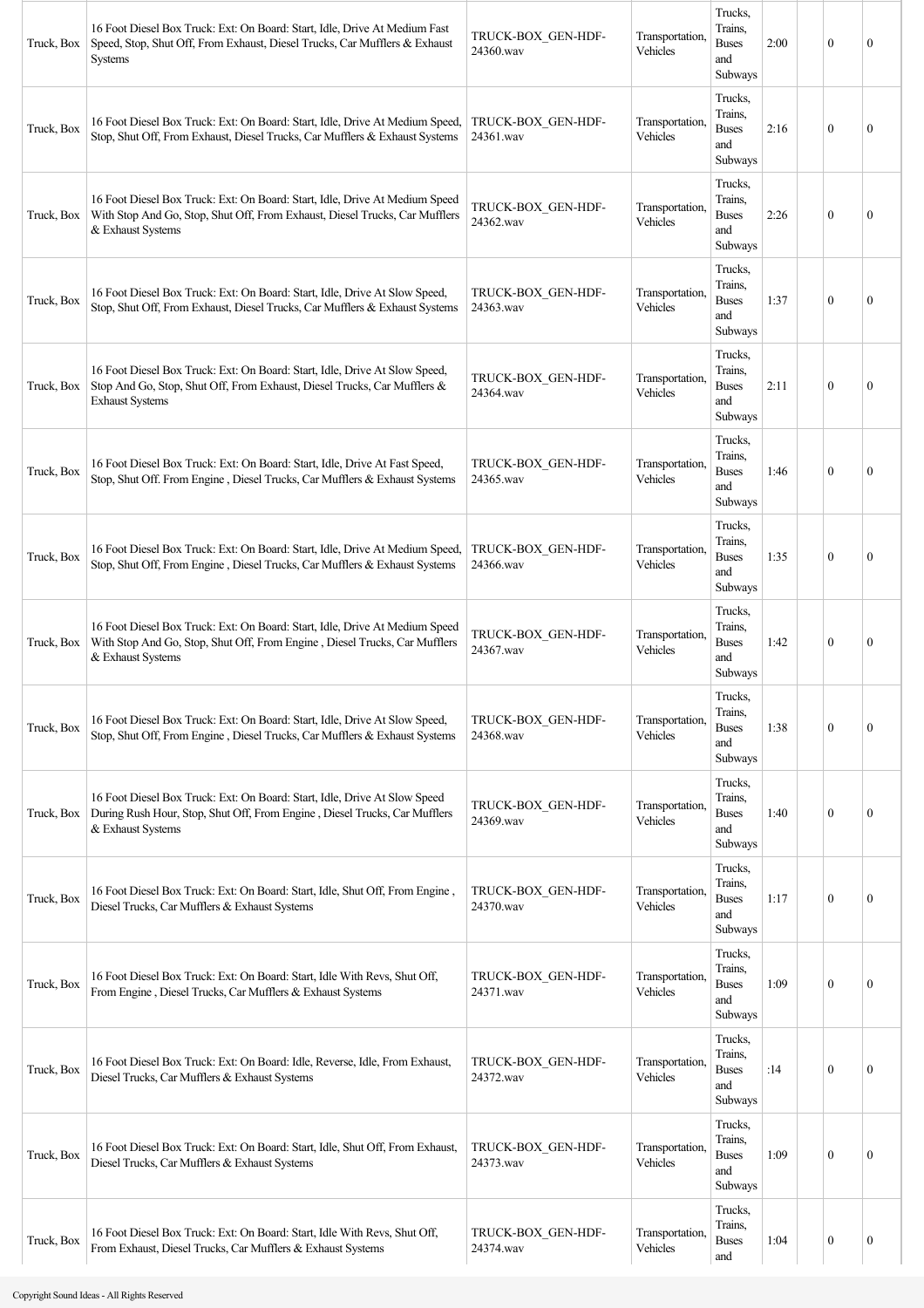|            |                                                                                                                                                                  |                                 |                             | Subways                                                     |      |              |              |
|------------|------------------------------------------------------------------------------------------------------------------------------------------------------------------|---------------------------------|-----------------------------|-------------------------------------------------------------|------|--------------|--------------|
| Truck, Box | 16 Foot Diesel Box Truck: Ext: On Board: Start, Idle, Three Point Turn<br>Around, Stop, Shut Off, From Exhaust, Diesel Trucks, Car Mufflers & Exhaust<br>Systems | TRUCK-BOX_GEN-HDF-<br>24375.wav | Transportation,<br>Vehicles | Trucks,<br>Trains,<br><b>Buses</b><br>and<br>Subways        | 1:07 | $\theta$     | $\mathbf{0}$ |
| Truck, Box | 16 Foot Diesel Box Truck: Ext: Start, Idle, Pull Away From Rear At Fast<br>Speed, Diesel Trucks, Car Drive Aways                                                 | TRUCK-BOX_GEN-HDF-<br>24376.wav | Transportation,<br>Vehicles | Trucks,<br>Trains,<br><b>Buses</b><br>and<br>Subways        | :45  | $\mathbf{0}$ | $\mathbf{0}$ |
| Truck, Box | 16 Foot Diesel Box Truck: Ext: Start, Idle, Pull Away From Rear At Fast<br>Speed, Diesel Trucks, Car Drive Aways                                                 | TRUCK-BOX GEN-HDF-<br>24377.wav | Transportation,<br>Vehicles | Trucks,<br>Trains.<br><b>Buses</b><br>and<br>Subways        | :44  | $\theta$     | $\theta$     |
| Truck, Box | 16 Foot Diesel Box Truck: Ext: Start, Idle, Pull Away Right At Fast Speed,<br>Diesel Trucks, Car Drive Aways                                                     | TRUCK-BOX GEN-HDF-<br>24378.wav | Transportation,<br>Vehicles | Trucks,<br>Trains,<br><b>Buses</b><br>and<br>Subways        | :48  | $\mathbf{0}$ | $\mathbf{0}$ |
| Truck, Box | 16 Foot Diesel Box Truck: Ext: Start, Idle, Pull Away Right At Fast Speed,<br>Diesel Trucks, Car Drive Aways                                                     | TRUCK-BOX GEN-HDF-<br>24379.wav | Transportation.<br>Vehicles | Trucks,<br>Trains.<br><b>Buses</b><br>and<br>Subways        | :39  | $\mathbf{0}$ | $\mathbf{0}$ |
| Truck, Box | 16 Foot Diesel Box Truck: Ext: Start, Idle, Pull Away From Rear At Medium<br>Fast Speed, Diesel Trucks, Car Drive Aways                                          | TRUCK-BOX GEN-HDF-<br>24380.wav | Transportation,<br>Vehicles | Trucks,<br>Trains,<br><b>Buses</b><br>and<br>Subways        | :49  | $\theta$     | $\mathbf{0}$ |
| Truck, Box | 16 Foot Diesel Box Truck: Ext: Start, Idle, Pull Away Right At Medium Fast<br>Speed, Diesel Trucks, Car Drive Aways                                              | TRUCK-BOX_GEN-HDF-<br>24381.wav | Transportation,<br>Vehicles | Trucks,<br>Trains,<br><b>Buses</b><br>and<br>Subways        | :46  | $\theta$     | $\mathbf{0}$ |
| Truck, Box | 16 Foot Diesel Box Truck: Ext: Start, Idle, Pull Away From Rear At Medium<br>Speed, Diesel Trucks, Car Drive Aways                                               | TRUCK-BOX GEN-HDF-<br>24382.wav | Transportation,<br>Vehicles | Trucks,<br>Trains,<br><b>Buses</b><br>and<br><b>Subways</b> | :59  | $\mathbf{0}$ | $\mathbf{0}$ |
| Truck, Box | 16 Foot Diesel Box Truck: Ext: Start, Idle, Pull Away Right At Medium Speed,<br>Diesel Trucks, Car Drive Aways                                                   | TRUCK-BOX GEN-HDF-<br>24383.wav | Transportation,<br>Vehicles | Trucks,<br>Trains.<br><b>Buses</b><br>and<br>Subways        | :54  | $\mathbf{0}$ | $\mathbf{0}$ |
| Truck, Box | 16 Foot Diesel Box Truck: Ext: Idle, Short Pull Away Right At Fast Speed,<br>Stop And Idle In Distance, Diesel Trucks, Car Drive Aways                           | TRUCK-BOX GEN-HDF-<br>24384.wav | Transportation,<br>Vehicles | Trucks,<br>Trains.<br><b>Buses</b><br>and<br>Subways        | :20  | $\mathbf{0}$ | $\mathbf{0}$ |
| Truck, Box | 16 Foot Diesel Box Truck: Ext: Start, Idle, Short Pull Away Right At Medium<br>Speed, Shut Off In Distance, Diesel Trucks, Car Drive Aways                       | TRUCK-BOX GEN-HDF-<br>24385.wav | Transportation,<br>Vehicles | Trucks,<br>Trains,<br><b>Buses</b><br>and<br>Subways        | :23  | $\mathbf{0}$ | $\mathbf{0}$ |
| Truck, Box | 16 Foot Diesel Box Truck: Ext: Idle, Short Pull Away Right At Slow Speed,<br>Stop And Idle In Distance, Diesel Trucks, Car Drive Aways                           | TRUCK-BOX GEN-HDF-<br>24386.wav | Transportation,<br>Vehicles | Trucks,<br>Trains.<br><b>Buses</b><br>and<br>Subways        | :31  | $\mathbf{0}$ | $\mathbf{0}$ |
| Truck, Box | 16 Foot Diesel Box Truck: Ext: Start, Idle, Pull Away From Rear At Slow<br>Speed, Diesel Trucks, Car Drive Aways                                                 | TRUCK-BOX GEN-HDF-<br>24387.wav | Transportation,<br>Vehicles | Trucks,<br>Trains,<br><b>Buses</b><br>and<br>Subways        | :52  | $\theta$     | $\mathbf{0}$ |
| Truck, Box | 16 Foot Diesel Box Truck: Ext: Start, Idle, Pull Away From Rear At Slow<br>Speed, Diesel Trucks, Car Drive Aways                                                 | TRUCK-BOX GEN-HDF-<br>24388.wav | Transportation,<br>Vehicles | Trucks,<br>Trains,<br><b>Buses</b><br>and<br>Subways        | :48  | $\mathbf{0}$ | $\mathbf{0}$ |
|            |                                                                                                                                                                  |                                 |                             | Trucks,                                                     |      |              |              |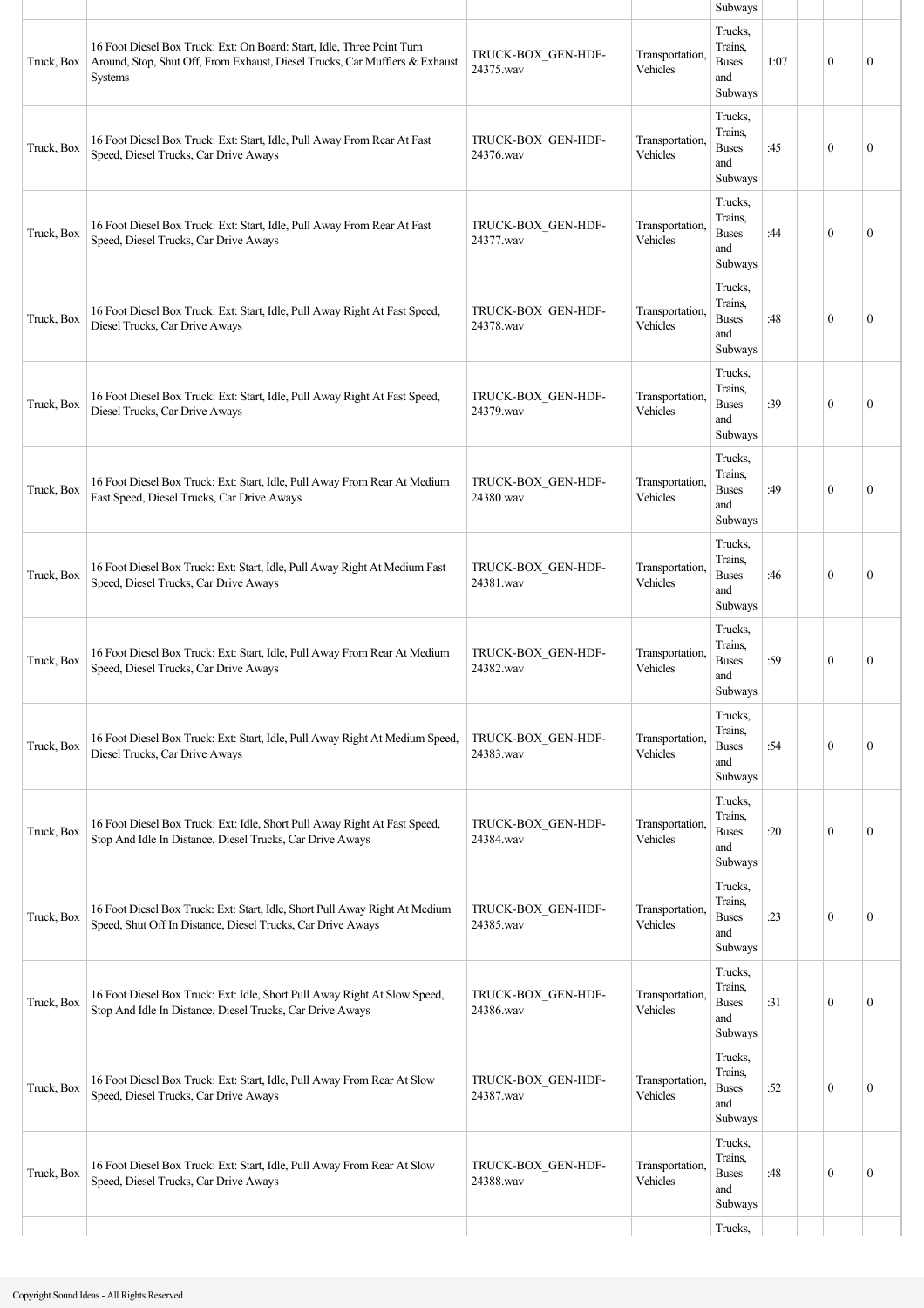| Truck, Box | 16 Foot Diesel Box Truck: Ext: Start, Idle, Pull Away Right At Slow Speed,<br>Diesel Trucks, Car Drive Aways                                                                    | TRUCK-BOX_GEN-HDF-<br>24389.wav | Transportation,<br>Vehicles | Trains,<br><b>Buses</b><br>and<br>Subways            | :56  | $\mathbf{0}$     | $\mathbf{0}$     |
|------------|---------------------------------------------------------------------------------------------------------------------------------------------------------------------------------|---------------------------------|-----------------------------|------------------------------------------------------|------|------------------|------------------|
| Truck, Box | 16 Foot Diesel Box Truck: Ext: Start, Idle, Pull Away Right At Slow Speed,<br>Diesel Trucks, Car Drive Aways                                                                    | TRUCK-BOX_GEN-HDF-<br>24390.wav | Transportation,<br>Vehicles | Trucks,<br>Trains,<br><b>Buses</b><br>and<br>Subways | :55  | $\mathbf{0}$     | $\mathbf{0}$     |
| Truck, Box | 16 Foot Diesel Box Truck: Ext: Pass By At Fast Speed, Diesel Trucks, Car<br>Passes                                                                                              | TRUCK-BOX_GEN-HDF-<br>24391.wav | Transportation.<br>Vehicles | Trucks,<br>Trains,<br><b>Buses</b><br>and<br>Subways | :44  | $\mathbf{0}$     | $\boldsymbol{0}$ |
| Truck, Box | 16 Foot Diesel Box Truck: Ext: Pass By At Fast Speed, Mic Follows, Diesel<br>Trucks, Car Passes                                                                                 | TRUCK-BOX_GEN-HDF-<br>24392.wav | Transportation.<br>Vehicles | Trucks,<br>Trains,<br><b>Buses</b><br>and<br>Subways | :39  | $\mathbf{0}$     | $\boldsymbol{0}$ |
| Truck, Box | 16 Foot Diesel Box Truck: Ext: Pass By At Fast Speed, Mic Follows, Diesel<br>Trucks, Car Passes                                                                                 | TRUCK-BOX_GEN-HDF-<br>24393.wav | Transportation,<br>Vehicles | Trucks,<br>Trains,<br><b>Buses</b><br>and<br>Subways | :12  | $\boldsymbol{0}$ | $\mathbf{0}$     |
| Truck, Box | 16 Foot Diesel Box Truck: Ext: Pass By At Medium Fast Speed, Diesel Trucks,<br>Car Passes                                                                                       | TRUCK-BOX_GEN-HDF-<br>24394.wav | Transportation,<br>Vehicles | Trucks,<br>Trains,<br><b>Buses</b><br>and<br>Subways | :25  | $\boldsymbol{0}$ | $\boldsymbol{0}$ |
| Truck, Box | 16 Foot Diesel Box Truck: Ext: Pass By At Medium Fast Speed, Diesel Trucks,<br>Car Passes                                                                                       | TRUCK-BOX GEN-HDF-<br>24395.wav | Transportation.<br>Vehicles | Trucks,<br>Trains,<br><b>Buses</b><br>and<br>Subways | :53  | $\mathbf{0}$     | $\boldsymbol{0}$ |
| Truck, Box | 16 Foot Diesel Box Truck: Ext: Pass By At Medium Fast Speed, Mic Follows,<br>Diesel Trucks, Car Passes                                                                          | TRUCK-BOX_GEN-HDF-<br>24396.wav | Transportation.<br>Vehicles | Trucks,<br>Trains,<br><b>Buses</b><br>and<br>Subways | :31  | $\mathbf{0}$     | $\boldsymbol{0}$ |
| Truck, Box | 16 Foot Diesel Box Truck: Ext: Pass By At Medium Speed, Diesel Trucks, Car   TRUCK-BOX_GEN-HDF-<br>Passes                                                                       | 24397.wav                       | Transportation,<br>Vehicles | Trucks,<br>Trains,<br><b>Buses</b><br>and<br>Subways | :36  | $\boldsymbol{0}$ | $\boldsymbol{0}$ |
| Truck, Box | 16 Foot Diesel Box Truck: Ext: Pass By At Medium Speed, Mic Follows,<br>Diesel Trucks, Car Passes                                                                               | TRUCK-BOX_GEN-HDF-<br>24398.wav | Transportation,<br>Vehicles | Trucks,<br>Trains,<br><b>Buses</b><br>and<br>Subways | :33  | $\boldsymbol{0}$ | $\boldsymbol{0}$ |
| Truck, Box | 16 Foot Diesel Box Truck: Ext: Pass By At Medium Speed, Mic Follows,<br>Diesel Trucks, Car Passes                                                                               | TRUCK-BOX_GEN-HDF-<br>24399.wav | Transportation,<br>Vehicles | Trucks,<br>Trains,<br><b>Buses</b><br>and<br>Subways | :23  | $\boldsymbol{0}$ | $\boldsymbol{0}$ |
| Truck, Box | 16 Foot Diesel Box Truck: Ext: Approach Left At Slow Speed, Increase<br>Throttle At Mic, Pass By At Fast Speed, Diesel Trucks, Car Drive Towards                                | TRUCK-BOX_GEN-HDF-<br>24400.wav | Transportation.<br>Vehicles | Trucks,<br>Trains,<br><b>Buses</b><br>and<br>Subways | :45  | $\mathbf{0}$     | $\boldsymbol{0}$ |
| Truck, Box | 16 Foot Diesel Box Truck: Ext: Approach Left At Slow Speed, Increase<br>Throttle At Mic, Pass By At Fast Speed, Diesel Trucks, Car Drive Towards                                | TRUCK-BOX GEN-HDF-<br>24401.wav | Transportation,<br>Vehicles | Trucks,<br>Trains,<br><b>Buses</b><br>and<br>Subways | :30  | $\mathbf{0}$     | $\boldsymbol{0}$ |
| Truck, Box | 16 Foot Diesel Box Truck: Ext: Approach Head On At Slow Speed, Increase<br>Throttle At Mic, Pass By At Fast Speed, Mic Follows, Diesel Trucks, Car<br>Drive Towards, Car Passes | TRUCK-BOX GEN-HDF-<br>24402.wav | Transportation,<br>Vehicles | Trucks,<br>Trains,<br><b>Buses</b><br>and<br>Subways | :24  | $\mathbf{0}$     | $\boldsymbol{0}$ |
| Truck, Box | 16 Foot Diesel Box Truck: Ext: Pass By At Very Slow Speed, Diesel Trucks,<br>Car Passes                                                                                         | TRUCK-BOX_GEN-HDF-<br>24403.wav | Transportation.<br>Vehicles | Trucks,<br>Trains,<br><b>Buses</b><br>and<br>Subways | 1:00 | $\bf{0}$         | $\boldsymbol{0}$ |
|            |                                                                                                                                                                                 |                                 |                             |                                                      |      |                  |                  |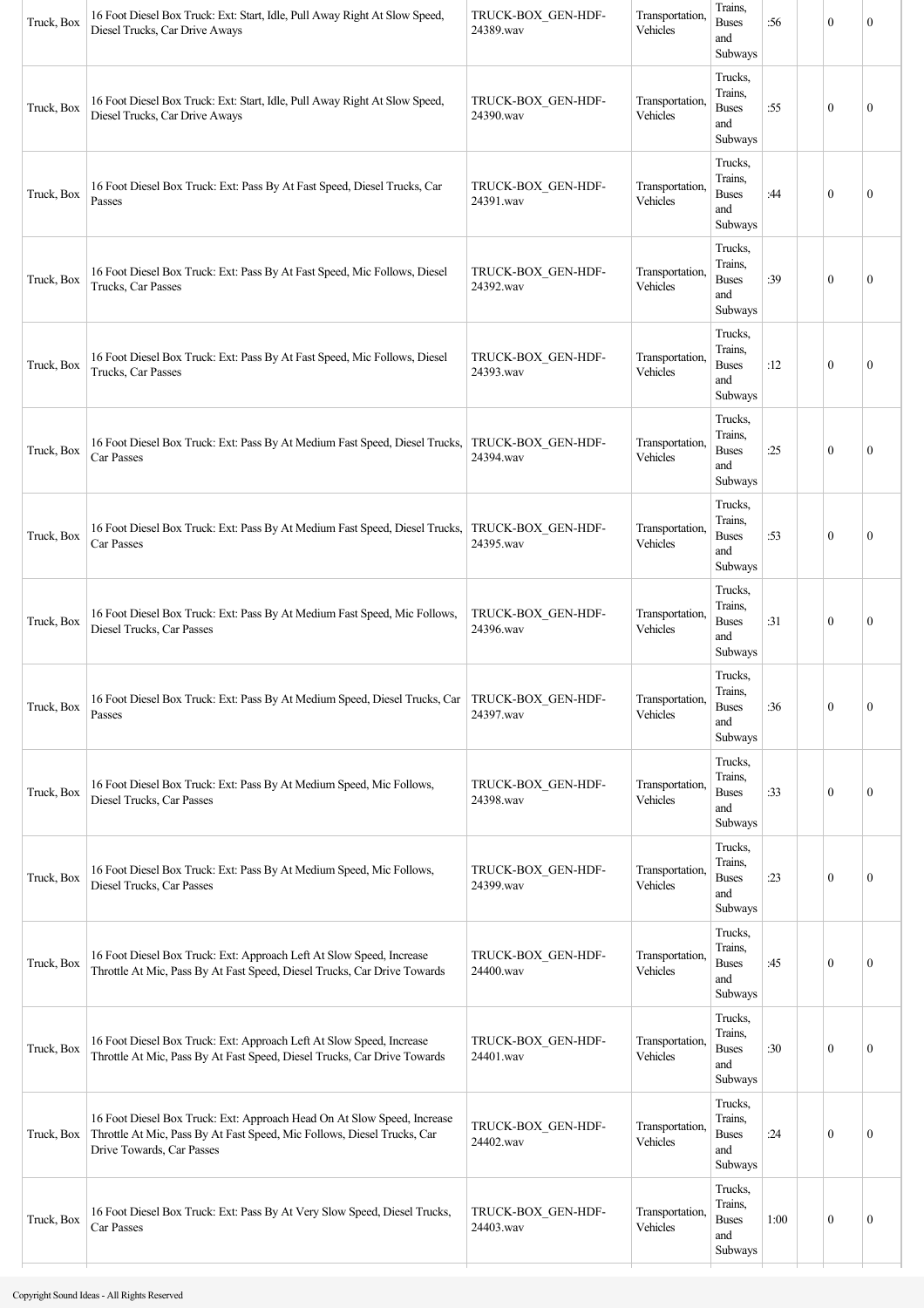| Truck, Box | 16 Foot Diesel Box Truck: Ext: Pass By At Very Slow Speed, Mic Follows,<br>Diesel Trucks, Car Passes                                            | TRUCK-BOX_GEN-HDF-<br>24404.wav | Transportation,<br>Vehicles | Trucks,<br>Trains,<br><b>Buses</b><br>and<br>Subways | :43  | $\mathbf{0}$ | $\mathbf{0}$     |
|------------|-------------------------------------------------------------------------------------------------------------------------------------------------|---------------------------------|-----------------------------|------------------------------------------------------|------|--------------|------------------|
| Truck, Box | 16 Foot Diesel Box Truck: Ext: Pass By At Slow Speed, Diesel Trucks, Car<br>Passes                                                              | TRUCK-BOX_GEN-HDF-<br>24405.wav | Transportation,<br>Vehicles | Trucks,<br>Trains.<br><b>Buses</b><br>and<br>Subways | :34  | $\mathbf{0}$ | $\mathbf{0}$     |
| Truck, Box | 16 Foot Diesel Box Truck: Ext: Pass By At Slow Speed, Mic Follows, Diesel<br>Trucks, Car Passes                                                 | TRUCK-BOX GEN-HDF-<br>24406.wav | Transportation,<br>Vehicles | Trucks,<br>Trains,<br><b>Buses</b><br>and<br>Subways | :42  | $\theta$     | $\mathbf{0}$     |
| Truck, Box | 16 Foot Diesel Box Truck: Ext: Approach Left At Medium Speed, Stop At<br>Mic, Pull Away Right At Normal Speed, Diesel Trucks, Car Drive Towards | TRUCK-BOX_GEN-HDF-<br>24407.wav | Transportation,<br>Vehicles | Trucks,<br>Trains,<br><b>Buses</b><br>and<br>Subways | :49  | $\mathbf{0}$ | $\mathbf{0}$     |
| Truck, Box | 16 Foot Diesel Box Truck: Ext: Approach Left At Medium Speed, Stop At<br>Mic, Pull Away Right At Normal Speed, Diesel Trucks, Car Drive Towards | TRUCK-BOX GEN-HDF-<br>24408.wav | Transportation,<br>Vehicles | Trucks,<br>Trains,<br><b>Buses</b><br>and<br>Subways | :49  | $\mathbf{0}$ | $\mathbf{0}$     |
| Truck, Box | 16 Foot Diesel Box Truck: Ext: Approach Head On At Fast Speed, Stop, Shut<br>Off, Diesel Trucks, Car Drive Towards                              | TRUCK-BOX GEN-HDF-<br>24409.wav | Transportation,<br>Vehicles | Trucks,<br>Trains,<br><b>Buses</b><br>and<br>Subways | 1:06 | $\theta$     | $\mathbf{0}$     |
| Truck, Box | 16 Foot Diesel Box Truck: Ext: Approach Left At Fast Speed, Stop, Shut Off,<br>Diesel Trucks, Car Drive Towards                                 | TRUCK-BOX GEN-HDF-<br>24410.wav | Transportation,<br>Vehicles | Trucks,<br>Trains,<br><b>Buses</b><br>and<br>Subways | :47  | $\mathbf{0}$ | $\mathbf{0}$     |
| Truck, Box | 16 Foot Diesel Box Truck: Ext: Approach Head On At Medium Fast Speed,<br>Stop, Shut Off, Diesel Trucks, Car Drive Towards                       | TRUCK-BOX_GEN-HDF-<br>24411.wav | Transportation,<br>Vehicles | Trucks,<br>Trains.<br><b>Buses</b><br>and<br>Subways | 1:18 | $\mathbf{0}$ | $\mathbf{0}$     |
| Truck, Box | 16 Foot Diesel Box Truck: Ext: Approach Left At Medium Fast Speed, Stop,<br>Shut Off, Diesel Trucks, Car Drive Towards                          | TRUCK-BOX GEN-HDF-<br>24412.wav | Transportation,<br>Vehicles | Trucks,<br>Trains,<br><b>Buses</b><br>and<br>Subways | :36  | $\mathbf{0}$ | $\mathbf{0}$     |
| Truck, Box | 16 Foot Diesel Box Truck: Ext: Approach Head On At Medium Speed, Stop,<br>Shut Off, Diesel Trucks, Car Drive Towards                            | TRUCK-BOX_GEN-HDF-<br>24413.wav | Transportation,<br>Vehicles | Trucks,<br>Trains,<br><b>Buses</b><br>and<br>Subways | :52  | $\mathbf{0}$ | $\mathbf{0}$     |
| Truck, Box | 16 Foot Diesel Box Truck: Ext: Approach Left At Medium Speed, Stop, Shut<br>Off, Diesel Trucks, Car Drive Towards                               | TRUCK-BOX_GEN-HDF-<br>24414.wav | Transportation,<br>Vehicles | Trucks,<br>Trains,<br><b>Buses</b><br>and<br>Subways | :44  | $\mathbf{0}$ | $\boldsymbol{0}$ |
| Truck, Box | 16 Foot Diesel Box Truck: Ext: Approach Head On At Slow Speed, Stop, Shut   TRUCK-BOX GEN-HDF-<br>Off, Diesel Trucks, Car Drive Towards         | 24415.wav                       | Transportation,<br>Vehicles | Trucks,<br>Trains,<br><b>Buses</b><br>and<br>Subways | 1:09 | $\mathbf{0}$ | $\boldsymbol{0}$ |
| Truck, Box | 16 Foot Diesel Box Truck: Ext: Approach Head On At Slow Speed, Stop, Shut   TRUCK-BOX_GEN-HDF-<br>Off, Diesel Trucks, Car Drive Towards         | 24416.wav                       | Transportation,<br>Vehicles | Trucks,<br>Trains,<br><b>Buses</b><br>and<br>Subways | :50  | $\mathbf{0}$ | $\boldsymbol{0}$ |
| Truck, Box | 16 Foot Diesel Box Truck: Ext: Approach Left At Slow Speed, Stop, Shut Off,<br>Diesel Trucks, Car Drive Towards                                 | TRUCK-BOX_GEN-HDF-<br>24417.wav | Transportation,<br>Vehicles | Trucks,<br>Trains,<br><b>Buses</b><br>and<br>Subways | :45  | $\mathbf{0}$ | $\mathbf{0}$     |
| Truck, Box | 16 Foot Diesel Box Truck: Ext: Cargo Ramp: Slide To Insert, Diesel Trucks,<br>Car Hoods & Trunks                                                | TRUCK-BOX GEN-HDF-<br>24418.wav | Transportation,<br>Vehicles | Trucks,<br>Trains,<br><b>Buses</b><br>and<br>Subways | :05  | $\mathbf{0}$ | $\boldsymbol{0}$ |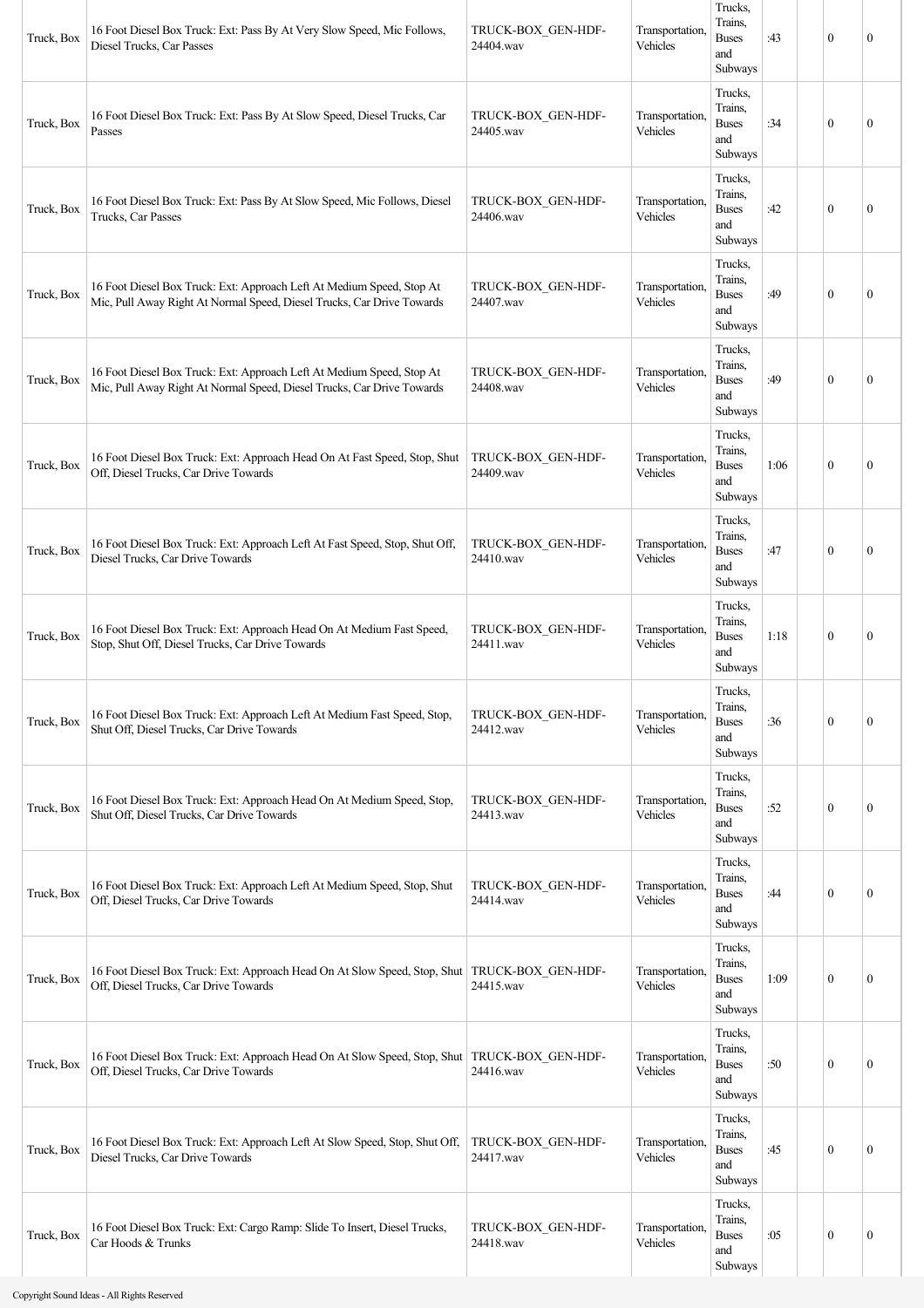| Truck, Box | 16 Foot Diesel Box Truck: Ext: Cargo Ramp: Slide To Insert, Diesel Trucks,<br>Car Hoods & Trunks                          | TRUCK-BOX_GEN-HDF-<br>24419.wav | Transportation.<br>Vehicles | Trucks,<br>Trains,<br><b>Buses</b><br>and<br>Subways | :06 | $\mathbf{0}$ | $\mathbf{0}$     |
|------------|---------------------------------------------------------------------------------------------------------------------------|---------------------------------|-----------------------------|------------------------------------------------------|-----|--------------|------------------|
| Truck, Box | 16 Foot Diesel Box Truck: Ext: Cargo Ramp: Slide To Insert, Diesel Trucks,<br>Car Hoods & Trunks                          | TRUCK-BOX_GEN-HDF-<br>24420.wav | Transportation.<br>Vehicles | Trucks,<br>Trains.<br><b>Buses</b><br>and<br>Subways | :07 | $\mathbf{0}$ | $\mathbf{0}$     |
| Truck, Box | 16 Foot Diesel Box Truck: Ext: Cargo Ramp: Movement Impact, Diesel<br>Trucks, Car Hoods & Trunks                          | TRUCK-BOX GEN-HDF-<br>24421.wav | Transportation,<br>Vehicles | Trucks,<br>Trains,<br><b>Buses</b><br>and<br>Subways | :02 | $\theta$     | $\mathbf{0}$     |
| Truck, Box | 16 Foot Diesel Box Truck: Ext: Cargo Ramp: Movement Impact, Diesel<br>Trucks, Car Hoods & Trunks                          | TRUCK-BOX_GEN-HDF-<br>24422.wav | Transportation,<br>Vehicles | Trucks,<br>Trains,<br><b>Buses</b><br>and<br>Subways | :02 | $\mathbf{0}$ | $\mathbf{0}$     |
| Truck, Box | 16 Foot Diesel Box Truck: Ext: Cargo Ramp: Movement Impact, Diesel<br>Trucks, Car Hoods & Trunks                          | TRUCK-BOX GEN-HDF-<br>24423.wav | Transportation,<br>Vehicles | Trucks,<br>Trains,<br><b>Buses</b><br>and<br>Subways | :02 | $\mathbf{0}$ | $\mathbf{0}$     |
| Truck, Box | 16 Foot Diesel Box Truck: Ext: Cargo Ramp: Movement Impact, Diesel<br>Trucks, Car Hoods & Trunks                          | TRUCK-BOX GEN-HDF-<br>24424.wav | Transportation,<br>Vehicles | Trucks,<br>Trains,<br><b>Buses</b><br>and<br>Subways | :03 | $\theta$     | $\mathbf{0}$     |
| Truck, Box | 16 Foot Diesel Box Truck: Ext: Cargo Ramp: Slide To Remove, Diesel Trucks,<br>Car Hoods & Trunks                          | TRUCK-BOX GEN-HDF-<br>24425.wav | Transportation,<br>Vehicles | Trucks,<br>Trains,<br><b>Buses</b><br>and<br>Subways | :09 | $\mathbf{0}$ | $\theta$         |
| Truck, Box | 16 Foot Diesel Box Truck: Ext: Cargo Ramp: Slide To Remove, Diesel Trucks,<br>Car Hoods & Trunks                          | TRUCK-BOX_GEN-HDF-<br>24426.wav | Transportation.<br>Vehicles | Trucks,<br>Trains,<br><b>Buses</b><br>and<br>Subways | :08 | $\theta$     | $\theta$         |
| Truck, Box | 16 Foot Diesel Box Truck: Ext: Cargo Ramp: Slide To Remove, Diesel Trucks,<br>Car Hoods & Trunks                          | TRUCK-BOX GEN-HDF-<br>24427.wav | Transportation,<br>Vehicles | Trucks,<br>Trains,<br><b>Buses</b><br>and<br>Subways | :07 | $\mathbf{0}$ | $\boldsymbol{0}$ |
| Truck, Box | 16 Foot Diesel Box Truck: Ext: Start, Idle, Reverse Away Right, Shut Off,<br>Diesel Trucks, Car Drive Aways               | TRUCK-BOX_GEN-HDF-<br>24428.wav | Transportation,<br>Vehicles | Trucks,<br>Trains,<br><b>Buses</b><br>and<br>Subways | :31 | $\mathbf{0}$ | $\boldsymbol{0}$ |
| Truck, Box | 16 Foot Diesel Box Truck: Ext: Idle, Reverse Away Right With Hard<br>Acceleration, Idle, Diesel Trucks, Car Drive Aways   | TRUCK-BOX_GEN-HDF-<br>24429.wav | Transportation,<br>Vehicles | Trucks,<br>Trains,<br><b>Buses</b><br>and<br>Subways | :18 | $\mathbf{0}$ | $\boldsymbol{0}$ |
| Truck, Box | 16 Foot Diesel Box Truck: Ext: Idle, Reverse Away Right With Medium<br>Acceleration, Idle, Diesel Trucks, Car Drive Aways | TRUCK-BOX GEN-HDF-<br>24430.wav | Transportation,<br>Vehicles | Trucks,<br>Trains,<br><b>Buses</b><br>and<br>Subways | :18 | $\mathbf{0}$ | $\boldsymbol{0}$ |
| Truck, Box | 16 Foot Diesel Box Truck: Ext: Idle, Reverse Away Right With Soft<br>Acceleration, Idle, Diesel Trucks, Car Drive Aways   | TRUCK-BOX GEN-HDF-<br>24431.wav | Transportation,<br>Vehicles | Trucks,<br>Trains,<br><b>Buses</b><br>and<br>Subways | :25 | $\mathbf{0}$ | $\boldsymbol{0}$ |
| Truck, Box | 16 Foot Diesel Box Truck: Ext: Idle, Reverse Up Right At Fast Speed, Idle,<br>Diesel Trucks, Car Drive Towards            | TRUCK-BOX_GEN-HDF-<br>24432.wav | Transportation,<br>Vehicles | Trucks,<br>Trains,<br><b>Buses</b><br>and<br>Subways | :21 | $\mathbf{0}$ | $\boldsymbol{0}$ |
| Truck, Box | 16 Foot Diesel Box Truck: Ext: Idle, Reverse Up Right At Medium Speed, Idle,<br>Diesel Trucks, Car Drive Towards          | TRUCK-BOX GEN-HDF-<br>24433.wav | Transportation,<br>Vehicles | Trucks.<br>Trains,<br><b>Buses</b><br>and            | :26 | $\mathbf{0}$ | $\boldsymbol{0}$ |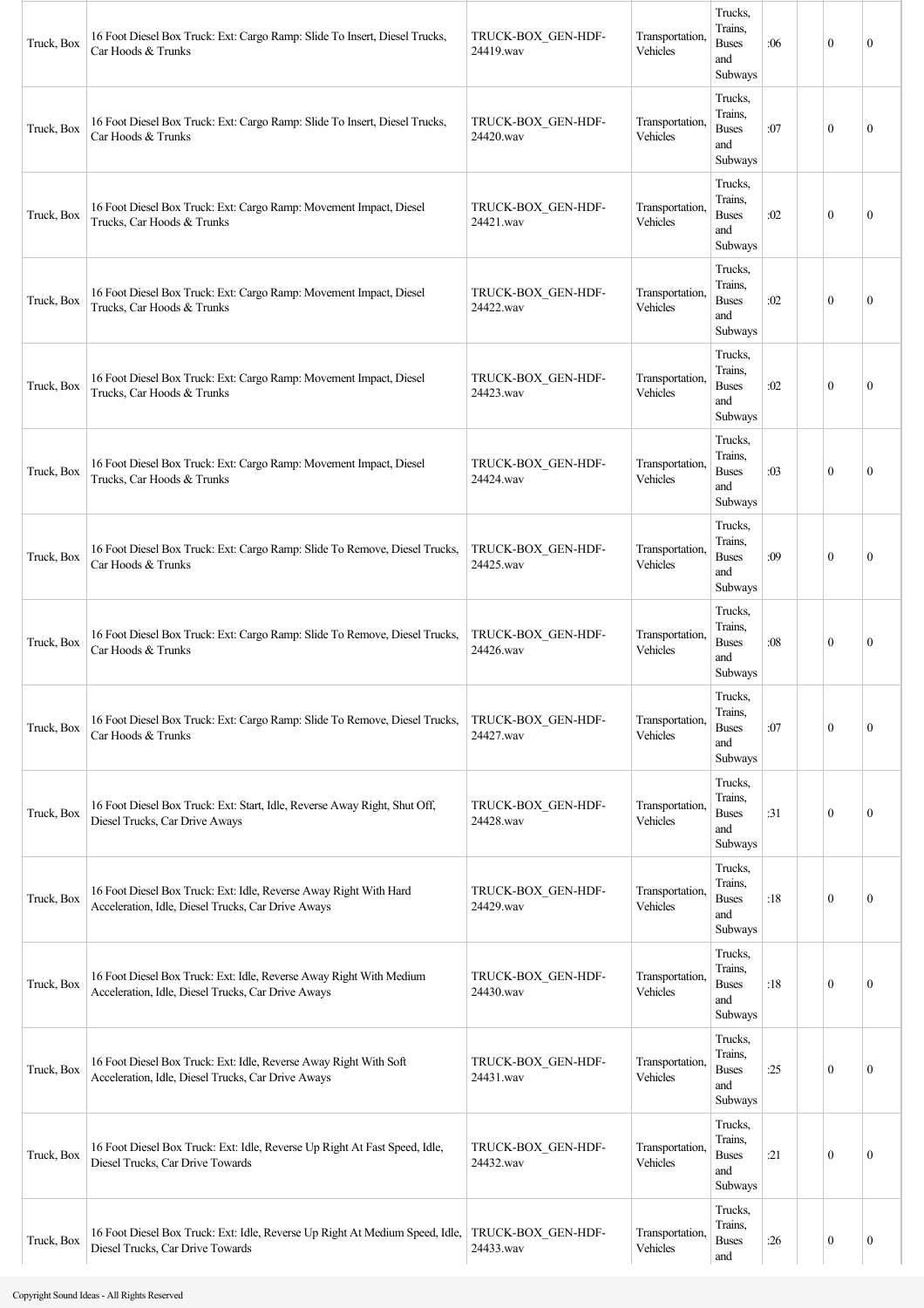|            |                                                                                                                                   |                                 |                             | Subways                                                     |      |                  |                  |
|------------|-----------------------------------------------------------------------------------------------------------------------------------|---------------------------------|-----------------------------|-------------------------------------------------------------|------|------------------|------------------|
| Truck, Box | 16 Foot Diesel Box Truck: Ext: Idle, Reverse Up Right At Slow Speed, Idle,<br>Diesel Trucks, Car Drive Towards                    | TRUCK-BOX_GEN-HDF-<br>24434.wav | Transportation,<br>Vehicles | Trucks,<br>Trains,<br><b>Buses</b><br>and<br>Subways        | :28  | $\mathbf{0}$     | $\mathbf{0}$     |
| Truck, Box | 16 Foot Diesel Box Truck: Ext: Start In Distance, Pull Up Right At Very Slow<br>Speed, Shut Off, Diesel Trucks, Car Drive Towards | TRUCK-BOX_GEN-HDF-<br>24435.wav | Transportation,<br>Vehicles | Trucks,<br>Trains,<br><b>Buses</b><br>and<br>Subways        | :36  | $\mathbf{0}$     | $\mathbf{0}$     |
| Truck, Box | 16 Foot Diesel Box Truck: Ext: Start In Distance, Reverse Up Right At Slow<br>Speed, Shut Off, Diesel Trucks, Car Drive Towards   | TRUCK-BOX_GEN-HDF-<br>24436.wav | Transportation,<br>Vehicles | Trucks,<br>Trains,<br><b>Buses</b><br>and<br>Subways        | :39  | $\theta$         | $\mathbf{0}$     |
| Truck, Box | 16 Foot Diesel Box Truck: Ext: Start, Idle, Shut Off, From Rear, Diesel Trucks,<br>Car Mufflers & Exhaust Systems                 | TRUCK-BOX GEN-HDF-<br>24437.wav | Transportation,<br>Vehicles | Trucks,<br>Trains,<br><b>Buses</b><br>and<br>Subways        | 1:18 | $\mathbf{0}$     | $\mathbf{0}$     |
| Truck, Box | 16 Foot Diesel Box Truck: Ext: Start, Idle, Shut Off, From Front, Diesel<br>Trucks, Car Mufflers & Exhaust Systems                | TRUCK-BOX_GEN-HDF-<br>24438.wav | Transportation,<br>Vehicles | Trucks,<br>Trains,<br><b>Buses</b><br>and<br>Subways        | 1:19 | $\mathbf{0}$     | $\mathbf{0}$     |
| Truck, Box | 16 Foot Diesel Box Truck: Ext: Start, Idle With Revs, Shut Off, From Rear,<br>Diesel Trucks, Car Mufflers & Exhaust Systems       | TRUCK-BOX_GEN-HDF-<br>24439.wav | Transportation,<br>Vehicles | Trucks,<br>Trains,<br><b>Buses</b><br>and<br>Subways        | 1:01 | $\mathbf{0}$     | $\theta$         |
| Truck, Box | 16 Foot Diesel Box Truck: Ext: Start, Idle With Revs, Shut Off, From Front,<br>Diesel Trucks, Car Mufflers & Exhaust Systems      | TRUCK-BOX_GEN-HDF-<br>24440.wav | Transportation,<br>Vehicles | Trucks,<br>Trains,<br><b>Buses</b><br>and<br>Subways        | 1:03 | $\theta$         | $\mathbf{0}$     |
| Truck, Box | 16 Foot Diesel Box Truck: Ext: Window: Roll Down, Diesel Trucks, Car<br>Windows                                                   | TRUCK-BOX GEN-HDF-<br>24441.wav | Transportation,<br>Vehicles | Trucks,<br>Trains,<br><b>Buses</b><br>and<br><b>Subways</b> | :04  | $\mathbf{0}$     | $\mathbf{0}$     |
| Truck, Box | 16 Foot Diesel Box Truck: Ext: Window: Roll Down, Half, Diesel Trucks, Car<br>Windows                                             | TRUCK-BOX GEN-HDF-<br>24442.wav | Transportation,<br>Vehicles | Trucks,<br>Trains,<br><b>Buses</b><br>and<br>Subways        | :02  | $\boldsymbol{0}$ | $\boldsymbol{0}$ |
| Truck, Box | 16 Foot Diesel Box Truck: Ext: Window: Roll Up, Diesel Trucks, Car Windows                                                        | TRUCK-BOX_GEN-HDF-<br>24443.wav | Transportation,<br>Vehicles | Trucks,<br>Trains,<br><b>Buses</b><br>and<br>Subways        | :04  | $\mathbf{0}$     | $\mathbf{0}$     |
| Truck, Box | 16 Foot Diesel Box Truck: Ext: Window: Roll Up, Diesel Trucks, Car Windows                                                        | TRUCK-BOX_GEN-HDF-<br>24444.wav | Transportation,<br>Vehicles | Trucks,<br>Trains,<br><b>Buses</b><br>and<br>Subways        | :03  | $\mathbf{0}$     | $\boldsymbol{0}$ |
| Truck, Box | 16 Foot Diesel Box Truck: Int: Chime: Ringing, Diesel Trucks                                                                      | TRUCK-BOX_GEN-HDF-<br>24445.wav | Transportation,<br>Vehicles | Trucks,<br>Trains,<br><b>Buses</b><br>and<br>Subways        | :04  | $\mathbf{0}$     | $\theta$         |
| Truck, Box | 16 Foot Diesel Box Truck: Int: Door Open And Close With Chime, Diesel<br>Trucks, Car Doors                                        | TRUCK-BOX_GEN-HDF-<br>24446.wav | Transportation,<br>Vehicles | Trucks,<br>Trains,<br><b>Buses</b><br>and<br>Subways        | :22  | $\mathbf{0}$     | $\boldsymbol{0}$ |
| Truck, Box | 16 Foot Diesel Box Truck: Int: Passenger Door: Close, Diesel Trucks, Car<br>Doors                                                 | TRUCK-BOX_GEN-HDF-<br>24447.wav | Transportation,<br>Vehicles | Trucks,<br>Trains,<br><b>Buses</b><br>and<br>Subways        | :02  | $\mathbf{0}$     | $\boldsymbol{0}$ |
|            |                                                                                                                                   |                                 |                             | Trucks,                                                     |      |                  |                  |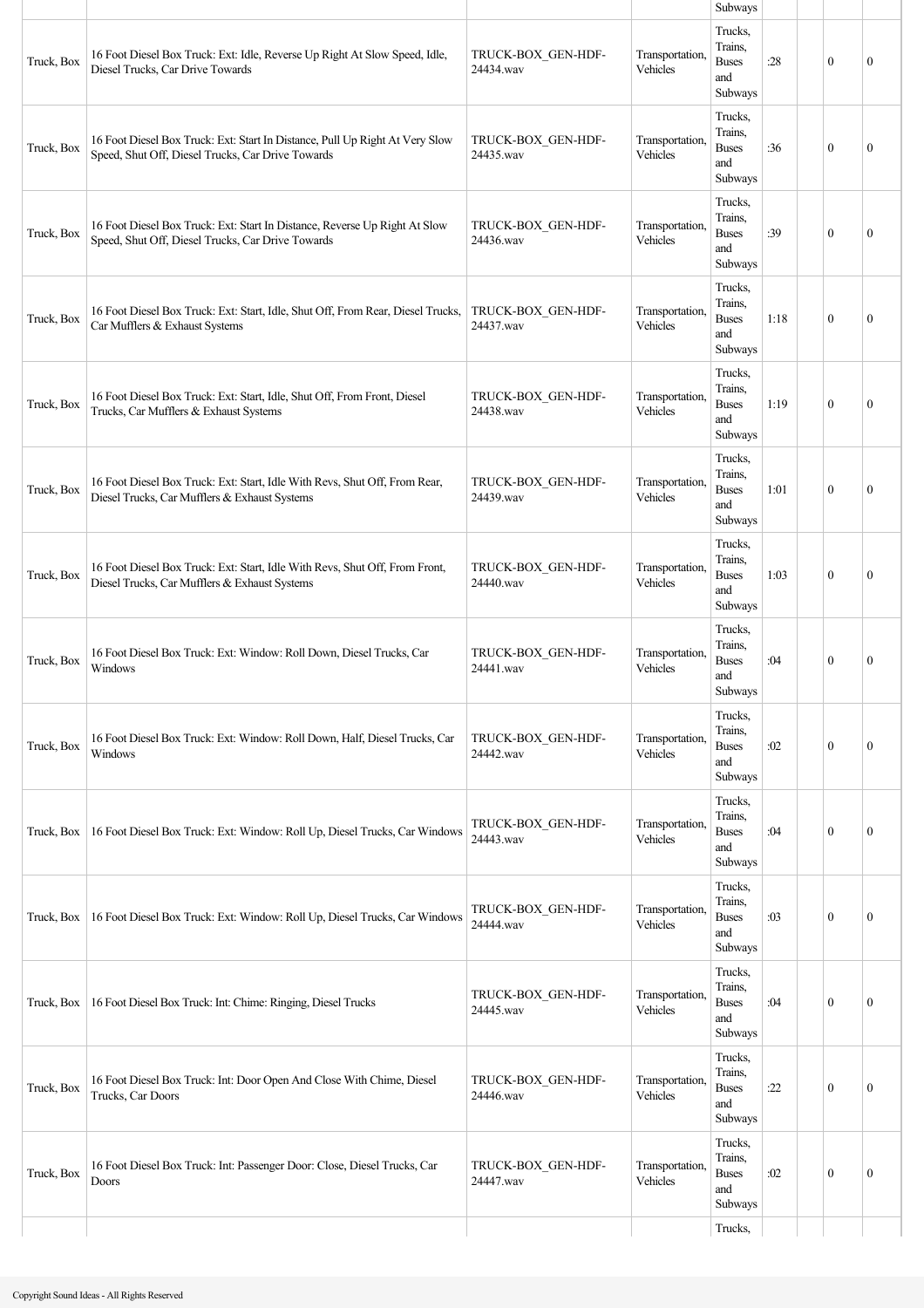| Truck, Box | 16 Foot Diesel Box Truck: Int: Passenger Door: Close, Diesel Trucks, Car<br>Doors                                                                                       | TRUCK-BOX_GEN-HDF-<br>24448.wav | Transportation.<br>Vehicles | Trains,<br><b>Buses</b><br>and<br>Subways            | :02 | $\mathbf{0}$     | $\mathbf{0}$     |
|------------|-------------------------------------------------------------------------------------------------------------------------------------------------------------------------|---------------------------------|-----------------------------|------------------------------------------------------|-----|------------------|------------------|
| Truck, Box | 16 Foot Diesel Box Truck: Int: Shut Engine Off, Open Door, Person Exits,<br>Close Door, Diesel Trucks, Car Doors, Car Seats & Seat Adjustments                          | TRUCK-BOX_GEN-HDF-<br>24449.wav | Transportation.<br>Vehicles | Trucks,<br>Trains,<br><b>Buses</b><br>and<br>Subways | :10 | $\mathbf{0}$     | $\mathbf{0}$     |
| Truck, Box | 16 Foot Diesel Box Truck: Int: Passenger Door: Open, Diesel Trucks, Car<br>Doors                                                                                        | TRUCK-BOX GEN-HDF-<br>24450.wav | Transportation,<br>Vehicles | Trucks,<br>Trains,<br><b>Buses</b><br>and<br>Subways | :02 | $\mathbf{0}$     | $\boldsymbol{0}$ |
| Truck, Box | 16 Foot Diesel Box Truck: Int: Passenger Door: Open, Diesel Trucks, Car<br>Doors                                                                                        | TRUCK-BOX_GEN-HDF-<br>24451.wav | Transportation,<br>Vehicles | Trucks,<br>Trains,<br><b>Buses</b><br>and<br>Subways | :03 | $\mathbf{0}$     | $\mathbf{0}$     |
| Truck, Box | 16 Foot Diesel Box Truck: Int: Passenger Door: Open, Person Enters, Close<br>Door, Diesel Trucks, Car Doors, Car Seats & Seat Adjustments                               | TRUCK-BOX_GEN-HDF-<br>24452.wav | Transportation.<br>Vehicles | Trucks,<br>Trains,<br><b>Buses</b><br>and<br>Subways | :06 | $\mathbf{0}$     | $\mathbf{0}$     |
| Truck, Box | 16 Foot Diesel Box Truck: Int: Passenger Door: Open, Person Enters, Close<br>Door, Start Engine, Chime Rings, Diesel Trucks, Car Doors, Car Seats & Seat<br>Adjustments | TRUCK-BOX_GEN-HDF-<br>24453.wav | Transportation.<br>Vehicles | Trucks,<br>Trains,<br><b>Buses</b><br>and<br>Subways | :16 | $\mathbf{0}$     | $\boldsymbol{0}$ |
| Truck, Box | 16 Foot Diesel Box Truck: Int: Passenger Door: Open, Person Exits, Close<br>Door, Diesel Trucks, Car Doors, Car Seats & Seat Adjustments                                | TRUCK-BOX GEN-HDF-<br>24454.wav | Transportation.<br>Vehicles | Trucks,<br>Trains,<br><b>Buses</b><br>and<br>Subways | :06 | $\theta$         | $\mathbf{0}$     |
| Truck, Box | 16 Foot Diesel Box Truck: Int: Rear Cargo Sliding Door: Close, From Box,<br>Diesel Trucks, Car Doors                                                                    | TRUCK-BOX_GEN-HDF-<br>24455.wav | Transportation,<br>Vehicles | Trucks,<br>Trains,<br><b>Buses</b><br>and<br>Subways | :05 | $\mathbf{0}$     | $\boldsymbol{0}$ |
| Truck, Box | 16 Foot Diesel Box Truck: Int: Rear Cargo Sliding Door: Close, From Box,<br>Diesel Trucks, Car Doors                                                                    | TRUCK-BOX_GEN-HDF-<br>24456.wav | Transportation,<br>Vehicles | Trucks,<br>Trains,<br><b>Buses</b><br>and<br>Subways | :06 | $\boldsymbol{0}$ | $\boldsymbol{0}$ |
| Truck, Box | 16 Foot Diesel Box Truck: Int: Rear Cargo Sliding Door: Close And Lock<br>Latch, From Box, Diesel Trucks, Car Doors, Car Locks                                          | TRUCK-BOX_GEN-HDF-<br>24457.wav | Transportation,<br>Vehicles | Trucks,<br>Trains,<br><b>Buses</b><br>and<br>Subways | :09 | $\boldsymbol{0}$ | $\boldsymbol{0}$ |
| Truck, Box | 16 Foot Diesel Box Truck: Int: Rear Cargo Sliding Door: Close And Lock<br>Latch, From Box, Diesel Trucks, Car Doors, Car Locks                                          | TRUCK-BOX_GEN-HDF-<br>24458.wav | Transportation.<br>Vehicles | Trucks,<br>Trains,<br><b>Buses</b><br>and<br>Subways | :08 | $\mathbf{0}$     | $\boldsymbol{0}$ |
| Truck, Box | 16 Foot Diesel Box Truck: Int: Rear Cargo Sliding Door: Latch Movement,<br>From Box, Diesel Trucks, Car Doors, Car Locks                                                | TRUCK-BOX_GEN-HDF-<br>24459.wav | Transportation.<br>Vehicles | Trucks,<br>Trains,<br><b>Buses</b><br>and<br>Subways | :02 | $\mathbf{0}$     | $\boldsymbol{0}$ |
| Truck, Box | 16 Foot Diesel Box Truck: Int: Rear Cargo Sliding Door: Latch Movement,<br>From Box, Diesel Trucks, Car Doors, Car Locks                                                | TRUCK-BOX GEN-HDF-<br>24460.wav | Transportation,<br>Vehicles | Trucks,<br>Trains,<br><b>Buses</b><br>and<br>Subways | :04 | $\mathbf{0}$     | $\boldsymbol{0}$ |
| Truck, Box | 16 Foot Diesel Box Truck: Int: Rear Cargo Sliding Door: Latch Movement,<br>From Box, Diesel Trucks, Car Doors, Car Locks                                                | TRUCK-BOX_GEN-HDF-<br>24461.wav | Transportation<br>Vehicles  | Trucks,<br>Trains,<br><b>Buses</b><br>and<br>Subways | :02 | $\mathbf{0}$     | $\overline{0}$   |
| Truck, Box | 16 Foot Diesel Box Truck: Int: Rear Cargo Sliding Door: Open, From Box,<br>Diesel Trucks, Car Doors                                                                     | TRUCK-BOX_GEN-HDF-<br>24462.wav | Transportation.<br>Vehicles | Trucks,<br>Trains,<br><b>Buses</b><br>and<br>Subways | :05 | $\boldsymbol{0}$ | $\boldsymbol{0}$ |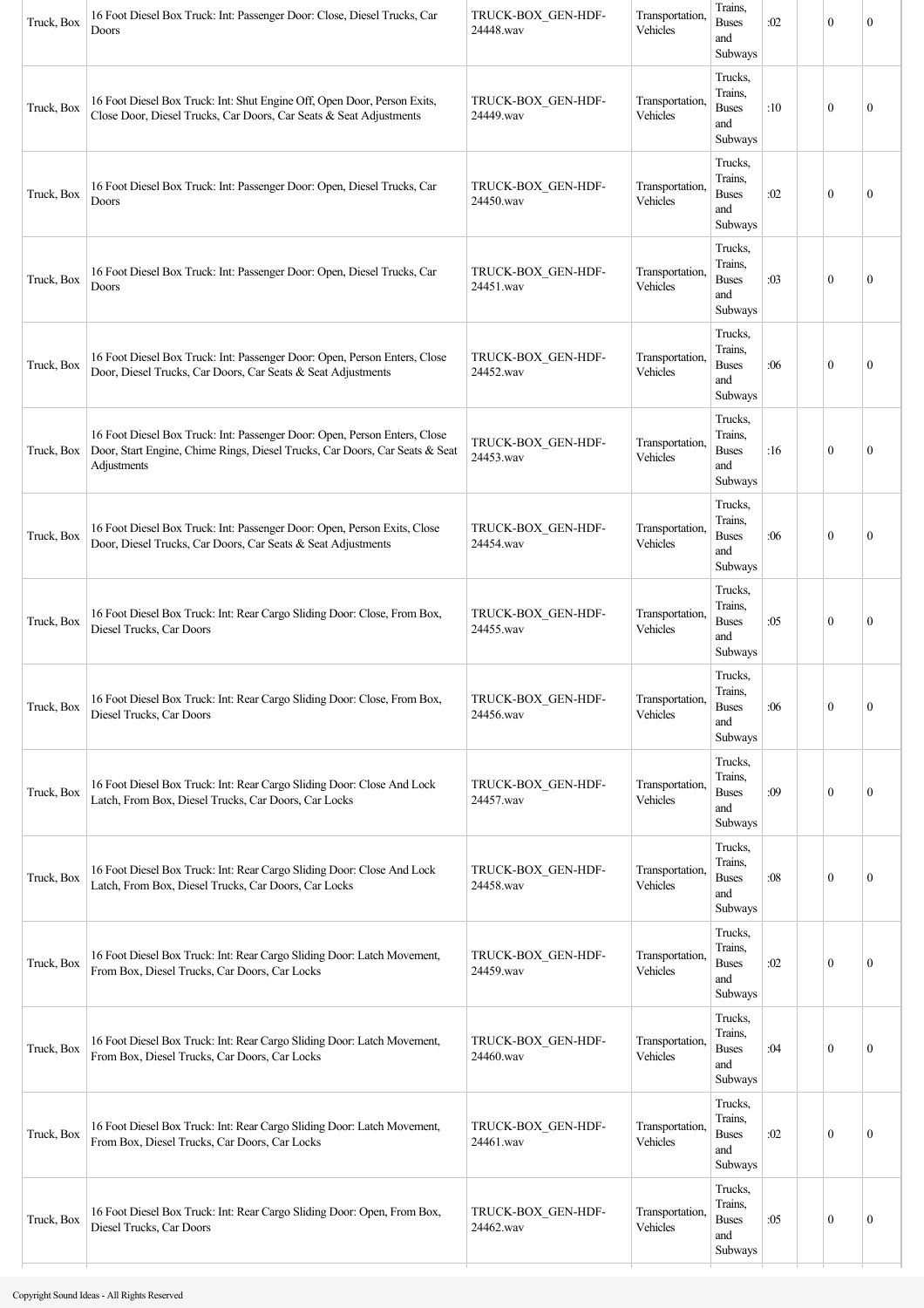| Truck, Box | 16 Foot Diesel Box Truck: Int: Rear Cargo Sliding Door: Open, From Box,<br>Diesel Trucks, Car Doors                                                                                      | TRUCK-BOX_GEN-HDF-<br>24463.wav | Transportation.<br>Vehicles | Trucks,<br>Trains.<br><b>Buses</b><br>and<br>Subways | :04  | $\mathbf{0}$     | $\mathbf{0}$     |
|------------|------------------------------------------------------------------------------------------------------------------------------------------------------------------------------------------|---------------------------------|-----------------------------|------------------------------------------------------|------|------------------|------------------|
| Truck, Box | 16 Foot Diesel Box Truck: Int: Rear Cargo Sliding Door: Unlock Latch And<br>Open, From Box, Diesel Trucks, Car Doors, Car Locks                                                          | TRUCK-BOX GEN-HDF-<br>24464.wav | Transportation,<br>Vehicles | Trucks,<br>Trains,<br><b>Buses</b><br>and<br>Subways | :06  | $\mathbf{0}$     | $\mathbf{0}$     |
| Truck, Box | 16 Foot Diesel Box Truck: Int: Rear Cargo Sliding Door: Unlock Latch And<br>Open, From Box, Diesel Trucks, Car Doors, Car Locks                                                          | TRUCK-BOX_GEN-HDF-<br>24465.wav | Transportation,<br>Vehicles | Trucks,<br>Trains,<br><b>Buses</b><br>and<br>Subways | :08  | $\mathbf{0}$     | $\mathbf{0}$     |
| Truck, Box | 16 Foot Diesel Box Truck: Int: Start, Idle, Drive At Fast Speed, Stop, Shut Off,<br>From Cabin, Diesel Trucks, Car Mufflers & Exhaust Systems                                            | TRUCK-BOX_GEN-HDF-<br>24466.wav | Transportation,<br>Vehicles | Trucks,<br>Trains,<br><b>Buses</b><br>and<br>Subways | 2:38 | $\mathbf{0}$     | $\mathbf{0}$     |
| Truck, Box | 16 Foot Diesel Box Truck: Int: Start, Idle, Drive At Fast Speed, Stop, Shut Off, TRUCK-BOX GEN-HDF-<br>From Box, Diesel Trucks, Car Mufflers & Exhaust Systems                           | 24467.wav                       | Transportation,<br>Vehicles | Trucks,<br>Trains,<br><b>Buses</b><br>and<br>Subways | 2:13 | $\mathbf{0}$     | $\mathbf{0}$     |
| Truck, Box | 16 Foot Diesel Box Truck: Int: Drive In Low Gear, High Rev, Stop, Idle, From<br>Cabin, Diesel Trucks, Car Mufflers & Exhaust Systems                                                     | TRUCK-BOX_GEN-HDF-<br>24468.wav | Transportation,<br>Vehicles | Trucks,<br>Trains,<br><b>Buses</b><br>and<br>Subways | :22  | $\theta$         | $\boldsymbol{0}$ |
| Truck, Box | 16 Foot Diesel Box Truck: Int: Idle, Drive In Low Gear, High Rev, Stop, Idle,<br>From Cabin, Diesel Trucks, Car Mufflers & Exhaust Systems                                               | TRUCK-BOX GEN-HDF-<br>24469.wav | Transportation,<br>Vehicles | Trucks,<br>Trains,<br><b>Buses</b><br>and<br>Subways | :19  | $\mathbf{0}$     | $\mathbf{0}$     |
| Truck, Box | 16 Foot Diesel Box Truck: Ext: Idle, Drive In Low Gear, High Rev, Stop, Idle,<br>From Engine, Diesel Trucks, Car Mufflers & Exhaust Systems                                              | TRUCK-BOX_GEN-HDF-<br>24470.wav | Transportation,<br>Vehicles | Trucks,<br>Trains.<br><b>Buses</b><br>and<br>Subways | :24  | $\mathbf{0}$     | $\mathbf{0}$     |
| Truck, Box | 16 Foot Diesel Box Truck: Ext: Idle, Drive In Low Gear, High Rev, Stop, Idle,<br>From Engine, Diesel Trucks, Car Mufflers & Exhaust Systems                                              | TRUCK-BOX GEN-HDF-<br>24471.wav | Transportation,<br>Vehicles | Trucks,<br>Trains,<br><b>Buses</b><br>and<br>Subways | :24  | $\mathbf{0}$     | $\mathbf{0}$     |
| Truck, Box | 16 Foot Diesel Box Truck: Int: Start, Idle, Drive At Medium Speed, Stop, Shut<br>Off, From Box, Diesel Trucks, Car Mufflers & Exhaust Systems                                            | TRUCK-BOX_GEN-HDF-<br>24472.wav | Transportation,<br>Vehicles | Trucks,<br>Trains,<br><b>Buses</b><br>and<br>Subways | 1:56 | $\mathbf{0}$     | $\mathbf{0}$     |
| Truck, Box | 16 Foot Diesel Box Truck: Int: Start, Idle, Drive At Medium Fast Speed, Stop,<br>Shut Off, From Cabin, Diesel Trucks, Car Mufflers & Exhaust Systems                                     | TRUCK-BOX_GEN-HDF-<br>24473.wav | Transportation,<br>Vehicles | Trucks,<br>Trains,<br><b>Buses</b><br>and<br>Subways | 2:28 | $\mathbf{0}$     | $\boldsymbol{0}$ |
| Truck, Box | 16 Foot Diesel Box Truck: Int: Start, Idle, Drive At Medium Fast Speed, Stop,<br>Shut Off, From Box, Diesel Trucks, Car Mufflers & Exhaust Systems                                       | TRUCK-BOX_GEN-HDF-<br>24474.wav | Transportation,<br>Vehicles | Trucks,<br>Trains,<br><b>Buses</b><br>and<br>Subways | 1:58 | $\mathbf{0}$     | $\boldsymbol{0}$ |
| Truck, Box | 16 Foot Diesel Box Truck: Int: Start, Idle, Drive At Medium Speed, Stop, Shut<br>Off, From Cabin, Diesel Trucks, Car Mufflers & Exhaust Systems                                          | TRUCK-BOX_GEN-HDF-<br>24475.wav | Transportation,<br>Vehicles | Trucks,<br>Trains,<br><b>Buses</b><br>and<br>Subways | 1:53 | $\mathbf{0}$     | $\boldsymbol{0}$ |
| Truck, Box | 16 Foot Diesel Box Truck: Int: Start, Idle, Drive At Medium Speed With Stop<br>And Go On Bumpy Gravel Road, Stop, Shut Off, From Cabin, Diesel Trucks,<br>Car Mufflers & Exhaust Systems | TRUCK-BOX_GEN-HDF-<br>24476.wav | Transportation,<br>Vehicles | Trucks,<br>Trains,<br><b>Buses</b><br>and<br>Subways | 1:54 | $\mathbf{0}$     | $\mathbf{0}$     |
| Truck, Box | 16 Foot Diesel Box Truck: Int: Start, Idle, Drive At Medium Speed With Stop<br>And Go On Bumpy Gravel Road, Stop, Shut Off, From Box, Diesel Trucks,<br>Car Mufflers & Exhaust Systems   | TRUCK-BOX_GEN-HDF-<br>24477.wav | Transportation,<br>Vehicles | Trucks,<br>Trains,<br><b>Buses</b><br>and<br>Subways | 1:54 | $\boldsymbol{0}$ | $\boldsymbol{0}$ |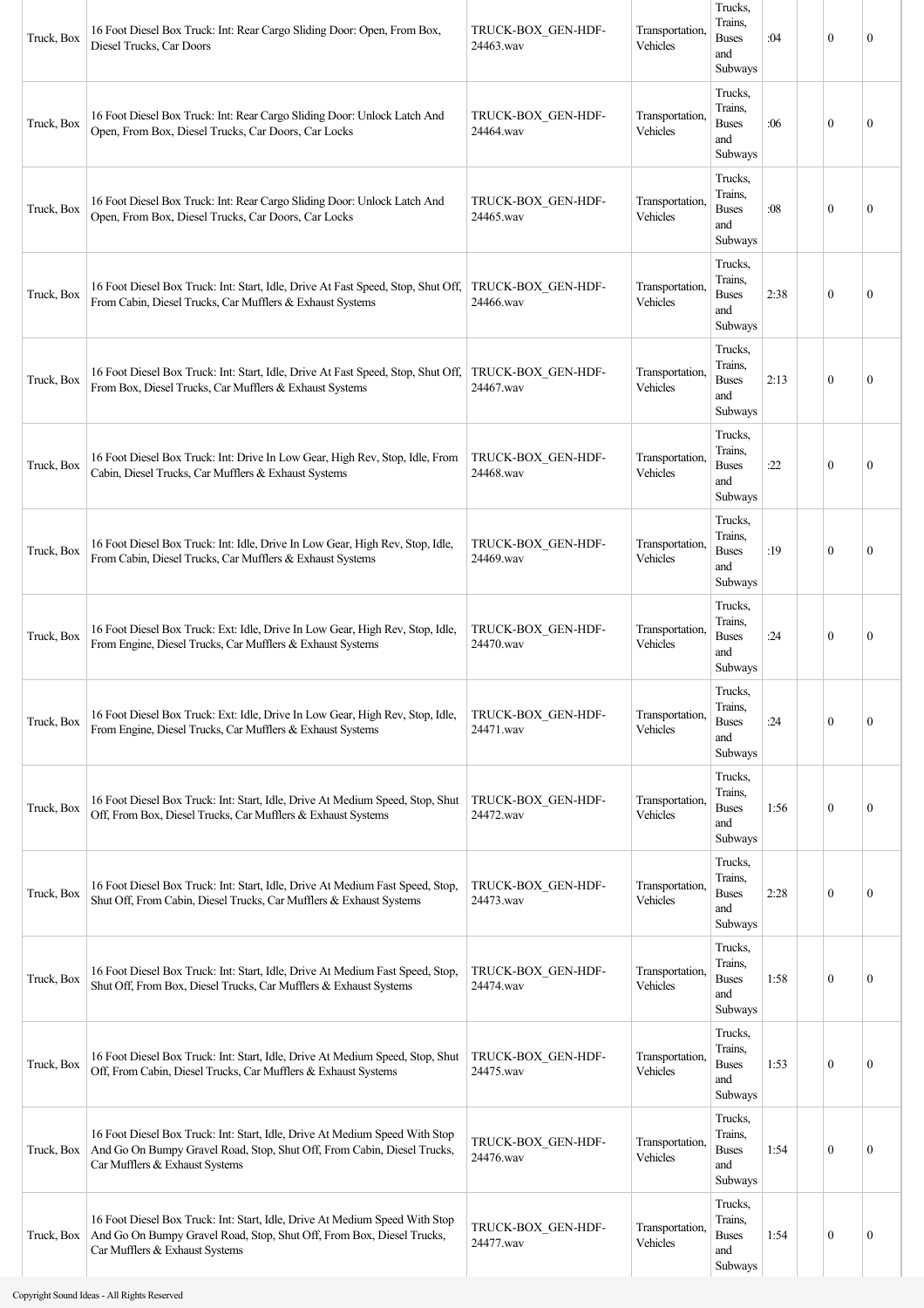| Truck, Box | 16 Foot Diesel Box Truck: Int: Start, Idle, Drive At Medium Speed With Stop<br>And Go, Stop, Shut Off, From Cabin, Diesel Trucks, Car Mufflers & Exhaust<br><b>Systems</b> | TRUCK-BOX GEN-HDF-<br>24478.wav | Transportation.<br>Vehicles | Trucks,<br>Trains,<br><b>Buses</b><br>and<br>Subways | 2:36 | $\theta$         | $\mathbf{0}$     |
|------------|----------------------------------------------------------------------------------------------------------------------------------------------------------------------------|---------------------------------|-----------------------------|------------------------------------------------------|------|------------------|------------------|
| Truck, Box | 16 Foot Diesel Box Truck: Int: Start, Idle, Drive At Medium Speed With Stop<br>And Go, Stop, Shut Off, From Box, Diesel Trucks, Car Mufflers & Exhaust<br><b>Systems</b>   | TRUCK-BOX GEN-HDF-<br>24479.wav | Transportation,<br>Vehicles | Trucks,<br>Trains,<br><b>Buses</b><br>and<br>Subways | 2:39 | $\theta$         | $\boldsymbol{0}$ |
| Truck, Box | 16 Foot Diesel Box Truck: Int: Start, Idle, Drive At Slow Speed, Stop, Shut<br>Off, From Cabin, Diesel Trucks, Car Mufflers & Exhaust Systems                              | TRUCK-BOX GEN-HDF-<br>24480.wav | Transportation.<br>Vehicles | Trucks,<br>Trains,<br><b>Buses</b><br>and<br>Subways | 1:58 | $\mathbf{0}$     | $\mathbf{0}$     |
| Truck, Box | 16 Foot Diesel Box Truck: Int: Start, Idle, Drive At Slow Speed During Rush<br>Hour, Stop, Shut Off, From Cabin, Diesel Trucks, Car Mufflers & Exhaust<br><b>Systems</b>   | TRUCK-BOX_GEN-HDF-<br>24481.wav | Transportation,<br>Vehicles | Trucks,<br>Trains,<br><b>Buses</b><br>and<br>Subways | 2:34 | $\mathbf{0}$     | $\boldsymbol{0}$ |
| Truck, Box | 16 Foot Diesel Box Truck: Int: Start, Idle, Drive At Slow Speed, Stop, Shut<br>Off, From Box, Diesel Trucks, Car Mufflers & Exhaust Systems                                | TRUCK-BOX GEN-HDF-<br>24482.wav | Transportation,<br>Vehicles | Trucks,<br>Trains,<br><b>Buses</b><br>and<br>Subways | 1:46 | $\mathbf{0}$     | $\mathbf{0}$     |
| Truck, Box | 16 Foot Diesel Box Truck: Int: Start, Idle, Drive At Slow Speed During Rush<br>Hour, Stop, Shut Off, From Box, Diesel Trucks, Car Mufflers & Exhaust<br>Systems            | TRUCK-BOX GEN-HDF-<br>24483.wav | Transportation,<br>Vehicles | Trucks,<br>Trains,<br><b>Buses</b><br>and<br>Subways | 2:40 | $\mathbf{0}$     | $\boldsymbol{0}$ |
| Truck, Box | 16 Foot Diesel Box Truck: Int: Start, Idle, Drive At Various Speeds, Stop, Shut<br>Off, From Cabin, Diesel Trucks, Car Mufflers & Exhaust Systems                          | TRUCK-BOX GEN-HDF-<br>24484.wav | Transportation,<br>Vehicles | Trucks,<br>Trains,<br><b>Buses</b><br>and<br>Subways | 4:00 | $\theta$         | $\boldsymbol{0}$ |
| Truck, Box | 16 Foot Diesel Box Truck: Int: Horn: Angry Blasts, Horns, Diesel Trucks, Car<br>Horns                                                                                      | TRUCK-BOX GEN-HDF-<br>24485.wav | Transportation,<br>Vehicles | Trucks,<br>Trains,<br><b>Buses</b><br>and<br>Subways | :06  | $\theta$         | $\mathbf{0}$     |
| Truck, Box | 16 Foot Diesel Box Truck: Int: Horn: Single Long Blast, Horns, Diesel Trucks,<br>Car Horns                                                                                 | TRUCK-BOX GEN-HDF-<br>24486.wav | Transportation.<br>Vehicles | Trucks,<br>Trains,<br><b>Buses</b><br>and<br>Subways | :02  | $\mathbf{0}$     | $\boldsymbol{0}$ |
| Truck, Box | 16 Foot Diesel Box Truck: Int: Horn: Single Short Blast, Horns, Diesel Trucks,<br>Car Horns                                                                                | TRUCK-BOX GEN-HDF-<br>24487.wav | Transportation,<br>Vehicles | Trucks,<br>Trains,<br><b>Buses</b><br>and<br>Subways | :01  | $\mathbf{0}$     | 0                |
| Truck, Box | 16 Foot Diesel Box Truck: Int: Horn: Three Blasts, Horns, Diesel Trucks, Car<br>Horns                                                                                      | TRUCK-BOX GEN-HDF-<br>24488.wav | Transportation,<br>Vehicles | Trucks,<br>Trains,<br><b>Buses</b><br>and<br>Subways | :05  | $\boldsymbol{0}$ | $\boldsymbol{0}$ |
| Truck, Box | 16 Foot Diesel Box Truck: Int: Horn: Two Short Blasts, Horns, Diesel Trucks,<br>Car Horns                                                                                  | TRUCK-BOX_GEN-HDF-<br>24489.wav | Transportation.<br>Vehicles | Trucks,<br>Trains,<br><b>Buses</b><br>and<br>Subways | :01  | $\mathbf{0}$     | $\boldsymbol{0}$ |
| Truck, Box | 16 Foot Diesel Box Truck: Int: Horn: Two Short Blasts, Horns, Diesel Trucks,<br>Car Horns                                                                                  | TRUCK-BOX GEN-HDF-<br>24490.wav | Transportation.<br>Vehicles | Trucks,<br>Trains,<br><b>Buses</b><br>and<br>Subways | :01  | $\mathbf{0}$     | $\boldsymbol{0}$ |
| Truck, Box | 16 Foot Diesel Box Truck: Int: Turn Key With Chime, Diesel Trucks, Car Door<br>& Ignition Keys                                                                             | TRUCK-BOX GEN-HDF-<br>24491.wav | Transportation.<br>Vehicles | Trucks,<br>Trains,<br><b>Buses</b><br>and<br>Subways | :10  | $\mathbf{0}$     | $\boldsymbol{0}$ |
| Truck, Box | 16 Foot Diesel Box Truck: Int: Start, Reverse, Drive At Fast Speed, Slow To<br>Idle, From Cabin, Diesel Trucks, Car Mufflers & Exhaust Systems                             | TRUCK-BOX_GEN-HDF-<br>24492.wav | Transportation,<br>Vehicles | Trucks,<br>Trains,<br><b>Buses</b><br>and            | 1:05 | $\bf{0}$         | $\boldsymbol{0}$ |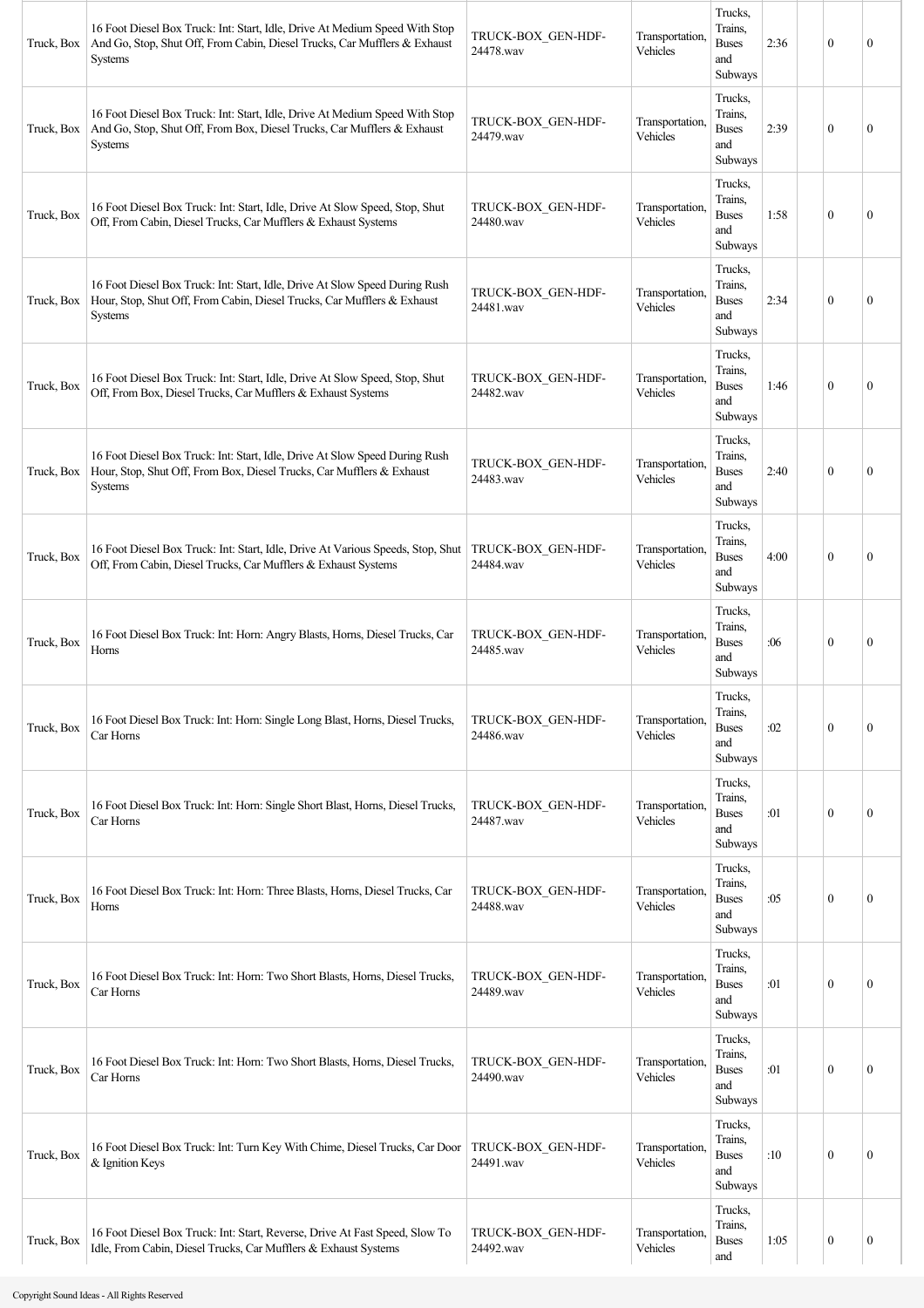|            |                                                                                                                                              |                                 |                             | Subways                                                     |      |              |                  |
|------------|----------------------------------------------------------------------------------------------------------------------------------------------|---------------------------------|-----------------------------|-------------------------------------------------------------|------|--------------|------------------|
| Truck, Box | 16 Foot Diesel Box Truck: Int: Start, Reverse, Drive At Fast Speed, Slow To<br>Idle, From Box, Diesel Trucks, Car Mufflers & Exhaust Systems | TRUCK-BOX GEN-HDF-<br>24493.wav | Transportation,<br>Vehicles | Trucks,<br>Trains,<br><b>Buses</b><br>and<br>Subways        | 1:05 | $\mathbf{0}$ | $\mathbf{0}$     |
| Truck, Box | 16 Foot Diesel Box Truck: Int: Idle, Fast Reverse, Idle, From Cabin, Diesel<br>Trucks, Car Mufflers & Exhaust Systems                        | TRUCK-BOX_GEN-HDF-<br>24494.wav | Transportation,<br>Vehicles | Trucks,<br>Trains,<br><b>Buses</b><br>and<br>Subways        | :12  | $\mathbf{0}$ | $\mathbf{0}$     |
| Truck, Box | 16 Foot Diesel Box Truck: Int: Idle, Medium Reverse, Idle, From Cabin, Diesel<br>Trucks, Car Mufflers & Exhaust Systems                      | TRUCK-BOX GEN-HDF-<br>24495.wav | Transportation,<br>Vehicles | Trucks,<br>Trains,<br><b>Buses</b><br>and<br>Subways        | :16  | $\theta$     | $\mathbf{0}$     |
| Truck, Box | 16 Foot Diesel Box Truck: Int: Idle, Slow Reverse, Idle, From Cabin, Diesel<br>Trucks, Car Mufflers & Exhaust Systems                        | TRUCK-BOX GEN-HDF-<br>24496.wav | Transportation,<br>Vehicles | Trucks,<br>Trains,<br><b>Buses</b><br>and<br>Subways        | :16  | $\mathbf{0}$ | $\mathbf{0}$     |
| Truck, Box | 16 Foot Diesel Box Truck: Int: Start, Idle, Shut Off, From Cabin, Diesel<br>Trucks, Car Mufflers & Exhaust Systems                           | TRUCK-BOX GEN-HDF-<br>24497.wav | Transportation.<br>Vehicles | Trucks,<br>Trains.<br><b>Buses</b><br>and<br>Subways        | 1:16 | $\mathbf{0}$ | $\mathbf{0}$     |
| Truck, Box | 16 Foot Diesel Box Truck: Int: Start, Idle, Shut Off, From Box, Diesel Trucks,<br>Car Mufflers & Exhaust Systems                             | TRUCK-BOX GEN-HDF-<br>24498.wav | Transportation.<br>Vehicles | Trucks,<br>Trains,<br><b>Buses</b><br>and<br>Subways        | 1:14 | $\mathbf{0}$ | $\theta$         |
| Truck, Box | 16 Foot Diesel Box Truck: Int: Start, Idle With Revs, Shut Off, From Cabin,<br>Diesel Trucks, Car Mufflers & Exhaust Systems                 | TRUCK-BOX_GEN-HDF-<br>24499.wav | Transportation,<br>Vehicles | Trucks,<br>Trains,<br><b>Buses</b><br>and<br>Subways        | 1:07 | $\theta$     | $\mathbf{0}$     |
| Truck, Box | 16 Foot Diesel Box Truck: Int: Start, Idle With Revs, Shut Off, From Box,<br>Diesel Trucks, Car Mufflers & Exhaust Systems                   | TRUCK-BOX GEN-HDF-<br>24500.wav | Transportation,<br>Vehicles | Trucks,<br>Trains,<br><b>Buses</b><br>and<br><b>Subways</b> | 1:17 | $\mathbf{0}$ | $\mathbf{0}$     |
| Truck, Box | 16 Foot Diesel Box Truck: Int: Start, Three Point Turn, Shut Off, From Cabin,<br>Diesel Trucks, Car Mufflers & Exhaust Systems               | TRUCK-BOX GEN-HDF-<br>24501.wav | Transportation.<br>Vehicles | Trucks,<br>Trains,<br><b>Buses</b><br>and<br>Subways        | 1:27 | $\mathbf{0}$ | $\boldsymbol{0}$ |
| Truck, Box | 16 Foot Diesel Box Truck: Int: Start, Three Point Turn, Shut Off, From Box,<br>Diesel Trucks, Car Mufflers & Exhaust Systems                 | TRUCK-BOX_GEN-HDF-<br>24502.wav | Transportation,<br>Vehicles | Trucks,<br>Trains,<br><b>Buses</b><br>and<br>Subways        | 1:29 | $\mathbf{0}$ | $\mathbf{0}$     |
| Truck, Box | 16 Foot Diesel Box Truck: Int: Window: Roll Down, Diesel Trucks, Car<br>Windows                                                              | TRUCK-BOX GEN-HDF-<br>24503.wav | Transportation.<br>Vehicles | Trucks,<br>Trains,<br><b>Buses</b><br>and<br>Subways        | :04  | $\mathbf{0}$ | $\mathbf{0}$     |
| Truck, Box | 16 Foot Diesel Box Truck: Int: Window: Roll Down Half Way, Diesel Trucks,<br>Car Windows                                                     | TRUCK-BOX GEN-HDF-<br>24504.wav | Transportation.<br>Vehicles | Trucks,<br>Trains,<br><b>Buses</b><br>and<br>Subways        | :02  | $\mathbf{0}$ | $\theta$         |
| Truck, Box | 16 Foot Diesel Box Truck: Int: Window: Roll Up, Diesel Trucks, Car Windows                                                                   | TRUCK-BOX_GEN-HDF-<br>24505.wav | Transportation,<br>Vehicles | Trucks,<br>Trains,<br><b>Buses</b><br>and<br>Subways        | :04  | $\mathbf{0}$ | $\boldsymbol{0}$ |
| Truck, Box | 16 Foot Diesel Box Truck: Int: Window: Roll Up Half Way, Diesel Trucks, Car<br>Windows                                                       | TRUCK-BOX GEN-HDF-<br>24506.wav | Transportation,<br>Vehicles | Trucks,<br>Trains,<br><b>Buses</b><br>and<br>Subways        | :02  | $\mathbf{0}$ | $\boldsymbol{0}$ |
|            |                                                                                                                                              |                                 |                             | Trucks,                                                     |      |              |                  |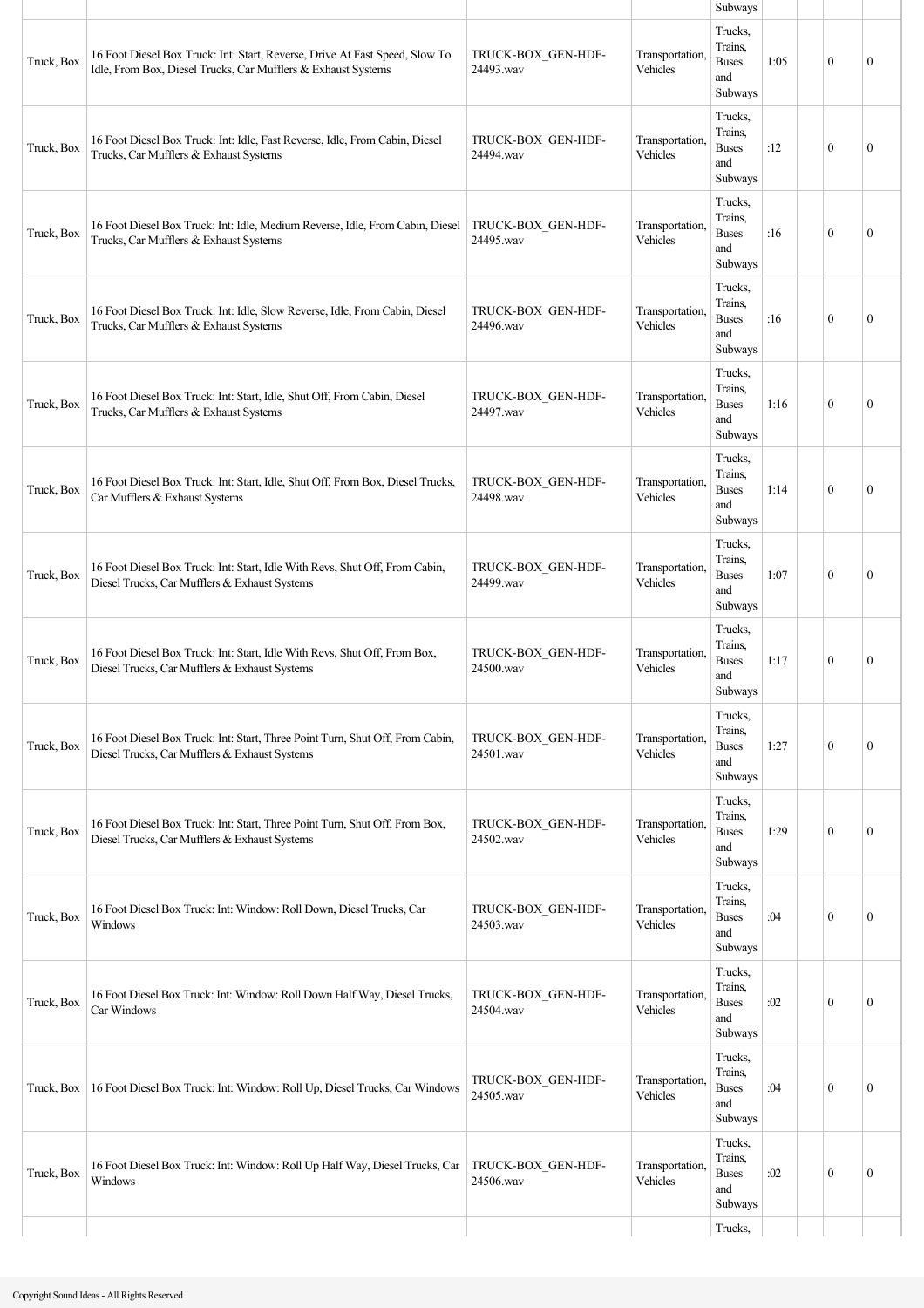| Truck,<br>Cement  | Cement Truck: Ext: Idling, Reverse, Light Voices, Air Brakes, Air Horn, Heavy<br>& Construction Equipment                                                                                | TRUCK-CEMENT GEN-<br>HDF-24507.wav                                | Transportation,<br>Vehicles | Trains,<br><b>Buses</b><br>and<br>Subways            | 1:19 | $\mathbf{0}$     | $\theta$         |
|-------------------|------------------------------------------------------------------------------------------------------------------------------------------------------------------------------------------|-------------------------------------------------------------------|-----------------------------|------------------------------------------------------|------|------------------|------------------|
| Truck,<br>Cement  | Cement Truck: Ext: Idling, Heavy & Construction Equipment                                                                                                                                | TRUCK-CEMENT GEN-<br>HDF-24508.wav                                | Transportation.<br>Vehicles | Trucks,<br>Trains,<br><b>Buses</b><br>and<br>Subways | 1:23 | $\mathbf{0}$     | $\theta$         |
| Truck,<br>Cement  | Cement Truck: Ext: Pouring Cement, Heavy Pump Blasts, Heavy &<br><b>Construction Equipment</b>                                                                                           | TRUCK-CEMENT GEN-<br>HDF-24509.wav                                | Transportation,<br>Vehicles | Trucks,<br>Trains,<br><b>Buses</b><br>and<br>Subways | :51  | $\mathbf{0}$     | $\boldsymbol{0}$ |
| Truck,<br>Cement  | Cement Truck: Ext: Pouring Cement, Light Pump Blasts, Heavy & Construction<br>Equipment                                                                                                  | TRUCK-CEMENT GEN-<br>HDF-24510.wav                                | Transportation,<br>Vehicles | Trucks,<br>Trains,<br><b>Buses</b><br>and<br>Subways | 2:52 | $\mathbf{0}$     | $\mathbf{0}$     |
| Truck,<br>Cement  | Cement Truck: Ext: Idle, Reverse With Beep Signal And Air Brake, Heavy &<br><b>Construction Equipment</b>                                                                                | TRUCK-CEMENT GEN-<br>HDF-24511.wav                                | Transportation.<br>Vehicles | Trucks,<br>Trains,<br><b>Buses</b><br>and<br>Subways | :25  | $\mathbf{0}$     | $\mathbf{0}$     |
| Truck,<br>Courier | Small Courier Delivery Box Truck: Pass By At Medium Speed, Diesel Trucks,<br>Car Passes                                                                                                  | TRUCK-COURIER GEN-<br>HDF-24512.wav                               | Transportation.<br>Vehicles | Trucks,<br>Trains,<br><b>Buses</b><br>and<br>Subways | :16  | $\mathbf{0}$     | $\boldsymbol{0}$ |
| Truck,<br>Diesel  | Medium Diesel Truck: Pass By At Medium Speed                                                                                                                                             | Truck-Diesel-Exterior-Passby-<br>Medium_GEN-HD2-<br>32354.wav.wav | Transportation,<br>Vehicles | Trucks,<br>Trains,<br><b>Buses</b><br>and<br>Subways | :14  | $\mathbf{0}$     | $\theta$         |
| Truck,<br>Diesel  | Large Diesel Hydro Or Cherry Picker Truck: Approach At Medium Speed,<br>Slow Near Mic, Continue Right                                                                                    | Truck-Diesel-Hydro-<br>Passby_GEN-HD2-<br>32351.wav.wav           | Transportation,<br>Vehicles | Trucks,<br>Trains,<br><b>Buses</b><br>and<br>Subways | :25  | $\mathbf{0}$     | $\boldsymbol{0}$ |
| Truck,<br>Diesel  | Large Diesel Truck: Pass By At Medium Speed                                                                                                                                              | Truck-Diesel-Large-<br>Passby_GEN-HD2-<br>32352.wav.wav           | Transportation,<br>Vehicles | Trucks,<br>Trains,<br><b>Buses</b><br>and<br>Subways | :23  | $\boldsymbol{0}$ | $\boldsymbol{0}$ |
| Truck,<br>Diesel  | Large Diesel Truck: Pass By At Medium Speed                                                                                                                                              | Truck-Diesel-Large-Passby-<br>Sm_GEN-HD2-32353.wav.wav            | Transportation,<br>Vehicles | Trucks,<br>Trains,<br><b>Buses</b><br>and<br>Subways | :25  | $\boldsymbol{0}$ | $\boldsymbol{0}$ |
| Truck,<br>Dump    | Mac Dump Truck: Ext: Idle With Brake Release, Shut Off, Heavy &<br>Construction Equipment, Ford Trucks, Car Skids, Braking & Tires                                                       | TRUCK-DUMP_GEN-HDF-<br>24513.wav                                  | Transportation,<br>Vehicles | Trucks,<br>Trains,<br><b>Buses</b><br>and<br>Subways | :36  | $\mathbf{0}$     | $\boldsymbol{0}$ |
| Truck,<br>Dump    | Mac Dump Truck: Ext: Slow Reverse Up From Left, Heavy Air Release, Shut<br>Off, Heavy & Construction Equipment, Ford Trucks, Car Drive Towards                                           | TRUCK-DUMP_GEN-HDF-<br>24514.wav                                  | Transportation.<br>Vehicles | Trucks,<br>Trains,<br><b>Buses</b><br>and<br>Subways | :33  | $\boldsymbol{0}$ | $\bf{0}$         |
| Truck,<br>Dump    | Mac Dump Truck: Ext: Start, Pull Away At Slow Speed, From Rear, Heavy &<br>Construction Equipment, Ford Trucks, Car Drive Aways                                                          | TRUCK-DUMP GEN-HDF-<br>24515.wav                                  | Transportation,<br>Vehicles | Trucks,<br>Trains,<br><b>Buses</b><br>and<br>Subways | :52  | $\mathbf{0}$     | $\boldsymbol{0}$ |
| Truck,<br>Dump    | Mac Dump Truck: Ext: Start, Pull Away At Slow Speed, From Side, Heavy &<br>Construction Equipment, Ford Trucks, Car Drive Aways                                                          | TRUCK-DUMP_GEN-HDF-<br>24516.wav                                  | Transportation,<br>Vehicles | Trucks,<br>Trains,<br><b>Buses</b><br>and<br>Subways | :28  | $\mathbf{0}$     | $\overline{0}$   |
| Truck,<br>Dump    | Mac Dump Truck: Int: Start, Drive At Normal Speed, Gearing Up And Down,<br>Air Brake, Heavy & Construction Equipment, Ford Trucks, Car Mufflers &<br>Exhaust Systems, Car Shifting Gears | TRUCK-DUMP_GEN-HDF-<br>24517.wav                                  | Transportation,<br>Vehicles | Trucks,<br>Trains,<br><b>Buses</b><br>and<br>Subways | 1:58 | $\boldsymbol{0}$ | $\boldsymbol{0}$ |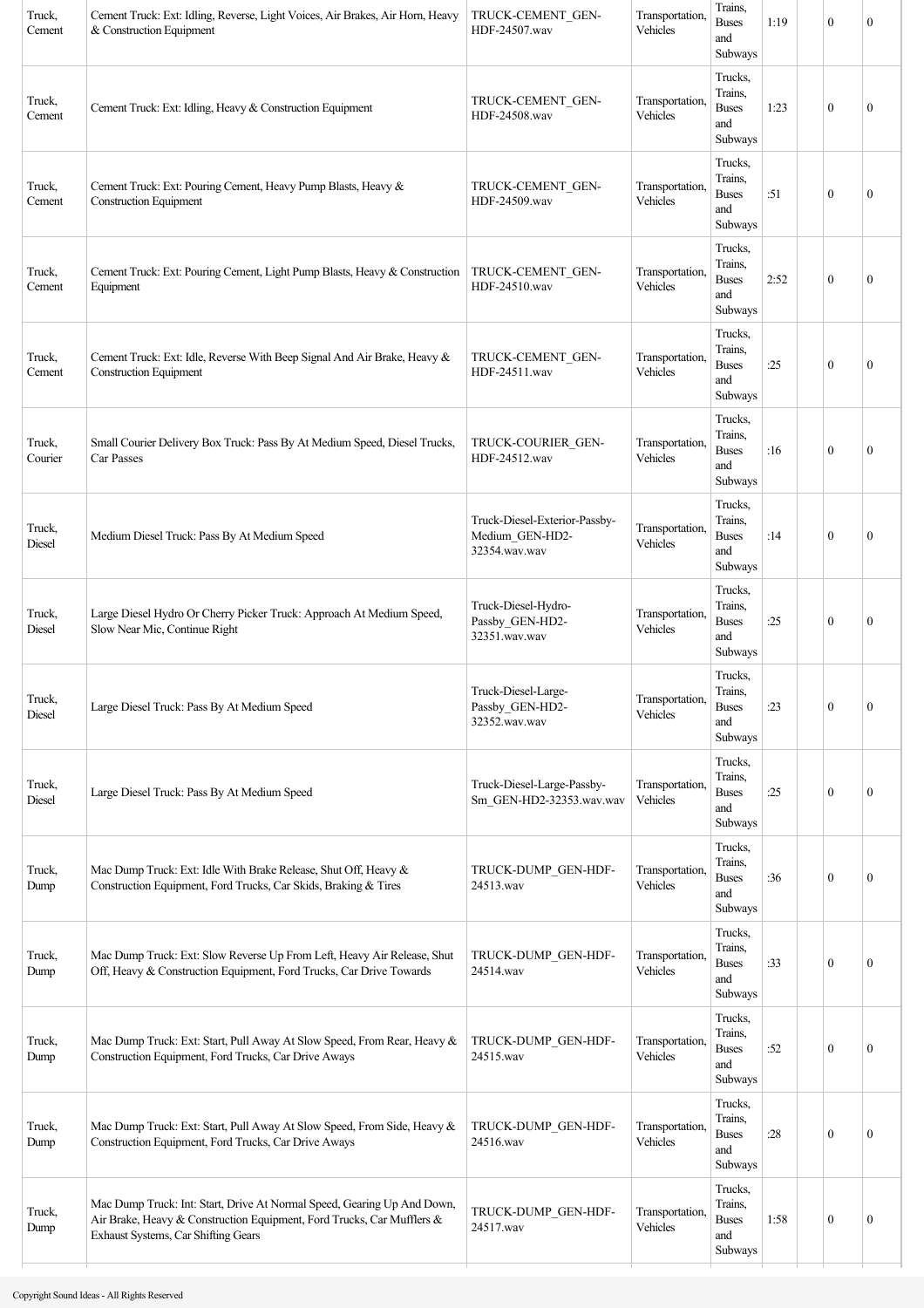| Truck,<br>Dump | Mac Dump Truck: Int: Idle, Drive At Normal Speed, Gearing Up And Down,<br>Heavy & Construction Equipment, Ford Trucks, Car Mufflers & Exhaust<br>Systems, Car Shifting Gears | TRUCK-DUMP_GEN-HDF-<br>24518.wav | Transportation,<br>Vehicles | Trucks,<br>Trains.<br><b>Buses</b><br>and<br>Subways | 3:45 | $\boldsymbol{0}$ | $\mathbf{0}$     |
|----------------|------------------------------------------------------------------------------------------------------------------------------------------------------------------------------|----------------------------------|-----------------------------|------------------------------------------------------|------|------------------|------------------|
| Truck,<br>Dump | Mac Dump Truck: Int: Start, Drive At Normal Speed, Slow To Stop, Shut Off,<br>Heavy & Construction Equipment, Ford Trucks                                                    | TRUCK-DUMP GEN-HDF-<br>24519.wav | Transportation,<br>Vehicles | Trucks,<br>Trains.<br><b>Buses</b><br>and<br>Subways | 3:01 | $\mathbf{0}$     | $\mathbf{0}$     |
| Truck,<br>Dump | Mac Dump Truck: Int: Idle, Drive At Slow Speed, Bumpy Road, Heavy Key<br>And Cabin Rattle, Heavy & Construction Equipment, Ford Trucks, Car<br>Mufflers & Exhaust Systems    | TRUCK-DUMP_GEN-HDF-<br>24520.wav | Transportation,<br>Vehicles | Trucks,<br>Trains,<br><b>Buses</b><br>and<br>Subways | 2:17 | $\boldsymbol{0}$ | $\overline{0}$   |
| Truck,<br>Dump | Mac Dump Truck: Int: Slow Reverse, Dump Load, Door Close At End, Heavy<br>& Construction Equipment, Ford Trucks                                                              | TRUCK-DUMP_GEN-HDF-<br>24521.wav | Transportation,<br>Vehicles | Trucks,<br>Trains,<br><b>Buses</b><br>and<br>Subways | 1:16 | $\boldsymbol{0}$ | $\mathbf{0}$     |
| Truck,<br>Dump | Mac Dump Truck: Int: Slow Reverse, Dump Load, Window Open, Other<br>Construction Tractors In Background, Heavy & Construction Equipment, Ford<br>Trucks                      | TRUCK-DUMP_GEN-HDF-<br>24522.wav | Transportation,<br>Vehicles | Trucks,<br>Trains,<br><b>Buses</b><br>and<br>Subways | :55  | $\boldsymbol{0}$ | $\mathbf{0}$     |
| Truck,<br>Dump | Dump Truck: Ext: Pass By At Slow Speed, Heavy Metal Banging, Heavy &<br>Construction Equipment, Car Passes                                                                   | TRUCK-DUMP_GEN-HDF-<br>24523.wav | Transportation,<br>Vehicles | Trucks,<br>Trains,<br><b>Buses</b><br>and<br>Subways | :27  | $\theta$         | $\mathbf{0}$     |
| Truck,<br>Dump | Dump Truck: Ext: Pass By At Slow Speed, Stops To The Right, Heavy Metal<br>Banging, Heavy & Construction Equipment, Car Passes                                               | TRUCK-DUMP_GEN-HDF-<br>24524.wav | Transportation,<br>Vehicles | Trucks,<br>Trains,<br><b>Buses</b><br>and<br>Subways | :27  | $\boldsymbol{0}$ | $\mathbf{0}$     |
| Truck,<br>Dump | Dump Truck: Ext: Pass By At Slow Speed, Stops To The Right, Heavy &<br>Construction Equipment, Car Passes                                                                    | TRUCK-DUMP_GEN-HDF-<br>24525.wav | Transportation,<br>Vehicles | Trucks,<br>Trains.<br><b>Buses</b><br>and<br>Subways | :21  | $\boldsymbol{0}$ | $\mathbf{0}$     |
| Truck,<br>Dump | Dump Truck: Ext: Pass By At Fast Speed, Heavy & Construction Equipment,<br>Car Passes                                                                                        | TRUCK-DUMP_GEN-HDF-<br>24526.wav | Transportation,<br>Vehicles | Trucks,<br>Trains,<br><b>Buses</b><br>and<br>Subways | :56  | $\mathbf{0}$     | $\mathbf{0}$     |
| Truck,<br>Dump | Dump Truck: Ext: Pass By At Fast Speed, Heavy & Construction Equipment,<br>Car Passes                                                                                        | TRUCK-DUMP_GEN-HDF-<br>24527.wav | Transportation,<br>Vehicles | Trucks,<br>Trains,<br><b>Buses</b><br>and<br>Subways | :18  | $\boldsymbol{0}$ | $\overline{0}$   |
| Truck,<br>Dump | Dump Truck: Ext: Pass By At Fast Speed, Distant, Heavy & Construction<br>Equipment, Car Passes                                                                               | TRUCK-DUMP_GEN-HDF-<br>24528.wav | Transportation,<br>Vehicles | Trucks,<br>Trains,<br><b>Buses</b><br>and<br>Subways | :19  | $\boldsymbol{0}$ | $\bf{0}$         |
| Truck,<br>Dump | Dump Truck: Ext: Pass By At Fast Speed, Distant, Heavy & Construction<br>Equipment, Car Passes                                                                               | TRUCK-DUMP_GEN-HDF-<br>24529.wav | Transportation,<br>Vehicles | Trucks,<br>Trains,<br><b>Buses</b><br>and<br>Subways | :14  | $\mathbf{0}$     | $\boldsymbol{0}$ |
| Truck,<br>Dump | Dump Truck: Ext: Pass By At Fast Speed, Distant, Heavy & Construction<br>Equipment, Car Passes                                                                               | TRUCK-DUMP_GEN-HDF-<br>24530.wav | Transportation,<br>Vehicles | Trucks,<br>Trains,<br><b>Buses</b><br>and<br>Subways | :18  | $\boldsymbol{0}$ | $\bf{0}$         |
| Truck,<br>Dump | Dump Truck: Ext: Pass By At Medium Speed, Heavy & Construction<br>Equipment, Car Passes                                                                                      | TRUCK-DUMP_GEN-HDF-<br>24531.wav | Transportation,<br>Vehicles | Trucks,<br>Trains.<br><b>Buses</b><br>and<br>Subways | :59  | $\mathbf{0}$     | $\overline{0}$   |
| Truck,<br>Dump | Dump Truck: Ext: Pass By At Medium Speed, Heavy & Construction<br>Equipment, Car Passes                                                                                      | TRUCK-DUMP GEN-HDF-<br>24532.wav | Transportation,<br>Vehicles | Trucks,<br>Trains,<br><b>Buses</b><br>and<br>Subways | :33  | $\boldsymbol{0}$ | $\boldsymbol{0}$ |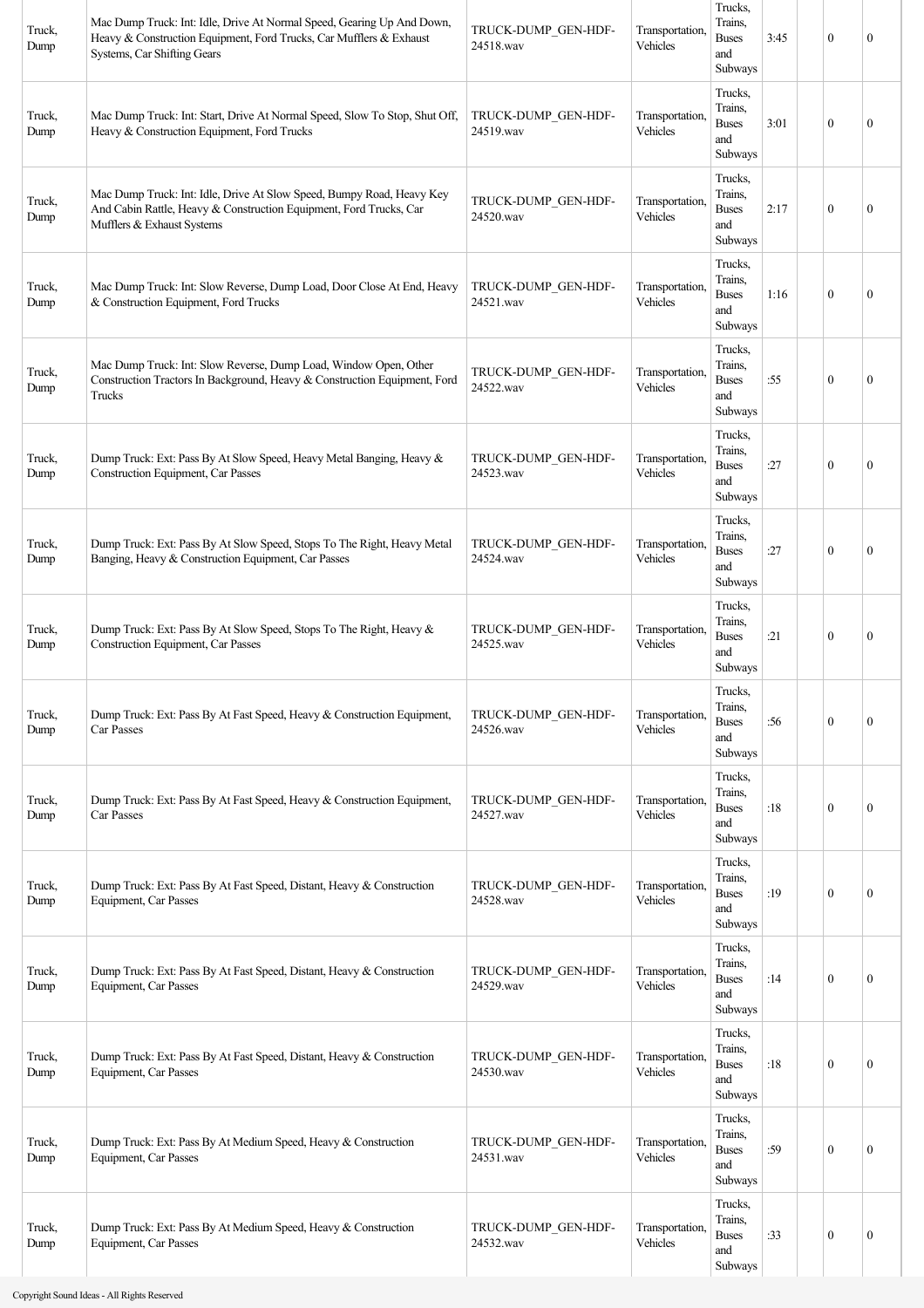| Truck,<br>Dump    | Dump Truck: Ext: Pass By At Medium Speed, Heavy & Construction<br>Equipment, Car Passes                                                | TRUCK-DUMP_GEN-HDF-<br>24533.wav                                 | Transportation,<br>Vehicles | Trucks,<br>Trains,<br><b>Buses</b><br>and<br>Subways | :13  | $\mathbf{0}$     | $\boldsymbol{0}$ |
|-------------------|----------------------------------------------------------------------------------------------------------------------------------------|------------------------------------------------------------------|-----------------------------|------------------------------------------------------|------|------------------|------------------|
| Truck,<br>Dump    | Dump Truck: Ext: Pass By At Medium Speed With Engine Brakes, Heavy &<br>Construction Equipment, Car Passes, Car Skids, Braking & Tires | TRUCK-DUMP GEN-HDF-<br>24534.wav                                 | Transportation,<br>Vehicles | Trucks,<br>Trains,<br><b>Buses</b><br>and<br>Subways | :20  | $\mathbf{0}$     | $\mathbf{0}$     |
| Truck,<br>Dump    | Dump Truck: Ext: Pass By At Medium Speed, Heavy & Construction<br>Equipment, Car Passes                                                | TRUCK-DUMP GEN-HDF-<br>24535.wav                                 | Transportation,<br>Vehicles | Trucks,<br>Trains,<br><b>Buses</b><br>and<br>Subways | :21  | $\theta$         | $\mathbf{0}$     |
| Truck,<br>Dump    | Dump Truck: Ext: Pass By At And Slow Down, Car Pass At End, Heavy &<br>Construction Equipment, Car Passes                              | TRUCK-DUMP GEN-HDF-<br>24536.wav                                 | Transportation,<br>Vehicles | Trucks,<br>Trains,<br><b>Buses</b><br>and<br>Subways | :41  | $\mathbf{0}$     | $\mathbf{0}$     |
| Truck,<br>Dump    | Two Dump Trucks: Ext: Pass By At Medium Speed In Opposite Directions,<br>Heavy & Construction Equipment, Car Passes                    | TRUCK-DUMP GEN-HDF-<br>24537.wav                                 | Transportation,<br>Vehicles | Trucks,<br>Trains,<br><b>Buses</b><br>and<br>Subways | :28  | $\mathbf{0}$     | $\mathbf{0}$     |
| Truck,<br>Dump    | Dump Truck: Ext: Pass By At Medium Speed                                                                                               | Truck-Dump-Passby-<br>Medium_GEN-HD2-<br>32355.wav.wav           | Transportation,<br>Vehicles | Trucks,<br>Trains,<br><b>Buses</b><br>and<br>Subways | :18  | $\theta$         | $\mathbf{0}$     |
| Truck,<br>Garbage | Garbage Or Recycling Truck: Ext: Pull Up, Empty Garbage, Pull Away,<br>Garbage Trucks & Street Sweepers                                | TRUCK-GARBAGE GEN-<br>HDF-24538.wav                              | Transportation,<br>Vehicles | Trucks,<br>Trains,<br><b>Buses</b><br>and<br>Subways | 1:16 | $\mathbf{0}$     | $\mathbf{0}$     |
| Truck,<br>Garbage | Garbage Truck: Ext: Collecting Garbage: Heavy Compacting, Garbage Trucks<br>& Street Sweepers                                          | TRUCK-GARBAGE GEN-<br>HDF-24539.wav                              | Transportation.<br>Vehicles | Trucks,<br>Trains,<br><b>Buses</b><br>and<br>Subways | :40  | $\theta$         | $\mathbf{0}$     |
| Truck,<br>Garbage | Garbage Truck: Ext: Collecting Garbage: Heavy Compacting, Garbage Trucks<br>& Street Sweepers                                          | TRUCK-GARBAGE GEN-<br>HDF-24540.wav                              | Transportation,<br>Vehicles | Trucks,<br>Trains,<br><b>Buses</b><br>and<br>Subways | 1:21 | $\mathbf{0}$     | $\boldsymbol{0}$ |
| Truck,<br>Garbage | Garbage Truck: Ext: Collecting Garbage: Heavy Compacting, Garbage Trucks<br>& Street Sweepers                                          | TRUCK-GARBAGE GEN-<br>HDF-24541.wav                              | Transportation,<br>Vehicles | Trucks,<br>Trains,<br><b>Buses</b><br>and<br>Subways | :58  | $\mathbf{0}$     | $\boldsymbol{0}$ |
| Truck,<br>Garbage | Garbage Truck: Ext: Lower Bin To Ground, Garbage Trucks & Street<br>Sweepers                                                           | TRUCK-GARBAGE GEN-<br>HDF-24542.wav                              | Transportation,<br>Vehicles | Trucks,<br>Trains,<br><b>Buses</b><br>and<br>Subways | :22  | $\mathbf{0}$     | $\boldsymbol{0}$ |
| Truck,<br>Garbage | Garbage Truck: Ext: Pass By At Fast Speed, Garbage Trucks & Street<br>Sweepers                                                         | TRUCK-GARBAGE GEN-<br>HDF-24543.wav                              | Transportation,<br>Vehicles | Trucks,<br>Trains,<br><b>Buses</b><br>and<br>Subways | :18  | $\mathbf{0}$     | $\boldsymbol{0}$ |
| Truck,<br>Garbage | Garbage Truck: Ext: Distant Driving, Stop And Go, Other Traffic In<br>Background, Residential Ambience                                 | Truck-Garbage-Exterior-<br>Distant_GEN-HD2-<br>32356.wav.wav     | Transportation,<br>Vehicles | Trucks,<br>Trains,<br><b>Buses</b><br>and<br>Subways | 2:00 | $\mathbf{0}$     | $\boldsymbol{0}$ |
| Truck,<br>Garbage | Garbage Truck: Ext: Pass By At Fast Speed                                                                                              | Truck-Garbage-Exterior-Passby-<br>Fast GEN-HD2-<br>32357.wav.wav | Transportation,<br>Vehicles | Trucks,<br>Trains,<br><b>Buses</b><br>and<br>Subways | :19  | $\mathbf{0}$     | $\mathbf{0}$     |
| Truck,<br>Garbage | Garbage Truck: Ext: Pass By At Medium Speed                                                                                            | Truck-Garbage-Passby-<br>Medium_GEN-HD2-<br>32358.wav.wav        | Transportation,<br>Vehicles | Trucks,<br>Trains,<br><b>Buses</b><br>and            | :22  | $\boldsymbol{0}$ | $\boldsymbol{0}$ |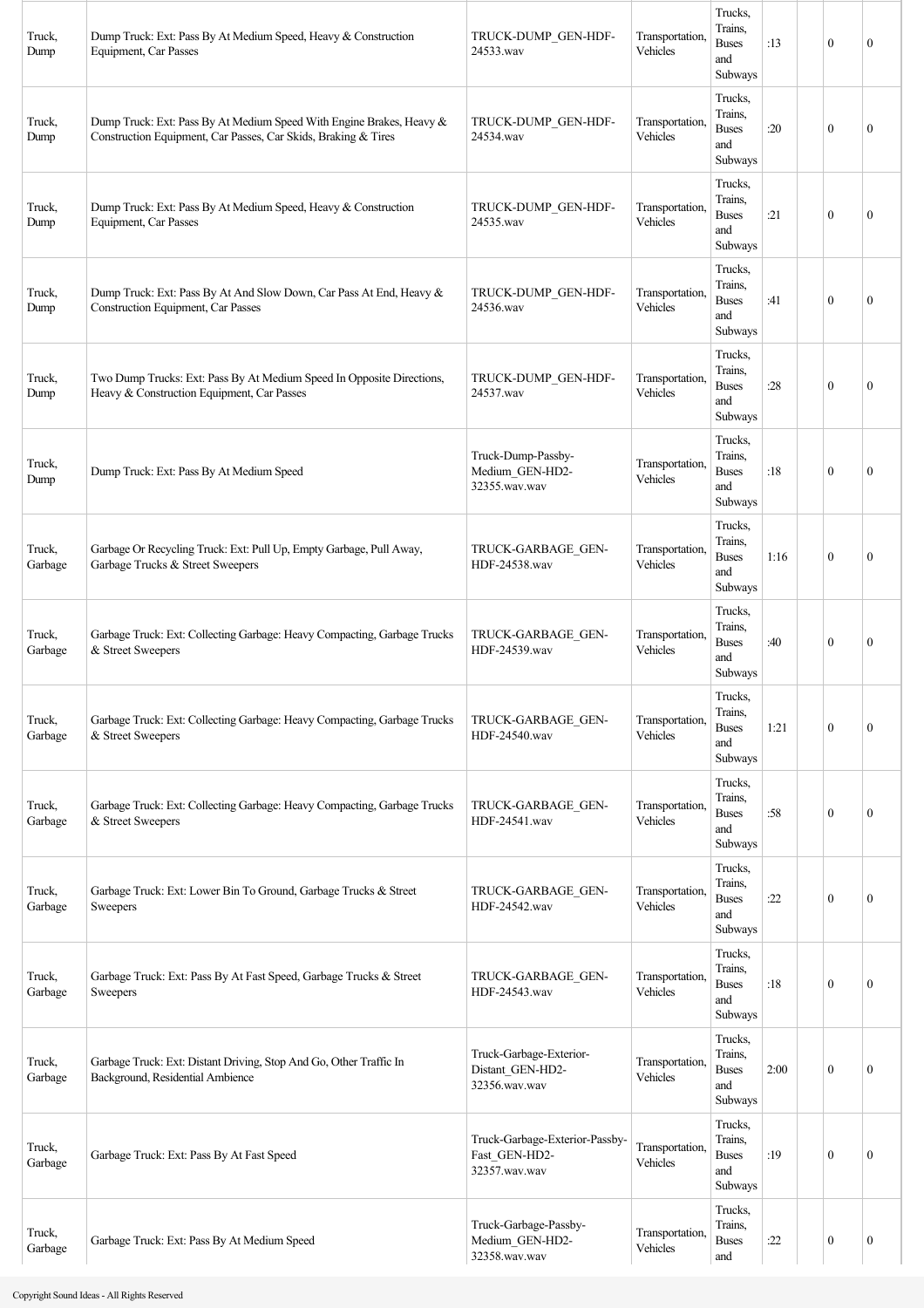|                  |                                                                                                                          |                                    |                             | Subways                                                         |     |                  |                  |
|------------------|--------------------------------------------------------------------------------------------------------------------------|------------------------------------|-----------------------------|-----------------------------------------------------------------|-----|------------------|------------------|
| Truck,<br>Hummer | Hummer H2 SUV: Ext: Start, Idle, Shut Off, From Interior Of Garage,<br>Hummers & Humvees, Car Mufflers & Exhaust Systems | TRUCK-HUMMER GEN-<br>HDF-24544.wav | Transportation,<br>Vehicles | Trucks,<br>Trains,<br><b>Buses</b><br>and<br>Subways<br>Trucks, | :44 | $\mathbf{0}$     | $\mathbf{0}$     |
| Truck,<br>Hummer | Hummer H2 SUV: Ext: Door: Close, Hummers & Humvees, Car Doors                                                            | TRUCK-HUMMER GEN-<br>HDF-24545.wav | Transportation,<br>Vehicles | Trains,<br><b>Buses</b><br>and<br>Subways                       | :01 | $\mathbf{0}$     | $\mathbf{0}$     |
| Truck,<br>Hummer | Hummer H2 SUV: Ext: Door: Close, Hummers & Humvees, Car Doors                                                            | TRUCK-HUMMER GEN-<br>HDF-24546.wav | Transportation,<br>Vehicles | Trucks,<br>Trains,<br><b>Buses</b><br>and<br>Subways            | :01 | $\mathbf{0}$     | $\mathbf{0}$     |
| Truck,<br>Hummer | Hummer H2 SUV: Ext: Door: Close, Hummers & Humvees, Car Doors                                                            | TRUCK-HUMMER GEN-<br>HDF-24547.wav | Transportation,<br>Vehicles | Trucks,<br>Trains,<br><b>Buses</b><br>and<br>Subways            | :01 | $\mathbf{0}$     | $\mathbf{0}$     |
| Truck,<br>Hummer | Hummer H2 SUV: Ext: Rear Hatch: Tire Bar: Close, Hummers & Humvees,<br>Car Drive Towards                                 | TRUCK-HUMMER GEN-<br>HDF-24548.wav | Transportation,<br>Vehicles | Trucks,<br>Trains,<br><b>Buses</b><br>and<br>Subways            | :02 | $\mathbf{0}$     | $\mathbf{0}$     |
| Truck,<br>Hummer | Hummer H2 SUV: Ext: Door: Open, Hummers & Humvees, Car Doors                                                             | TRUCK-HUMMER GEN-<br>HDF-24549.wav | Transportation,<br>Vehicles | Trucks,<br>Trains.<br><b>Buses</b><br>and<br>Subways            | :02 | $\mathbf{0}$     | $\boldsymbol{0}$ |
| Truck,<br>Hummer | Hummer H2 SUV: Ext: Door: Open, Hummers & Humvees, Car Doors                                                             | TRUCK-HUMMER GEN-<br>HDF-24550.wav | Transportation,<br>Vehicles | Trucks,<br>Trains,<br><b>Buses</b><br>and<br>Subways            | :02 | $\theta$         | $\mathbf{0}$     |
| Truck,<br>Hummer | Hummer H2 SUV: Ext: Door: Open, Hummers & Humvees, Car Doors                                                             | TRUCK-HUMMER GEN-<br>HDF-24551.wav | Transportation.<br>Vehicles | Trucks,<br>Trains,<br><b>Buses</b><br>and<br>Subways            | :02 | $\mathbf{0}$     | $\mathbf{0}$     |
| Truck,<br>Hummer | Hummer H2 SUV: Ext: Open Door, Person Enters, Close Door, Hummers &<br>Humvees, Car Doors, Car Seats & Seat Adjustments  | TRUCK-HUMMER GEN-<br>HDF-24552.wav | Transportation,<br>Vehicles | Trucks,<br>Trains,<br><b>Buses</b><br>and<br>Subways            | :05 | $\boldsymbol{0}$ | $\boldsymbol{0}$ |
| Truck,<br>Hummer | Hummer H2 SUV: Ext: Open Door, Person Enters, Close Door, Hummers &<br>Humvees, Car Doors, Car Seats & Seat Adjustments  | TRUCK-HUMMER GEN-<br>HDF-24553.wav | Transportation,<br>Vehicles | Trucks,<br>Trains,<br><b>Buses</b><br>and<br>Subways            | :05 | $\mathbf{0}$     | $\mathbf{0}$     |
| Truck,<br>Hummer | Hummer H2 SUV: Ext: Open Door, Person Exits, Close Door, Hummers &<br>Humvees, Car Doors, Car Seats & Seat Adjustments   | TRUCK-HUMMER GEN-<br>HDF-24554.wav | Transportation,<br>Vehicles | Trucks,<br>Trains,<br><b>Buses</b><br>and<br>Subways            | :05 | $\mathbf{0}$     | $\boldsymbol{0}$ |
| Truck,<br>Hummer | Hummer H2 SUV: Ext: Open Door, Person Exits, Close Door, Hummers &<br>Humvees, Car Doors, Car Seats & Seat Adjustments   | TRUCK-HUMMER GEN-<br>HDF-24555.wav | Transportation,<br>Vehicles | Trucks,<br>Trains.<br><b>Buses</b><br>and<br>Subways            | :05 | $\mathbf{0}$     | $\mathbf{0}$     |
| Truck,<br>Hummer | Hummer H2 SUV: Ext: False Start, Hummers & Humvees, Car Mufflers &<br><b>Exhaust Systems</b>                             | TRUCK-HUMMER GEN-<br>HDF-24556.wav | Transportation,<br>Vehicles | Trucks,<br>Trains,<br><b>Buses</b><br>and<br>Subways            | :03 | $\mathbf{0}$     | $\mathbf{0}$     |
| Truck,<br>Hummer | Hummer H2 SUV: Ext: False Start, Hummers & Humvees, Car Mufflers &<br><b>Exhaust Systems</b>                             | TRUCK-HUMMER GEN-<br>HDF-24557.wav | Transportation,<br>Vehicles | Trucks,<br>Trains,<br><b>Buses</b><br>and<br>Subways            | :02 | $\mathbf{0}$     | $\boldsymbol{0}$ |
|                  |                                                                                                                          |                                    |                             | Trucks,                                                         |     |                  |                  |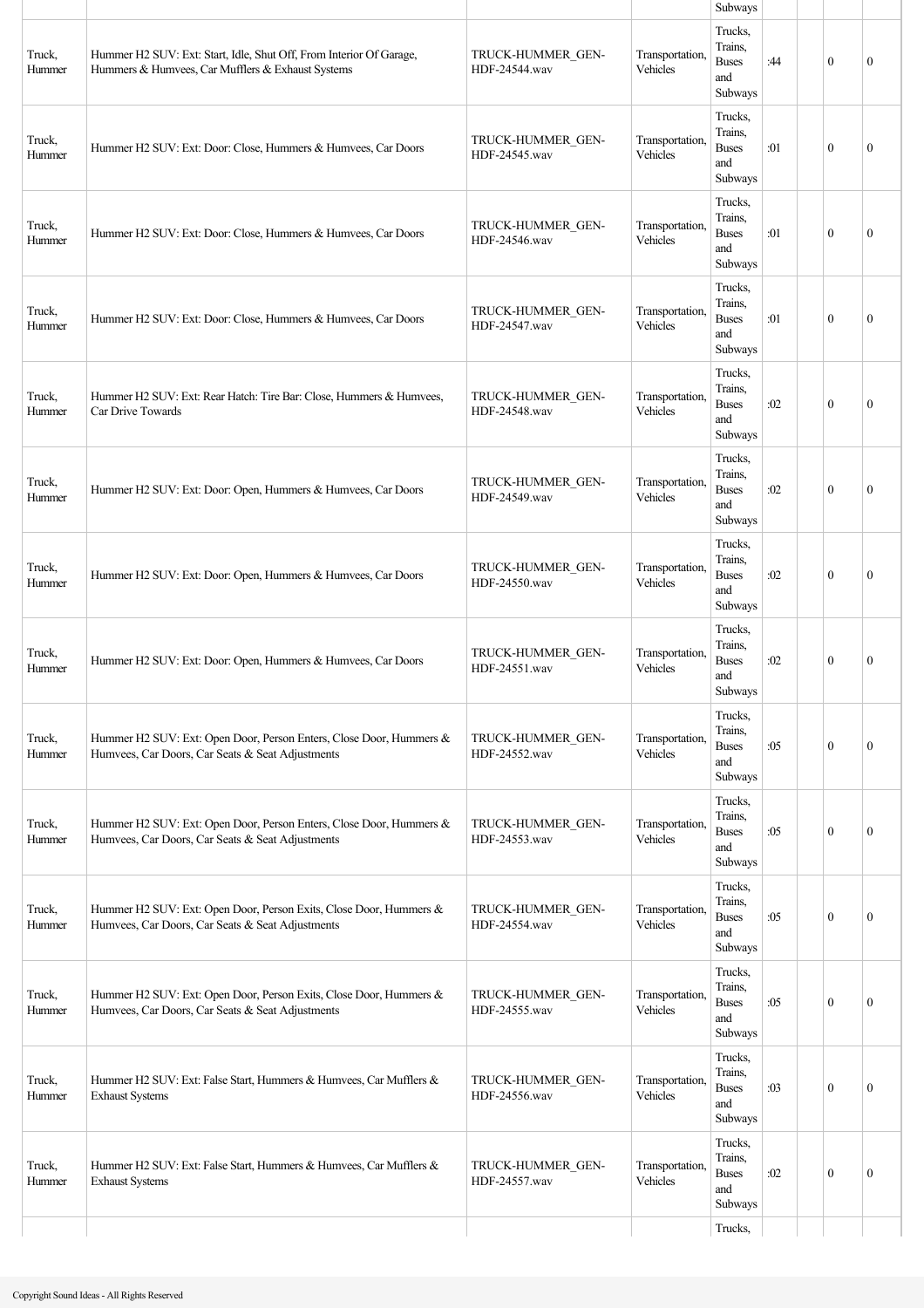| Trucks,<br>Trains,<br>Truck,<br>Hummer H2 SUV: Ext: Horn: Close: Single Short Blast, Horns, Hummers &<br>TRUCK-HUMMER GEN-<br>Transportation.<br><b>Buses</b><br>:01<br>$\mathbf{0}$<br>$\theta$<br>HDF-24559.wav<br>Vehicles<br>Hummer<br>Humvees, Car Horns<br>and<br>Subways<br>Trucks,<br>Trains,<br>Transportation,<br>Truck,<br>Hummer H2 SUV: Ext: Horn: Close: Three Short Blasts, Horns, Hummers &<br>TRUCK-HUMMER GEN-<br><b>Buses</b><br>:02<br>$\mathbf{0}$<br>$\boldsymbol{0}$<br>Vehicles<br>HDF-24560.wav<br>Hummer<br>Humvees, Car Horns<br>and<br>Subways<br>Trucks,<br>Trains,<br>Transportation,<br>Truck,<br>Hummer H2 SUV: Ext: Horn: Close: Two Long Blasts, Horns, Hummers &<br>TRUCK-HUMMER GEN-<br><b>Buses</b><br>:04<br>$\mathbf{0}$<br>$\mathbf{0}$<br>Humvees, Car Horns<br>HDF-24561.wav<br>Vehicles<br>Hummer<br>and<br>Subways<br>Trucks,<br>Trains,<br>Transportation,<br>Truck,<br>Hummer H2 SUV: Ext: Horn: Close: Two Short Blasts, Horns, Hummers &<br>TRUCK-HUMMER GEN-<br><b>Buses</b><br>:01<br>$\mathbf{0}$<br>$\theta$<br>Vehicles<br>HDF-24562.wav<br>Hummer<br>Humvees, Car Horns<br>and<br>Subways<br>Trucks,<br>Trains,<br>Truck,<br>Hummer H2 SUV: Ext: Horn: Close: Two Short Blasts, Horns, Hummers &<br>TRUCK-HUMMER GEN-<br>Transportation.<br><b>Buses</b><br>:01<br>$\mathbf{0}$<br>$\boldsymbol{0}$<br>Vehicles<br>Hummer<br>Humvees, Car Horns<br>HDF-24563.wav<br>and<br>Subways<br>Trucks,<br>Trains,<br>Hummer H2 SUV: Ext: Horn: Distant: Single Short Blast, Horns, Hummers &<br>Transportation.<br>Truck,<br>TRUCK-HUMMER GEN-<br><b>Buses</b><br>:02<br>$\mathbf{0}$<br>$\theta$<br>HDF-24564.wav<br>Vehicles<br>Hummer<br>Humvees, Car Horns<br>and<br>Subways<br>Trucks,<br>Trains,<br>Transportation,<br>Truck,<br>Hummer H2 SUV: Ext: Horn: Distant: Single Short Blast, Horns, Hummers &<br>TRUCK-HUMMER GEN-<br><b>Buses</b><br>:02<br>$\mathbf{0}$<br>$\boldsymbol{0}$<br>Vehicles<br>Humvees, Car Horns<br>HDF-24565.wav<br>Hummer<br>and<br>Subways<br>Trucks,<br>Trains,<br>TRUCK-HUMMER_GEN-<br>Transportation,<br>Truck,<br>Hummer H2 SUV: Ext: Horn: Distant: Two Short And One Long Blast, Horns,<br>:04<br>$\boldsymbol{0}$<br><b>Buses</b><br>$\boldsymbol{0}$<br>HDF-24566.wav<br>Vehicles<br>Hummer<br>Hummers & Humvees, Car Horns<br>and<br>Subways<br>Trucks,<br>Trains,<br>Truck,<br>Transportation,<br>Hummer H2 SUV: Ext: Horn: Distant: Two Short And One Long Blast, Horns,<br>TRUCK-HUMMER GEN-<br>$\mathbf{0}$<br><b>Buses</b><br>:03<br>$\boldsymbol{0}$<br>HDF-24567.wav<br>Vehicles<br>Hummer<br>Hummers & Humvees, Car Horns<br>and<br>Subways<br>Trucks,<br>Trains,<br>Transportation,<br>Truck,<br>Hummer H2 SUV: Ext: Horn: Distant: Two Long Blasts, Horns, Hummers &<br>TRUCK-HUMMER GEN-<br><b>Buses</b><br>:05<br>$\mathbf{0}$<br>$\boldsymbol{0}$<br>Vehicles<br>Hummer<br>Humvees, Car Horns<br>HDF-24568.wav<br>and<br>Subways<br>Trucks,<br>Trains,<br>Transportation,<br>Truck,<br>Hummer H2 SUV: Ext: Horn: Distant: Two Short Blasts, Horns, Hummers &<br>TRUCK-HUMMER GEN-<br><b>Buses</b><br>:01<br>$\mathbf{0}$<br>$\mathbf{0}$<br>Vehicles<br>Hummer<br>Humvees, Car Horns<br>HDF-24569.wav<br>and<br>Subways<br>Trucks,<br>Trains,<br>Hummer H2 SUV: Ext: Horn: Distant: Two Short Blasts, Horns, Hummers &<br>Transportation,<br>Truck,<br>TRUCK-HUMMER GEN-<br><b>Buses</b><br>$\mathbf{0}$<br>:01<br>$\boldsymbol{0}$<br>HDF-24570.wav<br>Vehicles<br>Hummer<br>Humvees, Car Horns<br>and<br>Subways<br>Trucks,<br>Trains,<br>Hummer H2 SUV: Ext: On Board: Idle, Pull Off Of Gravel Shoulder Onto<br>Transportation,<br>Truck,<br>TRUCK-HUMMER GEN-<br><b>Buses</b><br>Pavement, From Exhaust, Stone Stuck In Tire, Hummers & Humvees, Car<br>:28<br>$\mathbf{0}$<br>$\mathbf{0}$<br>HDF-24571.wav<br>Vehicles<br>Hummer<br>and<br>Mufflers & Exhaust Systems<br>Subways<br>Trucks,<br>Hummer H2 SUV: Ext: On Board: Idle, Drive At Medium Speed, Pull Onto<br>Trains,<br>Transportation,<br>Truck,<br>TRUCK-HUMMER GEN-<br><b>Buses</b><br>Gravel Shoulder, From Exhaust, Hummers & Humvees, Car Mufflers &<br>:24<br>$\mathbf{0}$<br>$\boldsymbol{0}$<br>HDF-24572.wav<br>Vehicles<br>Hummer<br>and<br><b>Exhaust Systems</b><br>Subways | Truck,<br>Hummer | Hummer H2 SUV: Ext: Horn: Close: Single Long Blast, Horns, Hummers &<br>Humvees, Car Horns | TRUCK-HUMMER GEN-<br>HDF-24558.wav | Transportation,<br>Vehicles | Trains,<br><b>Buses</b><br>and<br>Subways | :01 | $\mathbf{0}$ | $\mathbf{0}$ |
|-----------------------------------------------------------------------------------------------------------------------------------------------------------------------------------------------------------------------------------------------------------------------------------------------------------------------------------------------------------------------------------------------------------------------------------------------------------------------------------------------------------------------------------------------------------------------------------------------------------------------------------------------------------------------------------------------------------------------------------------------------------------------------------------------------------------------------------------------------------------------------------------------------------------------------------------------------------------------------------------------------------------------------------------------------------------------------------------------------------------------------------------------------------------------------------------------------------------------------------------------------------------------------------------------------------------------------------------------------------------------------------------------------------------------------------------------------------------------------------------------------------------------------------------------------------------------------------------------------------------------------------------------------------------------------------------------------------------------------------------------------------------------------------------------------------------------------------------------------------------------------------------------------------------------------------------------------------------------------------------------------------------------------------------------------------------------------------------------------------------------------------------------------------------------------------------------------------------------------------------------------------------------------------------------------------------------------------------------------------------------------------------------------------------------------------------------------------------------------------------------------------------------------------------------------------------------------------------------------------------------------------------------------------------------------------------------------------------------------------------------------------------------------------------------------------------------------------------------------------------------------------------------------------------------------------------------------------------------------------------------------------------------------------------------------------------------------------------------------------------------------------------------------------------------------------------------------------------------------------------------------------------------------------------------------------------------------------------------------------------------------------------------------------------------------------------------------------------------------------------------------------------------------------------------------------------------------------------------------------------------------------------------------------------------------------------------------------------------------------------------------------------------------------------------------------------------------------------------------------------------------------------------------------------------------------------------------------------------------------------------------------------------------------------------------------------------------------------------------------------------------------------------------------------------------------------------------------------------------------------------------------------|------------------|--------------------------------------------------------------------------------------------|------------------------------------|-----------------------------|-------------------------------------------|-----|--------------|--------------|
|                                                                                                                                                                                                                                                                                                                                                                                                                                                                                                                                                                                                                                                                                                                                                                                                                                                                                                                                                                                                                                                                                                                                                                                                                                                                                                                                                                                                                                                                                                                                                                                                                                                                                                                                                                                                                                                                                                                                                                                                                                                                                                                                                                                                                                                                                                                                                                                                                                                                                                                                                                                                                                                                                                                                                                                                                                                                                                                                                                                                                                                                                                                                                                                                                                                                                                                                                                                                                                                                                                                                                                                                                                                                                                                                                                                                                                                                                                                                                                                                                                                                                                                                                                                                                                                                 |                  |                                                                                            |                                    |                             |                                           |     |              |              |
|                                                                                                                                                                                                                                                                                                                                                                                                                                                                                                                                                                                                                                                                                                                                                                                                                                                                                                                                                                                                                                                                                                                                                                                                                                                                                                                                                                                                                                                                                                                                                                                                                                                                                                                                                                                                                                                                                                                                                                                                                                                                                                                                                                                                                                                                                                                                                                                                                                                                                                                                                                                                                                                                                                                                                                                                                                                                                                                                                                                                                                                                                                                                                                                                                                                                                                                                                                                                                                                                                                                                                                                                                                                                                                                                                                                                                                                                                                                                                                                                                                                                                                                                                                                                                                                                 |                  |                                                                                            |                                    |                             |                                           |     |              |              |
|                                                                                                                                                                                                                                                                                                                                                                                                                                                                                                                                                                                                                                                                                                                                                                                                                                                                                                                                                                                                                                                                                                                                                                                                                                                                                                                                                                                                                                                                                                                                                                                                                                                                                                                                                                                                                                                                                                                                                                                                                                                                                                                                                                                                                                                                                                                                                                                                                                                                                                                                                                                                                                                                                                                                                                                                                                                                                                                                                                                                                                                                                                                                                                                                                                                                                                                                                                                                                                                                                                                                                                                                                                                                                                                                                                                                                                                                                                                                                                                                                                                                                                                                                                                                                                                                 |                  |                                                                                            |                                    |                             |                                           |     |              |              |
|                                                                                                                                                                                                                                                                                                                                                                                                                                                                                                                                                                                                                                                                                                                                                                                                                                                                                                                                                                                                                                                                                                                                                                                                                                                                                                                                                                                                                                                                                                                                                                                                                                                                                                                                                                                                                                                                                                                                                                                                                                                                                                                                                                                                                                                                                                                                                                                                                                                                                                                                                                                                                                                                                                                                                                                                                                                                                                                                                                                                                                                                                                                                                                                                                                                                                                                                                                                                                                                                                                                                                                                                                                                                                                                                                                                                                                                                                                                                                                                                                                                                                                                                                                                                                                                                 |                  |                                                                                            |                                    |                             |                                           |     |              |              |
|                                                                                                                                                                                                                                                                                                                                                                                                                                                                                                                                                                                                                                                                                                                                                                                                                                                                                                                                                                                                                                                                                                                                                                                                                                                                                                                                                                                                                                                                                                                                                                                                                                                                                                                                                                                                                                                                                                                                                                                                                                                                                                                                                                                                                                                                                                                                                                                                                                                                                                                                                                                                                                                                                                                                                                                                                                                                                                                                                                                                                                                                                                                                                                                                                                                                                                                                                                                                                                                                                                                                                                                                                                                                                                                                                                                                                                                                                                                                                                                                                                                                                                                                                                                                                                                                 |                  |                                                                                            |                                    |                             |                                           |     |              |              |
|                                                                                                                                                                                                                                                                                                                                                                                                                                                                                                                                                                                                                                                                                                                                                                                                                                                                                                                                                                                                                                                                                                                                                                                                                                                                                                                                                                                                                                                                                                                                                                                                                                                                                                                                                                                                                                                                                                                                                                                                                                                                                                                                                                                                                                                                                                                                                                                                                                                                                                                                                                                                                                                                                                                                                                                                                                                                                                                                                                                                                                                                                                                                                                                                                                                                                                                                                                                                                                                                                                                                                                                                                                                                                                                                                                                                                                                                                                                                                                                                                                                                                                                                                                                                                                                                 |                  |                                                                                            |                                    |                             |                                           |     |              |              |
|                                                                                                                                                                                                                                                                                                                                                                                                                                                                                                                                                                                                                                                                                                                                                                                                                                                                                                                                                                                                                                                                                                                                                                                                                                                                                                                                                                                                                                                                                                                                                                                                                                                                                                                                                                                                                                                                                                                                                                                                                                                                                                                                                                                                                                                                                                                                                                                                                                                                                                                                                                                                                                                                                                                                                                                                                                                                                                                                                                                                                                                                                                                                                                                                                                                                                                                                                                                                                                                                                                                                                                                                                                                                                                                                                                                                                                                                                                                                                                                                                                                                                                                                                                                                                                                                 |                  |                                                                                            |                                    |                             |                                           |     |              |              |
|                                                                                                                                                                                                                                                                                                                                                                                                                                                                                                                                                                                                                                                                                                                                                                                                                                                                                                                                                                                                                                                                                                                                                                                                                                                                                                                                                                                                                                                                                                                                                                                                                                                                                                                                                                                                                                                                                                                                                                                                                                                                                                                                                                                                                                                                                                                                                                                                                                                                                                                                                                                                                                                                                                                                                                                                                                                                                                                                                                                                                                                                                                                                                                                                                                                                                                                                                                                                                                                                                                                                                                                                                                                                                                                                                                                                                                                                                                                                                                                                                                                                                                                                                                                                                                                                 |                  |                                                                                            |                                    |                             |                                           |     |              |              |
|                                                                                                                                                                                                                                                                                                                                                                                                                                                                                                                                                                                                                                                                                                                                                                                                                                                                                                                                                                                                                                                                                                                                                                                                                                                                                                                                                                                                                                                                                                                                                                                                                                                                                                                                                                                                                                                                                                                                                                                                                                                                                                                                                                                                                                                                                                                                                                                                                                                                                                                                                                                                                                                                                                                                                                                                                                                                                                                                                                                                                                                                                                                                                                                                                                                                                                                                                                                                                                                                                                                                                                                                                                                                                                                                                                                                                                                                                                                                                                                                                                                                                                                                                                                                                                                                 |                  |                                                                                            |                                    |                             |                                           |     |              |              |
|                                                                                                                                                                                                                                                                                                                                                                                                                                                                                                                                                                                                                                                                                                                                                                                                                                                                                                                                                                                                                                                                                                                                                                                                                                                                                                                                                                                                                                                                                                                                                                                                                                                                                                                                                                                                                                                                                                                                                                                                                                                                                                                                                                                                                                                                                                                                                                                                                                                                                                                                                                                                                                                                                                                                                                                                                                                                                                                                                                                                                                                                                                                                                                                                                                                                                                                                                                                                                                                                                                                                                                                                                                                                                                                                                                                                                                                                                                                                                                                                                                                                                                                                                                                                                                                                 |                  |                                                                                            |                                    |                             |                                           |     |              |              |
|                                                                                                                                                                                                                                                                                                                                                                                                                                                                                                                                                                                                                                                                                                                                                                                                                                                                                                                                                                                                                                                                                                                                                                                                                                                                                                                                                                                                                                                                                                                                                                                                                                                                                                                                                                                                                                                                                                                                                                                                                                                                                                                                                                                                                                                                                                                                                                                                                                                                                                                                                                                                                                                                                                                                                                                                                                                                                                                                                                                                                                                                                                                                                                                                                                                                                                                                                                                                                                                                                                                                                                                                                                                                                                                                                                                                                                                                                                                                                                                                                                                                                                                                                                                                                                                                 |                  |                                                                                            |                                    |                             |                                           |     |              |              |
|                                                                                                                                                                                                                                                                                                                                                                                                                                                                                                                                                                                                                                                                                                                                                                                                                                                                                                                                                                                                                                                                                                                                                                                                                                                                                                                                                                                                                                                                                                                                                                                                                                                                                                                                                                                                                                                                                                                                                                                                                                                                                                                                                                                                                                                                                                                                                                                                                                                                                                                                                                                                                                                                                                                                                                                                                                                                                                                                                                                                                                                                                                                                                                                                                                                                                                                                                                                                                                                                                                                                                                                                                                                                                                                                                                                                                                                                                                                                                                                                                                                                                                                                                                                                                                                                 |                  |                                                                                            |                                    |                             |                                           |     |              |              |
|                                                                                                                                                                                                                                                                                                                                                                                                                                                                                                                                                                                                                                                                                                                                                                                                                                                                                                                                                                                                                                                                                                                                                                                                                                                                                                                                                                                                                                                                                                                                                                                                                                                                                                                                                                                                                                                                                                                                                                                                                                                                                                                                                                                                                                                                                                                                                                                                                                                                                                                                                                                                                                                                                                                                                                                                                                                                                                                                                                                                                                                                                                                                                                                                                                                                                                                                                                                                                                                                                                                                                                                                                                                                                                                                                                                                                                                                                                                                                                                                                                                                                                                                                                                                                                                                 |                  |                                                                                            |                                    |                             |                                           |     |              |              |
|                                                                                                                                                                                                                                                                                                                                                                                                                                                                                                                                                                                                                                                                                                                                                                                                                                                                                                                                                                                                                                                                                                                                                                                                                                                                                                                                                                                                                                                                                                                                                                                                                                                                                                                                                                                                                                                                                                                                                                                                                                                                                                                                                                                                                                                                                                                                                                                                                                                                                                                                                                                                                                                                                                                                                                                                                                                                                                                                                                                                                                                                                                                                                                                                                                                                                                                                                                                                                                                                                                                                                                                                                                                                                                                                                                                                                                                                                                                                                                                                                                                                                                                                                                                                                                                                 |                  |                                                                                            |                                    |                             |                                           |     |              |              |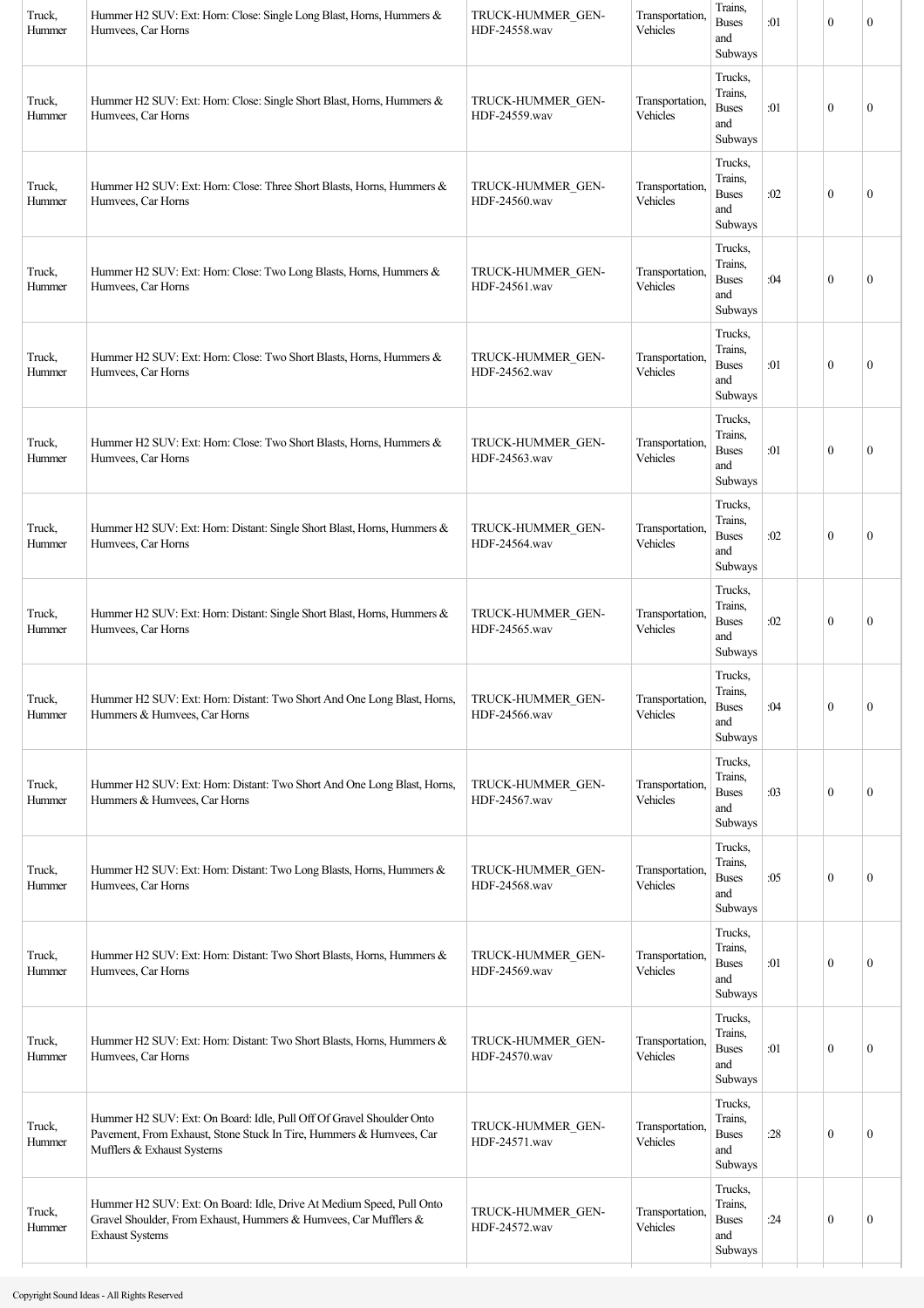| Truck,<br>Hummer | Hummer H2 SUV: Ext: On Board: Idle, City Driving, Slow To Idle, From<br>Exhaust, Stone In Tire, Hummers & Humvees, Car Mufflers & Exhaust Systems                                | TRUCK-HUMMER GEN-<br>HDF-24573.wav | Transportation,<br>Vehicles | Trucks,<br>Trains.<br><b>Buses</b><br>and<br>Subways | 1:58 | $\theta$         | $\mathbf{0}$     |
|------------------|----------------------------------------------------------------------------------------------------------------------------------------------------------------------------------|------------------------------------|-----------------------------|------------------------------------------------------|------|------------------|------------------|
| Truck,<br>Hummer | Hummer H2 SUV: Ext: On Board: Start, Idle, Drive At Fast Speed, Slow To<br>Stop, Shut Off, From Exhaust, Hummers & Humvees, Car Mufflers & Exhaust<br><b>Systems</b>             | TRUCK-HUMMER GEN-<br>HDF-24574.wav | Transportation,<br>Vehicles | Trucks,<br>Trains.<br><b>Buses</b><br>and<br>Subways | 1:58 | $\boldsymbol{0}$ | $\mathbf{0}$     |
| Truck,<br>Hummer | Hummer H2 SUV: Ext: On Board: Start, Idle, Drive At Fast Speed, Slow To<br>Stop, Shut Off, From Exhaust, Hummers & Humvees, Car Mufflers & Exhaust<br>Systems                    | TRUCK-HUMMER GEN-<br>HDF-24575.wav | Transportation,<br>Vehicles | Trucks,<br>Trains,<br><b>Buses</b><br>and<br>Subways | 1:56 | $\theta$         | $\Omega$         |
| Truck,<br>Hummer | Hummer H2 SUV: Ext: On Board: Start, Idle, Drive At Medium Speed, Slow<br>To Stop, Shut Off, From Exhaust, Hummers & Humvees, Car Mufflers &<br><b>Exhaust Systems</b>           | TRUCK-HUMMER GEN-<br>HDF-24576.wav | Transportation,<br>Vehicles | Trucks,<br>Trains,<br><b>Buses</b><br>and<br>Subways | 1:30 | $\boldsymbol{0}$ | $\mathbf{0}$     |
| Truck,<br>Hummer | Hummer H2 SUV: Ext: On Board: Start, Idle, Drive At Medium Speed On<br>Bumpy Dirt And Gravel Road, Shut Off, Hummers & Humvees, Car Mufflers &<br><b>Exhaust Systems</b>         | TRUCK-HUMMER GEN-<br>HDF-24577.wav | Transportation,<br>Vehicles | Trucks,<br>Trains.<br><b>Buses</b><br>and<br>Subways | 1:11 | $\boldsymbol{0}$ | $\mathbf{0}$     |
| Truck,<br>Hummer | Hummer H2 SUV: Ext: On Board: Start, Idle, Drive At Slow Speed, Slow To<br>Stop, Shut Off, From Exhaust, Hummers & Humvees, Car Mufflers & Exhaust<br>Systems                    | TRUCK-HUMMER GEN-<br>HDF-24578.wav | Transportation,<br>Vehicles | Trucks,<br>Trains,<br><b>Buses</b><br>and<br>Subways | 1:26 | $\theta$         | $\mathbf{0}$     |
| Truck,<br>Hummer | Hummer H2 SUV: Ext: On Board: Start, Idle, Drive At Slow Speed On Bumpy<br>Dirt And Gravel Road, Stop, Shut Off, Hummers & Humvees, Car Mufflers &<br><b>Exhaust Systems</b>     | TRUCK-HUMMER GEN-<br>HDF-24579.wav | Transportation,<br>Vehicles | Trucks,<br>Trains.<br><b>Buses</b><br>and<br>Subways | 2:00 | $\theta$         | $\mathbf{0}$     |
| Truck,<br>Hummer | Hummer H2 SUV: Ext: On Board: Start, Idle, Drive At Very Slow Speed On<br>Bumpy Dirt And Gravel Road, Hummers & Humvees, Car Mufflers & Exhaust<br><b>Systems</b>                | TRUCK-HUMMER GEN-<br>HDF-24580.wav | Transportation,<br>Vehicles | Trucks,<br>Trains.<br><b>Buses</b><br>and<br>Subways | 1:48 | $\theta$         | $\mathbf{0}$     |
| Truck,<br>Hummer | Hummer H2 SUV: Ext: On Board: Start, Idle, Drive At Slow Speed On Bumpy<br>Dirt And Gravel Road, Also Through Water Puddle, Hummers & Humvees,<br>Car Mufflers & Exhaust Systems | TRUCK-HUMMER GEN-<br>HDF-24581.wav | Transportation,<br>Vehicles | Trucks,<br>Trains,<br><b>Buses</b><br>and<br>Subways | 1:17 | $\boldsymbol{0}$ | $\mathbf{0}$     |
| Truck,<br>Hummer | Hummer H2 SUV: Ext: On Board: Start, Idle, Reverse, Drive At Various<br>Speeds On Bumpy Dirt And Gravel Road, Slow To Idle, Hummers &<br>Humvees, Car Mufflers & Exhaust Systems | TRUCK-HUMMER GEN-<br>HDF-24582.wav | Transportation,<br>Vehicles | Trucks,<br>Trains,<br><b>Buses</b><br>and<br>Subways | 2:37 | $\mathbf{0}$     | $\mathbf{0}$     |
| Truck,<br>Hummer | Hummer H2 SUV: Ext: On Board: Drive Slowly Through Water Puddle And<br>Gravel, Hummers & Humvees, Car Mufflers & Exhaust Systems                                                 | TRUCK-HUMMER GEN-<br>HDF-24583.wav | Transportation,<br>Vehicles | Trucks,<br>Trains,<br><b>Buses</b><br>and<br>Subways | :19  | $\boldsymbol{0}$ | $\boldsymbol{0}$ |
| Truck,<br>Hummer | Hummer H2 SUV: Ext: On Board: Drive Slowly Through Water Puddle And<br>Gravel, Hummers & Humvees, Car Mufflers & Exhaust Systems                                                 | TRUCK-HUMMER GEN-<br>HDF-24584.wav | Transportation,<br>Vehicles | Trucks,<br>Trains,<br><b>Buses</b><br>and<br>Subways | :15  | $\mathbf{0}$     | $\boldsymbol{0}$ |
| Truck,<br>Hummer | Hummer H2 SUV: Ext: Pass By At Fast Speed, Hummers & Humvees, Car<br>Passes                                                                                                      | TRUCK-HUMMER GEN-<br>HDF-24585.wav | Transportation,<br>Vehicles | Trucks,<br>Trains,<br><b>Buses</b><br>and<br>Subways | :31  | $\boldsymbol{0}$ | $\boldsymbol{0}$ |
| Truck,<br>Hummer | Hummer H2 SUV: Ext: Pass By At Fast Speed, Hummers & Humvees, Car<br>Passes                                                                                                      | TRUCK-HUMMER GEN-<br>HDF-24586.wav | Transportation,<br>Vehicles | Trucks,<br>Trains.<br><b>Buses</b><br>and<br>Subways | :34  | $\boldsymbol{0}$ | $\mathbf{0}$     |
| Truck,<br>Hummer | Hummer H2 SUV: Ext: Pass By At Fast Speed, Mic Follows, Hummers &<br>Humvees, Car Passes                                                                                         | TRUCK-HUMMER GEN-<br>HDF-24587.wav | Transportation,<br>Vehicles | Trucks,<br>Trains,<br><b>Buses</b><br>and<br>Subways | :26  | $\boldsymbol{0}$ | $\boldsymbol{0}$ |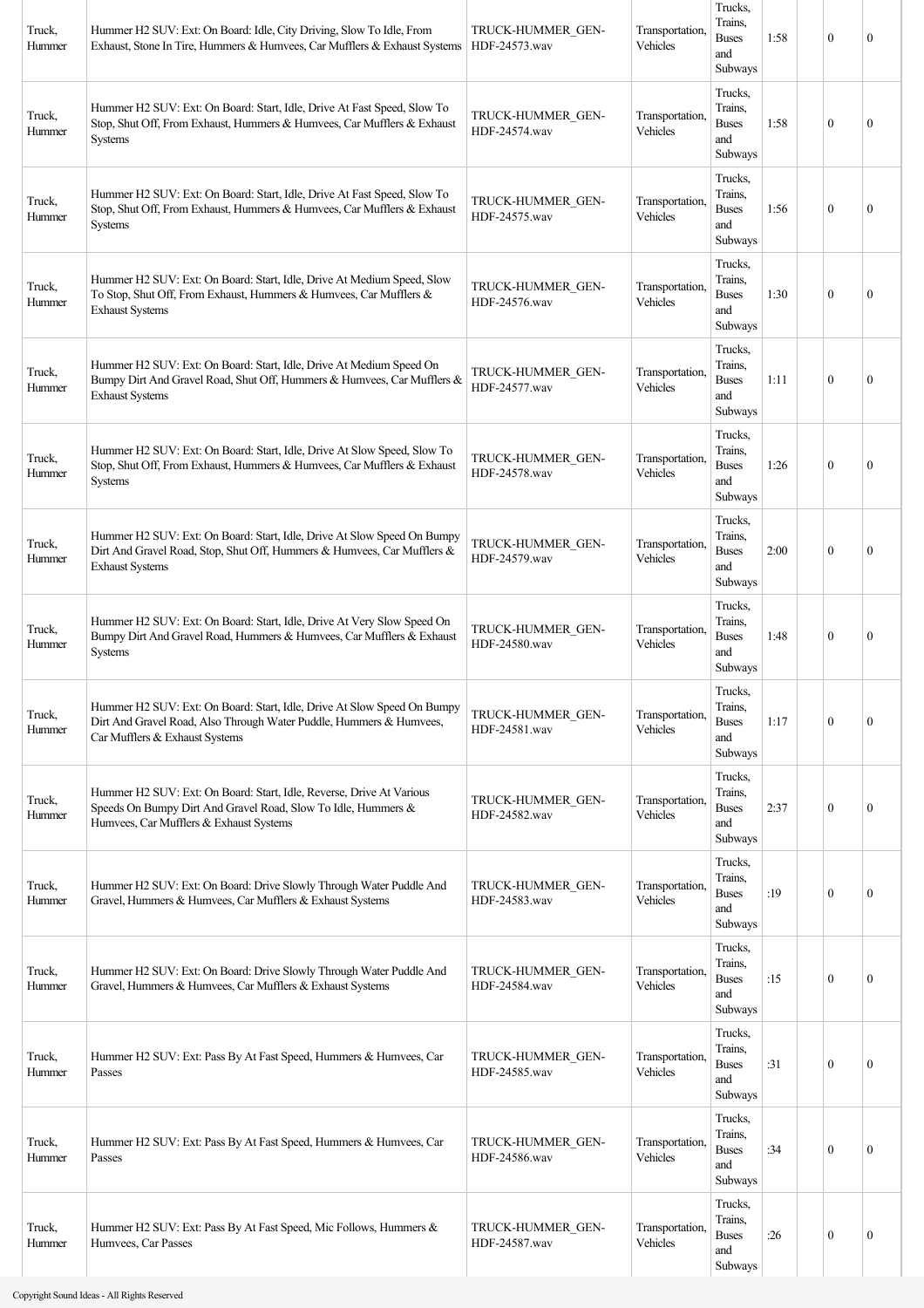| Truck,<br>Hummer | Hummer H2 SUV: Ext: Pass By At Fast Speed On Dirt And Gravel Road,<br>Hummers & Humvees, Car Passes                                      | TRUCK-HUMMER GEN-<br>HDF-24588.wav | Transportation,<br>Vehicles | Trucks,<br>Trains,<br><b>Buses</b><br>and<br>Subways | :16 | $\mathbf{0}$     | $\mathbf{0}$     |
|------------------|------------------------------------------------------------------------------------------------------------------------------------------|------------------------------------|-----------------------------|------------------------------------------------------|-----|------------------|------------------|
| Truck,<br>Hummer | Hummer H2 SUV: Ext: Pass By With Horn Doppler, Hummers & Humvees,<br>Car Passes                                                          | TRUCK-HUMMER GEN-<br>HDF-24589.wav | Transportation,<br>Vehicles | Trucks,<br>Trains,<br><b>Buses</b><br>and<br>Subways | :37 | $\mathbf{0}$     | $\mathbf{0}$     |
| Truck,<br>Hummer | Hummer H2 SUV: Ext: Pass By With Horn Doppler, Hummers & Humvees,<br>Car Passes                                                          | TRUCK-HUMMER GEN-<br>HDF-24590.wav | Transportation.<br>Vehicles | Trucks,<br>Trains,<br><b>Buses</b><br>and<br>Subways | :22 | $\mathbf{0}$     | $\theta$         |
| Truck,<br>Hummer | Hummer H2 SUV: Ext: Pass By At Medium Fast Speed, Hummers &<br>Humvees, Car Passes                                                       | TRUCK-HUMMER GEN-<br>HDF-24591.wav | Transportation,<br>Vehicles | Trucks,<br>Trains,<br><b>Buses</b><br>and<br>Subways | :27 | $\mathbf{0}$     | $\boldsymbol{0}$ |
| Truck,<br>Hummer | Hummer H2 SUV: Ext: Pass By At Medium Speed, Hummers & Humvees, Car<br>Passes                                                            | TRUCK-HUMMER GEN-<br>HDF-24592.wav | Transportation,<br>Vehicles | Trucks,<br>Trains,<br><b>Buses</b><br>and<br>Subways | :43 | $\mathbf{0}$     | $\theta$         |
| Truck,<br>Hummer | Hummer H2 SUV: Ext: Pass By At Medium Speed, Mic Follows, Hummers &<br>Humvees, Car Passes                                               | TRUCK-HUMMER GEN-<br>HDF-24593.wav | Transportation,<br>Vehicles | Trucks,<br>Trains,<br><b>Buses</b><br>and<br>Subways | :42 | $\mathbf{0}$     | $\theta$         |
| Truck,<br>Hummer | Hummer H2 SUV: Ext: Pass By At Medium Speed On Dirt And Gravel Road,<br>Hummers & Humvees, Car Passes                                    | TRUCK-HUMMER GEN-<br>HDF-24594.wav | Transportation,<br>Vehicles | Trucks,<br>Trains,<br><b>Buses</b><br>and<br>Subways | :16 | $\mathbf{0}$     | $\theta$         |
| Truck,<br>Hummer | Hummer H2 SUV: Ext: Pass By At Medium Speed Through Water Puddle,<br>Gravel Road, Hummers & Humvees, Car Passes                          | TRUCK-HUMMER GEN-<br>HDF-24595.wav | Transportation,<br>Vehicles | Trucks,<br>Trains,<br><b>Buses</b><br>and<br>Subways | :19 | $\theta$         | $\boldsymbol{0}$ |
| Truck,<br>Hummer | Hummer H2 SUV: Ext: Pass By At Medium Speed Through Water Puddle,<br>Gravel Road, Hummers & Humvees, Car Passes                          | TRUCK-HUMMER GEN-<br>HDF-24596.wav | Transportation,<br>Vehicles | Trucks,<br>Trains,<br><b>Buses</b><br>and<br>Subways | :16 | $\mathbf{0}$     | $\boldsymbol{0}$ |
| Truck,<br>Hummer | Hummer H2 SUV: Ext: Pass By At Medium Speed Through Water Puddle,<br>Gravel Road, Hummers & Humvees, Car Passes                          | TRUCK-HUMMER GEN-<br>HDF-24597.wav | Transportation,<br>Vehicles | Trucks,<br>Trains,<br><b>Buses</b><br>and<br>Subways | :14 | $\mathbf{0}$     | $\boldsymbol{0}$ |
| Truck,<br>Hummer | Hummer H2 SUV: Ext: Approach Left At Slow Speed, Increase Throttle At<br>Mic, Pass By, Hummers & Humvees, Car Drive Towards              | TRUCK-HUMMER GEN-<br>HDF-24598.wav | Transportation,<br>Vehicles | Trucks,<br>Trains,<br><b>Buses</b><br>and<br>Subways | :38 | $\mathbf{0}$     | $\boldsymbol{0}$ |
| Truck,<br>Hummer | Hummer H2 SUV: Ext: Approach Left At Slow Speed, Increase Throttle At<br>Mic, Pass By, Mic Follows, Hummers & Humvees, Car Drive Towards | TRUCK-HUMMER GEN-<br>HDF-24599.wav | Transportation,<br>Vehicles | Trucks,<br>Trains,<br><b>Buses</b><br>and<br>Subways | :26 | $\mathbf{0}$     | $\boldsymbol{0}$ |
| Truck,<br>Hummer | Hummer H2 SUV: Ext: Pass By At Slow Speed, Hummers & Humvees, Car<br>Passes                                                              | TRUCK-HUMMER GEN-<br>HDF-24600.wav | Transportation,<br>Vehicles | Trucks,<br>Trains,<br><b>Buses</b><br>and<br>Subways | :40 | $\mathbf{0}$     | $\boldsymbol{0}$ |
| Truck,<br>Hummer | Hummer H2 SUV: Ext: Pass By At Slow Speed, Hummers & Humvees, Car<br>Passes                                                              | TRUCK-HUMMER GEN-<br>HDF-24601.wav | Transportation,<br>Vehicles | Trucks,<br>Trains,<br><b>Buses</b><br>and<br>Subways | :30 | $\mathbf{0}$     | $\boldsymbol{0}$ |
| Truck,<br>Hummer | Hummer H2 SUV: Ext: Pass By At Very Slow Speed, Hummers & Humvees,<br>Car Passes                                                         | TRUCK-HUMMER GEN-<br>HDF-24602.wav | Transportation,<br>Vehicles | Trucks,<br>Trains,<br><b>Buses</b><br>and            | :26 | $\boldsymbol{0}$ | $\boldsymbol{0}$ |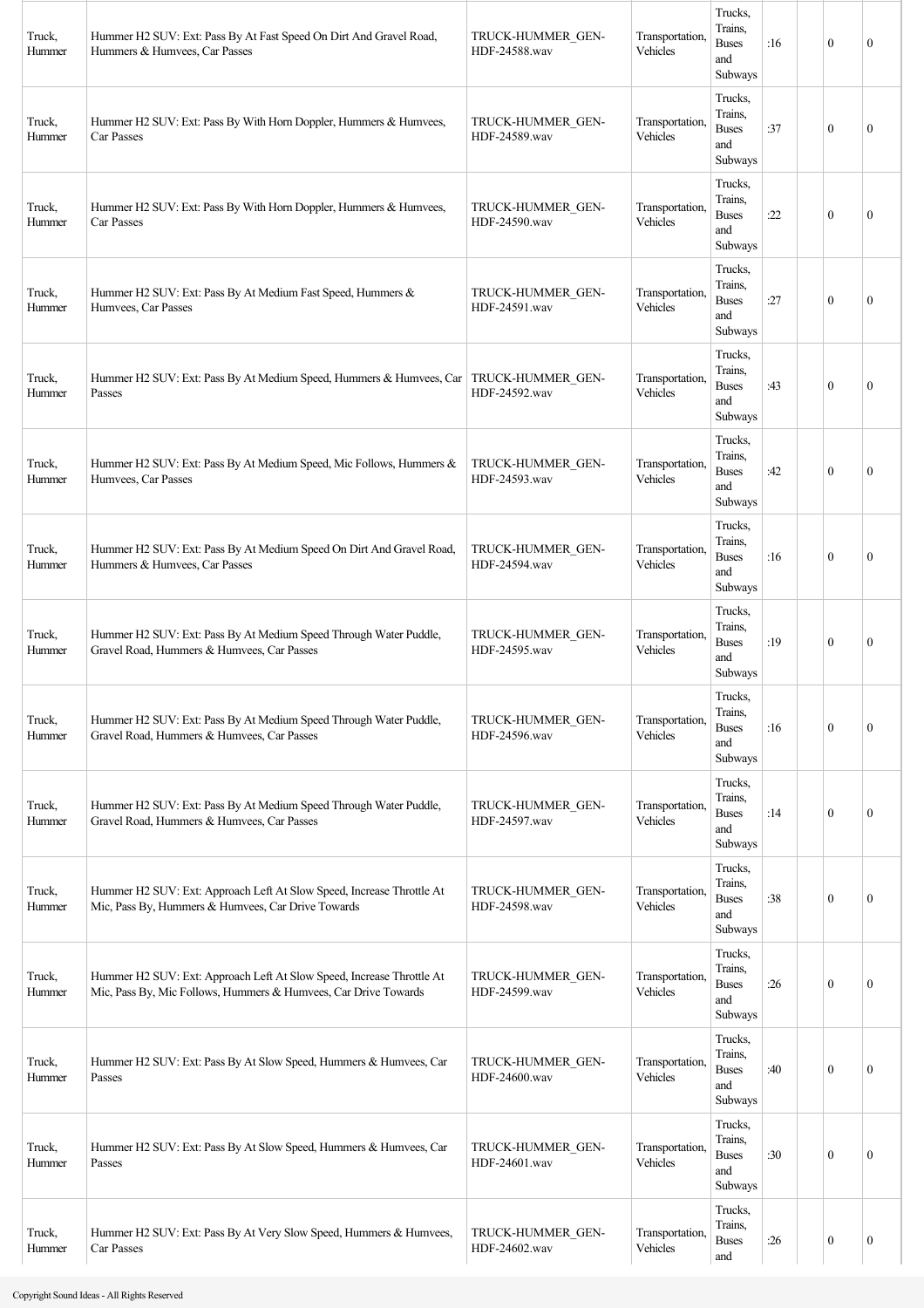|                  |                                                                                                                                     |                                    |                             | Subways                                              |     |              |              |
|------------------|-------------------------------------------------------------------------------------------------------------------------------------|------------------------------------|-----------------------------|------------------------------------------------------|-----|--------------|--------------|
| Truck,<br>Hummer | Hummer H2 SUV: Ext: Pass By At Slow Speed, Mic Follows, Hummers &<br>Humvees, Car Passes                                            | TRUCK-HUMMER GEN-<br>HDF-24603.wav | Transportation.<br>Vehicles | Trucks,<br>Trains,<br><b>Buses</b><br>and<br>Subways | :45 | $\mathbf{0}$ | $\mathbf{0}$ |
| Truck,<br>Hummer | Hummer H2 SUV: Ext: Pass By At Slow Speed, Mic Follows, Hummers &<br>Humvees, Car Passes                                            | TRUCK-HUMMER GEN-<br>HDF-24604.wav | Transportation,<br>Vehicles | Trucks,<br>Trains,<br><b>Buses</b><br>and<br>Subways | :25 | $\mathbf{0}$ | $\mathbf{0}$ |
| Truck,<br>Hummer | Hummer H2 SUV: Ext: Pass By At Slow Speed On Dirt And Gravel Road,<br>Hummers & Humvees, Car Passes                                 | TRUCK-HUMMER GEN-<br>HDF-24605.wav | Transportation,<br>Vehicles | Trucks,<br>Trains,<br><b>Buses</b><br>and<br>Subways | :16 | $\theta$     | $\mathbf{0}$ |
| Truck,<br>Hummer | Hummer H2 SUV: Ext: Pass By At Slow Speed On Dirt And Gravel Road,<br>Hummers & Humvees, Car Passes                                 | TRUCK-HUMMER GEN-<br>HDF-24606.wav | Transportation.<br>Vehicles | Trucks,<br>Trains,<br><b>Buses</b><br>and<br>Subways | :20 | $\mathbf{0}$ | $\mathbf{0}$ |
| Truck,<br>Hummer | Hummer H2 SUV: Ext: Pass By At Slow Speed Through Water Puddle, Gravel<br>Road, Hummers & Humvees, Car Passes                       | TRUCK-HUMMER GEN-<br>HDF-24607.wav | Transportation.<br>Vehicles | Trucks,<br>Trains.<br><b>Buses</b><br>and<br>Subways | :23 | $\mathbf{0}$ | $\mathbf{0}$ |
| Truck,<br>Hummer | Hummer H2 SUV: Ext: Pass By At Slow Speed Through Water Puddle, Gravel<br>Road, Hummers & Humvees, Car Passes                       | TRUCK-HUMMER GEN-<br>HDF-24608.wav | Transportation,<br>Vehicles | Trucks,<br>Trains.<br><b>Buses</b><br>and<br>Subways | :21 | $\theta$     | $\mathbf{0}$ |
| Truck,<br>Hummer | Hummer H2 SUV: Ext: Pass By At Slow Speed Through Deep Water Puddle,<br>Hummers & Humvees, Car Passes                               | TRUCK-HUMMER GEN-<br>HDF-24609.wav | Transportation.<br>Vehicles | Trucks,<br>Trains,<br><b>Buses</b><br>and<br>Subways | :13 | $\theta$     | $\mathbf{0}$ |
| Truck,<br>Hummer | Hummer H2 SUV: Ext: Pass By At Slow Speed Through Deep Water Puddle,<br>Hummers & Humvees, Car Passes                               | TRUCK-HUMMER GEN-<br>HDF-24610.wav | Transportation,<br>Vehicles | Trucks,<br>Trains,<br><b>Buses</b><br>and<br>Subways | :16 | $\mathbf{0}$ | $\mathbf{0}$ |
| Truck,<br>Hummer | Hummer H2 SUV: Ext: Approach Left At Fast Speed On Dirt And Gravel<br>Road, Pull Up, Shut Off, Hummers & Humvees, Car Drive Towards | TRUCK-HUMMER GEN-<br>HDF-24611.wav | Transportation.<br>Vehicles | Trucks,<br>Trains.<br><b>Buses</b><br>and<br>Subways | :21 | $\mathbf{0}$ | $\mathbf{0}$ |
| Truck,<br>Hummer | Hummer H2 SUV: Ext: Approach Left At Fast Speed On Dirt And Gravel<br>Road, Pull Up, Shut Off, Hummers & Humvees, Car Drive Towards | TRUCK-HUMMER GEN-<br>HDF-24612.wav | Transportation.<br>Vehicles | Trucks,<br>Trains.<br><b>Buses</b><br>and<br>Subways | :15 | $\mathbf{0}$ | $\mathbf{0}$ |
| Truck,<br>Hummer | Hummer H2 SUV: Ext: Approach Head On At Fast Speed, Pull Up, Shut Off,<br>Hummers & Humvees, Car Drive Towards                      | TRUCK-HUMMER GEN-<br>HDF-24613.wav | Transportation.<br>Vehicles | Trucks,<br>Trains,<br><b>Buses</b><br>and<br>Subways | :17 | $\mathbf{0}$ | $\mathbf{0}$ |
| Truck,<br>Hummer | Hummer H2 SUV: Ext: Approach Head On At Fast Speed, Pull Up, Shut Off,<br>Hummers & Humvees, Car Drive Towards                      | TRUCK-HUMMER GEN-<br>HDF-24614.wav | Transportation.<br>Vehicles | Trucks,<br>Trains,<br><b>Buses</b><br>and<br>Subways | :35 | $\mathbf{0}$ | $\mathbf{0}$ |
| Truck,<br>Hummer | Hummer H2 SUV: Ext: Approach Left At Fast Speed, Pull Up, Shut Off,<br>Hummers & Humvees, Car Drive Towards                         | TRUCK-HUMMER GEN-<br>HDF-24615.wav | Transportation,<br>Vehicles | Trucks,<br>Trains,<br><b>Buses</b><br>and<br>Subways | :23 | $\theta$     | $\mathbf{0}$ |
| Truck,<br>Hummer | Hummer H2 SUV: Ext: Approach Left At Fast Speed, Pull Up, Shut Off,<br>Hummers & Humvees, Car Drive Towards                         | TRUCK-HUMMER GEN-<br>HDF-24616.wav | Transportation,<br>Vehicles | Trucks,<br>Trains,<br><b>Buses</b><br>and<br>Subways | :20 | $\mathbf{0}$ | $\mathbf{0}$ |
|                  |                                                                                                                                     |                                    |                             | Trucks,                                              |     |              |              |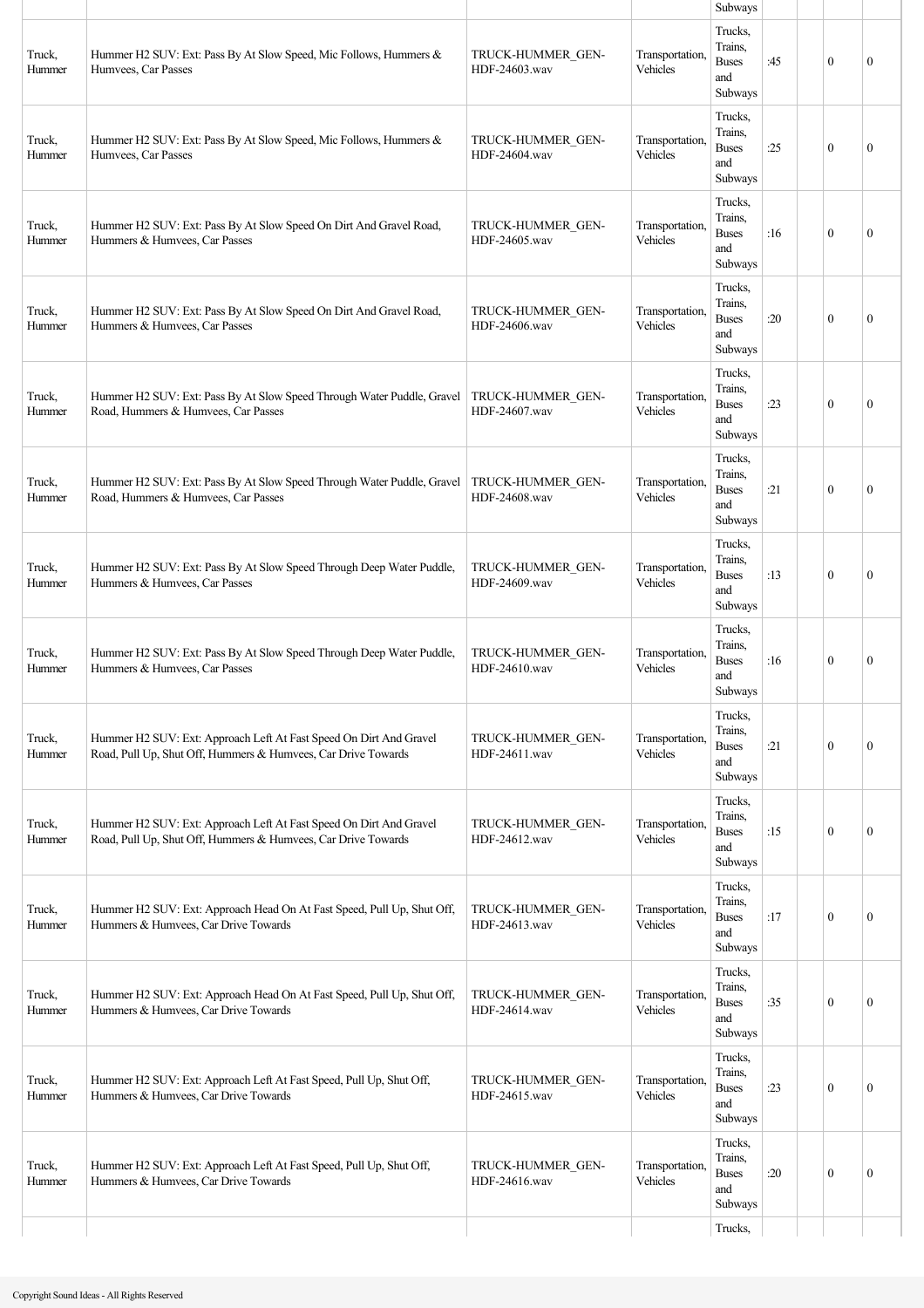| Truck,<br>Hummer | Hummer H2 SUV: Ext: Approach Left At Fast Speed, Pull Up, Shut Off,<br>Hummers & Humvees, Car Drive Towards                                | TRUCK-HUMMER GEN-<br>HDF-24617.wav | Transportation,<br>Vehicles | Trains,<br><b>Buses</b><br>and<br>Subways            | :25 | $\mathbf{0}$     | 0                |
|------------------|--------------------------------------------------------------------------------------------------------------------------------------------|------------------------------------|-----------------------------|------------------------------------------------------|-----|------------------|------------------|
| Truck,<br>Hummer | Hummer H2 SUV: Ext: Approach Left At Medium Speed On Dirt And Gravel<br>Road, Pull Up, Shut Off, Hummers & Humvees, Car Drive Towards      | TRUCK-HUMMER GEN-<br>HDF-24618.wav | Transportation.<br>Vehicles | Trucks,<br>Trains,<br><b>Buses</b><br>and<br>Subways | :21 | $\mathbf{0}$     | $\boldsymbol{0}$ |
| Truck,<br>Hummer | Hummer H2 SUV: Ext: Approach Head On At Medium Speed, Pull Up, Shut<br>Off, Hummers & Humvees, Car Drive Towards                           | TRUCK-HUMMER GEN-<br>HDF-24619.wav | Transportation.<br>Vehicles | Trucks,<br>Trains,<br><b>Buses</b><br>and<br>Subways | :28 | $\mathbf{0}$     | $\boldsymbol{0}$ |
| Truck,<br>Hummer | Hummer H2 SUV: Ext: Approach Head On At Medium Speed, Pull Up, Shut<br>Off, Hummers & Humvees, Car Drive Towards                           | TRUCK-HUMMER GEN-<br>HDF-24620.wav | Transportation.<br>Vehicles | Trucks,<br>Trains,<br><b>Buses</b><br>and<br>Subways | :25 | $\mathbf{0}$     | $\boldsymbol{0}$ |
| Truck,<br>Hummer | Hummer H2 SUV: Ext: Approach Left At Medium Speed, Pull Up, Shut Off,<br>Hummers & Humvees, Car Drive Towards                              | TRUCK-HUMMER GEN-<br>HDF-24621.wav | Transportation,<br>Vehicles | Trucks,<br>Trains,<br><b>Buses</b><br>and<br>Subways | :25 | $\mathbf{0}$     | $\boldsymbol{0}$ |
| Truck,<br>Hummer | Hummer H2 SUV: Ext: Approach Left At Medium Speed, Pull Up, Shut Off,<br>Hummers & Humvees, Car Drive Towards                              | TRUCK-HUMMER GEN-<br>HDF-24622.wav | Transportation,<br>Vehicles | Trucks,<br>Trains,<br><b>Buses</b><br>and<br>Subways | :30 | $\boldsymbol{0}$ | $\boldsymbol{0}$ |
| Truck,<br>Hummer | Hummer H2 SUV: Ext: Approach Head On, Turn Left Into Parking Spot, Shut<br>Off, Gravel And Dirt Road, Hummers & Humvees, Car Drive Towards | TRUCK-HUMMER GEN-<br>HDF-24623.wav | Transportation.<br>Vehicles | Trucks,<br>Trains,<br><b>Buses</b><br>and<br>Subways | :26 | $\mathbf{0}$     | $\boldsymbol{0}$ |
| Truck,<br>Hummer | Hummer H2 SUV: Ext: Approach Head On, Turn Left Into Parking Spot, Shut<br>Off, Gravel And Dirt Road, Hummers & Humvees, Car Drive Towards | TRUCK-HUMMER GEN-<br>HDF-24624.wav | Transportation.<br>Vehicles | Trucks,<br>Trains,<br><b>Buses</b><br>and<br>Subways | :16 | $\mathbf{0}$     | $\boldsymbol{0}$ |
| Truck,<br>Hummer | Hummer H2 SUV: Ext: Reverse Up Head On At Slow Speed, Shut Off,<br>Hummers & Humvees, Car Drive Towards                                    | TRUCK-HUMMER_GEN-<br>HDF-24625.wav | Transportation,<br>Vehicles | Trucks,<br>Trains,<br><b>Buses</b><br>and<br>Subways | :34 | $\boldsymbol{0}$ | $\boldsymbol{0}$ |
| Truck,<br>Hummer | Hummer H2 SUV: Ext: Reverse Up From Left At Slow Speed, Shut Off,<br>Hummers & Humvees, Car Drive Towards                                  | TRUCK-HUMMER GEN-<br>HDF-24626.wav | Transportation,<br>Vehicles | Trucks,<br>Trains,<br><b>Buses</b><br>and<br>Subways | :31 | $\boldsymbol{0}$ | $\boldsymbol{0}$ |
| Truck,<br>Hummer | Hummer H2 SUV: Ext: Reverse Up From Left At Slow Speed, Shut Off,<br>Hummers & Humvees, Car Drive Towards                                  | TRUCK-HUMMER_GEN-<br>HDF-24627.wav | Transportation,<br>Vehicles | Trucks,<br>Trains,<br><b>Buses</b><br>and<br>Subways | :27 | $\boldsymbol{0}$ | $\boldsymbol{0}$ |
| Truck,<br>Hummer | Hummer H2 SUV: Ext: Approach Left At Slow Speed On Dirt And Gravel<br>Road, Pull Up, Shut Off, Hummers & Humvees, Car Drive Towards        | TRUCK-HUMMER GEN-<br>HDF-24628.wav | Transportation,<br>Vehicles | Trucks,<br>Trains,<br><b>Buses</b><br>and<br>Subways | :24 | $\boldsymbol{0}$ | $\boldsymbol{0}$ |
| Truck,<br>Hummer | Hummer H2 SUV: Ext: Approach Head On At Slow Speed, Pull Up, Shut Off,<br>Hummers & Humvees, Car Drive Towards                             | TRUCK-HUMMER GEN-<br>HDF-24629.wav | Transportation,<br>Vehicles | Trucks,<br>Trains,<br><b>Buses</b><br>and<br>Subways | :31 | $\boldsymbol{0}$ | $\boldsymbol{0}$ |
| Truck,<br>Hummer | Hummer H2 SUV: Ext: Approach Head On At Slow Speed, Pull Up, Shut Off,<br>Hummers & Humvees, Car Drive Towards                             | TRUCK-HUMMER GEN-<br>HDF-24630.wav | Transportation,<br>Vehicles | Trucks,<br>Trains,<br><b>Buses</b><br>and<br>Subways | :26 | $\mathbf{0}$     | $\boldsymbol{0}$ |
| Truck,<br>Hummer | Hummer H2 SUV: Ext: Approach Left At Slow Speed, Pull Up, Shut Off,<br>Hummers & Humvees, Car Drive Towards                                | TRUCK-HUMMER GEN-<br>HDF-24631.wav | Transportation.<br>Vehicles | Trucks,<br>Trains,<br><b>Buses</b><br>and<br>Subways | :29 | $\boldsymbol{0}$ | $\boldsymbol{0}$ |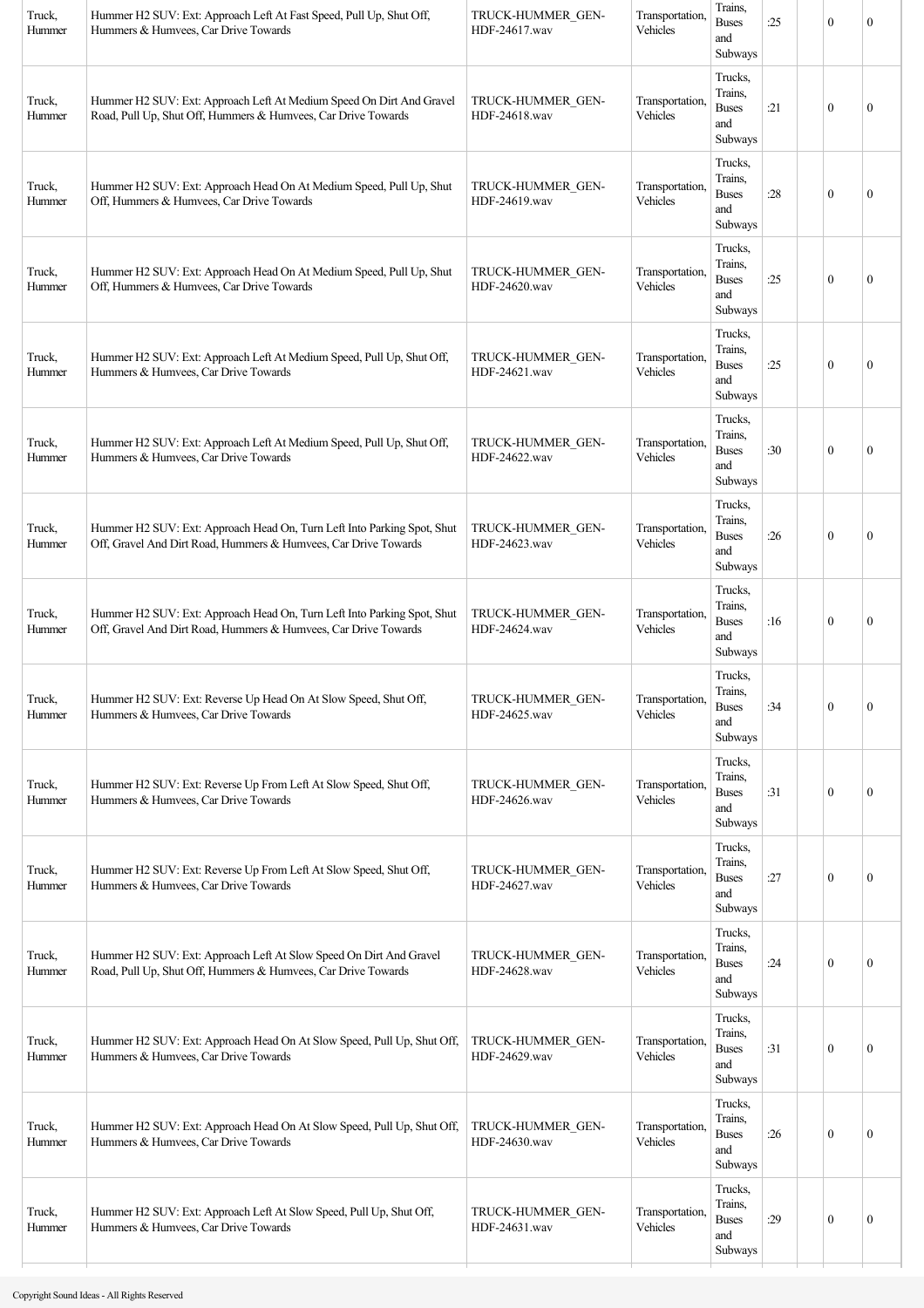| Truck,<br>Hummer | Hummer H2 SUV: Ext: Approach At Slow Speed And Stop In Deep Water<br>Puddle, Hummers & Humvees, Car Drive Towards                        | TRUCK-HUMMER GEN-<br>HDF-24632.wav | Transportation,<br>Vehicles | Trucks,<br>Trains.<br><b>Buses</b><br>and<br>Subways | :13  | $\boldsymbol{0}$ | $\mathbf{0}$     |
|------------------|------------------------------------------------------------------------------------------------------------------------------------------|------------------------------------|-----------------------------|------------------------------------------------------|------|------------------|------------------|
| Truck,<br>Hummer | Hummer H2 SUV: Ext: Start, Reverse Out Of Parking Spot, Pull Away Right,<br>Gravel And Dirt Road, Hummers & Humvees, Car Drive Aways     | TRUCK-HUMMER GEN-<br>HDF-24633.wav | Transportation,<br>Vehicles | Trucks,<br>Trains.<br><b>Buses</b><br>and<br>Subways | :27  | $\boldsymbol{0}$ | $\mathbf{0}$     |
| Truck,<br>Hummer | Hummer H2 SUV: Ext: Start, Reverse Out Of Parking Spot, Pull Away From<br>Rear, Gravel And Dirt Road, Hummers & Humvees, Car Drive Aways | TRUCK-HUMMER GEN-<br>HDF-24634.wav | Transportation,<br>Vehicles | Trucks,<br>Trains,<br><b>Buses</b><br>and<br>Subways | :22  | $\boldsymbol{0}$ | $\mathbf{0}$     |
| Truck,<br>Hummer | Hummer H2 SUV: Ext: Start, Idle, Shut Off, From Front, Hummers &<br>Humvees, Car Mufflers & Exhaust Systems                              | TRUCK-HUMMER GEN-<br>HDF-24635.wav | Transportation,<br>Vehicles | Trucks,<br>Trains.<br><b>Buses</b><br>and<br>Subways | 1:06 | $\boldsymbol{0}$ | $\mathbf{0}$     |
| Truck,<br>Hummer | Hummer H2 SUV: Ext: Start, Idle, Shut Off, From Rear, Hummers & Humvees,<br>Car Mufflers & Exhaust Systems                               | TRUCK-HUMMER GEN-<br>HDF-24636.wav | Transportation,<br>Vehicles | Trucks,<br>Trains,<br><b>Buses</b><br>and<br>Subways | :37  | $\boldsymbol{0}$ | $\mathbf{0}$     |
| Truck,<br>Hummer | Hummer H2 SUV: Ext: Start, Idle, Pull Away Right At Fast Speed On Dirt And<br>Gravel Road, Hummers & Humvees, Car Drive Aways            | TRUCK-HUMMER GEN-<br>HDF-24637.wav | Transportation,<br>Vehicles | Trucks.<br>Trains,<br><b>Buses</b><br>and<br>Subways | :18  | $\theta$         | $\mathbf{0}$     |
| Truck,<br>Hummer | Hummer H2 SUV: Ext: Start, Idle, Pull Away Right At Fast Speed On Dirt And<br>Gravel Road, Hummers & Humvees, Car Drive Aways            | TRUCK-HUMMER GEN-<br>HDF-24638.wav | Transportation,<br>Vehicles | Trucks,<br>Trains.<br><b>Buses</b><br>and<br>Subways | :16  | $\boldsymbol{0}$ | $\mathbf{0}$     |
| Truck,<br>Hummer | Hummer H2 SUV: Ext: Start, Idle, Pull Away From Rear At Fast Speed,<br>Hummers & Humvees, Car Drive Aways                                | TRUCK-HUMMER GEN-<br>HDF-24639.wav | Transportation,<br>Vehicles | Trucks,<br>Trains.<br><b>Buses</b><br>and<br>Subways | :27  | $\boldsymbol{0}$ | $\mathbf{0}$     |
| Truck,<br>Hummer | Hummer H2 SUV: Ext: Start, Idle, Pull Away From Rear At Fast Speed,<br>Hummers & Humvees, Car Drive Aways                                | TRUCK-HUMMER GEN-<br>HDF-24640.wav | Transportation,<br>Vehicles | Trucks.<br>Trains,<br><b>Buses</b><br>and<br>Subways | :29  | $\mathbf{0}$     | $\mathbf{0}$     |
| Truck,<br>Hummer | Hummer H2 SUV: Ext: Start, Idle, Pull Away Right At Fast Speed, Hummers &<br>Humvees, Car Drive Aways                                    | TRUCK-HUMMER GEN-<br>HDF-24641.wav | Transportation,<br>Vehicles | Trucks,<br>Trains,<br><b>Buses</b><br>and<br>Subways | :27  | $\boldsymbol{0}$ | $\mathbf{0}$     |
| Truck,<br>Hummer | Hummer H2 SUV: Ext: Start, Idle, Pull Away Right At Fast Speed, Hummers &<br>Humvees, Car Drive Aways                                    | TRUCK-HUMMER GEN-<br>HDF-24642.wav | Transportation,<br>Vehicles | Trucks,<br>Trains,<br><b>Buses</b><br>and<br>Subways | :35  | $\boldsymbol{0}$ | $\boldsymbol{0}$ |
| Truck,<br>Hummer | Hummer H2 SUV: Ext: Start, Idle, Pull Away Right At Medium Speed On Dirt<br>And Gravel Road, Hummers & Humvees, Car Drive Aways          | TRUCK-HUMMER GEN-<br>HDF-24643.wav | Transportation,<br>Vehicles | Trucks,<br>Trains,<br><b>Buses</b><br>and<br>Subways | :25  | $\mathbf{0}$     | $\boldsymbol{0}$ |
| Truck,<br>Hummer | Hummer H2 SUV: Ext: Start, Idle, Pull Away From Rear At Medium Speed,<br>Hummers & Humvees, Car Drive Aways                              | TRUCK-HUMMER GEN-<br>HDF-24644.wav | Transportation,<br>Vehicles | Trucks,<br>Trains,<br><b>Buses</b><br>and<br>Subways | :35  | $\boldsymbol{0}$ | $\boldsymbol{0}$ |
| Truck,<br>Hummer | Hummer H2 SUV: Ext: Start, Idle, Pull Away From Rear At Medium Speed,<br>Hummers & Humvees, Car Drive Aways                              | TRUCK-HUMMER GEN-<br>HDF-24645.wav | Transportation,<br>Vehicles | Trucks,<br>Trains.<br><b>Buses</b><br>and<br>Subways | :31  | $\boldsymbol{0}$ | $\mathbf{0}$     |
| Truck,<br>Hummer | Hummer H2 SUV: Ext: Start, Idle, Pull Away Right At Medium Speed,<br>Hummers & Humvees, Car Drive Aways                                  | TRUCK-HUMMER GEN-<br>HDF-24646.wav | Transportation,<br>Vehicles | Trucks,<br>Trains,<br><b>Buses</b><br>and<br>Subways | :35  | $\boldsymbol{0}$ | $\boldsymbol{0}$ |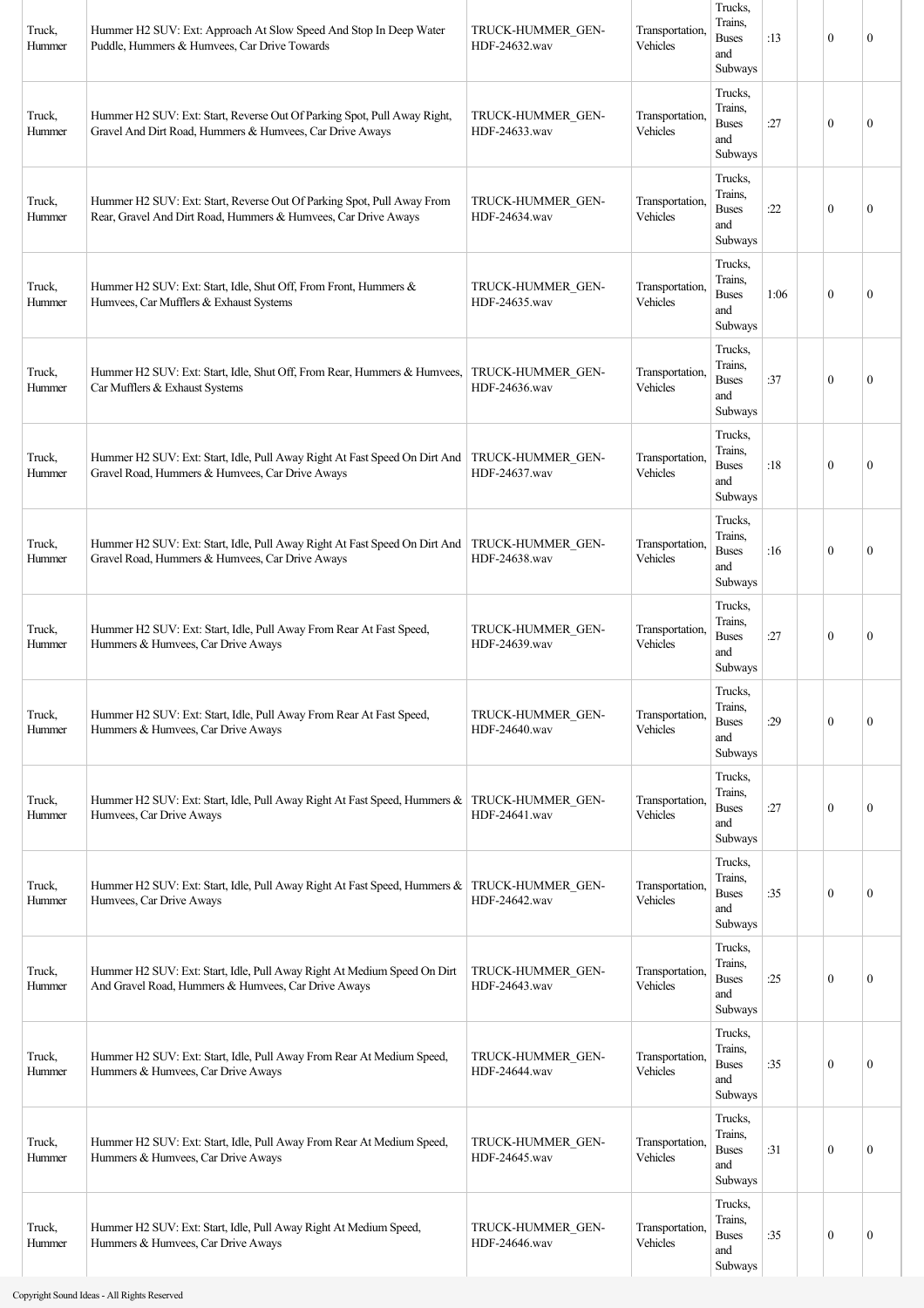| Truck,<br>Hummer | Hummer H2 SUV: Ext: Start, Idle, Pull Away Right At Medium Speed,<br>Hummers & Humvees, Car Drive Aways                        | TRUCK-HUMMER GEN-<br>HDF-24647.wav | Transportation,<br>Vehicles | Trucks,<br>Trains.<br><b>Buses</b><br>and<br>Subways | :41  | $\mathbf{0}$     | $\mathbf{0}$     |
|------------------|--------------------------------------------------------------------------------------------------------------------------------|------------------------------------|-----------------------------|------------------------------------------------------|------|------------------|------------------|
| Truck,<br>Hummer | Hummer H2 SUV: Ext: Start, Idle, Pull Away Right At Medium Speed,<br>Hummers & Humvees, Car Drive Aways                        | TRUCK-HUMMER GEN-<br>HDF-24648.wav | Transportation,<br>Vehicles | Trucks,<br>Trains.<br><b>Buses</b><br>and<br>Subways | :30  | $\mathbf{0}$     | $\boldsymbol{0}$ |
| Truck,<br>Hummer | Hummer H2 SUV: Ext: Start, Idle, Pull Away Right At Slow Speed On Dirt<br>And Gravel Road, Hummers & Humvees, Car Drive Aways  | TRUCK-HUMMER GEN-<br>HDF-24649.wav | Transportation,<br>Vehicles | Trucks,<br>Trains.<br><b>Buses</b><br>and<br>Subways | :47  | $\theta$         | $\mathbf{0}$     |
| Truck,<br>Hummer | Hummer H2 SUV: Ext: Start, Idle, Pull Away From Rear At Slow Speed,<br>Hummers & Humvees, Car Drive Aways                      | TRUCK-HUMMER GEN-<br>HDF-24650.wav | Transportation,<br>Vehicles | Trucks,<br>Trains,<br><b>Buses</b><br>and<br>Subways | :32  | $\theta$         | $\mathbf{0}$     |
| Truck,<br>Hummer | Hummer H2 SUV: Ext: Start, Idle, Pull Away Right At Slow Speed, Hummers<br>& Humvees, Car Drive Aways                          | TRUCK-HUMMER GEN-<br>HDF-24651 way | Transportation,<br>Vehicles | Trucks,<br>Trains,<br><b>Buses</b><br>and<br>Subways | :25  | $\mathbf{0}$     | $\mathbf{0}$     |
| Truck,<br>Hummer | Hummer H2 SUV: Ext: Start, Idle, Reverse Away Straight, Shut Off, Hummers<br>& Humvees, Car Drive Aways                        | TRUCK-HUMMER GEN-<br>HDF-24652.wav | Transportation,<br>Vehicles | Trucks,<br>Trains,<br><b>Buses</b><br>and<br>Subways | :26  | $\theta$         | $\mathbf{0}$     |
| Truck,<br>Hummer | Hummer H2 SUV: Ext: Start, Idle, Reverse Away Right, Shut Off, Hummers &<br>Humvees, Car Drive Aways                           | TRUCK-HUMMER GEN-<br>HDF-24653.wav | Transportation,<br>Vehicles | Trucks,<br>Trains,<br><b>Buses</b><br>and<br>Subways | :26  | $\mathbf{0}$     | $\mathbf{0}$     |
| Truck,<br>Hummer | Hummer H2 SUV: Ext: Start, Idle, Reverse Out, Pull Away From Rear At<br>Medium Speed, Hummers & Humvees, Car Drive Aways       | TRUCK-HUMMER GEN-<br>HDF-24654.wav | Transportation,<br>Vehicles | Trucks,<br>Trains.<br><b>Buses</b><br>and<br>Subways | :49  | $\theta$         | $\mathbf{0}$     |
| Truck,<br>Hummer | Hummer H2 SUV: Ext: Start, Idle, Reverse Out, Pull Away Right At Medium<br>Speed, Hummers & Humvees, Car Drive Aways           | TRUCK-HUMMER GEN-<br>HDF-24655.wav | Transportation,<br>Vehicles | Trucks,<br>Trains,<br><b>Buses</b><br>and<br>Subways | :57  | $\mathbf{0}$     | $\boldsymbol{0}$ |
| Truck,<br>Hummer | Hummer H2 SUV: Ext: Start, Idle With Revs, Shut Off, From Front, Hummers<br>& Humvees, Car Mufflers & Exhaust Systems          | TRUCK-HUMMER GEN-<br>HDF-24656.wav | Transportation,<br>Vehicles | Trucks,<br>Trains,<br><b>Buses</b><br>and<br>Subways | :55  | $\mathbf{0}$     | $\boldsymbol{0}$ |
| Truck,<br>Hummer | Hummer H2 SUV: Ext: Start, Idle With Revs, Shut Off, From Rear, Hummers<br>& Humvees, Car Mufflers & Exhaust Systems           | TRUCK-HUMMER GEN-<br>HDF-24657.wav | Transportation,<br>Vehicles | Trucks,<br>Trains,<br><b>Buses</b><br>and<br>Subways | :55  | $\mathbf{0}$     | $\boldsymbol{0}$ |
| Truck,<br>Hummer | Hummer H2 SUV: Int: Start, Idle, Drive At Fast Speed, Stop, Shut Off,<br>Hummers & Humvees, Car Mufflers & Exhaust Systems     | TRUCK-HUMMER GEN-<br>HDF-24658.wav | Transportation,<br>Vehicles | Trucks,<br>Trains,<br><b>Buses</b><br>and<br>Subways | 2:06 | $\mathbf{0}$     | $\boldsymbol{0}$ |
| Truck,<br>Hummer | Hummer H2 SUV: Int: Start, Idle, Drive At Medium Speed, Stop, Shut Off,<br>Hummers & Humvees, Car Mufflers & Exhaust Systems   | TRUCK-HUMMER GEN-<br>HDF-24659.wav | Transportation,<br>Vehicles | Trucks,<br>Trains,<br><b>Buses</b><br>and<br>Subways | 1:43 | $\mathbf{0}$     | $\boldsymbol{0}$ |
| Truck,<br>Hummer | Hummer H2 SUV: Int: Start, Idle, Drive At Slow Speed, Stop, Shut Off,<br>Hummers & Humvees, Car Mufflers & Exhaust Systems     | TRUCK-HUMMER GEN-<br>HDF-24660.wav | Transportation,<br>Vehicles | Trucks,<br>Trains,<br><b>Buses</b><br>and<br>Subways | 1:33 | $\mathbf{0}$     | $\boldsymbol{0}$ |
| Truck,<br>Hummer | Hummer H2 SUV: Int: Start, Idle, Drive At Various Speeds, Stop, Shut Off,<br>Hummers & Humvees, Car Mufflers & Exhaust Systems | TRUCK-HUMMER GEN-<br>HDF-24661.wav | Transportation,<br>Vehicles | Trucks,<br>Trains,<br><b>Buses</b><br>and            | 2:40 | $\boldsymbol{0}$ | $\boldsymbol{0}$ |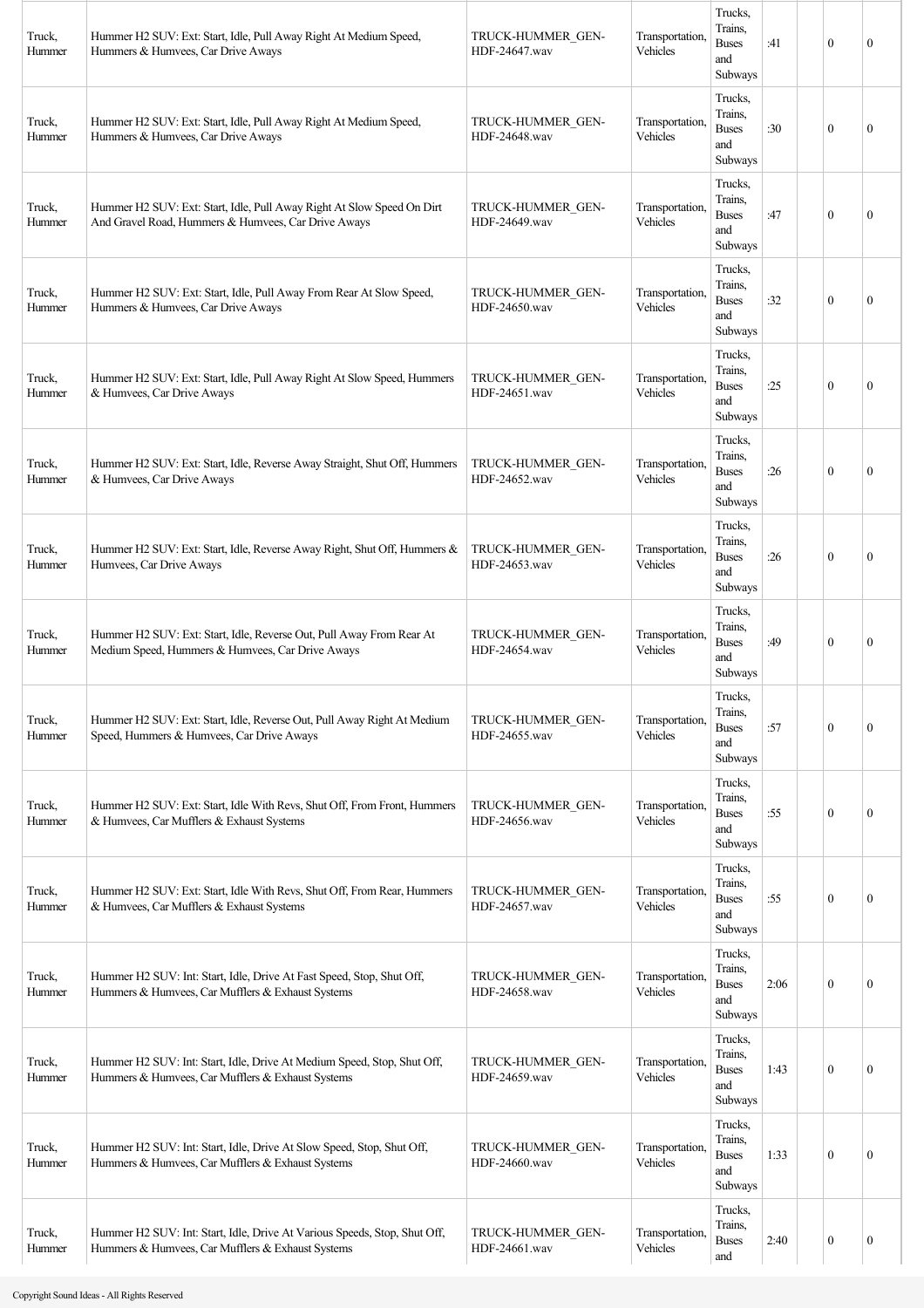|                             |                                                                                                                              |                                                                                             |                             | Subways                                              |      |              |                  |
|-----------------------------|------------------------------------------------------------------------------------------------------------------------------|---------------------------------------------------------------------------------------------|-----------------------------|------------------------------------------------------|------|--------------|------------------|
| Truck,<br>Hummer            | Hummer H2 SUV: Int: Start, Idle, Shut Off, Hummers & Humvees, Car<br>Mufflers & Exhaust Systems                              | TRUCK-HUMMER GEN-<br>HDF-24662.wav                                                          | Transportation,<br>Vehicles | Trucks,<br>Trains,<br><b>Buses</b><br>and<br>Subways | :59  | $\mathbf{0}$ | $\mathbf{0}$     |
| Truck,<br>Hummer            | Hummer H2 SUV: Int: Start, Idle With Revs, Shut Off, Hummers & Humvees,<br>Car Mufflers & Exhaust Systems                    | TRUCK-HUMMER GEN-<br>HDF-24663.wav                                                          | Transportation,<br>Vehicles | Trucks,<br>Trains,<br><b>Buses</b><br>and<br>Subways | 1:00 | $\mathbf{0}$ | $\mathbf{0}$     |
| Truck,<br><b>Land Rover</b> | Land Rover Defender 90 Farm SUV: Door: Close, Hard                                                                           | Truck-Land-Rover-Defender-<br>Door-Close_GEN-HD2-<br>32359.wav.wav                          | Transportation,<br>Vehicles | Trucks,<br>Trains,<br><b>Buses</b><br>and<br>Subways | :01  | $\mathbf{0}$ | $\mathbf{0}$     |
| Truck,<br><b>Land Rover</b> | Land Rover Defender 90 Farm SUV: Door: Close, Not Fully Engaged                                                              | Truck-Land-Rover-Defender-<br>Door-Close_GEN-HD2-<br>32360.wav.wav                          | Transportation,<br>Vehicles | Trucks,<br>Trains,<br><b>Buses</b><br>and<br>Subways | :01  | $\mathbf{0}$ | $\mathbf{0}$     |
| Truck,<br><b>Land Rover</b> | Land Rover Defender 90 Farm SUV: Door: Close, Rattly                                                                         | Truck-Land-Rover-Defender-<br>Door-Close GEN-HD2-<br>32361.wav.wav                          | Transportation,<br>Vehicles | Trucks.<br>Trains,<br><b>Buses</b><br>and<br>Subways | :02  | $\mathbf{0}$ | $\mathbf{0}$     |
| Truck,<br><b>Land Rover</b> | Land Rover Defender 90 Farm SUV: Door: Open                                                                                  | Truck-Land-Rover-Defender-<br>Door-Open_GEN-HD2-<br>32362.wav.wav                           | Transportation,<br>Vehicles | Trucks,<br>Trains.<br><b>Buses</b><br>and<br>Subways | :01  | $\mathbf{0}$ | $\mathbf{0}$     |
| Truck,<br><b>Land Rover</b> | Land Rover Defender 90 Farm SUV: Door: Open                                                                                  | Truck-Land-Rover-Defender-<br>Door-Open_GEN-HD2-<br>32363.wav.wav                           | Transportation,<br>Vehicles | Trucks,<br>Trains,<br><b>Buses</b><br>and<br>Subways | :01  | $\theta$     | $\mathbf{0}$     |
| Truck,<br><b>Land Rover</b> | Land Rover Defender 90 Farm SUV: Door: Open                                                                                  | Truck-Land-Rover-Defender-<br>Door-Open GEN-HD2-<br>32364.wav.wav                           | Transportation.<br>Vehicles | Trucks,<br>Trains,<br><b>Buses</b><br>and<br>Subways | :01  | $\mathbf{0}$ | $\boldsymbol{0}$ |
| Truck,<br>Land Rover        | Land Rover Defender 90 Farm SUV: Ext: Start, Drive On Asphalt At Slow<br>Speed, Some Stuttering, Shut Off, From Engine, Mono | Truck-Land-Rover-Defender-<br>Exterior-Drive-Asphalt-<br>Engine_GEN-HD2-<br>32375.wav.wav   | Transportation,<br>Vehicles | Trucks,<br>Trains.<br><b>Buses</b><br>and<br>Subways | 3:31 | $\mathbf{0}$ | $\boldsymbol{0}$ |
| Truck,<br>Land Rover        | Land Rover Defender 90 Farm SUV: Int: Start, Drive On Asphalt At Slow<br>Speed, Some Stuttering, Shut Off, From Exhaust      | Truck-Land-Rover-Defender-<br>Exterior-Drive-Asphalt-<br>Exhaust_GEN-HD2-<br>32407.wav.wav  | Transportation,<br>Vehicles | Trucks,<br>Trains,<br><b>Buses</b><br>and<br>Subways | 3:20 | $\theta$     | $\mathbf{0}$     |
| Truck,<br>Land Rover        | Land Rover Defender 90 Farm SUV: Ext: Start, Drive Off Road, From Engine,<br>Mono                                            | Truck-Land-Rover-Defender-<br>Exterior-Drive-Off-Road-<br>Engine_GEN-HD2-<br>32372.wav.wav  | Transportation,<br>Vehicles | Trucks,<br>Trains,<br><b>Buses</b><br>and<br>Subways | 1:50 | $\mathbf{0}$ | $\mathbf{0}$     |
| Truck,<br>Land Rover        | Land Rover Defender 90 Farm SUV: Ext: Start, Drive Off Road, From<br>Exhaust, Mono                                           | Truck-Land-Rover-Defender-<br>Exterior-Drive-Off-Road-<br>Exhaust_GEN-HD2-<br>32374.wav.wav | Transportation,<br>Vehicles | Trucks,<br>Trains.<br><b>Buses</b><br>and<br>Subways | 1:47 | $\mathbf{0}$ | $\boldsymbol{0}$ |
| Truck,<br><b>Land Rover</b> | Land Rover Defender 90 Farm SUV: Ext: Gas Cap: Remove                                                                        | Truck-Land-Rover-Defender-<br>Exterior-Gas-Cap-<br>Remove_GEN-HD2-<br>32365.wav.wav         | Transportation,<br>Vehicles | Trucks,<br>Trains,<br><b>Buses</b><br>and<br>Subways | :01  | $\theta$     | $\mathbf{0}$     |
| Truck,<br><b>Land Rover</b> | Land Rover Defender 90 Farm SUV: Ext: Gas Cap: Replace                                                                       | Truck-Land-Rover-Defender-<br>Exterior-Gas-Cap-<br>Replace_GEN-HD2-<br>32366.wav.wav        | Transportation,<br>Vehicles | Trucks,<br>Trains,<br><b>Buses</b><br>and<br>Subways | :04  | $\mathbf{0}$ | $\mathbf{0}$     |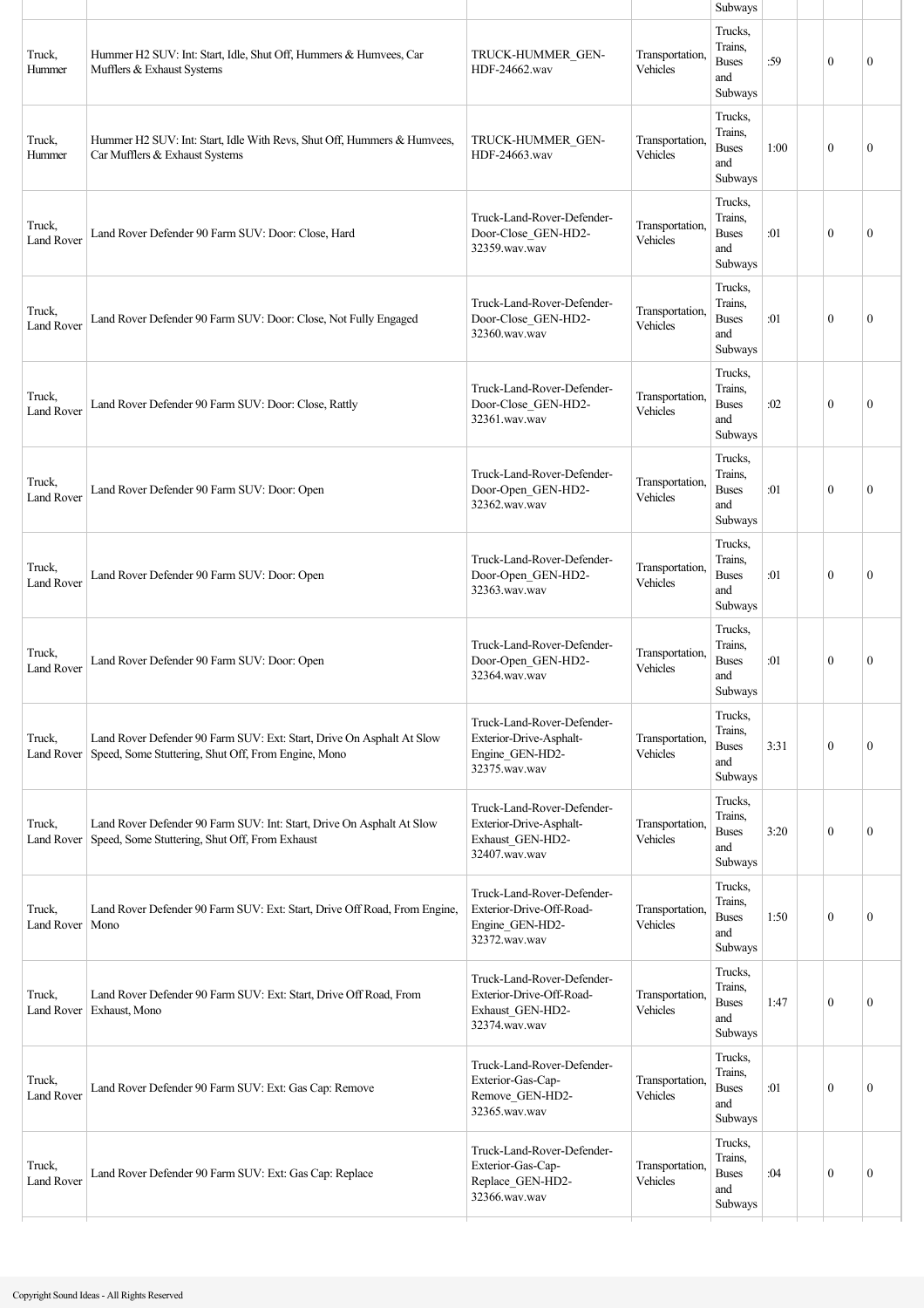| Truck,<br><b>Land Rover</b> | Land Rover Defender 90 Farm SUV: Ext: Gas Cap: Replace                                         | Truck-Land-Rover-Defender-<br>Exterior-Gas-Cap-<br>Replace_GEN-HD2-<br>32367.wav.wav       | Transportation,<br>Vehicles | Trucks,<br>Trains.<br><b>Buses</b><br>and<br>Subways | :02  | $\mathbf{0}$     | $\mathbf{0}$     |
|-----------------------------|------------------------------------------------------------------------------------------------|--------------------------------------------------------------------------------------------|-----------------------------|------------------------------------------------------|------|------------------|------------------|
| Truck,<br><b>Land Rover</b> | Land Rover Defender 90 Farm SUV: Int: Start, Idle, Shut Off                                    | Truck-Land-Rover-Defender-<br>Exterior-Start-Idle-Off GEN-<br>HD2-32409.wav.wav            | Transportation,<br>Vehicles | Trucks,<br>Trains.<br><b>Buses</b><br>and<br>Subways | :43  | $\boldsymbol{0}$ | $\mathbf{0}$     |
| Truck,<br><b>Land Rover</b> | Land Rover Defender 90 Farm SUV: Int: Start And Stall                                          | Truck-Land-Rover-Defender-<br>Exterior-Start-Stall_GEN-HD2-<br>32404.wav.wav               | Transportation,<br>Vehicles | Trucks,<br>Trains.<br><b>Buses</b><br>and<br>Subways | :03  | $\boldsymbol{0}$ | $\mathbf{0}$     |
| Truck,<br><b>Land Rover</b> | Land Rover Defender 90 Farm SUV: Ext: Hood: Close                                              | Truck-Land-Rover-Defender-<br>Hood-Close_GEN-HD2-<br>32368.wav.wav                         | Transportation,<br>Vehicles | Trucks,<br>Trains,<br><b>Buses</b><br>and<br>Subways | :01  | $\boldsymbol{0}$ | $\mathbf{0}$     |
| Truck,<br><b>Land Rover</b> | Land Rover Defender 90 Farm SUV: Ext: Hood: Close                                              | Truck-Land-Rover-Defender-<br>Hood-Close_GEN-HD2-<br>32369.wav.wav                         | Transportation,<br>Vehicles | Trucks,<br>Trains,<br><b>Buses</b><br>and<br>Subways | :01  | $\mathbf{0}$     | $\mathbf{0}$     |
| Truck,<br><b>Land Rover</b> | Land Rover Defender 90 Farm SUV: Ext: Hood: Close                                              | Truck-Land-Rover-Defender-<br>Hood-Close_GEN-HD2-<br>32370.wav.wav                         | Transportation,<br>Vehicles | Trucks,<br>Trains,<br><b>Buses</b><br>and<br>Subways | :03  | $\theta$         | $\mathbf{0}$     |
| Truck,<br><b>Land Rover</b> | Land Rover Defender 90 Farm SUV: Ext: Hood: Open                                               | Truck-Land-Rover-Defender-<br>Hood-Open_GEN-HD2-<br>32371.wav.wav                          | Transportation,<br>Vehicles | Trucks,<br>Trains,<br><b>Buses</b><br>and<br>Subways | :04  | $\boldsymbol{0}$ | $\mathbf{0}$     |
| Truck,<br><b>Land Rover</b> | Land Rover Defender 90 Farm SUV: Int: Hood: Release                                            | Truck-Land-Rover-Defender-<br>Hood-Release_GEN-HD2-<br>32391.wav.wav                       | Transportation,<br>Vehicles | Trucks,<br>Trains,<br><b>Buses</b><br>and<br>Subways | :01  | $\boldsymbol{0}$ | $\mathbf{0}$     |
| Truck,<br><b>Land Rover</b> | Land Rover Defender 90 Farm SUV: Int: Clutch: Engage                                           | Truck-Land-Rover-Defender-<br>Interior-Clutch-Engage_GEN-<br>HD2-32380.wav.wav             | Transportation,<br>Vehicles | Trucks.<br>Trains,<br><b>Buses</b><br>and<br>Subways | :01  | $\mathbf{0}$     | $\mathbf{0}$     |
| Truck,<br><b>Land Rover</b> | Land Rover Defender 90 Farm SUV: Int: Clutch: Engage And Release                               | Truck-Land-Rover-Defender-<br>Interior-Clutch-Release_GEN-<br>HD2-32381.wav.wav            | Transportation,<br>Vehicles | Trucks,<br>Trains,<br><b>Buses</b><br>and<br>Subways | :02  | $\mathbf{0}$     | $\mathbf{0}$     |
| Truck,<br><b>Land Rover</b> | Land Rover Defender 90 Farm SUV: Int: Clutch: Release                                          | Truck-Land-Rover-Defender-<br>Interior-Clutch-Release_GEN-<br>HD2-32382.wav.wav            | Transportation,<br>Vehicles | Trucks,<br>Trains,<br><b>Buses</b><br>and<br>Subways | :01  | $\boldsymbol{0}$ | $\boldsymbol{0}$ |
| Truck,<br>Land Rover        | Land Rover Defender 90 Farm SUV: Int: Drive On Asphalt, Shut Off, Heavy<br>Rattle              | Truck-Land-Rover-Defender-<br>Interior-Drive-Asphalt_GEN-<br>HD2-32385.wav.wav             | Transportation,<br>Vehicles | Trucks,<br>Trains,<br><b>Buses</b><br>and<br>Subways | 2:01 | $\mathbf{0}$     | $\boldsymbol{0}$ |
| Truck,<br>Land Rover        | Land Rover Defender 90 Farm SUV: Int: Start, Drive Off Road Through Deep<br>Ruts, Heavy Rattle | Truck-Land-Rover-Defender-<br>Interior-Drive-Off-Road GEN-<br>HD2-32405.wav.wav            | Transportation,<br>Vehicles | Trucks,<br>Trains.<br><b>Buses</b><br>and<br>Subways | 2:05 | $\boldsymbol{0}$ | $\boldsymbol{0}$ |
| Truck,<br><b>Land Rover</b> | Land Rover Defender 90 Farm SUV: Int: Start, Drive Off Road, Heavy Rattle                      | Truck-Land-Rover-Defender-<br>Interior-Drive-Off-Road_GEN-<br>HD2-32406.wav.wav            | Transportation,<br>Vehicles | Trucks,<br>Trains.<br><b>Buses</b><br>and<br>Subways | 2:07 | $\boldsymbol{0}$ | $\mathbf{0}$     |
| Truck,<br>Land Rover        | Land Rover Defender 90 Farm SUV: Ext: Start, Drive Off Road, From Engine,<br>Mono              | Truck-Land-Rover-Defender-<br>Interior-Drive-Off-Road-<br>Engine_GEN-HD2-<br>32373.wav.wav | Transportation,<br>Vehicles | Trucks,<br>Trains,<br><b>Buses</b><br>and<br>Subways | 1:00 | $\boldsymbol{0}$ | $\boldsymbol{0}$ |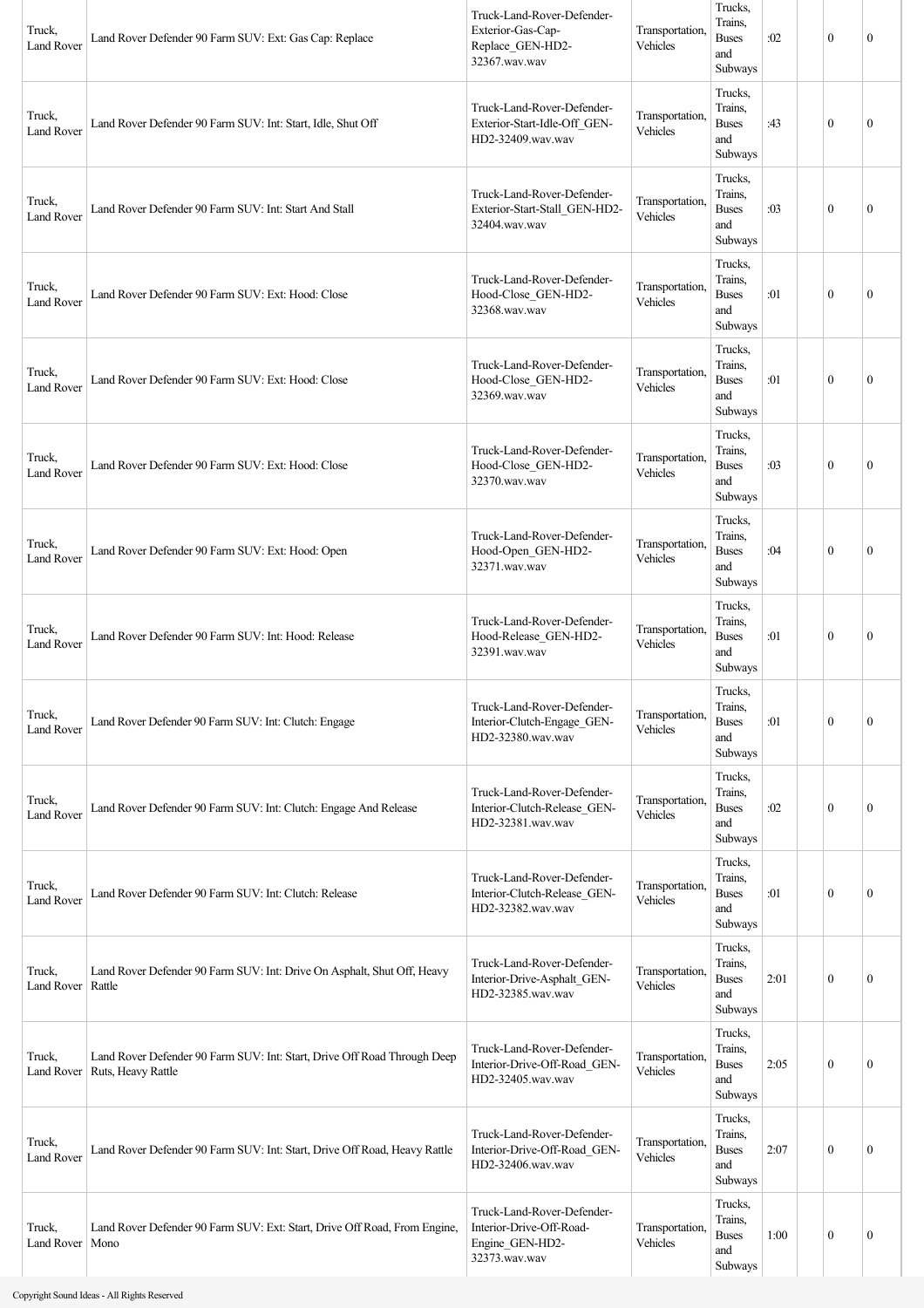| Truck,<br><b>Land Rover</b> | Land Rover Defender 90 Farm SUV: Int: Gear Shift: Short Movement To Set                                | Truck-Land-Rover-Defender-<br>Interior-Gear-Shift_GEN-HD2-<br>32386.wav.wav             | Transportation.<br>Vehicles | Trucks,<br>Trains,<br><b>Buses</b><br>and<br>Subways | :01  | $\mathbf{0}$ | $\boldsymbol{0}$ |
|-----------------------------|--------------------------------------------------------------------------------------------------------|-----------------------------------------------------------------------------------------|-----------------------------|------------------------------------------------------|------|--------------|------------------|
| Truck,<br><b>Land Rover</b> | Land Rover Defender 90 Farm SUV: Int: Gear Shift: Short Movement To Set                                | Truck-Land-Rover-Defender-<br>Interior-Gear-Shift_GEN-HD2-<br>32387.wav.wav             | Transportation,<br>Vehicles | Trucks,<br>Trains,<br><b>Buses</b><br>and<br>Subways | :02  | $\mathbf{0}$ | $\boldsymbol{0}$ |
| Truck,<br><b>Land Rover</b> | Land Rover Defender 90 Farm SUV: Int: Gear Shift: Short Movement To Set                                | Truck-Land-Rover-Defender-<br>Interior-Gear-Shift_GEN-HD2-<br>32388.wav.wav             | Transportation,<br>Vehicles | Trucks,<br>Trains,<br><b>Buses</b><br>and<br>Subways | :04  | $\mathbf{0}$ | $\boldsymbol{0}$ |
| Truck,<br><b>Land Rover</b> | Land Rover Defender 90 Farm SUV: Int: Hand Brake: Engage                                               | Truck-Land-Rover-Defender-<br>Interior-Hand-Brake-<br>Engage_GEN-HD2-<br>32389.wav.wav  | Transportation,<br>Vehicles | Trucks,<br>Trains,<br><b>Buses</b><br>and<br>Subways | :01  | $\mathbf{0}$ | $\overline{0}$   |
| Truck,<br>Land Rover        | Land Rover Defender 90 Farm SUV: Int: Hand Brake: Release                                              | Truck-Land-Rover-Defender-<br>Interior-Hand-Brake-<br>Release_GEN-HD2-<br>32390.wav.wav | Transportation,<br>Vehicles | Trucks,<br>Trains,<br><b>Buses</b><br>and<br>Subways | :01  | $\mathbf{0}$ | $\mathbf{0}$     |
| Truck,<br><b>Land Rover</b> | Land Rover Defender 90 Farm SUV: Int: Horn: Long Blast                                                 | Truck-Land-Rover-Defender-<br>Interior-Horn_GEN-HD2-<br>32392.wav.wav                   | Transportation.<br>Vehicles | Trucks,<br>Trains,<br><b>Buses</b><br>and<br>Subways | :04  | $\mathbf{0}$ | $\mathbf{0}$     |
| Truck,<br><b>Land Rover</b> | Land Rover Defender 90 Farm SUV: Int: Horn: Short Blast                                                | Truck-Land-Rover-Defender-<br>Interior-Horn_GEN-HD2-<br>32393.wav.wav                   | Transportation.<br>Vehicles | Trucks,<br>Trains,<br><b>Buses</b><br>and<br>Subways | :01  | $\theta$     | $\theta$         |
| Truck,<br><b>Land Rover</b> | Land Rover Defender 90 Farm SUV: Int: Light Switch: Push In To Turn Off                                | Truck-Land-Rover-Defender-<br>Interior-Lights-Off_GEN-HD2-<br>32395.wav.wav             | Transportation,<br>Vehicles | Trucks,<br>Trains,<br><b>Buses</b><br>and<br>Subways | :01  | $\mathbf{0}$ | $\boldsymbol{0}$ |
| Truck,<br><b>Land Rover</b> | Land Rover Defender 90 Farm SUV: Int: Light Switch: Pull Out To Turn On                                | Truck-Land-Rover-Defender-<br>Interior-Lights-On_GEN-HD2-<br>32394.wav.wav              | Transportation,<br>Vehicles | Trucks.<br>Trains,<br><b>Buses</b><br>and<br>Subways | :01  | $\mathbf{0}$ | $\boldsymbol{0}$ |
| Truck,<br><b>Land Rover</b> | Land Rover Defender 90 Farm SUV: Int: Door Lock: Lock Or Unlock                                        | Truck-Land-Rover-Defender-<br>Interior-Lock GEN-HD2-<br>32383.wav.wav                   | Transportation,<br>Vehicles | Trucks,<br>Trains,<br><b>Buses</b><br>and<br>Subways | :01  | $\mathbf{0}$ | $\mathbf{0}$     |
| Truck,<br><b>Land Rover</b> | Land Rover Defender 90 Farm SUV: Int: Door Lock: Lock Or Unlock                                        | Truck-Land-Rover-Defender-<br>Interior-Lock_GEN-HD2-<br>32384.wav.wav                   | Transportation,<br>Vehicles | Trucks,<br>Trains,<br><b>Buses</b><br>and<br>Subways | :01  | $\mathbf{0}$ | $\mathbf{0}$     |
| Truck,<br><b>Land Rover</b> | Land Rover Defender 90 Farm SUV: Int: Parking Brake: Engage                                            | Truck-Land-Rover-Defender-<br>Interior-Park-Brake-<br>Engage_GEN-HD2-<br>32396.wav.wav  | Transportation.<br>Vehicles | Trucks,<br>Trains,<br><b>Buses</b><br>and<br>Subways | :01  | $\mathbf{0}$ | $\boldsymbol{0}$ |
| Truck,<br><b>Land Rover</b> | Land Rover Defender 90 Farm SUV: Int: Parking Brake: Release                                           | Truck-Land-Rover-Defender-<br>Interior-Park-Brake-<br>Release_GEN-HD2-<br>32397.wav.wav | Transportation.<br>Vehicles | Trucks,<br>Trains,<br><b>Buses</b><br>and<br>Subways | :01  | $\mathbf{0}$ | $\mathbf{0}$     |
| Truck,<br>Land Rover        | Land Rover Defender 90 Farm SUV: Int: Start, Long Reverse                                              | Truck-Land-Rover-Defender-<br>Interior-Reverse_GEN-HD2-<br>32411.wav.wav                | Transportation,<br>Vehicles | Trucks,<br>Trains,<br><b>Buses</b><br>and<br>Subways | 1:01 | $\mathbf{0}$ | $\mathbf{0}$     |
| Truck,                      | Land Rover Defender 90 Farm SUV: Int: Seat: Adjust, Heavy Clanking<br>Land Rover   Movement And Spring | Truck-Land-Rover-Defender-<br>Interior-Seat-Adjust_GEN-<br>HD2-32400.wav.wav            | Transportation.<br>Vehicles | Trucks,<br>Trains,<br><b>Buses</b><br>and            | :02  | $\bf{0}$     | 0                |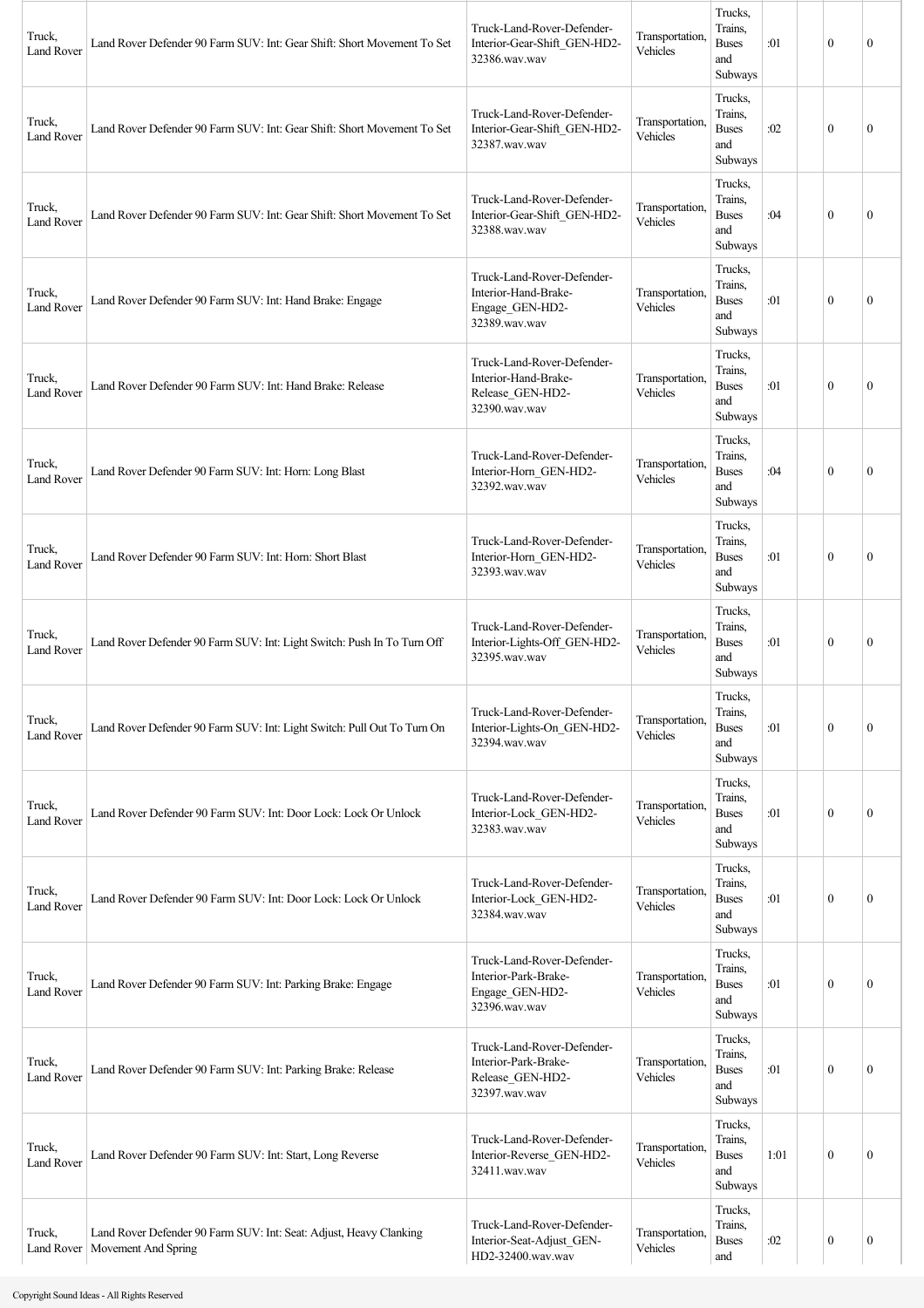|                             |                                                                                                     |                                                                                             |                             | Subways                                              |     |              |                  |
|-----------------------------|-----------------------------------------------------------------------------------------------------|---------------------------------------------------------------------------------------------|-----------------------------|------------------------------------------------------|-----|--------------|------------------|
| Truck,<br><b>Land Rover</b> | Land Rover Defender 90 Farm SUV: Int: Seat: Adjust, Quick Movement                                  | Truck-Land-Rover-Defender-<br>Interior-Seat-Adjust_GEN-<br>HD2-32401.wav.wav                | Transportation,<br>Vehicles | Trucks,<br>Trains.<br><b>Buses</b><br>and<br>Subways | :01 | $\mathbf{0}$ | $\mathbf{0}$     |
| Truck,<br><b>Land Rover</b> | Land Rover Defender 90 Farm SUV: Int: Seat: Adjust, Quick Movement                                  | Truck-Land-Rover-Defender-<br>Interior-Seat-Adjust GEN-<br>HD2-32402.wav.wav                | Transportation,<br>Vehicles | Trucks,<br>Trains.<br><b>Buses</b><br>and<br>Subways | :01 | $\mathbf{0}$ | $\mathbf{0}$     |
| Truck.<br><b>Land Rover</b> | Land Rover Defender 90 Farm SUV: Int: Seat Release: Spring Lever                                    | Truck-Land-Rover-Defender-<br>Interior-Seat-Release_GEN-<br>HD2-32398.wav.wav               | Transportation,<br>Vehicles | Trucks,<br>Trains,<br><b>Buses</b><br>and<br>Subways | :02 | $\mathbf{0}$ | $\mathbf{0}$     |
| Truck,<br><b>Land Rover</b> | Land Rover Defender 90 Farm SUV: Int: Seat Release: Spring Lever                                    | Truck-Land-Rover-Defender-<br>Interior-Seat-Release_GEN-<br>HD2-32399.wav.wav               | Transportation,<br>Vehicles | Trucks,<br>Trains,<br><b>Buses</b><br>and<br>Subways | :04 | $\mathbf{0}$ | $\mathbf{0}$     |
| Truck,<br><b>Land Rover</b> | Land Rover Defender 90 Farm SUV: Int: Signal Arm: Push                                              | Truck-Land-Rover-Defender-<br>Interior-Signal-Arm_GEN-HD2-<br>32403.wav.wav                 | Transportation,<br>Vehicles | Trucks.<br>Trains,<br><b>Buses</b><br>and<br>Subways | :01 | $\mathbf{0}$ | $\mathbf{0}$     |
| Truck,<br><b>Land Rover</b> | Land Rover Defender 90 Farm SUV: Int: Start, Idle, Shut Off                                         | Truck-Land-Rover-Defender-<br>Interior-Start-Idle-Off GEN-<br>HD2-32410.wav.wav             | Transportation.<br>Vehicles | Trucks,<br>Trains.<br><b>Buses</b><br>and<br>Subways | :43 | $\mathbf{0}$ | $\mathbf{0}$     |
| Truck,<br>Land Rover        | Land Rover Defender 90 Farm SUV: Ext: Start, Idle, Shut Off, From Engine,<br>Mono                   | Truck-Land-Rover-Defender-<br>Interior-Start-Idle-Off-<br>Engine_GEN-HD2-<br>32378.wav.wav  | Transportation,<br>Vehicles | Trucks,<br>Trains,<br><b>Buses</b><br>and<br>Subways | :30 | $\theta$     | $\mathbf{0}$     |
| Truck,<br>Land Rover        | Land Rover Defender 90 Farm SUV: Ext: Start, Idle, Shut Off, From Exhaust,<br>Mono                  | Truck-Land-Rover-Defender-<br>Interior-Start-Idle-Off-<br>Exhaust GEN-HD2-<br>32379.wav.wav | Transportation,<br>Vehicles | Trucks,<br>Trains,<br><b>Buses</b><br>and<br>Subways | :31 | $\mathbf{0}$ | $\boldsymbol{0}$ |
| Truck,<br><b>Land Rover</b> | Land Rover Defender 90 Farm SUV: Int: Start, Idle With Revs, Shut Off                               | Truck-Land-Rover-Defender-<br>Interior-Start-Rev-Off GEN-<br>HD2-32408.wav.wav              | Transportation,<br>Vehicles | Trucks,<br>Trains.<br><b>Buses</b><br>and<br>Subways | :28 | $\mathbf{0}$ | $\boldsymbol{0}$ |
| Truck,<br>Land Rover        | Land Rover Defender 90 Farm SUV: Ext: Start, Idle With Revs, Shut Off,<br>From Engine               | Truck-Land-Rover-Defender-<br>Interior-Start-Rev-Off-<br>Engine GEN-HD2-<br>32376.wav.wav   | Transportation,<br>Vehicles | Trucks,<br>Trains,<br><b>Buses</b><br>and<br>Subways | :28 | $\mathbf{0}$ | $\mathbf{0}$     |
| Truck,                      | Land Rover Defender 90 Farm SUV: Ext: Start, Idle With Revs, Shut Off,<br>Land Rover   From Exhaust | Truck-Land-Rover-Defender-<br>Interior-Start-Rev-Off-<br>Exhaust_GEN-HD2-<br>32377.wav.wav  | Transportation,<br>Vehicles | Trucks,<br>Trains,<br><b>Buses</b><br>and<br>Subways | :28 | $\mathbf{0}$ | $\mathbf{0}$     |
| Truck,<br><b>Land Rover</b> | Land Rover Defender 90 Farm SUV: Int: Window: Long Roll Up To Open                                  | Truck-Land-Rover-Defender-<br>Interior-Window-Down_GEN-<br>HD2-32412.wav.wav                | Transportation.<br>Vehicles | Trucks,<br>Trains,<br><b>Buses</b><br>and<br>Subways | :03 | $\mathbf{0}$ | $\boldsymbol{0}$ |
| Truck,<br><b>Land Rover</b> | Land Rover Defender 90 Farm SUV: Int: Window: Short Roll Up To Open                                 | Truck-Land-Rover-Defender-<br>Interior-Window-Down_GEN-<br>HD2-32415.wav.wav                | Transportation,<br>Vehicles | Trucks,<br>Trains,<br><b>Buses</b><br>and<br>Subways | :02 | $\theta$     | $\mathbf{0}$     |
| Truck,<br>Land Rover        | Land Rover Defender 90 Farm SUV: Int: Window: Long Staggered Roll Open<br>Or Close                  | Truck-Land-Rover-Defender-<br>Interior-Window-Open-Or-<br>Close_GEN-HD2-<br>32413.wav.wav   | Transportation,<br>Vehicles | Trucks,<br>Trains,<br><b>Buses</b><br>and<br>Subways | :07 | $\mathbf{0}$ | $\mathbf{0}$     |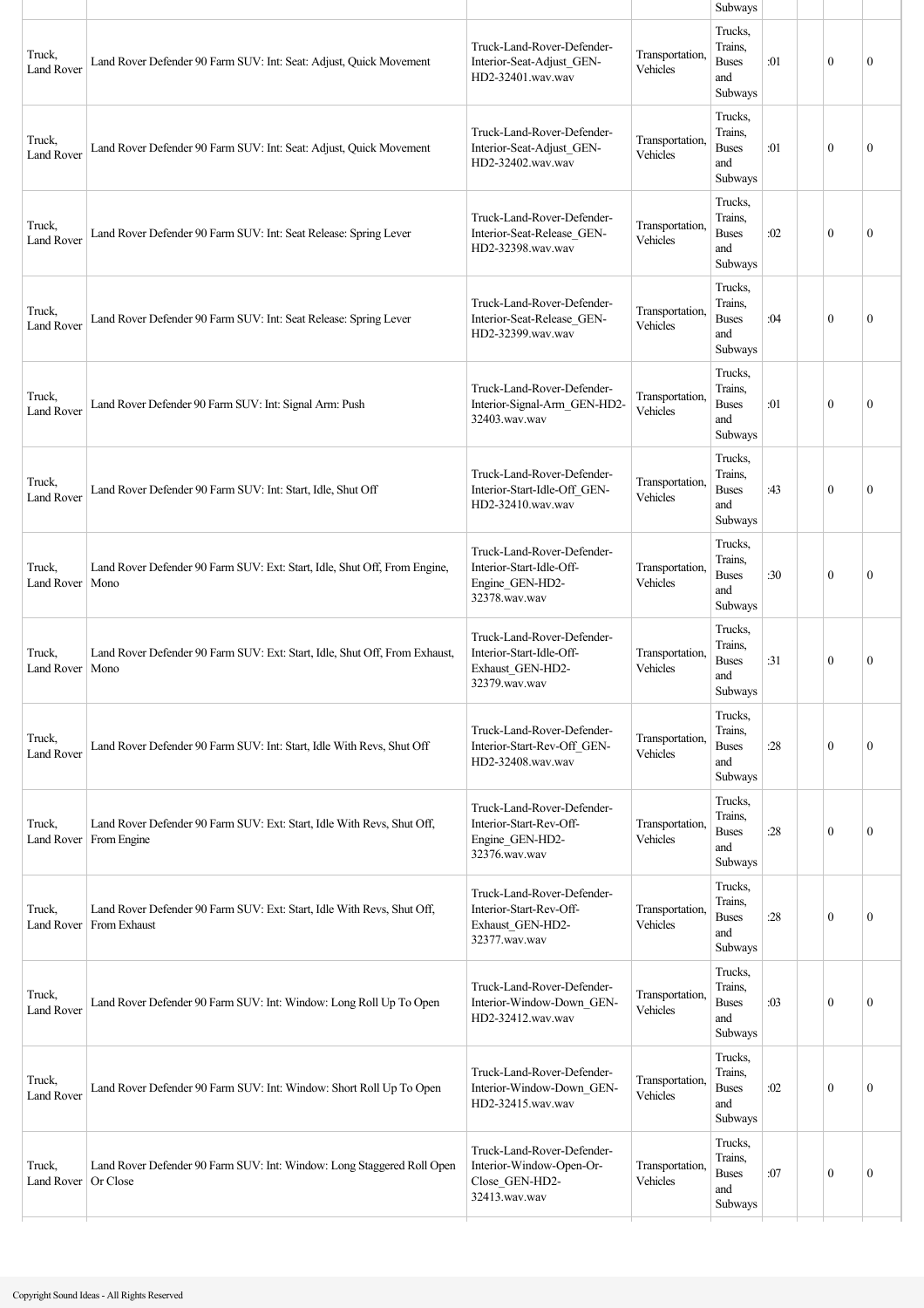| Truck,<br>Land Rover        | Land Rover Defender 90 Farm SUV: Int: Window: Long Staggered Roll Open<br>Or Close                                              | Truck-Land-Rover-Defender-<br>Interior-Window-Open-Or-<br>Close_GEN-HD2-<br>32414.wav.wav  | Transportation,<br>Vehicles | Trucks,<br>Trains.<br><b>Buses</b><br>and<br>Subways | :04  | $\mathbf{0}$     | $\mathbf{0}$     |
|-----------------------------|---------------------------------------------------------------------------------------------------------------------------------|--------------------------------------------------------------------------------------------|-----------------------------|------------------------------------------------------|------|------------------|------------------|
| Truck,<br><b>Land Rover</b> | Land Rover Defender 90 Farm SUV: Rear Tail Gate: Open Or Close                                                                  | Truck-Land-Rover-Defender-<br>Tailgate-Open-Or-Close GEN-<br>HD2-32416.wav.wav             | Transportation,<br>Vehicles | Trucks,<br>Trains.<br><b>Buses</b><br>and<br>Subways | :02  | $\boldsymbol{0}$ | $\mathbf{0}$     |
| Truck,<br><b>Land Rover</b> | Land Rover Defender 90 Farm SUV: Rear Tail Gate: Open Or Close                                                                  | Truck-Land-Rover-Defender-<br>Tailgate-Open-Or-Close_GEN-<br>HD2-32417.wav.wav             | Transportation,<br>Vehicles | Trucks,<br>Trains.<br><b>Buses</b><br>and<br>Subways | :02  | $\boldsymbol{0}$ | $\mathbf{0}$     |
| Truck,<br><b>Land Rover</b> | Land Rover Defender 90 Farm SUV: Rear Tail Gate: Open Or Close                                                                  | Truck-Land-Rover-Defender-<br>Tailgate-Open-Or-Close_GEN-<br>HD2-32418.wav.wav             | Transportation,<br>Vehicles | Trucks,<br>Trains,<br><b>Buses</b><br>and<br>Subways | :05  | $\boldsymbol{0}$ | $\mathbf{0}$     |
| Truck,<br><b>Land Rover</b> | Land Rover Discovery SUV: Ext: Door: Close                                                                                      | Truck-Land-Rover-Discovery-<br>Exterior-Door-Close_GEN-<br>HD2-32421.wav.wav               | Transportation,<br>Vehicles | Trucks,<br>Trains,<br><b>Buses</b><br>and<br>Subways | :01  | $\boldsymbol{0}$ | $\mathbf{0}$     |
| Truck,<br><b>Land Rover</b> | Land Rover Discovery SUV: Ext: Door: Close                                                                                      | Truck-Land-Rover-Discovery-<br>Exterior-Door-Close_GEN-<br>HD2-32422.wav.wav               | Transportation,<br>Vehicles | Trucks,<br>Trains,<br><b>Buses</b><br>and<br>Subways | :01  | $\theta$         | $\mathbf{0}$     |
| Truck,<br><b>Land Rover</b> | Land Rover Discovery SUV: Ext: Door: Close                                                                                      | Truck-Land-Rover-Discovery-<br>Exterior-Door-Close_GEN-<br>HD2-32423.wav.wav               | Transportation,<br>Vehicles | Trucks,<br>Trains,<br><b>Buses</b><br>and<br>Subways | :01  | $\boldsymbol{0}$ | $\mathbf{0}$     |
| Truck,<br>Land Rover        | Land Rover Discovery SUV: Ext: Door: Open                                                                                       | Truck-Land-Rover-Discovery-<br>Exterior-Door-Open_GEN-<br>HD2-32424.wav.wav                | Transportation,<br>Vehicles | Trucks,<br>Trains.<br><b>Buses</b><br>and<br>Subways | :01  | $\boldsymbol{0}$ | $\mathbf{0}$     |
| Truck,<br><b>Land Rover</b> | Land Rover Discovery SUV: Ext: Door: Open                                                                                       | Truck-Land-Rover-Discovery-<br>Exterior-Door-Open_GEN-<br>HD2-32425.wav.wav                | Transportation,<br>Vehicles | Trucks,<br>Trains,<br><b>Buses</b><br>and<br>Subways | :02  | $\boldsymbol{0}$ | $\mathbf{0}$     |
| Truck,<br><b>Land Rover</b> | Land Rover Discovery SUV: Ext: Door: Open                                                                                       | Truck-Land-Rover-Discovery-<br>Exterior-Door-Open_GEN-<br>HD2-32426.wav.wav                | Transportation,<br>Vehicles | Trucks,<br>Trains,<br><b>Buses</b><br>and<br>Subways | :01  | $\boldsymbol{0}$ | $\mathbf{0}$     |
| Truck,<br>Land Rover        | Land Rover Discovery SUV: Ext: Start, Drive At Medium Speed Over Asphalt<br>And Cattle Grid, Stop, Shut Off, From Engine, Mono  | Truck-Land-Rover-Discovery-<br>Exterior-Drive-Medium-<br>Engine_GEN-HD2-<br>32440.wav.wav  | Transportation,<br>Vehicles | Trucks,<br>Trains,<br><b>Buses</b><br>and<br>Subways | 1:25 | $\boldsymbol{0}$ | $\boldsymbol{0}$ |
| Truck,<br>Land Rover        | Land Rover Discovery SUV: Ext: Start, Drive At Medium Speed Over Asphalt<br>And Cattle Grid, Stop, Shut Off, From Exhaust, Mono | Truck-Land-Rover-Discovery-<br>Exterior-Drive-Medium-<br>Exhaust_GEN-HD2-<br>32441.wav.wav | Transportation,<br>Vehicles | Trucks,<br>Trains,<br><b>Buses</b><br>and<br>Subways | 1:25 | $\boldsymbol{0}$ | $\boldsymbol{0}$ |
| Truck,<br>Land Rover        | Land Rover Discovery SUV: Ext: Idle, Drive At Slow Speed Over Asphalt And<br>Cattle Grid, From Engine                           | Truck-Land-Rover-Discovery-<br>Exterior-Drive-Slow-<br>Engine_GEN-HD2-<br>32429.wav.wav    | Transportation,<br>Vehicles | Trucks,<br>Trains,<br><b>Buses</b><br>and<br>Subways | :55  | $\boldsymbol{0}$ | $\boldsymbol{0}$ |
| Truck,<br><b>Land Rover</b> | Land Rover Discovery SUV: Ext: Idle, Drive At Slow To Medium Speed Over<br>Rough Road, Stop, Shut Off, From Engine, Mono        | Truck-Land-Rover-Discovery-<br>Exterior-Drive-Slow-<br>Engine_GEN-HD2-<br>32431.wav.wav    | Transportation,<br>Vehicles | Trucks,<br>Trains.<br><b>Buses</b><br>and<br>Subways | 1:54 | $\boldsymbol{0}$ | $\mathbf{0}$     |
| Truck,<br>Land Rover        | Land Rover Discovery SUV: Ext: Idle, Drive At Slow Speed Over Asphalt And<br>Cattle Grid, From Exhaust                          | Truck-Land-Rover-Discovery-<br>Exterior-Drive-Slow-<br>Exhaust_GEN-HD2-<br>32430.wav.wav   | Transportation,<br>Vehicles | Trucks,<br>Trains,<br><b>Buses</b><br>and<br>Subways | :55  | $\boldsymbol{0}$ | $\boldsymbol{0}$ |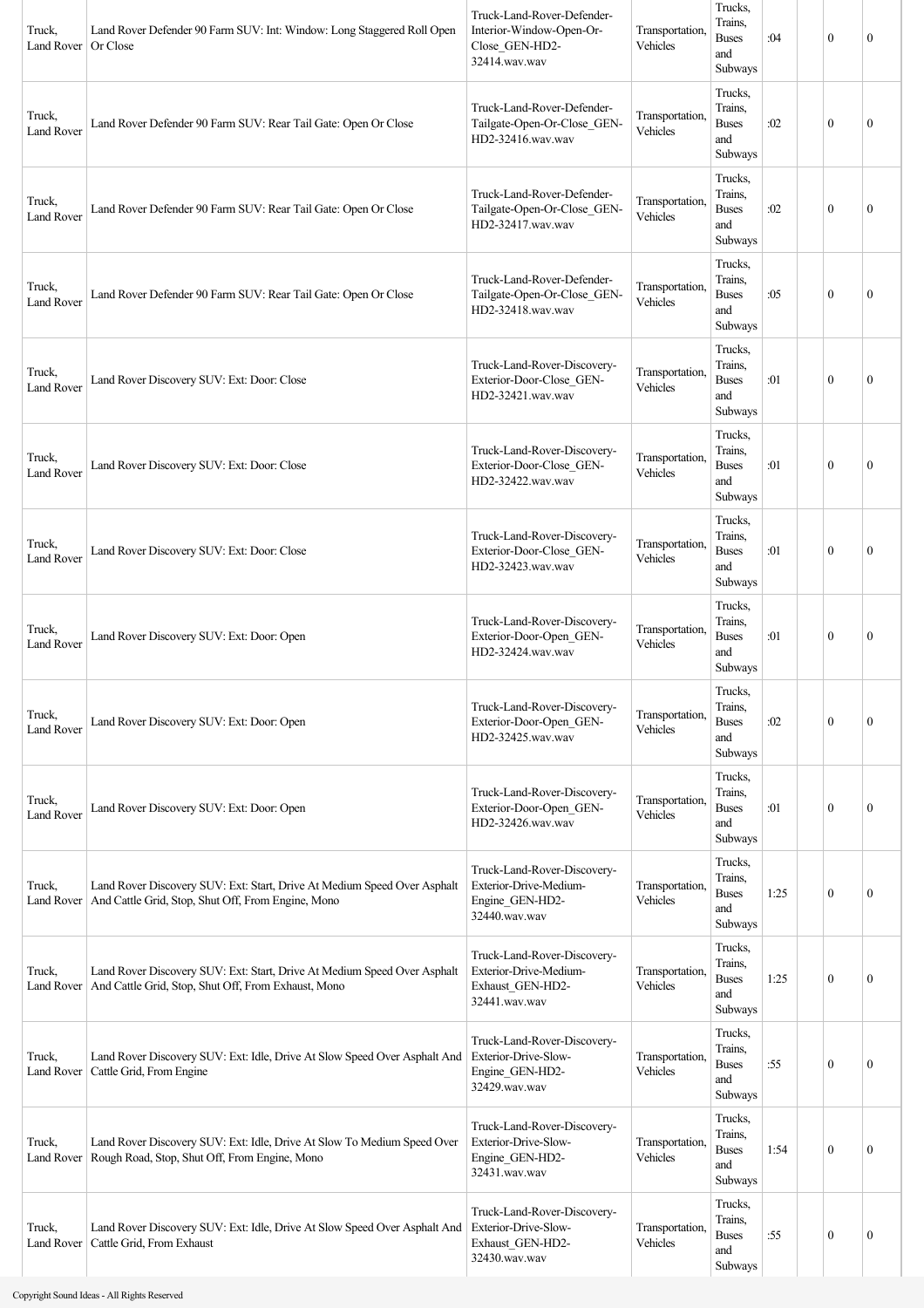| Truck,<br>Land Rover        | Land Rover Discovery SUV: Ext: Idle, Drive At Slow To Medium Speed Over<br>Rough Road, Stop, Shut Off, From Exhaust | Truck-Land-Rover-Discovery-<br>Exterior-Drive-Slow-<br>Exhaust GEN-HD2-<br>32432.wav.wav     | Transportation.<br>Vehicles | Trucks,<br>Trains,<br><b>Buses</b><br>and<br>Subways | 1:55 | $\mathbf{0}$ | $\boldsymbol{0}$ |
|-----------------------------|---------------------------------------------------------------------------------------------------------------------|----------------------------------------------------------------------------------------------|-----------------------------|------------------------------------------------------|------|--------------|------------------|
| Truck,<br><b>Land Rover</b> | Land Rover Discovery SUV: Ext: Horn: Single Long Blast                                                              | Truck-Land-Rover-Discovery-<br>Exterior-Horn_GEN-HD2-<br>32427.wav.wav                       | Transportation.<br>Vehicles | Trucks,<br>Trains,<br><b>Buses</b><br>and<br>Subways | :04  | $\mathbf{0}$ | $\mathbf{0}$     |
| Truck,<br><b>Land Rover</b> | Land Rover Discovery SUV: Ext: Horn: Single Short Blast                                                             | Truck-Land-Rover-Discovery-<br>Exterior-Horn GEN-HD2-<br>32428.wav.wav                       | Transportation,<br>Vehicles | Trucks,<br>Trains,<br><b>Buses</b><br>and<br>Subways | :01  | $\mathbf{0}$ | $\mathbf{0}$     |
| Truck,<br><b>Land Rover</b> | Land Rover Discovery SUV: Ext: Pass By At Fast Speed                                                                | Truck-Land-Rover-Discovery-<br>Exterior-Passby-Fast GEN-<br>HD2-32433.wav.wav                | Transportation.<br>Vehicles | Trucks,<br>Trains,<br><b>Buses</b><br>and<br>Subways | :13  | $\mathbf{0}$ | $\boldsymbol{0}$ |
| Truck,<br><b>Land Rover</b> | Land Rover Discovery SUV: Ext: Pass By At Medium Fast Speed                                                         | Truck-Land-Rover-Discovery-<br>Exterior-Passby-Medium_GEN-<br>HD2-32434.wav.wav              | Transportation,<br>Vehicles | Trucks,<br>Trains,<br><b>Buses</b><br>and<br>Subways | :12  | $\mathbf{0}$ | $\mathbf{0}$     |
| Truck,<br><b>Land Rover</b> | Land Rover Discovery SUV: Ext: Pass By At Medium Speed                                                              | Truck-Land-Rover-Discovery-<br>Exterior-Passby-Medium_GEN-<br>HD2-32435.wav.wav              | Transportation.<br>Vehicles | Trucks,<br>Trains,<br><b>Buses</b><br>and<br>Subways | :14  | $\theta$     | $\mathbf{0}$     |
| Truck,<br>Land Rover        | Land Rover Discovery SUV: Ext: Start, Idle, Pull Away Right At Medium<br>Speed                                      | Truck-Land-Rover-Discovery-<br>Exterior-Pull-Away-<br>Medium_GEN-HD2-<br>32445.wav.wav       | Transportation.<br>Vehicles | Trucks,<br>Trains,<br><b>Buses</b><br>and<br>Subways | :20  | $\theta$     | $\boldsymbol{0}$ |
| Truck,<br>Land Rover        | Land Rover Discovery SUV: Ext: Approach Left At Fast Speed, Pull Up, Stop,<br>Shut Off                              | Truck-Land-Rover-Discovery-<br>Exterior-Pull-Up-Fast_GEN-<br>HD2-32419.wav.wav               | Transportation.<br>Vehicles | Trucks,<br>Trains,<br><b>Buses</b><br>and<br>Subways | :21  | $\mathbf{0}$ | $\boldsymbol{0}$ |
| Truck,<br>Land Rover        | Land Rover Discovery SUV: Ext: Approach Left At Medium Speed, Stop, Shut<br>Off                                     | Truck-Land-Rover-Discovery-<br>Exterior-Pull-Up-Medium GEN-<br>HD2-32420.wav.wav             | Transportation.<br>Vehicles | Trucks.<br>Trains,<br><b>Buses</b><br>and<br>Subways | :15  | $\mathbf{0}$ | $\boldsymbol{0}$ |
| Truck,<br><b>Land Rover</b> | Land Rover Discovery SUV: Ext: Roof Rack Handle: Slide                                                              | Truck-Land-Rover-Discovery-<br>Exterior-Roof-Rack_GEN-<br>HD2-32438.wav.wav                  | Transportation,<br>Vehicles | Trucks,<br>Trains,<br><b>Buses</b><br>and<br>Subways | :01  | $\mathbf{0}$ | $\mathbf{0}$     |
| Truck,<br><b>Land Rover</b> | Land Rover Discovery SUV: Ext: Roof Rack Handle: Slide                                                              | Truck-Land-Rover-Discovery-<br>Exterior-Roof-Rack_GEN-<br>HD2-32439.wav.wav                  | Transportation,<br>Vehicles | Trucks,<br>Trains,<br><b>Buses</b><br>and<br>Subways | :01  | $\mathbf{0}$ | $\boldsymbol{0}$ |
| Truck,<br><b>Land Rover</b> | Land Rover Discovery SUV: Ext: Start, Idle, Shut Off, From Front                                                    | Truck-Land-Rover-Discovery-<br>Exterior-Start-Idle-Off_GEN-<br>HD2-32448.wav.wav             | Transportation.<br>Vehicles | Trucks,<br>Trains,<br><b>Buses</b><br>and<br>Subways | :33  | $\mathbf{0}$ | $\boldsymbol{0}$ |
| Truck,<br><b>Land Rover</b> | Land Rover Discovery SUV: Ext: Start, Idle, Shut Off, From Engine, Mono                                             | Truck-Land-Rover-Discovery-<br>Exterior-Start-Idle-Off-<br>Engine GEN-HD2-<br>32446.wav.wav  | Transportation.<br>Vehicles | Trucks,<br>Trains,<br><b>Buses</b><br>and<br>Subways | 1:07 | $\mathbf{0}$ | $\mathbf{0}$     |
| Truck.<br><b>Land Rover</b> | Land Rover Discovery SUV: Ext: Start, Idle, Shut Off, From Exhaust, Mono                                            | Truck-Land-Rover-Discovery-<br>Exterior-Start-Idle-Off-<br>Exhaust_GEN-HD2-<br>32447.wav.wav | Transportation.<br>Vehicles | Trucks,<br>Trains,<br><b>Buses</b><br>and<br>Subways | 1:07 | $\mathbf{0}$ | $\mathbf{0}$     |
| Truck,<br>Land Rover        | Land Rover Discovery SUV: Ext: Start, Idle With Rapid Revs, Shut Off, From<br>Front                                 | Truck-Land-Rover-Discovery-<br>Exterior-Start-Rev-Off_GEN-<br>HD2-32444.wav.wav              | Transportation.<br>Vehicles | Trucks,<br>Trains,<br><b>Buses</b><br>and            | :35  | $\bf{0}$     | 0                |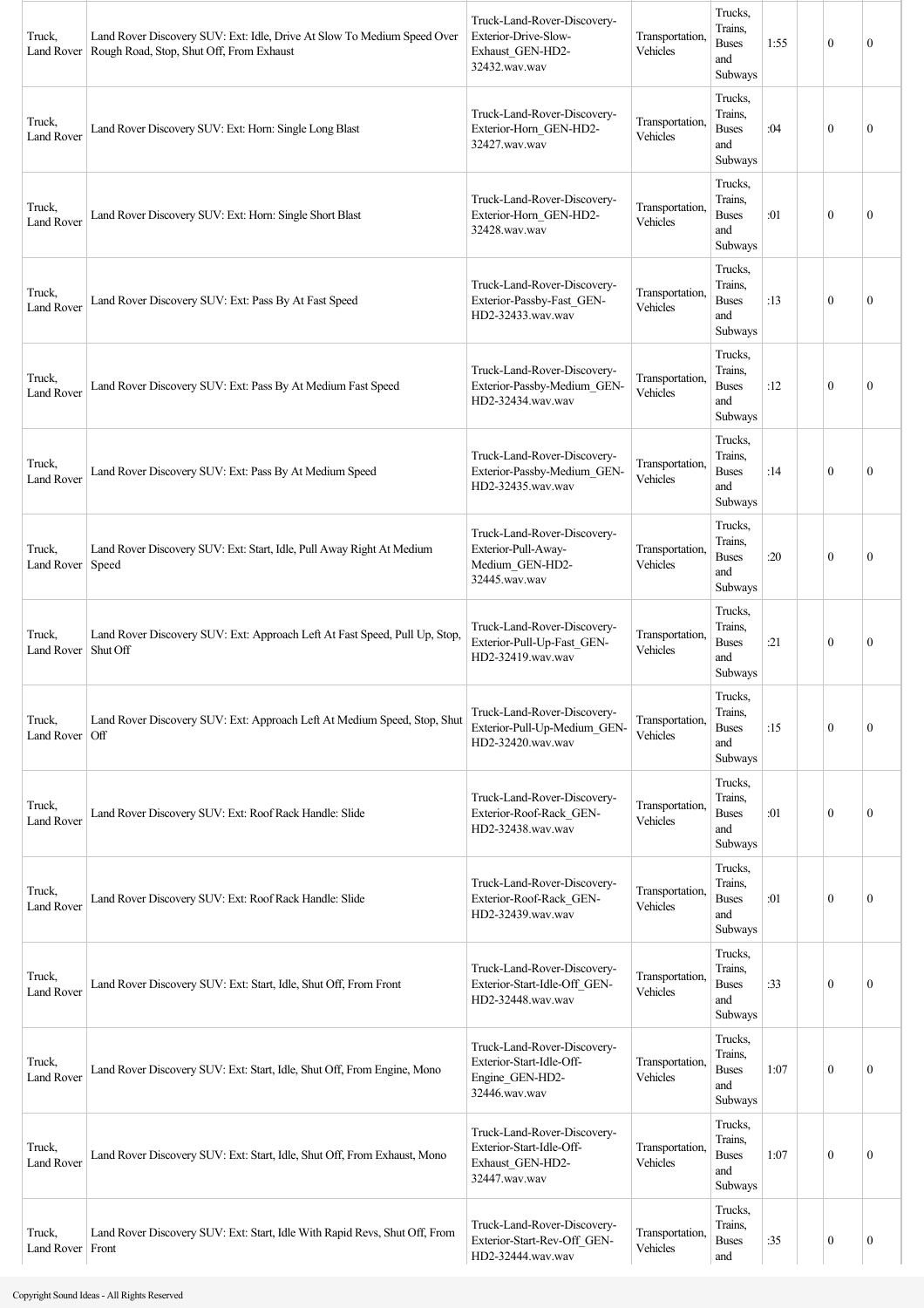|                             |                                                                                                          |                                                                                             |                             | Subways                                              |      |              |                  |
|-----------------------------|----------------------------------------------------------------------------------------------------------|---------------------------------------------------------------------------------------------|-----------------------------|------------------------------------------------------|------|--------------|------------------|
| Truck,<br>Land Rover        | Land Rover Discovery SUV: Ext: Start, Idle With Rapid Revs, Shut Off, From<br>Engine, Mono               | Truck-Land-Rover-Discovery-<br>Exterior-Start-Rev-Off-<br>Engine GEN-HD2-<br>32442.wav.wav  | Transportation,<br>Vehicles | Trucks,<br>Trains,<br><b>Buses</b><br>and<br>Subways | :26  | $\mathbf{0}$ | $\mathbf{0}$     |
| Truck,<br>Land Rover        | Land Rover Discovery SUV: Ext: Start, Idle With Rapid Revs, Shut Off, From<br>Engine, Mono               | Truck-Land-Rover-Discovery-<br>Exterior-Start-Rev-Off-<br>Exhaust_GEN-HD2-<br>32443.wav.wav | Transportation,<br>Vehicles | Trucks,<br>Trains,<br><b>Buses</b><br>and<br>Subways | :26  | $\mathbf{0}$ | $\mathbf{0}$     |
| Truck,<br>Land Rover        | Land Rover Discovery SUV: Int: Door: Close                                                               | Truck-Land-Rover-Discovery-<br>Interior-Door-Close_GEN-<br>HD2-32453.wav.wav                | Transportation,<br>Vehicles | Trucks,<br>Trains,<br><b>Buses</b><br>and<br>Subways | :01  | $\mathbf{0}$ | $\mathbf{0}$     |
| Truck,<br><b>Land Rover</b> | Land Rover Discovery SUV: Int: Door: Open                                                                | Truck-Land-Rover-Discovery-<br>Interior-Door-Open_GEN-<br>HD2-32454.wav.wav                 | Transportation,<br>Vehicles | Trucks,<br>Trains,<br><b>Buses</b><br>and<br>Subways | :01  | $\mathbf{0}$ | $\boldsymbol{0}$ |
| Truck,<br><b>Land Rover</b> | Land Rover Discovery SUV: Int: Door: Open                                                                | Truck-Land-Rover-Discovery-<br>Interior-Door-Open_GEN-<br>HD2-32455.wav.wav                 | Transportation,<br>Vehicles | Trucks,<br>Trains,<br><b>Buses</b><br>and<br>Subways | :01  | $\mathbf{0}$ | $\mathbf{0}$     |
| Truck,<br><b>Land Rover</b> | Land Rover Discovery SUV: Int: Start, Drive On Rough Road, Stop, Shut Off                                | Truck-Land-Rover-Discovery-<br>Interior-Drive_GEN-HD2-<br>32475.wav.wav                     | Transportation,<br>Vehicles | Trucks,<br>Trains.<br><b>Buses</b><br>and<br>Subways | 1:42 | $\mathbf{0}$ | $\boldsymbol{0}$ |
| Truck,<br><b>Land Rover</b> | Land Rover Discovery SUV: Int: Drive At Medium Fast Speed, Slow To Stop,<br>Shut Off, Heavy Cabin Rattle | Truck-Land-Rover-Discovery-<br>Interior-Drive-Fast_GEN-HD2-<br>32456.wav.wav                | Transportation,<br>Vehicles | Trucks,<br>Trains,<br><b>Buses</b><br>and<br>Subways | 1:49 | $\theta$     | $\mathbf{0}$     |
| Truck,<br>Land Rover        | Land Rover Discovery SUV: Int: Glove Compartment: Close                                                  | Truck-Land-Rover-Discovery-<br>Interior-Glove-Close GEN-<br>HD2-32457.wav.wav               | Transportation,<br>Vehicles | Trucks,<br>Trains,<br><b>Buses</b><br>and<br>Subways | :01  | $\mathbf{0}$ | $\mathbf{0}$     |
| Truck,<br><b>Land Rover</b> | Land Rover Discovery SUV: Int: Glove Compartment: Open                                                   | Truck-Land-Rover-Discovery-<br>Interior-Glove-Open_GEN-<br>HD2-32458.wav.wav                | Transportation,<br>Vehicles | Trucks,<br>Trains,<br><b>Buses</b><br>and<br>Subways | :01  | $\mathbf{0}$ | $\boldsymbol{0}$ |
| Truck,<br><b>Land Rover</b> | Land Rover Discovery SUV: Int: Glove Compartment: Open                                                   | Truck-Land-Rover-Discovery-<br>Interior-Glove-Open_GEN-<br>HD2-32459.wav.wav                | Transportation,<br>Vehicles | Trucks,<br>Trains,<br><b>Buses</b><br>and<br>Subways | :01  | $\mathbf{0}$ | $\mathbf{0}$     |
| Truck,<br><b>Land Rover</b> | Land Rover Discovery SUV: Ext: Rear Hatch: Close                                                         | Truck-Land-Rover-Discovery-<br>Interior-Hatch-Close_GEN-<br>HD2-32436.wav.wav               | Transportation,<br>Vehicles | Trucks,<br>Trains,<br><b>Buses</b><br>and<br>Subways | :01  | $\mathbf{0}$ | $\mathbf{0}$     |
| Truck,<br><b>Land Rover</b> | Land Rover Discovery SUV: Ext: Rear Hatch: Open                                                          | Truck-Land-Rover-Discovery-<br>Interior-Hatch-Open GEN-<br>HD2-32437.wav.wav                | Transportation,<br>Vehicles | Trucks,<br>Trains.<br><b>Buses</b><br>and<br>Subways | :03  | $\mathbf{0}$ | $\mathbf{0}$     |
| Truck,<br><b>Land Rover</b> | Land Rover Discovery SUV: Int: Heater Dial: Short Movement                                               | Truck-Land-Rover-Discovery-<br>Interior-Heater_GEN-HD2-<br>32460.wav.wav                    | Transportation,<br>Vehicles | Trucks,<br>Trains,<br><b>Buses</b><br>and<br>Subways | :01  | $\theta$     | $\mathbf{0}$     |
| Truck,<br>Land Rover        | Land Rover Discovery SUV: Int: Heater Dial: Short Movement                                               | Truck-Land-Rover-Discovery-<br>Interior-Heater_GEN-HD2-<br>32461.wav.wav                    | Transportation,<br>Vehicles | Trucks,<br>Trains,<br><b>Buses</b><br>and<br>Subways | :01  | $\mathbf{0}$ | $\mathbf{0}$     |
|                             |                                                                                                          |                                                                                             |                             | Trucks,                                              |      |              |                  |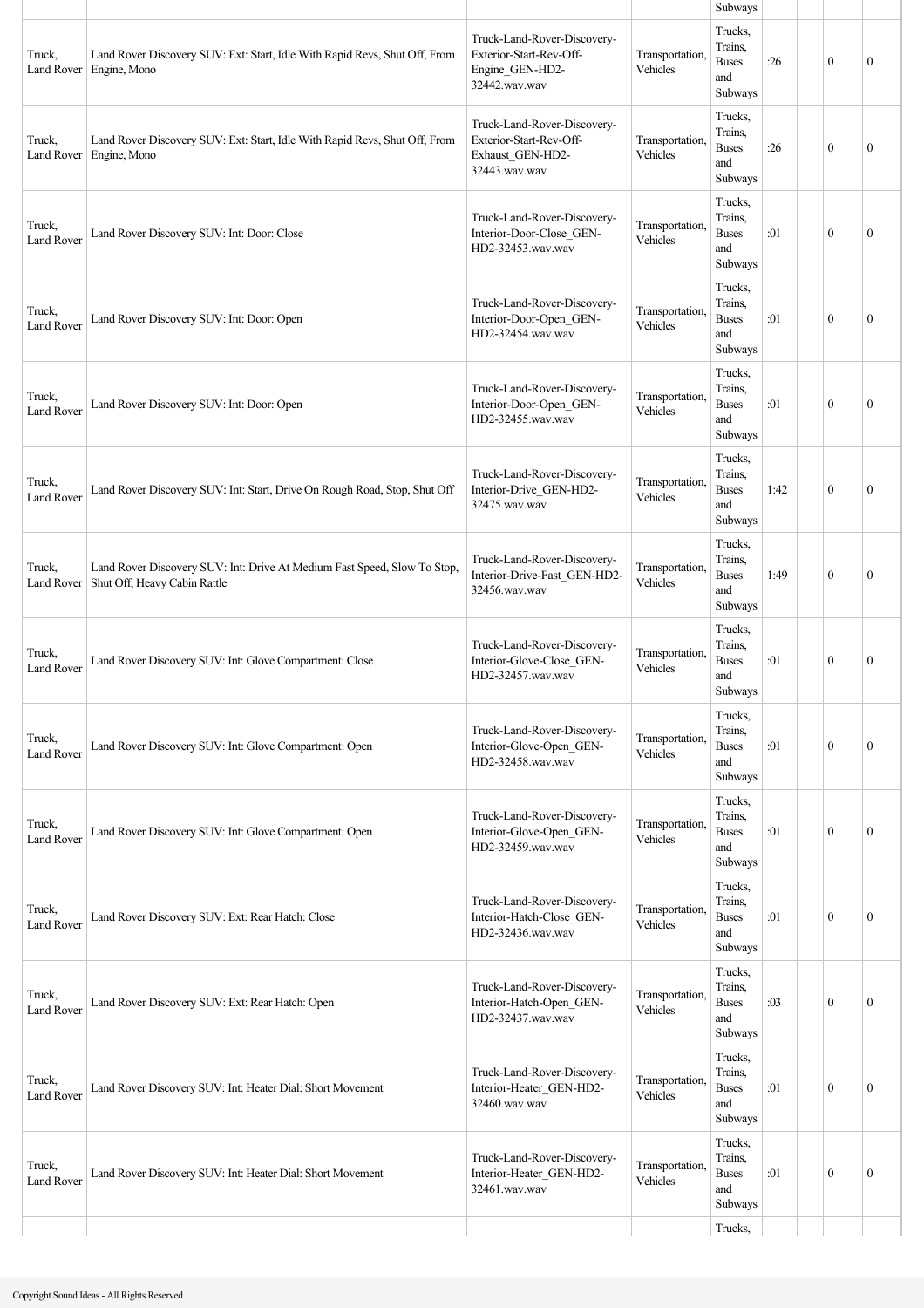| Truck,<br><b>Land Rover</b> | Land Rover Discovery SUV: Int: Heater Dial: Short Movement               | Truck-Land-Rover-Discovery-<br>Interior-Heater_GEN-HD2-<br>32462.wav.wav                | Transportation,<br>Vehicles | Trains,<br><b>Buses</b><br>and<br>Subways            | :01 | $\mathbf{0}$     | $\boldsymbol{0}$ |
|-----------------------------|--------------------------------------------------------------------------|-----------------------------------------------------------------------------------------|-----------------------------|------------------------------------------------------|-----|------------------|------------------|
| Truck,<br><b>Land Rover</b> | Land Rover Discovery SUV: Int: Heater: Start, Run, Shut Off              | Truck-Land-Rover-Discovery-<br>Interior-Heater_GEN-HD2-<br>32463.wav.wav                | Transportation,<br>Vehicles | Trucks,<br>Trains,<br><b>Buses</b><br>and<br>Subways | :19 | $\mathbf{0}$     | $\mathbf{0}$     |
| Truck,<br><b>Land Rover</b> | Land Rover Discovery SUV: Int: Horn: Single Long Blast                   | Truck-Land-Rover-Discovery-<br>Interior-Horn-Single-<br>Long_GEN-HD2-<br>32464.wav.wav  | Transportation.<br>Vehicles | Trucks,<br>Trains,<br><b>Buses</b><br>and<br>Subways | :04 | $\mathbf{0}$     | $\boldsymbol{0}$ |
| Truck,<br>Land Rover        | Land Rover Discovery SUV: Int: Horn: Single Short Blast                  | Truck-Land-Rover-Discovery-<br>Interior-Horn-Single-<br>Short_GEN-HD2-<br>32465.wav.wav | Transportation.<br>Vehicles | Trucks,<br>Trains,<br><b>Buses</b><br>and<br>Subways | :01 | $\mathbf{0}$     | $\boldsymbol{0}$ |
| Truck,<br><b>Land Rover</b> | Land Rover Discovery SUV: Int: Map Light: On Or Off                      | Truck-Land-Rover-Discovery-<br>Interior-Light-Map_GEN-HD2-<br>32472.wav.wav             | Transportation,<br>Vehicles | Trucks,<br>Trains,<br><b>Buses</b><br>and<br>Subways | :01 | $\boldsymbol{0}$ | $\mathbf{0}$     |
| Truck,<br><b>Land Rover</b> | Land Rover Discovery SUV: Int: Map Light: On Or Off                      | Truck-Land-Rover-Discovery-<br>Interior-Light-Map GEN-HD2-<br>32473.wav.wav             | Transportation,<br>Vehicles | Trucks,<br>Trains,<br><b>Buses</b><br>and<br>Subways | :01 | $\mathbf{0}$     | $\boldsymbol{0}$ |
| Truck,<br><b>Land Rover</b> | Land Rover Discovery SUV: Int: Map Light: On Or Off                      | Truck-Land-Rover-Discovery-<br>Interior-Light-Map_GEN-HD2-<br>32474.wav.wav             | Transportation,<br>Vehicles | Trucks,<br>Trains,<br><b>Buses</b><br>and<br>Subways | :01 | $\mathbf{0}$     | $\mathbf{0}$     |
| Truck,<br>Land Rover        | Land Rover Discovery SUV: Int: Light Switch: Turn On Or Off              | Truck-Land-Rover-Discovery-<br>Interior-Lights-Switch GEN-<br>HD2-32466.wav.wav         | Transportation,<br>Vehicles | Trucks,<br>Trains,<br><b>Buses</b><br>and<br>Subways | :01 | $\mathbf{0}$     | $\mathbf{0}$     |
| Truck,<br>Land Rover        | Land Rover Discovery SUV: Int: Light Switch: Turn On Or Off              | Truck-Land-Rover-Discovery-<br>Interior-Lights-Switch GEN-<br>HD2-32467.wav.wav         | Transportation,<br>Vehicles | Trucks,<br>Trains,<br><b>Buses</b><br>and<br>Subways | :01 | $\boldsymbol{0}$ | $\boldsymbol{0}$ |
| Truck,<br><b>Land Rover</b> | Land Rover Discovery SUV: Int: Light Switch: Turn On Or Off              | Truck-Land-Rover-Discovery-<br>Interior-Lights-Switch GEN-<br>HD2-32468.wav.wav         | Transportation,<br>Vehicles | Trucks,<br>Trains,<br><b>Buses</b><br>and<br>Subways | :01 | $\boldsymbol{0}$ | $\boldsymbol{0}$ |
| Truck,<br><b>Land Rover</b> | Land Rover Discovery SUV: Int: Light Switch: Turn On Or Off              | Truck-Land-Rover-Discovery-<br>Interior-Lights-Switch_GEN-<br>HD2-32469.wav.wav         | Transportation,<br>Vehicles | Trucks,<br>Trains,<br><b>Buses</b><br>and<br>Subways | :01 | $\boldsymbol{0}$ | $\boldsymbol{0}$ |
| Truck,<br><b>Land Rover</b> | Land Rover Discovery SUV: Int: Light Switch: Turn On Or Off              | Truck-Land-Rover-Discovery-<br>Interior-Lights-Switch_GEN-<br>HD2-32470.wav.wav         | Transportation,<br>Vehicles | Trucks,<br>Trains,<br><b>Buses</b><br>and<br>Subways | :01 | $\bf{0}$         | $\boldsymbol{0}$ |
| Truck,<br><b>Land Rover</b> | Land Rover Discovery SUV: Int: Light Switch: Turn On Or Off              | Truck-Land-Rover-Discovery-<br>Interior-Lights-Switch_GEN-<br>HD2-32471.wav.wav         | Transportation,<br>Vehicles | Trucks,<br>Trains,<br><b>Buses</b><br>and<br>Subways | :01 | $\bf{0}$         | $\boldsymbol{0}$ |
| Truck,<br>Land Rover        | Land Rover Discovery SUV: Int: Dashboard Air Vent Slider: Short Movement | Truck-Land-Rover-Discovery-<br>Interior-Slider-Movement_GEN-<br>HD2-32449.wav.wav       | Transportation,<br>Vehicles | Trucks,<br>Trains,<br><b>Buses</b><br>and<br>Subways | :01 | $\bf{0}$         | $\boldsymbol{0}$ |
| Truck,<br>Land Rover        | Land Rover Discovery SUV: Int: Dashboard Air Vent Slider: Short Movement | Truck-Land-Rover-Discovery-<br>Interior-Slider-Movement_GEN-<br>HD2-32450.wav.wav       | Transportation.<br>Vehicles | Trucks,<br>Trains,<br><b>Buses</b><br>and<br>Subways | :01 | $\bf{0}$         | $\boldsymbol{0}$ |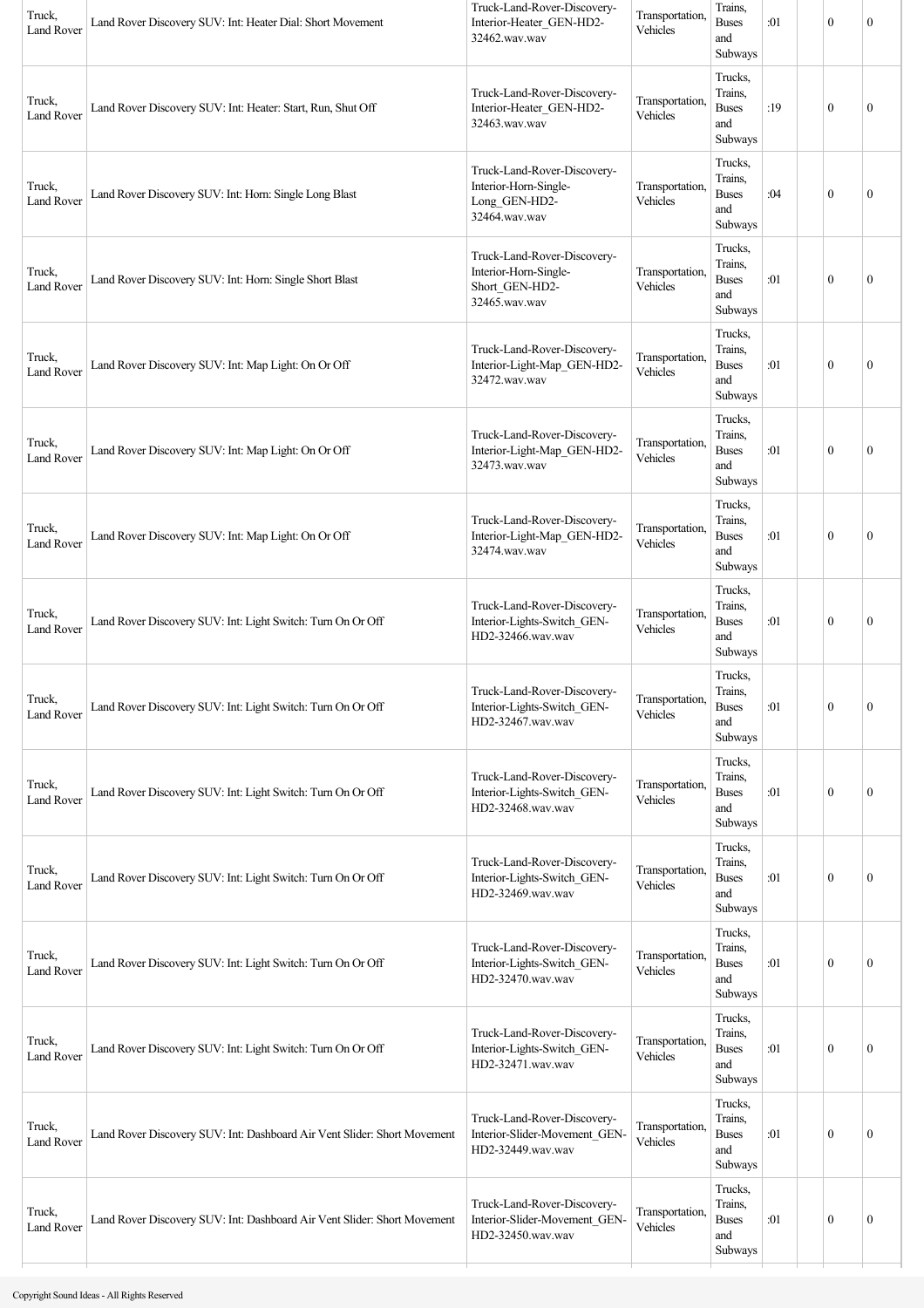| Truck,<br><b>Land Rover</b> | Land Rover Discovery SUV: Int: Dashboard Air Vent Slider: Short Movement                                                       | Truck-Land-Rover-Discovery-<br>Interior-Slider-Movement_GEN-<br>HD2-32451.wav.wav | Transportation,<br>Vehicles | Trucks,<br>Trains,<br><b>Buses</b><br>and<br>Subways | :01  | $\mathbf{0}$     | $\mathbf{0}$     |
|-----------------------------|--------------------------------------------------------------------------------------------------------------------------------|-----------------------------------------------------------------------------------|-----------------------------|------------------------------------------------------|------|------------------|------------------|
| Truck,<br><b>Land Rover</b> | Land Rover Discovery SUV: Int: Dashboard Air Vent Slider: Short Movement                                                       | Truck-Land-Rover-Discovery-<br>Interior-Slider-Movement GEN-<br>HD2-32452.wav.wav | Transportation,<br>Vehicles | Trucks,<br>Trains.<br><b>Buses</b><br>and<br>Subways | :01  | $\mathbf{0}$     | $\mathbf{0}$     |
| Truck,<br><b>Land Rover</b> | Land Rover Discovery SUV: Power Window: Down                                                                                   | Truck-Land-Rover-Discovery-<br>Window-Down_GEN-HD2-<br>32476.wav.wav              | Transportation.<br>Vehicles | Trucks,<br>Trains.<br><b>Buses</b><br>and<br>Subways | :05  | $\mathbf{0}$     | $\mathbf{0}$     |
| Truck,<br><b>Land Rover</b> | Land Rover Discovery SUV: Power Window: Up                                                                                     | Truck-Land-Rover-Discovery-<br>Window-Up_GEN-HD2-<br>32477.wav.wav                | Transportation,<br>Vehicles | Trucks,<br>Trains,<br><b>Buses</b><br>and<br>Subways | :06  | $\mathbf{0}$     | $\mathbf{0}$     |
| Truck, Lift<br>Ramp         | Commercial Truck: Cargo Lift Ramp: Up Or Down, Other Truck Manufacturer,<br>Car Hoods & Trunks                                 | TRUCK-LIFT-RAMP GEN-<br>HDF-24664.wav                                             | Transportation,<br>Vehicles | Trucks,<br>Trains,<br><b>Buses</b><br>and<br>Subways | :03  | $\mathbf{0}$     | $\mathbf{0}$     |
| Truck, Lift<br>Ramp         | Commercial Truck: Cargo Lift Ramp: Up Or Down, Other Truck Manufacturer,<br>Car Hoods & Trunks                                 | TRUCK-LIFT-RAMP GEN-<br>HDF-24665.wav                                             | Transportation,<br>Vehicles | Trucks,<br>Trains,<br><b>Buses</b><br>and<br>Subways | :08  | $\theta$         | $\mathbf{0}$     |
| Truck, Lift<br>Ramp         | Commercial Truck: Cargo Lift Ramp: Up Or Down, Other Truck Manufacturer,<br>Car Hoods & Trunks                                 | TRUCK-LIFT-RAMP GEN-<br>HDF-24666.wav                                             | Transportation,<br>Vehicles | Trucks,<br>Trains,<br><b>Buses</b><br>and<br>Subways | :09  | $\mathbf{0}$     | $\mathbf{0}$     |
| Truck, Lift<br>Ramp         | Commercial Truck: Cargo Lift Ramp: Up Or Down, Other Truck Manufacturer,<br>Car Hoods & Trunks                                 | TRUCK-LIFT-RAMP GEN-<br>HDF-24667.wav                                             | Transportation,<br>Vehicles | Trucks,<br>Trains.<br><b>Buses</b><br>and<br>Subways | :09  | $\mathbf{0}$     | $\mathbf{0}$     |
| Truck, Lift<br>Ramp         | Commercial Truck: Cargo Lift Ramp: Up Or Down, Other Truck Manufacturer,<br>Car Hoods & Trunks                                 | TRUCK-LIFT-RAMP GEN-<br>HDF-24668.wav                                             | Transportation,<br>Vehicles | Trucks,<br>Trains,<br><b>Buses</b><br>and<br>Subways | :09  | $\mathbf{0}$     | $\mathbf{0}$     |
| Truck,<br>Logging           | Large Logging Transport Truck: Pass By, Heavy & Construction Equipment,<br>Other Truck Manufacturer, Car Passes                | TRUCK-LOGGING GEN-<br>HDF-24669.wav                                               | Transportation,<br>Vehicles | Trucks,<br>Trains,<br><b>Buses</b><br>and<br>Subways | :47  | $\mathbf{0}$     | $\mathbf{0}$     |
| Truck,<br>Monster           | Monster Truck: Ext: Idle, Heavy Burn Out On Mud, Monster Trucks, Car<br>Mufflers & Exhaust Systems, Car Skids, Braking & Tires | TRUCK-MONSTER GEN-<br>HDF-24724.wav                                               | Transportation.<br>Vehicles | Trucks,<br>Trains,<br><b>Buses</b><br>and<br>Subways | :19  | $\mathbf{0}$     | $\mathbf{0}$     |
| Truck,<br>Monster           | Monster Truck: Ext: Idle, Heavy Burn Out On Mud, Monster Trucks, Car<br>Mufflers & Exhaust Systems, Car Skids, Braking & Tires | TRUCK-MONSTER GEN-<br>HDF-24725.wav                                               | Transportation,<br>Vehicles | Trucks,<br>Trains,<br><b>Buses</b><br>and<br>Subways | :19  | $\mathbf{0}$     | $\boldsymbol{0}$ |
| Truck,<br>Monster           | Monster Truck: Ext: Idle, Heavy Burn Out In Mud, Monster Trucks, Car<br>Mufflers & Exhaust Systems, Car Skids, Braking & Tires | TRUCK-MONSTER GEN-<br>HDF-24726.wav                                               | Transportation,<br>Vehicles | Trucks,<br>Trains,<br><b>Buses</b><br>and<br>Subways | :22  | $\mathbf{0}$     | $\mathbf{0}$     |
| Truck,<br>Monster           | Monster Truck: Ext: Idle, Heavy Burn Out In Mud, Monster Trucks, Car<br>Mufflers & Exhaust Systems, Car Skids, Braking & Tires | TRUCK-MONSTER GEN-<br>HDF-24727.wav                                               | Transportation,<br>Vehicles | Trucks,<br>Trains.<br><b>Buses</b><br>and<br>Subways | :19  | $\mathbf{0}$     | $\mathbf{0}$     |
| Truck,<br>Monster           | Monster Truck: Ext: Idle, Constant Driving, Heavy Revs, Tight Circle, Monster<br>Trucks, Car Mufflers & Exhaust Systems        | TRUCK-MONSTER GEN-<br>HDF-24728.wav                                               | Transportation,<br>Vehicles | Trucks,<br>Trains,<br><b>Buses</b><br>and<br>Subways | 1:51 | $\boldsymbol{0}$ | $\boldsymbol{0}$ |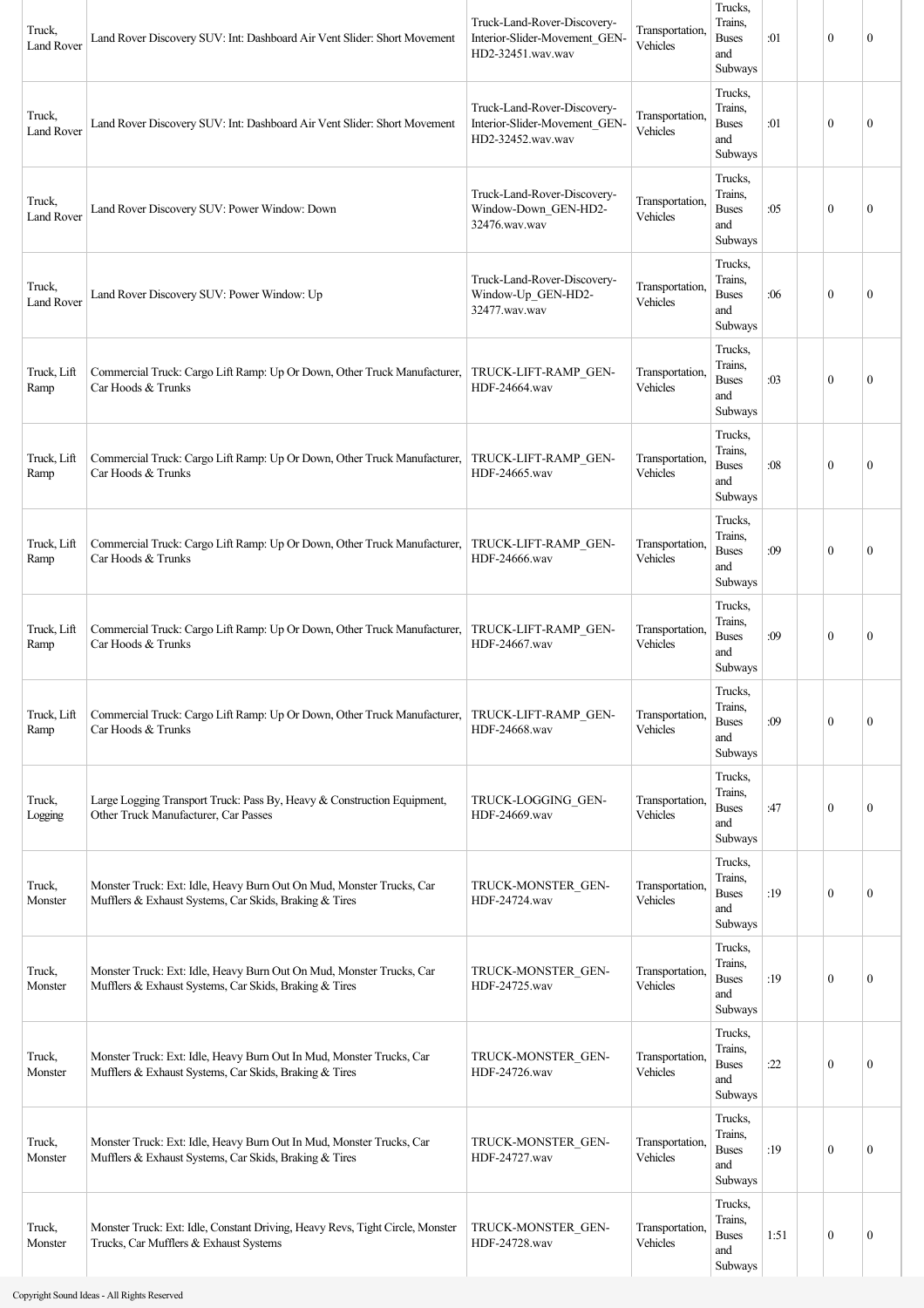| Truck,<br>Monster | Monster Truck: Ext: Idle, Constant Driving, Heavy Revs, Wide Circle, Monster<br>Trucks, Car Mufflers & Exhaust Systems                                                 | TRUCK-MONSTER GEN-<br>HDF-24729.wav | Transportation.<br>Vehicles | Trucks,<br>Trains,<br><b>Buses</b><br>and<br>Subways | 3:10 | $\mathbf{0}$ | $\mathbf{0}$     |
|-------------------|------------------------------------------------------------------------------------------------------------------------------------------------------------------------|-------------------------------------|-----------------------------|------------------------------------------------------|------|--------------|------------------|
| Truck,<br>Monster | Monster Truck: Ext: Idle, Constant Driving, Heavy Revs, Tight Circle, Monster<br>Trucks, Car Mufflers & Exhaust Systems                                                | TRUCK-MONSTER GEN-<br>HDF-24730.wav | Transportation,<br>Vehicles | Trucks,<br>Trains,<br><b>Buses</b><br>and<br>Subways | 1:52 | $\mathbf{0}$ | $\mathbf{0}$     |
| Truck,<br>Monster | Monster Truck: Ext: Idle, From Front, Monster Trucks, Car Mufflers & Exhaust   TRUCK-MONSTER GEN-<br><b>Systems</b>                                                    | HDF-24731.wav                       | Transportation,<br>Vehicles | Trucks,<br>Trains,<br><b>Buses</b><br>and<br>Subways | :46  | $\theta$     | $\mathbf{0}$     |
| Truck,<br>Monster | Monster Truck: Ext: Idle, From Side, Monster Trucks, Car Mufflers & Exhaust<br><b>Systems</b>                                                                          | TRUCK-MONSTER GEN-<br>HDF-24732.wav | Transportation.<br>Vehicles | Trucks,<br>Trains,<br><b>Buses</b><br>and<br>Subways | :44  | $\theta$     | $\mathbf{0}$     |
| Truck,<br>Monster | Monster Truck: Ext: Idle, From Side, Monster Trucks, Car Mufflers & Exhaust<br><b>Systems</b>                                                                          | TRUCK-MONSTER GEN-<br>HDF-24733.wav | Transportation,<br>Vehicles | Trucks,<br>Trains,<br><b>Buses</b><br>and<br>Subways | :46  | $\mathbf{0}$ | $\theta$         |
| Truck,<br>Monster | Monster Truck: Ext: Approach At Fast Speed, Enter Heavy Mud And Water<br>Pit, Tires Spin, Monster Trucks, Car Drive Towards, Car Skids, Braking &<br><b>Tires</b>      | TRUCK-MONSTER GEN-<br>HDF-24734.wav | Transportation,<br>Vehicles | Trucks,<br>Trains,<br><b>Buses</b><br>and<br>Subways | :29  | $\theta$     | $\mathbf{0}$     |
| Truck,<br>Monster | Monster Truck: Ext: Approach At Fast Speed, Enter Heavy Mud And Water<br>Pit, Tires Spin, Monster Trucks, Car Drive Towards, Car Skids, Braking &<br>Tires             | TRUCK-MONSTER GEN-<br>HDF-24735.wav | Transportation,<br>Vehicles | Trucks,<br>Trains,<br><b>Buses</b><br>and<br>Subways | :23  | $\mathbf{0}$ | $\theta$         |
| Truck,<br>Monster | Monster Truck: Ext: Approach At Fast Speed, Enter Heavy Mud And Water<br>Pit, Tires Spin, Monster Trucks, Car Drive Towards, Car Skids, Braking &<br>Tires             | TRUCK-MONSTER GEN-<br>HDF-24736.wav | Transportation.<br>Vehicles | Trucks,<br>Trains,<br><b>Buses</b><br>and<br>Subways | :29  | $\theta$     | $\theta$         |
| Truck,<br>Monster | Monster Truck: Ext: Approach At Fast Speed, Enter Heavy Mud And Water<br>Pit, Tires Spin, Monster Trucks, Car Drive Towards, Car Skids, Braking &<br>Tires             | TRUCK-MONSTER GEN-<br>HDF-24737.wav | Transportation,<br>Vehicles | Trucks,<br>Trains,<br><b>Buses</b><br>and<br>Subways | :37  | $\mathbf{0}$ | $\boldsymbol{0}$ |
| Truck,<br>Monster | Monster Truck: Ext: Approach At Fast Speed, Exit Heavy Mud And Water Pit,<br>Tires Spin, Monster Trucks, Car Drive Towards, Car Skids, Braking & Tires                 | TRUCK-MONSTER GEN-<br>HDF-24738.wav | Transportation,<br>Vehicles | Trucks,<br>Trains,<br><b>Buses</b><br>and<br>Subways | :36  | $\mathbf{0}$ | $\boldsymbol{0}$ |
| Truck,<br>Monster | Monster Truck: Ext: Approach At Fast Speed, Exit Heavy Mud And Water Pit,<br>Tires Spin, Monster Trucks, Car Drive Towards, Car Skids, Braking & Tires                 | TRUCK-MONSTER GEN-<br>HDF-24739.wav | Transportation,<br>Vehicles | Trucks,<br>Trains,<br><b>Buses</b><br>and<br>Subways | :39  | $\mathbf{0}$ | $\boldsymbol{0}$ |
| Truck,<br>Monster | Monster Truck: Ext: On Board: Idle, Aggressive Driving, Stop, Shut Off, From<br>Exhaust, Monster Trucks, Car Mufflers & Exhaust Systems                                | TRUCK-MONSTER GEN-<br>HDF-24740.wav | Transportation,<br>Vehicles | Trucks,<br>Trains,<br><b>Buses</b><br>and<br>Subways | 1:03 | $\mathbf{0}$ | 0                |
| Truck,<br>Monster | Monster Truck: Ext: On Board: Start, Idle, Drive At Fast Speed, Stop, Shut<br>Off, From Exhaust, Monster Trucks, Car Mufflers & Exhaust Systems                        | TRUCK-MONSTER GEN-<br>HDF-24741.wav | Transportation,<br>Vehicles | Trucks,<br>Trains,<br><b>Buses</b><br>and<br>Subways | 2:04 | $\mathbf{0}$ | $\boldsymbol{0}$ |
| Truck,<br>Monster | Monster Truck: Ext: On Board: Start, Idle, Drive At Medium Speed, Stop, Shut   TRUCK-MONSTER GEN-<br>Off, From Exhaust, Monster Trucks, Car Mufflers & Exhaust Systems | HDF-24742.wav                       | Transportation.<br>Vehicles | Trucks,<br>Trains,<br><b>Buses</b><br>and<br>Subways | 2:24 | $\mathbf{0}$ | $\boldsymbol{0}$ |
| Truck,<br>Monster | Monster Truck: Ext: On Board: Start, Idle, Drive At Slow Speed, Stop, Shut<br>Off, From Exhaust, Monster Trucks, Car Mufflers & Exhaust Systems                        | TRUCK-MONSTER GEN-<br>HDF-24743.wav | Transportation,<br>Vehicles | Trucks,<br>Trains,<br><b>Buses</b><br>and            | 1:55 | $\bf{0}$     | $\boldsymbol{0}$ |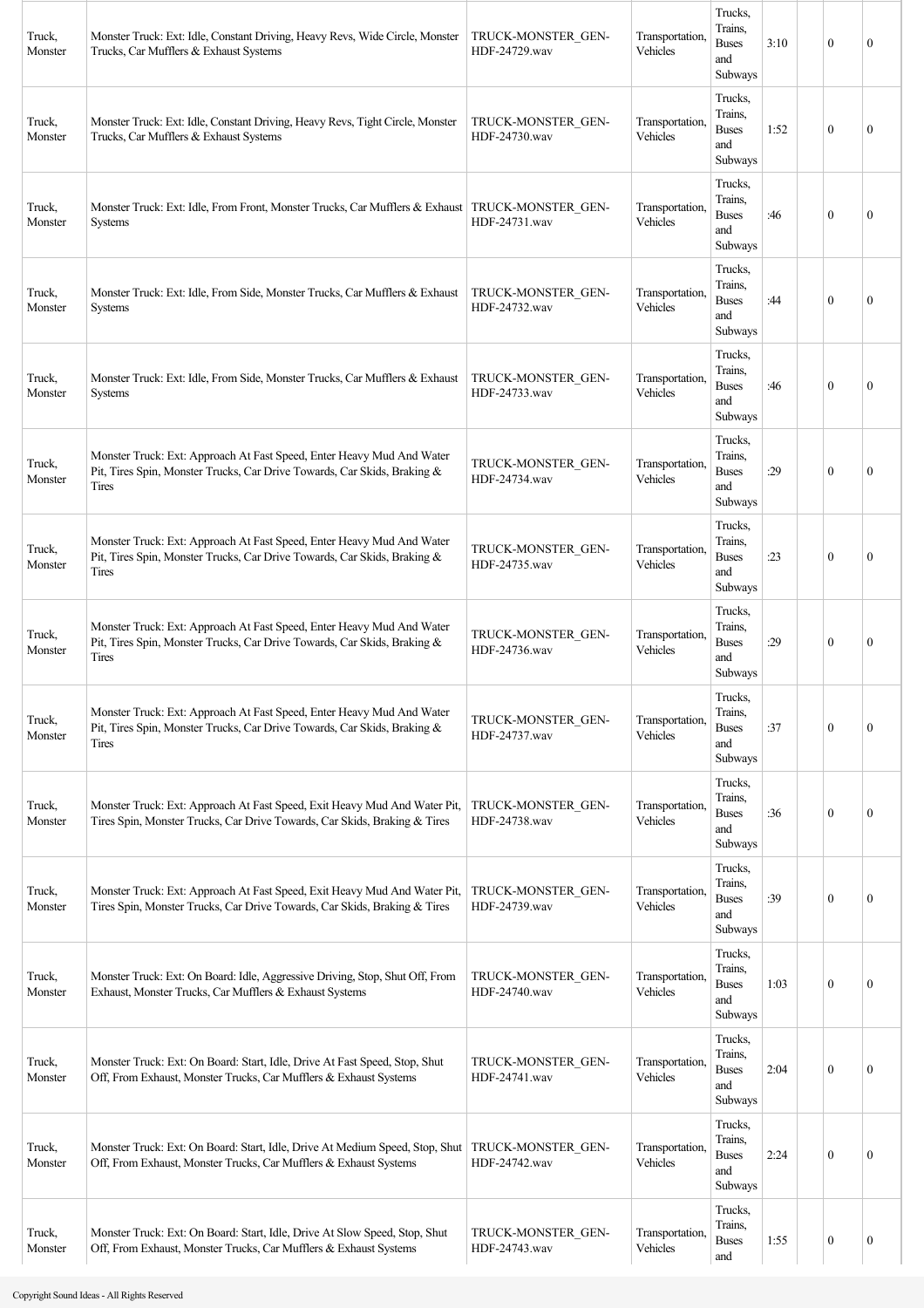|                   |                                                                                                                  |                                     |                             | Subways                                              |     |              |                  |
|-------------------|------------------------------------------------------------------------------------------------------------------|-------------------------------------|-----------------------------|------------------------------------------------------|-----|--------------|------------------|
| Truck,<br>Monster | Monster Truck: Ext: Idle, Pull Away From Rear At Fast Speed, Monster<br>Trucks, Car Drive Aways                  | TRUCK-MONSTER GEN-<br>HDF-24744.wav | Transportation.<br>Vehicles | Trucks,<br>Trains,<br><b>Buses</b><br>and<br>Subways | :22 | $\mathbf{0}$ | $\mathbf{0}$     |
| Truck,<br>Monster | Monster Truck: Ext: Idle, Pull Away From Rear At Fast Speed, Monster<br>Trucks, Car Drive Aways                  | TRUCK-MONSTER GEN-<br>HDF-24745.wav | Transportation,<br>Vehicles | Trucks,<br>Trains,<br><b>Buses</b><br>and<br>Subways | :26 | $\mathbf{0}$ | $\mathbf{0}$     |
| Truck,<br>Monster | Monster Truck: Ext: Idle, Pull Away Right At Fast Speed, Monster Trucks, Car   TRUCK-MONSTER_GEN-<br>Drive Aways | HDF-24746.wav                       | Transportation,<br>Vehicles | Trucks,<br>Trains.<br><b>Buses</b><br>and<br>Subways | :20 | $\theta$     | $\theta$         |
| Truck,<br>Monster | Monster Truck: Ext: Idle, Pull Away Right At Fast Speed, Monster Trucks, Car   TRUCK-MONSTER GEN-<br>Drive Aways | HDF-24747.wav                       | Transportation.<br>Vehicles | Trucks,<br>Trains.<br><b>Buses</b><br>and<br>Subways | :22 | $\mathbf{0}$ | $\mathbf{0}$     |
| Truck,<br>Monster | Monster Truck: Ext: Start, Idle, Pull Away From Rear At Medium Speed,<br>Monster Trucks, Car Drive Aways         | TRUCK-MONSTER GEN-<br>HDF-24748.wav | Transportation,<br>Vehicles | Trucks,<br>Trains.<br><b>Buses</b><br>and<br>Subways | :30 | $\mathbf{0}$ | $\mathbf{0}$     |
| Truck,<br>Monster | Monster Truck: Ext: Idle, Pull Away Right At Medium Speed, Monster Trucks,<br>Car Drive Aways                    | TRUCK-MONSTER GEN-<br>HDF-24749.wav | Transportation,<br>Vehicles | Trucks,<br>Trains.<br><b>Buses</b><br>and<br>Subways | :26 | $\theta$     | $\mathbf{0}$     |
| Truck,<br>Monster | Monster Truck: Ext: Start, Idle, Pull Away From Rear At Slow Speed, Monster<br>Trucks, Car Drive Aways           | TRUCK-MONSTER GEN-<br>HDF-24750.wav | Transportation,<br>Vehicles | Trucks,<br>Trains,<br><b>Buses</b><br>and<br>Subways | :28 | $\theta$     | $\mathbf{0}$     |
| Truck,<br>Monster | Monster Truck: Ext: Idle, Pull Away Right At Slow Speed, Monster Trucks,<br>Car Drive Aways                      | TRUCK-MONSTER GEN-<br>HDF-24751.wav | Transportation.<br>Vehicles | Trucks,<br>Trains,<br><b>Buses</b><br>and<br>Subways | :27 | $\mathbf{0}$ | $\mathbf{0}$     |
| Truck,<br>Monster | Monster Truck: Ext: Pass By At Fast Speed, Monster Trucks, Car Passes                                            | TRUCK-MONSTER GEN-<br>HDF-24752.wav | Transportation.<br>Vehicles | Trucks,<br>Trains,<br><b>Buses</b><br>and<br>Subways | :09 | $\mathbf{0}$ | $\mathbf{0}$     |
| Truck,<br>Monster | Monster Truck: Ext: Pass By At Fast Speed, Monster Trucks, Car Passes                                            | TRUCK-MONSTER GEN-<br>HDF-24753.wav | Transportation,<br>Vehicles | Trucks,<br>Trains,<br><b>Buses</b><br>and<br>Subways | :07 | $\mathbf{0}$ | $\mathbf{0}$     |
| Truck,<br>Monster | Monster Truck: Ext: Pass By At Fast Speed With Revs, Monster Trucks, Car<br>Passes                               | TRUCK-MONSTER GEN-<br>HDF-24754.wav | Transportation.<br>Vehicles | Trucks,<br>Trains.<br><b>Buses</b><br>and<br>Subways | :19 | $\mathbf{0}$ | $\mathbf{0}$     |
| Truck,<br>Monster | Monster Truck: Ext: Pass By At Fast Speed With Revs, Monster Trucks, Car<br>Passes                               | TRUCK-MONSTER GEN-<br>HDF-24755.wav | Transportation.<br>Vehicles | Trucks,<br>Trains,<br><b>Buses</b><br>and<br>Subways | :15 | $\mathbf{0}$ | $\theta$         |
| Truck,<br>Monster | Monster Truck: Ext: Pass By At Fast Speed, Mic Follows, Monster Trucks,<br>Car Passes                            | TRUCK-MONSTER GEN-<br>HDF-24756.wav | Transportation,<br>Vehicles | Trucks,<br>Trains,<br><b>Buses</b><br>and<br>Subways | :08 | $\mathbf{0}$ | $\boldsymbol{0}$ |
| Truck,<br>Monster | Monster Truck: Ext: Pass By At Fast Speed With Revs, Mic Follows, Monster<br>Trucks, Car Passes                  | TRUCK-MONSTER GEN-<br>HDF-24757.wav | Transportation,<br>Vehicles | Trucks,<br>Trains,<br><b>Buses</b><br>and<br>Subways | :08 | $\mathbf{0}$ | $\mathbf{0}$     |
|                   |                                                                                                                  |                                     |                             | Trucks,                                              |     |              |                  |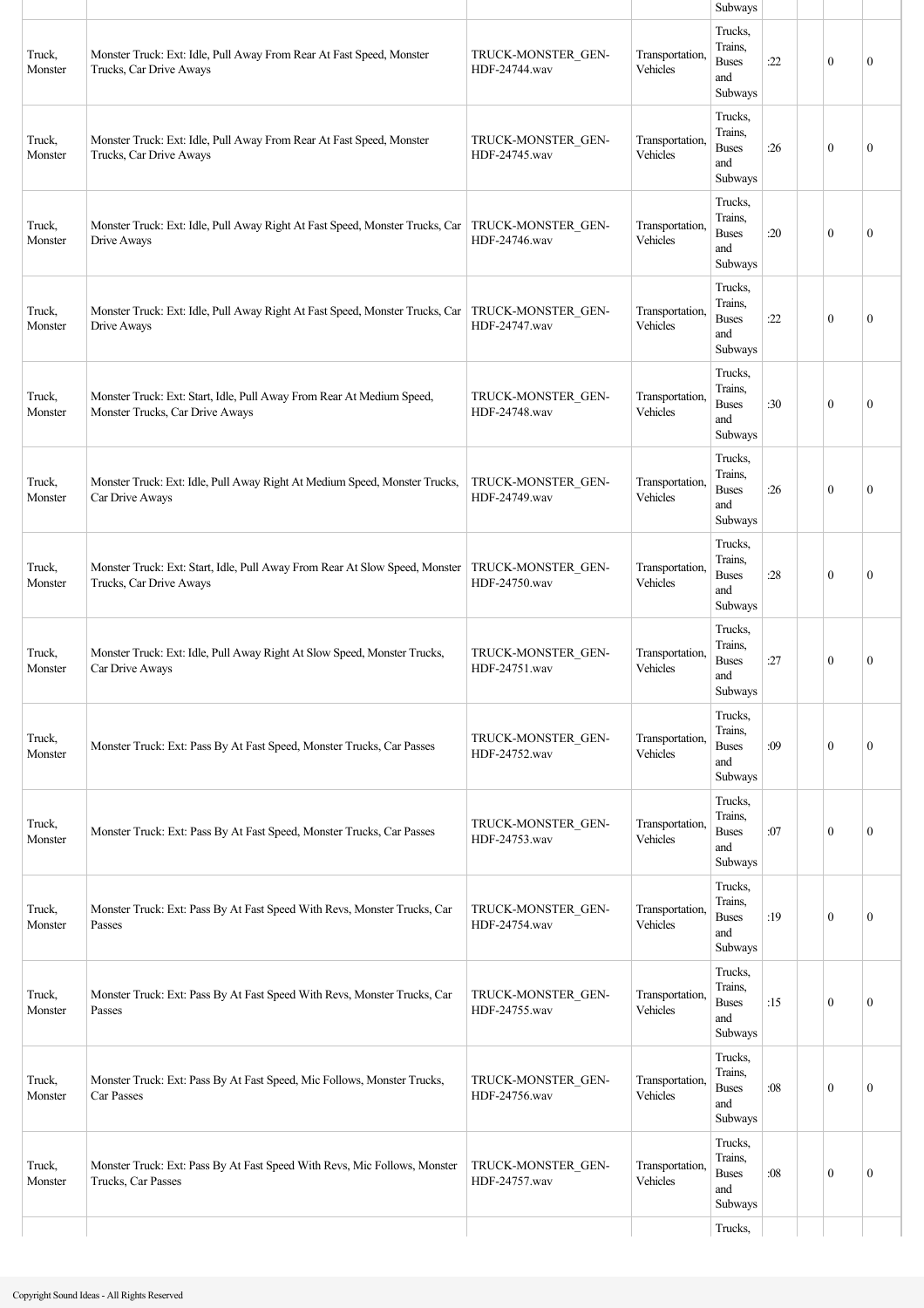| Truck,<br>Monster | Monster Truck: Ext: Pass By At Medium Speed, Monster Trucks, Car Passes                                                | TRUCK-MONSTER GEN-<br>HDF-24758.wav | Transportation,<br>Vehicles | Trains,<br><b>Buses</b><br>and<br>Subways            | :18 | $\boldsymbol{0}$ | $\mathbf{0}$     |
|-------------------|------------------------------------------------------------------------------------------------------------------------|-------------------------------------|-----------------------------|------------------------------------------------------|-----|------------------|------------------|
| Truck,<br>Monster | Monster Truck: Ext: Pass By At Medium Speed, Monster Trucks, Car Passes                                                | TRUCK-MONSTER GEN-<br>HDF-24759.wav | Transportation,<br>Vehicles | Trucks,<br>Trains,<br><b>Buses</b><br>and<br>Subways | :20 | $\boldsymbol{0}$ | $\boldsymbol{0}$ |
| Truck,<br>Monster | Monster Truck: Ext: Pass By At Medium Speed With Revs, Monster Trucks,<br>Car Passes                                   | TRUCK-MONSTER GEN-<br>HDF-24760.wav | Transportation,<br>Vehicles | Trucks,<br>Trains,<br><b>Buses</b><br>and<br>Subways | :15 | $\mathbf{0}$     | $\boldsymbol{0}$ |
| Truck,<br>Monster | Monster Truck: Ext: Pass By At Slow Speed, Monster Trucks, Car Passes                                                  | TRUCK-MONSTER GEN-<br>HDF-24761.wav | Transportation,<br>Vehicles | Trucks,<br>Trains,<br><b>Buses</b><br>and<br>Subways | :17 | $\mathbf{0}$     | $\boldsymbol{0}$ |
| Truck,<br>Monster | Monster Truck: Ext: Pass By At Slow Speed With Revs, Monster Trucks, Car<br>Passes                                     | TRUCK-MONSTER GEN-<br>HDF-24762.wav | Transportation,<br>Vehicles | Trucks.<br>Trains,<br><b>Buses</b><br>and<br>Subways | :21 | $\boldsymbol{0}$ | $\boldsymbol{0}$ |
| Truck,<br>Monster | Monster Truck: Ext: Pass By At Slow Speed, Mic Follows, Monster Trucks,<br>Car Passes                                  | TRUCK-MONSTER GEN-<br>HDF-24763.wav | Transportation,<br>Vehicles | Trucks,<br>Trains.<br><b>Buses</b><br>and<br>Subways | :19 | $\mathbf{0}$     | $\mathbf{0}$     |
| Truck,<br>Monster | Monster Truck: Ext: Pass By At Medium Speed, Mic Follows, Monster Trucks,<br>Car Passes                                | TRUCK-MONSTER GEN-<br>HDF-24764.wav | Transportation,<br>Vehicles | Trucks,<br>Trains,<br><b>Buses</b><br>and<br>Subways | :13 | $\mathbf{0}$     | $\mathbf{0}$     |
| Truck,<br>Monster | Monster Truck: Ext: Approach Head On At Fast Speed, Stop, Idle, Monster<br>Trucks, Car Drive Towards                   | TRUCK-MONSTER GEN-<br>HDF-24765.wav | Transportation,<br>Vehicles | Trucks,<br>Trains,<br><b>Buses</b><br>and<br>Subways | :23 | $\boldsymbol{0}$ | $\boldsymbol{0}$ |
| Truck,<br>Monster | Monster Truck: Ext: Approach Left At Fast Speed, Pull Up, Idle, Monster<br>Trucks, Car Drive Towards                   | TRUCK-MONSTER_GEN-<br>HDF-24766.wav | Transportation,<br>Vehicles | Trucks,<br>Trains,<br><b>Buses</b><br>and<br>Subways | :25 | $\boldsymbol{0}$ | $\boldsymbol{0}$ |
| Truck,<br>Monster | Monster Truck: Ext: Approach Left At Fast Speed, Pull Up, Idle, Monster<br>Trucks, Car Drive Towards                   | TRUCK-MONSTER GEN-<br>HDF-24767.wav | Transportation,<br>Vehicles | Trucks,<br>Trains,<br><b>Buses</b><br>and<br>Subways | :23 | $\boldsymbol{0}$ | $\boldsymbol{0}$ |
| Truck,<br>Monster | Monster Truck: Ext: Approach At Medium Speed Head On, Turn 180 At Mic,<br>Pull Away, Monster Trucks, Car Drive Towards | TRUCK-MONSTER_GEN-<br>HDF-24768.wav | Transportation,<br>Vehicles | Trucks.<br>Trains,<br><b>Buses</b><br>and<br>Subways | :21 | $\boldsymbol{0}$ | $\boldsymbol{0}$ |
| Truck,<br>Monster | Monster Truck: Ext: Approach At Medium Speed Head On, Turn 180 At Mic,<br>Pull Away, Monster Trucks, Car Drive Towards | TRUCK-MONSTER GEN-<br>HDF-24769.wav | Transportation,<br>Vehicles | Trucks,<br>Trains,<br><b>Buses</b><br>and<br>Subways | :21 | $\boldsymbol{0}$ | $\boldsymbol{0}$ |
| Truck,<br>Monster | Monster Truck: Ext: Approach At Medium Speed Head On, Turn 180 At Mic,<br>Pull Away, Monster Trucks, Car Drive Towards | TRUCK-MONSTER GEN-<br>HDF-24770.wav | Transportation,<br>Vehicles | Trucks,<br>Trains,<br><b>Buses</b><br>and<br>Subways | :28 | $\boldsymbol{0}$ | $\boldsymbol{0}$ |
| Truck,<br>Monster | Monster Truck: Ext: Approach At Medium Speed Head On, Turn 180 At Mic,<br>Pull Away, Monster Trucks, Car Drive Towards | TRUCK-MONSTER GEN-<br>HDF-24771.wav | Transportation,<br>Vehicles | Trucks,<br>Trains,<br><b>Buses</b><br>and<br>Subways | :14 | $\boldsymbol{0}$ | $\boldsymbol{0}$ |
| Truck,<br>Monster | Monster Truck: Ext: Approach At Medium Speed Head On, Turn 180 At Mic,<br>Pull Away, Monster Trucks, Car Drive Towards | TRUCK-MONSTER GEN-<br>HDF-24772.wav | Transportation,<br>Vehicles | Trucks,<br>Trains,<br><b>Buses</b><br>and<br>Subways | :20 | $\boldsymbol{0}$ | $\boldsymbol{0}$ |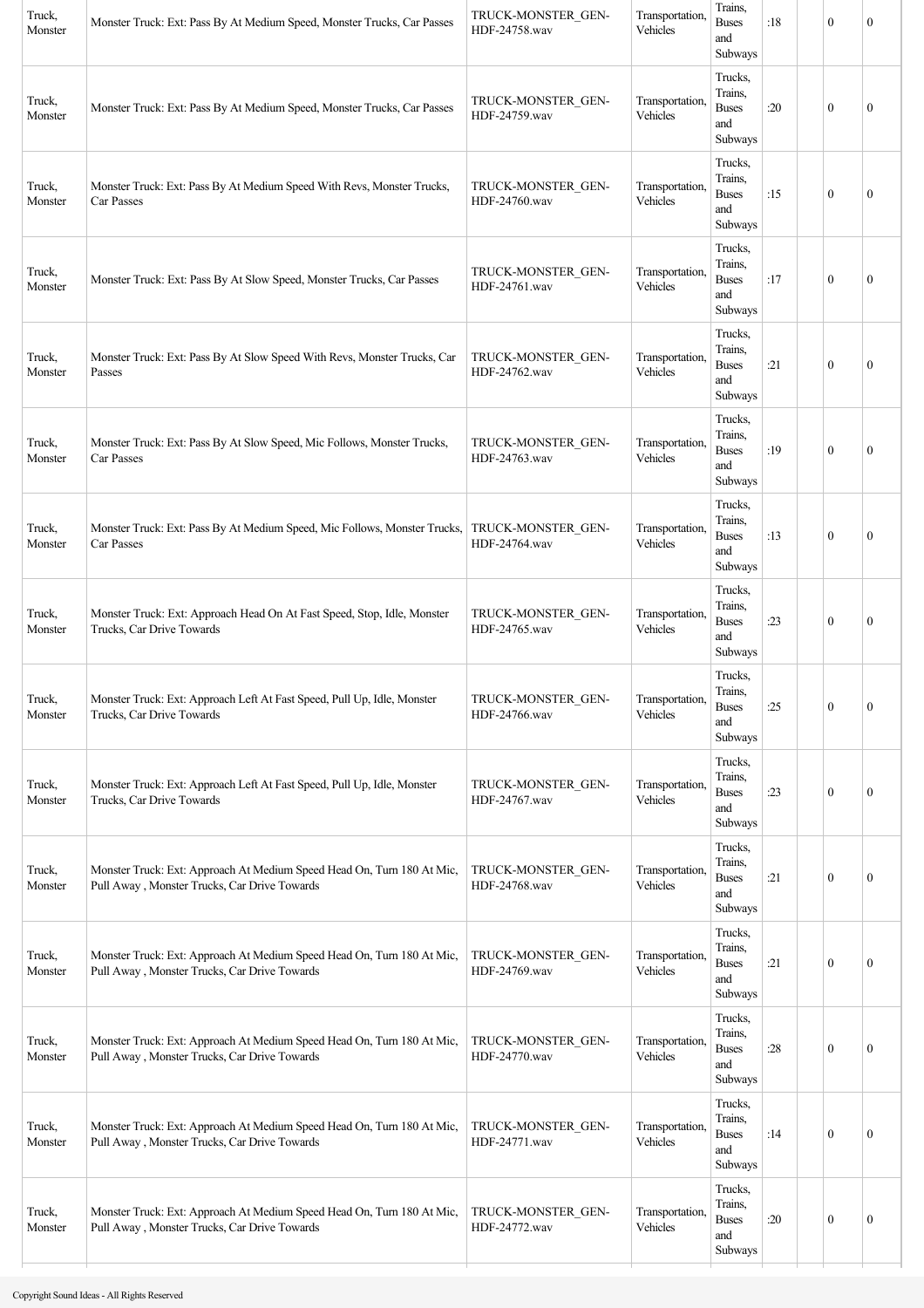| Truck,<br>Monster | Monster Truck: Ext: Approach Head On At Medium Speed, Stop, Idle,<br>Monster Trucks, Car Drive Towards                                    | TRUCK-MONSTER GEN-<br>HDF-24773.wav | Transportation,<br>Vehicles | Trucks,<br>Trains.<br><b>Buses</b><br>and<br>Subways | :19  | $\boldsymbol{0}$ | $\mathbf{0}$     |
|-------------------|-------------------------------------------------------------------------------------------------------------------------------------------|-------------------------------------|-----------------------------|------------------------------------------------------|------|------------------|------------------|
| Truck,<br>Monster | Monster Truck: Ext: Approach Left At Medium Speed, Pull Up, Idle, Monster<br>Trucks, Car Drive Towards                                    | TRUCK-MONSTER GEN-<br>HDF-24774.wav | Transportation,<br>Vehicles | Trucks,<br>Trains.<br><b>Buses</b><br>and<br>Subways | :32  | $\boldsymbol{0}$ | $\mathbf{0}$     |
| Truck,<br>Monster | Monster Truck: Ext: Approach Head On At Slow Speed, Stop, Shut Off,<br>Monster Trucks, Car Drive Towards                                  | TRUCK-MONSTER GEN-<br>HDF-24775.wav | Transportation,<br>Vehicles | Trucks,<br>Trains,<br><b>Buses</b><br>and<br>Subways | :33  | $\boldsymbol{0}$ | $\mathbf{0}$     |
| Truck,<br>Monster | Monster Truck: Ext: Approach Left At Slow Speed, Pull Up, Shut Off, Monster<br>Trucks, Car Drive Towards                                  | TRUCK-MONSTER GEN-<br>HDF-24776.wav | Transportation,<br>Vehicles | Trucks,<br>Trains.<br><b>Buses</b><br>and<br>Subways | :28  | $\boldsymbol{0}$ | $\mathbf{0}$     |
| Truck,<br>Monster | Monster Truck: Ext: Start, Idle, Shut Off, From Rear, Monster Trucks, Car<br>Mufflers & Exhaust Systems                                   | TRUCK-MONSTER GEN-<br>HDF-24777.wav | Transportation,<br>Vehicles | Trucks,<br>Trains,<br><b>Buses</b><br>and<br>Subways | :52  | $\boldsymbol{0}$ | $\mathbf{0}$     |
| Truck,<br>Monster | Monster Truck: Ext: Start, Idle, Shut Off, From Side, Monster Trucks, Car<br>Mufflers & Exhaust Systems                                   | TRUCK-MONSTER GEN-<br>HDF-24778.wav | Transportation,<br>Vehicles | Trucks,<br>Trains,<br><b>Buses</b><br>and<br>Subways | 1:11 | $\theta$         | $\mathbf{0}$     |
| Truck,<br>Monster | Monster Truck: Ext: Start, Idle With Heavy Revs, Shut Off, From Rear,<br>Monster Trucks, Car Mufflers & Exhaust Systems                   | TRUCK-MONSTER GEN-<br>HDF-24779.wav | Transportation,<br>Vehicles | Trucks,<br>Trains.<br><b>Buses</b><br>and<br>Subways | :40  | $\boldsymbol{0}$ | $\mathbf{0}$     |
| Truck,<br>Monster | Monster Truck: Ext: Start, Idle With Heavy Revs, Shut Off, From Side,<br>Monster Trucks, Car Mufflers & Exhaust Systems                   | TRUCK-MONSTER GEN-<br>HDF-24780.wav | Transportation,<br>Vehicles | Trucks,<br>Trains.<br><b>Buses</b><br>and<br>Subways | :30  | $\boldsymbol{0}$ | $\mathbf{0}$     |
| Truck,<br>Monster | Monster Truck: Ext: Start, Idle With Heavy Revs, Shut Off, From Side,<br>Monster Trucks, Car Mufflers & Exhaust Systems                   | TRUCK-MONSTER GEN-<br>HDF-24781.wav | Transportation,<br>Vehicles | Trucks,<br>Trains,<br><b>Buses</b><br>and<br>Subways | :44  | $\boldsymbol{0}$ | $\mathbf{0}$     |
| Truck,<br>Monster | Monster Truck: Ext: Start, Idle With Light Revs, Shut Off, From Rear, Monster<br>Trucks, Car Mufflers & Exhaust Systems                   | TRUCK-MONSTER GEN-<br>HDF-24782.wav | Transportation,<br>Vehicles | Trucks,<br>Trains,<br><b>Buses</b><br>and<br>Subways | :43  | $\boldsymbol{0}$ | $\mathbf{0}$     |
| Truck,<br>Monster | Monster Truck: Ext: Start, Idle With Light Revs, Shut Off, From Side, Monster<br>Trucks, Car Mufflers & Exhaust Systems                   | TRUCK-MONSTER GEN-<br>HDF-24783.wav | Transportation,<br>Vehicles | Trucks,<br>Trains,<br><b>Buses</b><br>and<br>Subways | :43  | $\boldsymbol{0}$ | $\boldsymbol{0}$ |
| Truck,<br>Monster | Monster Truck: Ext: Start, Idle, Turn Around, Reverse To Mic, Idle, Monster<br>Trucks, Car Mufflers & Exhaust Systems                     | TRUCK-MONSTER GEN-<br>HDF-24784.wav | Transportation,<br>Vehicles | Trucks,<br>Trains,<br><b>Buses</b><br>and<br>Subways | :57  | $\boldsymbol{0}$ | $\boldsymbol{0}$ |
| Truck,<br>Monster | Monster Truck: Int: Idle, Aggressive Driving On Bumpy Course, Slow To Idle,<br>Monster Trucks, Car Mufflers & Exhaust Systems             | TRUCK-MONSTER GEN-<br>HDF-24785.wav | Transportation,<br>Vehicles | Trucks,<br>Trains,<br><b>Buses</b><br>and<br>Subways | 1:11 | $\boldsymbol{0}$ | $\boldsymbol{0}$ |
| Truck,<br>Monster | Monster Truck: Int: Start, Idle, Drive At Fast Speed On Bumpy Course, Stop,<br>Shut Off, Monster Trucks, Car Mufflers & Exhaust Systems   | TRUCK-MONSTER GEN-<br>HDF-24786.wav | Transportation,<br>Vehicles | Trucks,<br>Trains.<br><b>Buses</b><br>and<br>Subways | 1:59 | $\boldsymbol{0}$ | $\mathbf{0}$     |
| Truck,<br>Monster | Monster Truck: Int: Start, Idle, Drive At Medium Speed On Bumpy Course,<br>Stop, Shut Off, Monster Trucks, Car Mufflers & Exhaust Systems | TRUCK-MONSTER GEN-<br>HDF-24787.wav | Transportation,<br>Vehicles | Trucks,<br>Trains,<br><b>Buses</b><br>and<br>Subways | 2:22 | $\boldsymbol{0}$ | $\boldsymbol{0}$ |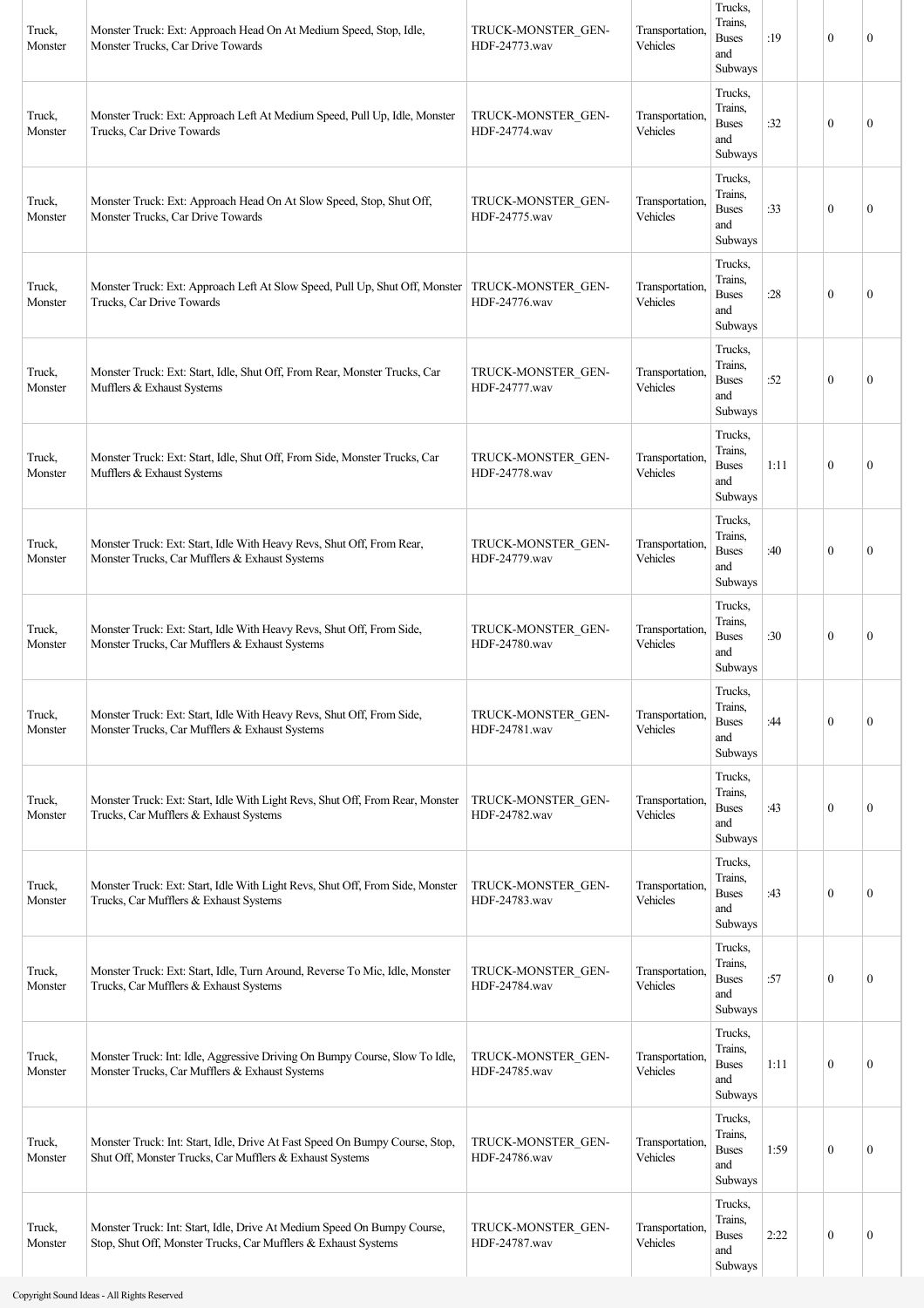| Truck,<br>Monster | Monster Truck: Int: Start, Idle, Drive At Slow Speed On Bumpy Course, Stop,<br>Shut Off, Monster Trucks, Car Mufflers & Exhaust Systems                                                                                                      | TRUCK-MONSTER GEN-<br>HDF-24788.wav | Transportation.<br>Vehicles | Trucks,<br>Trains,<br><b>Buses</b><br>and<br>Subways | 2:07 | $\mathbf{0}$ | $\theta$         |
|-------------------|----------------------------------------------------------------------------------------------------------------------------------------------------------------------------------------------------------------------------------------------|-------------------------------------|-----------------------------|------------------------------------------------------|------|--------------|------------------|
| Truck,<br>Monster | Monster Truck: Int: Start, Idle, Shut Off, Monster Trucks, Car Mufflers &<br><b>Exhaust Systems</b>                                                                                                                                          | TRUCK-MONSTER GEN-<br>HDF-24789.wav | Transportation.<br>Vehicles | Trucks,<br>Trains,<br><b>Buses</b><br>and<br>Subways | :59  | $\theta$     | $\theta$         |
| Truck,<br>Monster | Monster Truck: Int: Start, Idle With Heavy Revs, Shut Off, Monster Trucks,<br>Car Mufflers & Exhaust Systems                                                                                                                                 | TRUCK-MONSTER GEN-<br>HDF-24790.wav | Transportation,<br>Vehicles | Trucks,<br>Trains,<br><b>Buses</b><br>and<br>Subways | :32  | $\theta$     | $\mathbf{0}$     |
| Truck,<br>Monster | Monster Truck: Int: Start, Idle With Light Revs, Shut Off, Monster Trucks, Car<br>Mufflers & Exhaust Systems                                                                                                                                 | TRUCK-MONSTER GEN-<br>HDF-24791.wav | Transportation,<br>Vehicles | Trucks,<br>Trains,<br><b>Buses</b><br>and<br>Subways | :43  | $\theta$     | $\theta$         |
| Truck,<br>Monster | Monster Truck: Show Ambience: Trucks, Crowd, Distant Pa, Arenas &<br>Stadiums, Race Track Ambiences, Announcements & Speeches, Monster<br>Trucks, Car Mufflers & Exhaust Systems                                                             | TRUCK-MONSTER GEN-<br>HDF-24792.wav | Transportation,<br>Vehicles | Trucks,<br>Trains,<br><b>Buses</b><br>and<br>Subways | :37  | $\mathbf{0}$ | $\theta$         |
| Truck,<br>Monster | Monster Truck: Show Ambience: Heavy Truck Roar, Arenas & Stadiums, Race<br>Track Ambiences, Monster Trucks, Car Mufflers & Exhaust Systems                                                                                                   | TRUCK-MONSTER GEN-<br>HDF-24793.wav | Transportation,<br>Vehicles | Trucks,<br>Trains,<br><b>Buses</b><br>and<br>Subways | 1:15 | $\theta$     | $\theta$         |
| Truck,<br>Monster | Monster Truck: Show Ambience: Heavy Truck Roar, Distant Crowd, Arenas &<br>Stadiums, Race Track Ambiences, Stadium & Arena Crowds, Monster Trucks,<br>Car Mufflers & Exhaust Systems                                                         | TRUCK-MONSTER_GEN-<br>HDF-24794.wav | Transportation,<br>Vehicles | Trucks,<br>Trains,<br><b>Buses</b><br>and<br>Subways | 1:18 | $\mathbf{0}$ | 0                |
| Truck,<br>Monster | Monster Truck: Show Ambience: Trucks Start, Parade Around Track, Arenas<br>& Stadiums, Race Track Ambiences, Monster Trucks, Car Mufflers & Exhaust<br><b>Systems</b>                                                                        | TRUCK-MONSTER GEN-<br>HDF-24795.wav | Transportation.<br>Vehicles | Trucks,<br>Trains,<br><b>Buses</b><br>and<br>Subways | :56  | $\theta$     | $\mathbf{0}$     |
| Truck,<br>Monster | Monster Truck: Show Ambience: Parade Around Track, Motocross Bike Also<br>Riding Around, Arenas & Stadiums, Race Track Ambiences, Motorcycles &<br>Scooters, Monster Trucks, Car Mufflers & Exhaust Systems                                  | TRUCK-MONSTER_GEN-<br>HDF-24796.wav | Transportation,<br>Vehicles | Trucks,<br>Trains,<br><b>Buses</b><br>and<br>Subways | :58  | $\mathbf{0}$ | 0                |
| Truck,<br>Monster | Monster Truck: Show Ambience: Single Truck, Heavy Roar, Aggressive,<br>Distant Crowd, Arenas & Stadiums, Race Track Ambiences, Stadium & Arena<br>Crowds, Monster Trucks, Car Mufflers & Exhaust Systems                                     | TRUCK-MONSTER GEN-<br>HDF-24797.wav | Transportation,<br>Vehicles | Trucks,<br>Trains,<br><b>Buses</b><br>and<br>Subways | :36  | $\mathbf{0}$ | $\boldsymbol{0}$ |
| Truck,<br>Monster | Monster Truck: Show Ambience: Single Truck, Heavy Roar, Aggressive,<br>Distant Crowd, Arenas & Stadiums, Race Track Ambiences, Stadium & Arena<br>Crowds, Monster Trucks, Car Mufflers & Exhaust Systems                                     | TRUCK-MONSTER GEN-<br>HDF-24798.wav | Transportation,<br>Vehicles | Trucks,<br>Trains,<br><b>Buses</b><br>and<br>Subways | :56  | $\mathbf{0}$ | $\boldsymbol{0}$ |
| Truck,<br>Monster | Monster Truck: Show Ambience: Single Truck, Heavy Roar, Aggressive,<br>Distant Crowd And Pa, Arenas & Stadiums, Race Track Ambiences, Stadium<br>& Arena Crowds, Monster Trucks, Car Mufflers & Exhaust Systems                              | TRUCK-MONSTER GEN-<br>HDF-24799.wav | Transportation,<br>Vehicles | Trucks,<br>Trains,<br><b>Buses</b><br>and<br>Subways | :41  | $\mathbf{0}$ | 0                |
| Truck,<br>Monster | Monster Truck: Show Ambience: Single Truck, Heavy Roar, Aggressive,<br>Distant Crowd And Pa, Arenas & Stadiums, Race Track Ambiences, Stadium<br>& Arena Crowds, Announcements & Speeches, Monster Trucks, Car Mufflers<br>& Exhaust Systems | TRUCK-MONSTER GEN-<br>HDF-24800.wav | Transportation.<br>Vehicles | Trucks,<br>Trains,<br><b>Buses</b><br>and<br>Subways | 2:19 | $\mathbf{0}$ | $\overline{0}$   |
| Up                | Truck, Pick   Pickup Truck: Ext: Drag Heavy Object Out Of Bed, Metal Foley, Drag, Scrape<br>& Slide Foley, Other Truck Manufacturer                                                                                                          | TRUCK-PICK-UP GEN-<br>HDF-24801.wav | Transportation,<br>Vehicles | Trucks,<br>Trains,<br><b>Buses</b><br>and<br>Subways | :03  | $\mathbf{0}$ | $\mathbf{0}$     |
| Truck, Pick<br>Up | Pickup Truck: Ext: Drag Heavy Object Out Of Bed, Metal Foley, Drag, Scrape<br>& Slide Foley, Other Truck Manufacturer                                                                                                                        | TRUCK-PICK-UP GEN-<br>HDF-24802.wav | Transportation,<br>Vehicles | Trucks,<br>Trains,<br><b>Buses</b><br>and            | :03  | $\mathbf{0}$ | $\boldsymbol{0}$ |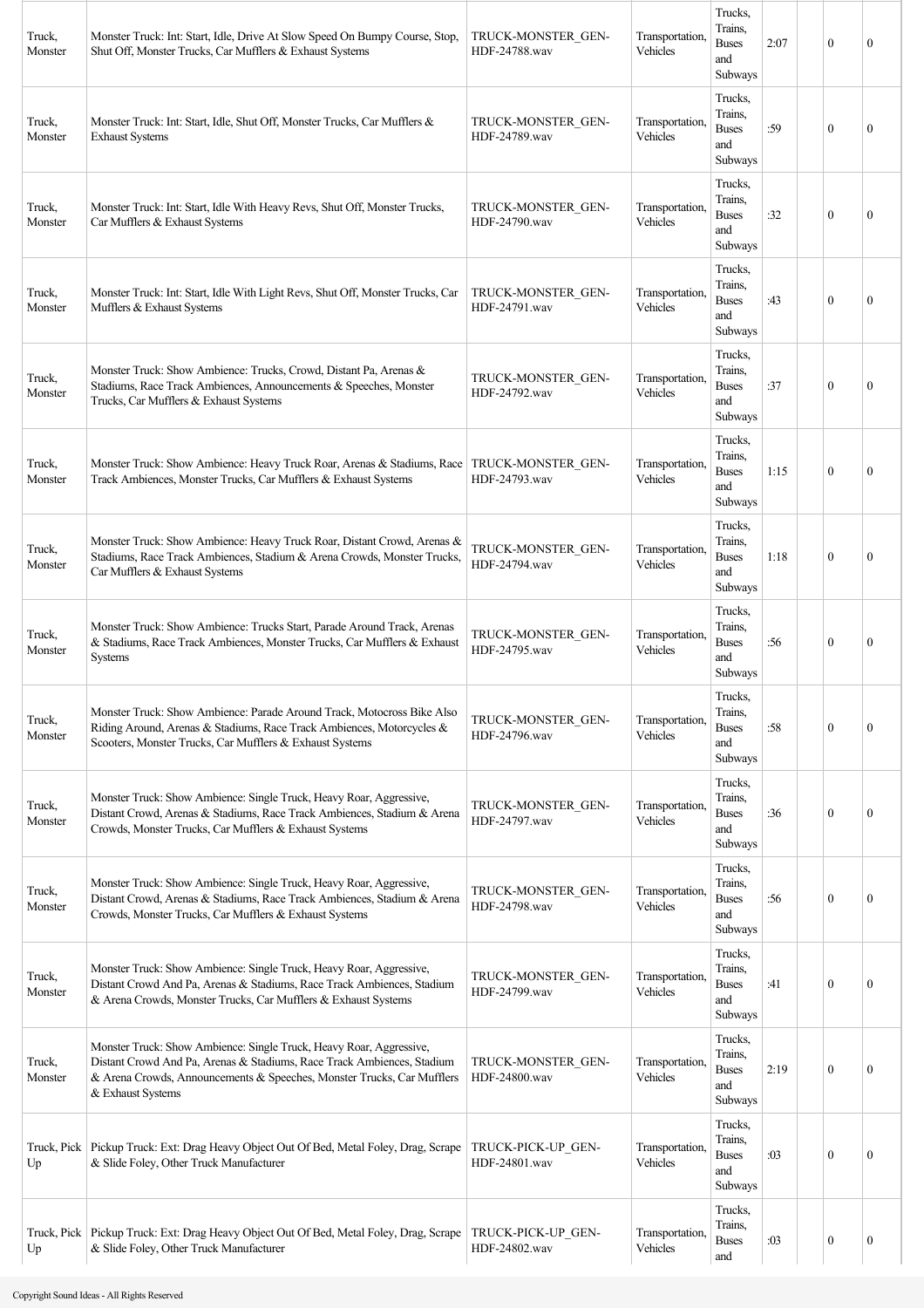|                          |                                                                                                                                 |                                               |                             | Subways                                                     |     |              |              |
|--------------------------|---------------------------------------------------------------------------------------------------------------------------------|-----------------------------------------------|-----------------------------|-------------------------------------------------------------|-----|--------------|--------------|
| Truck, Pick<br>Up        | Pickup Truck: Ext: Drop Heavy Metal Object Into Bed, Metal Impacts, Other<br><b>Truck Manufacturer</b>                          | TRUCK-PICK-UP GEN-<br>HDF-24803.wav           | Transportation,<br>Vehicles | Trucks,<br>Trains,<br><b>Buses</b><br>and<br>Subways        | :03 | $\mathbf{0}$ | $\mathbf{0}$ |
| Up                       | Truck, Pick   Pickup Truck: Ext: Drop Heavy Metal Object Into Bed, Metal Impacts, Other<br><b>Truck Manufacturer</b>            | TRUCK-PICK-UP GEN-<br>HDF-24804.wav           | Transportation,<br>Vehicles | Trucks,<br>Trains,<br><b>Buses</b><br>and<br>Subways        | :03 | $\mathbf{0}$ | $\mathbf{0}$ |
| Up                       | Truck, Pick   Pickup Truck: Ext: Drop Light Metal Object Into Bed, Metal Impacts, Other<br><b>Truck Manufacturer</b>            | TRUCK-PICK-UP_GEN-<br>HDF-24805.wav           | Transportation.<br>Vehicles | Trucks,<br>Trains,<br><b>Buses</b><br>and<br>Subways        | :02 | $\mathbf{0}$ | $\mathbf{0}$ |
| Truck, Pick<br>Up        | Pickup Truck: Ext: Push Heavy Object Into Bed, Metal Foley, Drag, Scrape &<br>Slide Foley, Other Truck Manufacturer             | TRUCK-PICK-UP GEN-<br>HDF-24806.wav           | Transportation,<br>Vehicles | Trucks,<br>Trains,<br><b>Buses</b><br>and<br>Subways        | :03 | $\mathbf{0}$ | $\mathbf{0}$ |
| Up                       | Truck, Pick Pickup Truck: Ext: Push Heavy Object Into Bed, Metal Foley, Drag, Scrape &<br>Slide Foley, Other Truck Manufacturer | TRUCK-PICK-UP GEN-<br>HDF-24807.wav           | Transportation.<br>Vehicles | Trucks,<br>Trains,<br><b>Buses</b><br>and<br>Subways        | :01 | $\mathbf{0}$ | $\mathbf{0}$ |
| Truck, Pick<br>Up        | Pickup Truck: Ext: Push Heavy Object Into Bed, Metal Foley, Drag, Scrape &<br>Slide Foley, Other Truck Manufacturer             | TRUCK-PICK-UP GEN-<br>HDF-24808.wav           | Transportation,<br>Vehicles | Trucks,<br>Trains,<br><b>Buses</b><br>and<br>Subways        | :04 | $\mathbf{0}$ | $\mathbf{0}$ |
| Up                       | Truck, Pick   Pickup Truck: Ext: Pass By At Slow Speed On Dirt And Gravel Road, Other<br>Truck Manufacturer, Car Passes         | TRUCK-PICK-UP GEN-<br>HDF-24809.wav           | Transportation,<br>Vehicles | Trucks,<br>Trains,<br><b>Buses</b><br>and<br>Subways        | :23 | $\theta$     | $\mathbf{0}$ |
| Up                       | Truck, Pick   Pickup Truck: Ext: Pass By At Slow Speed On Dirt And Gravel Road, Other<br>Truck Manufacturer, Car Passes         | TRUCK-PICK-UP GEN-<br>HDF-24810.wav           | Transportation,<br>Vehicles | Trucks,<br>Trains,<br><b>Buses</b><br>and<br><b>Subways</b> | :31 | $\mathbf{0}$ | $\mathbf{0}$ |
| Up                       | Truck, Pick   Pickup Truck: Ext: Pass By At Slow Speed On Dirt And Gravel Road, Other<br>Truck Manufacturer, Car Passes         | TRUCK-PICK-UP GEN-<br>HDF-24811.wav           | Transportation,<br>Vehicles | Trucks,<br>Trains.<br><b>Buses</b><br>and<br>Subways        | :16 | $\mathbf{0}$ | $\mathbf{0}$ |
| Up                       | Truck, Pick   Pickup Truck: Ext: Pass By At Slow Speed On Dirt And Gravel Road, Other<br>Truck Manufacturer, Car Drive Towards  | TRUCK-PICK-UP GEN-<br>HDF-24812.wav           | Transportation,<br>Vehicles | Trucks,<br>Trains.<br><b>Buses</b><br>and<br>Subways        | :21 | $\mathbf{0}$ | $\mathbf{0}$ |
| Truck, Pick<br>Up, Dodge | Vintage Dodge Pickup Truck: Ext: Hood: Close, Other Truck Manufacturer,<br>Car Hoods & Trunks, Vintage Cars (1940-1980)         | TRUCK-PICK-UP-<br>DODGE_GEN-HDF-<br>24813.wav | Transportation.<br>Vehicles | Trucks,<br>Trains.<br><b>Buses</b><br>and<br>Subways        | :01 | $\mathbf{0}$ | $\mathbf{0}$ |
| Truck, Pick<br>Up, Dodge | Vintage Dodge Pickup Truck: Ext: Hood: Close, Other Truck Manufacturer,<br>Car Hoods & Trunks, Vintage Cars (1940-1980)         | TRUCK-PICK-UP-<br>DODGE_GEN-HDF-<br>24814.wav | Transportation.<br>Vehicles | Trucks,<br>Trains,<br><b>Buses</b><br>and<br>Subways        | :01 | $\mathbf{0}$ | $\mathbf{0}$ |
| Truck, Pick<br>Up, Dodge | Vintage Dodge Pickup Truck: Ext: Hood: Close, Other Truck Manufacturer,<br>Car Hoods & Trunks, Vintage Cars (1940-1980)         | TRUCK-PICK-UP-<br>DODGE_GEN-HDF-<br>24815.wav | Transportation,<br>Vehicles | Trucks,<br>Trains,<br><b>Buses</b><br>and<br>Subways        | :01 | $\mathbf{0}$ | $\mathbf{0}$ |
| Truck, Pick<br>Up, Dodge | Vintage Dodge Pickup Truck: Ext: Hood: Pop Latch, Other Truck<br>Manufacturer, Car Hoods & Trunks, Vintage Cars (1940-1980)     | TRUCK-PICK-UP-<br>DODGE_GEN-HDF-<br>24816.wav | Transportation,<br>Vehicles | Trucks,<br>Trains,<br><b>Buses</b><br>and<br>Subways        | :01 | $\mathbf{0}$ | $\mathbf{0}$ |
|                          |                                                                                                                                 |                                               |                             | Trucks,                                                     |     |              |              |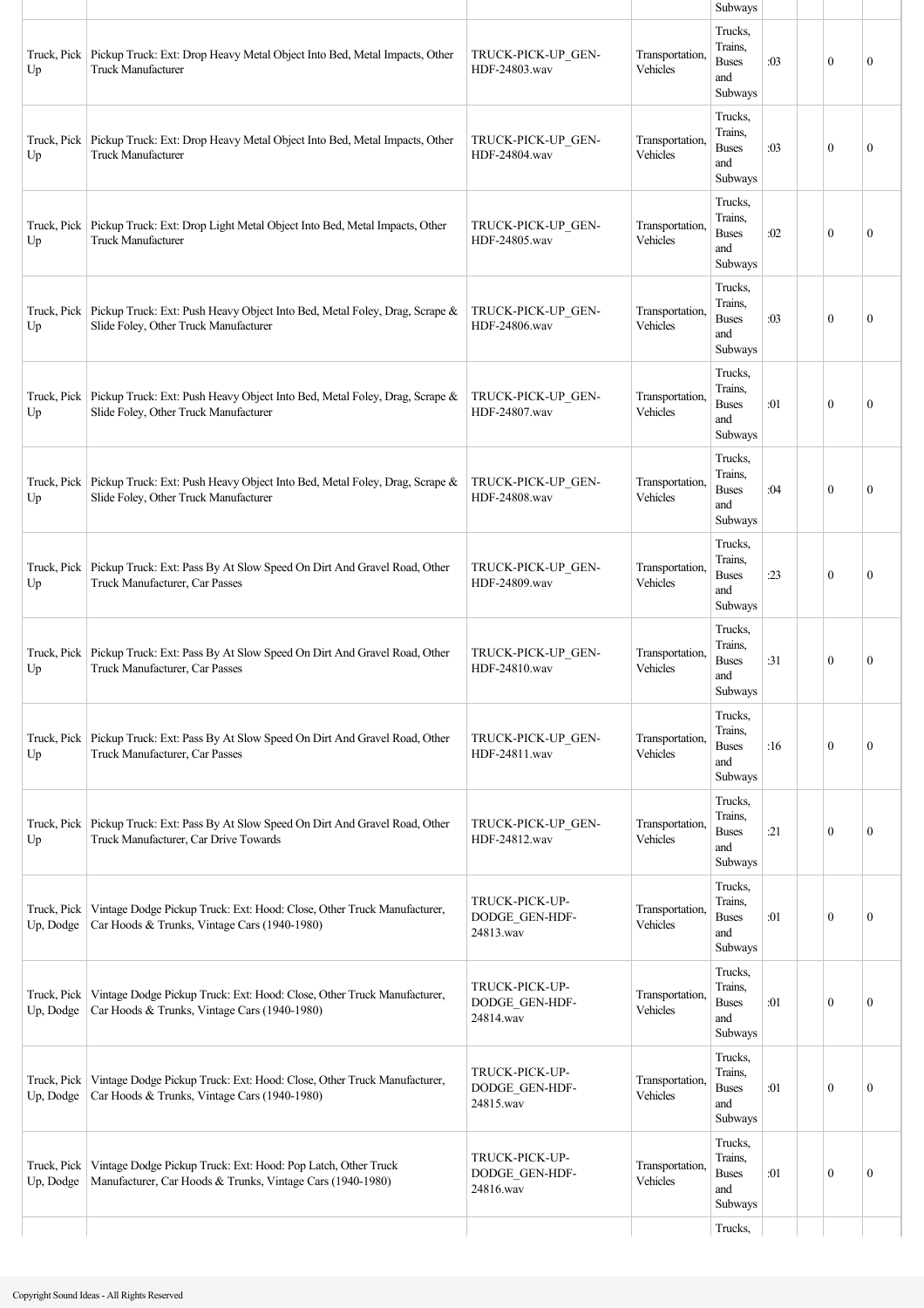| Truck, Pick<br>Up, Dodge | Vintage Dodge Pickup Truck: Ext: Idle, Fan Rubbing Against Radiator, Other<br>Truck Manufacturer, Car Mufflers & Exhaust Systems, Vintage Cars (1940-<br>1980)                              | TRUCK-PICK-UP-<br>DODGE_GEN-HDF-<br>24817.wav | Transportation,<br>Vehicles | Trains,<br><b>Buses</b><br>and<br>Subways            | 1:01 | $\mathbf{0}$     | $\boldsymbol{0}$ |
|--------------------------|---------------------------------------------------------------------------------------------------------------------------------------------------------------------------------------------|-----------------------------------------------|-----------------------------|------------------------------------------------------|------|------------------|------------------|
| Truck, Pick<br>Up, Dodge | Vintage Dodge Pickup Truck: Ext: Start, Shut Off, Idle, Fan Rubbing Against<br>Radiator, Very Rattly, Other Truck Manufacturer, Car Mufflers & Exhaust<br>Systems, Vintage Cars (1940-1980) | TRUCK-PICK-UP-<br>DODGE_GEN-HDF-<br>24818.wav | Transportation.<br>Vehicles | Trucks,<br>Trains,<br><b>Buses</b><br>and<br>Subways | :32  | $\mathbf{0}$     | $\mathbf{0}$     |
| Truck, Pick<br>Up, Dodge | Vintage Dodge Pickup Truck: Ext: Start, Idle, Shut Off, From Engine, Other<br>Truck Manufacturer, Car Mufflers & Exhaust Systems, Vintage Cars (1940-<br>1980)                              | TRUCK-PICK-UP-<br>DODGE GEN-HDF-<br>24819.wav | Transportation.<br>Vehicles | Trucks,<br>Trains,<br><b>Buses</b><br>and<br>Subways | :56  | $\mathbf{0}$     | $\boldsymbol{0}$ |
| Truck, Pick<br>Up, Dodge | Vintage Dodge Pickup Truck: Ext: Start, Idle, Shut Off, From Exhaust, Other<br>Truck Manufacturer, Car Mufflers & Exhaust Systems, Vintage Cars (1940-<br>1980)                             | TRUCK-PICK-UP-<br>DODGE GEN-HDF-<br>24820.wav | Transportation.<br>Vehicles | Trucks,<br>Trains,<br><b>Buses</b><br>and<br>Subways | :54  | $\mathbf{0}$     | $\boldsymbol{0}$ |
| Truck, Pick<br>Up, Dodge | Vintage Dodge Pickup Truck: Ext: Start, Idle With Revs, Shut Off, From<br>Engine, Other Truck Manufacturer, Car Mufflers & Exhaust Systems, Vintage<br>Cars (1940-1980)                     | TRUCK-PICK-UP-<br>DODGE_GEN-HDF-<br>24821.wav | Transportation,<br>Vehicles | Trucks,<br>Trains,<br><b>Buses</b><br>and<br>Subways | :40  | $\mathbf{0}$     | $\mathbf{0}$     |
| Truck, Pick<br>Up, Dodge | Vintage Dodge Pickup Truck: Ext: Start, Idle With Revs, Shut Off, From<br>Exhaust, Other Truck Manufacturer, Car Mufflers & Exhaust Systems, Vintage<br>Cars (1940-1980)                    | TRUCK-PICK-UP-<br>DODGE GEN-HDF-<br>24822.wav | Transportation,<br>Vehicles | Trucks,<br>Trains,<br><b>Buses</b><br>and<br>Subways | :42  | $\mathbf{0}$     | $\boldsymbol{0}$ |
| Up, Dodge                | Truck, Pick   Vintage Dodge Pickup Truck: Ext: Rear Tailgate: Close, Other Truck<br>Manufacturer, Car Hoods & Trunks, Vintage Cars (1940-1980)                                              | TRUCK-PICK-UP-<br>DODGE_GEN-HDF-<br>24823.wav | Transportation,<br>Vehicles | Trucks,<br>Trains,<br><b>Buses</b><br>and<br>Subways | :02  | $\mathbf{0}$     | $\boldsymbol{0}$ |
| Up, Dodge                | Truck, Pick   Vintage Dodge Pickup Truck: Ext: Rear Tailgate: Close, Other Truck<br>Manufacturer, Car Hoods & Trunks, Vintage Cars (1940-1980)                                              | TRUCK-PICK-UP-<br>DODGE_GEN-HDF-<br>24824.wav | Transportation,<br>Vehicles | Trucks,<br>Trains,<br><b>Buses</b><br>and<br>Subways | :02  | $\mathbf{0}$     | $\mathbf{0}$     |
|                          | Truck, Pick   Vintage Dodge Pickup Truck: Ext: Rear Tailgate: Close, Other Truck<br>Up, Dodge   Manufacturer, Car Hoods & Trunks, Vintage Cars (1940-1980)                                  | TRUCK-PICK-UP-<br>DODGE_GEN-HDF-<br>24825.wav | Transportation,<br>Vehicles | Trucks,<br>Trains,<br><b>Buses</b><br>and<br>Subways | :03  | $\boldsymbol{0}$ | $\boldsymbol{0}$ |
| Up, Dodge                | Truck, Pick   Vintage Dodge Pickup Truck: Ext: Rear Tailgate: Close, Other Truck<br>Manufacturer, Car Hoods & Trunks, Vintage Cars (1940-1980)                                              | TRUCK-PICK-UP-<br>DODGE GEN-HDF-<br>24826.wav | Transportation,<br>Vehicles | Trucks,<br>Trains,<br><b>Buses</b><br>and<br>Subways | :02  | $\boldsymbol{0}$ | $\boldsymbol{0}$ |
| Up, Dodge                | Truck, Pick   Vintage Dodge Pickup Truck: Ext: Rear Tailgate: Open, Other Truck<br>Manufacturer, Car Hoods & Trunks, Vintage Cars (1940-1980)                                               | TRUCK-PICK-UP-<br>DODGE_GEN-HDF-<br>24827.wav | Transportation,<br>Vehicles | Trucks,<br>Trains,<br><b>Buses</b><br>and<br>Subways | :02  | $\boldsymbol{0}$ | $\boldsymbol{0}$ |
| Truck, Pick<br>Up, Dodge | Vintage Dodge Pickup Truck: Ext: Rear Tailgate: Open, Other Truck<br>Manufacturer, Car Hoods & Trunks, Vintage Cars (1940-1980)                                                             | TRUCK-PICK-UP-<br>DODGE_GEN-HDF-<br>24828.wav | Transportation,<br>Vehicles | Trucks,<br>Trains,<br><b>Buses</b><br>and<br>Subways | :02  | $\boldsymbol{0}$ | $\boldsymbol{0}$ |
| Up, Dodge                | Truck, Pick   Vintage Dodge Pickup Truck: Ext: Rear Tailgate: Open, Other Truck<br>Manufacturer, Car Hoods & Trunks, Vintage Cars (1940-1980)                                               | TRUCK-PICK-UP-<br>DODGE_GEN-HDF-<br>24829.wav | Transportation,<br>Vehicles | Trucks,<br>Trains,<br><b>Buses</b><br>and<br>Subways | :03  | $\boldsymbol{0}$ | $\boldsymbol{0}$ |
| Truck, Pick<br>Up, Dodge | Vintage Dodge Pickup Truck: Ext: Rear Tailgate: Open, Other Truck<br>Manufacturer, Car Hoods & Trunks, Vintage Cars (1940-1980)                                                             | TRUCK-PICK-UP-<br>DODGE GEN-HDF-<br>24830.wav | Transportation,<br>Vehicles | Trucks,<br>Trains,<br><b>Buses</b><br>and<br>Subways | :02  | $\boldsymbol{0}$ | $\boldsymbol{0}$ |
| Up, Ford                 | Truck, Pick   Old Beat Up Pickup Truck: Exterior: On Board From Engine: Start, Drive At<br>Fast Speed, Stop, Shut Off, Ford Trucks, Car Mufflers & Exhaust Systems                          | TRUCK-PICK-UP-<br>FORD_GEN-HDF-24831.wav      | Transportation,<br>Vehicles | Trucks,<br>Trains,<br><b>Buses</b><br>and<br>Subways | 1:21 | $\boldsymbol{0}$ | $\boldsymbol{0}$ |
|                          |                                                                                                                                                                                             |                                               |                             |                                                      |      |                  |                  |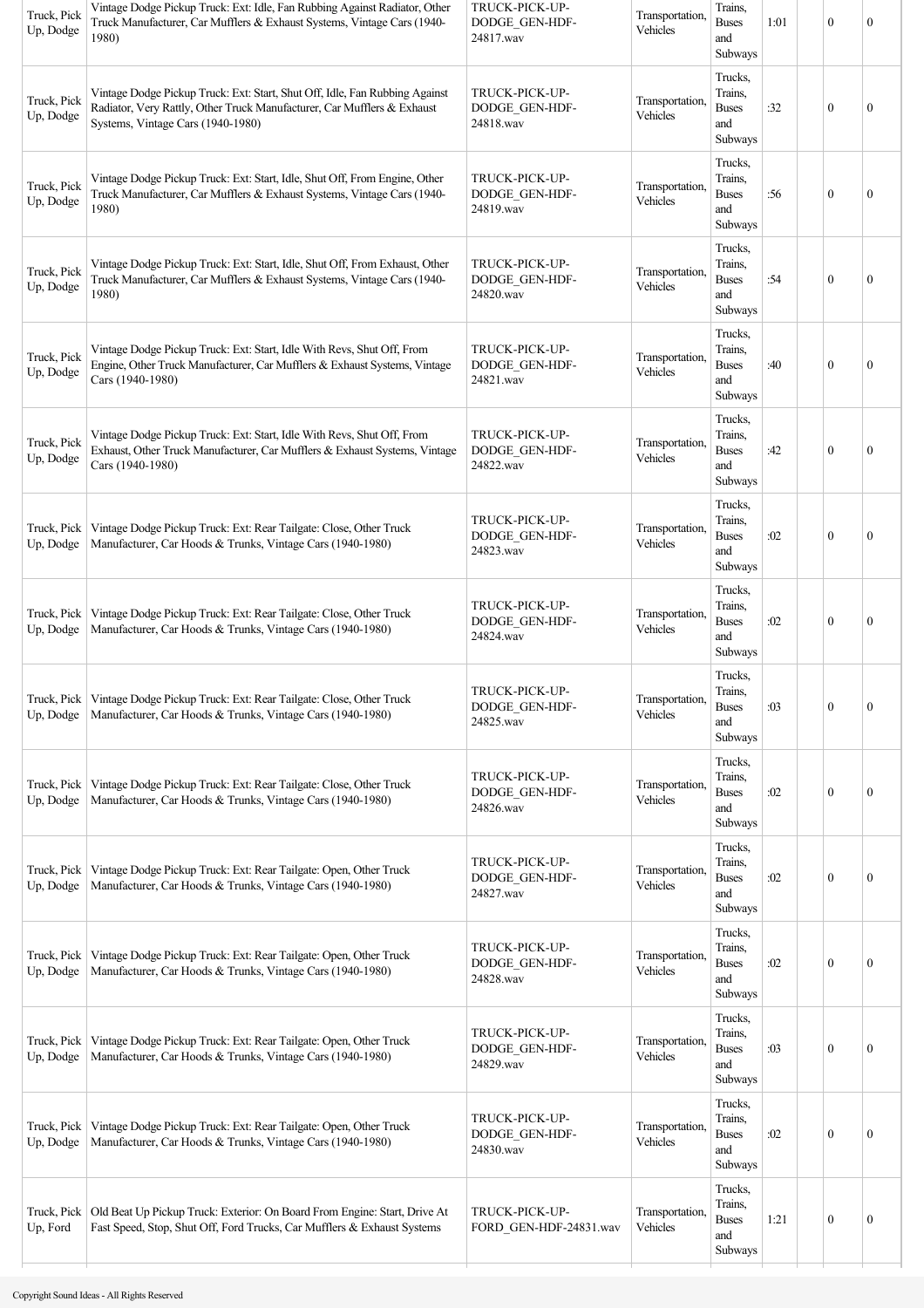| Truck, Pick<br>Up, Ford | Old Beat Up Pickup Truck: Exterior: On Board From Engine: Start, Drive At<br>Medium Speed, Stop, Shut Off, Ford Trucks, Car Mufflers & Exhaust Systems              | TRUCK-PICK-UP-<br>FORD_GEN-HDF-24832.wav | Transportation.<br>Vehicles | Trucks,<br>Trains,<br><b>Buses</b><br>and<br>Subways | 2:13 | $\mathbf{0}$     | $\mathbf{0}$     |
|-------------------------|---------------------------------------------------------------------------------------------------------------------------------------------------------------------|------------------------------------------|-----------------------------|------------------------------------------------------|------|------------------|------------------|
| Up, Ford                | Truck, Pick   Old Beat Up Pickup Truck: Exterior: On Board From Engine: Start, Drive At<br>Slow Speed, Stop, Shut Off, Ford Trucks, Car Mufflers & Exhaust Systems  | TRUCK-PICK-UP-<br>FORD GEN-HDF-24833.wav | Transportation.<br>Vehicles | Trucks,<br>Trains,<br><b>Buses</b><br>and<br>Subways | 2:33 | $\mathbf{0}$     | $\mathbf{0}$     |
| Truck, Pick<br>Up, Ford | Old Beat Up Pickup Truck: Exterior: On Board From Engine: Start, Drive At<br>Slow Speed, Stop, Shut Off, Ford Trucks, Car Mufflers & Exhaust Systems                | TRUCK-PICK-UP-<br>FORD_GEN-HDF-24834.wav | Transportation.<br>Vehicles | Trucks,<br>Trains,<br><b>Buses</b><br>and<br>Subways | 3:00 | $\theta$         | $\mathbf{0}$     |
| Truck, Pick<br>Up, Ford | Old Beat Up Pickup Truck: Exterior: On Board From Engine: Start, Drive At<br>Various Speeds, Stop, Shut Off, Ford Trucks, Car Mufflers & Exhaust Systems            | TRUCK-PICK-UP-<br>FORD_GEN-HDF-24835.wav | Transportation.<br>Vehicles | Trucks,<br>Trains,<br><b>Buses</b><br>and<br>Subways | 2:37 | $\mathbf{0}$     | $\mathbf{0}$     |
| Truck, Pick<br>Up, Ford | Old Beat Up Pickup Truck: Exterior: On Board From Engine: Start, Drive At<br>Various Speeds, Stop, Shut Off, Ford Trucks, Car Mufflers & Exhaust Systems            | TRUCK-PICK-UP-<br>FORD GEN-HDF-24836.wav | Transportation,<br>Vehicles | Trucks,<br>Trains,<br><b>Buses</b><br>and<br>Subways | 4:26 | $\mathbf{0}$     | $\theta$         |
| Truck, Pick<br>Up, Ford | Old Beat Up Pickup Truck: Exterior: On Board From Engine: Start, Idle, Shut<br>Off, Ford Trucks, Car Mufflers & Exhaust Systems                                     | TRUCK-PICK-UP-<br>FORD GEN-HDF-24837.wav | Transportation,<br>Vehicles | Trucks,<br>Trains,<br><b>Buses</b><br>and<br>Subways | 1:19 | $\mathbf{0}$     | 0                |
| Truck, Pick<br>Up, Ford | Old Beat Up Pickup Truck: Exterior: On Board From Engine: Start, Idle, Shut<br>Off, Ford Trucks, Car Mufflers & Exhaust Systems                                     | TRUCK-PICK-UP-<br>FORD GEN-HDF-24838.wav | Transportation,<br>Vehicles | Trucks,<br>Trains,<br><b>Buses</b><br>and<br>Subways | 1:09 | $\mathbf{0}$     | 0                |
| Truck, Pick<br>Up, Ford | Old Beat Up Pickup Truck: Exterior: On Board From Engine: Start, Idle With<br>Revs, Shut Off, Ford Trucks, Car Mufflers & Exhaust Systems                           | TRUCK-PICK-UP-<br>FORD GEN-HDF-24839.wav | Transportation,<br>Vehicles | Trucks,<br>Trains,<br><b>Buses</b><br>and<br>Subways | 1:15 | $\theta$         | $\theta$         |
| Truck, Pick<br>Up, Ford | Old Beat Up Pickup Truck: Exterior: Idle, Drive At Very Slow Speed, Stop,<br>Shut Off, Moving Beside Vehicle, Ford Trucks, Car Mufflers & Exhaust<br><b>Systems</b> | TRUCK-PICK-UP-<br>FORD_GEN-HDF-24840.wav | Transportation,<br>Vehicles | Trucks,<br>Trains,<br><b>Buses</b><br>and<br>Subways | 1:24 | $\mathbf{0}$     | $\boldsymbol{0}$ |
| Truck, Pick<br>Up, Ford | Old Beat Up Pickup Truck: Interior: Start, Drive At Fast Speed, Stop, Shut<br>Off, Ford Trucks, Car Mufflers & Exhaust Systems                                      | TRUCK-PICK-UP-<br>FORD_GEN-HDF-24841.wav | Transportation.<br>Vehicles | Trucks,<br>Trains,<br><b>Buses</b><br>and<br>Subways | 1:16 | $\mathbf{0}$     | $\boldsymbol{0}$ |
| Truck, Pick<br>Up, Ford | Old Beat Up Pickup Truck: Interior: Start, Drive At Medium Speed, Stop, Shut<br>Off, Ford Trucks, Car Mufflers & Exhaust Systems                                    | TRUCK-PICK-UP-<br>FORD_GEN-HDF-24842.wav | Transportation.<br>Vehicles | Trucks,<br>Trains,<br><b>Buses</b><br>and<br>Subways | 1:42 | $\boldsymbol{0}$ | $\boldsymbol{0}$ |
| Truck, Pick<br>Up, Ford | Old Beat Up Pickup Truck: Interior: Start, Drive At Fast Speed, Stop, Shut<br>Off, Ford Trucks, Car Mufflers & Exhaust Systems                                      | TRUCK-PICK-UP-<br>FORD_GEN-HDF-24843.wav | Transportation,<br>Vehicles | Trucks,<br>Trains,<br><b>Buses</b><br>and<br>Subways | 1:57 | $\mathbf{0}$     | 0                |
| Truck, Pick<br>Up, Ford | Old Beat Up Pickup Truck: Interior: Start, Idle, Stop, Shut Off, Ford Trucks,<br>Car Mufflers & Exhaust Systems                                                     | TRUCK-PICK-UP-<br>FORD_GEN-HDF-24844.wav | Transportation,<br>Vehicles | Trucks,<br>Trains,<br><b>Buses</b><br>and<br>Subways | :53  | $\mathbf{0}$     | $\boldsymbol{0}$ |
| Truck, Pick<br>Up, Ford | Old Beat Up Pickup Truck: Interior: Start, Idle With Revs, Stop, Shut Off, Ford   TRUCK-PICK-UP-<br>Trucks, Car Mufflers & Exhaust Systems                          | FORD_GEN-HDF-24845.wav                   | Transportation,<br>Vehicles | Trucks,<br>Trains,<br><b>Buses</b><br>and<br>Subways | :57  | $\mathbf{0}$     | $\boldsymbol{0}$ |
| Truck, Pick<br>Up, Ford | Old Beat Up Pickup Truck: Exterior: On Board From Truck Bed: Start, Drive<br>At Fast Speed, Stop, Shut Off, Ford Trucks, Car Mufflers & Exhaust Systems             | TRUCK-PICK-UP-<br>FORD_GEN-HDF-24846.wav | Transportation,<br>Vehicles | Trucks,<br>Trains,<br><b>Buses</b><br>and<br>Subways | 1:24 | $\boldsymbol{0}$ | $\boldsymbol{0}$ |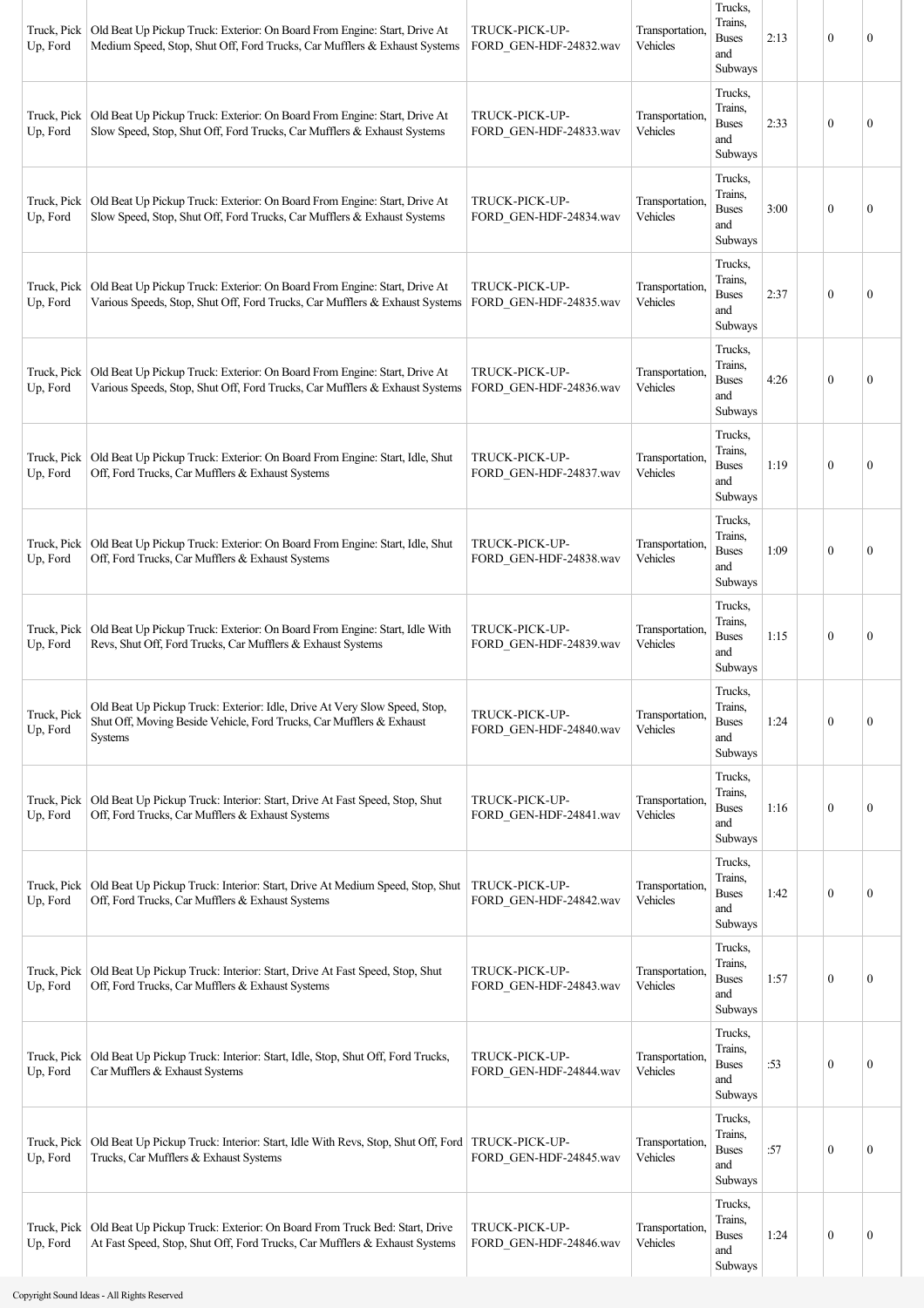| Truck, Pick<br>Up, Ford | Old Beat Up Pickup Truck: Exterior: On Board From Truck Bed: Start, Drive<br>At Medium Speed, Stop, Shut Off, Ford Trucks, Car Mufflers & Exhaust<br><b>Systems</b>      | TRUCK-PICK-UP-<br>FORD GEN-HDF-24847.wav | Transportation,<br>Vehicles | Trucks,<br>Trains,<br><b>Buses</b><br>and<br>Subways | 2:09 | $\theta$         | $\theta$         |
|-------------------------|--------------------------------------------------------------------------------------------------------------------------------------------------------------------------|------------------------------------------|-----------------------------|------------------------------------------------------|------|------------------|------------------|
| Truck, Pick<br>Up, Ford | Old Beat Up Pickup Truck: Exterior: On Board From Truck Bed: Start, Drive<br>At Slow Speed, Stop, Shut Off, Ford Trucks, Car Mufflers & Exhaust Systems                  | TRUCK-PICK-UP-<br>FORD GEN-HDF-24848.wav | Transportation,<br>Vehicles | Trucks,<br>Trains,<br><b>Buses</b><br>and<br>Subways | 2:11 | $\theta$         | $\theta$         |
| Truck, Pick<br>Up, Ford | Old Beat Up Pickup Truck: Exterior: Pass By At Fast Speed, Left To Right,<br>Ford Trucks, Car Passes                                                                     | TRUCK-PICK-UP-<br>FORD_GEN-HDF-24849.wav | Transportation,<br>Vehicles | Trucks,<br>Trains,<br><b>Buses</b><br>and<br>Subways | :13  | $\mathbf{0}$     | $\theta$         |
| Truck, Pick<br>Up, Ford | Old Beat Up Pickup Truck: Exterior: Pass By At Medium Speed, Left To Right,<br>Ford Trucks, Car Passes                                                                   | TRUCK-PICK-UP-<br>FORD_GEN-HDF-24850.wav | Transportation,<br>Vehicles | Trucks,<br>Trains,<br><b>Buses</b><br>and<br>Subways | :19  | $\mathbf{0}$     | $\theta$         |
| Truck, Pick<br>Up, Ford | Old Beat Up Pickup Truck: Exterior: Pass By At Medium Speed, Left To Right,<br>Ford Trucks, Car Passes                                                                   | TRUCK-PICK-UP-<br>FORD GEN-HDF-24851.wav | Transportation.<br>Vehicles | Trucks,<br>Trains,<br><b>Buses</b><br>and<br>Subways | :12  | $\mathbf{0}$     | $\mathbf{0}$     |
| Truck, Pick<br>Up, Ford | Old Beat Up Pickup Truck: Exterior: Pass By At Slow Speed, Left To Right,<br>Ford Trucks, Car Passes                                                                     | TRUCK-PICK-UP-<br>FORD_GEN-HDF-24852.wav | Transportation,<br>Vehicles | Trucks,<br>Trains,<br><b>Buses</b><br>and<br>Subways | :34  | $\mathbf{0}$     | $\theta$         |
| Truck, Pick<br>Up, Ford | Old Beat Up Pickup Truck: Exterior: On Board From Rear: Start, Drive At Fast<br>Speed, Stop, Shut Off, Ford Trucks, Car Mufflers & Exhaust Systems                       | TRUCK-PICK-UP-<br>FORD GEN-HDF-24853.wav | Transportation.<br>Vehicles | Trucks,<br>Trains,<br><b>Buses</b><br>and<br>Subways | 1:25 | $\bf{0}$         | $\theta$         |
| Truck, Pick<br>Up, Ford | Old Beat Up Pickup Truck: Exterior: On Board From Rear: Start, Drive At<br>Medium Speed, Stop, Shut Off, Ford Trucks, Car Mufflers & Exhaust Systems                     | TRUCK-PICK-UP-<br>FORD GEN-HDF-24854.wav | Transportation.<br>Vehicles | Trucks,<br>Trains,<br><b>Buses</b><br>and<br>Subways | 1:31 | $\theta$         | $\theta$         |
| Up, Ford                | Truck, Pick   Old Beat Up Pickup Truck: Exterior: On Board From Rear: Start, Drive At<br>Slow Speed, Stop, Shut Off, Ford Trucks, Car Mufflers & Exhaust Systems         | TRUCK-PICK-UP-<br>FORD GEN-HDF-24855.wav | Transportation,<br>Vehicles | Trucks,<br>Trains,<br><b>Buses</b><br>and<br>Subways | 1:59 | $\mathbf{0}$     | $\boldsymbol{0}$ |
| Truck, Pick<br>Up, Ford | Old Beat Up Pickup Truck: Exterior: On Board From Rear: Start, Drive At<br>Slow Speed, Stop, Shut Off, Ford Trucks, Car Mufflers & Exhaust Systems                       | TRUCK-PICK-UP-<br>FORD_GEN-HDF-24856.wav | Transportation,<br>Vehicles | Trucks,<br>Trains,<br><b>Buses</b><br>and<br>Subways | 1:43 | $\mathbf{0}$     | 0                |
| Truck, Pick<br>Up, Ford | Old Beat Up Pickup Truck: Exterior: On Board From Rear: Start, Drive At<br>Very Slow Speed On Rough Road, Stop, Shut Off, Ford Trucks, Car Mufflers<br>& Exhaust Systems | TRUCK-PICK-UP-<br>FORD_GEN-HDF-24857.wav | Transportation,<br>Vehicles | Trucks,<br>Trains,<br><b>Buses</b><br>and<br>Subways | 1:14 | $\mathbf{0}$     | 0                |
| Truck, Pick<br>Up, Ford | Old Beat Up Pickup Truck: Exterior: On Board From Rear: Start, Drive At<br>Very Slow Speed On Rough Road, Stop, Shut Off, Ford Trucks, Car Mufflers<br>& Exhaust Systems | TRUCK-PICK-UP-<br>FORD_GEN-HDF-24858.wav | Transportation,<br>Vehicles | Trucks,<br>Trains,<br><b>Buses</b><br>and<br>Subways | 2:50 | $\mathbf{0}$     | 0                |
| Truck, Pick<br>Up, Ford | Old Beat Up Pickup Truck: Exterior: On Board From Rear: Start, Drive At<br>Very Slow Speed On Rough Road, Stop, Shut Off, Ford Trucks, Car Mufflers<br>& Exhaust Systems | TRUCK-PICK-UP-<br>FORD_GEN-HDF-24859.wav | Transportation,<br>Vehicles | Trucks,<br>Trains,<br><b>Buses</b><br>and<br>Subways | 1:43 | $\mathbf{0}$     | 0                |
| Truck, Pick<br>Up, Ford | Old Beat Up Pickup Truck: Exterior: On Board From Rear: Start, Idle, Shut<br>Off, Ford Trucks, Car Mufflers & Exhaust Systems                                            | TRUCK-PICK-UP-<br>FORD_GEN-HDF-24860.wav | Transportation.<br>Vehicles | Trucks,<br>Trains,<br><b>Buses</b><br>and<br>Subways | 1:11 | $\mathbf{0}$     | $\boldsymbol{0}$ |
| Up, Ford                | Truck, Pick   Old Beat Up Pickup Truck: Exterior: On Board From Rear: Start, Idle With<br>Revs, Shut Off, Ford Trucks, Car Mufflers & Exhaust Systems                    | TRUCK-PICK-UP-<br>FORD GEN-HDF-24861.wav | Transportation,<br>Vehicles | Trucks,<br>Trains,<br><b>Buses</b><br>and            | 1:09 | $\boldsymbol{0}$ | $\boldsymbol{0}$ |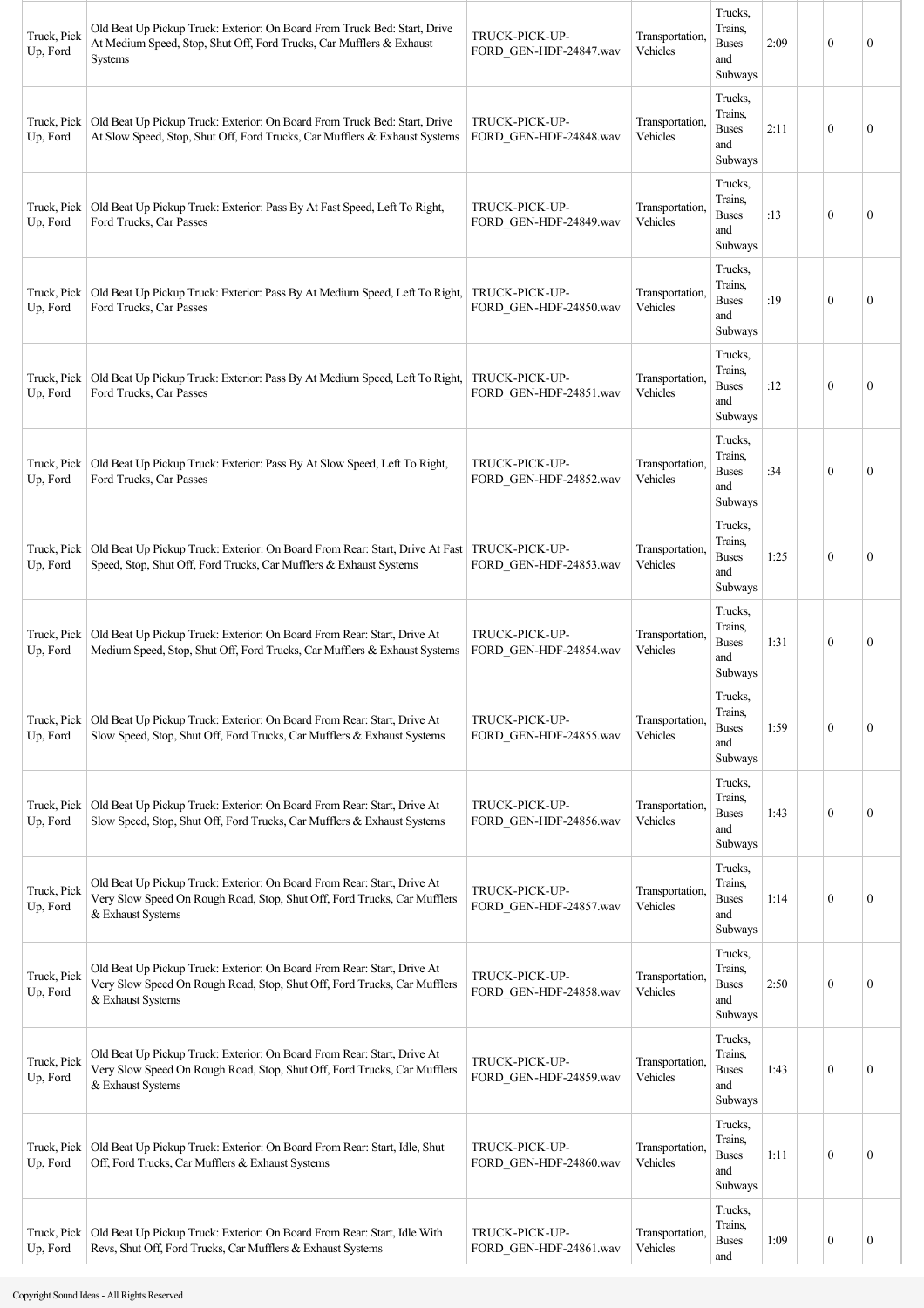|                         |                                                                                                                                |                                          |                             | Subways                                                     |      |                  |              |
|-------------------------|--------------------------------------------------------------------------------------------------------------------------------|------------------------------------------|-----------------------------|-------------------------------------------------------------|------|------------------|--------------|
| Truck, Pick<br>Up, Ford | Old Beat Up Pickup Truck: Exterior: Start, Pull Away Right At Fast Speed,<br>Cargo Drops On Road, Ford Trucks, Car Drive Aways | TRUCK-PICK-UP-<br>FORD_GEN-HDF-24862.wav | Transportation,<br>Vehicles | Trucks,<br>Trains,<br><b>Buses</b><br>and<br>Subways        | :18  | $\boldsymbol{0}$ | $\mathbf{0}$ |
| Truck, Pick<br>Up, Ford | Old Beat Up Pickup Truck: Exterior: Start, Pull Away Right At Fast Speed,<br>Ford Trucks, Car Drive Aways                      | TRUCK-PICK-UP-<br>FORD GEN-HDF-24863.wav | Transportation,<br>Vehicles | Trucks,<br>Trains,<br><b>Buses</b><br>and<br>Subways        | :18  | $\boldsymbol{0}$ | $\mathbf{0}$ |
| Truck, Pick<br>Up, Ford | Old Beat Up Pickup Truck: Exterior: Start, Pull Away Right At Medium Speed,<br>Ford Trucks, Car Drive Aways                    | TRUCK-PICK-UP-<br>FORD GEN-HDF-24864.wav | Transportation,<br>Vehicles | Trucks,<br>Trains,<br><b>Buses</b><br>and<br>Subways        | :20  | $\theta$         | $\mathbf{0}$ |
| Truck, Pick<br>Up, Ford | Old Beat Up Pickup Truck: Exterior: Start, Pull Away Right At Slow Speed,<br>Ford Trucks, Car Drive Aways                      | TRUCK-PICK-UP-<br>FORD GEN-HDF-24865.wav | Transportation,<br>Vehicles | Trucks,<br>Trains.<br><b>Buses</b><br>and<br>Subways        | :23  | $\boldsymbol{0}$ | $\mathbf{0}$ |
| Truck, Pick<br>Up, Ford | Old Beat Up Pickup Truck: Exterior: Start, Idle, Shut Off, From Front, Ford<br>Trucks, Car Mufflers & Exhaust Systems          | TRUCK-PICK-UP-<br>FORD GEN-HDF-24866.wav | Transportation,<br>Vehicles | Trucks,<br>Trains.<br><b>Buses</b><br>and<br>Subways        | 1:08 | $\boldsymbol{0}$ | $\mathbf{0}$ |
| Truck, Pick<br>Up, Ford | Old Beat Up Pickup Truck: Exterior: Start, Idle, Shut Off, From Side, Ford<br>Trucks, Car Mufflers & Exhaust Systems           | TRUCK-PICK-UP-<br>FORD GEN-HDF-24867.wav | Transportation,<br>Vehicles | Trucks,<br>Trains,<br><b>Buses</b><br>and<br>Subways        | 1:03 | $\theta$         | $\mathbf{0}$ |
| Truck, Pick<br>Up, Ford | Old Beat Up Pickup Truck: Exterior: Start, Idle, Shut Off, From Side, Ford<br>Trucks, Car Mufflers & Exhaust Systems           | TRUCK-PICK-UP-<br>FORD GEN-HDF-24868.wav | Transportation,<br>Vehicles | Trucks,<br>Trains,<br><b>Buses</b><br>and<br>Subways        | 1:06 | $\theta$         | $\mathbf{0}$ |
| Truck, Pick<br>Up, Ford | Old Beat Up Pickup Truck: Exterior: Start, Idle With Revs, Shut Off, From<br>Side, Ford Trucks, Car Mufflers & Exhaust Systems | TRUCK-PICK-UP-<br>FORD GEN-HDF-24869.wav | Transportation,<br>Vehicles | Trucks,<br>Trains,<br><b>Buses</b><br>and<br><b>Subways</b> | :49  | $\boldsymbol{0}$ | $\mathbf{0}$ |
| Truck, Pick<br>Up, Ford | Old Beat Up Pickup Truck: Exterior: Start, Idle With Revs, Shut Off, From<br>Side, Ford Trucks, Car Mufflers & Exhaust Systems | TRUCK-PICK-UP-<br>FORD GEN-HDF-24870.wav | Transportation,<br>Vehicles | Trucks,<br>Trains.<br><b>Buses</b><br>and<br>Subways        | :53  | $\boldsymbol{0}$ | $\mathbf{0}$ |
| Truck, Pick<br>Up, Ford | Old Beat Up Pickup Truck: Exterior: Pull Up From Left At Fast Speed, Stop,<br>Idle, Shut Off, Ford Trucks, Car Drive Towards   | TRUCK-PICK-UP-<br>FORD GEN-HDF-24871.wav | Transportation,<br>Vehicles | Trucks,<br>Trains.<br><b>Buses</b><br>and<br>Subways        | :17  | $\boldsymbol{0}$ | $\mathbf{0}$ |
| Truck, Pick<br>Up, Ford | Old Beat Up Pickup Truck: Exterior: Pull Up From Left At Medium Speed,<br>Stop, Idle, Shut Off, Ford Trucks, Car Drive Towards | TRUCK-PICK-UP-<br>FORD GEN-HDF-24872.wav | Transportation,<br>Vehicles | Trucks,<br>Trains,<br><b>Buses</b><br>and<br>Subways        | :28  | $\boldsymbol{0}$ | $\mathbf{0}$ |
| Truck, Pick<br>Up, Ford | Old Beat Up Pickup Truck: Exterior: Pull Up From Left At Medium Speed,<br>Stop, Idle, Shut Off, Ford Trucks, Car Drive Towards | TRUCK-PICK-UP-<br>FORD GEN-HDF-24873.wav | Transportation,<br>Vehicles | Trucks,<br>Trains.<br><b>Buses</b><br>and<br>Subways        | :19  | $\boldsymbol{0}$ | $\mathbf{0}$ |
| Truck, Pick<br>Up, Ford | Old Beat Up Pickup Truck: Exterior: Pull Up From Left At Slow Speed, Stop,<br>Idle, Shut Off, Ford Trucks, Car Drive Towards   | TRUCK-PICK-UP-<br>FORD GEN-HDF-24874.wav | Transportation,<br>Vehicles | Trucks,<br>Trains,<br><b>Buses</b><br>and<br>Subways        | :21  | $\boldsymbol{0}$ | $\mathbf{0}$ |
| Truck, Pick<br>Up, Ford | Old Beat Up Pickup Truck: Exterior: Pull Up From Left At Slow Speed, Stop,<br>Idle, Shut Off, Ford Trucks, Car Drive Towards   | TRUCK-PICK-UP-<br>FORD GEN-HDF-24875.wav | Transportation,<br>Vehicles | Trucks,<br>Trains,<br><b>Buses</b><br>and<br>Subways        | :16  | $\boldsymbol{0}$ | $\mathbf{0}$ |
|                         |                                                                                                                                |                                          |                             | Trucks,                                                     |      |                  |              |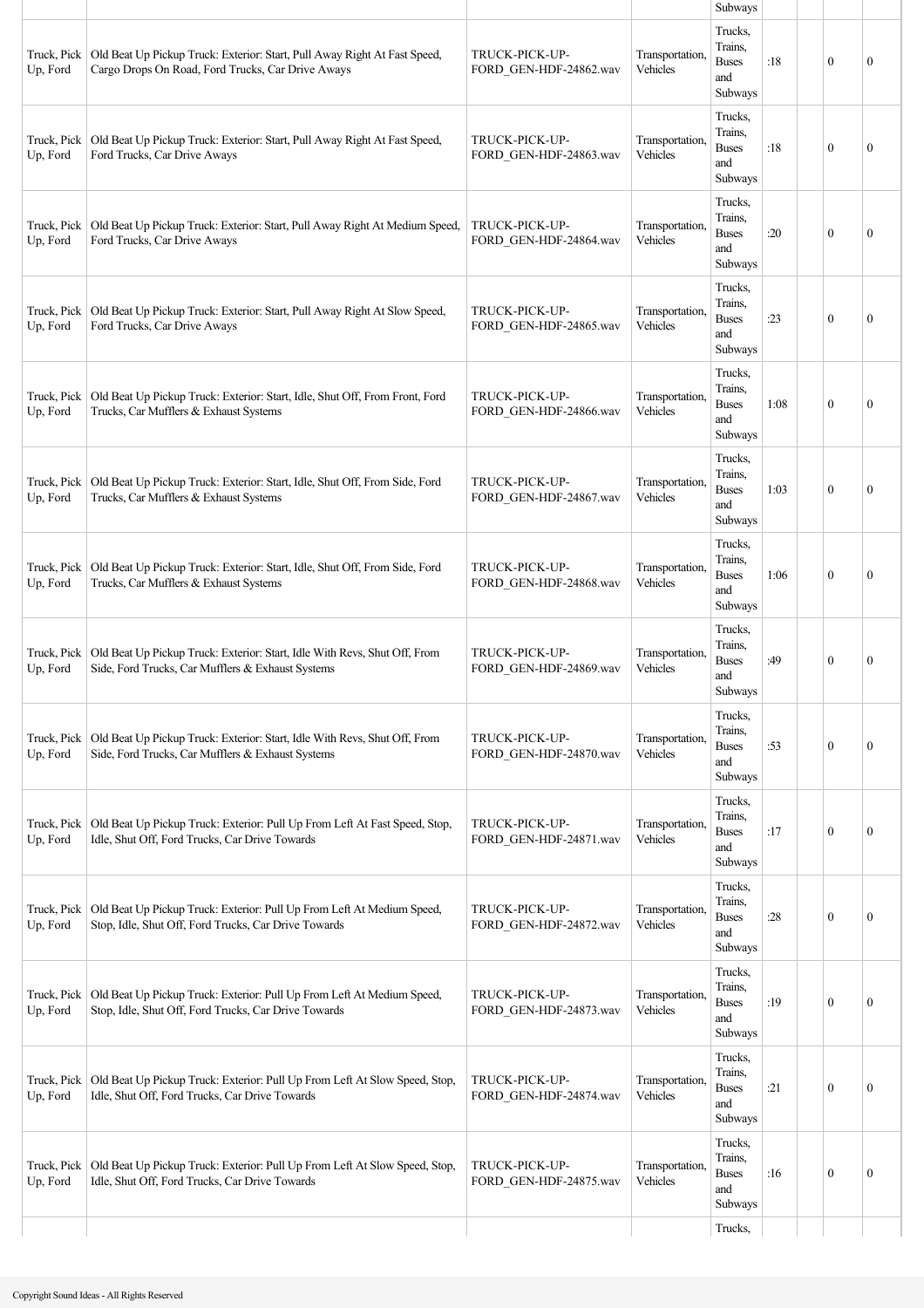| Truck, Pick<br>Up, Ford | Ford F150 Pickup Truck: Ext: Horn Alarm: Constant, Alarms, Horns, Ford<br>Trucks, Car Horns                                            | TRUCK-PICK-UP-<br>FORD_GEN-HDF-24876.wav | Transportation,<br>Vehicles | Trains,<br><b>Buses</b><br>and<br>Subways            | :10 | $\mathbf{0}$     | $\mathbf{0}$     |
|-------------------------|----------------------------------------------------------------------------------------------------------------------------------------|------------------------------------------|-----------------------------|------------------------------------------------------|-----|------------------|------------------|
| Truck, Pick<br>Up, Ford | Ford F150 Pickup Truck: Ext: Horn Alarm: Set, Alarms, Horns, Ford Trucks,<br>Car Horns                                                 | TRUCK-PICK-UP-<br>FORD_GEN-HDF-24877.wav | Transportation,<br>Vehicles | Trucks,<br>Trains,<br><b>Buses</b><br>and<br>Subways | :01 | $\mathbf{0}$     | $\boldsymbol{0}$ |
| Truck, Pick<br>Up, Ford | Ford F150 Pickup Truck: Ext: Brake Stand, Heavy Squealing Of Tires, Ford<br>Trucks, Car Skids, Braking & Tires                         | TRUCK-PICK-UP-<br>FORD GEN-HDF-24878.wav | Transportation,<br>Vehicles | Trucks,<br>Trains,<br><b>Buses</b><br>and<br>Subways | :07 | $\mathbf{0}$     | $\boldsymbol{0}$ |
| Truck, Pick<br>Up, Ford | Ford F150 Pickup Truck: Ext: Brake Stand, Heavy Squealing Of Tires, Ford<br>Trucks, Car Skids, Braking & Tires                         | TRUCK-PICK-UP-<br>FORD_GEN-HDF-24879.wav | Transportation,<br>Vehicles | Trucks,<br>Trains,<br><b>Buses</b><br>and<br>Subways | :08 | $\mathbf{0}$     | $\mathbf{0}$     |
| Truck, Pick<br>Up, Ford | Ford F150 Pickup Truck: Ext: Door: Close, Ford Trucks, Car Doors                                                                       | TRUCK-PICK-UP-<br>FORD GEN-HDF-24880.wav | Transportation,<br>Vehicles | Trucks,<br>Trains,<br><b>Buses</b><br>and<br>Subways | :01 | $\mathbf{0}$     | $\boldsymbol{0}$ |
| Truck, Pick<br>Up, Ford | Ford F150 Pickup Truck: Ext: Door: Close, Ford Trucks, Car Doors                                                                       | TRUCK-PICK-UP-<br>FORD_GEN-HDF-24881.wav | Transportation,<br>Vehicles | Trucks,<br>Trains,<br><b>Buses</b><br>and<br>Subways | :01 | $\mathbf{0}$     | $\boldsymbol{0}$ |
| Truck, Pick<br>Up, Ford | Ford F150 Pickup Truck: Ext: Door: Close, Ford Trucks, Car Doors                                                                       | TRUCK-PICK-UP-<br>FORD GEN-HDF-24882.wav | Transportation.<br>Vehicles | Trucks,<br>Trains,<br><b>Buses</b><br>and<br>Subways | :01 | $\mathbf{0}$     | $\mathbf{0}$     |
| Truck, Pick<br>Up, Ford | Ford F150 Pickup Truck: Ext: Door: Close, Ford Trucks, Car Doors                                                                       | TRUCK-PICK-UP-<br>FORD_GEN-HDF-24883.wav | Transportation,<br>Vehicles | Trucks,<br>Trains,<br><b>Buses</b><br>and<br>Subways | :01 | $\mathbf{0}$     | $\boldsymbol{0}$ |
| Truck, Pick<br>Up, Ford | Ford F150 Pickup Truck: Ext: Door: Open, Ford Trucks, Car Doors                                                                        | TRUCK-PICK-UP-<br>FORD_GEN-HDF-24884.wav | Transportation,<br>Vehicles | Trucks,<br>Trains,<br><b>Buses</b><br>and<br>Subways | :02 | $\boldsymbol{0}$ | $\boldsymbol{0}$ |
| Truck, Pick<br>Up, Ford | Ford F150 Pickup Truck: Ext: Door: Open, Ford Trucks, Car Doors                                                                        | TRUCK-PICK-UP-<br>FORD_GEN-HDF-24885.wav | Transportation,<br>Vehicles | Trucks,<br>Trains,<br><b>Buses</b><br>and<br>Subways | :01 | $\boldsymbol{0}$ | $\boldsymbol{0}$ |
| Truck, Pick<br>Up, Ford | Ford F150 Pickup Truck: Ext: Door: Open, Ford Trucks, Car Doors                                                                        | TRUCK-PICK-UP-<br>FORD_GEN-HDF-24886.wav | Transportation,<br>Vehicles | Trucks,<br>Trains,<br><b>Buses</b><br>and<br>Subways | :01 | $\boldsymbol{0}$ | $\boldsymbol{0}$ |
| Truck, Pick<br>Up, Ford | Ford F150 Pickup Truck: Ext: Door: Open, Person Enters, Closes Door, Ford<br>Trucks, Car Doors, Car Seats & Seat Adjustments           | TRUCK-PICK-UP-<br>FORD_GEN-HDF-24887.wav | Transportation,<br>Vehicles | Trucks,<br>Trains,<br><b>Buses</b><br>and<br>Subways | :08 | $\boldsymbol{0}$ | $\boldsymbol{0}$ |
| Truck, Pick<br>Up, Ford | Ford F150 Pickup Truck: Ext: Door: Open, Person Enters, Close Door, Ford<br>Trucks, Car Doors, Car Seats & Seat Adjustments            | TRUCK-PICK-UP-<br>FORD_GEN-HDF-24888.wav | Transportation,<br>Vehicles | Trucks,<br>Trains,<br><b>Buses</b><br>and<br>Subways | :05 | $\mathbf{0}$     | $\boldsymbol{0}$ |
| Truck, Pick<br>Up, Ford | Ford F150 Pickup Truck: Ext: Door: Open, Person Enters, Close Door, Ford<br>Trucks, Car Doors, Car Seats & Seat Adjustments            | TRUCK-PICK-UP-<br>FORD_GEN-HDF-24889.wav | Transportation,<br>Vehicles | Trucks,<br>Trains,<br><b>Buses</b><br>and<br>Subways | :06 | $\boldsymbol{0}$ | $\boldsymbol{0}$ |
| Truck, Pick<br>Up, Ford | Ford F150 Pickup Truck: Ext: Door: Open With Chime, Person Enters, Close<br>Door, Ford Trucks, Car Doors, Car Seats & Seat Adjustments | TRUCK-PICK-UP-<br>FORD_GEN-HDF-24890.wav | Transportation,<br>Vehicles | Trucks,<br>Trains,<br><b>Buses</b><br>and<br>Subways | :05 | $\boldsymbol{0}$ | $\boldsymbol{0}$ |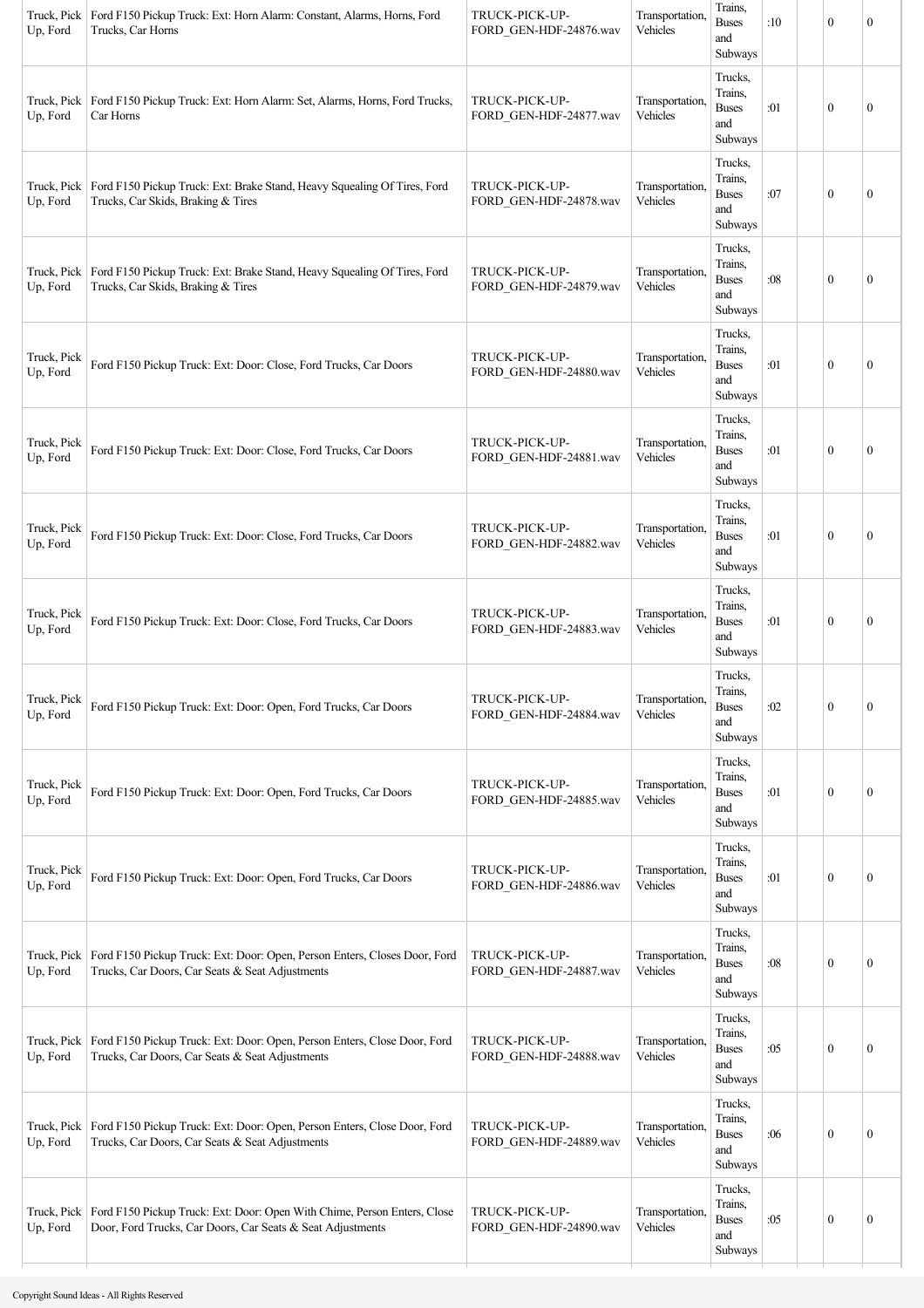| Truck, Pick<br>Up, Ford | Ford F150 Pickup Truck: Ext: Open Door, Person Exits, Closes Door, Ford<br>Trucks, Car Doors, Car Seats & Seat Adjustments                          | TRUCK-PICK-UP-<br>FORD_GEN-HDF-24891.wav | Transportation.<br>Vehicles | Trucks,<br>Trains,<br><b>Buses</b><br>and<br>Subways | :07 | $\mathbf{0}$     | $\mathbf{0}$     |
|-------------------------|-----------------------------------------------------------------------------------------------------------------------------------------------------|------------------------------------------|-----------------------------|------------------------------------------------------|-----|------------------|------------------|
| Truck, Pick<br>Up, Ford | Ford F150 Pickup Truck: Ext: Open Door, Person Exits, Closes Door, Ford<br>Trucks, Car Doors, Car Seats & Seat Adjustments                          | TRUCK-PICK-UP-<br>FORD GEN-HDF-24892.wav | Transportation,<br>Vehicles | Trucks.<br>Trains,<br><b>Buses</b><br>and<br>Subways | :08 | $\boldsymbol{0}$ | $\boldsymbol{0}$ |
| Up, Ford                | Truck, Pick   Ford F150 Pickup Truck: Ext: Open Door With Chime, Person Exits, Closes<br>Door, Ford Trucks, Car Doors, Car Seats & Seat Adjustments | TRUCK-PICK-UP-<br>FORD_GEN-HDF-24893.wav | Transportation.<br>Vehicles | Trucks,<br>Trains,<br><b>Buses</b><br>and<br>Subways | :07 | $\mathbf{0}$     | $\mathbf{0}$     |
| Truck, Pick<br>Up, Ford | Ford F150 Pickup Truck: Ext: Hood: Close, Ford Trucks, Car Hoods &<br>Trunks                                                                        | TRUCK-PICK-UP-<br>FORD GEN-HDF-24894.wav | Transportation,<br>Vehicles | Trucks,<br>Trains,<br><b>Buses</b><br>and<br>Subways | :03 | $\mathbf{0}$     | $\mathbf{0}$     |
| Truck, Pick<br>Up, Ford | Ford F150 Pickup Truck: Ext: Hood: Close, Ford Trucks, Car Hoods &<br>Trunks                                                                        | TRUCK-PICK-UP-<br>FORD GEN-HDF-24895.wav | Transportation,<br>Vehicles | Trucks,<br>Trains,<br><b>Buses</b><br>and<br>Subways | :01 | $\boldsymbol{0}$ | $\boldsymbol{0}$ |
| Truck, Pick<br>Up, Ford | Ford F150 Pickup Truck: Ext: Hood: Distant Close, Ford Trucks, Car Hoods<br>& Trunks                                                                | TRUCK-PICK-UP-<br>FORD GEN-HDF-24896.wav | Transportation,<br>Vehicles | Trucks,<br>Trains,<br><b>Buses</b><br>and<br>Subways | :01 | $\mathbf{0}$     | $\boldsymbol{0}$ |
| Truck, Pick<br>Up, Ford | Ford F150 Pickup Truck: Ext: Hood Latch: Open, Ford Trucks, Car Hoods &<br>Trunks, Car Locks                                                        | TRUCK-PICK-UP-<br>FORD_GEN-HDF-24897.wav | Transportation,<br>Vehicles | Trucks,<br>Trains,<br><b>Buses</b><br>and<br>Subways | :01 | $\mathbf{0}$     | $\mathbf{0}$     |
| Up, Ford                | Truck, Pick   Ford F150 Pickup Truck: Ext: Hood Latch: Open, Ford Trucks, Car Hoods &<br>Trunks, Car Locks                                          | TRUCK-PICK-UP-<br>FORD GEN-HDF-24898.wav | Transportation.<br>Vehicles | Trucks,<br>Trains.<br><b>Buses</b><br>and<br>Subways | :01 | $\mathbf{0}$     | $\boldsymbol{0}$ |
| Truck, Pick<br>Up, Ford | Ford F150 Pickup Truck: Ext: Hood: Open, Ford Trucks, Car Hoods &<br>Trunks                                                                         | TRUCK-PICK-UP-<br>FORD_GEN-HDF-24899.wav | Transportation,<br>Vehicles | Trucks,<br>Trains,<br><b>Buses</b><br>and<br>Subways | :04 | $\mathbf{0}$     | $\mathbf{0}$     |
| Truck, Pick<br>Up, Ford | Ford F150 Pickup Truck: Ext: Hood: Open, Ford Trucks, Car Hoods &<br>Trunks                                                                         | TRUCK-PICK-UP-<br>FORD_GEN-HDF-24900.wav | Transportation,<br>Vehicles | Trucks,<br>Trains,<br><b>Buses</b><br>and<br>Subways | :05 | $\boldsymbol{0}$ | $\boldsymbol{0}$ |
| Truck, Pick<br>Up, Ford | Ford F150 Pickup Truck: Ext: Hood: Undo Latch And Open, Ford Trucks,<br>Car Hoods & Trunks, Car Locks                                               | TRUCK-PICK-UP-<br>FORD_GEN-HDF-24901.wav | Transportation,<br>Vehicles | Trucks,<br>Trains,<br><b>Buses</b><br>and<br>Subways | :04 | $\boldsymbol{0}$ | $\boldsymbol{0}$ |
| Truck, Pick<br>Up, Ford | Ford F150 Pickup Truck: Ext: Horn: Four Short Blasts, Alarms, Ford Trucks,<br>Car Horns                                                             | TRUCK-PICK-UP-<br>FORD_GEN-HDF-24902.wav | Transportation,<br>Vehicles | Trucks,<br>Trains,<br><b>Buses</b><br>and<br>Subways | :04 | $\boldsymbol{0}$ | $\boldsymbol{0}$ |
| Truck, Pick<br>Up, Ford | Ford F150 Pickup Truck: Ext: Horn: Single Long Blast, Alarms, Ford Trucks,<br>Car Horns                                                             | TRUCK-PICK-UP-<br>FORD GEN-HDF-24903.wav | Transportation,<br>Vehicles | Trucks,<br>Trains,<br><b>Buses</b><br>and<br>Subways | :05 | $\boldsymbol{0}$ | $\boldsymbol{0}$ |
| Truck, Pick<br>Up, Ford | Ford F150 Pickup Truck: Ext: Horn: Single Long Blast, Alarms, Ford Trucks,<br>Car Horns                                                             | TRUCK-PICK-UP-<br>FORD GEN-HDF-24904.wav | Transportation,<br>Vehicles | Trucks,<br>Trains,<br><b>Buses</b><br>and<br>Subways | :05 | $\bf{0}$         | $\bf{0}$         |
| Truck, Pick<br>Up, Ford | Ford F150 Pickup Truck: Ext: Horn: Single Short Blast, Alarms, Ford Trucks,<br>Car Horns                                                            | TRUCK-PICK-UP-<br>FORD_GEN-HDF-24905.wav | Transportation,<br>Vehicles | Trucks,<br>Trains,<br><b>Buses</b><br>and<br>Subways | :01 | $\boldsymbol{0}$ | $\bf{0}$         |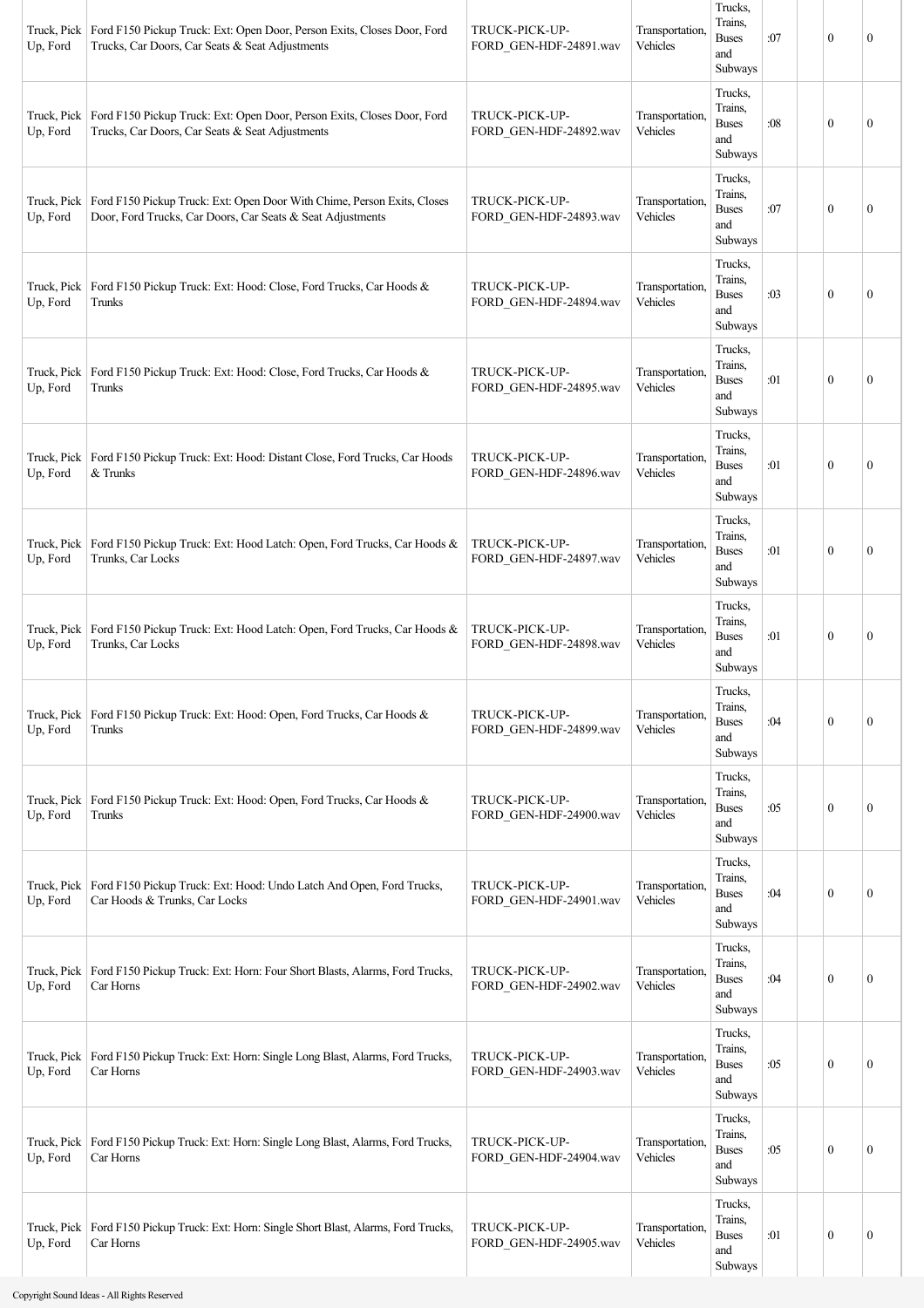| Truck, Pick<br>Up, Ford | Ford F150 Pickup Truck: Ext: Horn: Single Short Blast, Alarms, Ford Trucks,<br>Car Horns                                                                                           | TRUCK-PICK-UP-<br>FORD_GEN-HDF-24906.wav | Transportation.<br>Vehicles | Trucks,<br>Trains,<br><b>Buses</b><br>and<br>Subways | :02  | $\mathbf{0}$     | 0                |
|-------------------------|------------------------------------------------------------------------------------------------------------------------------------------------------------------------------------|------------------------------------------|-----------------------------|------------------------------------------------------|------|------------------|------------------|
| Truck, Pick<br>Up, Ford | Ford F150 Pickup Truck: Ext: Horn: Two Medium Blasts, Alarms, Ford<br>Trucks, Car Horns                                                                                            | TRUCK-PICK-UP-<br>FORD GEN-HDF-24907.wav | Transportation<br>Vehicles  | Trucks,<br>Trains,<br><b>Buses</b><br>and<br>Subways | :04  | $\mathbf{0}$     | $\overline{0}$   |
| Truck, Pick<br>Up, Ford | Ford F150 Pickup Truck: Ext: Horn: Two Medium Blasts, Alarms, Ford<br>Trucks, Car Horns                                                                                            | TRUCK-PICK-UP-<br>FORD GEN-HDF-24908.wav | Transportation<br>Vehicles  | Trucks,<br>Trains,<br><b>Buses</b><br>and<br>Subways | :04  | $\mathbf{0}$     | $\theta$         |
| Truck, Pick<br>Up, Ford | Ford F150 Pickup Truck: Ext: Horn: Two Short Blasts, Alarms, Ford Trucks,<br>Car Horns                                                                                             | TRUCK-PICK-UP-<br>FORD GEN-HDF-24909.wav | Transportation<br>Vehicles  | Trucks,<br>Trains,<br><b>Buses</b><br>and<br>Subways | :02  | $\mathbf{0}$     | $\theta$         |
| Truck, Pick<br>Up, Ford | Ford F150 Pickup Truck: Ext: Horn: Two Short Blasts, Alarms, Ford Trucks,<br>Car Horns                                                                                             | TRUCK-PICK-UP-<br>FORD GEN-HDF-24910.wav | Transportation,<br>Vehicles | Trucks,<br>Trains,<br><b>Buses</b><br>and<br>Subways | :02  | $\mathbf{0}$     | $\theta$         |
| Truck, Pick<br>Up, Ford | Ford F150 Pickup Truck: Ext: Horn: Two Short Blasts, Alarms, Ford Trucks,<br>Car Horns                                                                                             | TRUCK-PICK-UP-<br>FORD GEN-HDF-24911.wav | Transportation.<br>Vehicles | Trucks,<br>Trains,<br><b>Buses</b><br>and<br>Subways | :02  | $\mathbf{0}$     | 0                |
| Truck, Pick<br>Up, Ford | Ford F150 Pickup Truck: Ext: Horn: Four Angry Long Blasts, Alarms, Ford<br>Trucks, Car Horns                                                                                       | TRUCK-PICK-UP-<br>FORD GEN-HDF-24912.wav | Transportation.<br>Vehicles | Trucks,<br>Trains,<br><b>Buses</b><br>and<br>Subways | :14  | $\mathbf{0}$     | 0                |
| Truck, Pick<br>Up, Ford | Ford F150 Pickup Truck: Ext: Idle In Distance, Pull Up Left, Shut Off, Ford<br>Trucks, Car Mufflers & Exhaust Systems                                                              | TRUCK-PICK-UP-<br>FORD GEN-HDF-24913.wav | Transportation,<br>Vehicles | Trucks,<br>Trains,<br><b>Buses</b><br>and<br>Subways | :16  | $\mathbf{0}$     | $\boldsymbol{0}$ |
| Truck, Pick<br>Up, Ford | Ford F150 Pickup Truck: Ext: On Board: Start, Drive At Fast Speed, Various<br>Throttle, Stop, Shut Off, From Engine, Ford Trucks, Car Mufflers & Exhaust<br><b>Systems</b>         | TRUCK-PICK-UP-<br>FORD_GEN-HDF-24914.wav | Transportation,<br>Vehicles | Trucks,<br>Trains,<br><b>Buses</b><br>and<br>Subways | 2:57 | $\mathbf{0}$     | 0                |
| Truck, Pick<br>Up, Ford | Ford F150 Pickup Truck: Ext: On Board: Start, Drive At Fast Speed, Various<br>Throttle, Stop, Shut Off, From Engine, Ford Trucks, Car Mufflers & Exhaust<br>Systems                | TRUCK-PICK-UP-<br>FORD_GEN-HDF-24915.wav | Transportation<br>Vehicles  | Trucks,<br>Trains,<br><b>Buses</b><br>and<br>Subways | 2:41 | $\mathbf{0}$     | 0                |
| Truck, Pick<br>Up, Ford | Ford F150 Pickup Truck: Ext: On Board: Start, Drive At Medium Speed On<br>Asphalt, Turning On Gravel, Stop, Shut Off, From Exhaust, Ford Trucks, Car<br>Mufflers & Exhaust Systems | TRUCK-PICK-UP-<br>FORD_GEN-HDF-24916.wav | Transportation<br>Vehicles  | Trucks,<br>Trains,<br><b>Buses</b><br>and<br>Subways | :56  | $\boldsymbol{0}$ | $\boldsymbol{0}$ |
| Truck, Pick<br>Up, Ford | Ford F150 Pickup Truck: Ext: On Board: Start, Drive At Medium Speed, Stop,<br>Shut Off, From Engine, Ford Trucks, Car Mufflers & Exhaust Systems                                   | TRUCK-PICK-UP-<br>FORD_GEN-HDF-24917.wav | Transportation,<br>Vehicles | Trucks,<br>Trains,<br><b>Buses</b><br>and<br>Subways | 1:49 | $\mathbf{0}$     | $\theta$         |
| Truck, Pick<br>Up, Ford | Ford F150 Pickup Truck: Ext: On Board: Start, Drive At Slow Speed, Stop,<br>Shut Off, From Exhaust, Ford Trucks, Car Mufflers & Exhaust Systems                                    | TRUCK-PICK-UP-<br>FORD_GEN-HDF-24918.wav | Transportation<br>Vehicles  | Trucks,<br>Trains,<br><b>Buses</b><br>and<br>Subways | 1:45 | $\mathbf{0}$     | 0                |
| Truck, Pick<br>Up, Ford | Ford F150 Pickup Truck: Ext: On Board: Start, Drive At Slow Speed, Stop,<br>Shut Off, From Engine, Ford Trucks, Car Mufflers & Exhaust Systems                                     | TRUCK-PICK-UP-<br>FORD_GEN-HDF-24919.wav | Transportation,<br>Vehicles | Trucks,<br>Trains,<br><b>Buses</b><br>and<br>Subways | 2:05 | $\mathbf{0}$     | $\boldsymbol{0}$ |
| Truck, Pick<br>Up, Ford | Ford F150 Pickup Truck: Ext: On Board: Start, Turn Around, Idle, From<br>Engine, Ford Trucks, Car Mufflers & Exhaust Systems                                                       | TRUCK-PICK-UP-<br>FORD GEN-HDF-24920.wav | Transportation<br>Vehicles  | Trucks,<br>Trains,<br><b>Buses</b><br>and            | :39  | $\boldsymbol{0}$ | $\boldsymbol{0}$ |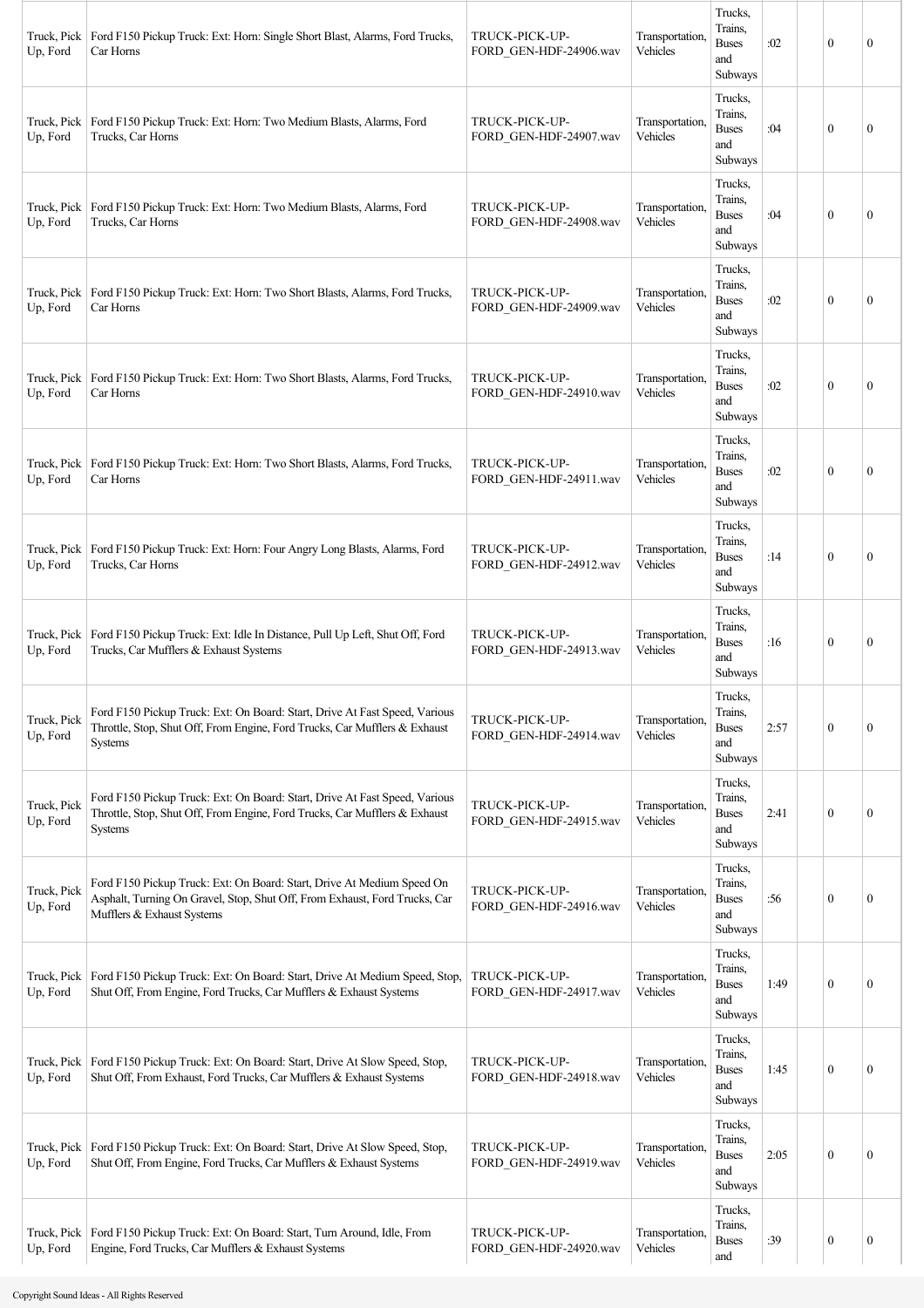|                         |                                                                                                                                                               |                                          |                             | Subways                                              |     |              |                  |
|-------------------------|---------------------------------------------------------------------------------------------------------------------------------------------------------------|------------------------------------------|-----------------------------|------------------------------------------------------|-----|--------------|------------------|
| Truck, Pick<br>Up, Ford | Ford F150 Pickup Truck: Ext: Approach Left At Fast Speed, Decrease<br>Throttle At Mic, Pass By At Slow Speed, Ford Trucks, Car Drive Towards                  | TRUCK-PICK-UP-<br>FORD_GEN-HDF-24921.wav | Transportation,<br>Vehicles | Trucks,<br>Trains,<br><b>Buses</b><br>and<br>Subways | :37 | $\mathbf{0}$ | $\mathbf{0}$     |
| Truck, Pick<br>Up, Ford | Ford F150 Pickup Truck: Ext: Pass By At Fast Speed, Ford Trucks, Car<br>Passes                                                                                | TRUCK-PICK-UP-<br>FORD_GEN-HDF-24922.wav | Transportation,<br>Vehicles | Trucks,<br>Trains,<br><b>Buses</b><br>and<br>Subways | :20 | $\mathbf{0}$ | $\mathbf{0}$     |
| Truck, Pick<br>Up, Ford | Ford F150 Pickup Truck: Ext: Pass By At Fast Speed, Ford Trucks, Car<br>Passes                                                                                | TRUCK-PICK-UP-<br>FORD GEN-HDF-24923.wav | Transportation.<br>Vehicles | Trucks,<br>Trains.<br><b>Buses</b><br>and<br>Subways | :37 | $\mathbf{0}$ | $\mathbf{0}$     |
| Truck, Pick<br>Up, Ford | Ford F150 Pickup Truck: Ext: Pass By At Fast Speed, Mic Follows, Ford<br>Trucks, Car Passes                                                                   | TRUCK-PICK-UP-<br>FORD GEN-HDF-24924.wav | Transportation,<br>Vehicles | Trucks,<br>Trains.<br><b>Buses</b><br>and<br>Subways | :17 | $\mathbf{0}$ | $\mathbf{0}$     |
| Truck, Pick<br>Up, Ford | Ford F150 Pickup Truck: Ext: Pass By At Very Fast Speed, Ford Trucks, Car<br>Passes                                                                           | TRUCK-PICK-UP-<br>FORD GEN-HDF-24925.wav | Transportation,<br>Vehicles | Trucks,<br>Trains.<br><b>Buses</b><br>and<br>Subways | :37 | $\mathbf{0}$ | $\mathbf{0}$     |
| Truck, Pick<br>Up, Ford | Ford F150 Pickup Truck: Ext: Pass By At Very Fast Speed, Ford Trucks, Car<br>Passes                                                                           | TRUCK-PICK-UP-<br>FORD GEN-HDF-24926.wav | Transportation,<br>Vehicles | Trucks,<br>Trains.<br><b>Buses</b><br>and<br>Subways | :25 | $\mathbf{0}$ | $\mathbf{0}$     |
| Truck, Pick<br>Up, Ford | Ford F150 Pickup Truck: Ext: Pass By At Medium Slow Speed, Ford Trucks,<br>Car Passes                                                                         | TRUCK-PICK-UP-<br>FORD_GEN-HDF-24927.wav | Transportation,<br>Vehicles | Trucks,<br>Trains,<br><b>Buses</b><br>and<br>Subways | :27 | $\mathbf{0}$ | $\mathbf{0}$     |
| Truck, Pick<br>Up, Ford | Ford F150 Pickup Truck: Ext: Pass By At Medium Speed, Ford Trucks, Car<br>Passes                                                                              | TRUCK-PICK-UP-<br>FORD_GEN-HDF-24928.wav | Transportation,<br>Vehicles | Trucks,<br>Trains,<br><b>Buses</b><br>and<br>Subways | :20 | $\mathbf{0}$ | $\boldsymbol{0}$ |
| Truck, Pick<br>Up, Ford | Ford F150 Pickup Truck: Ext: Pass By At Medium Speed, Ford Trucks, Car<br>Passes                                                                              | TRUCK-PICK-UP-<br>FORD GEN-HDF-24929.wav | Transportation,<br>Vehicles | Trucks,<br>Trains.<br><b>Buses</b><br>and<br>Subways | :12 | $\mathbf{0}$ | $\boldsymbol{0}$ |
| Truck, Pick<br>Up, Ford | Ford F150 Pickup Truck: Ext: Approach Left At Slow Speed, Increase Throttle   TRUCK-PICK-UP-<br>At Mic, Pass By At Fast Speed, Ford Trucks, Car Drive Towards | FORD_GEN-HDF-24930.wav                   | Transportation,<br>Vehicles | Trucks,<br>Trains.<br><b>Buses</b><br>and<br>Subways | :26 | $\mathbf{0}$ | $\boldsymbol{0}$ |
| Truck, Pick<br>Up, Ford | Ford F150 Pickup Truck: Ext: Pass By At Very Slow Speed, Ford Trucks, Car<br>Passes                                                                           | TRUCK-PICK-UP-<br>FORD_GEN-HDF-24931.wav | Transportation,<br>Vehicles | Trucks,<br>Trains.<br><b>Buses</b><br>and<br>Subways | :36 | $\mathbf{0}$ | $\mathbf{0}$     |
| Truck, Pick<br>Up, Ford | Ford F150 Pickup Truck: Ext: Pass By At Slow Speed, Ford Trucks, Car<br>Passes                                                                                | TRUCK-PICK-UP-<br>FORD GEN-HDF-24932.wav | Transportation,<br>Vehicles | Trucks,<br>Trains.<br><b>Buses</b><br>and<br>Subways | :24 | $\mathbf{0}$ | $\mathbf{0}$     |
| Truck, Pick<br>Up, Ford | Ford F150 Pickup Truck: Ext: Pass By At Very Slow Speed, Mic Follows,<br>Ford Trucks, Car Passes                                                              | TRUCK-PICK-UP-<br>FORD GEN-HDF-24933.wav | Transportation,<br>Vehicles | Trucks,<br>Trains,<br><b>Buses</b><br>and<br>Subways | :26 | $\mathbf{0}$ | $\mathbf{0}$     |
| Truck, Pick<br>Up, Ford | Ford F150 Pickup Truck: Ext: Approach Head On At Fast Speed, Pull Up,<br>Shut Off, Ford Trucks, Car Drive Towards                                             | TRUCK-PICK-UP-<br>FORD GEN-HDF-24934.wav | Transportation,<br>Vehicles | Trucks,<br>Trains,<br><b>Buses</b><br>and<br>Subways | :23 | $\mathbf{0}$ | $\boldsymbol{0}$ |
|                         |                                                                                                                                                               |                                          |                             | Trucks,                                              |     |              |                  |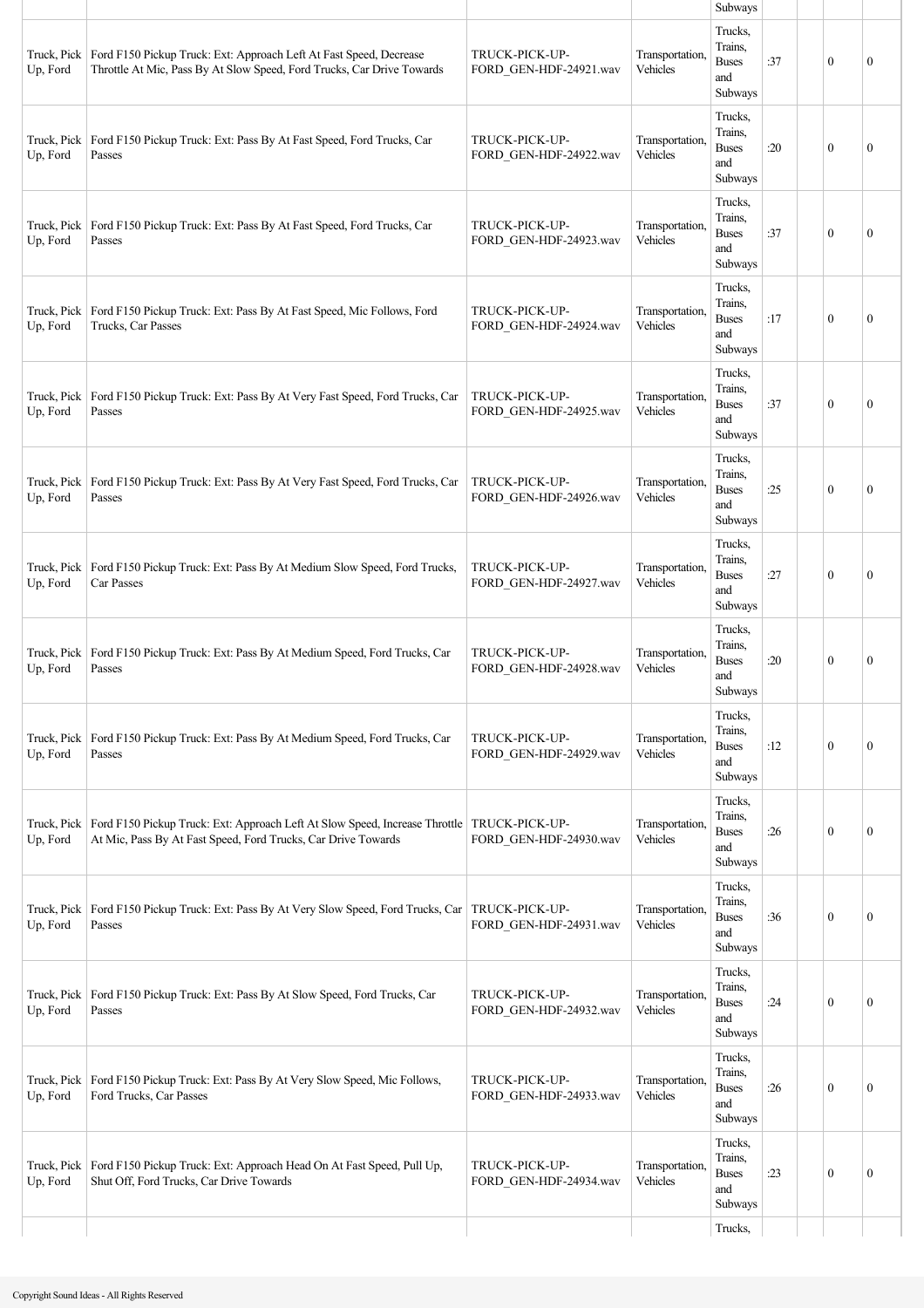| Up, Ford                | Truck, Pick   Ford F150 Pickup Truck: Ext: Approach Head On At Fast Speed, Pull Up,<br>Shut Off, Ford Trucks, Car Drive Towards                                  | TRUCK-PICK-UP-<br>FORD GEN-HDF-24935.wav | Transportation,<br>Vehicles | Trains,<br><b>Buses</b><br>and<br>Subways            | :22 | $\mathbf{0}$     | 0                |
|-------------------------|------------------------------------------------------------------------------------------------------------------------------------------------------------------|------------------------------------------|-----------------------------|------------------------------------------------------|-----|------------------|------------------|
| Truck, Pick<br>Up, Ford | Ford F150 Pickup Truck: Ext: Approach Head On At Fast Speed, Pull Up<br>With Light Skid, Shut Off, Ford Trucks, Car Drive Towards, Car Skids,<br>Braking & Tires | TRUCK-PICK-UP-<br>FORD_GEN-HDF-24936.wav | Transportation,<br>Vehicles | Trucks,<br>Trains,<br><b>Buses</b><br>and<br>Subways | :10 | $\mathbf{0}$     | 0                |
| Truck, Pick<br>Up, Ford | Ford F150 Pickup Truck: Ext: Approach Left At Fast Speed, Pull Up, Shut<br>Off, Ford Trucks, Car Drive Towards                                                   | TRUCK-PICK-UP-<br>FORD_GEN-HDF-24937.wav | Transportation.<br>Vehicles | Trucks,<br>Trains,<br><b>Buses</b><br>and<br>Subways | :39 | $\mathbf{0}$     | $\boldsymbol{0}$ |
| Up, Ford                | Truck, Pick   Ford F150 Pickup Truck: Ext: Approach Left At Fast Speed, Pull Up, Shut<br>Off, Ford Trucks, Car Drive Towards                                     | TRUCK-PICK-UP-<br>FORD_GEN-HDF-24938.wav | Transportation,<br>Vehicles | Trucks,<br>Trains,<br><b>Buses</b><br>and<br>Subways | :22 | $\mathbf{0}$     | $\boldsymbol{0}$ |
| Up, Ford                | Truck, Pick   Ford F150 Pickup Truck: Ext: Approach Head On At Medium Speed, Pull Up,<br>Shut Off, Ford Trucks, Car Drive Towards                                | TRUCK-PICK-UP-<br>FORD GEN-HDF-24939.wav | Transportation,<br>Vehicles | Trucks,<br>Trains,<br><b>Buses</b><br>and<br>Subways | :31 | $\mathbf{0}$     | $\boldsymbol{0}$ |
| Truck, Pick<br>Up, Ford | Ford F150 Pickup Truck: Ext: Approach Head On At Medium Speed, Pull Up,<br>Shut Off, Ford Trucks, Car Drive Towards                                              | TRUCK-PICK-UP-<br>FORD_GEN-HDF-24940.wav | Transportation,<br>Vehicles | Trucks,<br>Trains,<br><b>Buses</b><br>and<br>Subways | :29 | $\boldsymbol{0}$ | $\boldsymbol{0}$ |
| Up, Ford                | Truck, Pick   Ford F150 Pickup Truck: Ext: Approach Left At Medium Speed, Pull Up, Shut<br>Off, Ford Trucks, Car Drive Towards                                   | TRUCK-PICK-UP-<br>FORD_GEN-HDF-24941.wav | Transportation,<br>Vehicles | Trucks,<br>Trains,<br><b>Buses</b><br>and<br>Subways | :27 | $\mathbf{0}$     | $\boldsymbol{0}$ |
| Up, Ford                | Truck, Pick   Ford F150 Pickup Truck: Ext: Approach Left At Medium Speed, Pull Up, Shut<br>Off, Ford Trucks, Car Drive Towards                                   | TRUCK-PICK-UP-<br>FORD_GEN-HDF-24942.wav | Transportation,<br>Vehicles | Trucks,<br>Trains,<br><b>Buses</b><br>and<br>Subways | :25 | $\mathbf{0}$     | 0                |
| Up, Ford                | Truck, Pick   Ford F150 Pickup Truck: Ext: Approach Head On At Very Slow Speed, Pull<br>Up, Shut Off, Ford Trucks, Car Drive Towards                             | TRUCK-PICK-UP<br>FORD_GEN-HDF-24943.wav  | Transportation,<br>Vehicles | Trucks,<br>Trains,<br><b>Buses</b><br>and<br>Subways | :50 | $\boldsymbol{0}$ | $\boldsymbol{0}$ |
| Up, Ford                | Truck, Pick   Ford F150 Pickup Truck: Ext: Approach Head On At Slow Speed, Pull Up,<br>Shut Off, Ford Trucks, Car Drive Towards                                  | TRUCK-PICK-UP-<br>FORD_GEN-HDF-24944.wav | Transportation,<br>Vehicles | Trucks,<br>Trains,<br><b>Buses</b><br>and<br>Subways | :46 | $\boldsymbol{0}$ | $\boldsymbol{0}$ |
| Up, Ford                | Truck, Pick   Ford F150 Pickup Truck: Ext: Approach Left At Very Slow Speed, Pull Up,<br>Shut Off, Ford Trucks, Car Drive Towards                                | TRUCK-PICK-UP-<br>FORD_GEN-HDF-24945.wav | Transportation,<br>Vehicles | Trucks,<br>Trains,<br><b>Buses</b><br>and<br>Subways | :47 | $\boldsymbol{0}$ | $\boldsymbol{0}$ |
| Truck, Pick<br>Up, Ford | Ford F150 Pickup Truck: Ext: Approach Left At Slow Speed, Pull Up, Shut<br>Off, Ford Trucks, Car Drive Towards                                                   | TRUCK-PICK-UP-<br>FORD_GEN-HDF-24946.wav | Transportation,<br>Vehicles | Trucks,<br>Trains,<br><b>Buses</b><br>and<br>Subways | :53 | $\boldsymbol{0}$ | $\boldsymbol{0}$ |
| Up, Ford                | Truck, Pick   Ford F150 Pickup Truck: Ext: Start In Distance, Pull Up Left, Shut Off, Ford<br>Trucks, Car Drive Towards                                          | TRUCK-PICK-UP-<br>FORD_GEN-HDF-24947.wav | Transportation,<br>Vehicles | Trucks,<br>Trains,<br><b>Buses</b><br>and<br>Subways | :23 | $\boldsymbol{0}$ | $\boldsymbol{0}$ |
| Truck, Pick<br>Up, Ford | Ford F150 Pickup Truck: Ext: Start In Distance, Reverse Up Straight, Shut Off,<br>Ford Trucks, Car Drive Towards                                                 | TRUCK-PICK-UP-<br>FORD_GEN-HDF-24948.wav | Transportation,<br>Vehicles | Trucks,<br>Trains,<br><b>Buses</b><br>and<br>Subways | :24 | $\theta$         | $\boldsymbol{0}$ |
| Truck, Pick<br>Up, Ford | Ford F150 Pickup Truck: Ext: Start In Distance, Reverse Up Straight, Shut Off,<br>Ford Trucks, Car Drive Towards                                                 | TRUCK-PICK-UP-<br>FORD_GEN-HDF-24949.wav | Transportation.<br>Vehicles | Trucks,<br>Trains,<br><b>Buses</b><br>and<br>Subways | :22 | $\boldsymbol{0}$ | $\boldsymbol{0}$ |
|                         |                                                                                                                                                                  |                                          |                             |                                                      |     |                  |                  |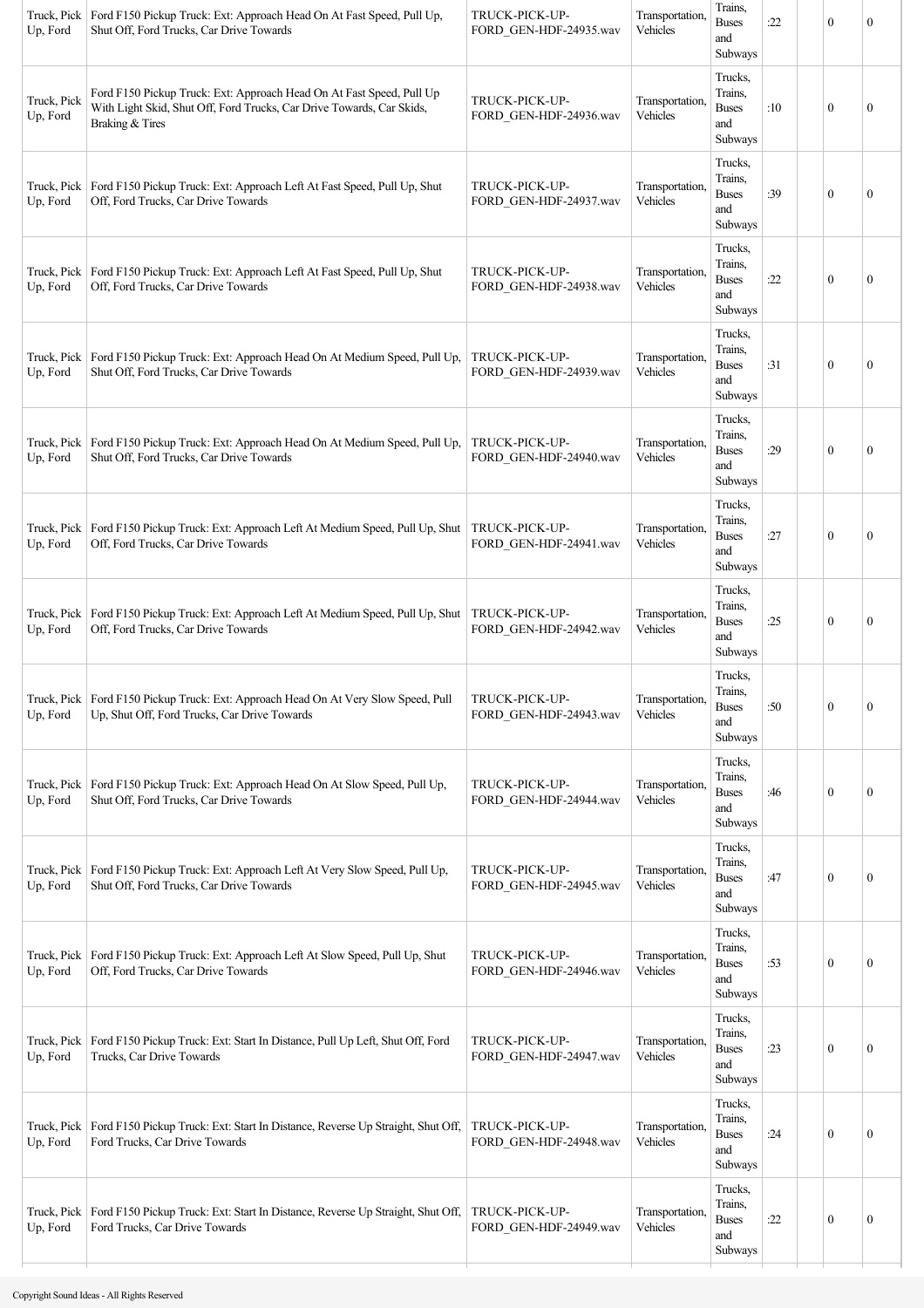| Truck, Pick<br>Up, Ford | Ford F150 Pickup Truck: Ext: Start In Distance, Reverse Up Right, Shut Off,<br>Ford Trucks, Car Drive Towards                                             | TRUCK-PICK-UP-<br>FORD_GEN-HDF-24950.wav | Transportation,<br>Vehicles | Trucks,<br>Trains,<br><b>Buses</b><br>and<br>Subways | :24 | $\mathbf{0}$     | 0                |
|-------------------------|-----------------------------------------------------------------------------------------------------------------------------------------------------------|------------------------------------------|-----------------------------|------------------------------------------------------|-----|------------------|------------------|
| Truck, Pick<br>Up, Ford | Ford F150 Pickup Truck: Ext: Start In Distance, Reverse Up Right, Shut Off,<br>Ford Trucks, Car Drive Towards                                             | TRUCK-PICK-UP-<br>FORD GEN-HDF-24951.wav | Transportation,<br>Vehicles | Trucks,<br>Trains,<br><b>Buses</b><br>and<br>Subways | :23 | $\mathbf{0}$     | 0                |
| Truck, Pick<br>Up, Ford | Ford F150 Pickup Truck: Ext: Start, Idle, Shut Off, From Front, Ford Trucks,<br>Car Mufflers & Exhaust Systems                                            | TRUCK-PICK-UP-<br>FORD_GEN-HDF-24952.wav | Transportation,<br>Vehicles | Trucks,<br>Trains,<br><b>Buses</b><br>and<br>Subways | :50 | $\mathbf{0}$     | $\boldsymbol{0}$ |
| Truck, Pick<br>Up, Ford | Ford F150 Pickup Truck: Ext: Start, Idle, Shut Off, From Rear, Ford Trucks,<br>Car Mufflers & Exhaust Systems                                             | TRUCK-PICK-UP-<br>FORD GEN-HDF-24953.wav | Transportation,<br>Vehicles | Trucks,<br>Trains,<br><b>Buses</b><br>and<br>Subways | :57 | $\mathbf{0}$     | $\boldsymbol{0}$ |
| Truck, Pick<br>Up, Ford | Ford F150 Pickup Truck: Ext: Start, Idle, Pull Away From Rear At Fast Speed,<br>Ford Trucks, Car Drive Aways                                              | TRUCK-PICK-UP-<br>FORD_GEN-HDF-24954.wav | Transportation,<br>Vehicles | Trucks,<br>Trains,<br><b>Buses</b><br>and<br>Subways | :42 | $\mathbf{0}$     | 0                |
| Truck, Pick<br>Up, Ford | Ford F150 Pickup Truck: Ext: Start, Idle, Pull Away From Rear At Fast Speed,<br>Ford Trucks, Car Drive Aways                                              | TRUCK-PICK-UP-<br>FORD GEN-HDF-24955.wav | Transportation,<br>Vehicles | Trucks,<br>Trains,<br><b>Buses</b><br>and<br>Subways | :32 | $\mathbf{0}$     | $\mathbf{0}$     |
| Truck, Pick<br>Up, Ford | Ford F150 Pickup Truck: Ext: Start, Idle, Pull Away From Rear At Fast Speed<br>With Tire Squeal, Ford Trucks, Car Drive Aways, Car Skids, Braking & Tires | TRUCK-PICK-UP-<br>FORD_GEN-HDF-24956.wav | Transportation,<br>Vehicles | Trucks,<br>Trains,<br><b>Buses</b><br>and<br>Subways | :32 | $\mathbf{0}$     | $\boldsymbol{0}$ |
| Truck, Pick<br>Up, Ford | Ford F150 Pickup Truck: Ext: Idle, Pull Away From Rear At Fast Speed With<br>Tire Squeal, Ford Trucks, Car Drive Aways, Car Skids, Braking & Tires        | TRUCK-PICK-UP-<br>FORD GEN-HDF-24957.wav | Transportation,<br>Vehicles | Trucks,<br>Trains,<br><b>Buses</b><br>and<br>Subways | :22 | $\mathbf{0}$     | 0                |
| Truck, Pick<br>Up, Ford | Ford F150 Pickup Truck: Ext: Start, Idle, Pull Away Right At Fast Speed, Light<br>Acceleration, Ford Trucks, Car Drive Aways                              | TRUCK-PICK-UP-<br>FORD_GEN-HDF-24958.wav | Transportation,<br>Vehicles | Trucks,<br>Trains,<br><b>Buses</b><br>and<br>Subways | :42 | $\mathbf{0}$     | $\boldsymbol{0}$ |
| Truck, Pick<br>Up, Ford | Ford F150 Pickup Truck: Ext: Start, Idle, Pull Away Right At Fast Speed,<br>Normal Acceleration, Ford Trucks, Car Drive Aways                             | TRUCK-PICK-UP-<br>FORD_GEN-HDF-24959.wav | Transportation,<br>Vehicles | Trucks,<br>Trains,<br><b>Buses</b><br>and<br>Subways | :30 | $\mathbf{0}$     | $\boldsymbol{0}$ |
| Truck, Pick<br>Up, Ford | Ford F150 Pickup Truck: Ext: Start, Idle, Pull Away Right At Fast Speed With<br>Tire Squeal, Ford Trucks, Car Drive Aways, Car Skids, Braking & Tires     | TRUCK-PICK-UP-<br>FORD_GEN-HDF-24960.wav | Transportation,<br>Vehicles | Trucks,<br>Trains,<br><b>Buses</b><br>and<br>Subways | :29 | $\mathbf{0}$     | 0                |
| Truck, Pick<br>Up, Ford | Ford F150 Pickup Truck: Ext: Idle, Pull Away Right At Fast Speed With Tire<br>Squeal, Ford Trucks, Car Drive Aways, Car Skids, Braking & Tires            | TRUCK-PICK-UP-<br>FORD_GEN-HDF-24961.wav | Transportation,<br>Vehicles | Trucks,<br>Trains,<br><b>Buses</b><br>and<br>Subways | :19 | $\boldsymbol{0}$ | $\boldsymbol{0}$ |
| Truck, Pick<br>Up, Ford | Ford F150 Pickup Truck: Ext: Start, Idle, Pull Away From Rear At Medium<br>Speed, Stone In Tire, Ford Trucks, Car Drive Aways                             | TRUCK-PICK-UP-<br>FORD GEN-HDF-24962.wav | Transportation,<br>Vehicles | Trucks,<br>Trains,<br><b>Buses</b><br>and<br>Subways | :47 | $\mathbf{0}$     | $\boldsymbol{0}$ |
| Truck, Pick<br>Up, Ford | Ford F150 Pickup Truck: Ext: Start, Idle, Pull Away From Rear At Medium<br>Speed, Ford Trucks, Car Drive Aways                                            | TRUCK-PICK-UP-<br>FORD_GEN-HDF-24963.wav | Transportation,<br>Vehicles | Trucks,<br>Trains,<br><b>Buses</b><br>and<br>Subways | :49 | $\mathbf{0}$     | 0                |
| Truck, Pick<br>Up, Ford | Ford F150 Pickup Truck: Ext: Start, Idle, Pull Away Right At Medium Speed,<br>Ford Trucks, Car Drive Aways                                                | TRUCK-PICK-UP-<br>FORD_GEN-HDF-24964.wav | Transportation,<br>Vehicles | Trucks,<br>Trains,<br><b>Buses</b><br>and<br>Subways | :47 | $\boldsymbol{0}$ | $\boldsymbol{0}$ |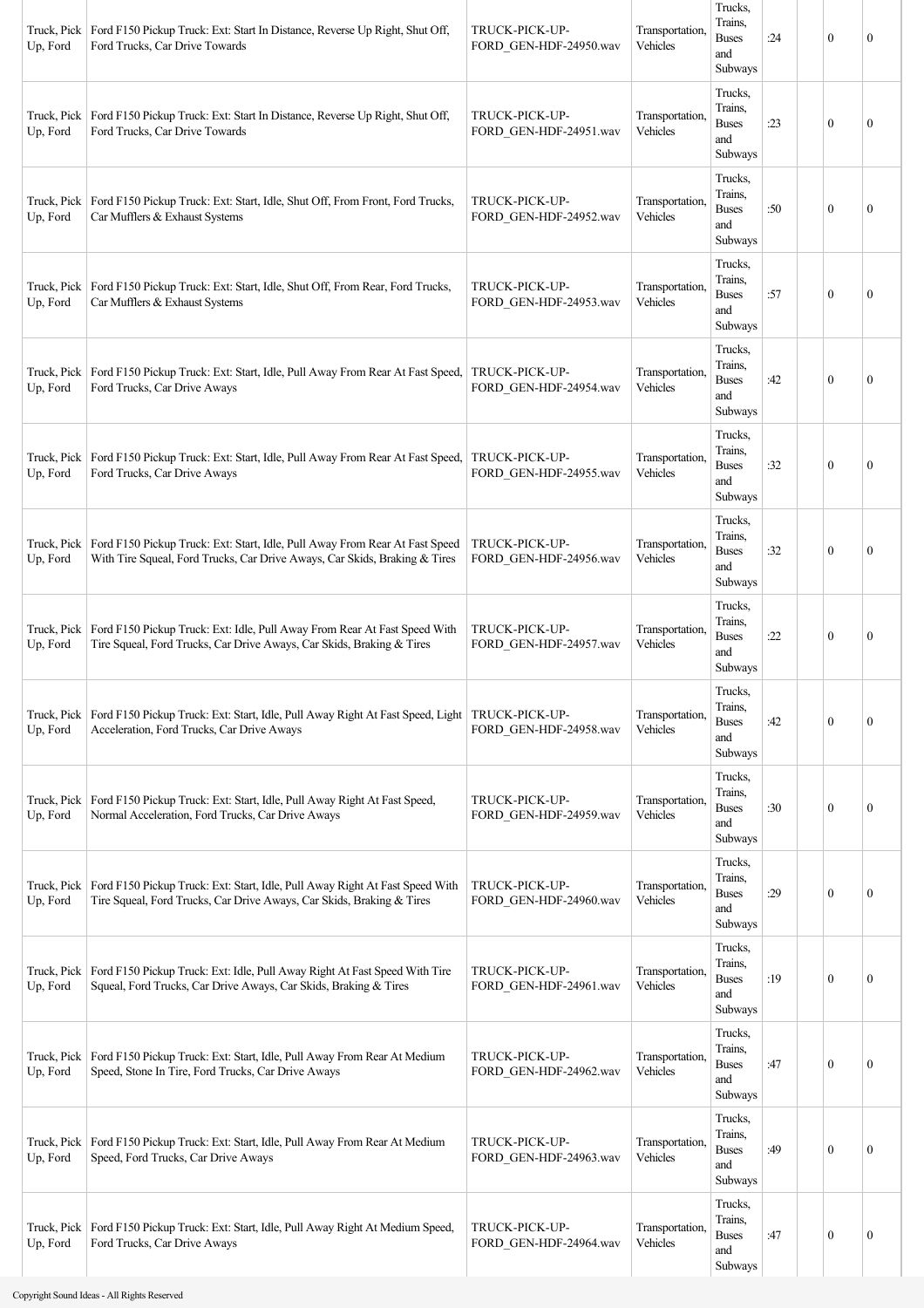| Truck, Pick<br>Up, Ford | Ford F150 Pickup Truck: Ext: Start, Idle, Pull Away Right At Medium Speed,<br>Ford Trucks, Car Drive Aways                                  | TRUCK-PICK-UP-<br>FORD_GEN-HDF-24965.wav | Transportation,<br>Vehicles | Trucks,<br>Trains,<br><b>Buses</b><br>and<br>Subways | :50 | $\mathbf{0}$     | $\mathbf{0}$     |
|-------------------------|---------------------------------------------------------------------------------------------------------------------------------------------|------------------------------------------|-----------------------------|------------------------------------------------------|-----|------------------|------------------|
| Truck, Pick<br>Up, Ford | Ford F150 Pickup Truck: Ext: Start, Idle, Pull Away From Rear At Slow<br>Speed, Ford Trucks, Car Drive Aways                                | TRUCK-PICK-UP-<br>FORD GEN-HDF-24966.wav | Transportation,<br>Vehicles | Trucks,<br>Trains,<br><b>Buses</b><br>and<br>Subways | :51 | $\mathbf{0}$     | $\boldsymbol{0}$ |
| Truck, Pick<br>Up, Ford | Ford F150 Pickup Truck: Ext: Start, Idle, Pull Away From Rear At Slow<br>Speed, Ford Trucks, Car Drive Aways                                | TRUCK-PICK-UP-<br>FORD GEN-HDF-24967.wav | Transportation,<br>Vehicles | Trucks,<br>Trains,<br><b>Buses</b><br>and<br>Subways | :33 | $\mathbf{0}$     | $\boldsymbol{0}$ |
| Truck, Pick<br>Up, Ford | Ford F150 Pickup Truck: Ext: Start, Idle, Pull Away Right At Slow Speed,<br>Ford Trucks, Car Drive Aways                                    | TRUCK-PICK-UP-<br>FORD GEN-HDF-24968.wav | Transportation,<br>Vehicles | Trucks,<br>Trains,<br><b>Buses</b><br>and<br>Subways | :39 | $\theta$         | $\boldsymbol{0}$ |
| Truck, Pick<br>Up, Ford | Ford F150 Pickup Truck: Ext: Start, Idle, Pull Away Right At Slow Speed,<br>Ford Trucks, Car Drive Aways                                    | TRUCK-PICK-UP-<br>FORD_GEN-HDF-24969.wav | Transportation,<br>Vehicles | Trucks,<br>Trains,<br><b>Buses</b><br>and<br>Subways | :33 | $\mathbf{0}$     | $\boldsymbol{0}$ |
| Truck, Pick<br>Up, Ford | Ford F150 Pickup Truck: Ext: Start, Idle, Reverse Away Straight At Fast<br>Speed, Idle In Distance, Ford Trucks, Car Drive Aways            | TRUCK-PICK-UP-<br>FORD_GEN-HDF-24970.wav | Transportation,<br>Vehicles | Trucks,<br>Trains,<br><b>Buses</b><br>and<br>Subways | :16 | $\mathbf{0}$     | $\mathbf{0}$     |
| Truck, Pick<br>Up, Ford | Ford F150 Pickup Truck: Ext: Start, Idle, Reverse Away Right At Fast Speed,<br>Idle In Distance, Ford Trucks, Car Drive Aways               | TRUCK-PICK-UP-<br>FORD GEN-HDF-24971.wav | Transportation.<br>Vehicles | Trucks,<br>Trains,<br><b>Buses</b><br>and<br>Subways | :18 | $\mathbf{0}$     | $\mathbf{0}$     |
| Up, Ford                | Truck, Pick   Ford F150 Pickup Truck: Ext: Start, Idle, Reverse Away Right At Slow Speed,<br>Idle In Distance, Ford Trucks, Car Drive Aways | TRUCK-PICK-UP-<br>FORD_GEN-HDF-24972.wav | Transportation,<br>Vehicles | Trucks,<br>Trains,<br><b>Buses</b><br>and<br>Subways | :22 | $\theta$         | $\boldsymbol{0}$ |
| Truck, Pick<br>Up, Ford | Ford F150 Pickup Truck: Ext: Start, Idle, Reverse Away Straight At Slow<br>Speed, Idle In Distance, Ford Trucks, Car Drive Aways            | TRUCK-PICK-UP-<br>FORD_GEN-HDF-24973.wav | Transportation,<br>Vehicles | Trucks,<br>Trains,<br><b>Buses</b><br>and<br>Subways | :22 | $\mathbf{0}$     | $\boldsymbol{0}$ |
| Truck, Pick<br>Up, Ford | Ford F150 Pickup Truck: Ext: Start, Idle With Light Revs, Shut Off, From<br>Front, Ford Trucks, Car Mufflers & Exhaust Systems              | TRUCK-PICK-UP-<br>FORD_GEN-HDF-24974.wav | Transportation,<br>Vehicles | Trucks,<br>Trains,<br><b>Buses</b><br>and<br>Subways | :51 | $\boldsymbol{0}$ | $\boldsymbol{0}$ |
| Truck, Pick<br>Up, Ford | Ford F150 Pickup Truck: Ext: Start, Idle With Heavy Revs, Shut Off, From<br>Front, Ford Trucks, Car Mufflers & Exhaust Systems              | TRUCK-PICK-UP-<br>FORD_GEN-HDF-24975.wav | Transportation,<br>Vehicles | Trucks,<br>Trains,<br><b>Buses</b><br>and<br>Subways | :47 | $\boldsymbol{0}$ | $\boldsymbol{0}$ |
| Truck, Pick<br>Up, Ford | Ford F150 Pickup Truck: Ext: Start, Idle With Heavy Revs, Shut Off, From<br>Rear, Ford Trucks, Car Mufflers & Exhaust Systems               | TRUCK-PICK-UP-<br>FORD_GEN-HDF-24976.wav | Transportation,<br>Vehicles | Trucks,<br>Trains,<br><b>Buses</b><br>and<br>Subways | :50 | $\boldsymbol{0}$ | 0                |
| Truck, Pick<br>Up, Ford | Ford F150 Pickup Truck: Ext: Start, Idle With Light Revs, Shut Off, From<br>Rear, Ford Trucks, Car Mufflers & Exhaust Systems               | TRUCK-PICK-UP-<br>FORD_GEN-HDF-24977.wav | Transportation,<br>Vehicles | Trucks,<br>Trains,<br><b>Buses</b><br>and<br>Subways | :47 | $\mathbf{0}$     | 0                |
| Truck, Pick<br>Up, Ford | Ford F150 Pickup Truck: Ext: Tailgate: Close, Ford Trucks, Car Hoods &<br>Trunks                                                            | TRUCK-PICK-UP-<br>FORD_GEN-HDF-24978.wav | Transportation,<br>Vehicles | Trucks,<br>Trains,<br><b>Buses</b><br>and<br>Subways | :02 | $\mathbf{0}$     | $\boldsymbol{0}$ |
| Truck, Pick<br>Up, Ford | Ford F150 Pickup Truck: Ext: Tailgate: Close, Ford Trucks, Car Hoods &<br>Trunks                                                            | TRUCK-PICK-UP-<br>FORD GEN-HDF-24979.wav | Transportation,<br>Vehicles | Trucks,<br>Trains,<br><b>Buses</b><br>and            | :01 | $\boldsymbol{0}$ | $\boldsymbol{0}$ |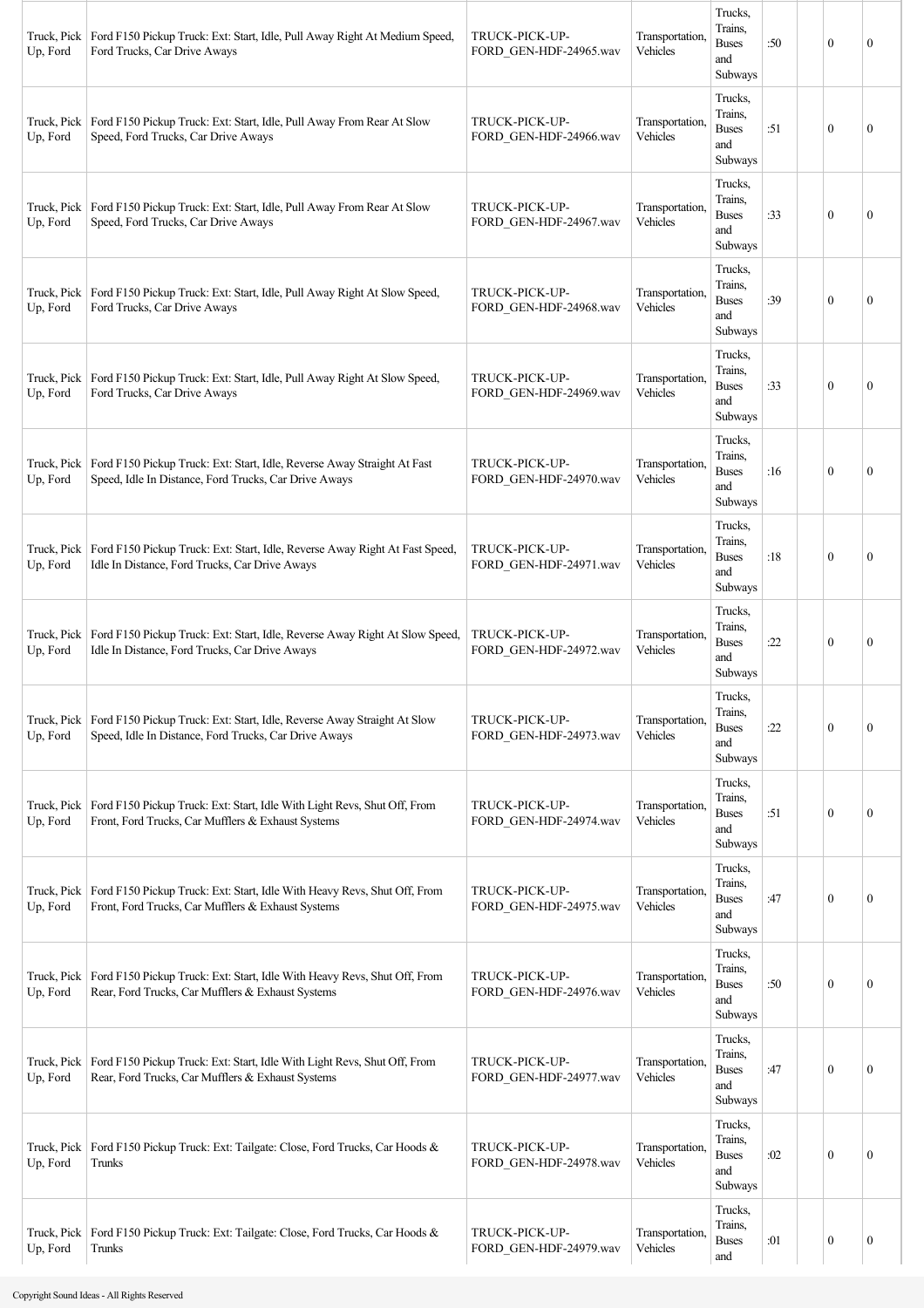|                         |                                                                                                                                        |                                          |                             | Subways                                              |     |              |              |
|-------------------------|----------------------------------------------------------------------------------------------------------------------------------------|------------------------------------------|-----------------------------|------------------------------------------------------|-----|--------------|--------------|
| Truck, Pick<br>Up, Ford | Ford F150 Pickup Truck: Ext: Tailgate: Close, Ford Trucks, Car Hoods &<br>Trunks                                                       | TRUCK-PICK-UP-<br>FORD_GEN-HDF-24980.wav | Transportation,<br>Vehicles | Trucks,<br>Trains,<br><b>Buses</b><br>and<br>Subways | :02 | $\theta$     | $\mathbf{0}$ |
| Truck, Pick<br>Up, Ford | Ford F150 Pickup Truck: Ext: Tailgate: Open, Ford Trucks, Car Hoods &<br>Trunks                                                        | TRUCK-PICK-UP-<br>FORD GEN-HDF-24981.wav | Transportation,<br>Vehicles | Trucks,<br>Trains,<br><b>Buses</b><br>and<br>Subways | :02 | $\mathbf{0}$ | $\mathbf{0}$ |
| Truck, Pick<br>Up, Ford | Ford F150 Pickup Truck: Ext: Tailgate: Open, Ford Trucks, Car Hoods &<br>Trunks                                                        | TRUCK-PICK-UP-<br>FORD GEN-HDF-24982.wav | Transportation,<br>Vehicles | Trucks,<br>Trains,<br><b>Buses</b><br>and<br>Subways | :02 | $\theta$     | $\mathbf{0}$ |
| Truck, Pick<br>Up, Ford | Ford F150 Pickup Truck: Int: Horn Alarm: Constant, Ford Trucks, Car Horns                                                              | TRUCK-PICK-UP-<br>FORD GEN-HDF-24983.wav | Transportation,<br>Vehicles | Trucks,<br>Trains,<br><b>Buses</b><br>and<br>Subways | :09 | $\mathbf{0}$ | $\mathbf{0}$ |
| Truck, Pick<br>Up, Ford | Ford F150 Pickup Truck: Int: Horn Alarm: Set, Ford Trucks, Car Horns                                                                   | TRUCK-PICK-UP-<br>FORD GEN-HDF-24984.wav | Transportation,<br>Vehicles | Trucks,<br>Trains.<br><b>Buses</b><br>and<br>Subways | :01 | $\mathbf{0}$ | $\mathbf{0}$ |
| Truck, Pick<br>Up, Ford | Ford F150 Pickup Truck: Int: Door: Close, Ford Trucks, Car Doors                                                                       | TRUCK-PICK-UP-<br>FORD GEN-HDF-24985.wav | Transportation,<br>Vehicles | Trucks,<br>Trains,<br><b>Buses</b><br>and<br>Subways | :01 | $\mathbf{0}$ | $\mathbf{0}$ |
| Truck, Pick<br>Up, Ford | Ford F150 Pickup Truck: Int: Door: Close, Ford Trucks, Car Doors                                                                       | TRUCK-PICK-UP-<br>FORD GEN-HDF-24986.wav | Transportation,<br>Vehicles | Trucks,<br>Trains,<br><b>Buses</b><br>and<br>Subways | :01 | $\theta$     | $\mathbf{0}$ |
| Truck, Pick<br>Up, Ford | Ford F150 Pickup Truck: Int: Door: Open, Ford Trucks, Car Doors                                                                        | TRUCK-PICK-UP-<br>FORD GEN-HDF-24987.wav | Transportation,<br>Vehicles | Trucks,<br>Trains,<br><b>Buses</b><br>and<br>Subways | :02 | $\mathbf{0}$ | $\mathbf{0}$ |
| Truck, Pick<br>Up, Ford | Ford F150 Pickup Truck: Int: Door: Open, Ford Trucks, Car Doors                                                                        | TRUCK-PICK-UP-<br>FORD_GEN-HDF-24988.wav | Transportation,<br>Vehicles | Trucks,<br>Trains.<br><b>Buses</b><br>and<br>Subways | :01 | $\mathbf{0}$ | $\mathbf{0}$ |
| Truck, Pick<br>Up, Ford | Ford F150 Pickup Truck: Int: Door: Open, Person Enters, Close Door, Ford<br>Trucks, Car Doors, Car Seats & Seat Adjustments            | TRUCK-PICK-UP-<br>FORD_GEN-HDF-24989.wav | Transportation,<br>Vehicles | Trucks,<br>Trains,<br><b>Buses</b><br>and<br>Subways | :06 | $\mathbf{0}$ | $\mathbf{0}$ |
| Truck, Pick<br>Up, Ford | Ford F150 Pickup Truck: Int: Door: Open With Chime, Person Enters, Close<br>Door, Ford Trucks, Car Doors, Car Seats & Seat Adjustments | TRUCK-PICK-UP-<br>FORD GEN-HDF-24990.wav | Transportation,<br>Vehicles | Trucks,<br>Trains,<br><b>Buses</b><br>and<br>Subways | :06 | $\mathbf{0}$ | $\mathbf{0}$ |
| Truck, Pick<br>Up, Ford | Ford F150 Pickup Truck: Int: Open Door, Person Exits, Closes Door, Ford<br>Trucks, Car Doors, Car Seats & Seat Adjustments             | TRUCK-PICK-UP-<br>FORD GEN-HDF-24991.wav | Transportation,<br>Vehicles | Trucks,<br>Trains,<br><b>Buses</b><br>and<br>Subways | :09 | $\mathbf{0}$ | $\mathbf{0}$ |
| Truck, Pick<br>Up, Ford | Ford F150 Pickup Truck: Int: Door: Open With Chime, Person Exits, Closes<br>Door, Ford Trucks, Car Doors, Car Seats & Seat Adjustments | TRUCK-PICK-UP-<br>FORD GEN-HDF-24992.wav | Transportation,<br>Vehicles | Trucks,<br>Trains,<br><b>Buses</b><br>and<br>Subways | :07 | $\theta$     | $\mathbf{0}$ |
| Truck, Pick<br>Up, Ford | Ford F150 Pickup Truck: Int: Hood: Close, Ford Trucks, Car Hoods & Trunks                                                              | TRUCK-PICK-UP-<br>FORD_GEN-HDF-24993.wav | Transportation,<br>Vehicles | Trucks,<br>Trains,<br><b>Buses</b><br>and<br>Subways | :04 | $\mathbf{0}$ | $\mathbf{0}$ |
|                         |                                                                                                                                        |                                          |                             | Trucks,                                              |     |              |              |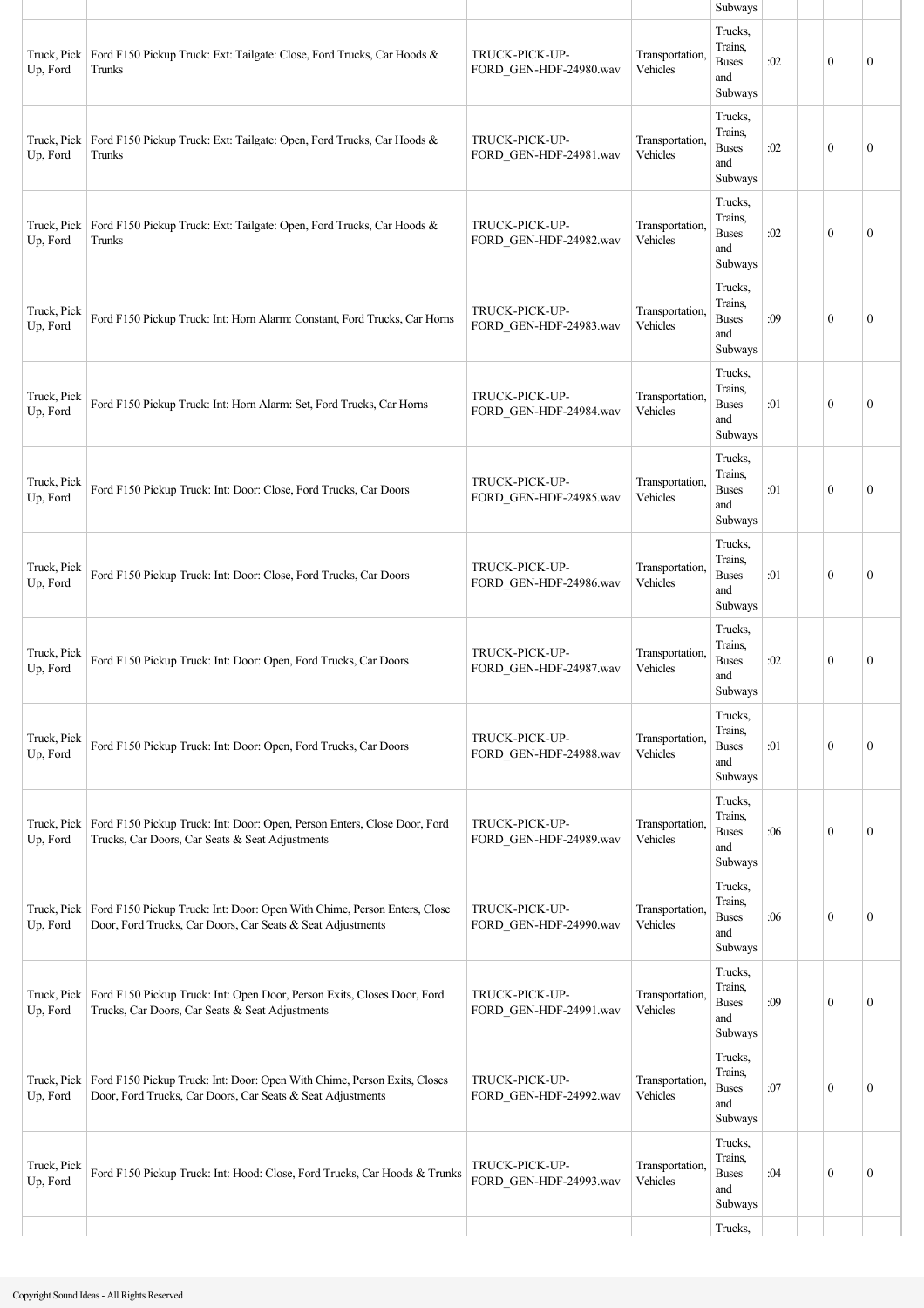| Trucks,<br>Trains,<br>Truck, Pick<br>TRUCK-PICK-UP-<br>Transportation.<br><b>Buses</b><br>$\mathbf{0}$<br>Ford F150 Pickup Truck: Int: Hood: Close, Ford Trucks, Car Hoods & Trunks<br>:01<br>Up, Ford<br>FORD_GEN-HDF-24995.wav<br>Vehicles<br>and<br>Subways<br>Trucks,<br>Trains,<br>Truck, Pick<br>Transportation.<br>TRUCK-PICK-UP-<br><b>Buses</b><br>:04<br>$\mathbf{0}$<br>Ford F150 Pickup Truck: Int: Hood: Open, Ford Trucks, Car Hoods & Trunks<br>Up, Ford<br>FORD_GEN-HDF-24996.wav<br>Vehicles<br>and<br>Subways<br>Trucks,<br>Trains,<br>Truck, Pick<br>TRUCK-PICK-UP-<br>Transportation,<br>$\mathbf{0}$<br>Ford F150 Pickup Truck: Int: Horn: Four Short Blasts, Ford Trucks, Car Horns<br><b>Buses</b><br>:03<br>Vehicles<br>Up, Ford<br>FORD GEN-HDF-24997.wav<br>and<br>Subways<br>Trucks,<br>Trains,<br>Truck, Pick<br>TRUCK-PICK-UP-<br>Transportation.<br>$\mathbf{0}$<br>Ford F150 Pickup Truck: Int: Horn: Single Long Blast, Ford Trucks, Car Horns<br><b>Buses</b><br>:03<br>FORD_GEN-HDF-24998.wav<br>Vehicles<br>Up, Ford<br>and<br>Subways<br>Trucks,<br>Trains,<br>Truck, Pick<br>TRUCK-PICK-UP-<br>Transportation.<br>Ford F150 Pickup Truck: Int: Horn: Single Long Blast, Ford Trucks, Car Horns<br><b>Buses</b><br>:04<br>$\bf{0}$<br>Vehicles<br>FORD_GEN-HDF-24999.wav<br>Up, Ford<br>and<br>Subways<br>Trucks,<br>Trains,<br>TRUCK-PICK-UP-<br>Truck, Pick<br>Ford F150 Pickup Truck: Int: Horn: Single Short Blast, Ford Trucks, Car<br>Transportation.<br><b>Buses</b><br>:01<br>$\mathbf{0}$<br>Up, Ford<br>Vehicles<br>Horns<br>FORD GEN-HDF-25000.wav<br>and<br>Subways<br>Trucks,<br>Trains,<br>Truck, Pick<br>Ford F150 Pickup Truck: Int: Horn: Single Short Blast, Ford Trucks, Car<br>TRUCK-PICK-UP-<br>Transportation.<br><b>Buses</b><br>$\mathbf{0}$<br>:01<br>Vehicles<br>Up, Ford<br>FORD GEN-HDF-25001.wav<br>Horns<br>and<br>Subways<br>Trucks,<br>Trains,<br>Truck, Pick<br>TRUCK-PICK-UP-<br>Transportation,<br>Ford F150 Pickup Truck: Int: Horn: Two Short Blasts, Ford Trucks, Car Horns<br>:01<br>$\mathbf{0}$<br><b>Buses</b><br>Vehicles<br>Up, Ford<br>FORD GEN-HDF-25002.wav<br>and<br>Subways<br>Trucks,<br>Trains,<br>Truck, Pick<br>Transportation,<br>TRUCK-PICK-UP-<br><b>Buses</b><br>$\boldsymbol{0}$<br>Ford F150 Pickup Truck: Int: Horn: Two Short Blasts, Ford Trucks, Car Horns<br>:03<br>Vehicles<br>Up, Ford<br>FORD_GEN-HDF-25003.wav<br>and<br>Subways<br>Trucks,<br>Trains,<br>Truck, Pick<br>Ford F150 Pickup Truck: Ext: Horn: Four Angry Blasts, Alarms, Ford Trucks,<br>TRUCK-PICK-UP-<br>Transportation.<br>$\boldsymbol{0}$<br><b>Buses</b><br>:12<br>Vehicles<br>Up, Ford<br>Car Horns<br>FORD_GEN-HDF-25004.wav<br>and<br>Subways<br>Trucks,<br>Trains,<br>Truck, Pick<br>Ford F150 Pickup Truck: Int: Start, Idle, Drive At Fast Speed, Stop, Shut Off,<br>TRUCK-PICK-UP-<br>Transportation.<br><b>Buses</b><br>1:55<br>$\bf{0}$<br>Vehicles<br>Ford Trucks, Car Mufflers & Exhaust Systems<br>Up, Ford<br>FORD_GEN-HDF-25005.wav<br>and<br>Subways<br>Trucks,<br>Trains,<br>Ford F150 Pickup Truck: Int: Start, Idle, Drive At Fast Speed, Stop, Shut Off,<br>TRUCK-PICK-UP-<br>Transportation,<br>Truck, Pick<br><b>Buses</b><br>$\boldsymbol{0}$<br>2:14<br>Up, Ford<br>Ford Trucks, Car Mufflers & Exhaust Systems<br>FORD_GEN-HDF-25006.wav<br>Vehicles<br>and<br>Subways<br>Trucks,<br>Trains,<br>Transportation,<br>Truck, Pick<br>Ford F150 Pickup Truck: Int: Start, Idle, Drive At Fast Speed, Stop, Shut Off,<br>TRUCK-PICK-UP-<br><b>Buses</b><br>$\mathbf{0}$<br>1:45<br>Ford Trucks, Car Mufflers & Exhaust Systems<br>Vehicles<br>Up, Ford<br>FORD_GEN-HDF-25007.wav<br>and | Truck, Pick<br>Up, Ford | Ford F150 Pickup Truck: Int: Hood: Close, Ford Trucks, Car Hoods & Trunks | TRUCK-PICK-UP-<br>FORD_GEN-HDF-24994.wav | Transportation,<br>Vehicles | Trains,<br><b>Buses</b><br>and<br>Subways | :01 | $\mathbf{0}$ | $\mathbf{0}$     |
|----------------------------------------------------------------------------------------------------------------------------------------------------------------------------------------------------------------------------------------------------------------------------------------------------------------------------------------------------------------------------------------------------------------------------------------------------------------------------------------------------------------------------------------------------------------------------------------------------------------------------------------------------------------------------------------------------------------------------------------------------------------------------------------------------------------------------------------------------------------------------------------------------------------------------------------------------------------------------------------------------------------------------------------------------------------------------------------------------------------------------------------------------------------------------------------------------------------------------------------------------------------------------------------------------------------------------------------------------------------------------------------------------------------------------------------------------------------------------------------------------------------------------------------------------------------------------------------------------------------------------------------------------------------------------------------------------------------------------------------------------------------------------------------------------------------------------------------------------------------------------------------------------------------------------------------------------------------------------------------------------------------------------------------------------------------------------------------------------------------------------------------------------------------------------------------------------------------------------------------------------------------------------------------------------------------------------------------------------------------------------------------------------------------------------------------------------------------------------------------------------------------------------------------------------------------------------------------------------------------------------------------------------------------------------------------------------------------------------------------------------------------------------------------------------------------------------------------------------------------------------------------------------------------------------------------------------------------------------------------------------------------------------------------------------------------------------------------------------------------------------------------------------------------------------------------------------------------------------------------------------------------------------------------------------------------------------------------------------------------------------------------------------------------------------------------------------------------------------------------------------------------------------------------------------------------------------------------------------------------------------------------------------------------------------------------|-------------------------|---------------------------------------------------------------------------|------------------------------------------|-----------------------------|-------------------------------------------|-----|--------------|------------------|
|                                                                                                                                                                                                                                                                                                                                                                                                                                                                                                                                                                                                                                                                                                                                                                                                                                                                                                                                                                                                                                                                                                                                                                                                                                                                                                                                                                                                                                                                                                                                                                                                                                                                                                                                                                                                                                                                                                                                                                                                                                                                                                                                                                                                                                                                                                                                                                                                                                                                                                                                                                                                                                                                                                                                                                                                                                                                                                                                                                                                                                                                                                                                                                                                                                                                                                                                                                                                                                                                                                                                                                                                                                                                                        |                         |                                                                           |                                          |                             |                                           |     |              | $\mathbf{0}$     |
|                                                                                                                                                                                                                                                                                                                                                                                                                                                                                                                                                                                                                                                                                                                                                                                                                                                                                                                                                                                                                                                                                                                                                                                                                                                                                                                                                                                                                                                                                                                                                                                                                                                                                                                                                                                                                                                                                                                                                                                                                                                                                                                                                                                                                                                                                                                                                                                                                                                                                                                                                                                                                                                                                                                                                                                                                                                                                                                                                                                                                                                                                                                                                                                                                                                                                                                                                                                                                                                                                                                                                                                                                                                                                        |                         |                                                                           |                                          |                             |                                           |     |              | $\boldsymbol{0}$ |
|                                                                                                                                                                                                                                                                                                                                                                                                                                                                                                                                                                                                                                                                                                                                                                                                                                                                                                                                                                                                                                                                                                                                                                                                                                                                                                                                                                                                                                                                                                                                                                                                                                                                                                                                                                                                                                                                                                                                                                                                                                                                                                                                                                                                                                                                                                                                                                                                                                                                                                                                                                                                                                                                                                                                                                                                                                                                                                                                                                                                                                                                                                                                                                                                                                                                                                                                                                                                                                                                                                                                                                                                                                                                                        |                         |                                                                           |                                          |                             |                                           |     |              | $\mathbf{0}$     |
|                                                                                                                                                                                                                                                                                                                                                                                                                                                                                                                                                                                                                                                                                                                                                                                                                                                                                                                                                                                                                                                                                                                                                                                                                                                                                                                                                                                                                                                                                                                                                                                                                                                                                                                                                                                                                                                                                                                                                                                                                                                                                                                                                                                                                                                                                                                                                                                                                                                                                                                                                                                                                                                                                                                                                                                                                                                                                                                                                                                                                                                                                                                                                                                                                                                                                                                                                                                                                                                                                                                                                                                                                                                                                        |                         |                                                                           |                                          |                             |                                           |     |              | $\mathbf{0}$     |
|                                                                                                                                                                                                                                                                                                                                                                                                                                                                                                                                                                                                                                                                                                                                                                                                                                                                                                                                                                                                                                                                                                                                                                                                                                                                                                                                                                                                                                                                                                                                                                                                                                                                                                                                                                                                                                                                                                                                                                                                                                                                                                                                                                                                                                                                                                                                                                                                                                                                                                                                                                                                                                                                                                                                                                                                                                                                                                                                                                                                                                                                                                                                                                                                                                                                                                                                                                                                                                                                                                                                                                                                                                                                                        |                         |                                                                           |                                          |                             |                                           |     |              | $\boldsymbol{0}$ |
|                                                                                                                                                                                                                                                                                                                                                                                                                                                                                                                                                                                                                                                                                                                                                                                                                                                                                                                                                                                                                                                                                                                                                                                                                                                                                                                                                                                                                                                                                                                                                                                                                                                                                                                                                                                                                                                                                                                                                                                                                                                                                                                                                                                                                                                                                                                                                                                                                                                                                                                                                                                                                                                                                                                                                                                                                                                                                                                                                                                                                                                                                                                                                                                                                                                                                                                                                                                                                                                                                                                                                                                                                                                                                        |                         |                                                                           |                                          |                             |                                           |     |              | $\mathbf{0}$     |
|                                                                                                                                                                                                                                                                                                                                                                                                                                                                                                                                                                                                                                                                                                                                                                                                                                                                                                                                                                                                                                                                                                                                                                                                                                                                                                                                                                                                                                                                                                                                                                                                                                                                                                                                                                                                                                                                                                                                                                                                                                                                                                                                                                                                                                                                                                                                                                                                                                                                                                                                                                                                                                                                                                                                                                                                                                                                                                                                                                                                                                                                                                                                                                                                                                                                                                                                                                                                                                                                                                                                                                                                                                                                                        |                         |                                                                           |                                          |                             |                                           |     |              | $\boldsymbol{0}$ |
|                                                                                                                                                                                                                                                                                                                                                                                                                                                                                                                                                                                                                                                                                                                                                                                                                                                                                                                                                                                                                                                                                                                                                                                                                                                                                                                                                                                                                                                                                                                                                                                                                                                                                                                                                                                                                                                                                                                                                                                                                                                                                                                                                                                                                                                                                                                                                                                                                                                                                                                                                                                                                                                                                                                                                                                                                                                                                                                                                                                                                                                                                                                                                                                                                                                                                                                                                                                                                                                                                                                                                                                                                                                                                        |                         |                                                                           |                                          |                             |                                           |     |              | $\boldsymbol{0}$ |
|                                                                                                                                                                                                                                                                                                                                                                                                                                                                                                                                                                                                                                                                                                                                                                                                                                                                                                                                                                                                                                                                                                                                                                                                                                                                                                                                                                                                                                                                                                                                                                                                                                                                                                                                                                                                                                                                                                                                                                                                                                                                                                                                                                                                                                                                                                                                                                                                                                                                                                                                                                                                                                                                                                                                                                                                                                                                                                                                                                                                                                                                                                                                                                                                                                                                                                                                                                                                                                                                                                                                                                                                                                                                                        |                         |                                                                           |                                          |                             |                                           |     |              | $\boldsymbol{0}$ |
|                                                                                                                                                                                                                                                                                                                                                                                                                                                                                                                                                                                                                                                                                                                                                                                                                                                                                                                                                                                                                                                                                                                                                                                                                                                                                                                                                                                                                                                                                                                                                                                                                                                                                                                                                                                                                                                                                                                                                                                                                                                                                                                                                                                                                                                                                                                                                                                                                                                                                                                                                                                                                                                                                                                                                                                                                                                                                                                                                                                                                                                                                                                                                                                                                                                                                                                                                                                                                                                                                                                                                                                                                                                                                        |                         |                                                                           |                                          |                             |                                           |     |              | $\boldsymbol{0}$ |
|                                                                                                                                                                                                                                                                                                                                                                                                                                                                                                                                                                                                                                                                                                                                                                                                                                                                                                                                                                                                                                                                                                                                                                                                                                                                                                                                                                                                                                                                                                                                                                                                                                                                                                                                                                                                                                                                                                                                                                                                                                                                                                                                                                                                                                                                                                                                                                                                                                                                                                                                                                                                                                                                                                                                                                                                                                                                                                                                                                                                                                                                                                                                                                                                                                                                                                                                                                                                                                                                                                                                                                                                                                                                                        |                         |                                                                           |                                          |                             |                                           |     |              | $\mathbf{0}$     |
|                                                                                                                                                                                                                                                                                                                                                                                                                                                                                                                                                                                                                                                                                                                                                                                                                                                                                                                                                                                                                                                                                                                                                                                                                                                                                                                                                                                                                                                                                                                                                                                                                                                                                                                                                                                                                                                                                                                                                                                                                                                                                                                                                                                                                                                                                                                                                                                                                                                                                                                                                                                                                                                                                                                                                                                                                                                                                                                                                                                                                                                                                                                                                                                                                                                                                                                                                                                                                                                                                                                                                                                                                                                                                        |                         |                                                                           |                                          |                             |                                           |     |              | $\boldsymbol{0}$ |
|                                                                                                                                                                                                                                                                                                                                                                                                                                                                                                                                                                                                                                                                                                                                                                                                                                                                                                                                                                                                                                                                                                                                                                                                                                                                                                                                                                                                                                                                                                                                                                                                                                                                                                                                                                                                                                                                                                                                                                                                                                                                                                                                                                                                                                                                                                                                                                                                                                                                                                                                                                                                                                                                                                                                                                                                                                                                                                                                                                                                                                                                                                                                                                                                                                                                                                                                                                                                                                                                                                                                                                                                                                                                                        |                         |                                                                           |                                          |                             | Subways                                   |     |              | $\boldsymbol{0}$ |
| Trucks,<br>Ford F150 Pickup Truck: Int: Start, Idle, Drive At Fast Speed With Tire<br>Trains,<br>Truck, Pick<br>TRUCK-PICK-UP-<br>Transportation,<br>Squeal, Ford Trucks, Car Mufflers & Exhaust Systems, Car Skids, Braking &<br><b>Buses</b><br>$\boldsymbol{0}$<br>1:25<br>Up, Ford<br>Vehicles<br>FORD_GEN-HDF-25008.wav<br>and<br>Tires<br>Subways                                                                                                                                                                                                                                                                                                                                                                                                                                                                                                                                                                                                                                                                                                                                                                                                                                                                                                                                                                                                                                                                                                                                                                                                                                                                                                                                                                                                                                                                                                                                                                                                                                                                                                                                                                                                                                                                                                                                                                                                                                                                                                                                                                                                                                                                                                                                                                                                                                                                                                                                                                                                                                                                                                                                                                                                                                                                                                                                                                                                                                                                                                                                                                                                                                                                                                                                |                         |                                                                           |                                          |                             |                                           |     |              | $\boldsymbol{0}$ |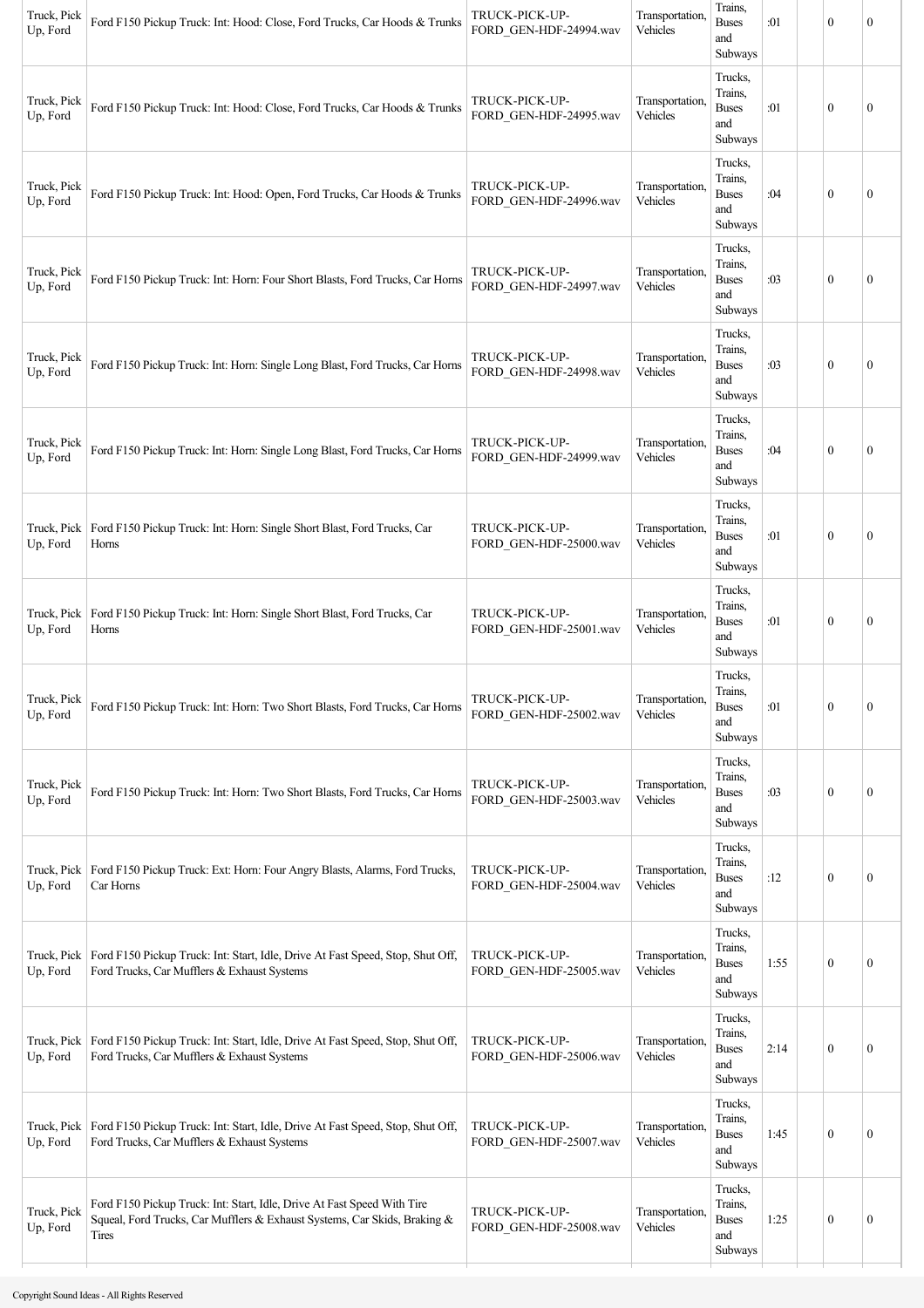| Truck, Pick<br>Up, Ford | Ford F150 Pickup Truck: Int: Start, Idle, Drive At Medium Fast Speed, Stop,<br>Shut Off, Ford Trucks, Car Mufflers & Exhaust Systems             | TRUCK-PICK-UP-<br>FORD_GEN-HDF-25009.wav                  | Transportation,<br>Vehicles | Trucks,<br>Trains.<br><b>Buses</b><br>and<br>Subways                  | 1:56 | $\boldsymbol{0}$ | $\mathbf{0}$     |
|-------------------------|--------------------------------------------------------------------------------------------------------------------------------------------------|-----------------------------------------------------------|-----------------------------|-----------------------------------------------------------------------|------|------------------|------------------|
| Up, Ford                | Truck, Pick   Ford F150 Pickup Truck: Int: Start, Idle, Drive At Medium Speed, Stop, Shut<br>Off, Ford Trucks, Car Mufflers & Exhaust Systems    | TRUCK-PICK-UP-<br>FORD GEN-HDF-25010.wav                  | Transportation,<br>Vehicles | Trucks,<br>Trains,<br><b>Buses</b><br>and<br>Subways                  | 1:58 | $\boldsymbol{0}$ | $\mathbf{0}$     |
| Up, Ford                | Truck, Pick   Ford F150 Pickup Truck: Int: Start, Idle, Drive At Very Slow Speed, Stop,<br>Shut Off, Ford Trucks, Car Mufflers & Exhaust Systems | TRUCK-PICK-UP-<br>FORD GEN-HDF-25011.wav                  | Transportation,<br>Vehicles | Trucks,<br>Trains.<br><b>Buses</b><br>and<br>Subways                  | 1:49 | $\boldsymbol{0}$ | $\mathbf{0}$     |
| Truck, Pick<br>Up, Ford | Ford F150 Pickup Truck: Int: Start, Idle, Drive At Slow Speed, Stop, Shut Off,<br>Ford Trucks, Car Mufflers & Exhaust Systems                    | TRUCK-PICK-UP-<br>FORD GEN-HDF-25012.wav                  | Transportation,<br>Vehicles | Trucks,<br>Trains,<br><b>Buses</b><br>and<br>Subways                  | 1:45 | $\boldsymbol{0}$ | $\mathbf{0}$     |
| Truck, Pick<br>Up, Ford | Ford F150 Pickup Truck: Int: Start, Idle, Various Speeds, Shut Off, Ford<br>Trucks, Car Mufflers & Exhaust Systems                               | TRUCK-PICK-UP-<br>FORD GEN-HDF-25013.wav                  | Transportation,<br>Vehicles | Trucks,<br>Trains,<br><b>Buses</b><br>and<br>Subways                  | 2:19 | $\boldsymbol{0}$ | $\boldsymbol{0}$ |
| Truck, Pick<br>Up, Ford | Ford F150 Pickup Truck: Int: Start, Idle, Shut Off, Ford Trucks, Car Mufflers<br>& Exhaust Systems                                               | TRUCK-PICK-UP-<br>FORD_GEN-HDF-25014.wav                  | Transportation,<br>Vehicles | Trucks,<br>Trains,<br><b>Buses</b><br>and<br>Subways                  | :40  | $\theta$         | $\mathbf{0}$     |
| Truck, Pick<br>Up, Ford | Ford F150 Pickup Truck: Int: Start, Idle With Revs, Shut Off, Ford Trucks,<br>Car Mufflers & Exhaust Systems                                     | TRUCK-PICK-UP-<br>FORD GEN-HDF-25015.wav                  | Transportation,<br>Vehicles | Trucks,<br>Trains,<br><b>Buses</b><br>and<br>Subways                  | :42  | $\boldsymbol{0}$ | $\mathbf{0}$     |
| Up, Ford                | Truck, Pick   Ford F150 Pickup Truck: Int: Start, Idle, Turn Around, Shut Off, Ford Trucks,<br>Car Mufflers & Exhaust Systems                    | TRUCK-PICK-UP-<br>FORD_GEN-HDF-25016.wav                  | Transportation,<br>Vehicles | Trucks,<br>Trains.<br><b>Buses</b><br>and<br>Subways                  | 1:05 | $\boldsymbol{0}$ | $\mathbf{0}$     |
| Truck, Pick<br>Up, Ford | Ford F150 Pickup Truck: Int: Tailgate: Close, Ford Trucks, Car Hoods &<br>Trunks                                                                 | TRUCK-PICK-UP-<br>FORD_GEN-HDF-25017.wav                  | Transportation,<br>Vehicles | Trucks,<br>Trains,<br><b>Buses</b><br>and<br>Subways                  | :01  | $\boldsymbol{0}$ | $\mathbf{0}$     |
| Truck, Pick<br>Up, Ford | Ford F150 Pickup Truck: Int: Tailgate: Close, Ford Trucks, Car Hoods &<br>Trunks                                                                 | TRUCK-PICK-UP-<br>FORD_GEN-HDF-25018.wav                  | Transportation,<br>Vehicles | Trucks,<br>Trains,<br><b>Buses</b><br>and<br>Subways                  | :01  | $\mathbf{0}$     | $\mathbf{0}$     |
| Truck, Pick<br>Up, Ford | Ford F150 Pickup Truck: Int: Tailgate: Open, Ford Trucks, Car Hoods &<br>Trunks                                                                  | TRUCK-PICK-UP-<br>FORD GEN-HDF-25019.wav                  | Transportation,<br>Vehicles | Trucks,<br>Trains,<br><b>Buses</b><br>and<br>Subways                  | :02  | $\boldsymbol{0}$ | $\boldsymbol{0}$ |
| Truck, Pick<br>Up       | Pick Up Truck: Ext: Pass By At Medium Speed                                                                                                      | Truck-Pick-Up-Passby-<br>Medium_GEN-HD2-<br>32479.wav.wav | Transportation,<br>Vehicles | Trucks,<br>Trains,<br><b>Buses</b><br>and<br>Subways                  | :28  | $\mathbf{0}$     | $\boldsymbol{0}$ |
| Truck, Rain             | Small Truck: Ext: Passing At Medium Speed On Wet Road, Other Truck<br>Manufacturer, Car Passes                                                   | TRUCK-RAIN GEN-HDF-<br>25020.wav                          | Transportation,<br>Vehicles | Trucks,<br>Trains,<br><b>Buses</b><br>and<br>Subways                  | :10  | $\boldsymbol{0}$ | $\boldsymbol{0}$ |
| Truck,<br>Tahoe         | Chevrolet Tahoe SUV: Idle, Pull Away With Skid On Snow Ice Mixture,<br>Chevy Trucks, Car Drive Aways, Car Skids, Braking & Tires                 | TRUCK-TAHOE_GEN-HDF-<br>25021.wav                         | Transportation,<br>Vehicles | Trucks,<br>Trains.<br>$\ensuremath{\mathsf{Buses}}$<br>and<br>Subways | :20  | $\boldsymbol{0}$ | $\mathbf{0}$     |
| Truck,<br>Tahoe         | Chevrolet Tahoe SUV: Skid On Snow Ice Mixture, Chevy Trucks, Car Drive<br>Aways, Car Skids, Braking & Tires                                      | TRUCK-TAHOE_GEN-HDF-<br>25022.wav                         | Transportation,<br>Vehicles | Trucks,<br>Trains,<br><b>Buses</b><br>and<br>Subways                  | :07  | $\boldsymbol{0}$ | $\boldsymbol{0}$ |

a ka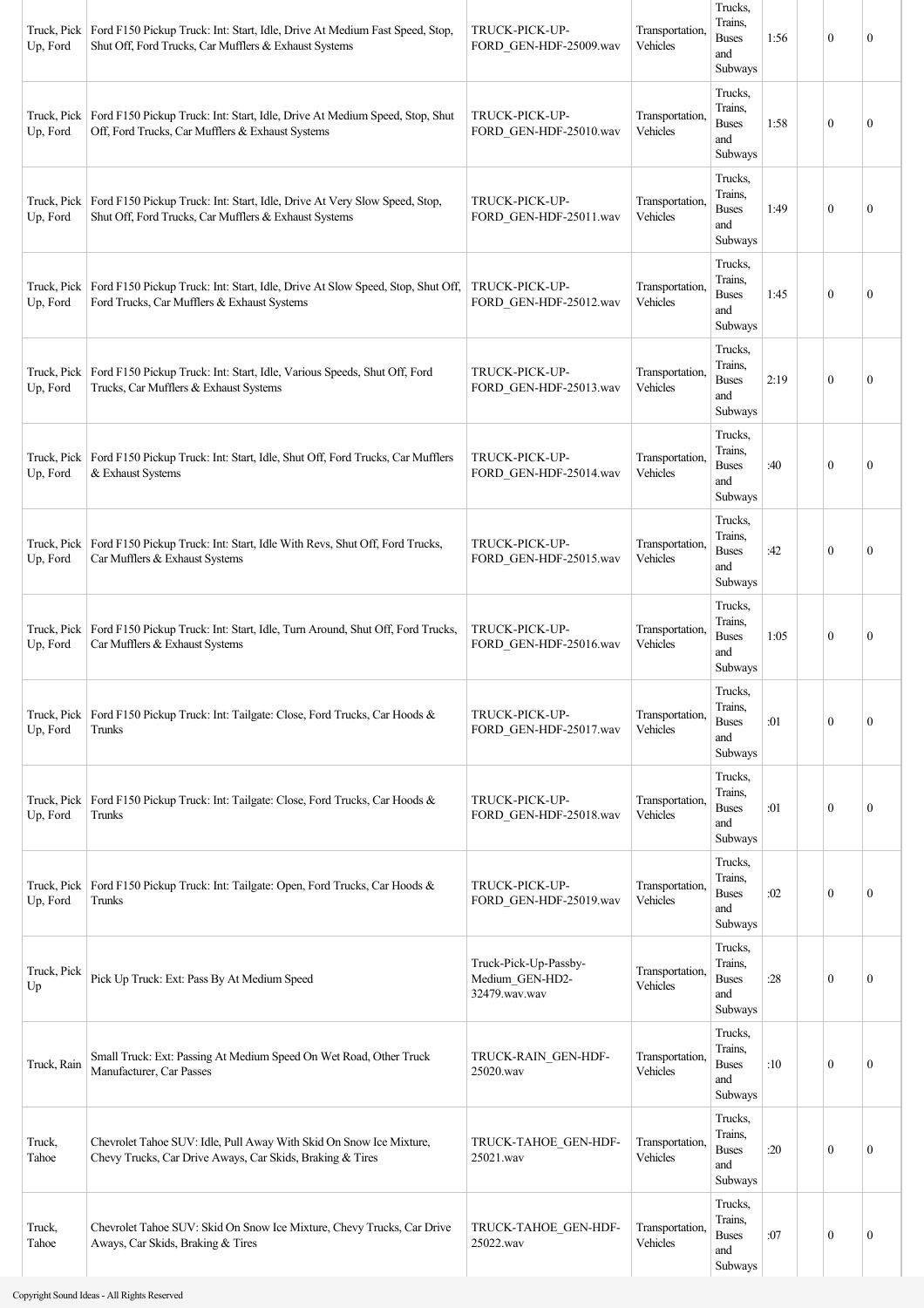| Truck,<br>Tahoe     | Chevrolet Tahoe SUV: Various Skids On Snow Ice Mixture, Chevy Trucks,<br>Car Drive Aways, Car Skids, Braking & Tires        | TRUCK-TAHOE GEN-HDF-<br>25023.wav                                    | Transportation,<br>Vehicles | Trucks,<br>Trains,<br><b>Buses</b><br>and<br>Subways | :29  | $\mathbf{0}$     | $\mathbf{0}$     |
|---------------------|-----------------------------------------------------------------------------------------------------------------------------|----------------------------------------------------------------------|-----------------------------|------------------------------------------------------|------|------------------|------------------|
| Truck,<br>Trailer   | Small Truck Passing By With Large Trailer, Second Small Truck Follows                                                       | Truck-Trailer-Large-<br>Passby_GEN-HD2-<br>32481.wav.wav             | Transportation,<br>Vehicles | Trucks,<br>Trains,<br><b>Buses</b><br>and<br>Subways | :23  | $\mathbf{0}$     | $\boldsymbol{0}$ |
| Truck,<br>Transport | 18 Wheeler Transport Truck: Ext: Idle With Brake Releases, Shut Off,<br>Transport & Mack Trucks, Car Skids, Braking & Tires | TRUCK-TRANSPORT GEN-<br>HDF-25024.wav                                | Transportation,<br>Vehicles | Trucks,<br>Trains,<br><b>Buses</b><br>and<br>Subways | :30  | $\theta$         | $\mathbf{0}$     |
| Truck,<br>Transport | 18 Wheeler Transport Truck: Ext: Start, Idle With Revs, Shut Off, Transport &<br>Mack Trucks, Car Passes                    | TRUCK-TRANSPORT GEN-<br>HDF-25025.wav                                | Transportation,<br>Vehicles | Trucks,<br>Trains,<br><b>Buses</b><br>and<br>Subways | :49  | $\theta$         | $\mathbf{0}$     |
| Truck,<br>Transport | 18 Wheeler Transport Truck: Ext: Pass By At Medium Speed, Transport &<br>Mack Trucks, Car Passes                            | TRUCK-TRANSPORT GEN-<br>HDF-25026.wav                                | Transportation,<br>Vehicles | Trucks,<br>Trains,<br><b>Buses</b><br>and<br>Subways | :19  | $\mathbf{0}$     | $\mathbf{0}$     |
| Truck,<br>Transport | 18 Wheeler Transport Truck: Ext: Pass By At Medium Speed, Transport &<br>Mack Trucks, Car Passes                            | TRUCK-TRANSPORT GEN-<br>HDF-25027.wav                                | Transportation,<br>Vehicles | Trucks,<br>Trains,<br><b>Buses</b><br>and<br>Subways | :21  | $\theta$         | $\mathbf{0}$     |
| Truck,<br>Transport | 18 Wheeler Transport Truck: Ext: Pass By At Medium Speed, Transport &<br>Mack Trucks, Car Passes                            | TRUCK-TRANSPORT GEN-<br>HDF-25028.wav                                | Transportation,<br>Vehicles | Trucks,<br>Trains,<br><b>Buses</b><br>and<br>Subways | :14  | $\mathbf{0}$     | $\boldsymbol{0}$ |
| Truck,<br>Transport | 18 Wheeler Transport Truck: Ext: Pass By At Medium Speed, Transport &<br>Mack Trucks, Car Passes                            | TRUCK-TRANSPORT GEN-<br>HDF-25029.wav                                | Transportation,<br>Vehicles | Trucks,<br>Trains,<br><b>Buses</b><br>and<br>Subways | :18  | $\theta$         | $\mathbf{0}$     |
| Truck,<br>Transport | 18 Wheeler Transport Truck: Ext: Short Pass By At Medium Speed                                                              | Truck-Transport-Exterior-<br>Passby-Medium_GEN-HD2-<br>32482.wav.wav | Transportation,<br>Vehicles | Trucks,<br>Trains,<br><b>Buses</b><br>and<br>Subways | :15  | $\mathbf{0}$     | $\boldsymbol{0}$ |
| Truck, Uaz          | All Wheel Drive Uaz Bobik: Int: Driving Over Rough Terrain                                                                  | Truck-Uaz-Interior-Drive-<br>Rough GEN-HD2-<br>32483.wav.wav         | Transportation,<br>Vehicles | Trucks,<br>Trains,<br><b>Buses</b><br>and<br>Subways | 1:16 | $\mathbf{0}$     | $\boldsymbol{0}$ |
| Truck, Uaz          | All Wheel Drive Uaz Bobik: Int: Driving Over Rough Terrain, Climbing Steep<br>Hill                                          | Truck-Uaz-Interior-Drive-<br>Rough_GEN-HD2-<br>32484.wav.wav         | Transportation,<br>Vehicles | Trucks,<br>Trains,<br><b>Buses</b><br>and<br>Subways | 1:19 | $\mathbf{0}$     | $\boldsymbol{0}$ |
| Truck, Uaz          | All Wheel Drive Uaz Bobik: Int: Driving Over Very Rough Terrain                                                             | Truck-Uaz-Interior-Drive-<br>Rough_GEN-HD2-<br>32485.wav.wav         | Transportation,<br>Vehicles | Trucks,<br>Trains,<br><b>Buses</b><br>and<br>Subways | 2:00 | $\mathbf{0}$     | $\boldsymbol{0}$ |
| Truck, Uaz          | All Wheel Drive Uaz Bobik: Int: Start, Short Drive Over Rough Terrain                                                       | Truck-Uaz-Interior-Drive-<br>Rough_GEN-HD2-<br>32486.wav.wav         | Transportation,<br>Vehicles | Trucks,<br>Trains,<br><b>Buses</b><br>and<br>Subways | :20  | $\mathbf{0}$     | $\boldsymbol{0}$ |
| Truck,<br>Vacuum    | Large Industrial Vacuum Truck: Vacuuming Debris, Heavy Motor Working,<br>Garbage Trucks & Street Sweepers                   | TRUCK-VACUUM GEN-<br>HDF-25030.wav                                   | Transportation,<br>Vehicles | Trucks,<br>Trains,<br><b>Buses</b><br>and<br>Subways | 3:00 | $\mathbf{0}$     | $\boldsymbol{0}$ |
| Truck,<br>Water     | Water Truck: Pull Away, Spraying Street, Light Birds, Garbage Trucks &<br><b>Street Sweepers</b>                            | TRUCK-WATER_GEN-HDF-<br>25031.wav                                    | Transportation,<br>Vehicles | Trucks,<br>Trains,<br><b>Buses</b><br>and            | :27  | $\boldsymbol{0}$ | $\boldsymbol{0}$ |